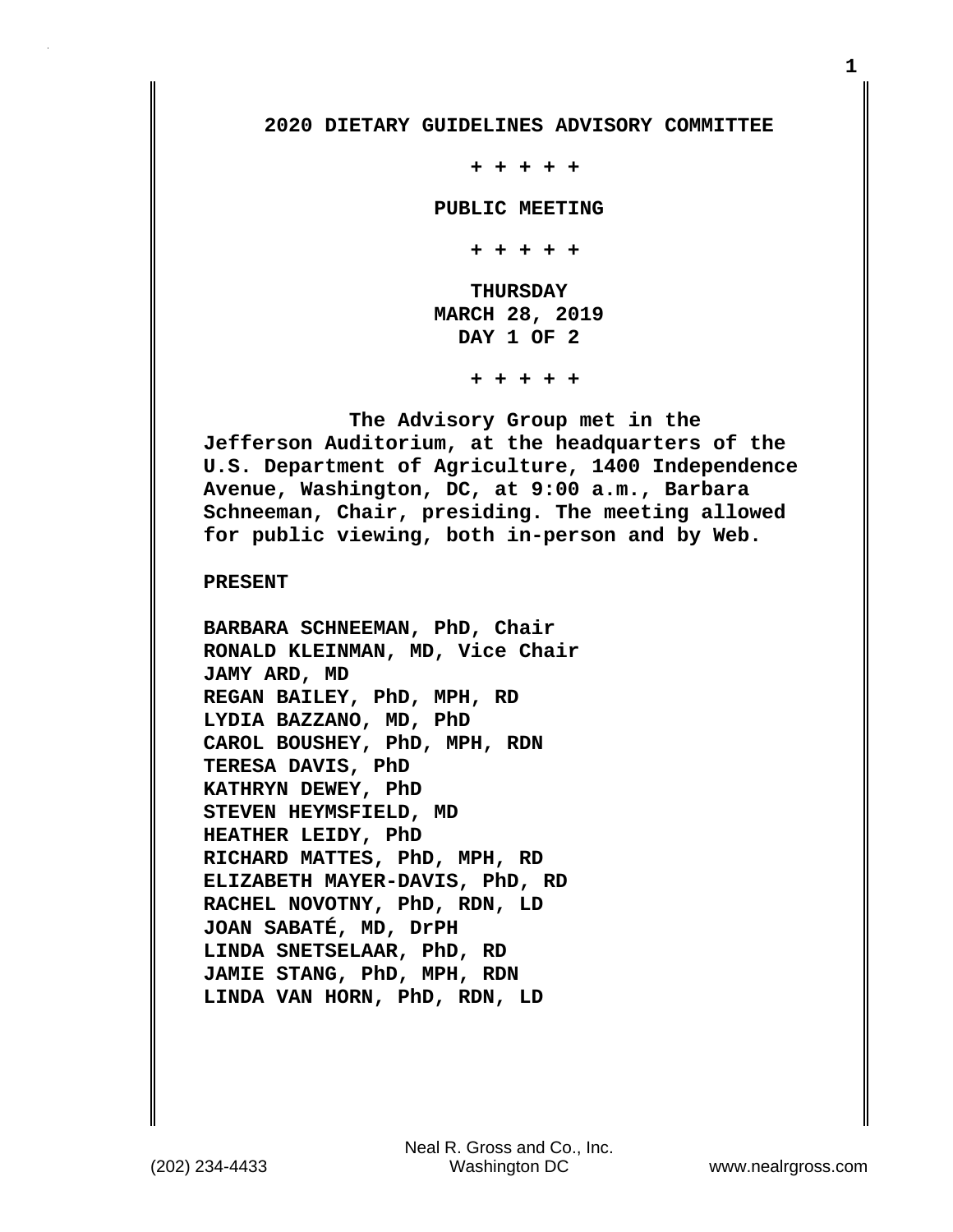**ALSO PRESENT**

**BRANDON LIPPS, JD, Acting Deputy Under Secretary, USDA DON WRIGHT, MD, MPH, Deputy Assistant Secretary for Health, HHS**

**SCOTT HUTCHINS, PhD, Deputy Under Secretary, USDA**

**JACKIE HAVEN, MS, RD, USDA**

**COLETTE RIHANE, MS, RD, USDA**

**EVE STOODY, PhD, USDA, Designated Federal Officer**

**RICHARD OLSON, MD, HHS**

**JANET de JESUS, MS, RD, HHS**

**JULIE OBBAGY, PhD, RD, USDA**

**TUSAREBECCA PANNUCCI, PhD, MPH, RD, USDA**

**DAVID KLURFELD, PhD, USDA, Co-Executive Secretary**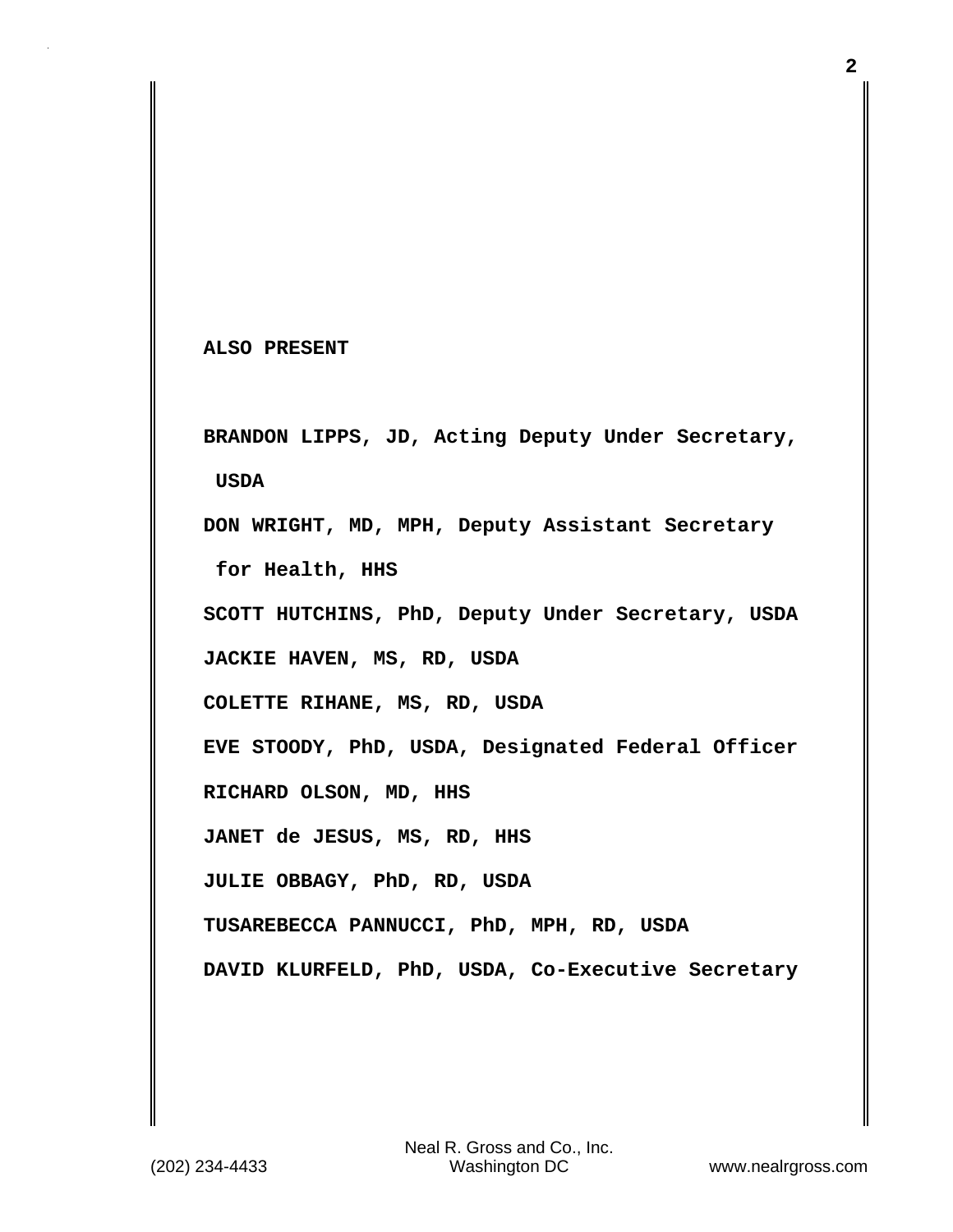## **CONTENTS**

| Welcome<br>Eve Stoody, PhD                                                                                                                                 |  |  | 6     |
|------------------------------------------------------------------------------------------------------------------------------------------------------------|--|--|-------|
| Opening Remarks and Swearing-In of<br>the Committee                                                                                                        |  |  |       |
| Brandon Lipps, JD. 11<br>Don Wright, MD, MPH. 21<br>Scott Hutchins, PhD. 30                                                                                |  |  |       |
| Committee Charter, Operations, and<br>Timeline                                                                                                             |  |  |       |
| Eve Stoody, PhD. 38                                                                                                                                        |  |  |       |
| Chair Remarks<br>Barbara Schneeman, PhD. 58                                                                                                                |  |  |       |
| Vice Chair Remarks<br>Ronald Kleinman, MD. 63                                                                                                              |  |  |       |
| Responding to the National Academies of<br>Sciences' Engineering and Medicine Study<br>on the Process to Establish the Dietary<br>Guidelines for Americans |  |  |       |
| . 67<br>Eve Stoody, PhD. $\cdots$                                                                                                                          |  |  |       |
| Approaches for Examining the Evidence<br>Colette Rihane, MS, RD 101                                                                                        |  |  |       |
| Nutrition Evidence Systematic Review<br>Julie Obbagy, PhD, RD. 106                                                                                         |  |  |       |
| Implementing Peer Review of 2020 Dietary<br>Guidelines Advisory Committee Systematic<br>Reviews                                                            |  |  |       |
| David Klurfeld, PhD.                                                                                                                                       |  |  | . 153 |
| Data Analysis                                                                                                                                              |  |  |       |
| TusaRebecca Pannucci, PhD, MPH, RD 161                                                                                                                     |  |  |       |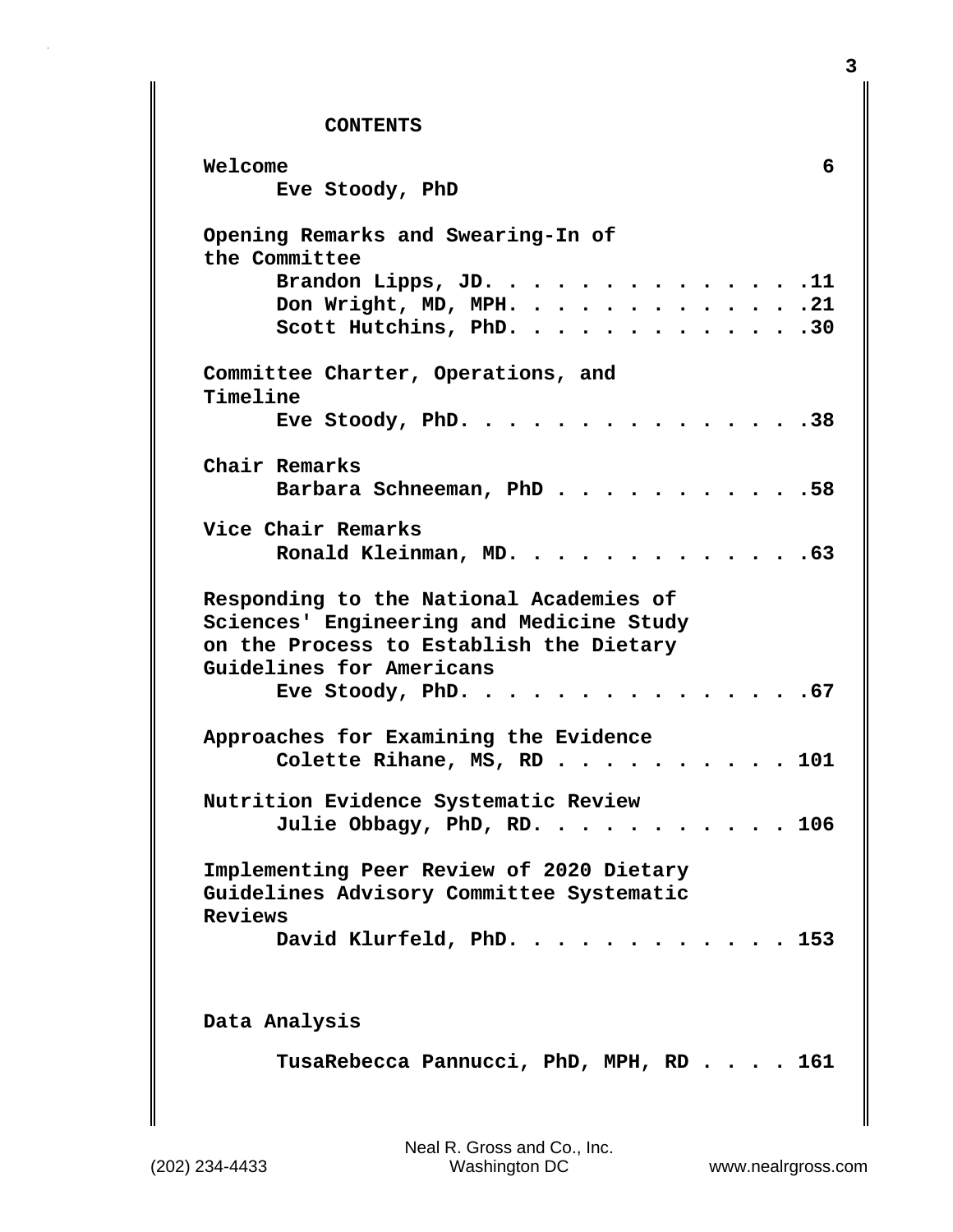## **CONTENTS**

**Food Pattern Modeling**

 **TusaRebecca Pannucci, PhD, MPH, RD . . . . 171**

**Opportunities for Public Engagement and**

**Closing Remarks for Opening Session**

 **Eve Stoody, PhD. . . . . . . . . . . . . . 202**

|--|--|--|--|--|--|--|--|--|--|--|--|--|--|--|--|--|--|--|--|--|--|--|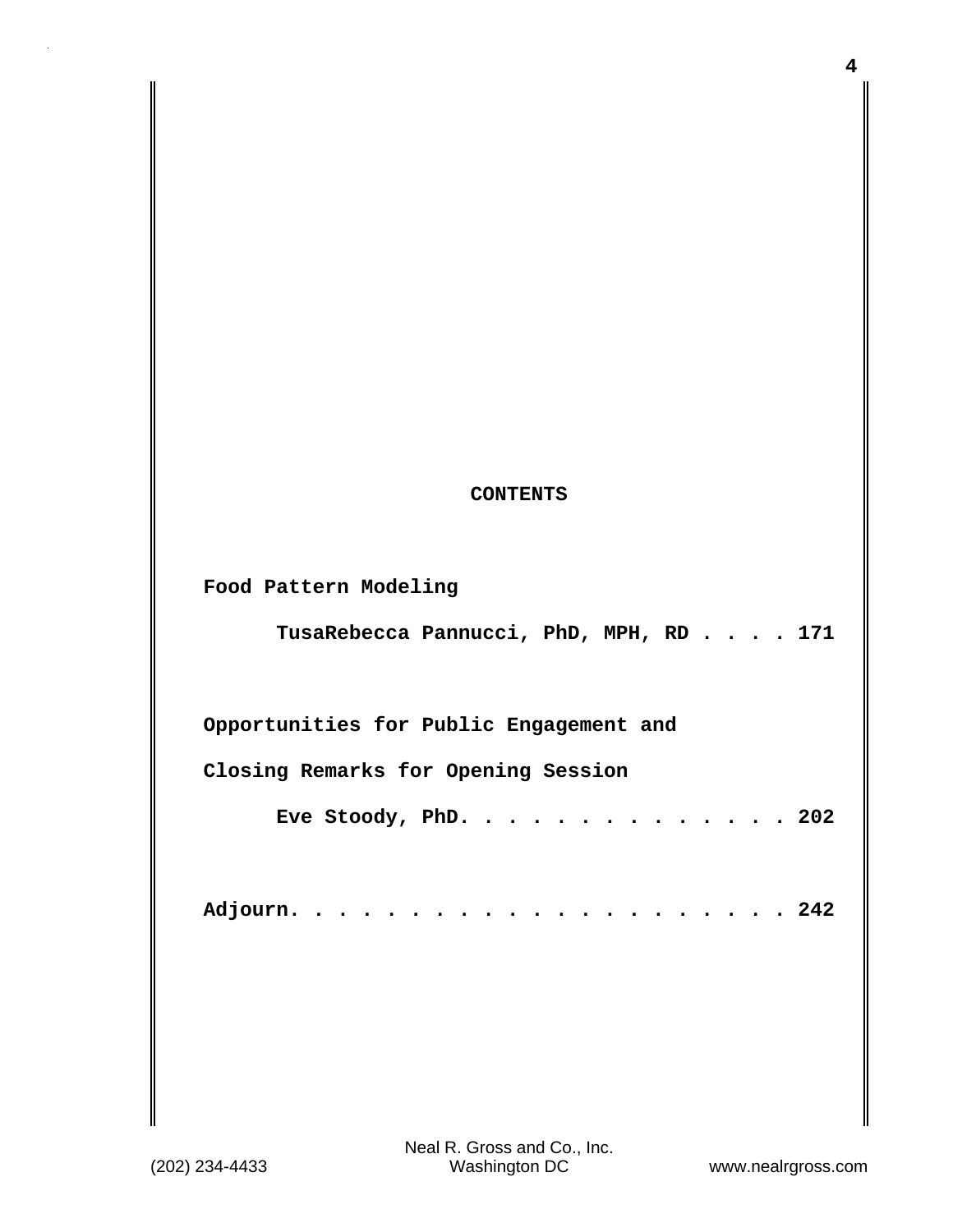| $\mathbf{1}$            | $P-R-O-C-E-E-D-I-N-G-S$                           |
|-------------------------|---------------------------------------------------|
| $\overline{\mathbf{2}}$ | 9:00 a.m.                                         |
| 3                       | DR. STOODY: Good morning.                         |
| 4                       | My name is Eve Stoody, and I'm the                |
| 5                       | Designated Federal Officer for the 2020 Dietary   |
| 6                       | Guidelines Advisory Committee, and I'm also the   |
| 7                       | Lead Nutritionist for nutrition guidance at       |
| 8                       | USDA's Center for Nutrition Policy and Promotion. |
| 9                       | It is really my pleasure to welcome               |
| 10                      | everyone, both here in the audience and those of  |
| 11                      | you online, to the first meeting of the 2020      |
| 12                      | Dietary Guidelines Advisory Committee. We are     |
| 13                      | really so excited to get this work underway, and  |
| 14                      | we thank you for your interest and your work in   |
| 15                      | this process.                                     |
| 16                      | I do want to start with just a couple             |
| 17                      | of housekeeping items. For those of you here in   |
| 18                      | person, you'll notice that we have badges.<br>You |
| 19                      | need to have either a USDA official badge or that |
| 20                      | sticker to go through the halls of this building. |
| 21                      | So, please keep that sticker on. It designates    |
| 22                      | to security that you are a part of this group.    |

(202) 234-4433 Washington DC www.nealrgross.com Neal R. Gross and Co., Inc.

**5**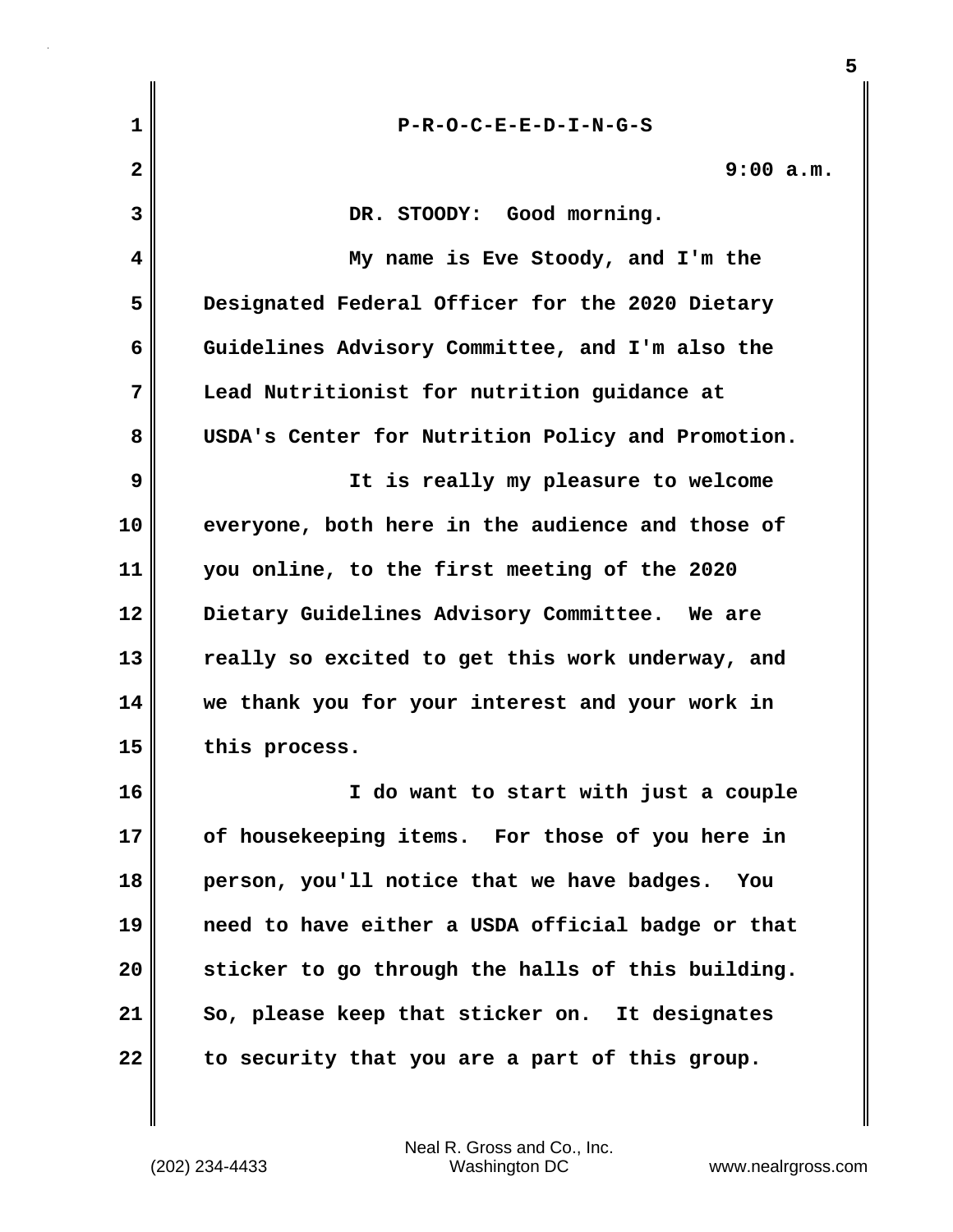| 1            | Also, you will notice that some people              |
|--------------|-----------------------------------------------------|
| $\mathbf{2}$ | have blue dots, and those blue dots indicate that   |
| 3            | they are staff. It also says "staff". So, if        |
| 4            | you have any questions at all, please reach out     |
| 5            | to a member of the staff, and they can help you     |
| 6            | or they can direct you to someone who can assist    |
| 7            | you.                                                |
| 8            | Now, finally, if you need some                      |
| 9            | refreshments or lunch later, the cafeteria is       |
| 10           | down wing 3.                                        |
| 11           | Now we are all here with a common goal              |
| 12           | to improve the health of our nation. We know        |
| 13           | that what we eat and drink matters. And yet, we     |
| 14           | know that we are very far behind in meeting the     |
| 15           | Dietary Guidelines. On average, Americans have      |
| 16           | a score of a 59 out of 100 on the Healthy Eating    |
| 17           | Index. If you look at the lefthand side, that       |
| 18           | graph there, it shows that Healthy Eating Index     |
| 19           | scores have increased slightly over the last 10     |
| 20           | Now, the righthand side, you can see that<br>years. |
| 21           | Healthy Eating Index scores are slightly higher     |
| 22           | among our youngest and our oldest Americans, but,   |

(202) 234-4433 Washington DC www.nealrgross.com Neal R. Gross and Co., Inc.

 $\mathbf{I}$ 

**6**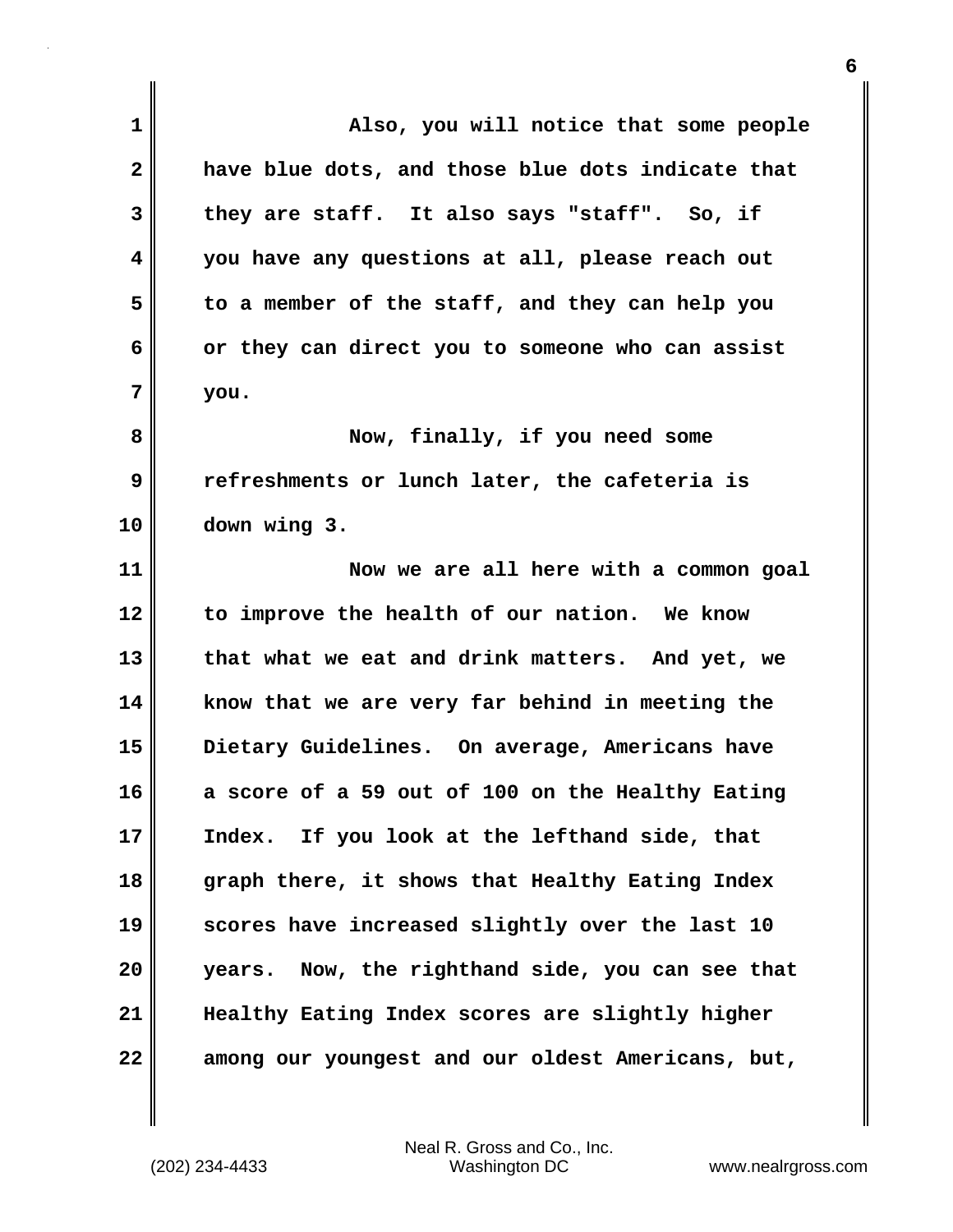**1 overall, there is a lot of room for improvement. 2 And yet, research shows us that moving towards a 3 healthy diet, a diet that aligns with the Dietary 4 Guidelines, can have health as well as economic 5 benefits in terms of healthcare costs. 6 The Dietary Guidelines are mandated to 7 reflect the preponderance of scientific evidence 8 and to be published jointly by the Departments of 9 Agriculture and Health and Human Services at 10 least every five years. And it is important to 11 reexamine the evidence to provide current, 12 credible, science-based advice to all Americans 13 now from birth into older adulthood. 14 We want to set the stage by saying 15 that USDA and HHS are committed to ensuring that 16 our process to develop the 2020-2025 Dietary 17 Guidelines for Americans is transparent, 18 inclusive, and science-driven. And those are 19 three terms that really drive our work on a daily 20 basis. And you will hear more about how we're 21 working to address these goals throughout the 22 presentations today and tomorrow.**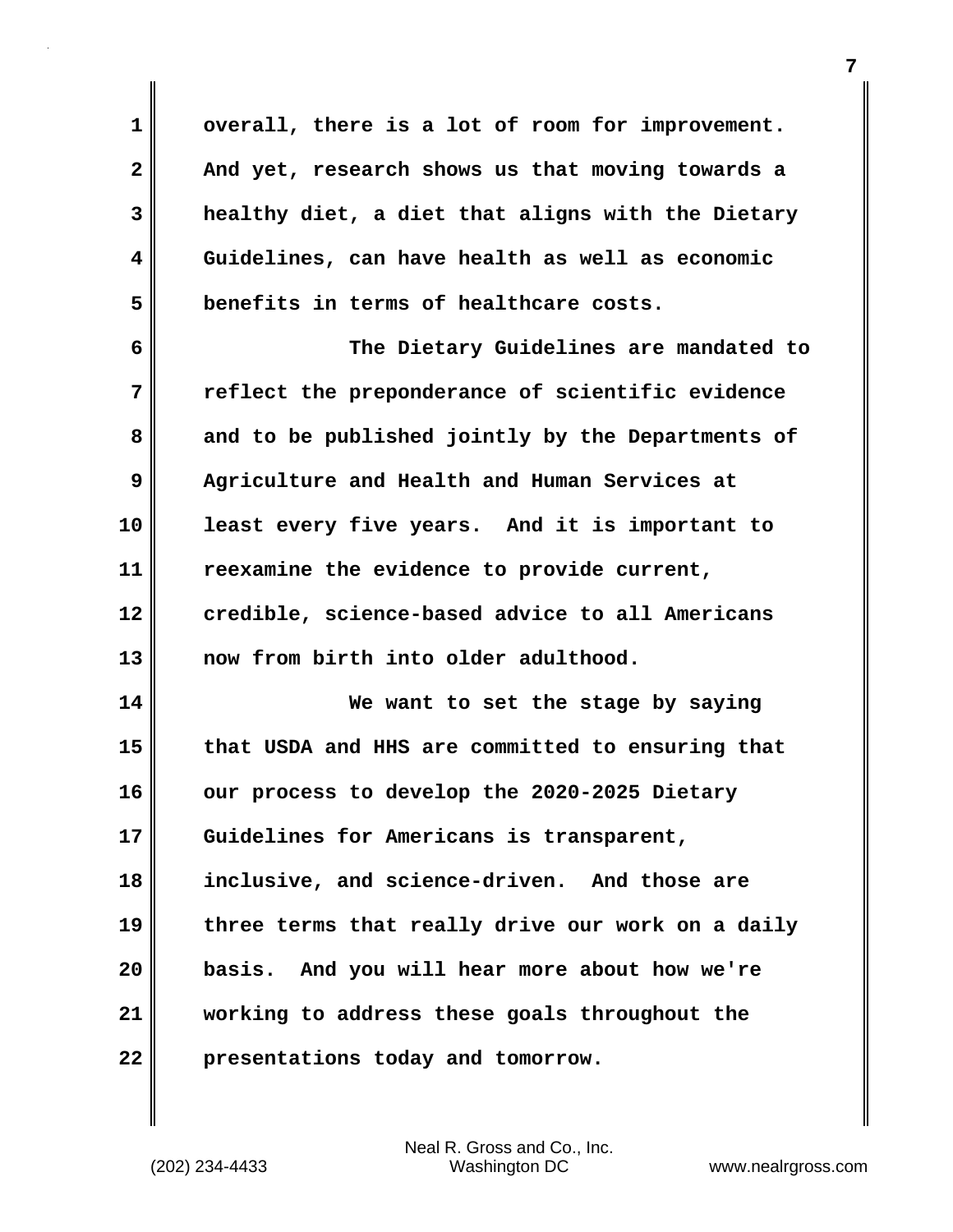| 1            | So, for our agenda today, this morning            |
|--------------|---------------------------------------------------|
| $\mathbf{2}$ | we'll have some opening remarks and formal        |
| 3            | swearing-in of the Committee. That would be       |
| 4            | followed by a quick break. And then, I'll do an   |
| 5            | overview of the Committee's Charter, operations,  |
| 6            | and timeline, and that will be followed by        |
| 7            | remarks by our Chair and Vice Chair, and then,    |
| 8            | lunch.                                            |
| 9            | And then, this afternoon I'll begin               |
| 10           | with a presentation around responding, the        |
| 11           | Department's response, USDA's and HHS's responses |
| 12           | to the National Academies of Sciences'            |
| 13           | Engineering and Medicine Study on the process to  |
| 14           | establish the Dietary Guidelines for Americans.   |
| 15           | We will, then, get into a discussion about the    |
| 16           | approaches that the Committee will use to examine |
| 17           | the evidence. So, that includes the Nutrition     |
| 18           | Evidence Systematic Review, formerly known as the |
| 19           | Nutrition Evidence Library, or NEL, as well as    |
| 20           | data analysis and food pattern modeling.          |
| 21           | We'll also have a discussion about a              |
| 22           | new step that we're implementing, which is the    |

 $\mathbf{I}$ 

**8**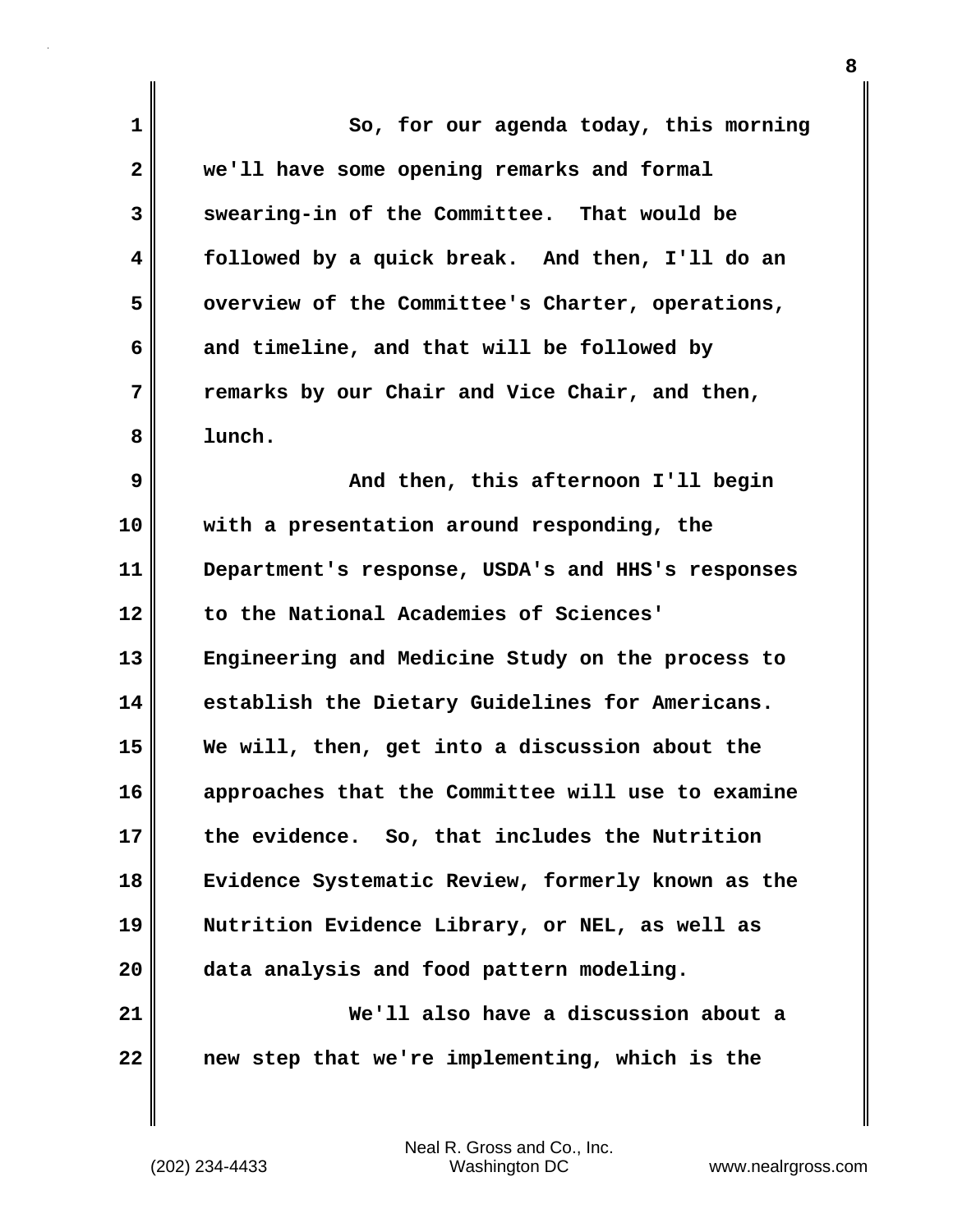**1 peer review of the systematic reviews conducted 2 by the 2020 Advisory Committee. Then, I'll close 3 the day with a little bit of a discussion about 4 opportunities for public engagement throughout** 5 this process before we close for today. **6 Now, for the public record -- oh, 7 maybe I should note, too, that the agenda is 8 available at dietaryguidelines.gov. And we will 9 post the recording of this meeting, as well as 10 all of the slides and any of the materials that 11 are used today, at dietaryguidelines.gov. Please 12 allow one to two weeks for posting, just so we 13 have all those pieces. 14 We will also have meeting minutes from 15 this meeting and eventually a transcript, but 16 that will take a little bit longer for us to get 17 and get posted. 18 For the public record, 17 of our 20 19 members are here with us today, who Mr. Lipps 20 will introduce shortly. Doctors Donovan, Naimi, 21 and Taveras were not able to be here today, but** 22 they will tune in as they are able.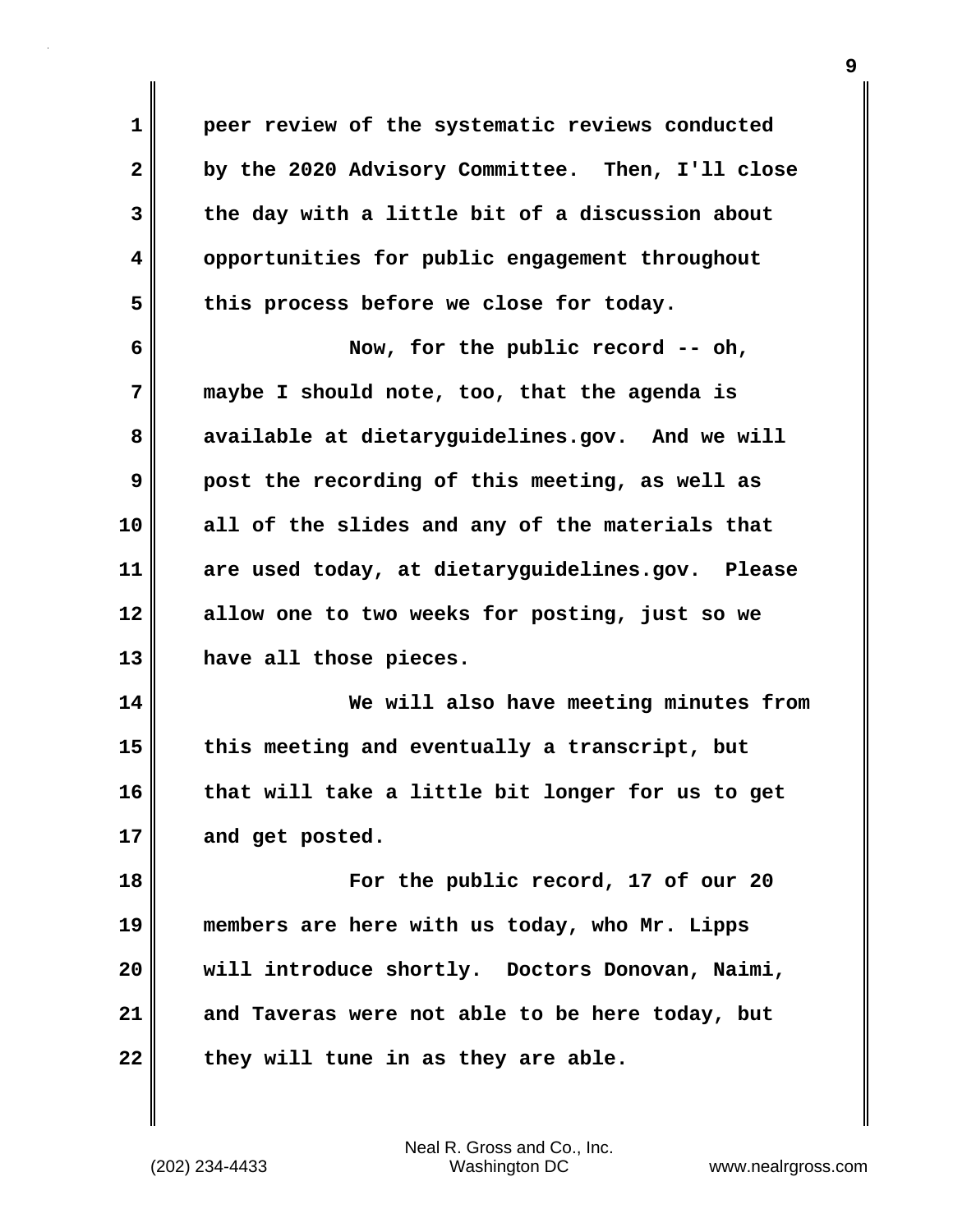| $\mathbf 1$  | Should they have any questions or                |
|--------------|--------------------------------------------------|
| $\mathbf{2}$ | comments during the Committee's discussion, they |
| 3            | will send them to one of our colleagues,         |
| 4            | Stephanie Fu, who will come to this podium and   |
| 5            | speak on their behalf.                           |
| 6            | Please note that this is a meeting of            |
| 7            | the Committee that is open to the public to      |
| 8            | observe. If you have any comments to the         |
| 9            | Committee, we encourage you to submit those      |
| 10           | through the written public comment process, so   |
| 11           | they become an official part of the public       |
| 12           | record.                                          |
| 13           | We will also have two opportunities              |
| 14           | for the public to provide oral comments to the   |
| 15           | Committee. We had one last round, and we're      |
| 16           | going to have two this round. And we'll talk     |
| 17           | more about that later today and at               |
| 18           | dietaryguidelines.gov.                           |
| 19           | So, we're so happy to have our                   |
| 20           | leadership from USDA and HHS here with us today  |
| 21           | to kick off this exciting phase of our process.  |
| 22           | I'm pleased to introduce Brandon Lipps, Acting   |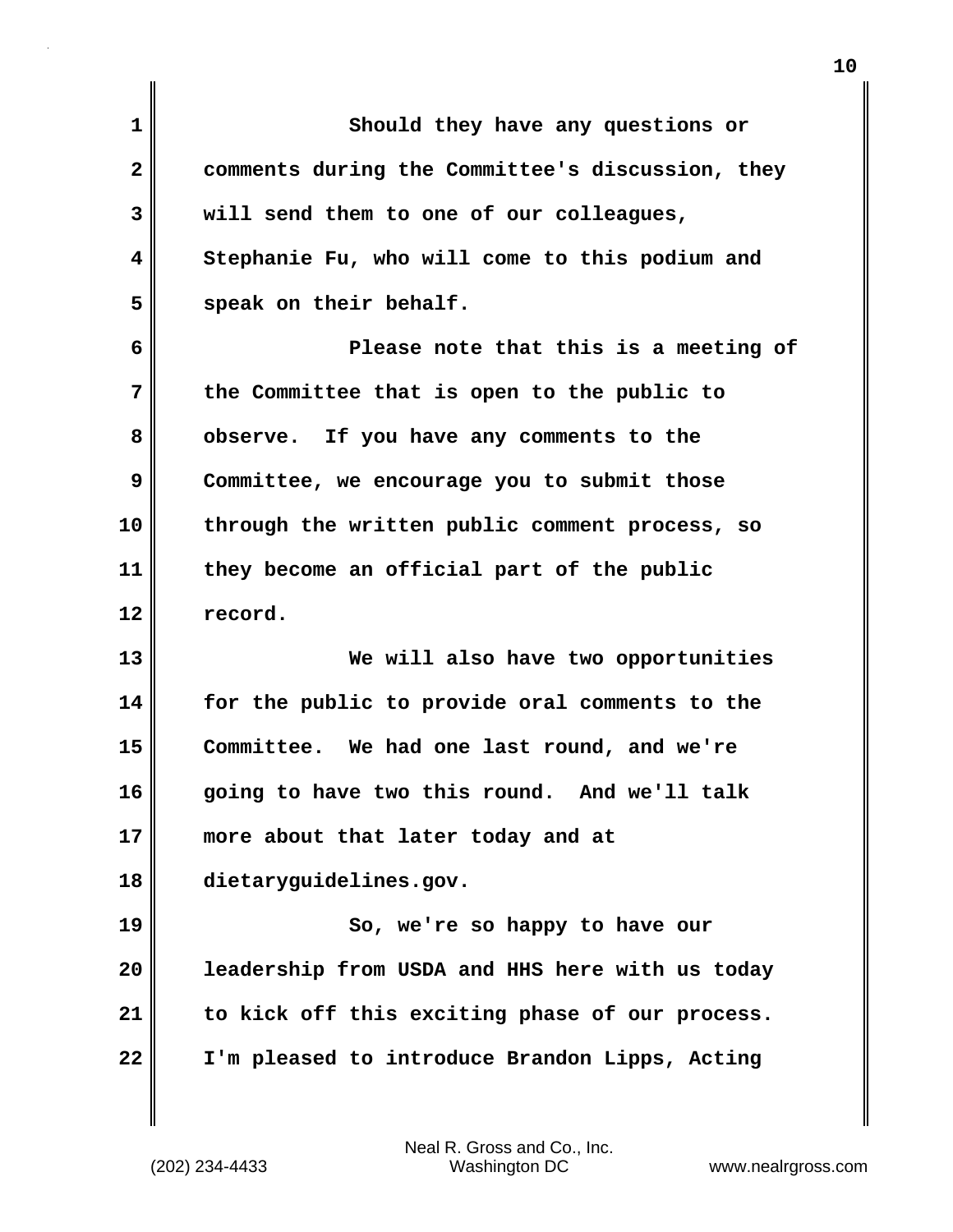**1 Deputy Under Secretary of the USDA Food, 2 Nutrition, and Consumer Services mission area, 3 and Administrator of the Food Nutrition Service, 4 or FNS. As you may be aware, FNS is the lead 5 agency from USDA for the 2020-2025 Dietary 6 Guidelines process.**

**7 Acting Deputy Under Secretary Lipps 8 joined USDA in 2017 from Texas Tech University 9 System, where he was the Chief of Staff and 10 Director of Federal Affairs in the Office of the 11 Chancellor. Before that, he served as counsel 12 and senior professional staff to the U.S. House 13 Committee on Agriculture, where he led the 14 nutrition policy team in developing key 15 initiatives in nutrition assistance. 16 We really appreciate Mr. Lipps' 17 leadership here at FNS, and please join me in 18 welcoming him. 19 (Applause.)**

**20 DEP. UNDER SEC. LIPPS: Good morning. 21 Good morning.**

22 **That's better.**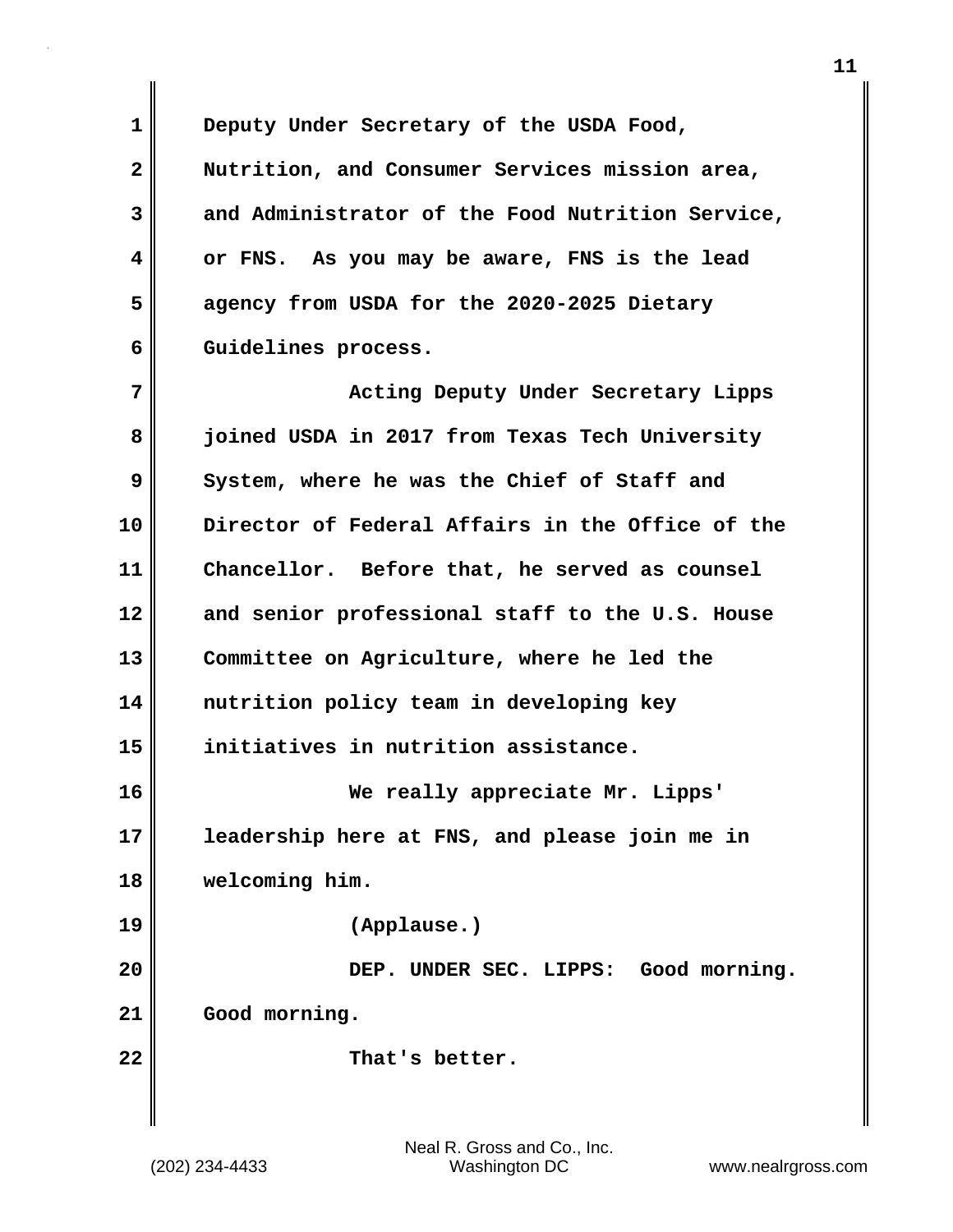| $\mathbf{1}$ | Thank you, everybody, for being here              |
|--------------|---------------------------------------------------|
| $\mathbf{2}$ | today.                                            |
| 3            | Thanks, Dr. Stoody, for that kind                 |
| 4            | introduction.                                     |
| 5            | On behalf of Secretary Perdue, who                |
| 6            | couldn't be with us here today -- he is on travel |
| 7            | -- I want to welcome everybody, our Committee and |
| 8            | our audience, to the first meeting of the 2020    |
| 9            | Dietary Guidelines Advisory Committee.            |
| 10           | Many thanks to Dr. Don Wright from the            |
| 11           | Department of Health and Human Services for their |
| 12           | great partnership in this process, and for Dr.    |
| 13           | Hutchins, from our REE mission area here at USDA, |
| 14           | for joining us today. They're going to give you   |
| 15           | comments in just a few minutes on their           |
| 16           | perspectives as well.                             |
| 17           | I'm very excited to announce we have              |
| 18           | more than a thousand people joining us today in   |
| 19           | this room and, also, by webcast.<br>The           |
| 20           | participation by the public is a very important   |
| 21           | part in this process. You will hear us talk over  |
| 22           | and over about ways that we have increased        |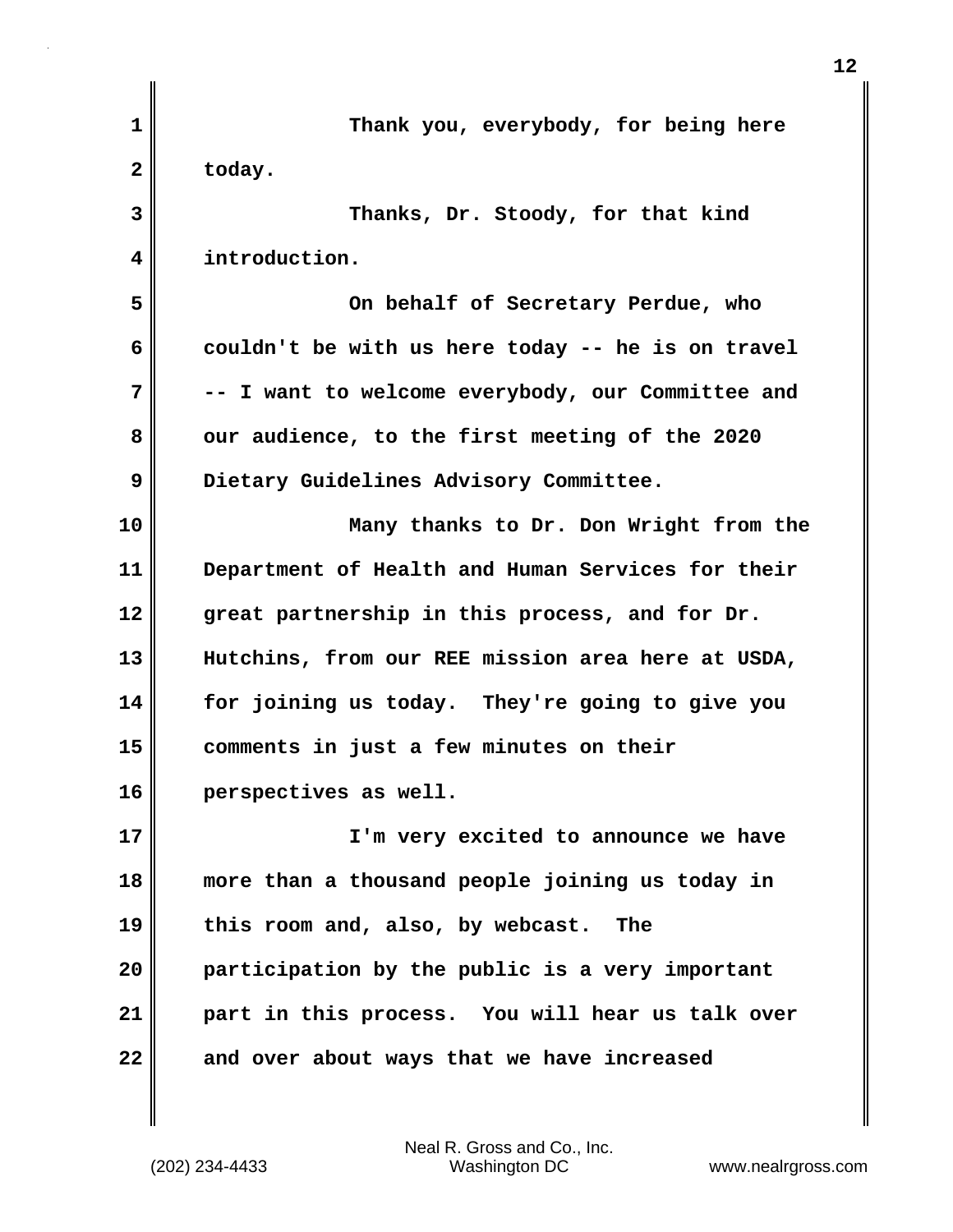**1 transparency in this process. I think the 2 process has done a wonderful job in the past. 3 Many folks didn't know how to access many of the 4 transparent opportunities that were in various 5 places on our website. We have worked on 6 revamping much of that stuff and provided more 7 opportunities for input, beginning with listening 8** sessions prior to putting the questions out for **9 public comment, and continuing as we go 10 throughout this process.**

**11 Committee Members, we are excited that 12 you're all here today. I'm very excited that 17 13 of you were able to travel here relatively 14 quickly for the first meeting of the Committee 15 today. We've asked for a significant commitment 16 from each of you. You've accepted our 17 invitation, and we thank you. You all have very 18 important roles in your day jobs, and we thank 19 you for the time that you have committed here. 20 In the next phase we're kicking off 21 today, the Departments collectively are asking 22 you, as scientific experts in nutrition and**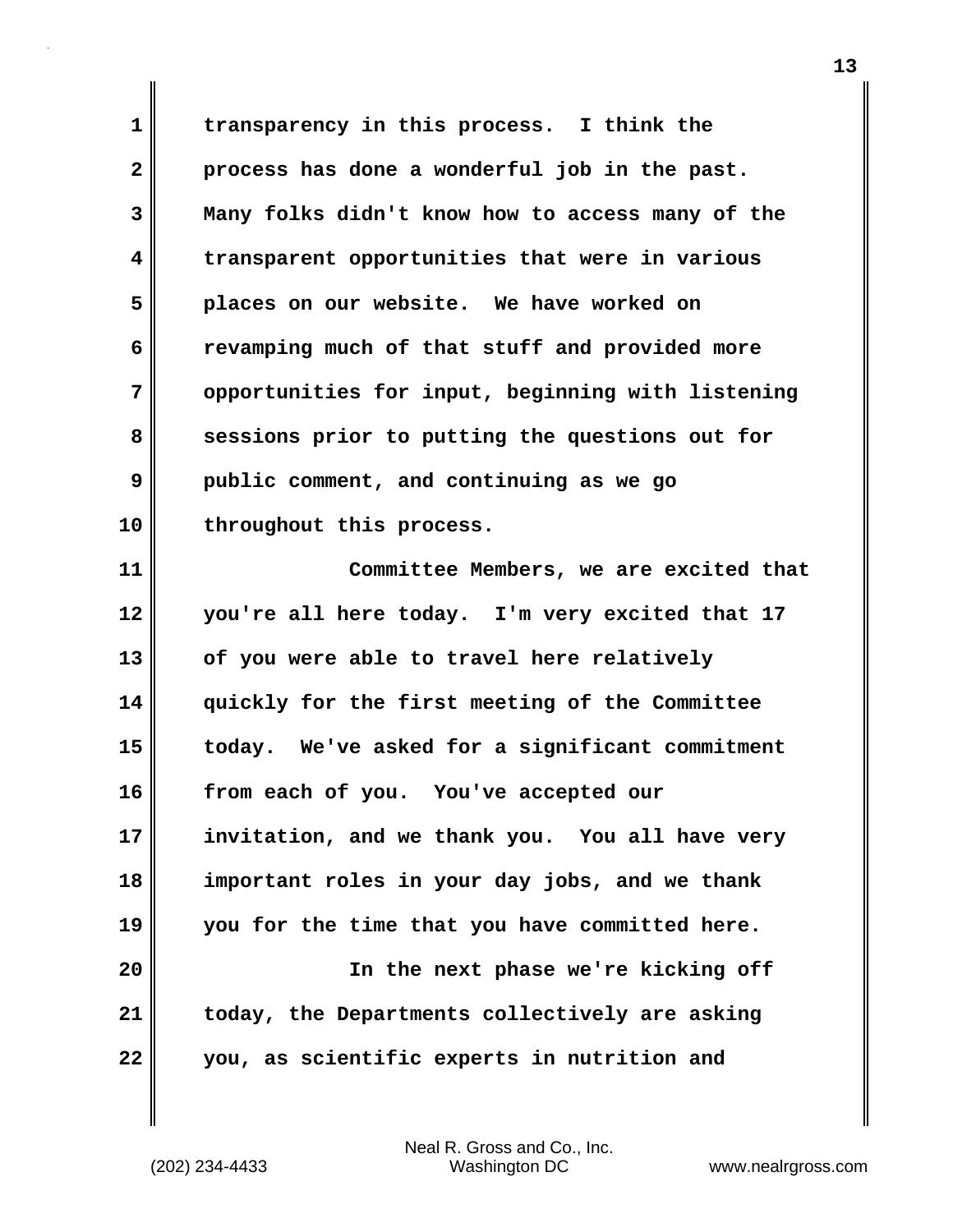**1 public health, to conduct an independent, 2 rigorous review of the scientific evidence. Your 3 role is to examine that science. Our roles at 4 USDA and HHS are to develop the Dietary 5 Guidelines, and we take our roles just as 6** seriously as we believe that you do. **7 Every federal nutrition program and 8 all federal nutrition activities nationwide rely 9** On the Dietary Guidelines. It impacts millions **10 of lives. And for the first time, the 2020-to-11 2025 edition will do so from birth to adulthood, 12 the entire lifespan. 13 At USDA, this means programs and 14 initiatives like our Women, Infants, and 15 Children, often known as [the] WIC Program, will 16 be more heavily influenced by the Dietary 17 Guidelines. Our Child and Adult Care Food 18 Program, which provides important nutrition to 19 children in daycare, both public and in-home 20 throughout the country; our SNAP Education 21 Initiatives, which provide important nutrition 22 advice to those on our SNAP program, and, of**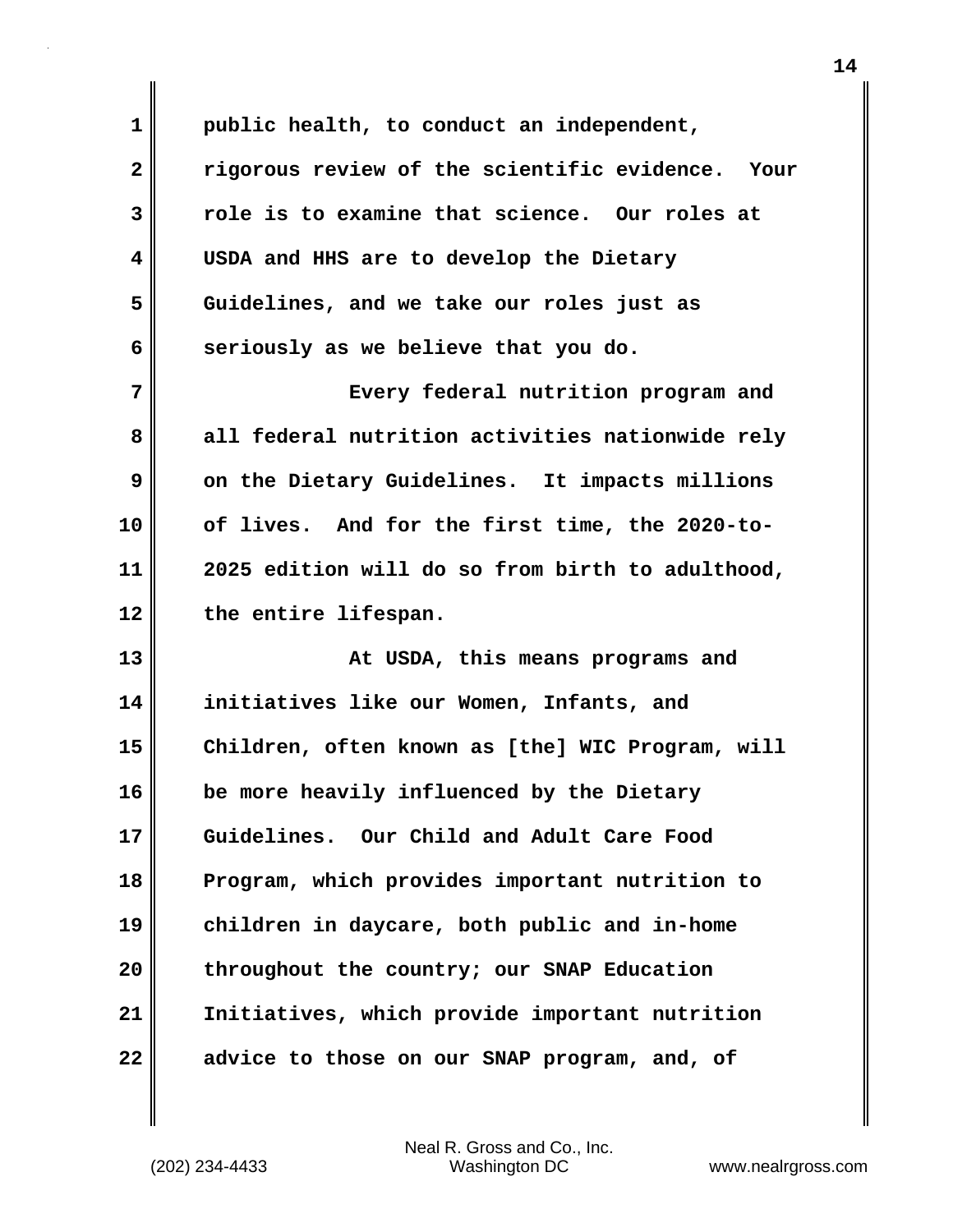**1 course, MyPlate, the nutrition resource for all 2 consumers, as the public looks to us for 3 nutrition advice on how to eat a healthy diet. 4 It goes without saying -- Eve said it; 5 I told you we would say it again -- but it's 6 imperative that our process be transparent and 7 that it be evidence-based. We must ensure that 8 what we put into the Guidelines is grounded in 9 the latest science, not the latest study to hit 10 the headlines, the latest science across studies 11 over time and of high quality. 12 Thank you, Committee, again for taking 13 on this very important role. It is a difficult 14 role and one that will take much time commitment 15 from you, and we appreciate you providing that. 16 We are committed to making the process 17 and the work of this Committee to be transparent 18 and inclusive every step of the way. Since the 19 process started to develop the 2020-to-2025 20 Dietary Guidelines early last year, we have 21 worked hard to make sure of that, fostering 22 public trust and input. We've built transparency**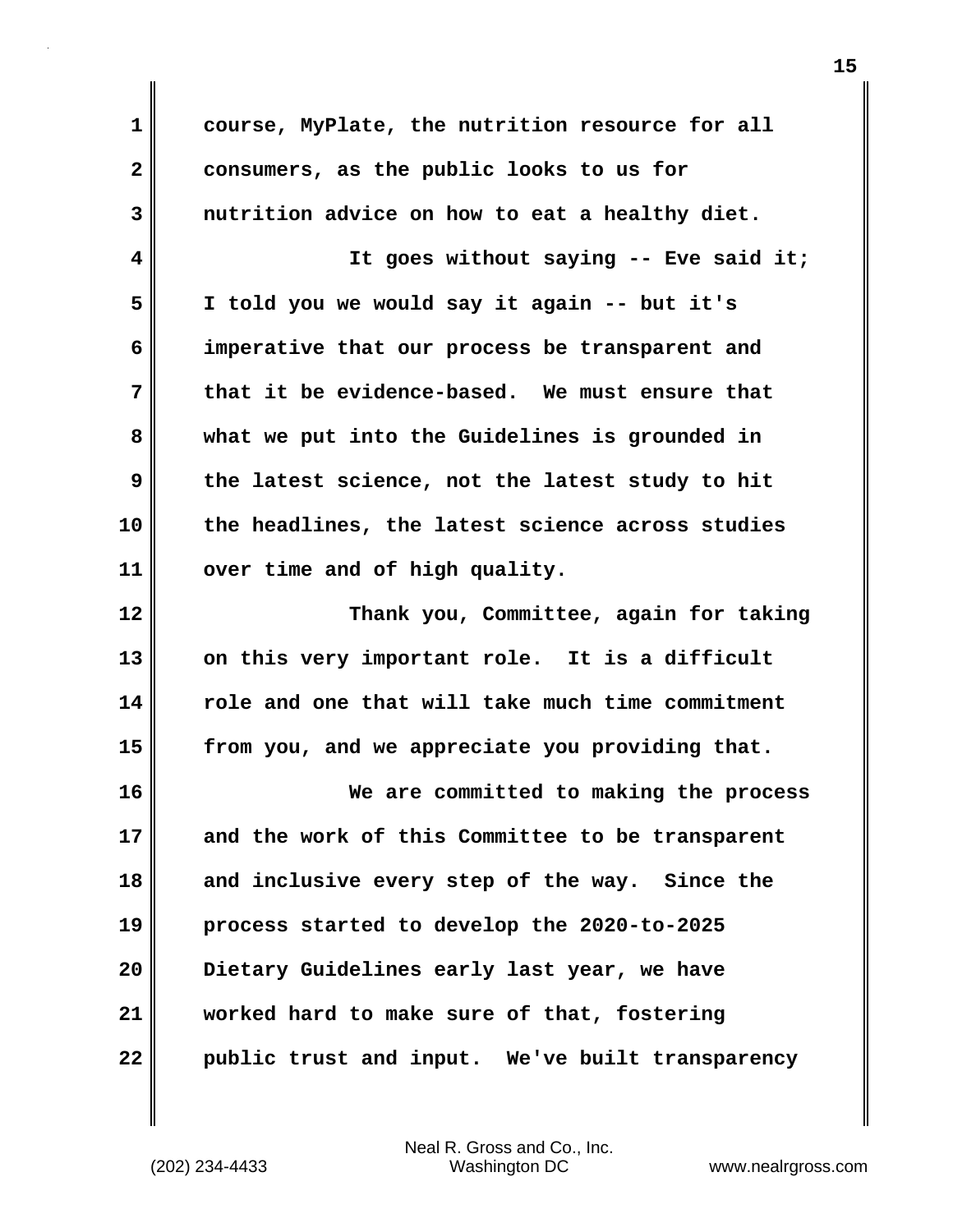**1 into every stage of the process. We've improved 2 how we make it available, and moves as simply as 3 redesigning our website.**

**4 We want the public to comment. The 5 public comment period for this phase of the 6 process opened on March 12th and will remain open 7 for the entire time the Committee is doing its 8 work. All of you listening today, we ask you to 9 comment on this process every step along the way. 10 There will also be opportunities for oral 11 comments to the Committee at two of our hearings. 12 After the Committee submits its 13 reports to us and disbands, and the public 14 comment period closes, we will open a new public 15 comment period on the scientific report provided 16 from the Committee.**

**17 All told, from the start of this 18 process, where we saw public input on the topics 19 and questions the Committee will examine, because 20 they are important to the Dietary Guidelines we 21 will develop, to our call for nominations for 22 Advisory Committee members, to the public comment**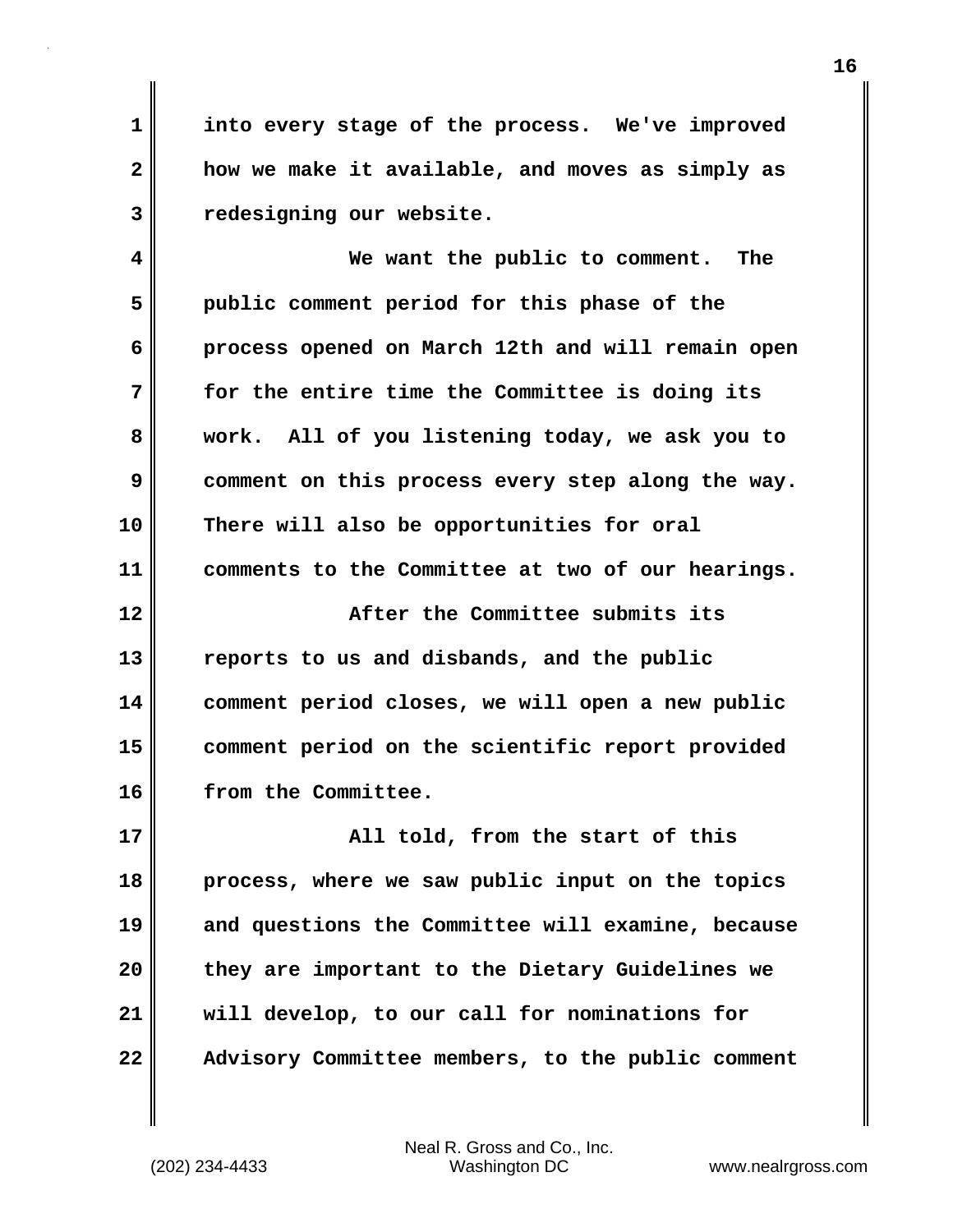**1 periods that I've just talked about, we have made 2 sure that the public will have had about two 3 years to participate in this process. 4 Transparent, inclusive, and science-5 driven, that's our commitment, both to you, the 6 Committee, and to the public, as this process 7 moves forward. 8 At this time, I have the great 9 pleasure of introducing the Committee. As I say 10 each of your names, I would appreciate you 11 standing up. 12 And for those of you in the audience, 13 I would appreciate you holding your applause 14 until we finish introducing all members. 15 I want to first welcome the Chair of 16 our Committee, Dr. Barbara Schneeman. Dr. 17 Schneeman, thank you for your willingness to lead 18 this incredible effort. 19 Along with her, our Vice Chair, Dr. 20 Ron Kleinman. Dr. Kleinman, thank you as well 21 for this very important role. 22 You all please stay standing. You can**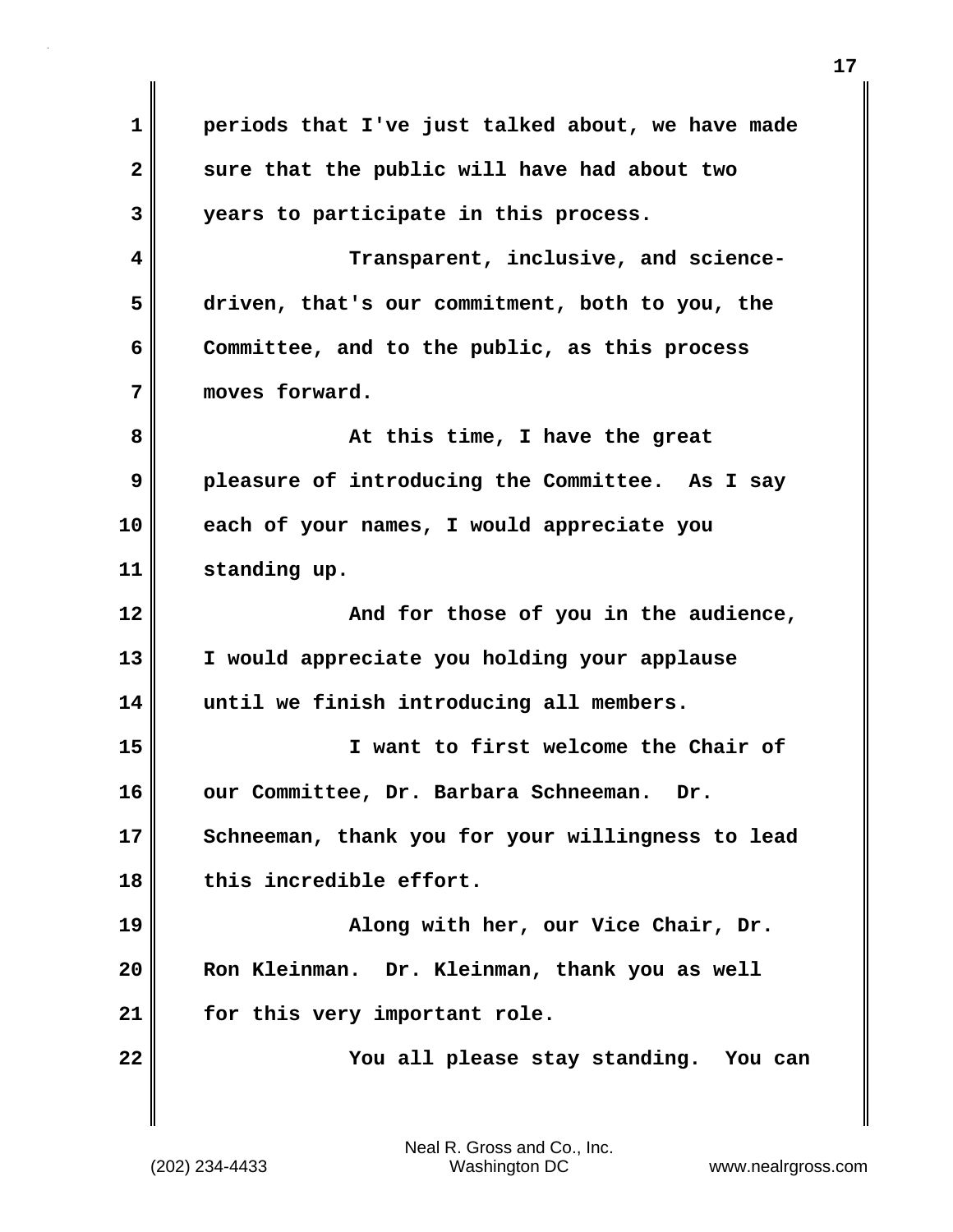| 1                       | have the joy of standing as all your partners go. |
|-------------------------|---------------------------------------------------|
| $\overline{\mathbf{2}}$ | (Laughter.)                                       |
| 3                       | Also serving on the Committee:                    |
| $\overline{\mathbf{4}}$ | Dr. Heather Leidy;                                |
| 5                       | Dr. Joan Sabate;                                  |
| 6                       | Dr. Carol Boushey;                                |
| 7                       | Dr. Regan Bailey;                                 |
| 8                       | Dr. Jamy Ard;                                     |
| 9                       | Dr. Elizabeth Mayer-Davis;                        |
| 10                      | Dr. Steven Heymsfield;                            |
| 11                      | Dr. Kathryn Dewey;                                |
| 12                      | Dr. Lydia Bazzano;                                |
| 13                      | Dr. Richard Mattes;                               |
| 14                      | Dr. Rachel Novotny;                               |
| 15                      | Dr. Linda Van Horn;                               |
| 16                      | Dr. Teresa Davis;                                 |
| 17                      | Dr. Linda Snetselaar;                             |
| 18                      | And Dr. Jamie Stang.                              |
| 19                      | Joining us remotely are Dr. Elsie                 |
| 20                      | Taveras, Dr. Sharon Donovan, and Dr. Tim Naimi.   |
| 21                      | Committee Members, thank you all very             |
| 22                      | much for volunteering your valuable time to this  |

 $\mathbf{I}$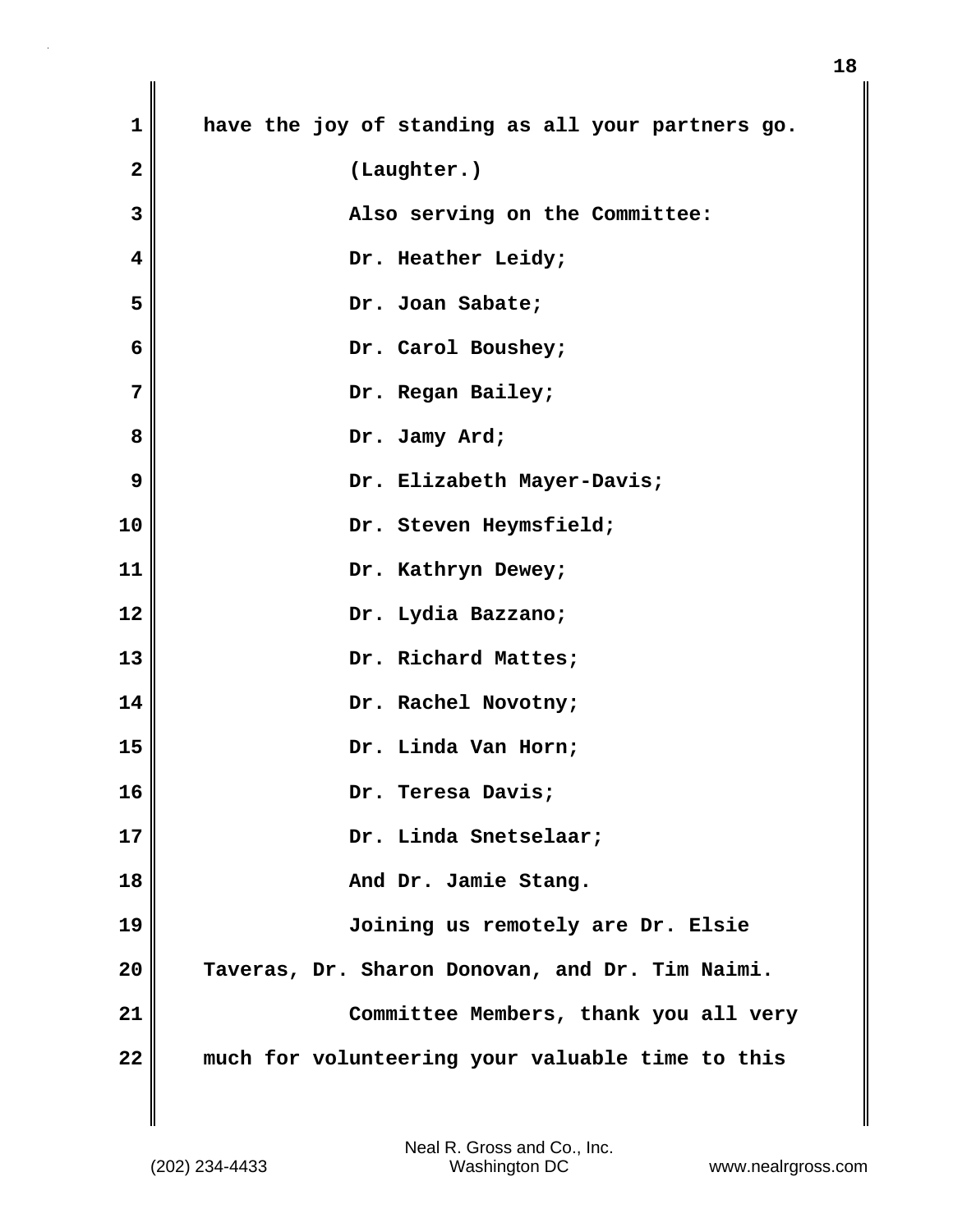**1 very important process. We look forward to your 2 independent review of the process and your 3 recommendations to the departments. 4 Please give a healthy round of 5 applause to our Committee members. 6 (Applause.) 7 You can be seated. 8 I felt a little bit like I was back in 9 my old job calling names coming across the stage. 10 (Laughter.) 11 Thank you for welcoming our Committee. 12 It's now my pleasure to ask the Chair 13 and Vice Chair to come forward and stand with me 14 as we administer the oath of office to the 15 Committee. 16 Dr. Schneeman and Dr. Kleinman, and 17 other Committee Members, please raise your right 18 hand. 19 Both of you please come over here, 20 yes. 21 (Committee members sworn-in.) 22 Thank you, everyone.**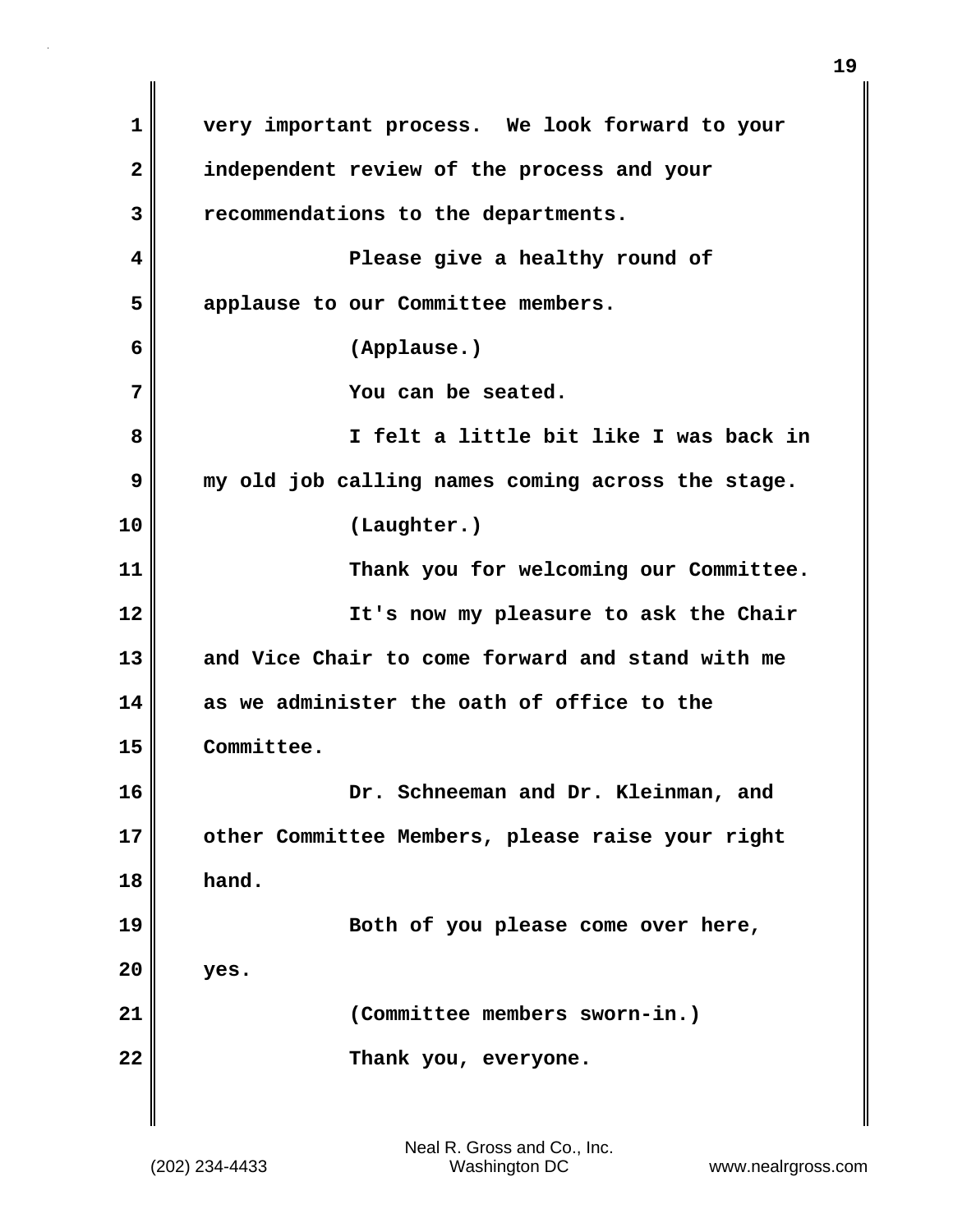| 1  | (Applause.)                                       |
|----|---------------------------------------------------|
| 2  | In closing this portion, again,                   |
| 3  | Committee, I want to thank you for your           |
| 4  | willingness to serve. We are going to thank you   |
| 5  | often. We have very high expectations of you,     |
| 6  | and we know we are asking a lot of time           |
| 7  | commitment to you. So, thank you again for that.  |
| 8  | Thank you for your expertise in your fields and   |
| 9  | your commitment to ensuring dedication to public  |
| 10 | health.                                           |
| 11 | It is now time for you to hear from my            |
| 12 | colleague at the Department of Health and Human   |
| 13 | Services, Dr. Don Wright. It is my pleasure to    |
| 14 | introduce Dr. Wright.                             |
| 15 | He is the Deputy Assistant Secretary              |
| 16 | for Health and Director of the Office of Disease  |
| 17 | Prevention and Health Promotion, as we all know,  |
| 18 | ODPHP, which drives the Dietary Guidelines work   |
| 19 | for HHS with us here at USDA. As Director of      |
| 20 | ODPHP, in addition to the Dietary Guidelines, Dr. |
| 21 | Wright provides leadership for Healthy People     |
| 22 | 2020 and oversees the recently-released Physical  |

**20**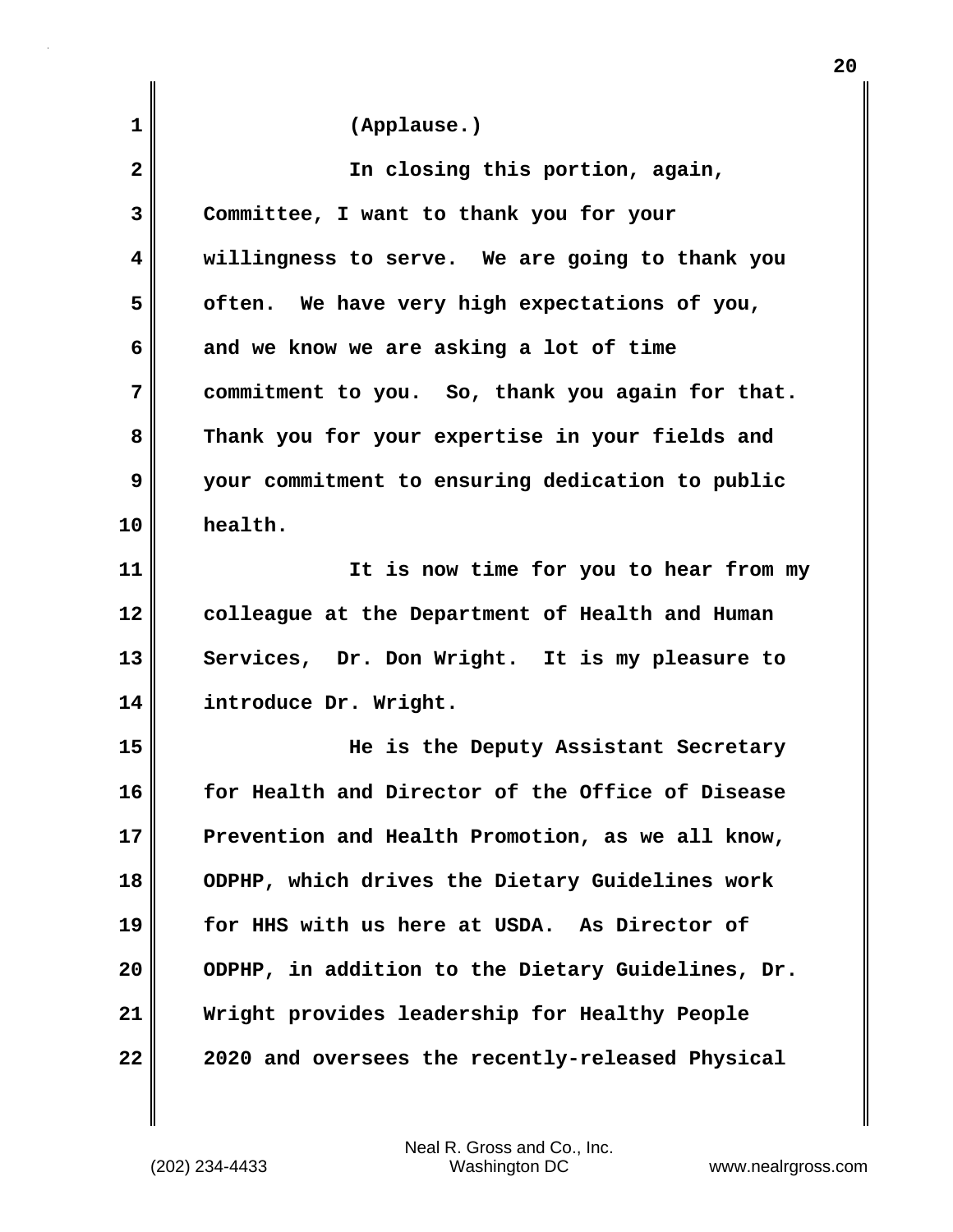| 1                       | Activity Guidelines, also important, we should    |
|-------------------------|---------------------------------------------------|
| $\overline{2}$          | all note.                                         |
| 3                       | Please give a warm welcome to our                 |
| $\overline{\mathbf{4}}$ | friend, Dr. Don Wright.                           |
| 5                       | (Applause.)                                       |
| 6                       | DEP. ASST. SEC. WRIGHT: Well, thank               |
| 7                       | you all. And thank you, Mr. Lipps, for opening    |
| 8                       | today's session of the Dietary Guidelines         |
| 9                       | Advisory Committee.                               |
| 10                      | As most of you know, the U.S.                     |
| 11                      | Department of Health and Human Services works     |
| 12                      | hand-in-hand with the U.S. Department of          |
| 13                      | Agriculture in the creation and development of    |
| 14                      | the Dietary Guidelines for Americans. USDA and    |
| 15                      | HHS have worked collaboratively on the Dietary    |
| 16                      | Guidelines for Americans since 1980, when the     |
| 17                      | first edition was actually released.              |
| 18                      | My office, the Office of Disease                  |
| 19                      | Prevention and Health Promotion, is the HHS lead  |
| 20                      | for the Dietary Guidelines and works closely with |
| 21                      | the Center for Nutrition Policy and Promotion at  |
| 22                      | USDA.                                             |

 $\mathbf{I}$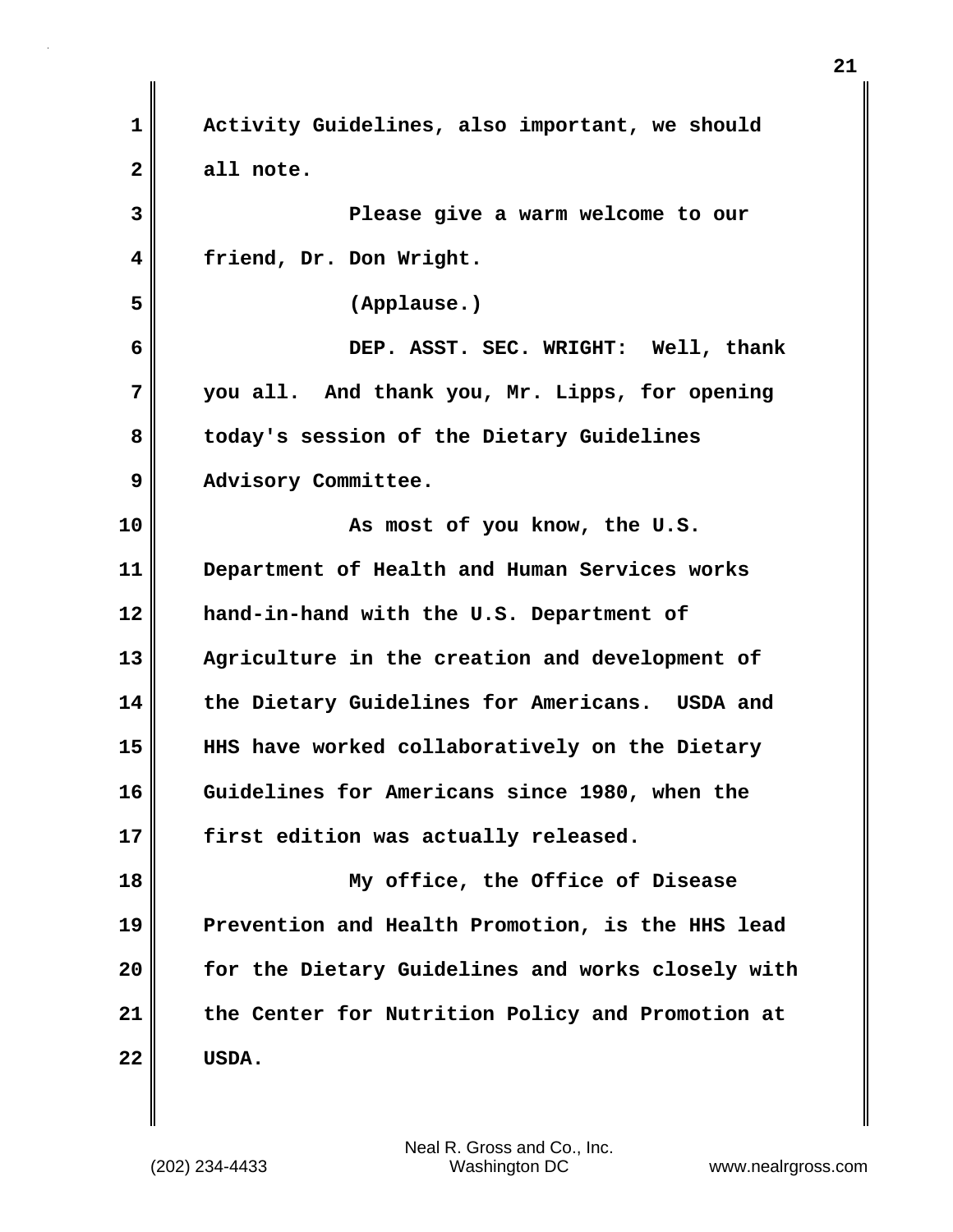| 1            | Mr. Lipps, I am very proud to say that            |
|--------------|---------------------------------------------------|
| $\mathbf{2}$ | my office and your office work so                 |
| 3            | collaboratively, have in the past, and will       |
| 4            | continue to work together collaboratively, in     |
| 5            | support of the Advisory Committee work.           |
| 6            | Since 1990, the National Nutrition                |
| 7            | Monitoring and Related Research Act has mandated  |
| 8            | that the Dietary Guidelines be republished by     |
| 9            | USDA and Health and Human Services at least every |
| 10           | five years. This particular legislation is        |
| 11           | important because it ensures that the Dietary     |
| 12           | Guidelines remain a priority for both             |
| 13           | Departments.                                      |
| 14           | The law stipulates that each edition              |
| 15           | of the Dietary Guidelines should be based on the  |
| 16           | preponderance of the science evidence and medical |
| 17           | knowledge current at the time, and should be used |
| 18           | as the basis for federal food programs.<br>This   |
| 19           | drives us to work continually to improve the      |
| 20           | rigor of the process and underlies the            |
| 21           | Guidelines, and to ensure that all programs       |
| 22           | related to food, nutrition, and health are based  |

 $\mathbf{I}$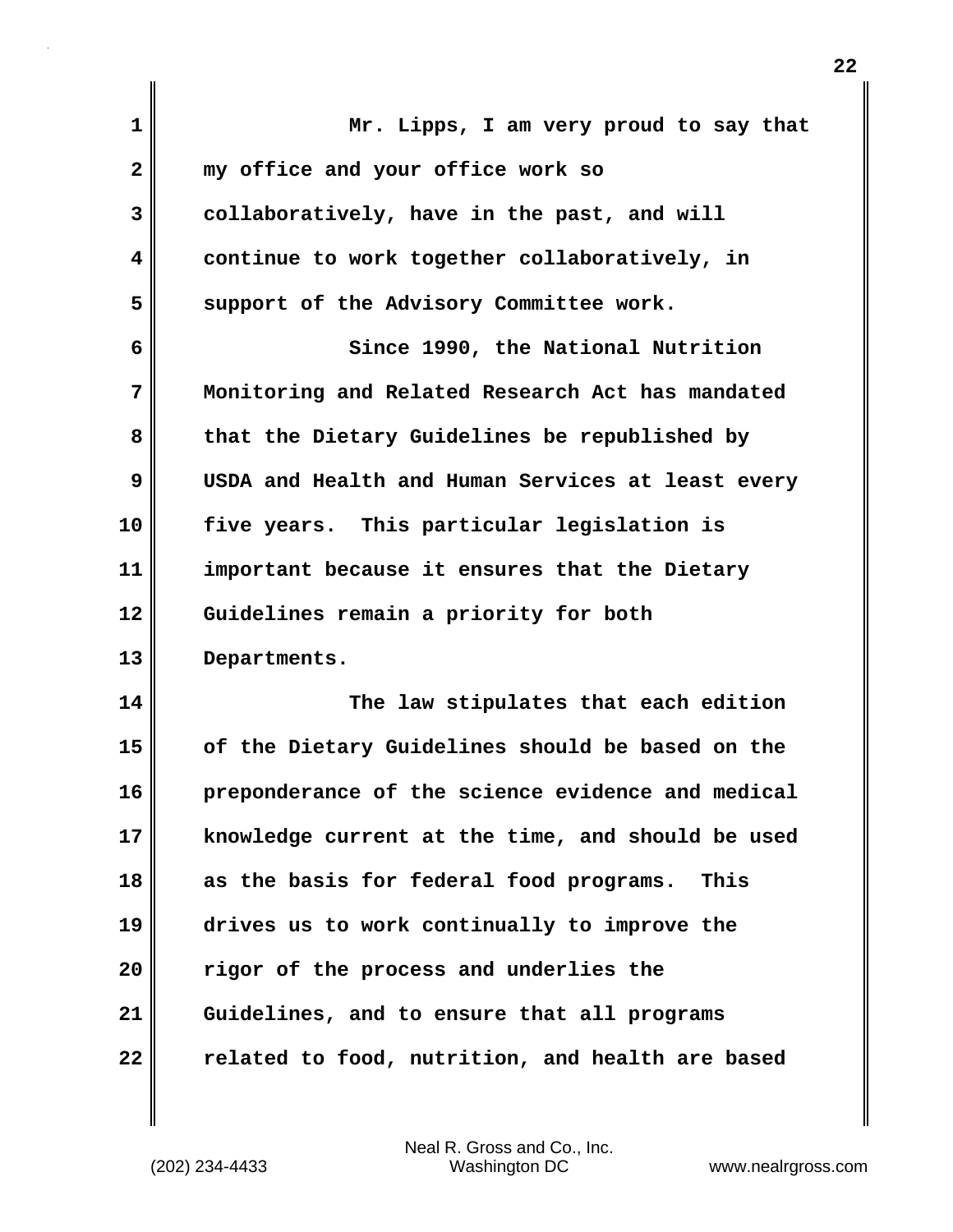**1 on the strongest scientific evidence.**

| $\overline{\mathbf{2}}$ | As you probably know, health promotion              |
|-------------------------|-----------------------------------------------------|
| 3                       | and disease prevention is a top priority for the    |
| 4                       | U.S. Department of Health and Human Services.<br>To |
| 5                       | that end, nutrition guidance based on rigorous      |
| 6                       | scientific research and evidence is critical to     |
| 7                       | the health and well-being of our nation.            |
| 8                       | At HHS, our agencies use the Dietary                |
| 9                       | Guidelines in a variety of ways. Certainly, the     |
| 10                      | Dietary Guidelines are used for current guidance    |
| 11                      | delivered through our grant programs and through    |
| 12                      | our educational materials. They're also used in     |
| 13                      | our food assistance programs, like the Older        |
| 14                      | Americans Act nutrition programs. They're used      |
| 15                      | in our National Health Objectives, such as the      |
| 16                      | Nutrition and Weight Status Objectives in the       |
| 17                      | Healthy People Initiative.<br>They're used in       |
| 18                      | nutrition monitoring and research, and certainly,   |
| 19                      | they're used in the regulatory process as related   |
| 20                      | to food labeling and fortification.                 |
| 21                      | Over the years, the Dietary Guidelines              |
| 22                      | development process has continued to evolve and     |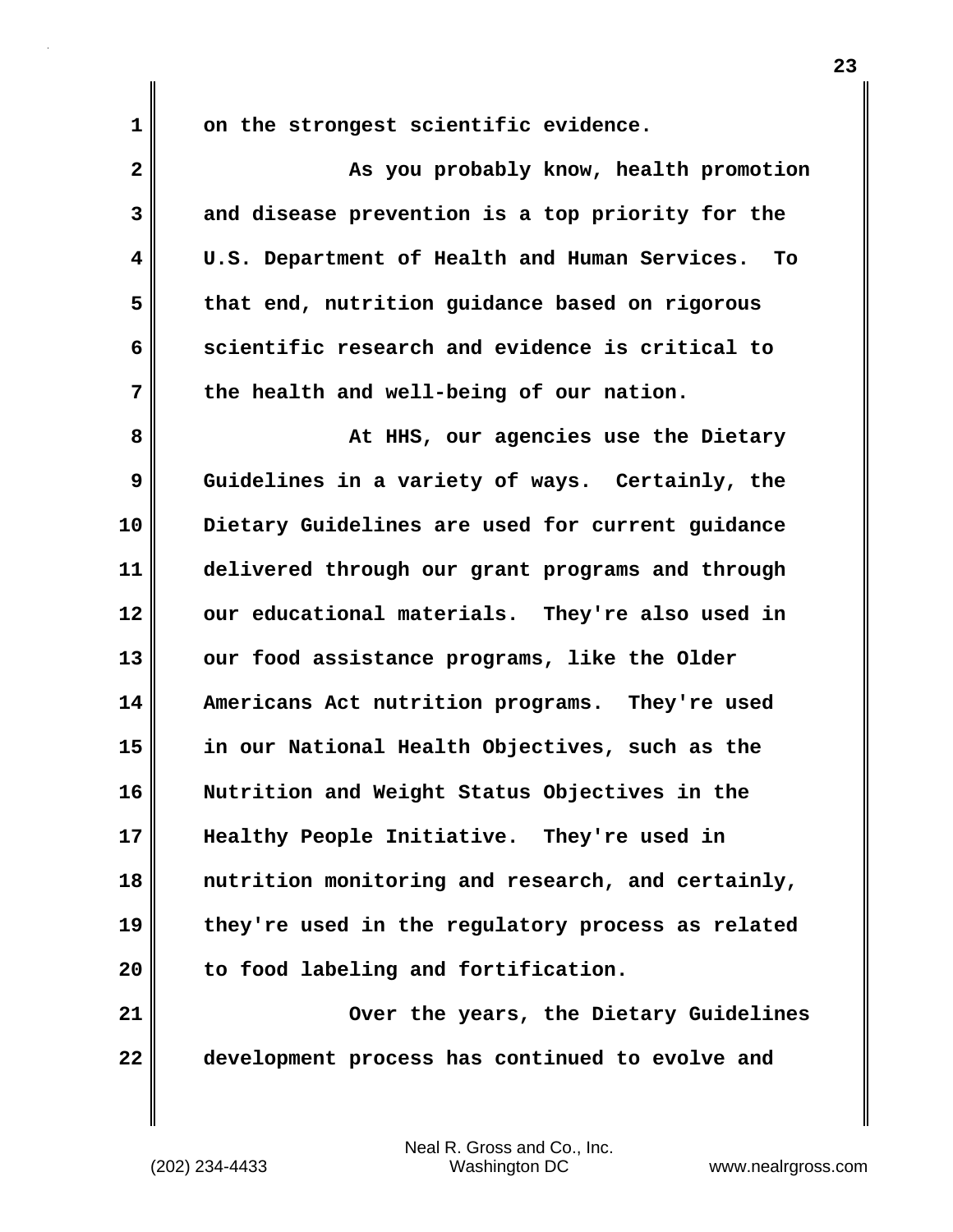**1 to reflect advances in nutrition science, and to 2 increase the transparency of the entire process. 3 Last year, in 2018, USDA and HHS introduced a new 4 step in the process. We asked the public, as 5 well as our federal agencies, for comments on 6 proposed topics and scientific questions to guide 7 the work of the Committee. We received over 8 12,000 comments on these topics and questions, 9 and considered the comments based on criteria 10 such as the importance of it as related to public 11 health or the potential impact on our federal 12 food programs.**

**13** To the Committee, HHS and USDA hope **14 that the final topics and questions will help 15 streamline the work of the Committee by focusing 16 on the evidence related to nutrition and a wide 17 variety of health outcomes across the lifespan. 18 For example, the Committee will be reviewing 19 evidence on the relationship between dietary 20 patterns consumed at each stage of life and the 21 risk of development of cardiovascular disease, of 22 type 2 diabetes, and of certain types of cancer.**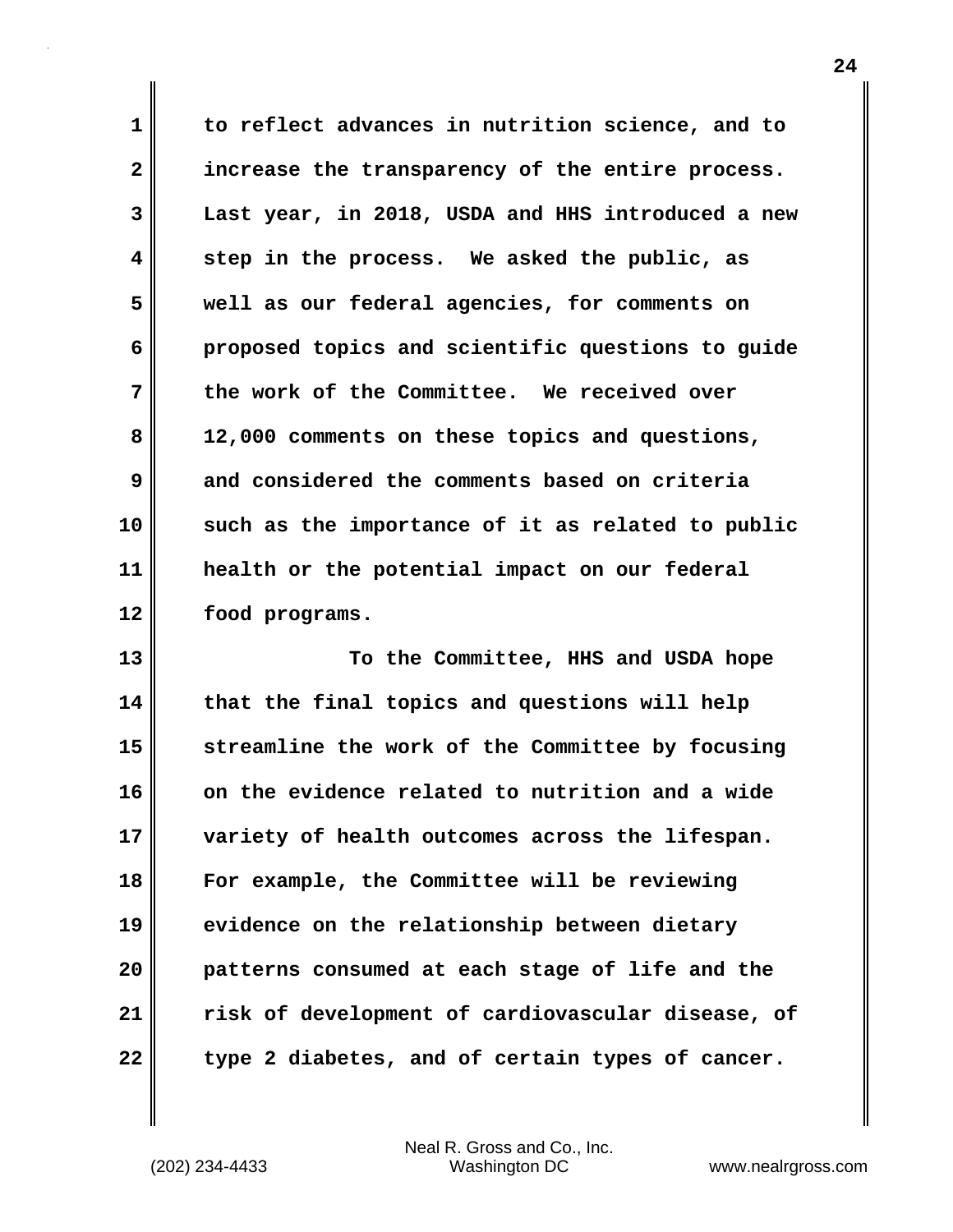**1 Without question, this is a very important work. 2 The public can also view all the 3 topics and questions, including public comment on 4 those initially proposed, on 5 www.dietaryguidelines.gov. Everyone will hear 6 more about the topics and questions at tomorrow's 7 session. 8 We may all work in different areas of 9 health, but we all share a common mission: to 10 enhance the health and well-being of all 11 Americans. Unfortunately, too many Americans 12 engage in behavior such as unhealthy food choices 13 and physical inactivity that lead to poor health. 14 As a result, 60 percent of adults in the United** 15 States have a chronic disease, and 40 percent of **16 adults have two or more chronic diseases. 17 But in that news there is good news. 18 We know many chronic diseases, including obesity, 19 can be prevented through both a healthy diet and 20 through physical activity. HHS recently 21 published the second edition of the Physical 22 Activity Guidelines for Americans. We released**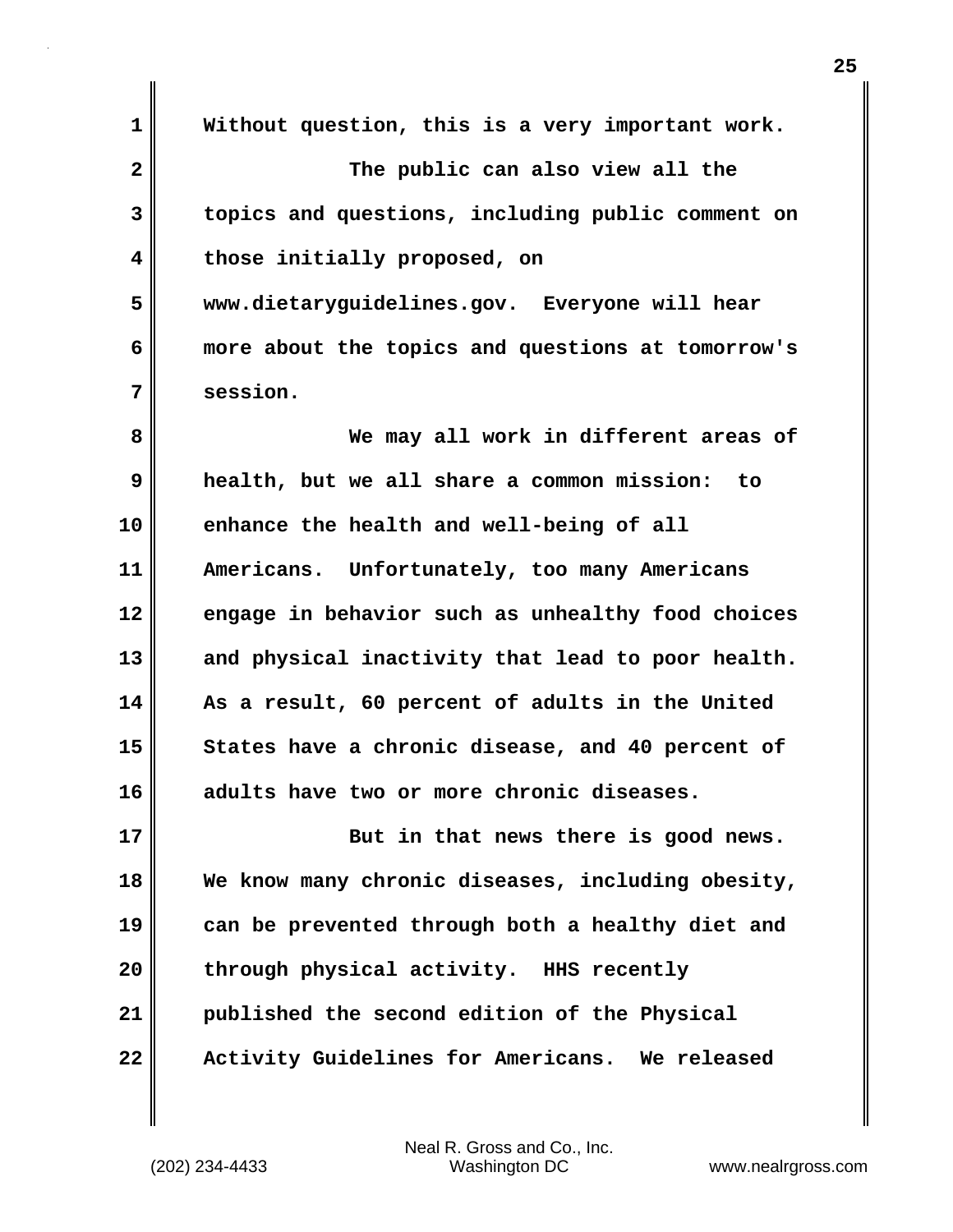**1 those in November of 2018. My office, the Office 2 of Disease Prevention and Health Promotion, led 3 this initiative, using a similar advisory 4 committee with subject matter experts in the area 5 of exercise. Move Your Way is a promotional 6 campaign to encourage the public to meet the 7 recommendations listed in the Physical Activity** 8 Guidelines for Americans.

**9 Preventing chronic disease like 10 obesity, type 2 diabetes, and cancer are very 11 important public health priorities within HHS and 12 to our agencies, especially to the National 13 Institutes of Health, the Food and Drug 14 Administration, and the Centers for Disease 15 Control and Prevention in Atlanta.**

**16 Nutrition is a key focus in the 17 Healthy People Initiative, which my office leads 18 on behalf of Secretary Azar. For almost 40 19 years, Healthy People has been providing science-20 based National Objectives with ambitious, yet 21 achievable goals for improving the health of the 22 nation.**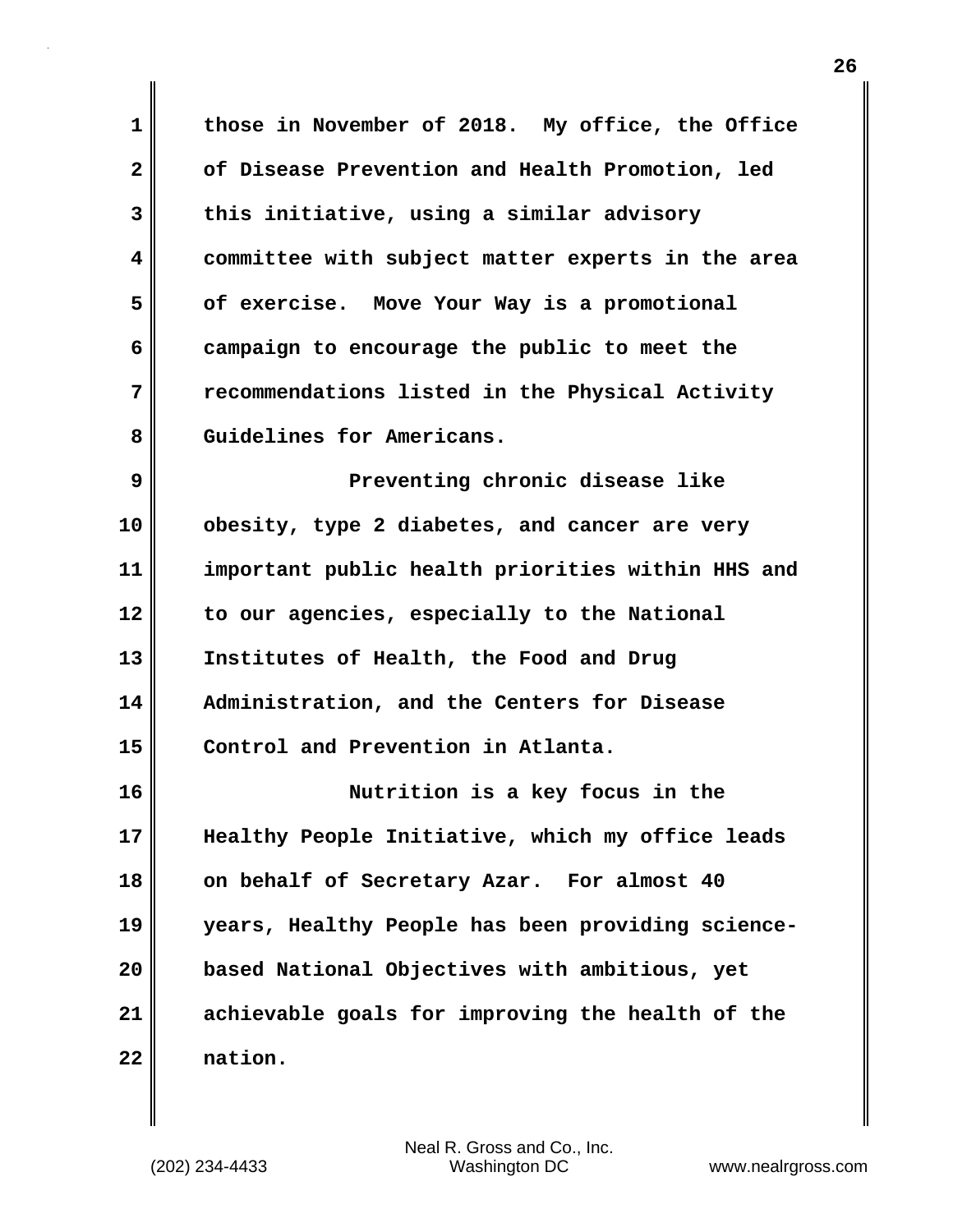**1 In this way, Healthy People can serve 2 in many ways as a roadmap for the nation's health 3 prevention and disease prevention activities. 4 Healthy People is very much about understanding 5 where we are now, planning for where we want to 6 be in the future, and then, providing guidance on 7 how we can make those improvements over the next 8 decade. 9 The Dietary Guidelines help to inform 10 the foundation of the nutrition and weight status 11 goals and objectives within the Healthy People 12 2020 and the soon-to-be-released Healthy People 13 2030 Initiative. For example, the Healthy People 14 2020 objectives promote increasing the 15 consumption of fruits, vegetables, and whole 16 grains in the diet. Other objectives provide 17 goals and targets to reduce the consumption of 18 saturated fats and added sugars over the decade. 19 Healthy People 2020 also aims to reduce the 20 proportion of children and adults who are obese. 21 Let me say another office within HHS, 22 the Office of Women's Health, is looking forward**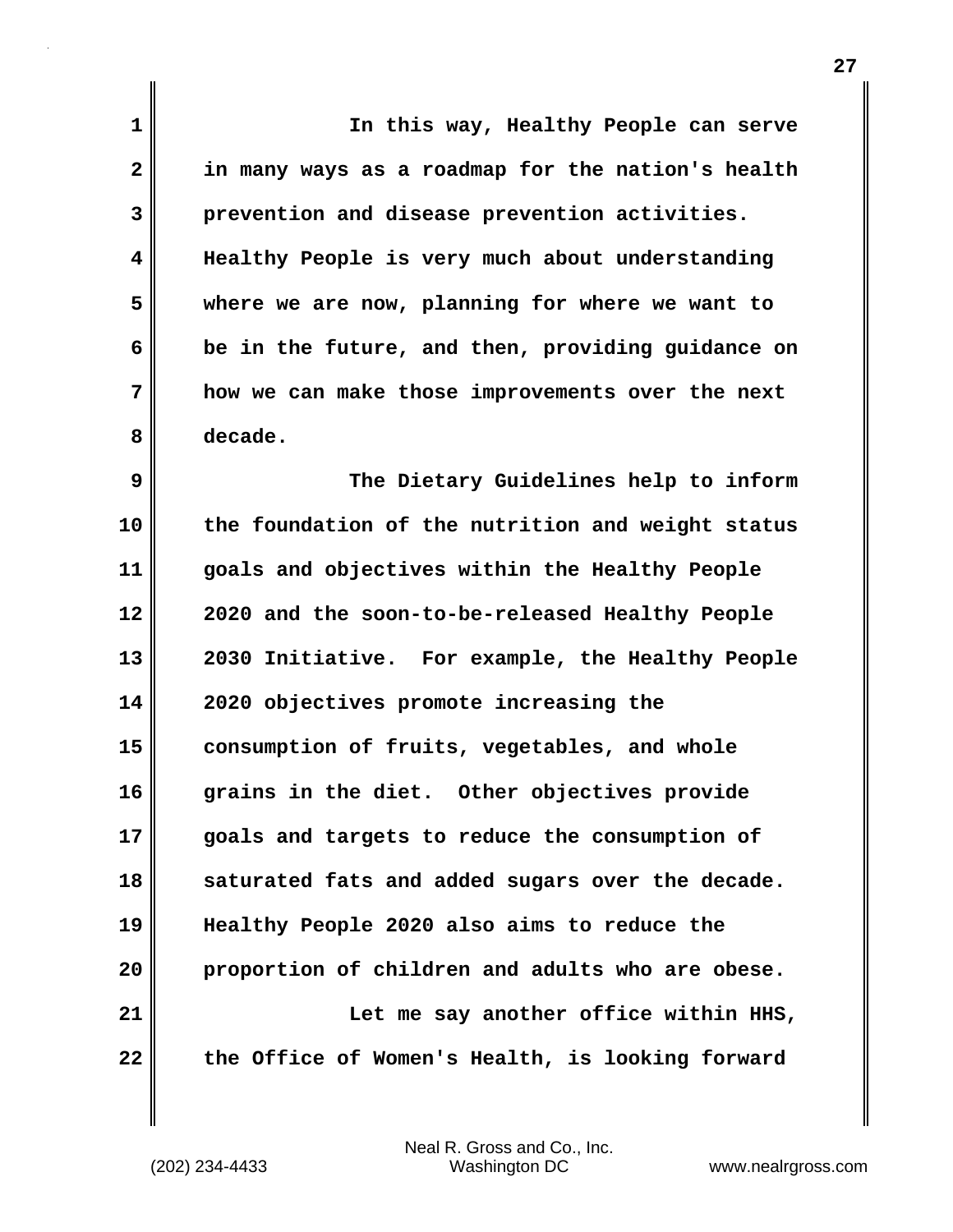**1 to the Advisory Committee's science-based 2 recommendation to promote women's health across 3 the lifespan. We know that proper nutrition 4 during the early stages of life is critical to 5 support healthy growth and development during 6 childhood and to promote health and prevent 7 chronic disease throughout adulthood.**

**8 Because of this, the Committee will 9 examine questions focused on infants and toddlers 10 from birth to age 2 and women during pregnancy 11 and lactation. Certainly, your work will help 12 ensure that a strong scientific foundation 13 underlies the Dietary Guidelines we provide for 14 all Americans across the lifespan.**

**15 Well, in closing, I want to take just 16 a minute to thank you for your willingness to 17 serve on this Committee. It is truly a labor of 18 love, and I do think the impact of your work is 19 very large and has the opportunity to improve the 20 health of the nation. So, thank you for your 21 willingness to serve.**

**22 I did want to say that the Assistant**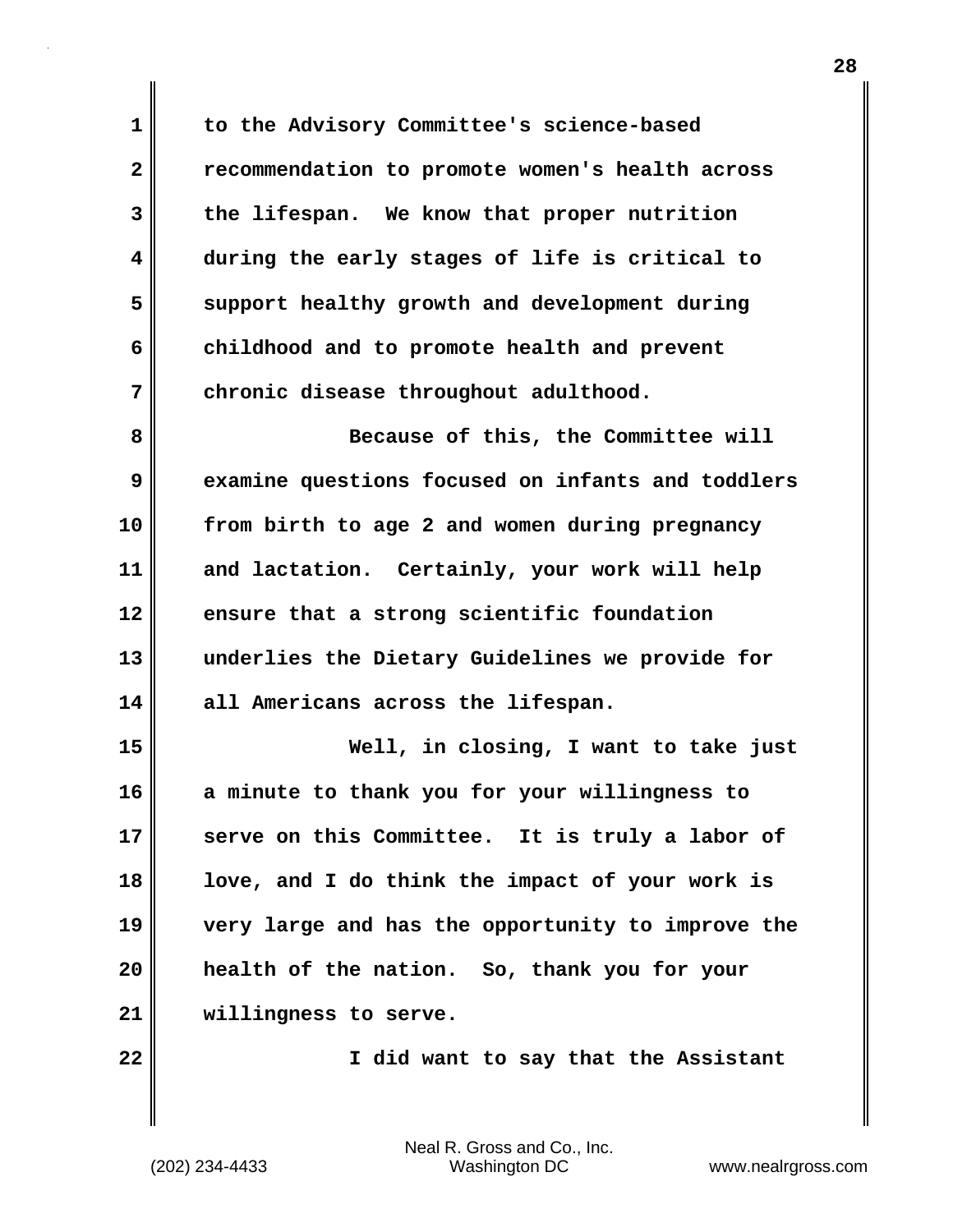**1 Secretary for Health, Admiral Giroir, was, 2 unfortunately, unable to be here today, but he 3 sends his well wishes as well as his thank you. 4 I'm very pleased and confident that 5 this group has the right expertise. We have the 6 right people at the table to carry out the 7 Committee's charge, and I know your work will be 8 instrumental in helping the people of the United 9 States of America live healthier and longer 10 lives. I look forward to working with all of you 11 over the next year and a half as you review the 12 scientific basis. 13 Thank you very much. 14 (Applause.) 15 DEP. UNDER SEC. LIPPS: Thank you 16 again, Dr. Wright. 17 I will say that we do have a great 18 partnership, and I do believe that the two 19 Departments working together helps to make this a 20 better and more robust process as we move 21 forward. So, we appreciate you and your staff 22 and that partnership.**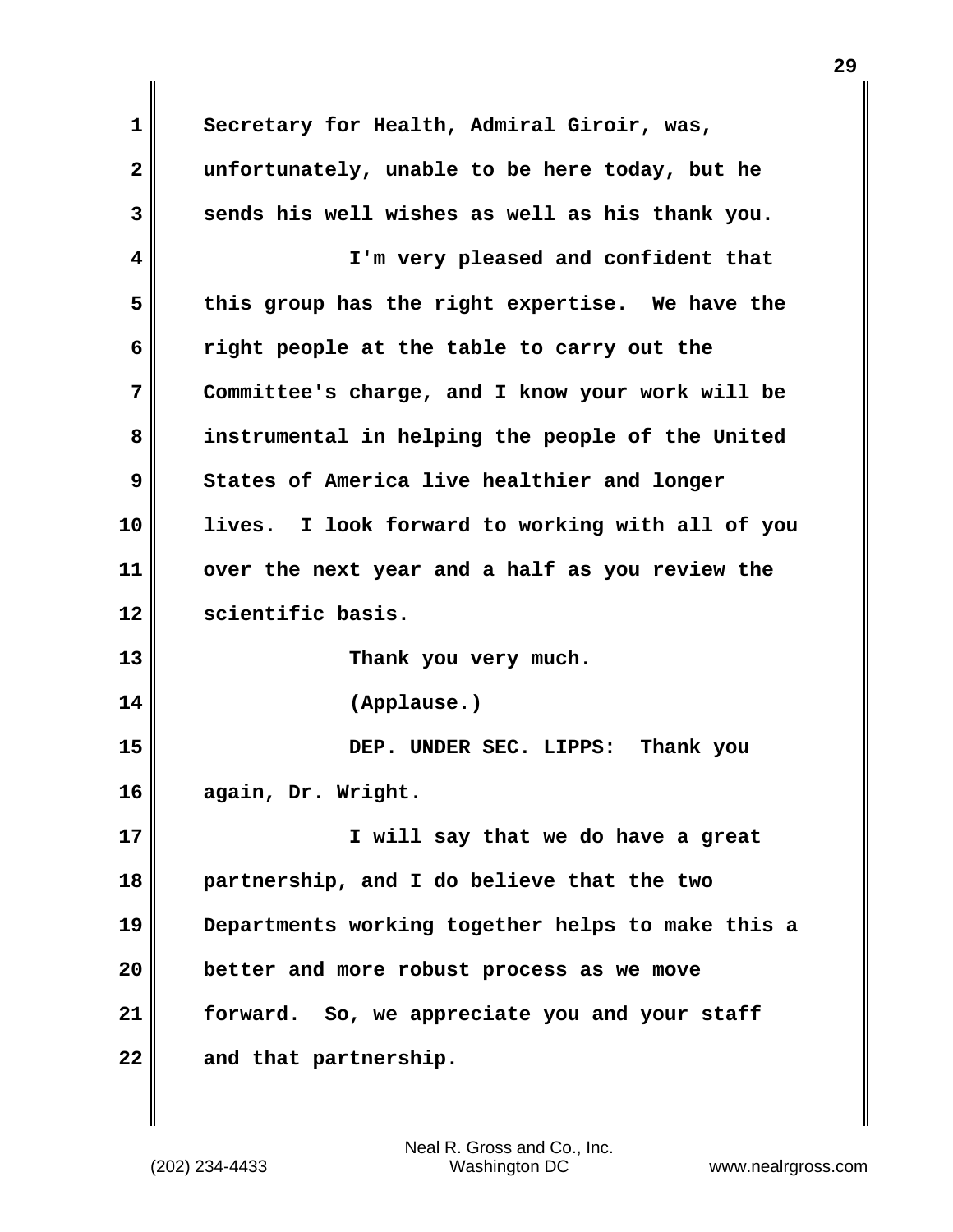| $\mathbf 1$  | I now have the pleasure of introducing            |
|--------------|---------------------------------------------------|
| $\mathbf{2}$ | a colleague from here at USDA, Dr. Scott          |
| 3            | Hutchins. As we discussed earlier, we are taking  |
| 4            | all the opportunities we can to increase the      |
| 5            | transparency and the science-based portions of    |
| 6            | this process. The Agricultural Research Service,  |
| 7            | under the direction of Dr. Hutchins, is going to  |
| 8            | help us do that as we move forward.               |
| 9            | Dr. Hutchins is the Deputy Under                  |
| 10           | Secretary for USDA's Research, Education, and     |
| 11           | Economics mission area, which, as I mentioned,    |
| 12           | includes the Agricultural Research Service, and   |
| 13           | it is now part of our Dietary Guidelines team.    |
| 14           | Dr. Hutchins was sworn-in by USDA                 |
| 15           | Secretary Perdue in January of this year and      |
| 16           | joined USDA after 32 years at Corteva             |
| 17           | AgriScience. He is also an adjunct professor of   |
| 18           | entomology at the University of Nebraska-Lincoln. |
| 19           | With that, we would like you to come              |
| 20           | provide us a few remarks, Dr. Hutchins.           |
| 21           | (Applause.)                                       |
| 22           | DEP. UNDER SEC. HUTCHINS: Thank you,              |
|              |                                                   |

 $\mathbf{I}$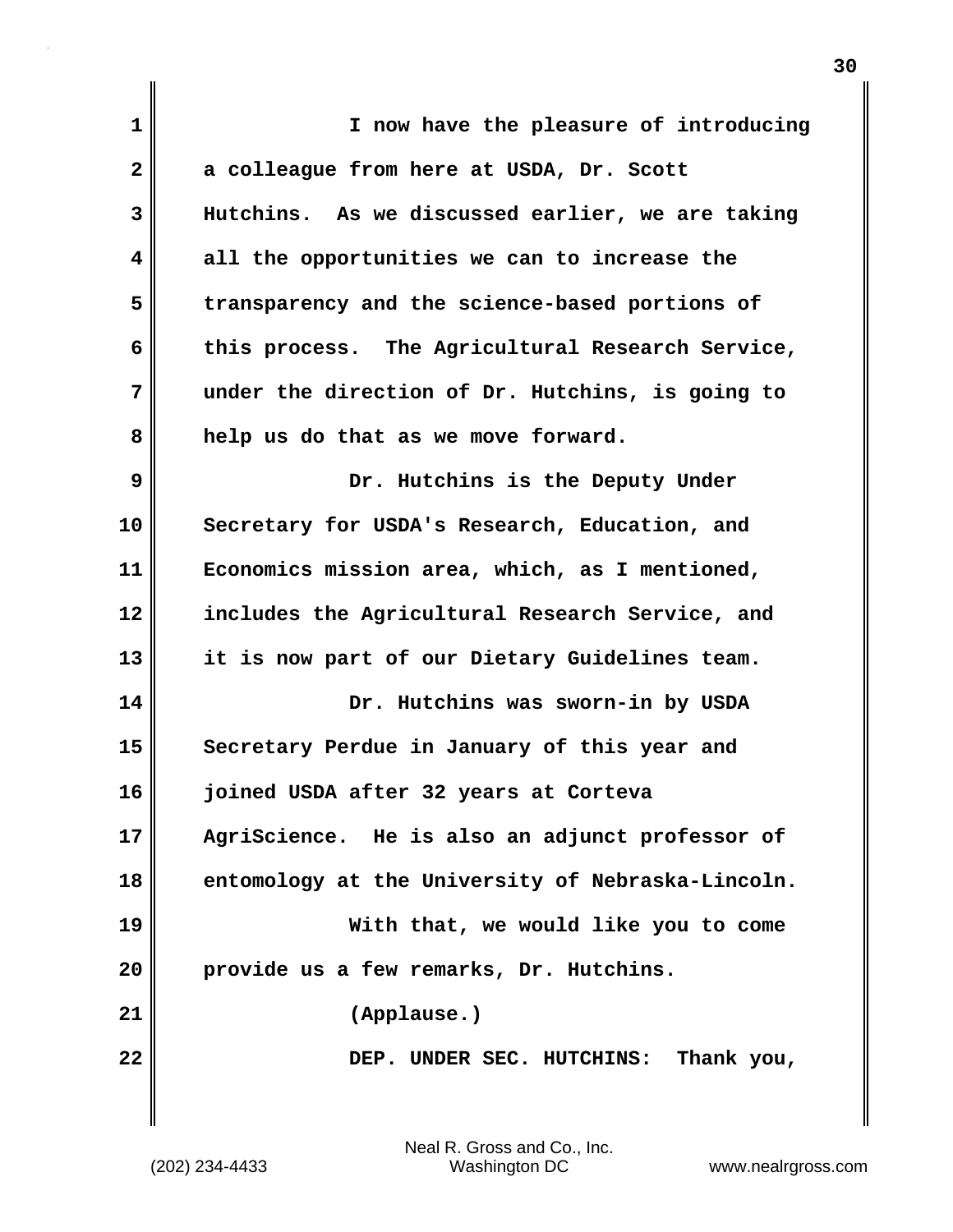**1 Mr. Lipps, for that introduction. 2** And good morning, and thank you all **3 for joining us here today for this inaugural 4 event. 5 And, I also want to make a special 6 thanks to the Committee for their service and for 7 all the work that will be occurring over the next 8 14 months. It will be, indeed, critical to us, 9 but also, I know, a tremendous amount of work on 10 their part. And we look forward to the output. 11 I was sworn-in, as indicated, on 12 January 29th by Secretary Perdue as the Deputy 13 Under Secretary for this mission area. And since 14 that time, I've been really busy learning and 15 gaining perspectives from a number of 16 stakeholders on a number of topics, including 17 this topic, which I'm very pleased to help 18 sponsor on behalf of the USDA with Mr. Lipps. 19 And since I've joined, I have been pleased to 20 have the opportunity to work with so many 21 dedicated colleagues within the USDA. 22 My background is in entomology. I'm**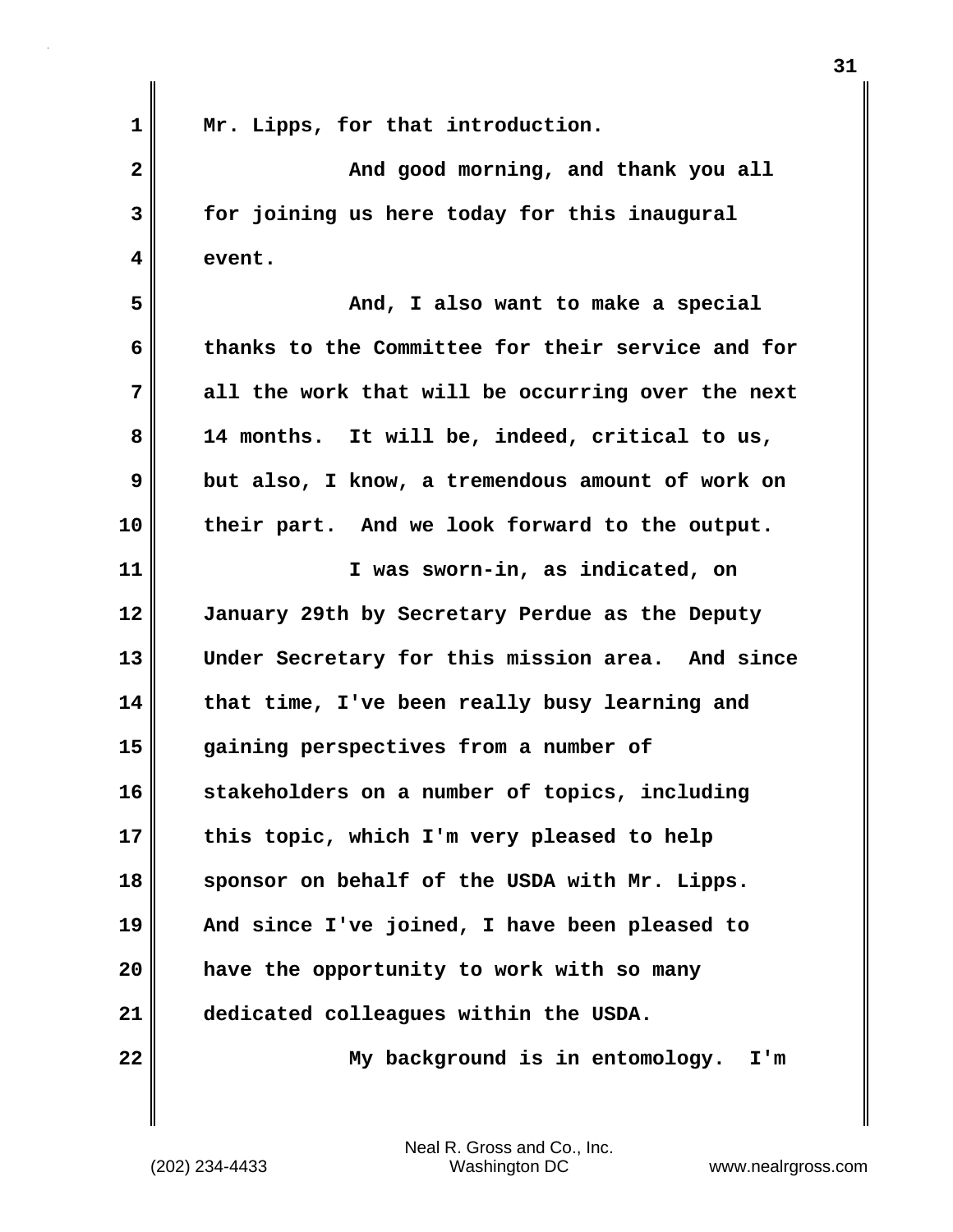**1 an entomologist and have a past in the private 2 sector, as you indicated. And I have always 3 known about the talent of USDA scientists and 4 their dedication to their mission throughout my 5 career, but to be here and to see it firsthand 6 has been truly inspiring. And I could not be 7 more proud to be part of their team.** 8 **REE**, as we call it, Research,

**9 Education, and Economics, is a research-based 10 organization, as the name implies. And I 11 strongly believe that research matters. Science-12 based and data-driven is the mantra for REE and, 13 also, for Secretary Perdue, and it should 14 characterize, also, the focus of this Committee 15 and process, as indicated in the mission.**

**16 Indeed, the systematic review of 17 scientific evidence is a critical and invaluable 18 part of any deliberative process. Humans have 19 evolved as a species over millennia, not in five-20 year increments. And evolution doesn't work that 21 way. Individuals don't evolve; populations 22 evolve. But what does change continuously is our**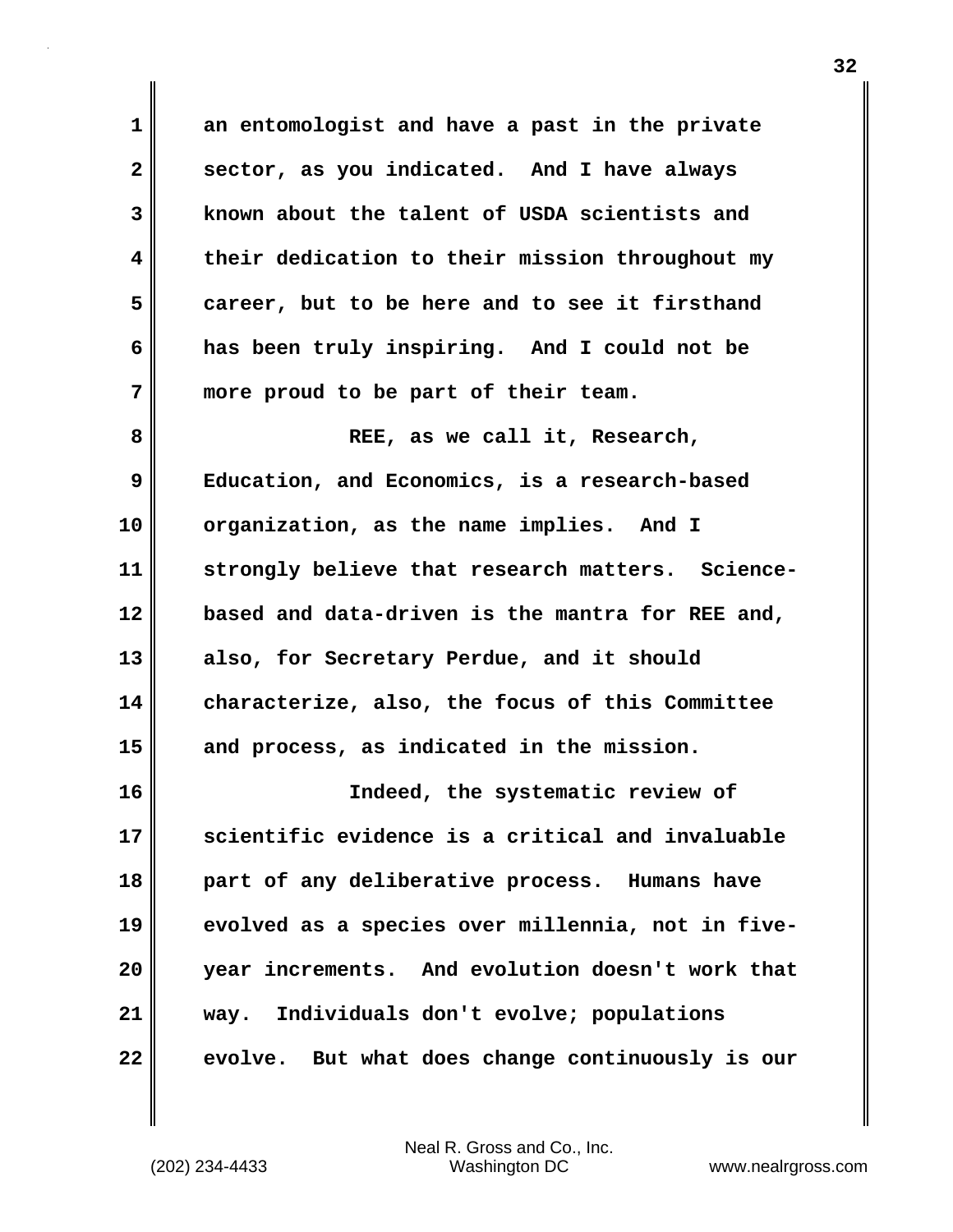**1 knowledge and understanding of science through 2 research and how to interpret those new learnings 3 and decipher the complex interactions to better 4 inform policies. So, the work of this Committee 5 is critical in that regard.**

**6 But what is unique to humans as a 7 species is our ability to choose and the freedom 8 to choose. And that freedom provides us the 9** opening to provide guidance with those choices. **10 And I recognize that there are a lot of opinions 11 out there and a lot of different perspectives to 12 draw upon. I have it, actually, in my own 13 family. I have three grown children, all well-14 educated and all responsible adults. One is a 15 vegetarian, one is a frequent meat consumer, and 16 one is an omnivore. And all three are content in 17 their choices, and what's most important to me is 18 that they're all respectful of each other and 19 their choices.**

**20 From these three families, I have 21 seven grandchildren age 6 and under. In their 22 raising from my children, they are ensuring at**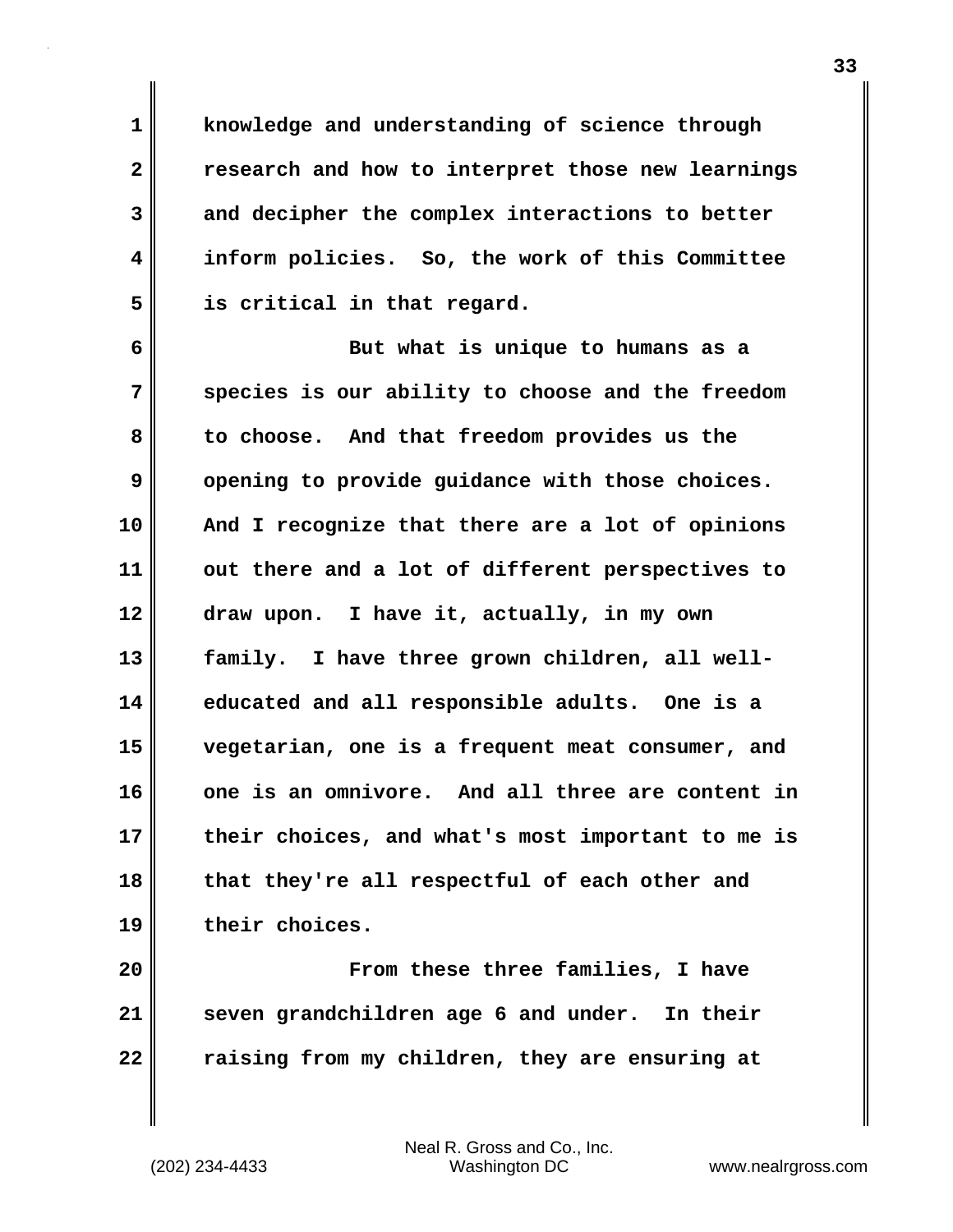**1 every meal that they have a well-balanced 2 opportunity and are focused on nutrition for 3 their children.**

**4 Just a few words about the mission 5 area I want to share with you because I think it 6 will be useful to this Committee. We have four 7 agencies within the Research, Education, and 8 Economics mission area. The National Institute 9 for Food and Agriculture, or NIFA, sponsors 10 research at universities across the country, 11 especially in 1862 and 1890 land grant 12 institutions, cutting-edge research.**

**13 The Economic Research Service is also 14 part of this mission area, and it collects and 15 analyzes data on food availability, and has 16 created just a tremendous amount of information 17 and reports that can be supportive of this 18 Committee and implementation.**

**19 The National Agricultural Statistics 20 Service generates crop forecasts and plays an 21 important role in helping with pricing and other** 22 **types of information.**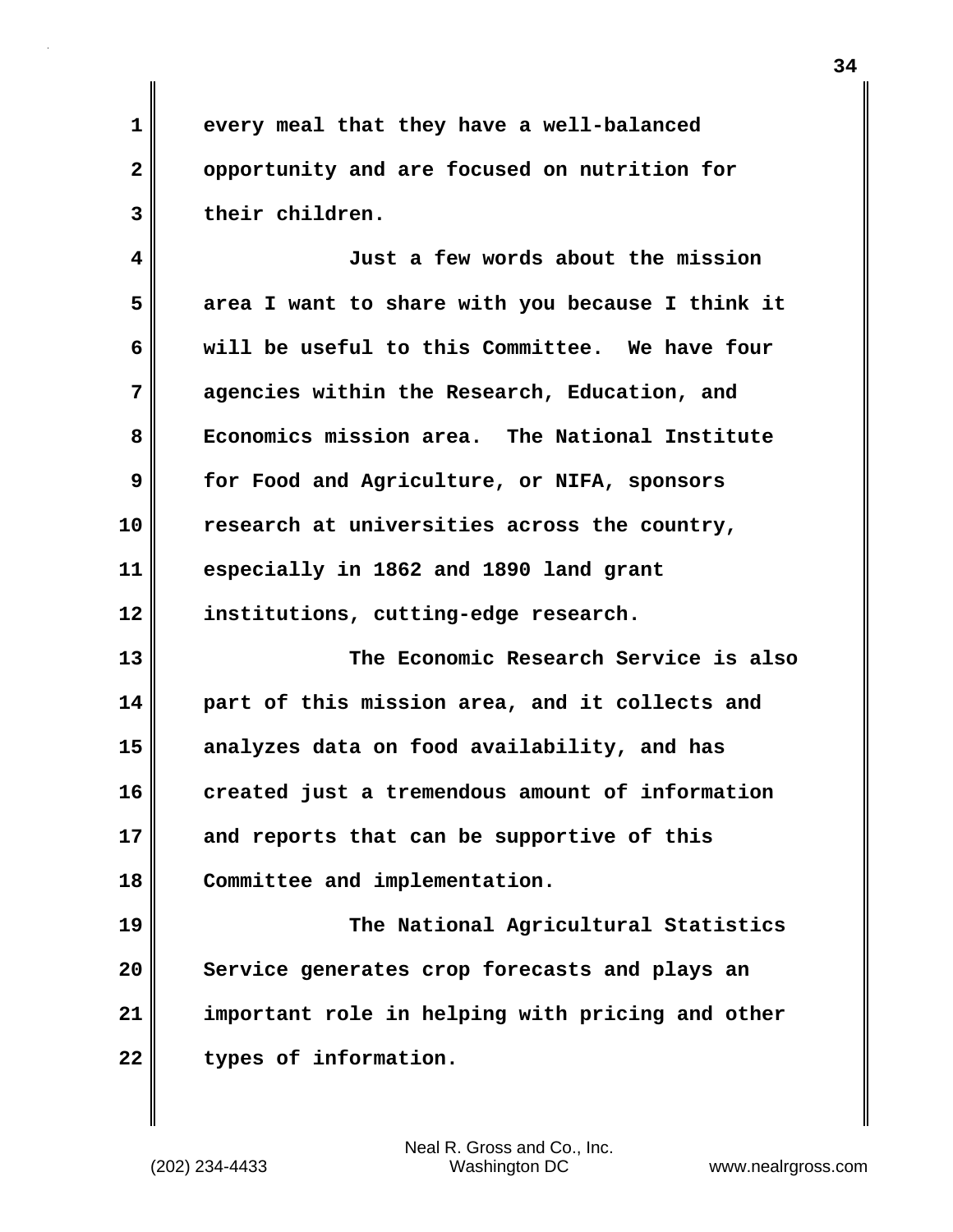| 1            | And the intramural research                       |
|--------------|---------------------------------------------------|
| $\mathbf{2}$ | organization for USDA, the Agricultural Research  |
| 3            | Service, or ARS, generates the foundational       |
| 4            | information for surveillance of dietary intake    |
| 5            | and nutritional status.                           |
| 6            | These four agencies, along with the               |
| 7            | Office of the Chief Scientist, combines and       |
| 8            | provides the guidance to the Department on a      |
| 9            | number of topics, including these from a science  |
| 10           | and research standpoint.                          |
| 11           | The USDA has maintained food                      |
| 12           | composition data, for example, since 1891. This   |
| 13           | task was recently totally revised with the        |
| 14           | creation of the FoodData Central, a one-stop shop |
| 15           | website for all data products related to food     |
| 16           | composition and delivery of dietary surveys.      |
| 17           | In partnership with the Centers for               |
| 18           | Disease Control, the Agricultural Research        |
| 19           | Service analyzes food intake reports and          |
| 20           | calculates nutrient intakes for all age groups,   |
| 21           | identifying shortfall or excess nutrients which   |
| 22           | can be correlated against a variety of health     |

 $\mathbf{I}$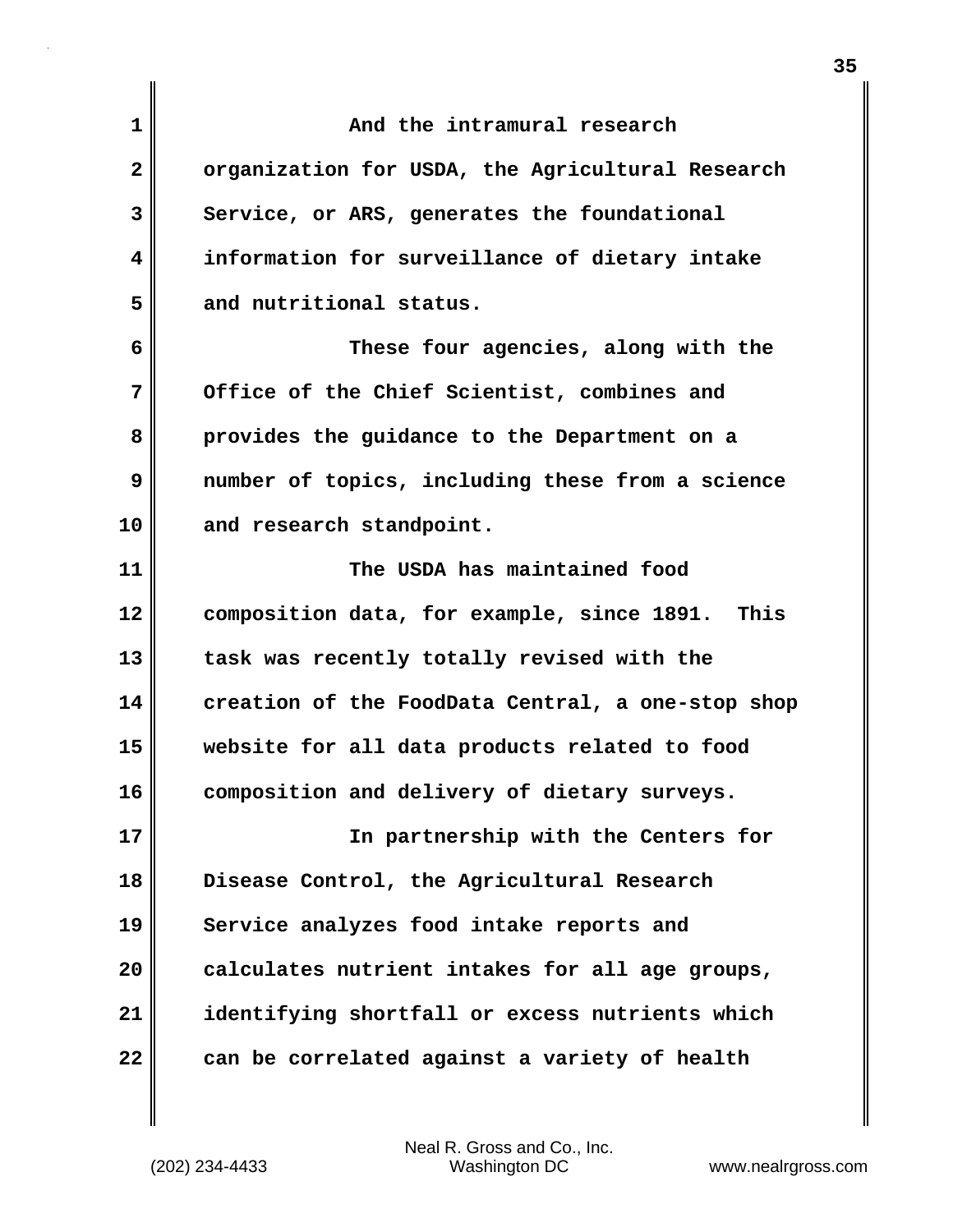| $\mathbf{1}$ | endpoints. This dietary component is called What  |
|--------------|---------------------------------------------------|
| $\mathbf{2}$ | We Eat in America, and is the only nationally-    |
| 3            | representative snapshot of the changing dietary   |
| 4            | habits and nutrient intake for Americans. And I   |
| 5            | believe it will be useful to this Committee.      |
| 6            | Mission area scientists stand ready to            |
| 7            | assist the Committee in mining these databases as |
| 8            | needed, and with newly-expanded scope to include  |
| 9            | children from birth to 24 months and pregnant     |
| 10           | women, we can support the new amount of           |
| 11           | information as well, in support of this           |
| 12           | Committee.                                        |
| 13           | At USDA, we are for sound science and             |
| 14           | the preponderance of quality evidence as the      |
| 15           | basis for your recommendations. I welcome the     |
| 16           | Committee to not only analyze what we have, but   |
| 17           | to provide support to us in identifying important |
| 18           | gaps in knowledge that you find in the course of  |
| 19           | your work, so that that will help guide the       |
| 20           | research community in efforts for the future to   |
| 21           | fill such gaps.                                   |
| 22           | Research is a priority of USDA;                   |

(202) 234-4433 Washington DC www.nealrgross.com Neal R. Gross and Co., Inc.

 $\mathbf{l}$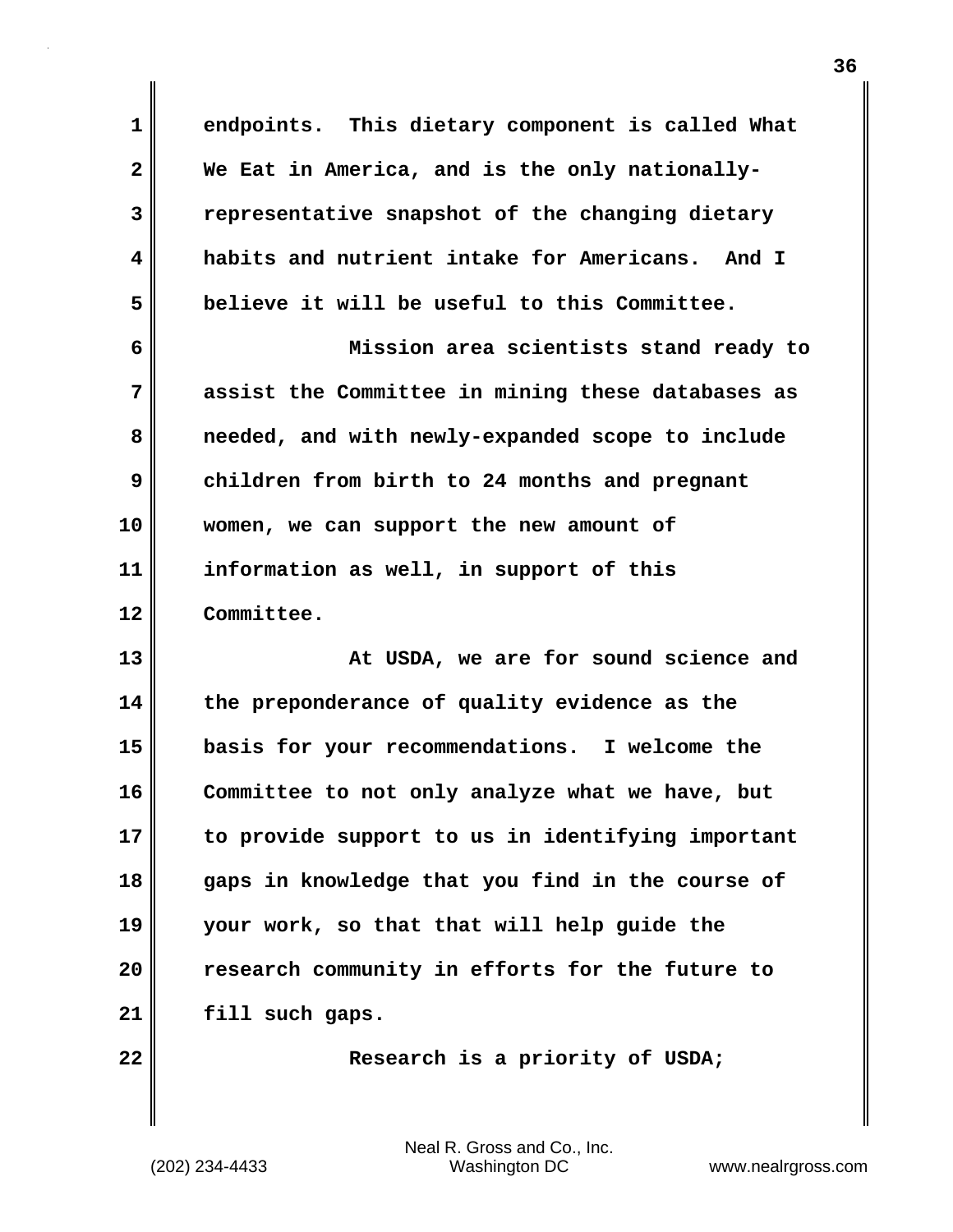**1 Secretary Perdue, who has stated clearly the 2 departmental goals that he wants to provide all 3 Americans access to a safe, nutritious, and 4 secure food supply. He says it this way: "We 5 are here to do right and feed everyone." 6 And in that sense, we again thank you 7 for your service. We welcome the guests and look 8 forward to the stakeholder input. And we thank 9 you for your contribution and your involvement. 10 (Applause.) 11 DEP. UNDER SEC. LIPPS: Thanks, Dr. 12 Hutchins. 13 I think the only thing standing 14 between us and a break is a photo opportunity. 15 (Laughter.) 16 So, I'm not sure -- we have a very 17 cozy stage, which actually I like. I like to 18 have our teams at the smallest table we can get 19 in, so we can sit around and debate. And I hope 20 you will have plenty opportunity to do that.** 21 **But, with that, I want Dr. Hutchins 22 and Dr. Wright to join me and the Committee up at**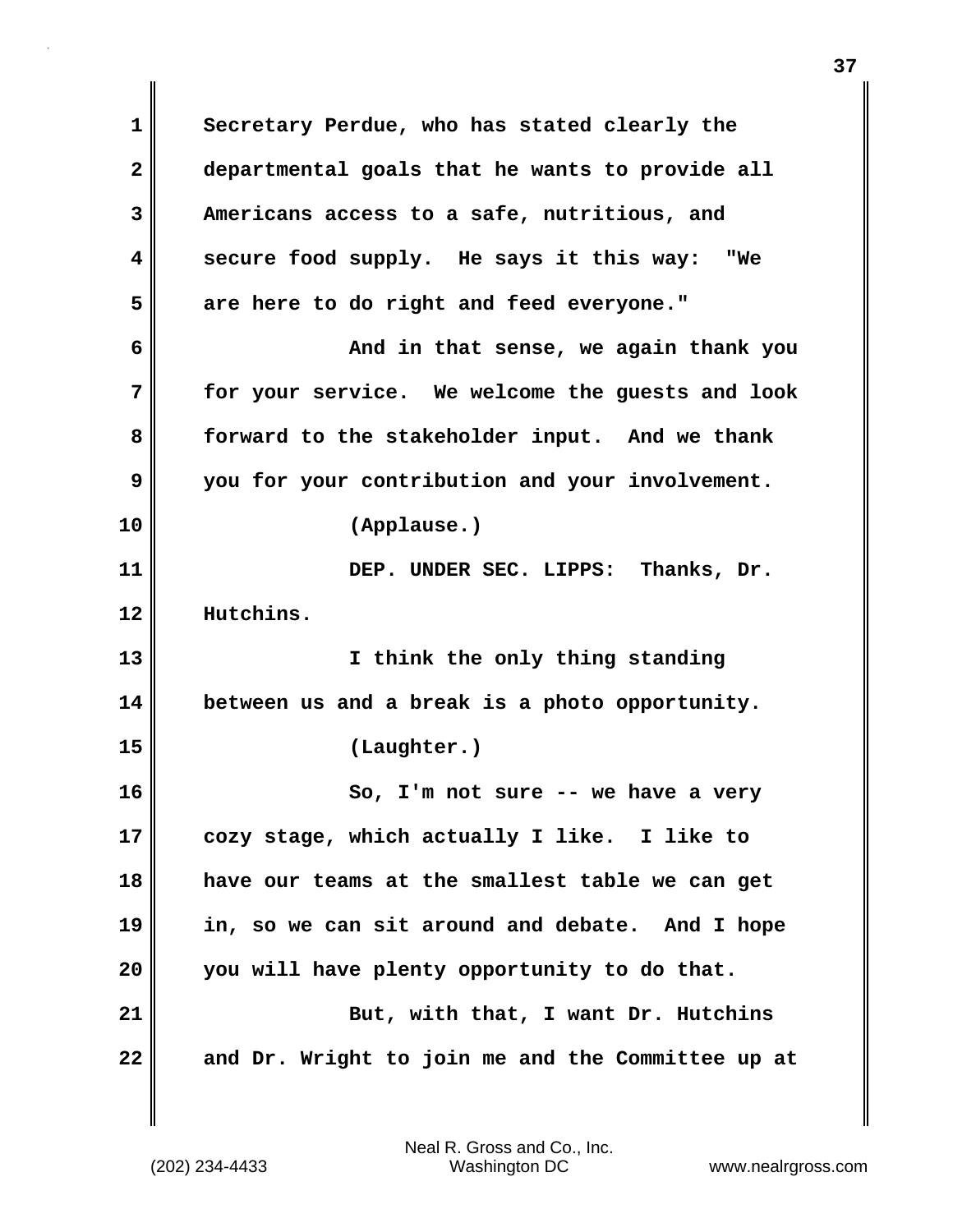**1 the center of the stage. And I think our** 2 colleagues will tell us where to stand. **3 Thank you all very much. 4 DR. STOODY: And those here in the 5 audience, you're welcome to stay or you're 6 welcome to break. And we'll reconvene at 10:15. 7 (Whereupon, the above-entitled matter 8 went off the record at 9:35 a.m. and resumed at 9 10:14 a.m.) 10 DEP. UNDER SEC. LIPPS: Welcome back, 11 everybody. 12 Eve is very forceful, and when she 13 said, "Take your seats," you did that very fast. 14 So, we're waiting for 10:15 for the few 15 stragglers who were all out, based on our former 16 commitment timeline. 17 I just wanted to take a minute. I am 18 not always real good about reading from my 19 script, but I did this morning. And staff are 20 not good about bragging on themselves when they 21 write your comments. But they really keep the 22 wheels turning on this front and have done a lot**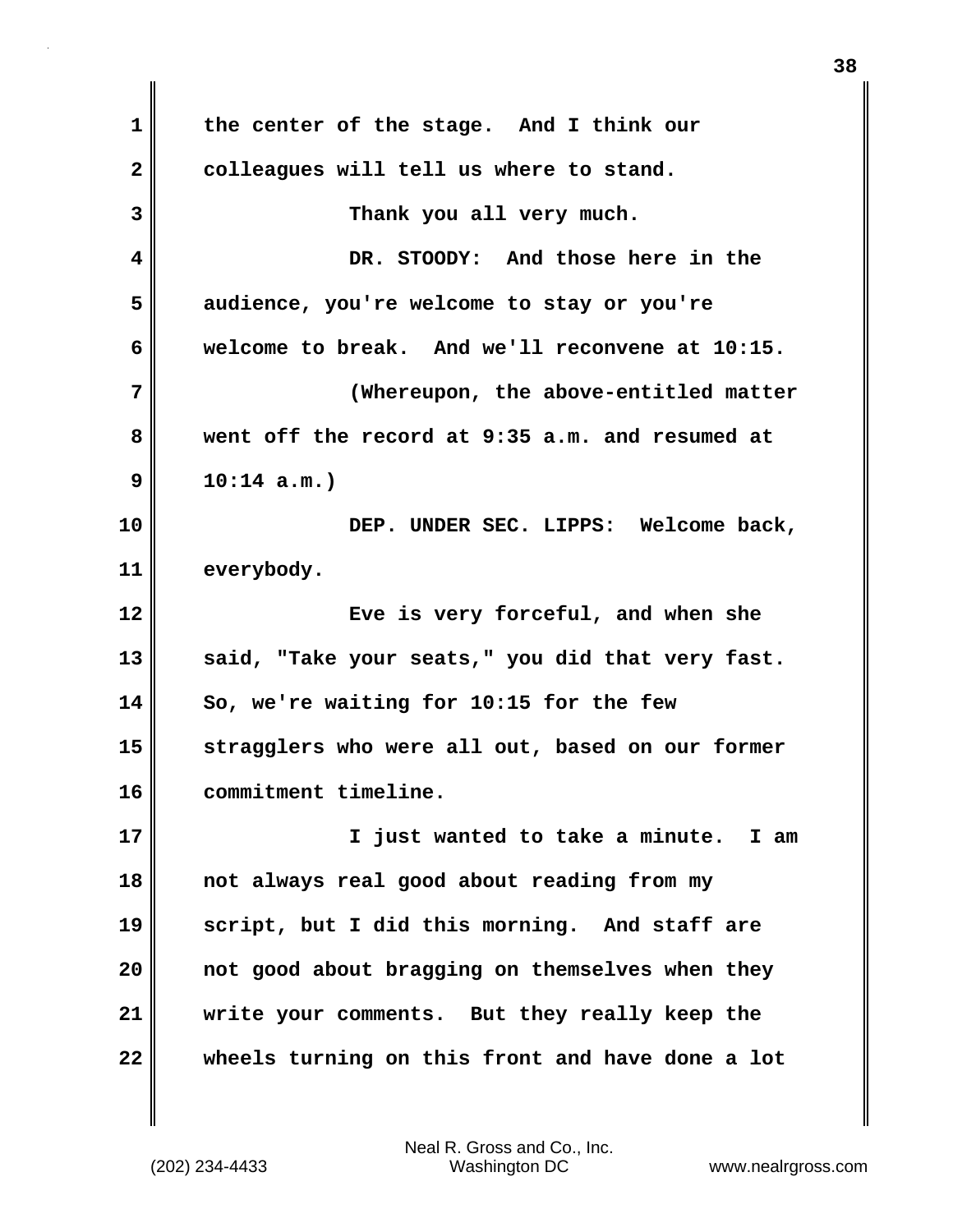**1 of work to get us to this place. 2** So, I would like to ask all of the **3 USDA and HHS staff to stand up, and let's take a 4 moment and recognize them for their hard work. 5 (Applause.) 6 Thank you all very much. It's been a 7 lot of work to get to this point, and we have a 8 long way to go. 9 With that, I will leave the stage and 10 let you all get on with your program. 11 Thank you. 12 DR. STOODY: Thank you, Mr. Lipps. 13 Okay. So, we are going to get right 14 in and start talking about the Committee's 15 Charter, operations, and then, timeline. 16 And again, my name is Eve Stoody, and 17 I'm the Designated Federal Officer for this 2020 18 Dietary Guidelines Advisory Committee. 19 So, we are going to start with the 20 foundation. And Dr. Wright did speak to this as 21 well. The Dietary Guidelines are mandated under 22 the National Nutrition Monitoring and Related**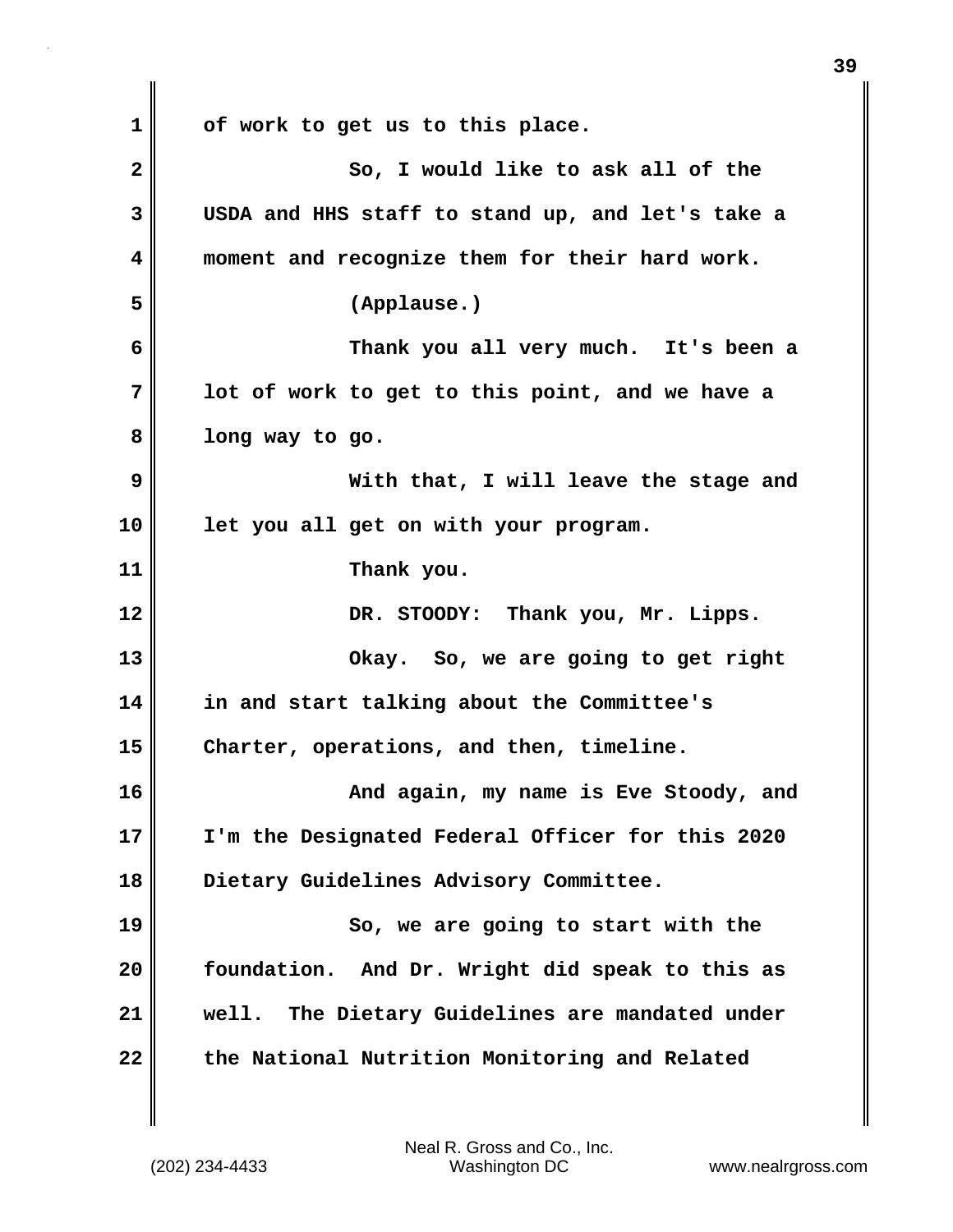| 1            | Research Act, which was passed in 1990. And the   |
|--------------|---------------------------------------------------|
| $\mathbf{2}$ | bullets here are verbatim from that Act.          |
| 3            | That Act requires the Dietary                     |
| 4            | Guidelines to contain nutritional and dietary     |
| 5            | information and guidelines for the general        |
| 6            | public;                                           |
| 7            | That they will be published jointly by            |
| 8            | the Secretaries of Agriculture and Health and     |
| 9            | Human Services at least every five years;         |
| 10           | And that they will be promoted by each            |
| 11           | federal agency in carrying out any federal food,  |
| 12           | nutrition, or health program;                     |
| 13           | And finally, that they will be based              |
| 14           | on the preponderance of the scientific and        |
| 15           | medical knowledge which is current at the time it |
| 16           | is prepared.                                      |
| 17           | And those things really do inform our             |
| 18           | process, thinking about the preponderance of      |
| 19           | evidence, speaking to the general public, making  |
| 20           | them applicable to Americans. And you'll see      |
| 21           | those things, really informed the kind of         |
| 22           | criteria that's used in our systematic review     |

(202) 234-4433 Washington DC www.nealrgross.com Neal R. Gross and Co., Inc.

 $\mathbf{I}$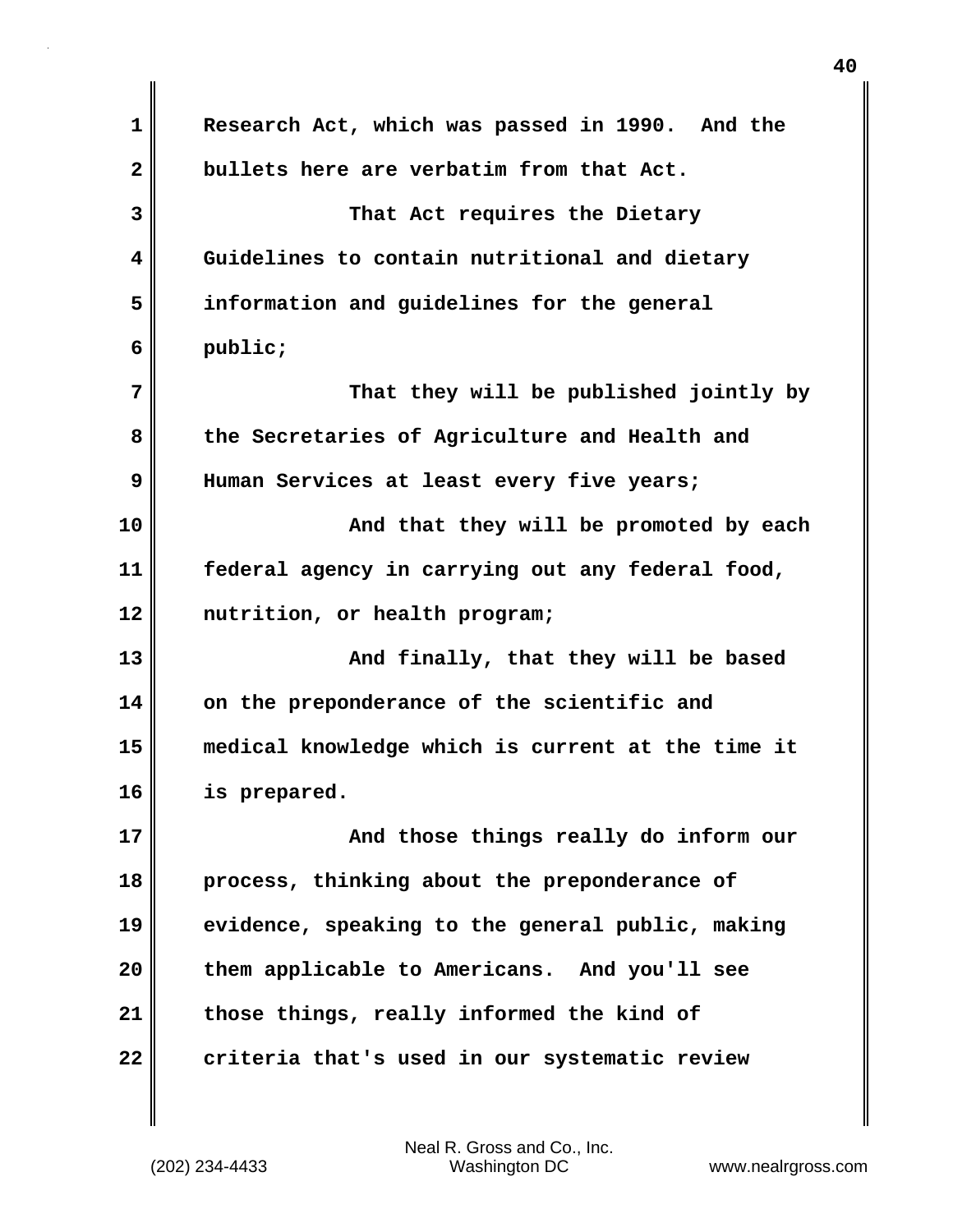**1 process, as well as the data that's used to 2 inform the process as well.**

**3 Now some of you may also know about 4 the Agricultural Act of 2014. It mandates the 5 inclusion of infants and toddlers and women who 6 are pregnant, beginning with the 2020-2025 7 Dietary Guidelines for Americans.**

**8 Now, historically, the Dietary 9 Guidelines have really focused on Americans ages 10 2 years and older. Some of the earlier editions 11 did speak to pregnancy -- really all the editions 12 have spoken to pregnancy to a certain extent. 13 Infants and toddlers were addressed in some of 14 the earlier editions, but, then, later, it's been 15 two years and older.**

**16 However, that evidence base has 17 continued to grow. And really, for the past, I 18 would say about 10 years, the Departments have 19 kind of had this -- there's been this kind of 20 discussion around should we expand to include 21 these age groups. And then, the Agricultural Act 22 passed in 2014 which really mandated that to**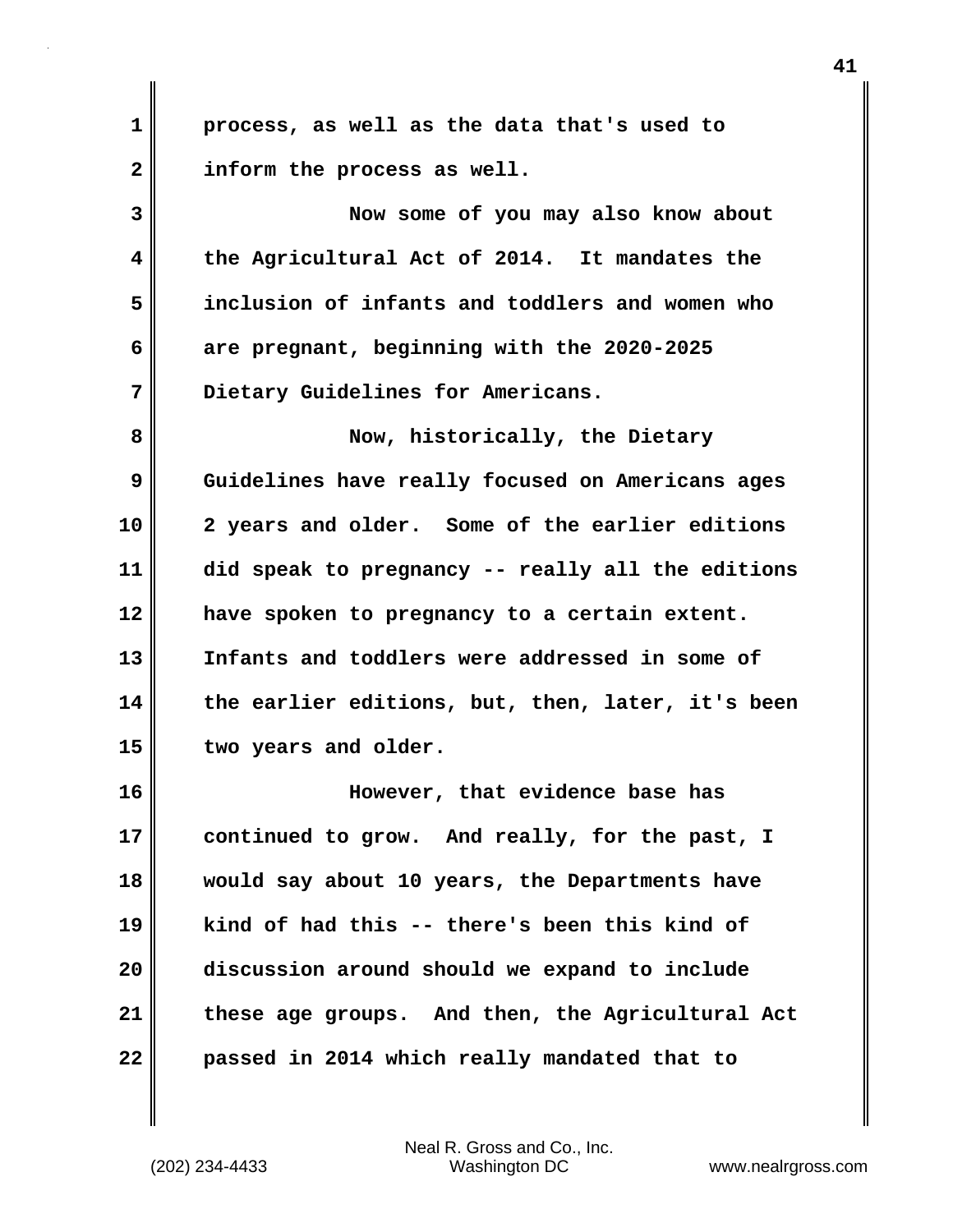**1 occur.**

| $\overline{\mathbf{2}}$ | So, the upcoming edition will cover              |
|-------------------------|--------------------------------------------------|
| 3                       | the entire lifespan from birth through older     |
| $\overline{\mathbf{4}}$ | adulthood. And we're really excited about that   |
| 5                       | change. It's resulted in, you know, we have new  |
| 6                       | experts. This Committee is the largest committee |
| 7                       | we've ever had, and that's to reflect that       |
| 8                       | expertise. That has also allowed us to, within   |
| 9                       | our federal staff -- and we'll talk more about   |
| 10                      | that -- we have a number of federal staff who    |
| 11                      | have expertise in that area that have come into  |
| 12                      | this process as well. And I think it will make   |
| 13                      | it an even stronger process.                     |
| 14                      | This Dietary Guidelines Advisory                 |
| 15                      | Committee is what's called a discretionary       |
| 16                      | committee. We're not required to do it. The      |
| 17                      | Departments have asked to have this Committee.   |
| 18                      | It is established to accomplish a specific task. |
| 19                      | And as it has been noted before, this Committee  |
| 20                      | has been established to provide independent,     |
| 21                      | science-based advice and recommendations to be   |
| 22                      | considered by USDA and HHS in the development of |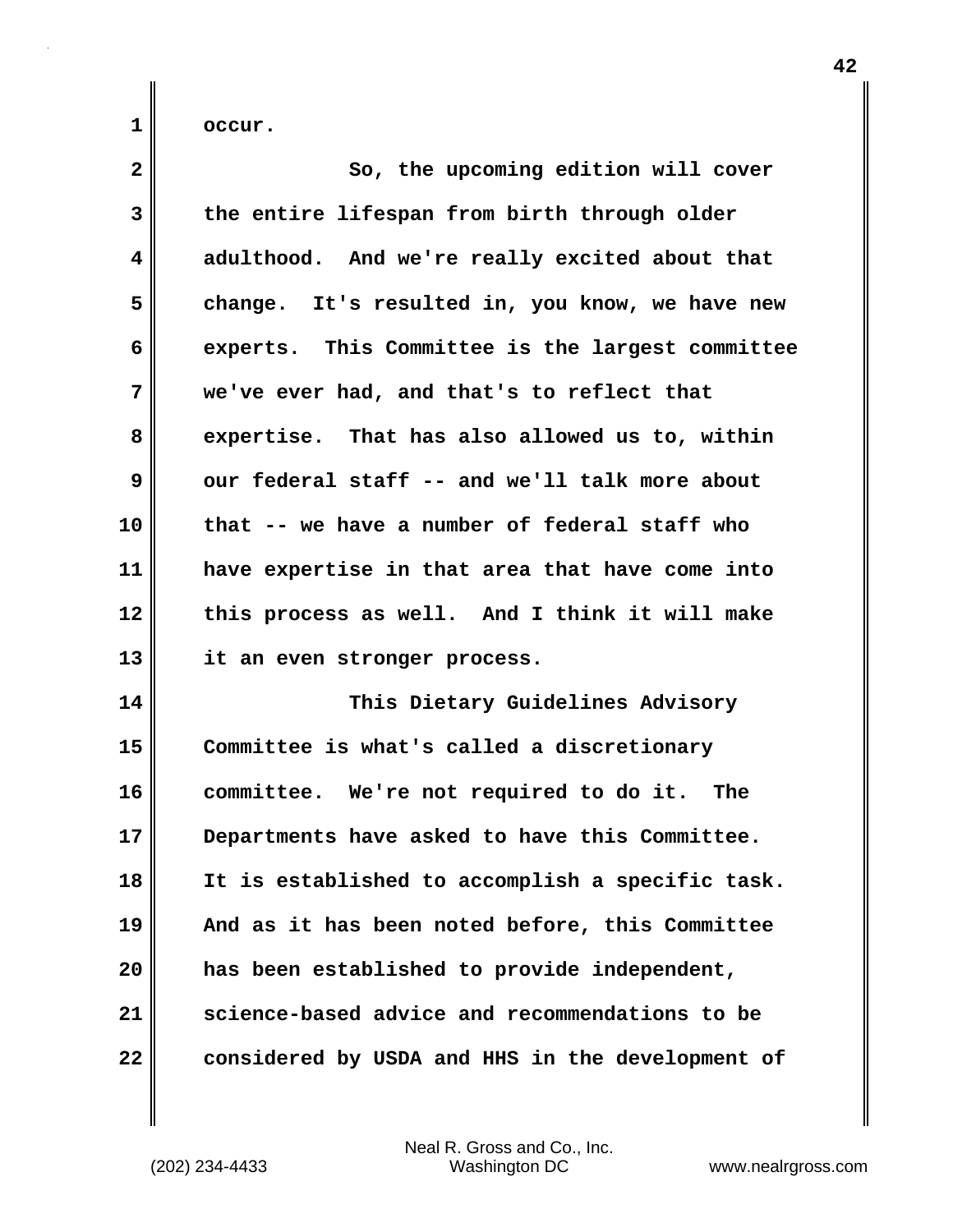**1 the next edition of the Dietary Guidelines. 2 This Committee is formed and governed 3 under what is known as the Federal Advisory 4 Committee Act. We note that just because there 5 are formal processes. There are formal processes 6 for establishing the Committee, how you operate, 7 how we oversee your work, and your termination, 8 which sounds very dramatic. 9 (Laughter.) 10 But the ending of the Committee's 11 work. 12** So, there are rules and processes. **13 And so, we'll work to help ensure that this 14 process stays within the Federal Advisory 15 Committee Act. 16 Members of this Committee are 17 appointed as special government employees. 18 There's another type of member which is called a 19 representative member. And special government 20 employees are selected really based on your 21 recognized expertise and expert knowledge 22 relevant to this Committee. And so, you are**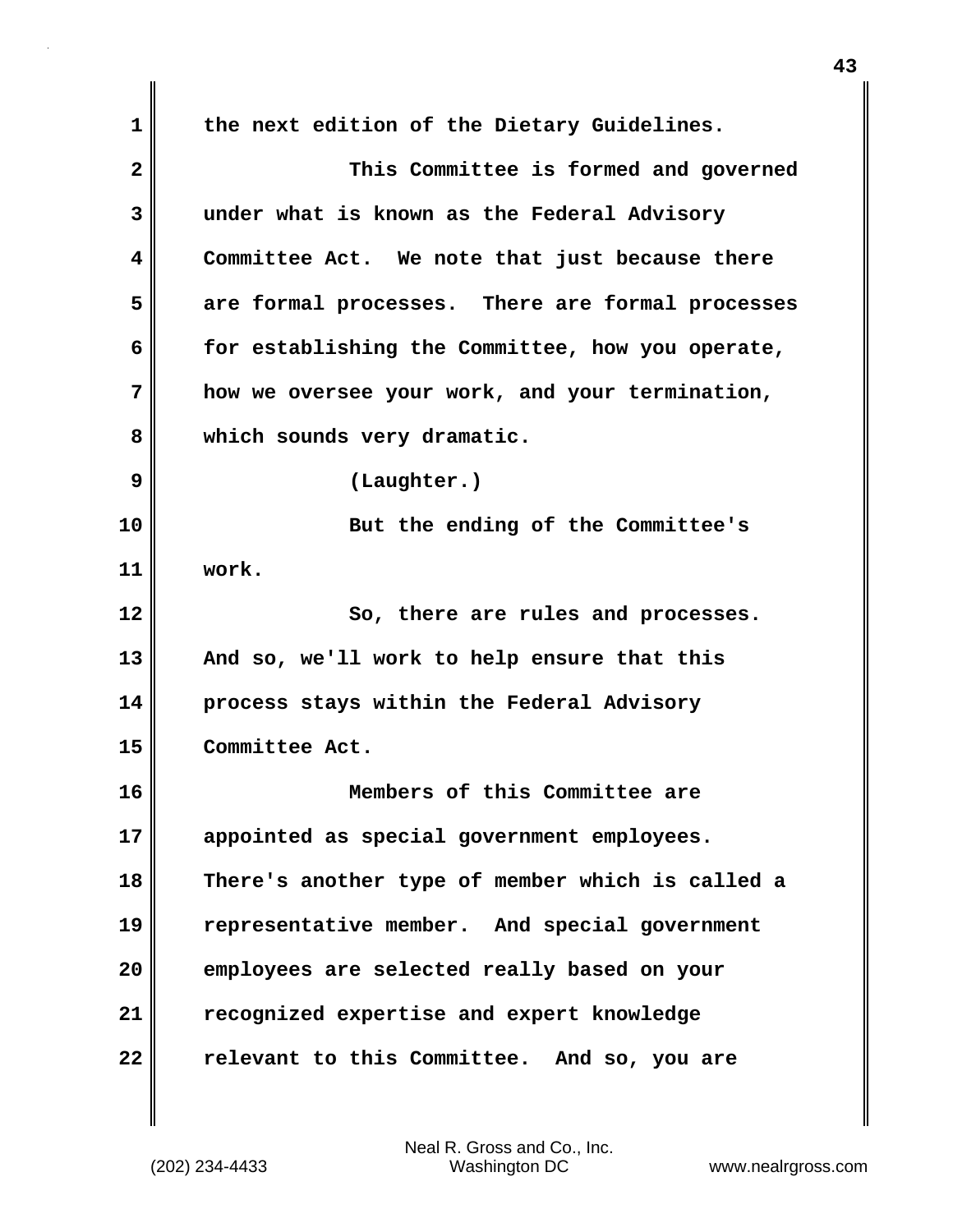**1 asked to review the evidence as independent 2 scientists, and not representing a specific 3 viewpoint.**

**4 As a part of the Federal Advisory 5 Committee Act, a charter must be filed with 6 Congress before a Federal Advisory Committee can 7 meet or take any action. The charter for the 8 2020 Dietary Guidelines Advisory Committee was 9 filed with Congress on October 5th of 2018, and 10 it describes the Advisory Committee's purpose, 11 duties, and general operations. That charter is 12 available at dietaryguidelines.gov. We have 13 previously shared this charter with the Committee 14 as well. And if you go to dietaryguidelines.gov, 15 you click on the Resources tab, and you can see a 16 link directly to the charter.**

**17 Okay. So, as noted, one of the things 18 that the charter describes is the Committee's 19 objective and scope. And you will see us talk 20 about this at every meeting. This is really the 21 governing -- what the Departments are asking the 22 Committee to do. And so, we will come back to**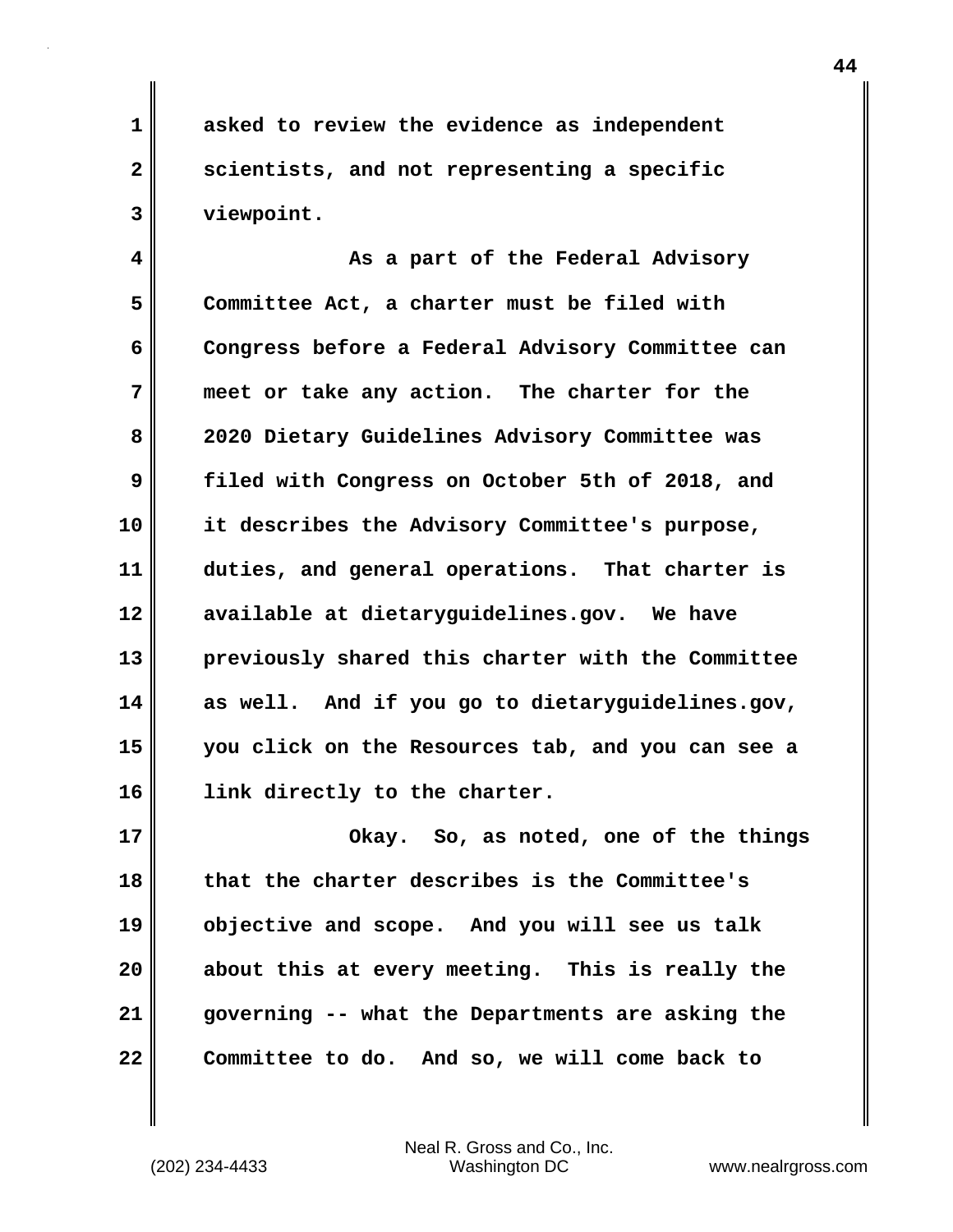| $\mathbf 1$  | this regularly. You'll see it presented at every  |
|--------------|---------------------------------------------------|
| $\mathbf{2}$ | meeting.                                          |
| 3            | The 2020 Dietary Guidelines Advisory              |
| 4            | Committee will:                                   |
| 5            | Examine the evidence on specific                  |
| 6            | topics and scientific questions identified by the |
| 7            | Departments. We'll talk a little bit about those  |
| 8            | in the next slide, and then, again, in a          |
| 9            | presentation tomorrow.                            |
| 10           | Then, after reviewing the evidence,               |
| 11           | develop a report that outlines its science-based  |
| 12           | review and recommendations to the Departments     |
| 13           | with your scientific justification for those      |
| 14           | recommendations.                                  |
| 15           | At the end of this scientific review,             |
| 16           | you will submit your review -- you will develop   |
| 17           | that report and submit that report to the         |
| 18           | Secretaries of the Department of Agriculture and  |
| 19           | Health and Human Services for consideration as    |
| 20           | the Departments develop the next edition of the   |
| 21           | Dietary Guidelines.                               |
| 22           | Now, to those specific topics and                 |
|              |                                                   |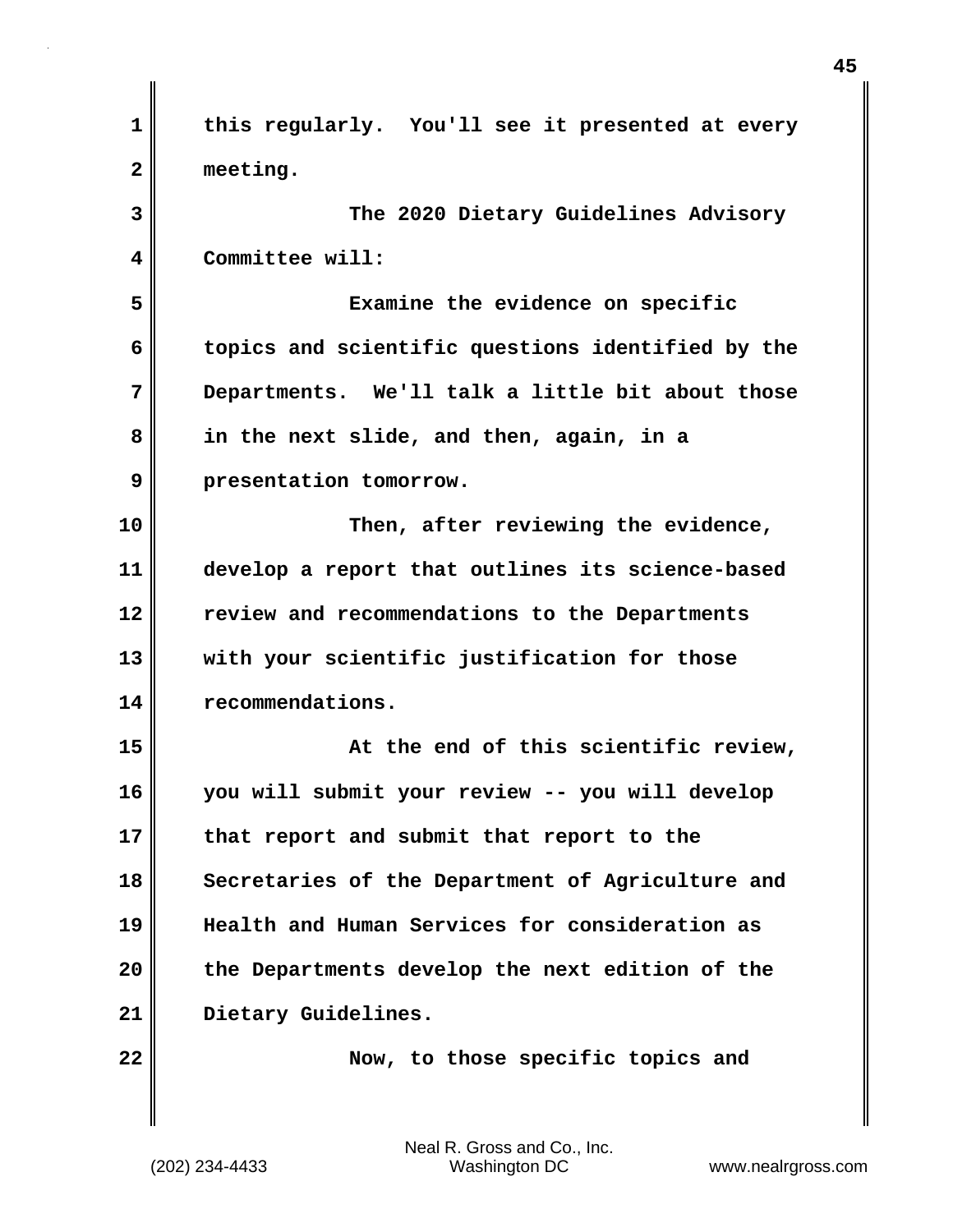**1 supporting scientific questions, Dr. Wright spoke 2 to this a little bit in his opening remarks. 3 But, for this round, for the first time, we 4 identified the topics and questions before 5 establishing the Committee. And we'll talk a bit 6 why we took that route here later this afternoon. 7** These topics and questions were **8 identified by the Departments, but with federal 9 input as well as public comments. They reflect a 10 continued focus on patterns of what we eat and 11 drink as a whole, on average, and over time, now 12 from birth into older adulthood. 13 And just briefly, the topic areas look 14 at dietary patterns, beverages, added sugars, 15 dietary fats, seafood, frequency of eating, and, 16 of course, questions focusing on the birth to 24 17 months and pregnancy and lactation. 18 And those topics and questions are 19 also available now at dietaryguidelines.gov. We 20 posted those in September of last year. So, they 21 are available for viewing there at this time. 22 Okay. The Committee's task is time-**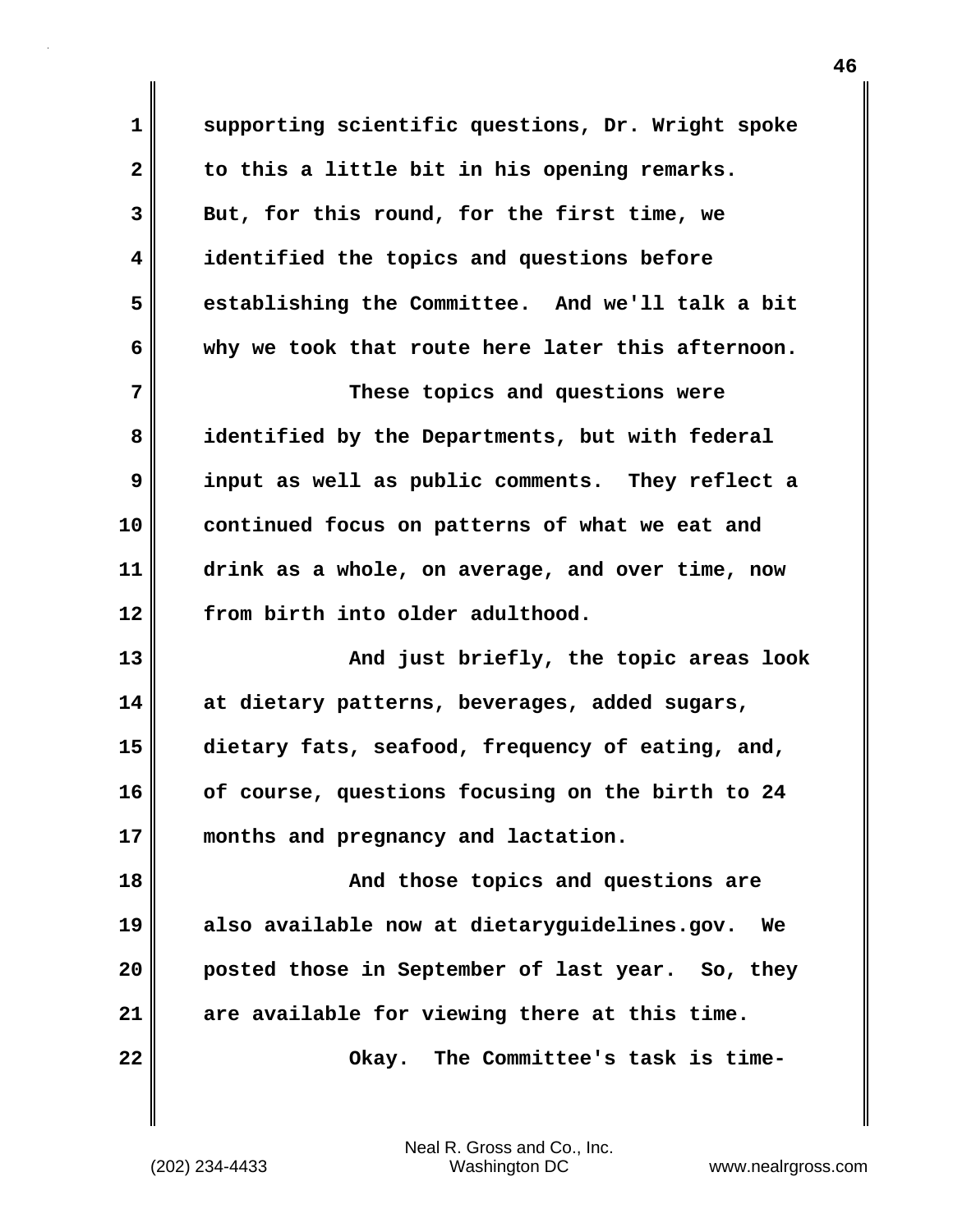**1 limited. The Committee will terminate after 2 delivery of its final report to the Secretaries 3 of USDA and HHS or two years from the date the 4 charter was filed with Congress. And that's a 5 requirement of FACA. And so, again, the date 6 that the charter was filed with Congress was 7 October 5th of last year, either the report** 8 submitting or that date, whichever comes first. **9 We do want to note that, while the 10 charter was filed in October, the Departments 11 request the Committee's report by May of 2020. 12 And that is to allow the Departments to meet the 13 mandate to release the next edition of the 14 Dietary Guidelines within five years of the last 15 edition, which means that we need to release the 16 Dietary Guidelines by December of 2020. So, 17 we're asking you to complete this work by May, so 18 that we have that time to meet that mandate. 19 The Committee is expected to hold five 20 meetings, and we are excited, for the very first 21 time, to be identifying those meeting dates at**

**47**

(202) 234-4433 Washington DC www.nealrgross.com Neal R. Gross and Co., Inc.

**22 the beginning of the process. This is the first**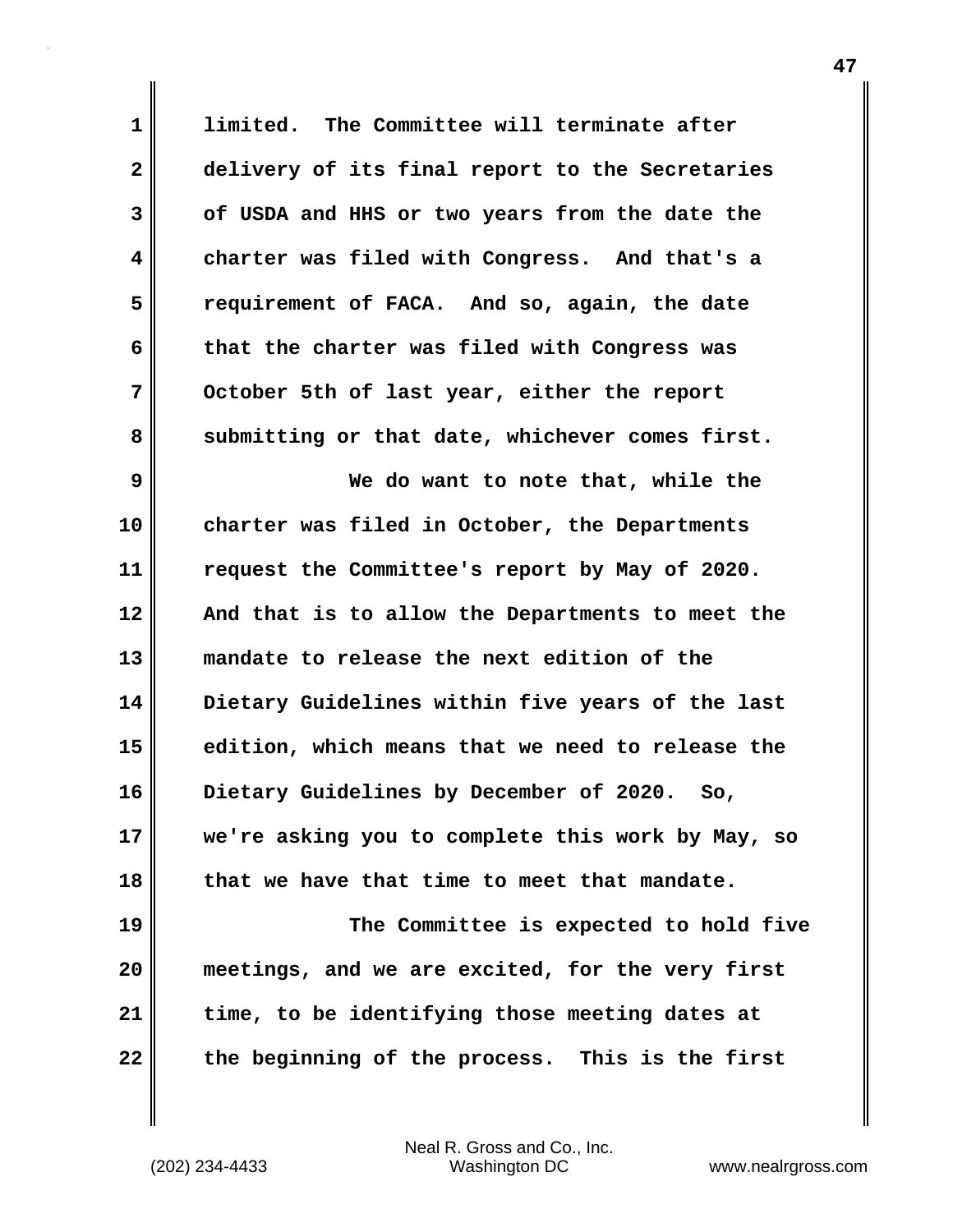**1 time we have ever done this. Usually, we plan 2 them as we go. With such a large Committee of 3 fantastic experts, it was really necessary to try 4 to get these on your calendars as soon as 5 possible. And also, we hope that it allows the 6 public to follow along in the process as well and 7 to plan for these meetings.**

**8** So, the meeting dates are here. I **9 will also show them a couple of other times 10 today. Four of the meetings will be held in 11 Washington, D.C. We do plan for the fourth 12 meeting to be out of the D.C. area in Houston, 13 Texas, so to go out of the usual D.C. hotspot. 14 And then, two of the meetings, we'll have the 15 opportunity for oral comments to the Committee.**  16 So, that will be the meeting in July and the **17 meeting in January we'll have the opportunity for 18 the public to register to provide oral comments 19 to the Committee.**

**20 Now I will say registration is not 21 open yet.**

**22 (Laughter.)**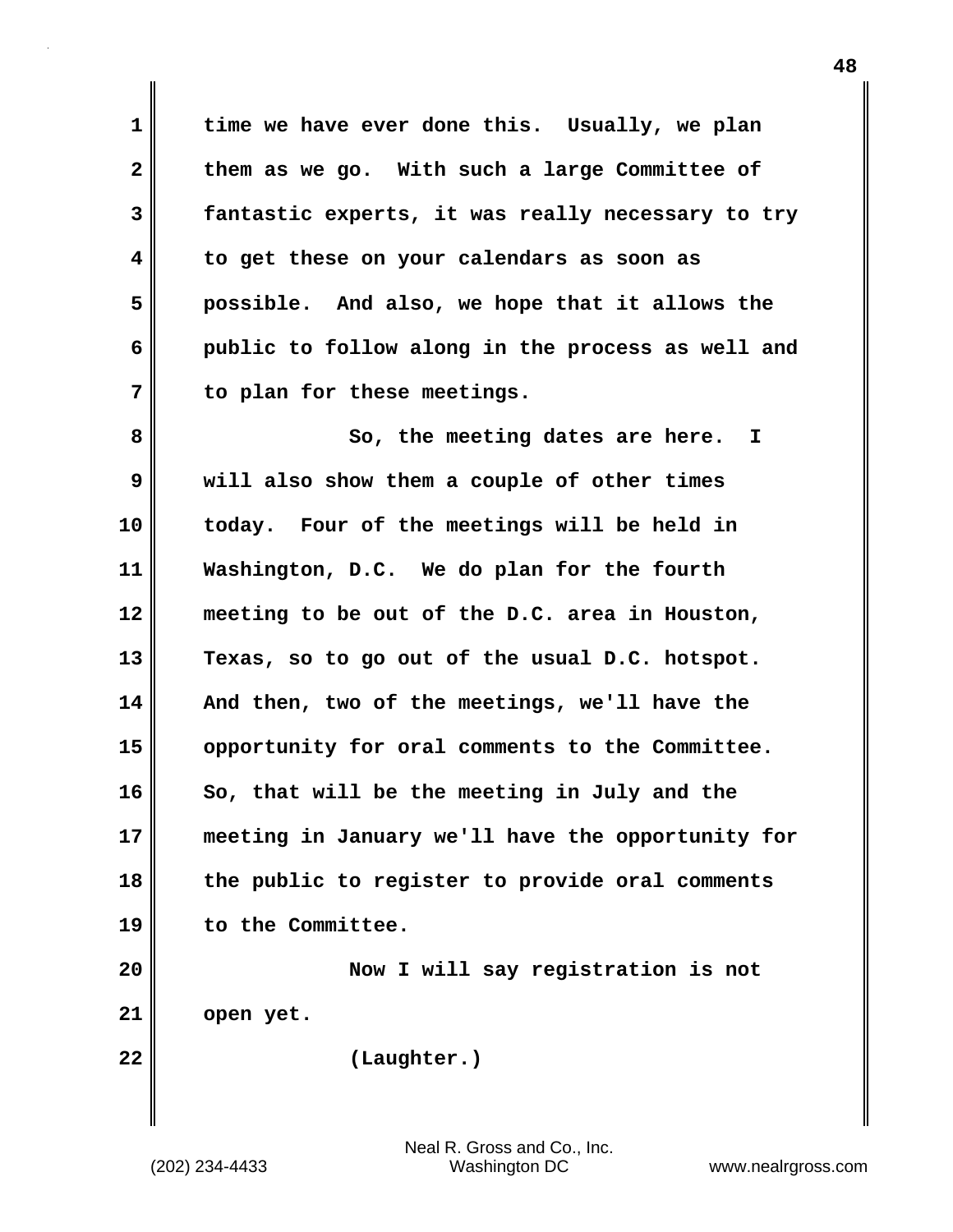| 1  | So, I would love for you all to be                |
|----|---------------------------------------------------|
| 2  | really excited about this, but we'll announce     |
| 3  | registration as that becomes available and as we  |
| 4  | get to the individual meetings. And we'll         |
| 5  | announce that through dietaryguidelines.gov and   |
| 6  | through our listserv. And I'll talk more about    |
| 7  | how to sign up for that here in a bit. So, we     |
| 8  | hope that having these dates really does help you |
| 9  | follow the process and plan for engagement.       |
| 10 | The Committee's charter does allow for            |
| 11 | the formation of subcommittees. Those             |
| 12 | subcommittees should be composed of members of    |
| 13 | the parent Committee. So, these 20 members        |
| 14 | dividing into groups of subcommittees. And        |
| 15 | that's to help it accomplish its objectives and   |
| 16 | to help facilitate this review of the evidence.   |
| 17 | So, the purpose of the subcommittees              |
| 18 | is to review the evidence and, then, provide      |
| 19 | advice to the parent Committee. So, the           |
| 20 | subcommittees aren't speaking to the Departments  |
| 21 | directly. You're working as subcommittees,        |
| 22 | reporting that information to the parent          |

(202) 234-4433 Washington DC www.nealrgross.com Neal R. Gross and Co., Inc.

 $\mathbf{I}$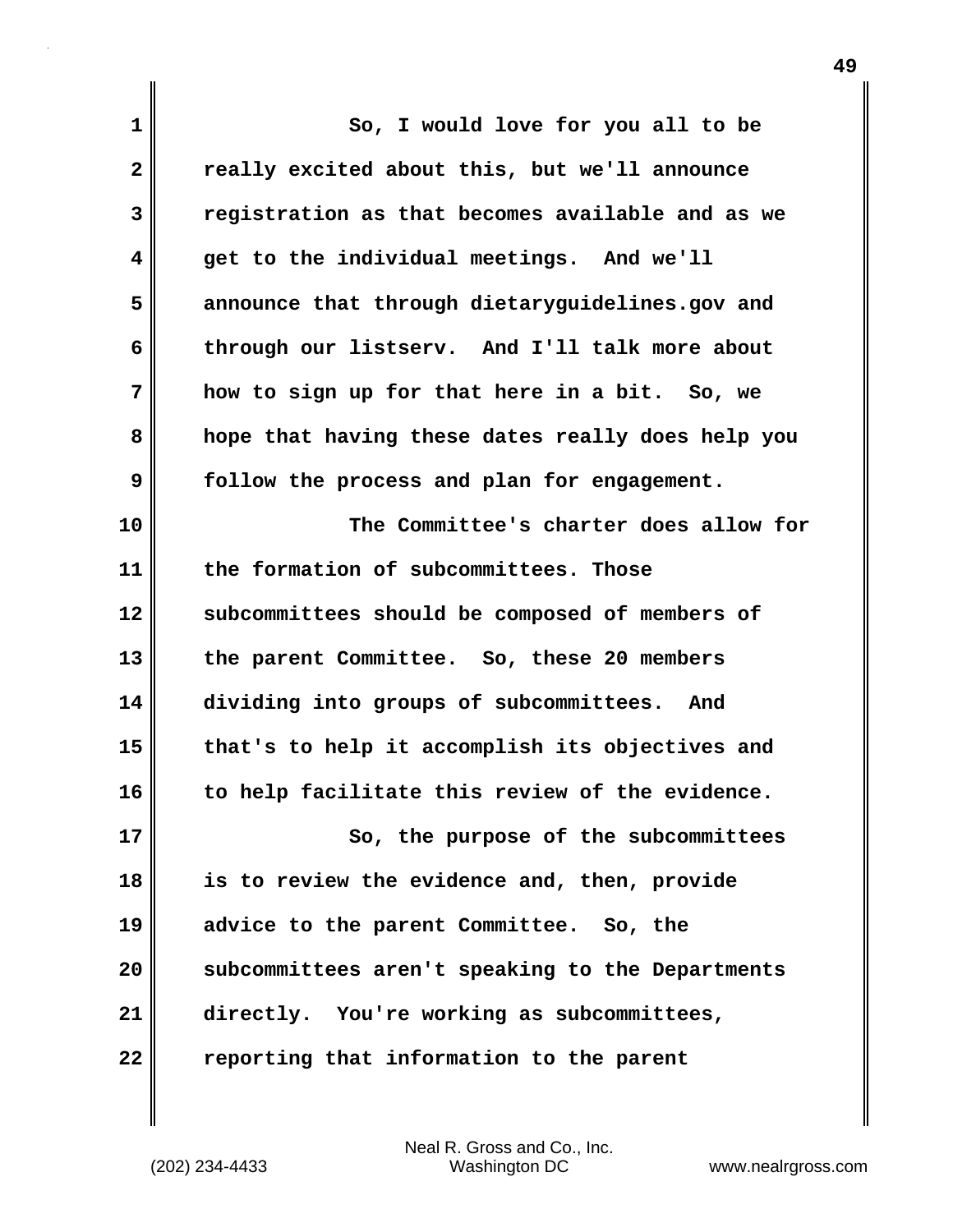**1 Committee, the full Committee. Ultimately, your 2 recommendation, your report, is on behalf of the 3 whole Committee to the Departments.**

**4 Each subcommittee will conduct its 5 work together between the meetings of the full 6 Committee and will provide updates for 7 deliberation and decisions during the public 8 meetings. So, we really encourage you -- I mean, 9 this conversation needs to happen in a public 10 forum, having discussion and deliberations across 11 the Committee. And so, that will be the 12 expectation. And I think this meeting there's a 13 lot of presentations of us talking about the 14 process. In future meetings, we'll include a lot 15 more discussion of your review of the evidence, 16 where you are, things that need to be discussed 17 at the full Committee. So, at the end of the 18 day, when you submit your report, everybody has 19 been engaged and understands the recommendations 20 that are being made by the Committee. 21 I do want to note, as Mr. Lipps had**

**22 staff stand up, we do have a number of staff who**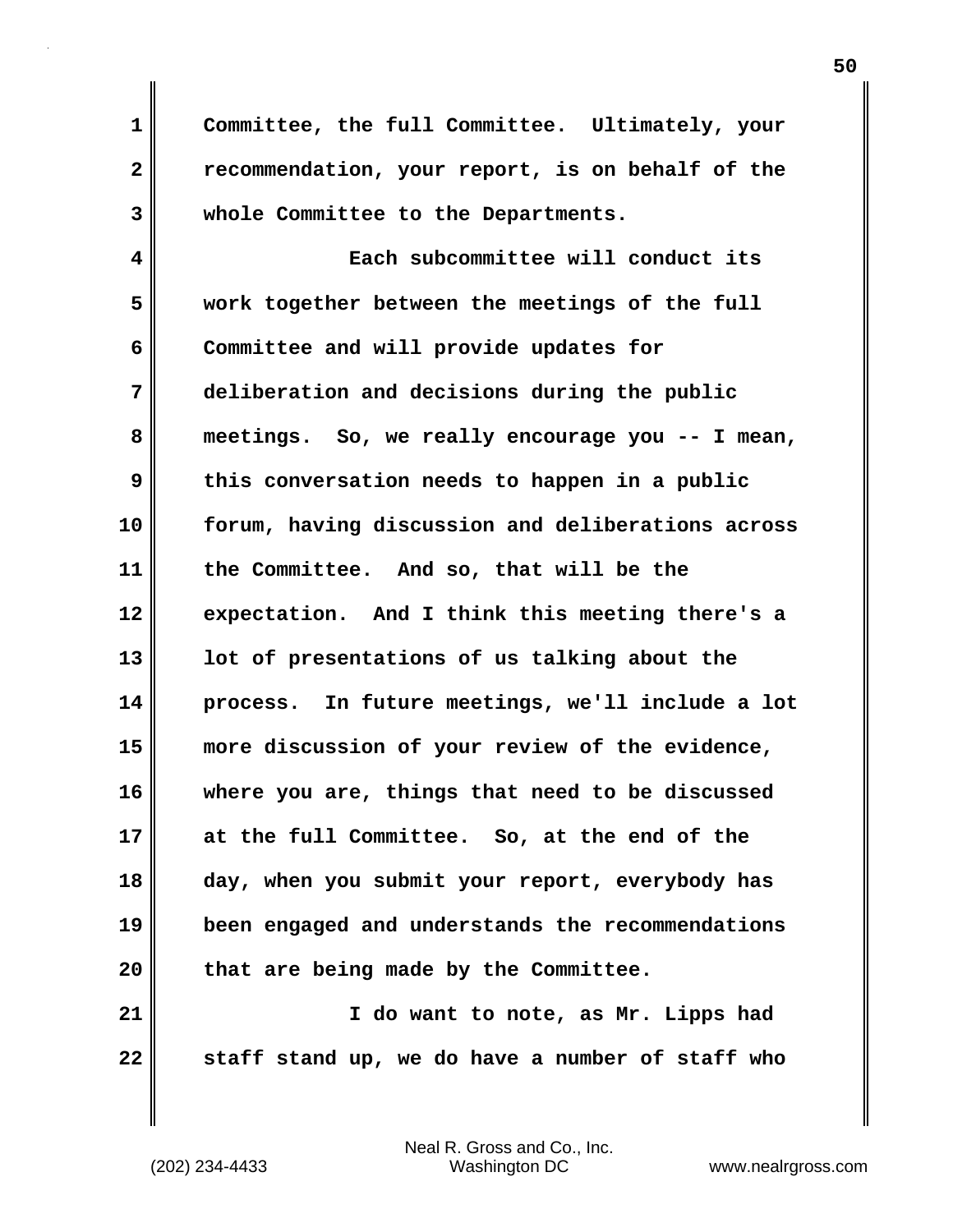**1 will be helping to support the Committee. But 2 the ultimate conclusions and recommendations are 3 of the Committee. So, we are here to help 4 facilitate the work, to ensure that we follow 5 processes, but, at the end of the day, it's your 6 report and the Committee's recommendations to us. 7 Now I do want to note that public 8 comments are accepted throughout the Committee's 9 deliberations and on their report. We'll talk 10 more about this at the end of the day when we 11 talk about opportunities for public engagement. 12 But I do want to note that this is in addition to 13 just being more deliberative. It is a 14 requirement of the Federal Advisory Committee 15 Act. 16 And so, we will have public comments, 17 I think as Dr. Wright noted, opened on March 18 12th, and it will continue throughout the 19 Committee's deliberations. So, at any time you 20 can go in and provide written public comments to 21 the Committee. You can find that link; we do it 22 through regulations.gov, but you can go to**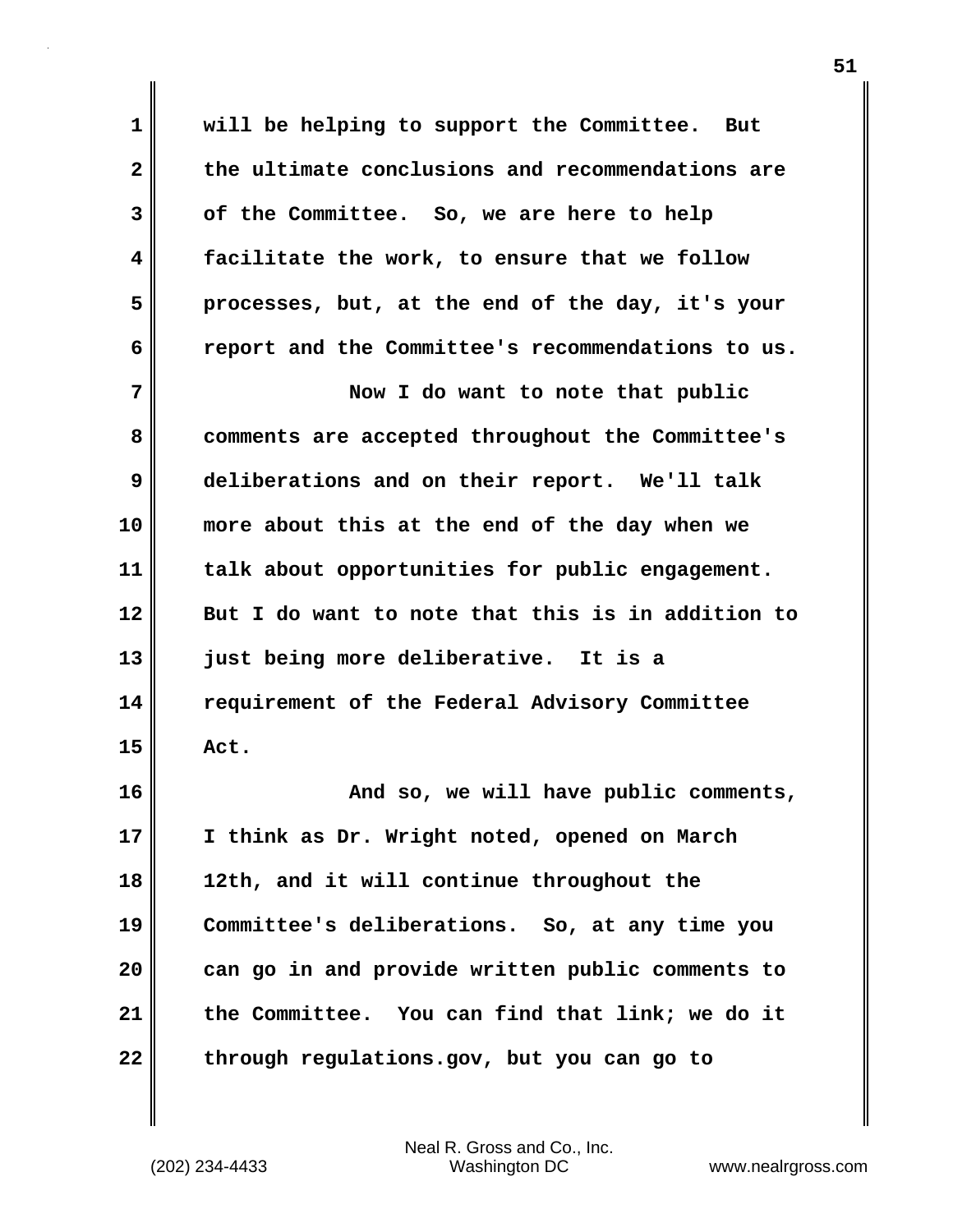**1 dietaryguidelines.gov and access that 2 information. I think, so far, we've gotten like 3 49 public comments. So, if the public has 4 comments, we encourage you to submit them through 5 that route. 6 I do want to note that the Committee 7 did complete an administrative training prior to 8 this meeting. That meeting included an 9 introduction to the Federal Advisory Committee 10 Act from a USDA Committee Management Officer. It 11 included ethics training by USDA Office of Ethics 12 staff. It included guidance on interactions with 13 media from the USDA Food and Nutrition Service's 14 Office of Communications. 15 And I'll say, just generally, 16 Committee members are asked not to speak on 17 behalf of the Committee. So, if stakeholders 18 reach out to them with information, they will 19 request that that information be submitted 20 through the public comment process. And that's 21 to allow it to be a part of the official record 22 and to be a part of the official process. When**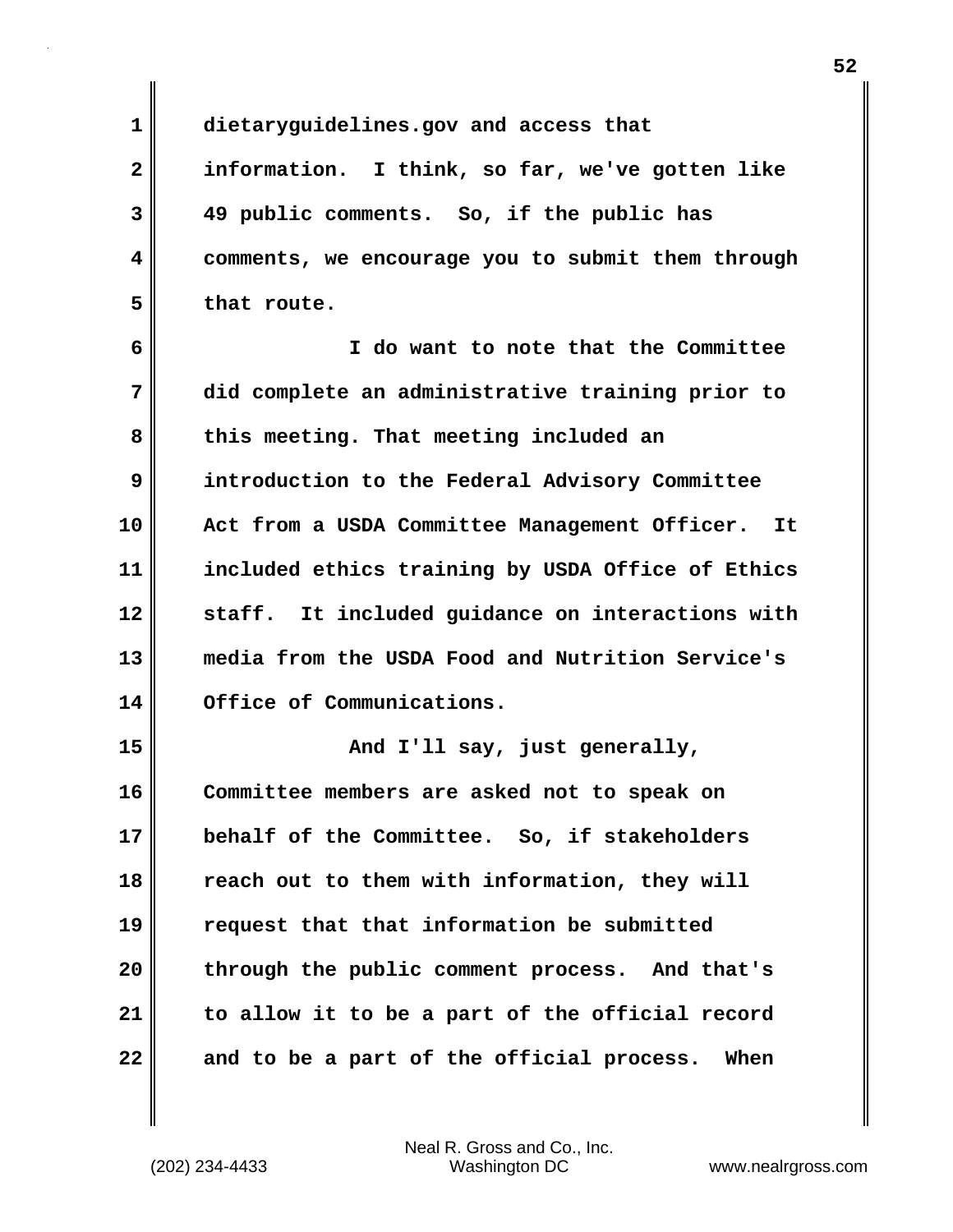**1 there are media requests, those are directed to 2 the Departments, and to only discuss information 3 that is publicly available. Really, those are 4 elements that are requirements around FACA, but 5 also as their appointments as special government 6 employees. 7 I will note that slides from that 8 administrative training will be posted at 9 dietaryguidelines.gov when we post the 10 information for this public meeting. 11 Okay. Creating the Dietary Guidelines. 12 As has already been talked about by our 13 leadership, it is a partnership between USDA and 14 HHS. I do want to note that, and some of you may 15 know that, the responsibility for serving as the 16 administrative lead rotates every five years. 17 So, we're at USDA today because USDA is serving 18 as the administrative lead for the 2020 edition, 19 just as HHS served as the administrative lead for 20 the 2015 process. However, as has been noted by 21 our leadership, this is very much a partnership, 22 and we will continue to work together in creating**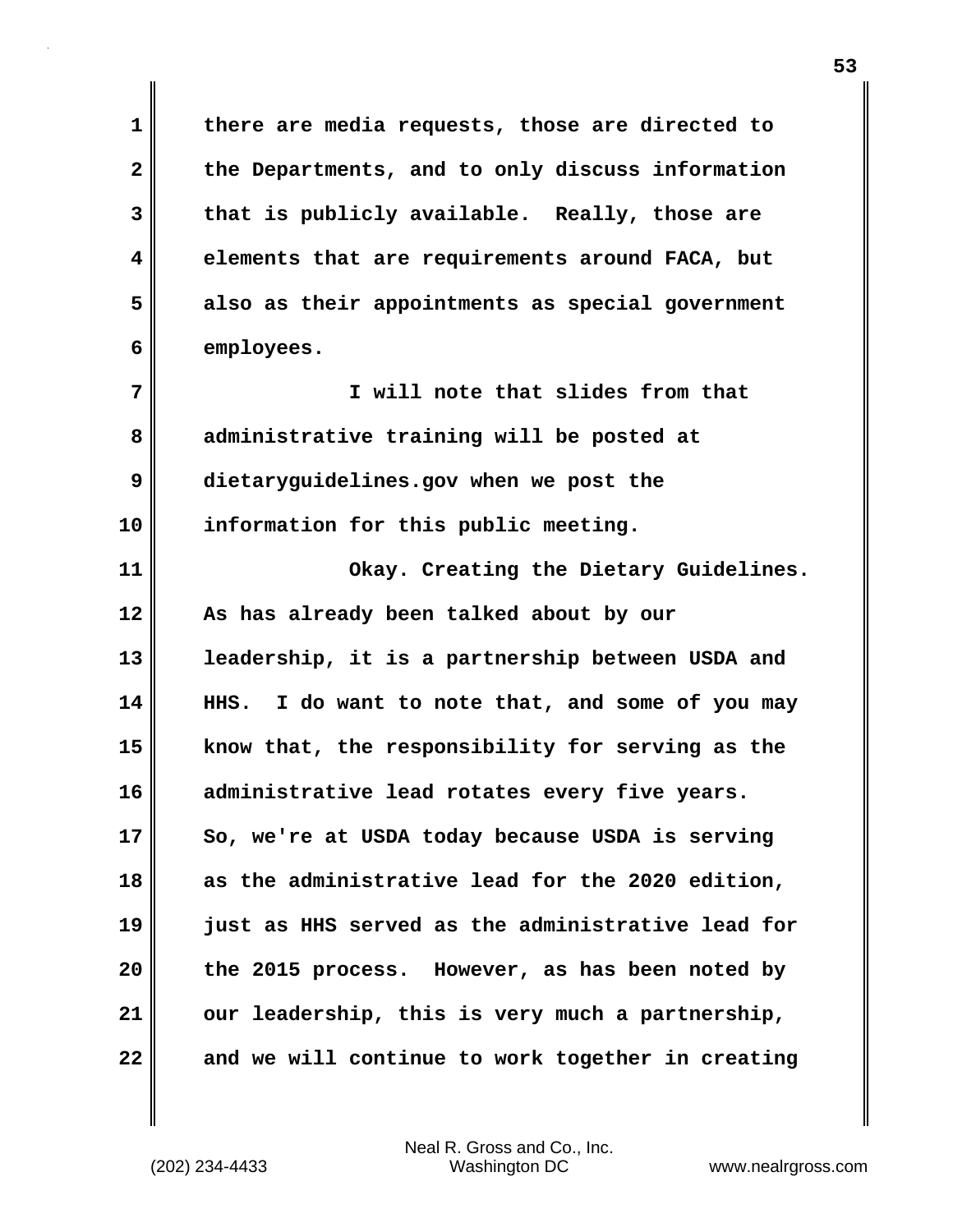**1 the final edition of the 2020 Dietary Guidelines 2 as well.**

**3 Now, within the Departments, the USDA 4 Center for Nutrition Policy and Promotion within 5 the Food and Nutrition Service and the HHS Office 6 of Disease Prevention and Health Promotion play 7 lead roles in the Dietary Guidelines process. 8 Just to note that these two offices are led by 9 Jackie Haven for the Center for Nutrition Policy 10 and Promotion and Dr. Wright from ODPHP. 11 Within those offices, we have a number 12 of staff that this is what we do year-round, all 13 the time. Whether we have a committee in place 14 or not, we're preparing for the next committee. 15 We are looking at process improvements. We are 16 developing websites. So, it is something that we 17 do. It is literally a part of our job 18 description, supporting of the Dietary Guidelines 19 at all times. And it's communications and all 20 the different elements that come with this work. 21 We are also very pleased to have some 22 federal liaisons supporting this process who have**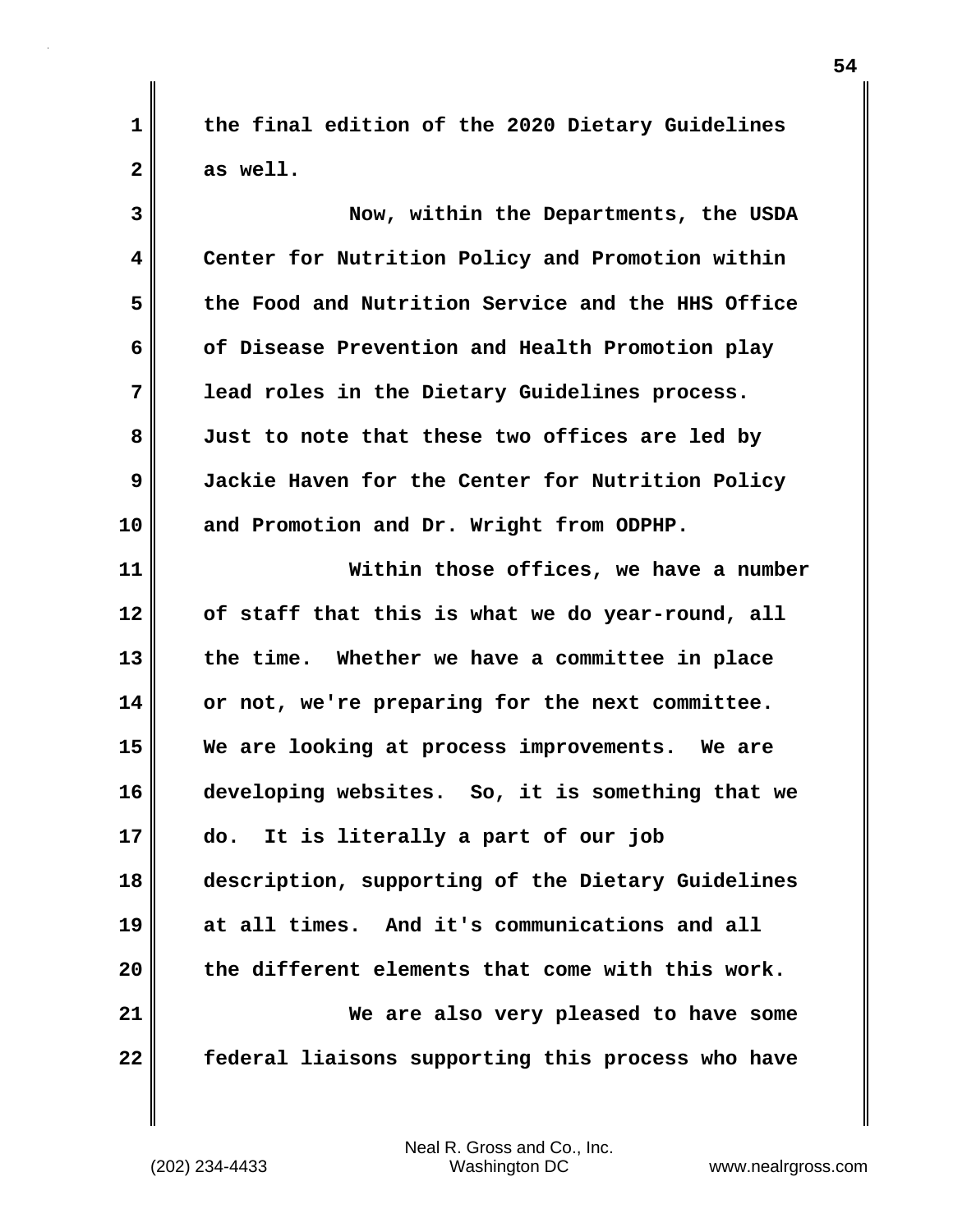**1 really come on to support the Committee, so to 2 support the work of the Committee. Some of those 3 are with USDA and, also, from agencies within 4 HHS, including FDA, CDC, and NIH. 5** And then, there are additional staff, **6 other staff. And one of our things is trying to 7 really identify roles and responsibilities and 8 distributing workload and responsibilities. We 9 will have staff who are specifically focused on 10 supporting the review of evidence, and those will 11 be identified in presentations later today. 12 And then, finally, to note we do have 13 a science writer who will help support in the 14 development of your report, and we have worked 15 with her on a few different rounds, and she has 16 been wonderful to work with. So, we will have** 17 that support as well. **18 So, just in closing, again, the 19 Committee has a very important role, which I 20 think you've heard several of us speak to so far. 21 And that is to describe the state of current 22 nutrition science. Each edition of the Dietary**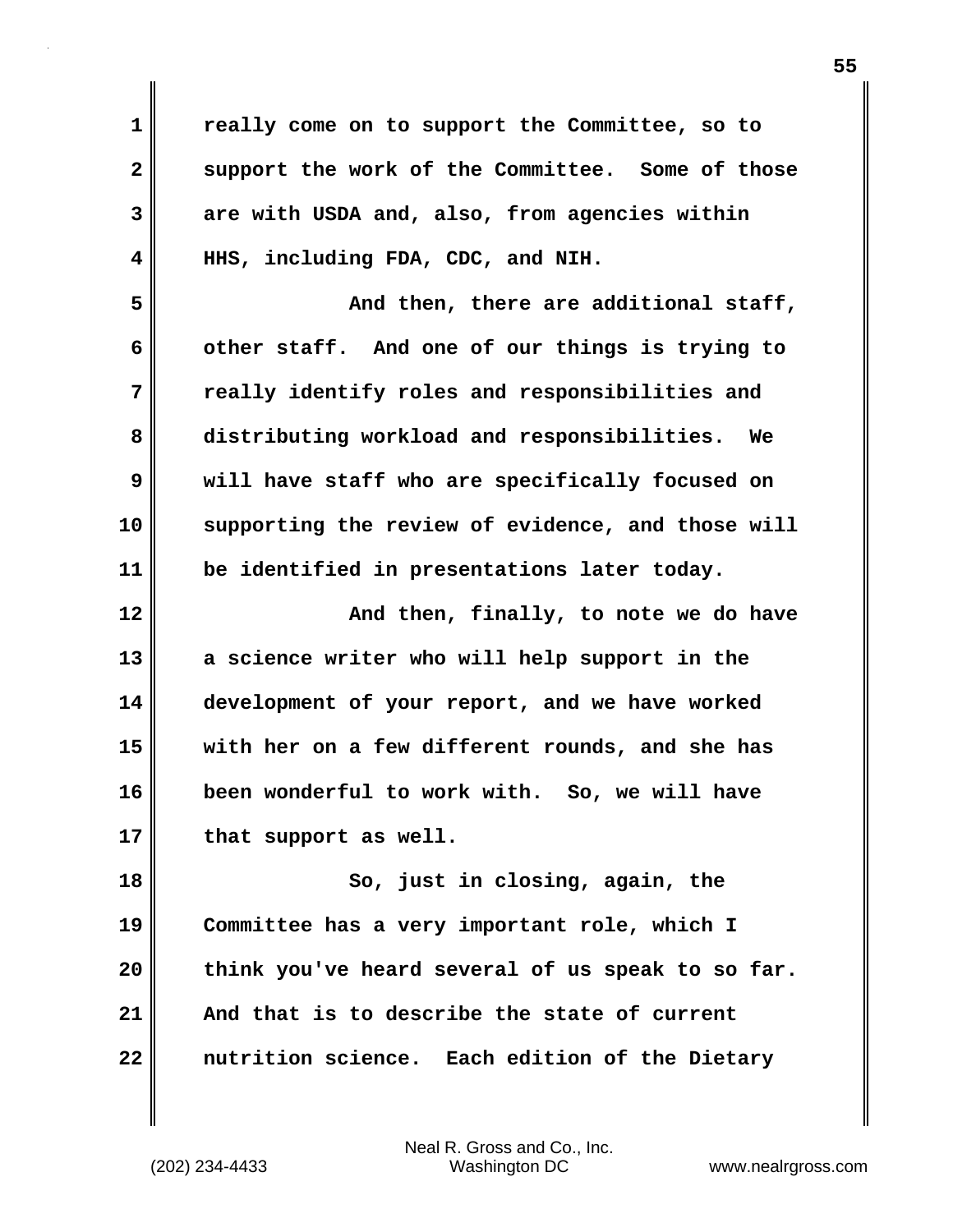**1 Guidelines that the Departments develop build 2 upon the previous edition with scientific 3 justifications provided and informed by your 4 work. 5 And your report, your final report, 6 will ultimately also be posted for public comment 7 on your report. And again, there's public and 8 agency comment. But, at the end of the day, this 9 is really a foundational piece for providing 10 scientific justification for changes. 11 As you heard, too, we really thank you 12 for this work. I think there's been comments 13 that everybody keeps saying it's a lot of work. 14 (Laughter.) 15** So, it is a lot of work, and we really **16 do appreciate your time, your expertise, and we 17 look forward to receiving your report. 18 So, with that, I am happy to answer 19 any questions, if you have any at this time, 20 related to the charter, the timeline, or your 21 operations. 22 (No response.)**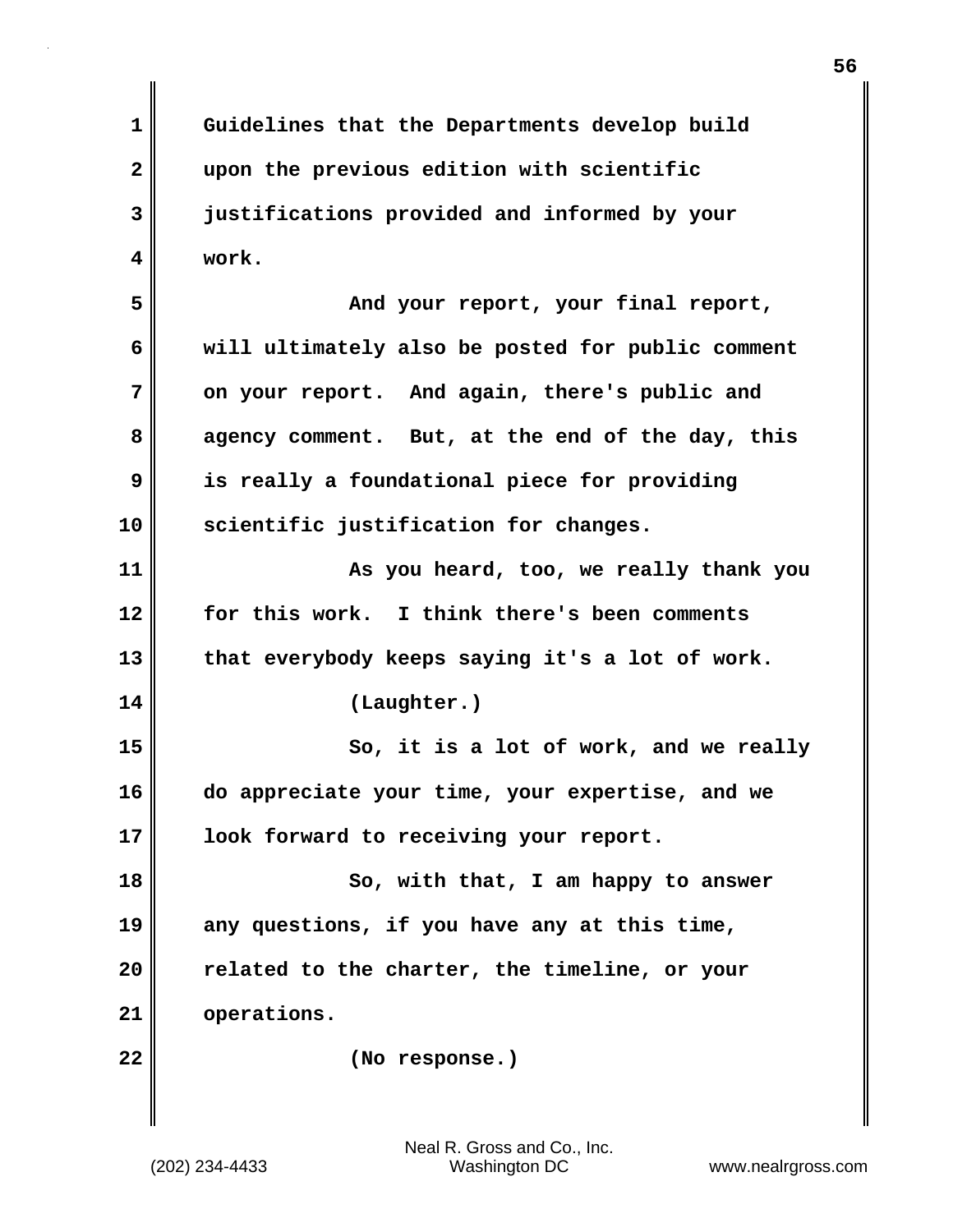| $\mathbf 1$  | All right. And you always know where                |
|--------------|-----------------------------------------------------|
| $\mathbf{2}$ | to find me if you have questions.                   |
| 3            | Okay. So, I am now so pleased to                    |
| 4            | introduce the Chair of the 2020 Dietary             |
| 5            | Guidelines Advisory Committee, Dr. Barbara          |
| 6            | Schneeman.                                          |
| 7            | Dr. Schneeman's distinguished career                |
| 8            | in nutrition science and chronic disease            |
| 9            | prevention reflects diverse experience tackling     |
| 10           | the complex issue from multiple perspectives.<br>It |
| 11           | includes 28 years at the University of              |
| 12           | California, Davis, serving in leadership roles      |
| 13           | nationally, including with the U.S. Food and Drug   |
| 14           | Administration, and lending her expertise to        |
| 15           | influential committees internationally, such as     |
| 16           | the Food and Agricultural Organization and the      |
| 17           | World Health Organization.                          |
| 18           | At UC-Davis, Dr. Schneeman educated                 |
| 19           | food science students on nutrition principles and   |
| 20           | food policies, trained graduate students in food    |
| 21           | nutrition science, and conducted research on        |
| 22           | dietary factors associated with reducing risk of    |
|              |                                                     |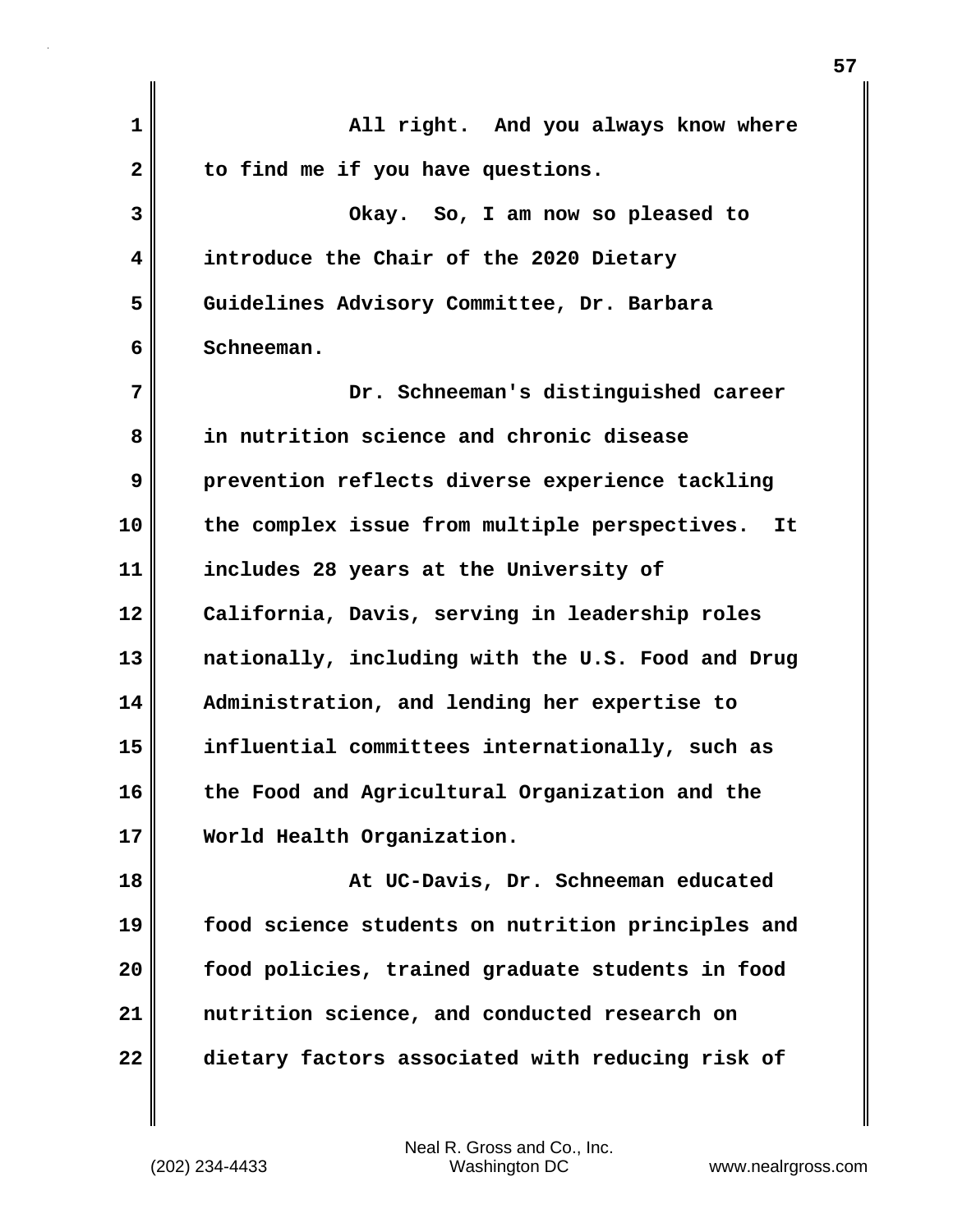**1 chronic disease.**

**2 For nine years, she served as the 3 Director of the Office of Nutrition Labeling and 4 Dietary Supplements at the U.S. Food and Drug 5 Administration. 6 Dr. Schneeman, also, importantly, 7 brings seasoned insights into the Dietary 8 Guidelines process specifically. She served as a 9 member of the 1990 and '95 Dietary Guidelines 10 Advisory Committees and, more recently, she 11 served as a member of the National Academies' 12 study on the process to establish the Dietary 13 Guidelines, which completed its work in 2017. 14 So, please join me in welcoming Dr. 15 Schneeman. 16 (Applause.) 17** CHAIR SCHNEEMAN: Thank you, Eve. **18 I'm going to take the prerogative to 19 sit with the Committee. It seems appropriate. 20 And so, first of all, let me extend my 21 thank you to the Committee members for your 22 agreement to serve on this Committee. It is a**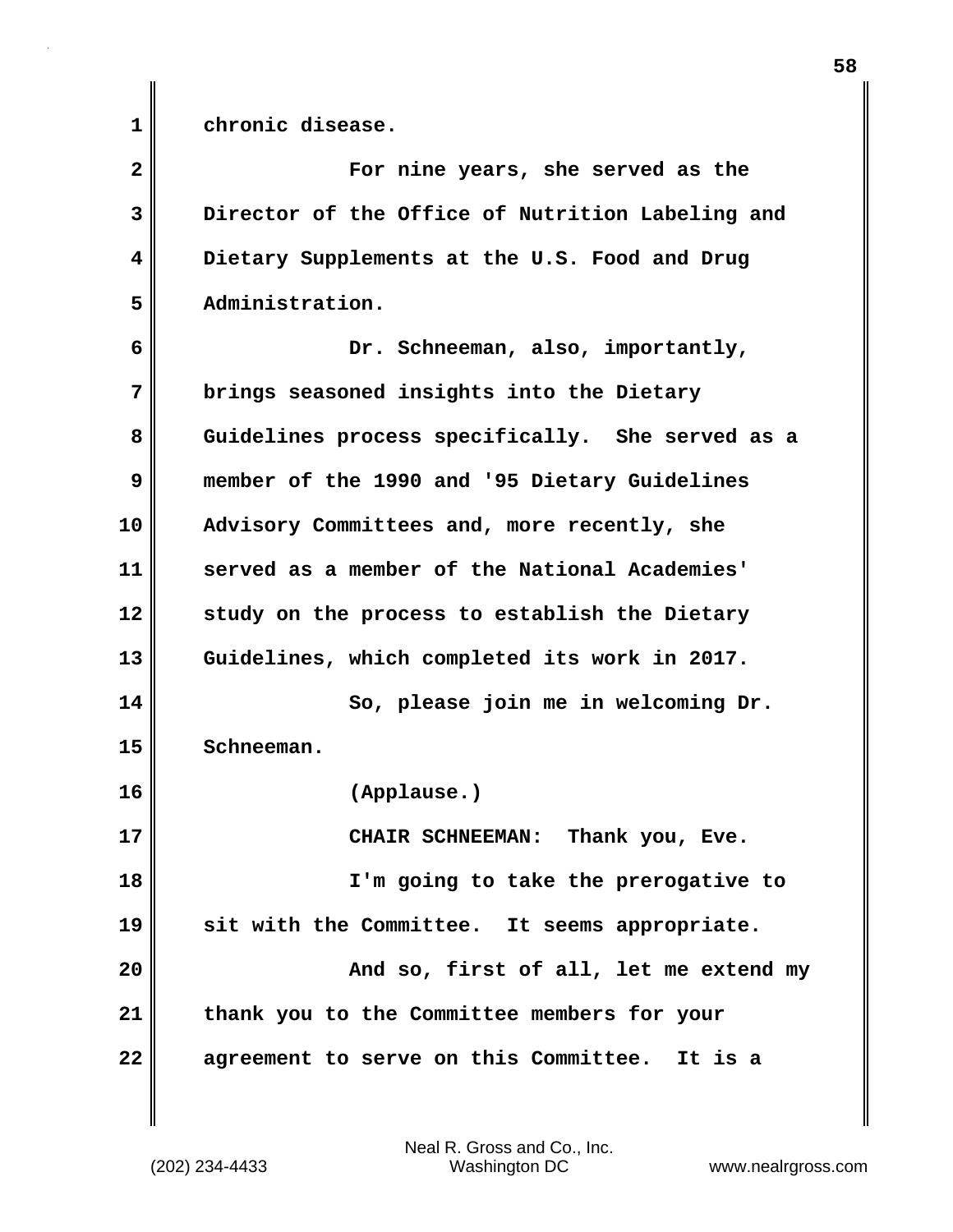**1 major commitment of time and talent. I will echo 2 or reinforce what you have been hearing. 3 But I have to say, seeing the 4 outstanding roster of experts who have agreed to 5 serve, made the decision to serve as Chair much 6 easier. I feel I have a good group to work with. 7 I also want to recognize the expertise 8 and experience of the staff who will be working 9 with us. You all are an incredible valuable 10 resource for the task ahead of us. 11 And Dr. Stoody and the officials that 12 we have heard earlier from HHS and USDA have 13 certainly presented the significance of the 14 Dietary Guidelines themselves for the federal 15 government programs. And from my experience, I 16 know how important they are in shaping programs. 17 They've also clearly outlined the elements that 18 are key to the task of this Committee. 19** So, in considering the task ahead of **20 us, I just wanted to emphasize a few principles 21 that are important to me in moving the work 22 forward and keeping us on task. Certainly, the**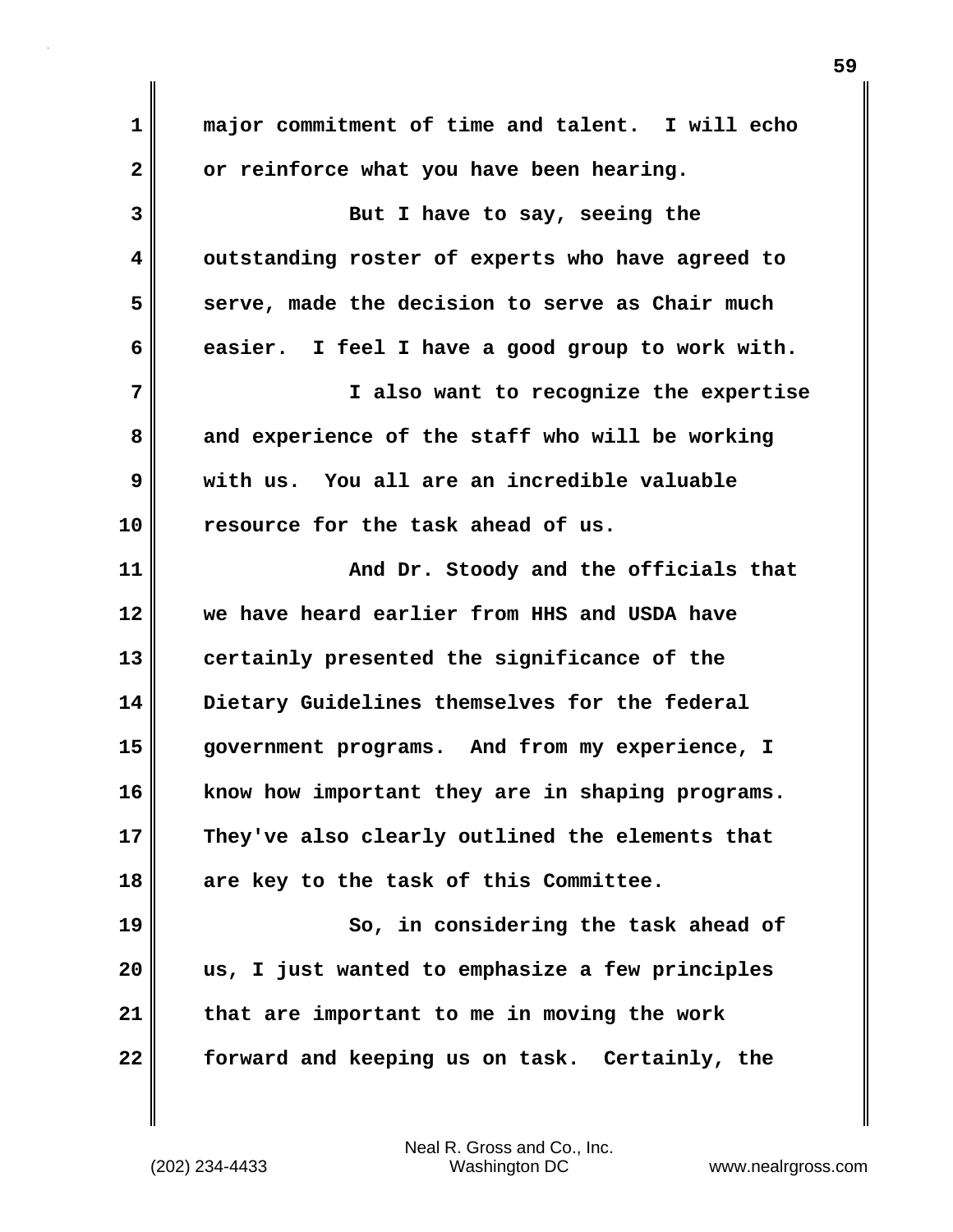**1 importance of understanding the Committee's 2 charter. What we will hear about the topics and 3 questions, this is what we've been asked to 4 provide independent scientific evaluation, and we 5 need to focus on that work. 6 Also, the evaluation of the available 7 science is central to our task. And whenever 8 possible, we will make conclusions and 9 recommendations based on that evaluation. 10 This central task will rely both on 11 the expertise of the Committee members as well as 12 the support of the staff to make sure we are 13 reviewing the relevant data and studies to answer 14 the questions that are in the topics and 15 questions. 16 And then, as a third point, I do want 17 to make sure that we abide by the legal framework 18 of the Federal Advisory Committee Act. Having 19 worked for the federal government, I know how 20 important it is for the credibility of our work 21 to adhere to those requirements. And certainly, 22 we've learned more in our training. We've heard**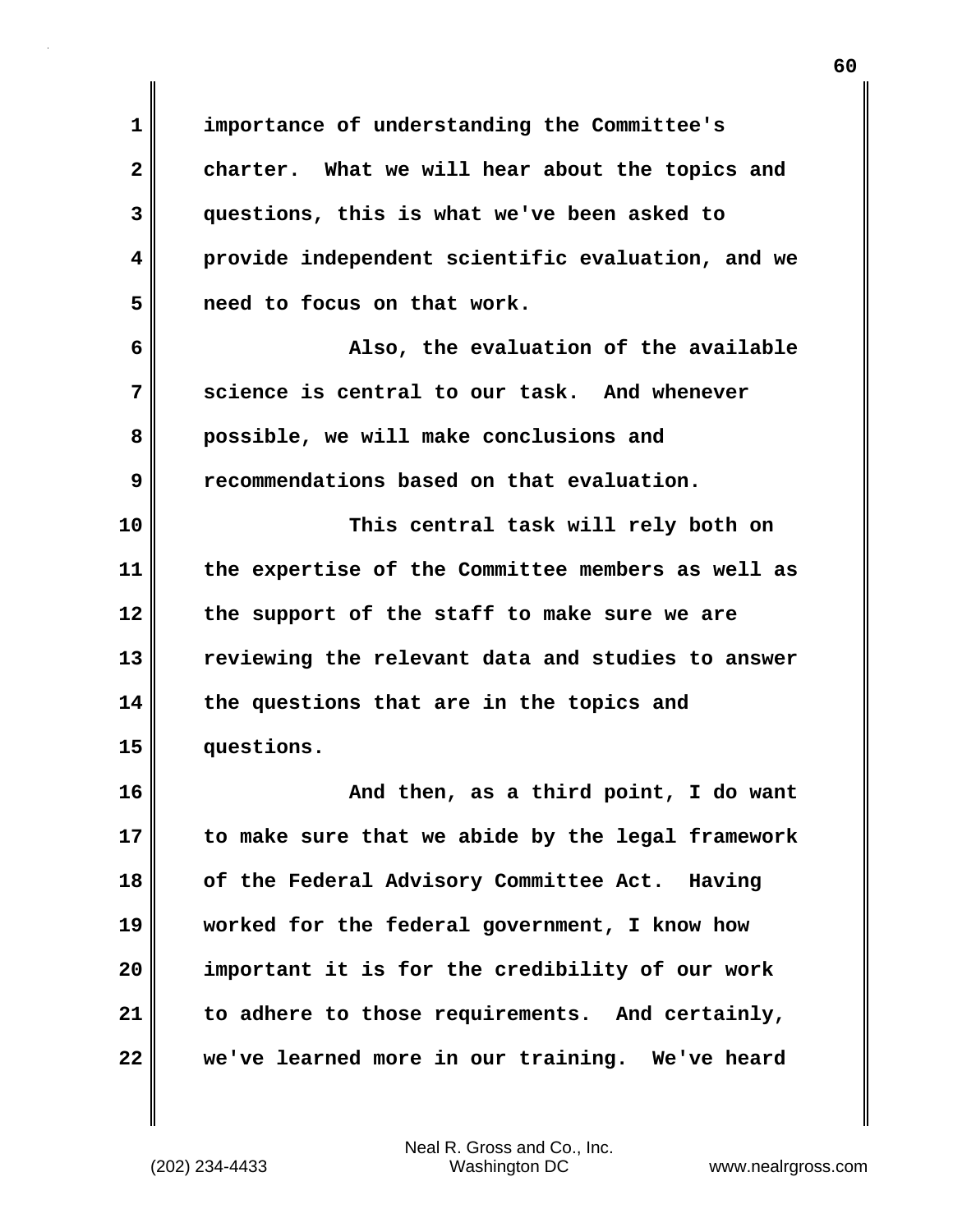1 more about it today.

| $\overline{\mathbf{2}}$ | And I think a reminder that you will              |
|-------------------------|---------------------------------------------------|
| 3                       | hear often is, while we will be using             |
| 4                       | subcommittees for our working groups because we   |
| 5                       | have to progress the work between meetings, the   |
| 6                       | decisionmaking process and the deliberation that  |
| 7                       | the Committee as a whole will go through will be  |
| 8                       | a part of the public process. And that's to make  |
| 9                       | sure we're consistent with the FACA requirements. |
| 10                      | So, related to these principles and               |
| 11                      | some of what we've been hearing, this first       |
| 12                      | meeting of the Committee has been structured to   |
| 13                      | both inform the Committee about the topics and    |
| 14                      | scientific questions, the evidence that is        |
| 15                      | available and that we can tap into, and how it    |
| 16                      | will be examined and evaluated, and to obtain     |
| 17                      | input from the Committee on several items to      |
| 18                      | establish our framework for the Committee's work, |
| 19                      | and that the subcommittees can, then, rely on for |
| 20                      | their work to bring things forward to the parent  |
| 21                      | Committee.                                        |
|                         |                                                   |

**22 I can't emphasize enough how fortunate**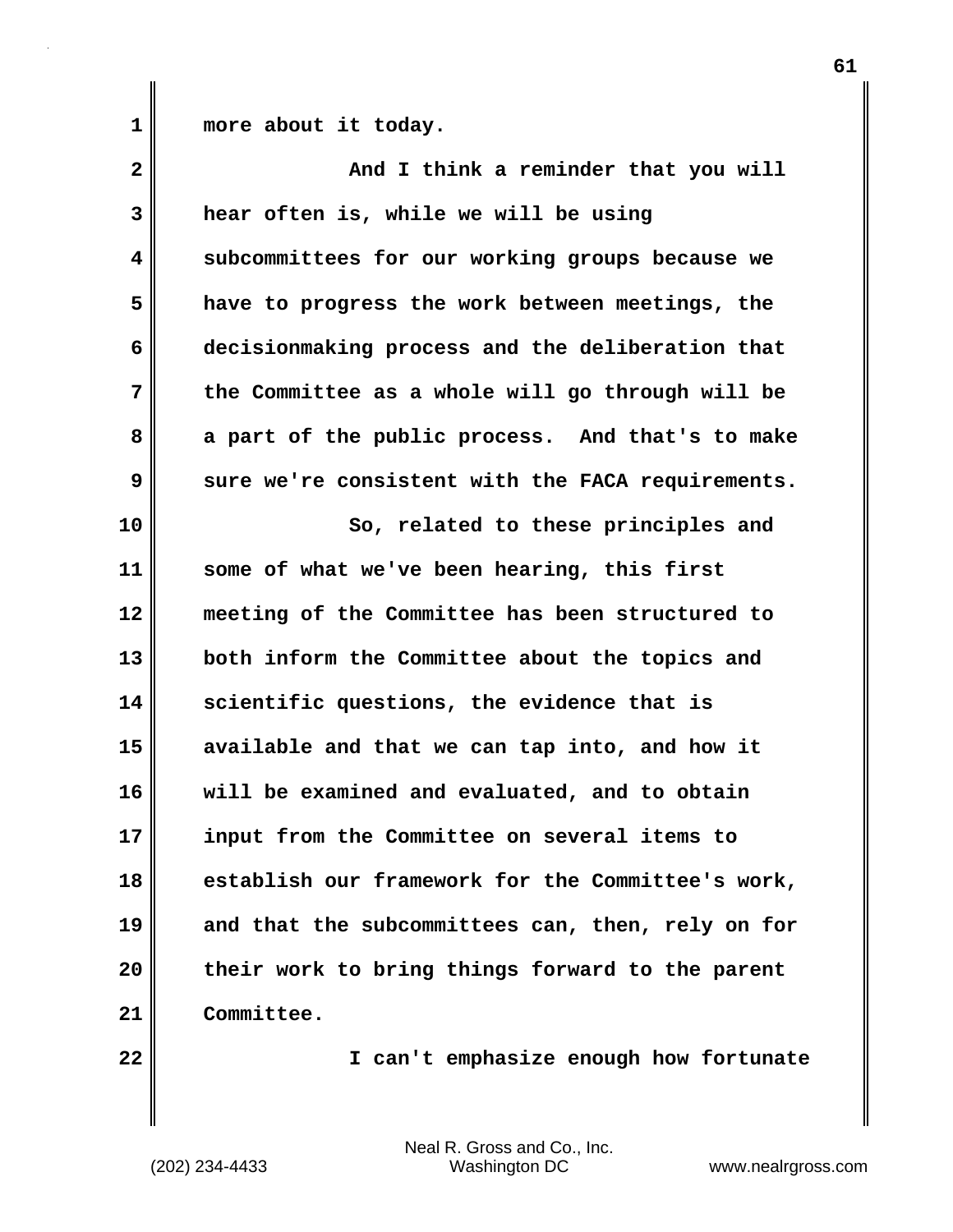**1 we are to have the support of expert staff from 2 USDA and HHS, many of whom you will be hearing 3 from today and tomorrow, and have the opportunity 4 to gain more insight and, also, ask your 5 questions; and again, to be part of that public 6 deliberation to ask those questions.**

7 || So, I'm also very pleased that Dr. **8 Kleinman has agreed to serve as the Vice Chair 9 for the Committee. Given that this is the first 10 DGAC that has been asked to review and make 11 recommendations for pregnancy, lactation, and B 12 through 24, his expertise will be valuable in 13 guiding the Committee's deliberations and 14 decision-making in this area.**

**15 Dr. Kleinman brings vast experience as 16 an esteemed pediatrician who has served in many 17 leadership roles. Nutrition support of infant 18 and children and nutrition and public health 19 policy are among his major research interests. 20 He is currently Chair of the Massachusetts 21 General Hospital's Department of Pediatrics, 22 Physician-in-Chief of the Mass General Hospital**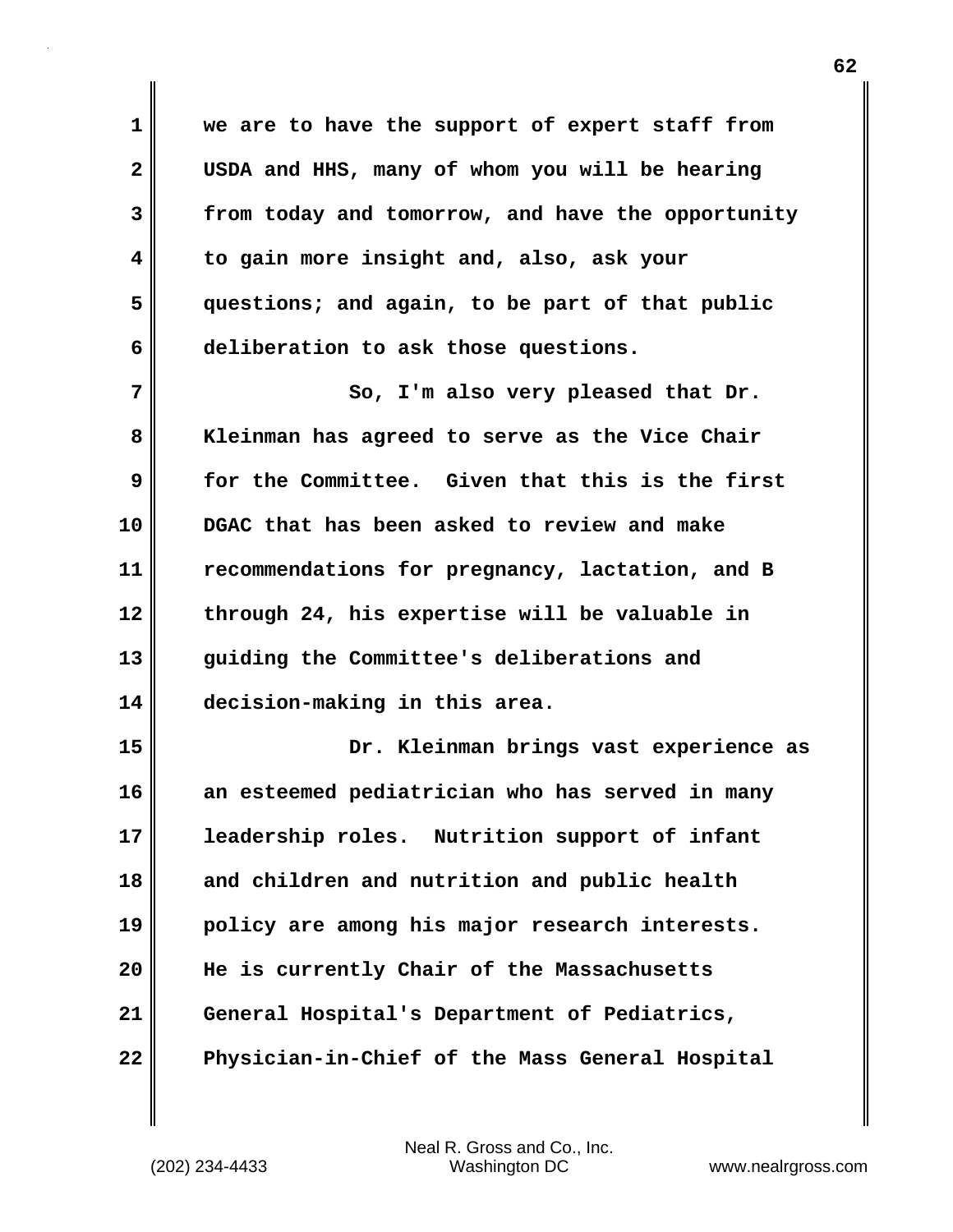**1 for Children, and a Charles Wilder Professor of 2 Pediatrics at Harvard Medical School. He served 3 as the Chair of the AAP Committee on Nutrition 4 and is the Editor of the Academy's Pediatric 5 Nutrition Handbook.**

**6 Dr. Kleinman has served on numerous 7 scientific advisory committees and boards, from** 8 several committees for the National Academy of **9 Sciences' Maternal and Child Health and Obesity 10 Prevention for Young Children, as well as 11 Adolescent Health and Development, to serving on 12 the Scientific Advisory Committee for the Sesame 13 Street Workshop since 2009.**

**14 I think of special important for our 15 work, Dr. Kleinman served as Chair of the 16 Workshop Planning Committee for the Dietary 17 Guidelines Birth to 24 Months Project from 2012 18 to 2013 and brings that expertise to us. 19 So, I'll let you make some opening 20 remarks.**

**21 VICE CHAIR KLEINMAN: Thank you very 22 much, Barbara.**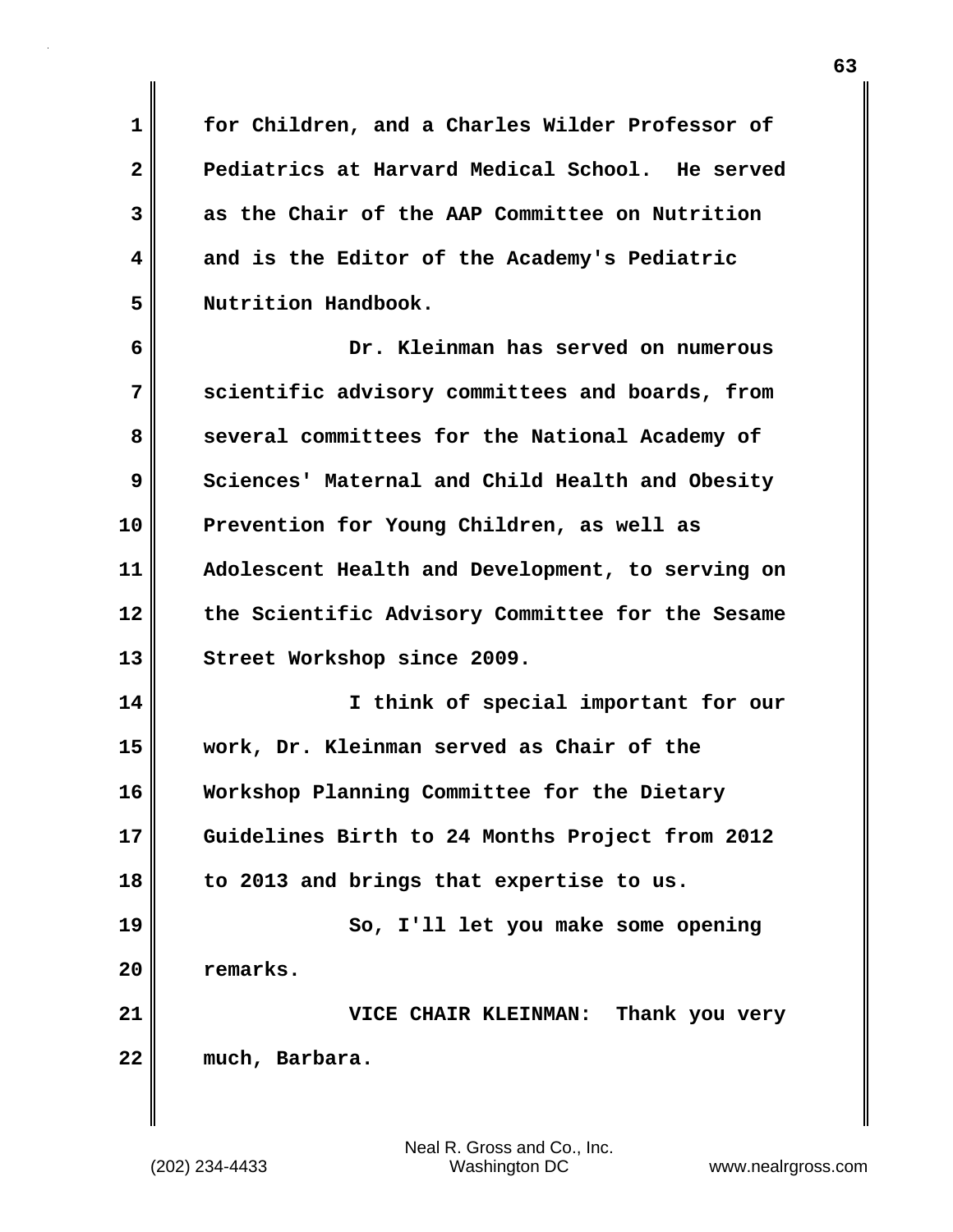| $\mathbf 1$  | I'm going to keep my remarks very                 |
|--------------|---------------------------------------------------|
| $\mathbf{2}$ | brief and just perhaps add a little bit to what   |
| 3            | you've already said.                              |
| 4            | First, I really do appreciate this                |
| 5            | opportunity to work with all of you on this       |
| 6            | project. We'll call it a "project". I think       |
| 7            | it's a wonderful opportunity to learn for me and, |
| 8            | also, for us collectively to be able to evaluate  |
| 9            | the evidence base that's evolved since the last   |
| 10           | Dietary Guidelines, the current Dietary           |
| 11           | Guidelines came out; and, in particular, to see   |
| 12           | or provide advice on how this evidence base can   |
| 13           | inform the implementation of these into           |
| 14           | quidelines.                                       |
| 15           | On a personal and professional note,              |
| 16           | I am a pediatrician and have spent most of my     |
| 17           | professional career in research in the field of   |
| 18           | nutrition. But, to echo what some of the          |
| 19           | previous speakers have said, I am a father, and I |
| 20           | know it's hard to believe, I'm a grandfather as   |
| 21           | well.                                             |
| 22           | (Laughter.)                                       |
|              |                                                   |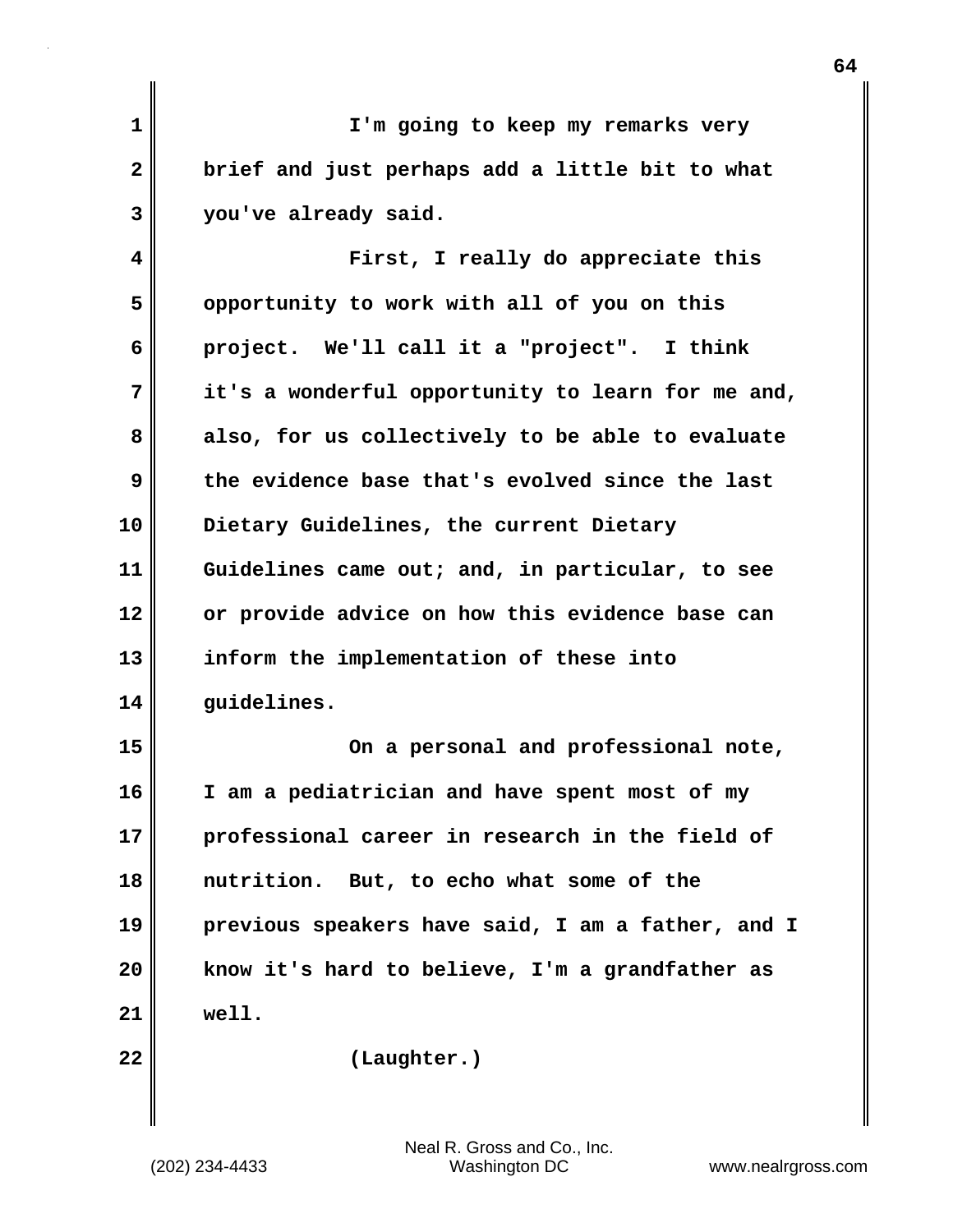| $\mathbf 1$  | So, both from a professional and                 |
|--------------|--------------------------------------------------|
| $\mathbf{2}$ | personal position, I am very excited that these  |
| 3            | Guidelines will now incorporate the entire       |
| 4            | lifespan from pregnancy right through the early  |
| 5            | periods of life.                                 |
| 6            | This isn't a new concept. I was                  |
| 7            | looking for a quote, and I came upon one by      |
| 8            | Frederick Douglass. So, that goes back over 150  |
| 9            | years. And to paraphrase him, he said, "It's     |
| 10           | easier to build strong children than to mend     |
| 11           | broken adults."                                  |
| 12           | And so, from that, we have finally               |
| 13           | come to the point where we recognize the         |
| 14           | importance of what I think most people now call  |
| 15           | the first thousand days and how environmental    |
| 16           | factors, and, in particular, nutrition,          |
| 17           | influences the development of all of the systems |
| 18           | that not only have immediate impact on the life  |
| 19           | of the child, but impact the development of      |
| 20           | health and disease later in life.                |
| 21           | So, I'm approaching this with really             |
| 22           | so much enthusiasm to see how we look at the     |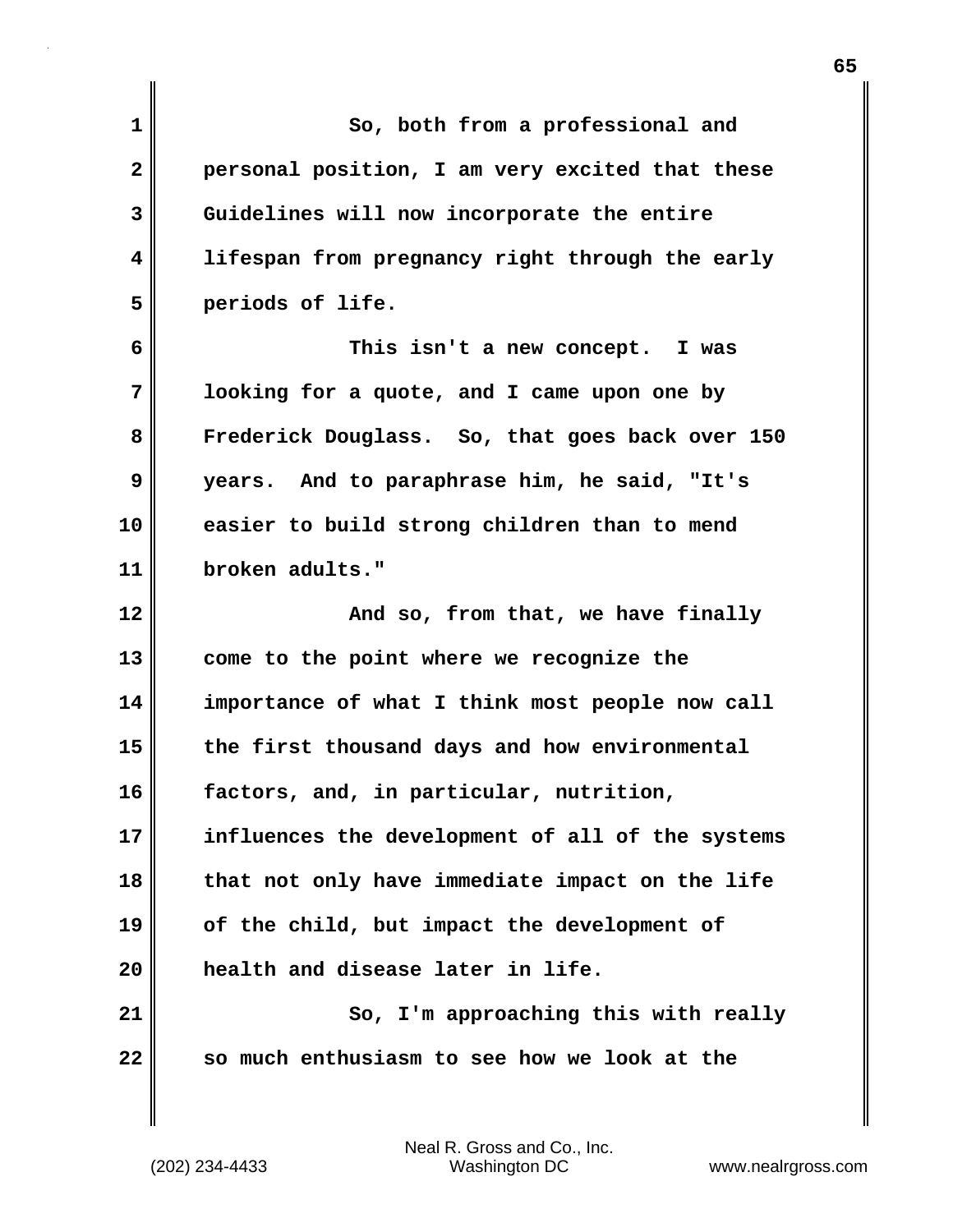**1 evidence base and come up with some 2 recommendations for that period of life. 3 That's about all I have to say. A 4 mentor of mine once said that, "At some point in 5 a conversation, everything that needs to be said 6 has been said. It's just that everybody hasn't 7 said it yet." 8 (Laughter.) 9 And so, hopefully, we'll be able to 10 conduct our business that way. 11 (Applause.) 12 DR. STOODY: So, thank you, Dr.** 13 Schneeman and Dr. Kleinman. **14 We are going to adjust our schedule a 15 little bit. I'm going to go ahead and give the 16 presentation about responding to the National 17 Academies' report, since we are running a little 18 bit ahead. So, I'm going to put that up on the 19 slide presentation. So, just we'll pause one 20 second, and then, we'll reconvene here in just 21 literally two minutes. 22 (Whereupon, the above-entitled matter** **66**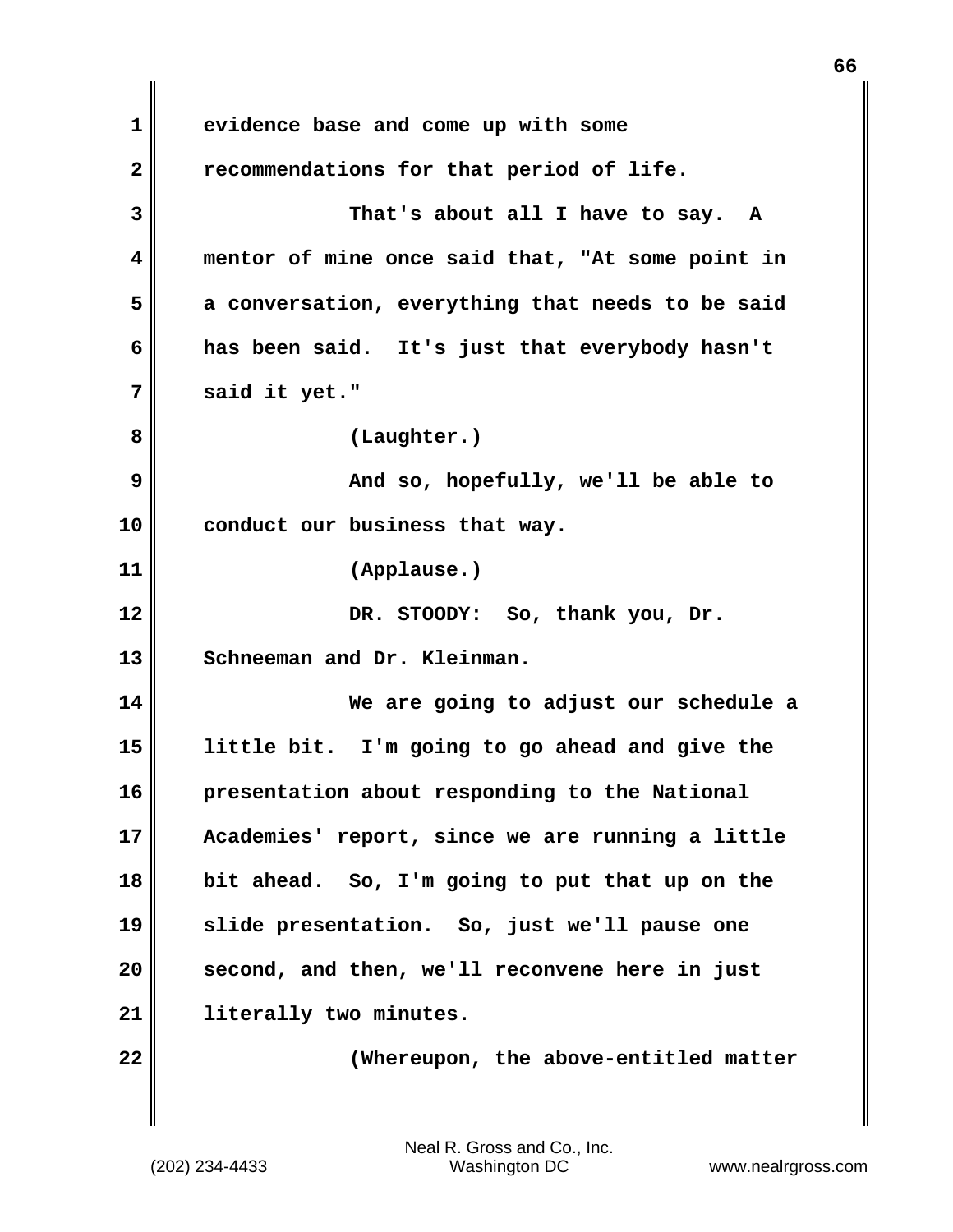**1 went off the record at 10:44 a.m. and resumed at 2 10:45 a.m.) 3 DR. STOODY: Okay. I hope everybody 4 had a great lunch. 5 (Laughter.) 6 So, yes, just a little shuffle in the 7 agenda. One of the things we wanted to do was to 8 do a presentation around the National Academies' 9 report on the process to update the Dietary 10 Guidelines. So, we'll spend some time walking 11 through that here today. 12 In 2016, Congress directed a 13 comprehensive study on the process to update the 14 Dietary Guidelines. USDA then commissioned the 15 National Academies' Health and Medicine Division 16 to undertake this study. The Health and Medicine 17 Division did convene a 14-member committee that 18 conducted this independent study for 18 months. 19 Three members of our Dietary Guidelines Advisory 20 Committee also served as members of that HMD 21 committee, Dr. Schneeman, Dr. Ard, and Dr. 22 Boushey.**

**67**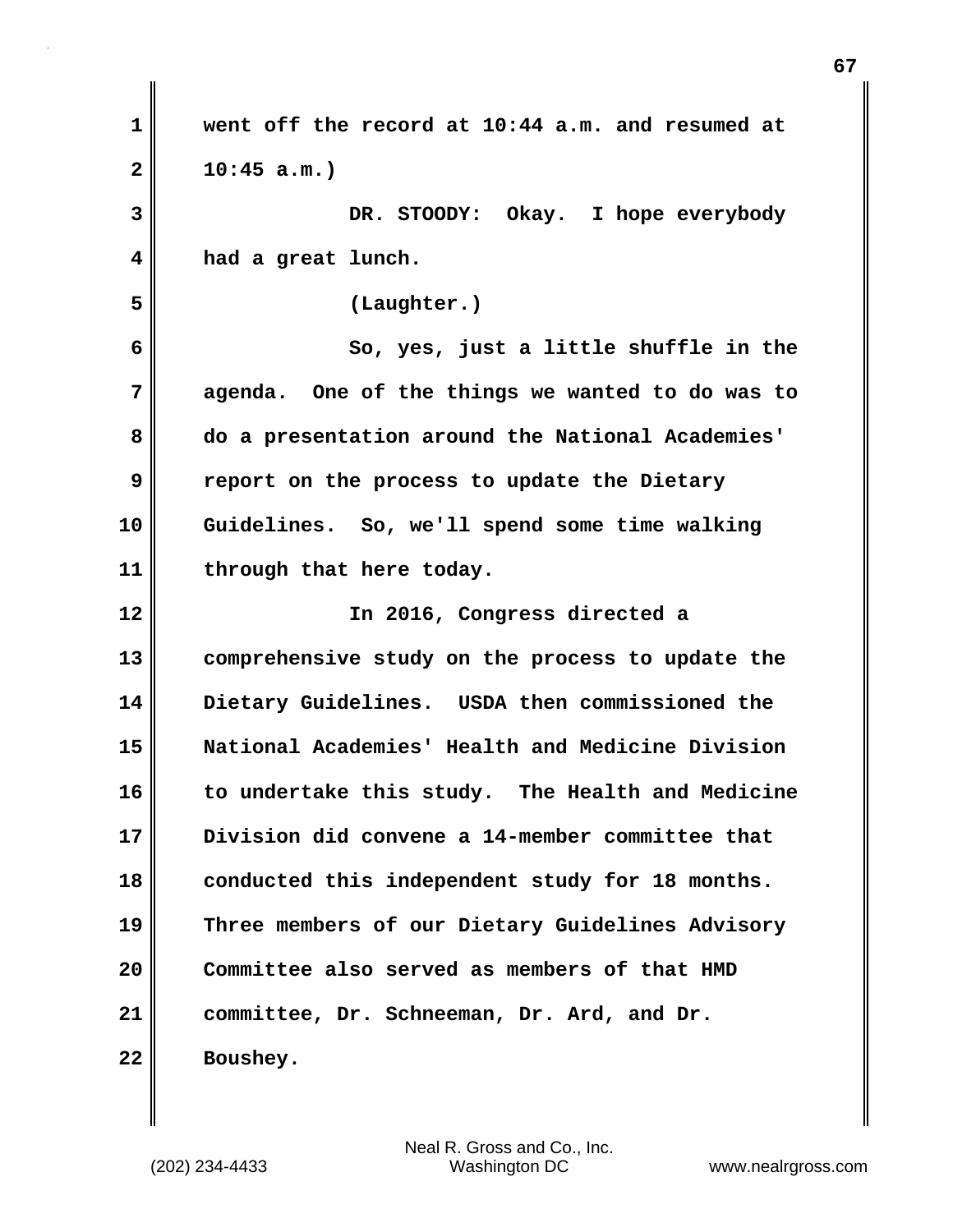| $\mathbf 1$  | That study concluded in two reports,             |
|--------------|--------------------------------------------------|
| $\mathbf{2}$ | the first on Optimizing the Process for          |
| 3            | Establishing the Dietary Guidelines. And it was  |
| 4            | really focused on the Advisory Committee, so the |
| 5            | selection process for establishing this          |
| 6            | Committee. And then, the second report was       |
| 7            | really on the remaining aspects or the larger    |
| 8            | aspects of the process. And so, it was a broader |
| 9            | scope and covered everything kind of beyond the  |
| 10           | selection process. Those two reports were        |
| 11           | released in February and September of 2017.      |
|              |                                                  |
| 12           | So, just to start off, USDA and HHS              |
| 13           | thank the National Academies and the committee   |
| 14           | for their work and recommendations. And again,   |
| 15           | USDA was commissioned to do the report, and      |
| 16           | that's why we asked HMD to do it. But the report |
| 17           | was to both Departments, and both Departments    |
| 18           | have worked together in responding to the        |
| 19           | recommendations.                                 |
| 20           | So, we want to speak a bit about how             |
| 21           | we respond to these recommendations for the 2020 |

 $\mathbf{I}$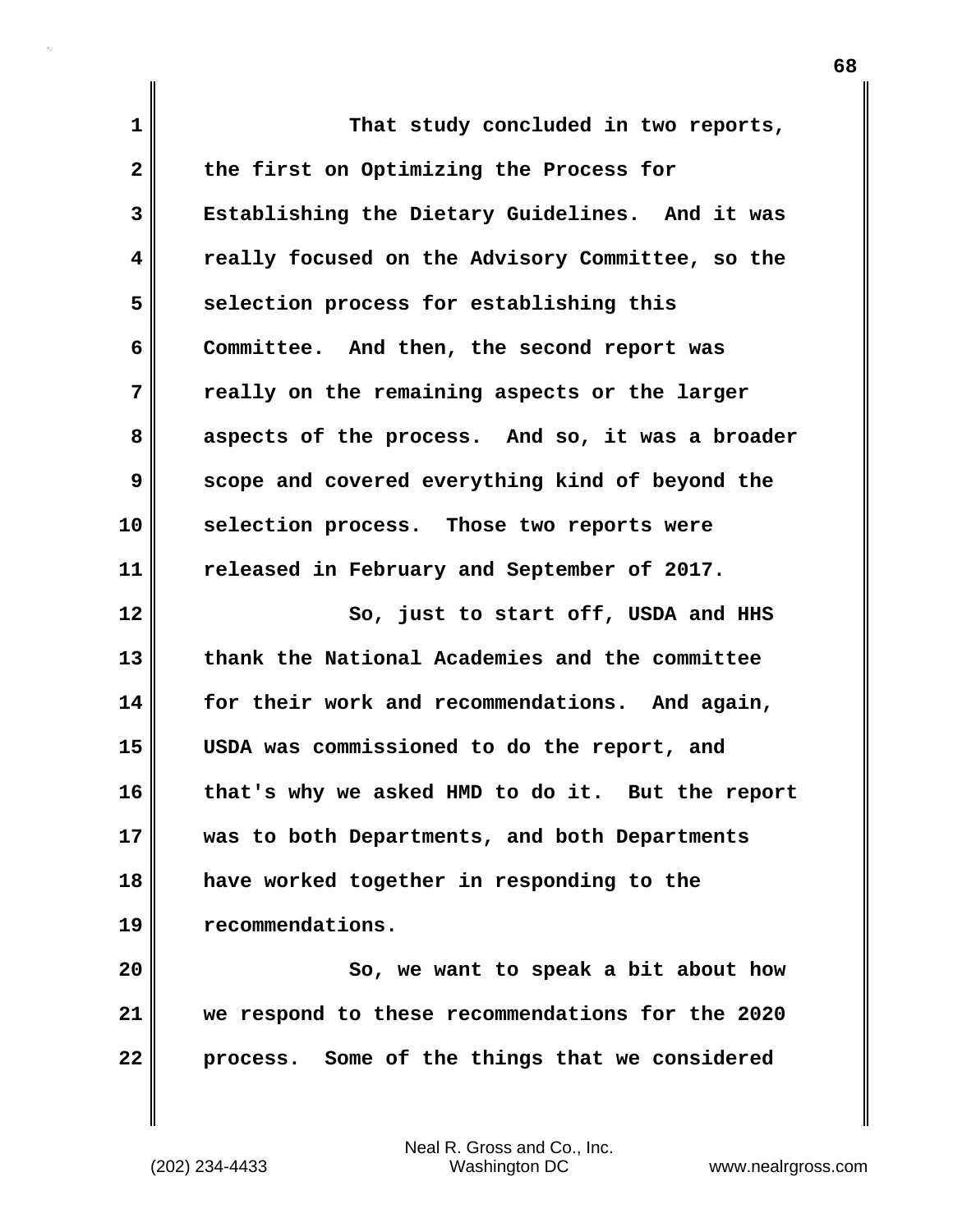**1 when reviewing the recommendations was conforming 2 with relevant laws and regulations. So, we've 3 already talked a bit about the Federal Advisory 4 Committee Act, and that was something that we had 5 to think about and look at the recommendations in 6 relation to that Act.**

**7 Also, federal ethics laws and 8 regulations. There were some things that really 9 had input from our ethics, how conflicts of 10 interest are defined and how we work within the 11 discussion around conflicts of interest.**

**12 We also considered time and resources. 13 We're mandated to develop the Dietary Guidelines 14 every five years. So, how do we fit these pieces 15 within the process, and particularly, for this 16 process. So, what we'll talk about today relates 17 specifically to this Advisory Committee and the 18 2020 Dietary Guidelines.**

**19 We also talked about potential 20 implications on other federal advisory 21 committees. There are currently 400 active 22 committees within USDA and HHS. And so, things**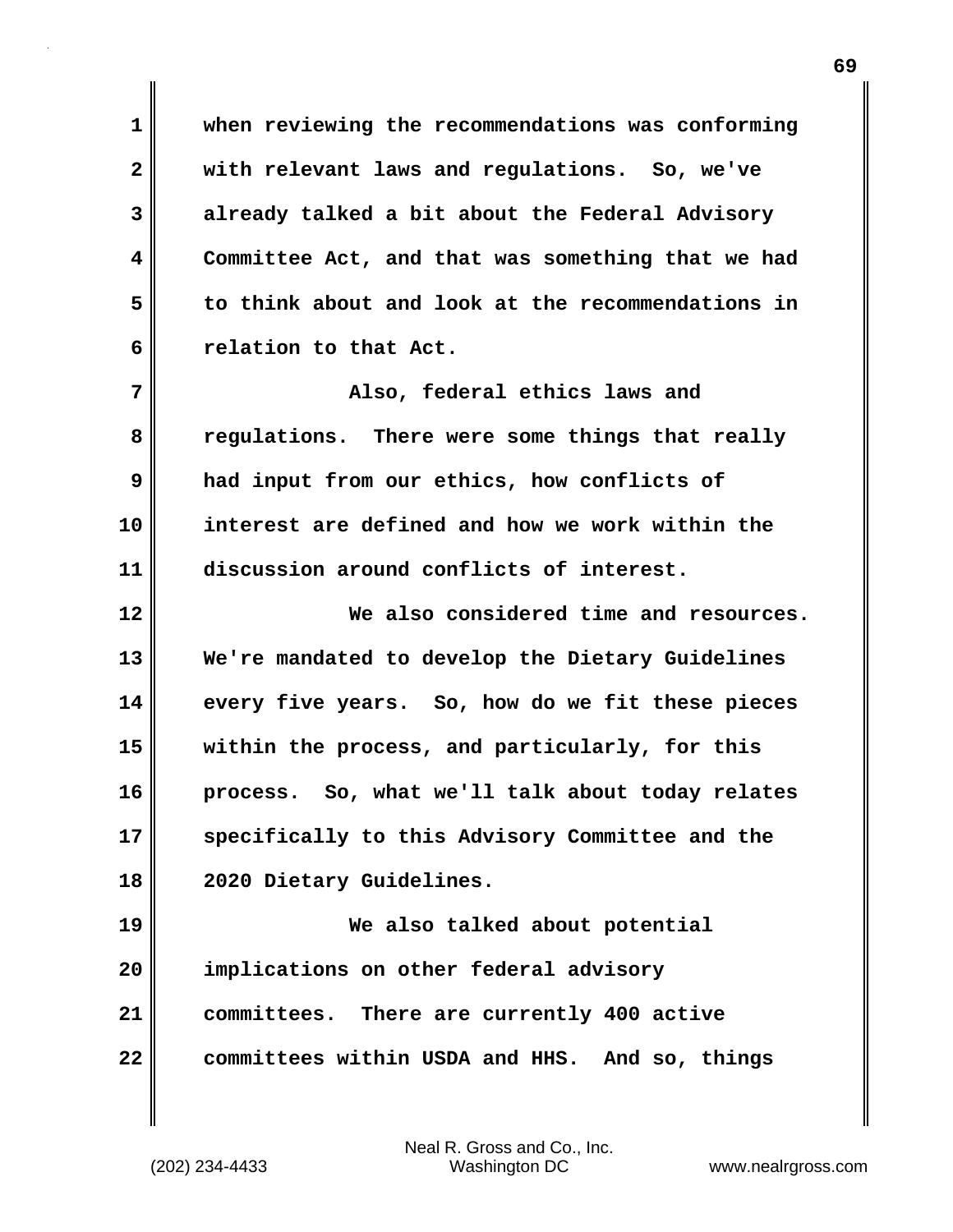**1 that we do in this Advisory Committee can impact** 2 other advisory committee processes. So, we kind **3 of looked at it with a larger global perspective**  $4 \parallel$  as well.

**5 And then, we also had input from 6 stakeholder listening sessions. So, after the 7 reports were released, USDA and HHS hosted a 8 listening session where a number of stakeholders 9 came in and provided input around those 10 recommendations. And the transcripts from those 11 listening sessions are available on CNPP's 12 website.**

**13 The reports did provide overarching 14 values and, then, specific process 15 recommendations. So, there were five values that 16 they recommended to improve the integrity of the 17 process, to develop credible and trustworthy 18 guidelines. And those five values are: to 19 enhance transparency; to promote diversity of 20 expertise and experience; to support a 21 deliberative process; to manage biases and 22 conflicts of interest, and to adopt state-of-the-**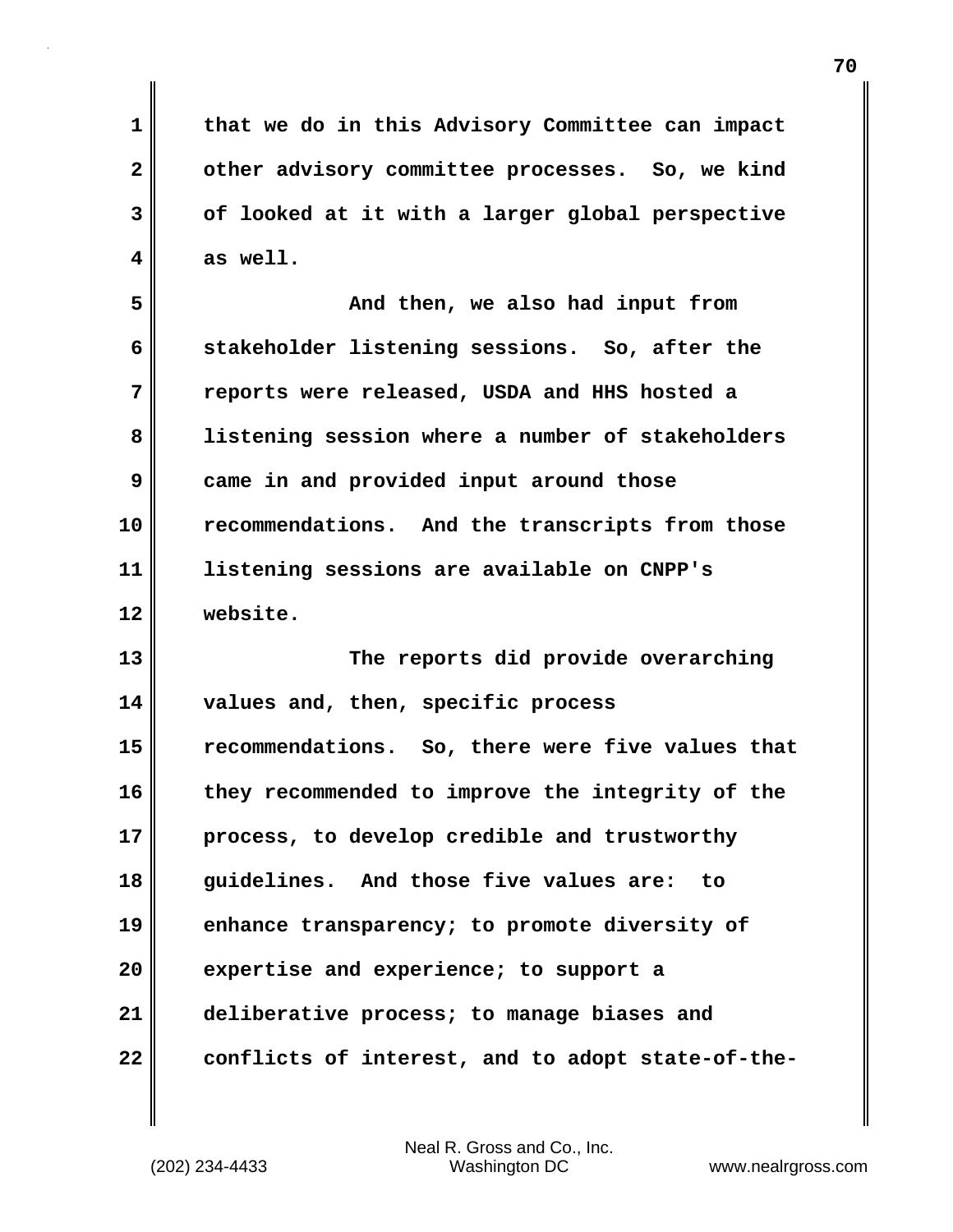**1 art processes and methods.**

| $\overline{\mathbf{2}}$ | Overall, USDA and HHS support these               |
|-------------------------|---------------------------------------------------|
| 3                       | values and will continue to integrate steps to    |
| 4                       | address these goals. Even when we were going      |
| 5                       | through the individuals recommendations, we would |
| 6                       | come back to these values and kind of think       |
| 7                       | about, are there elements that we can address     |
| 8                       | related to these values?                          |
| 9                       | I will say these have been values that            |
| 10                      | we have worked towards prior to the report, but   |
| 11                      | it was nice to see those kind of affirmed in the  |
| 12                      | committee's report, kind of informing our process |
| 13                      | as we move forward.                               |
| 14                      | Now I will say that the first report              |
| 15                      | included four recommendations, and the second     |
| 16                      | report included seven recommendations. And I'm    |
| 17                      | literally going to walk through each of the       |
| 18                      | recommendations, talk about what the              |
| 19                      | recommendation was, and our response to that      |
| 20                      | recommendation. So, it will be a little           |
| 21                      | recommendation after recommendation, but we       |
| 22                      | really felt like it deserved the time to kind of  |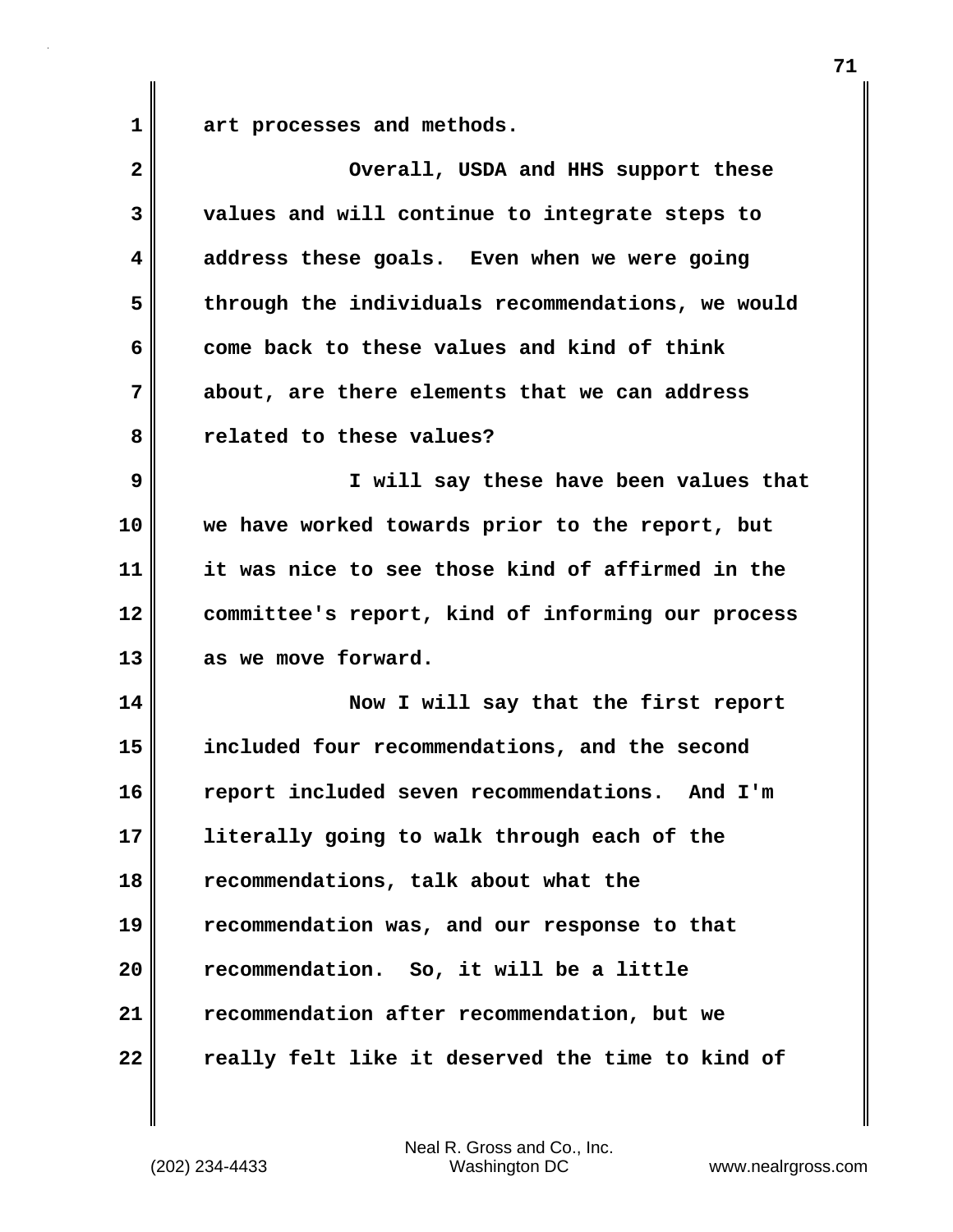**1 walk through each one and talk about our response 2 to those recommendations.**

**3 So, the first recommendation related 4 to -- and again, the first report was around 5 establishing the committee -- so, the first 6 recommendation was that the Secretaries of 7 Agriculture and Health and Human Services should 8 employ an external third party that would help 9 narrow down the list of nominations to develop a 10 primary and alternate list of nominees for 11 consideration by the Departments in establishing 12 the Committee.**

**13 So, again, this was really, 14 historically, in a way, this is typically done as 15 the Departments receive nominations and the 16 Departments select the Committee. And the 17 recommendation here was for the Departments to 18 receive the nominations, but for us to ask a 19 third party to narrow down the list to kind of a 20 primary and secondary kind of slate. Now our 21 response, due to resource limitations really 22 around cost and time, we did not utilize a third**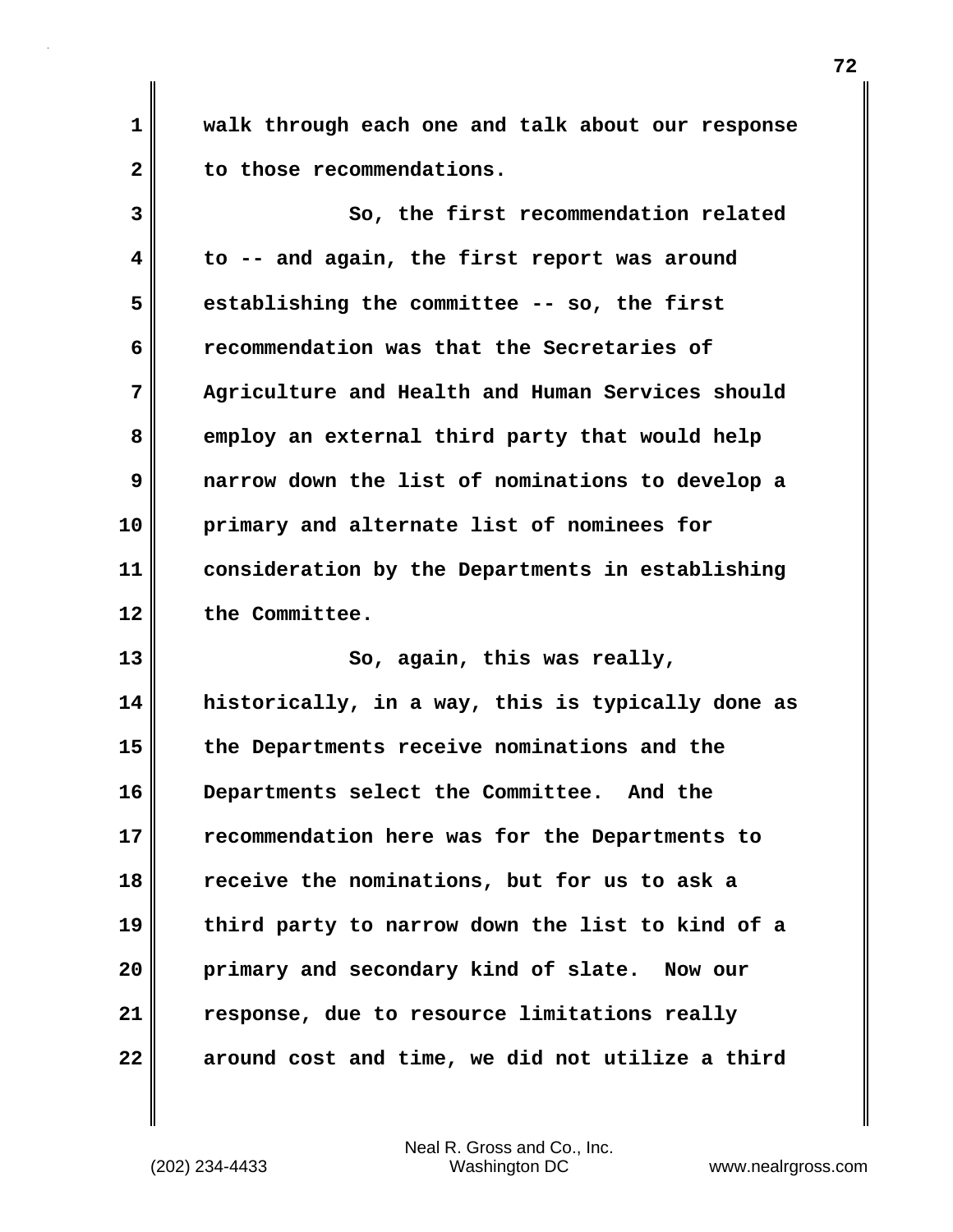**1 party for the Committee selection process. 2 I should note there were other 3 elements to the recommendation around 4 establishing criteria for the Advisory Committee, 5 and that is something that we did do. We did 6 develop screening criteria. That criteria was 7 included with our call for nominations. So, we 8 were telling people, these are the criteria that 9 we are looking at when we're looking at the 10 individual nominees. 11 They related to, they were criteria 12 around the educational background, professional 13 experience, demonstrated scientific expertise, 14 obligations under the Federal Advisory Committee 15 Act, and requirements regarding a balanced 16 membership. 17 And one of the other things, kind of**

**18 going back to that value of transparency as well, 19 we now provide more information on our website on 20 the process that we use within the Departments to 21 establish the Committee. So, again, identifying 22 those criteria in advance, and then, just telling**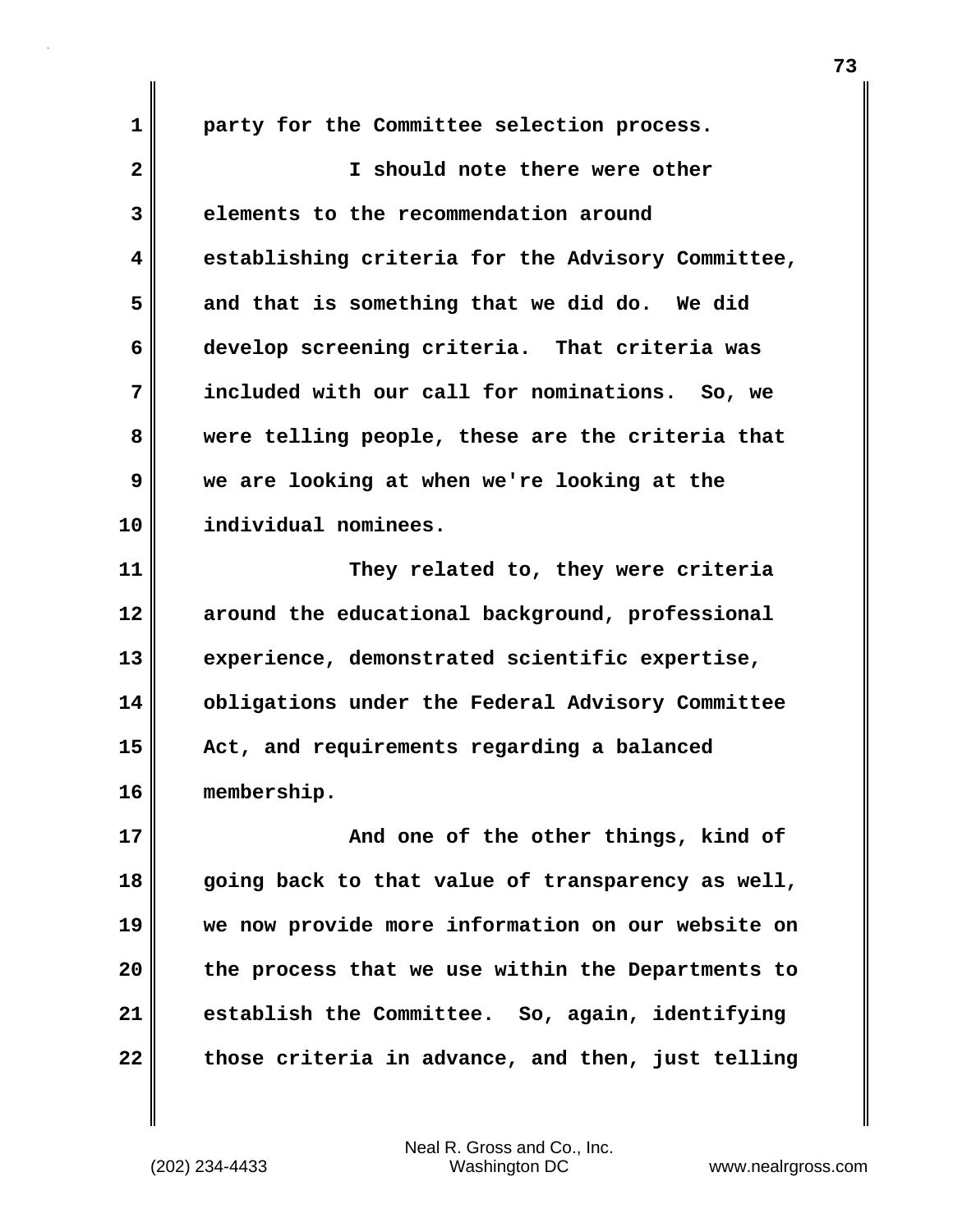**1 people more. If we have always had processes; we 2 just haven't necessarily described them, and that 3 has been something that we are working to do, is 4 add more transparency through our website. 5 The second recommendation was that the**

**6 Secretaries of USDA and HHS should make a list of 7 provisional appointees open for public comment, 8 including short biographies and any known 9 conflicts, for a reasonable period of time prior 10 to appointment.**

**11 We did explore incorporating this 12 recommendation. However, in the interest of 13 provisional appointees, the Departments chose not 14 to implement this recommendation out of privacy 15 concerns. And specifically, there wasn't a way 16 that we could guarantee -- I mean, those comments 17 could have been made public, and we didn't want 18 to subject potential Committee members to kind of 19 being within -- having all those comments in a 20 public space.**

**21 The third recommendation was that the 22 Secretaries of Agriculture and Health and Human**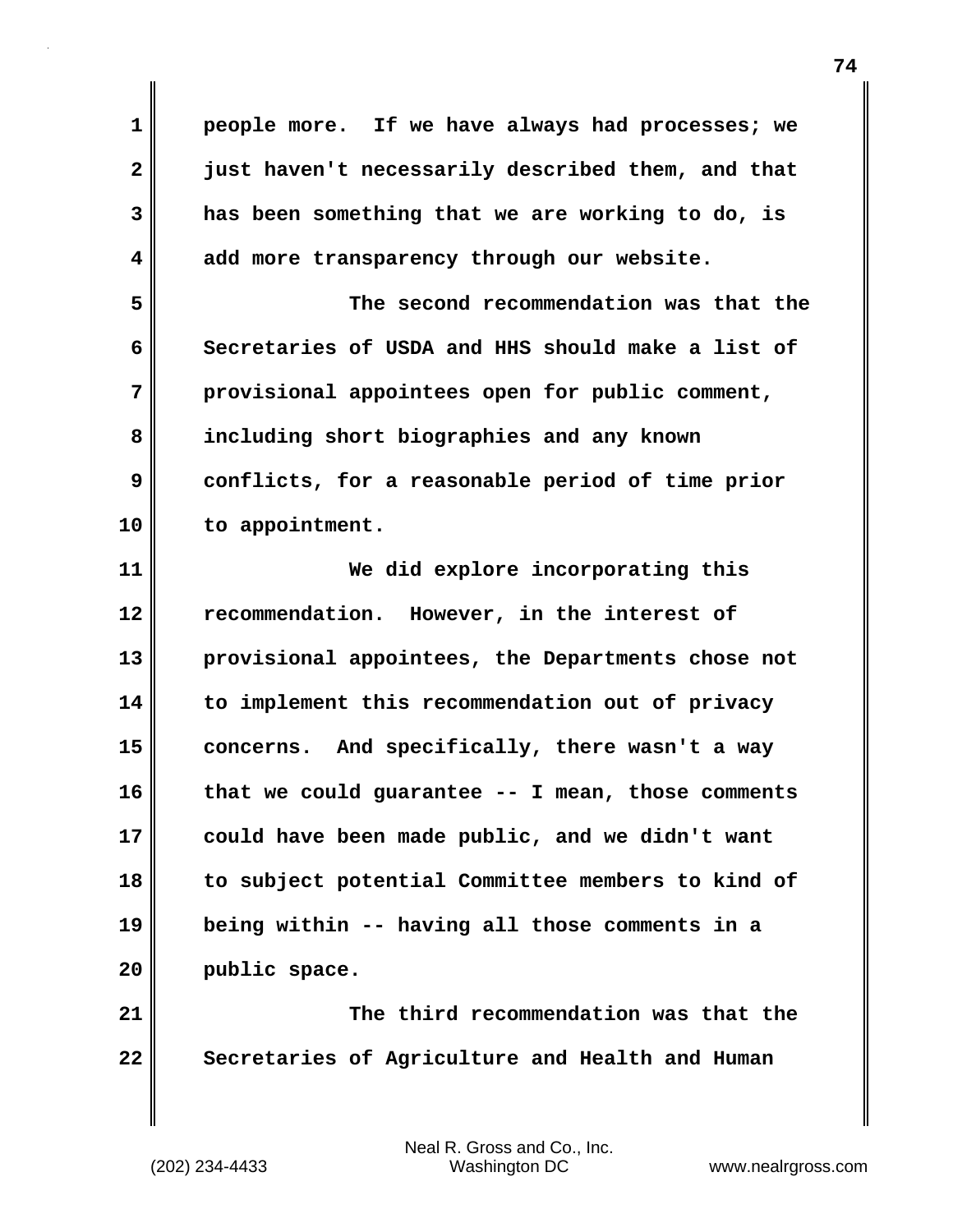| $\mathbf 1$             | Services should disclose how provisional          |
|-------------------------|---------------------------------------------------|
| $\overline{\mathbf{2}}$ | nominees' biases and conflicts of interest are    |
| 3                       | identified and managed. And there were four       |
| 4                       | elements to this.                                 |
| 5                       | The first was by creating and publicly            |
| 6                       | posting a policy and form to explicitly disclose  |
| 7                       | financial and non-financial biases and conflicts. |
| 8                       | The second was to develop a management            |
| 9                       | plan for addressing biases and conflicts for the  |
| 10                      | panel as a whole and individuals as needed.       |
| 11                      | The third, certifying that a federal              |
| 12                      | ethics officer independently reviewed and judged  |
| 13                      | the Advisory Committee's biases and conflicts of  |
| 14                      | interest.                                         |
| 15                      | And then, finally, documenting how                |
| 16                      | conflicts of interest were managed in the Dietary |
| 17                      | Guidelines Advisory Committee report.             |
| 18                      | Related to this recommendation, we                |
| 19                      | just want to note that we agree that managing     |
| 20                      | potential conflicts of interest and minimizing    |
| 21                      | bias is essential to this process. USDA and HHS   |
| 22                      | do work to assess and manage potential conflicts  |
|                         |                                                   |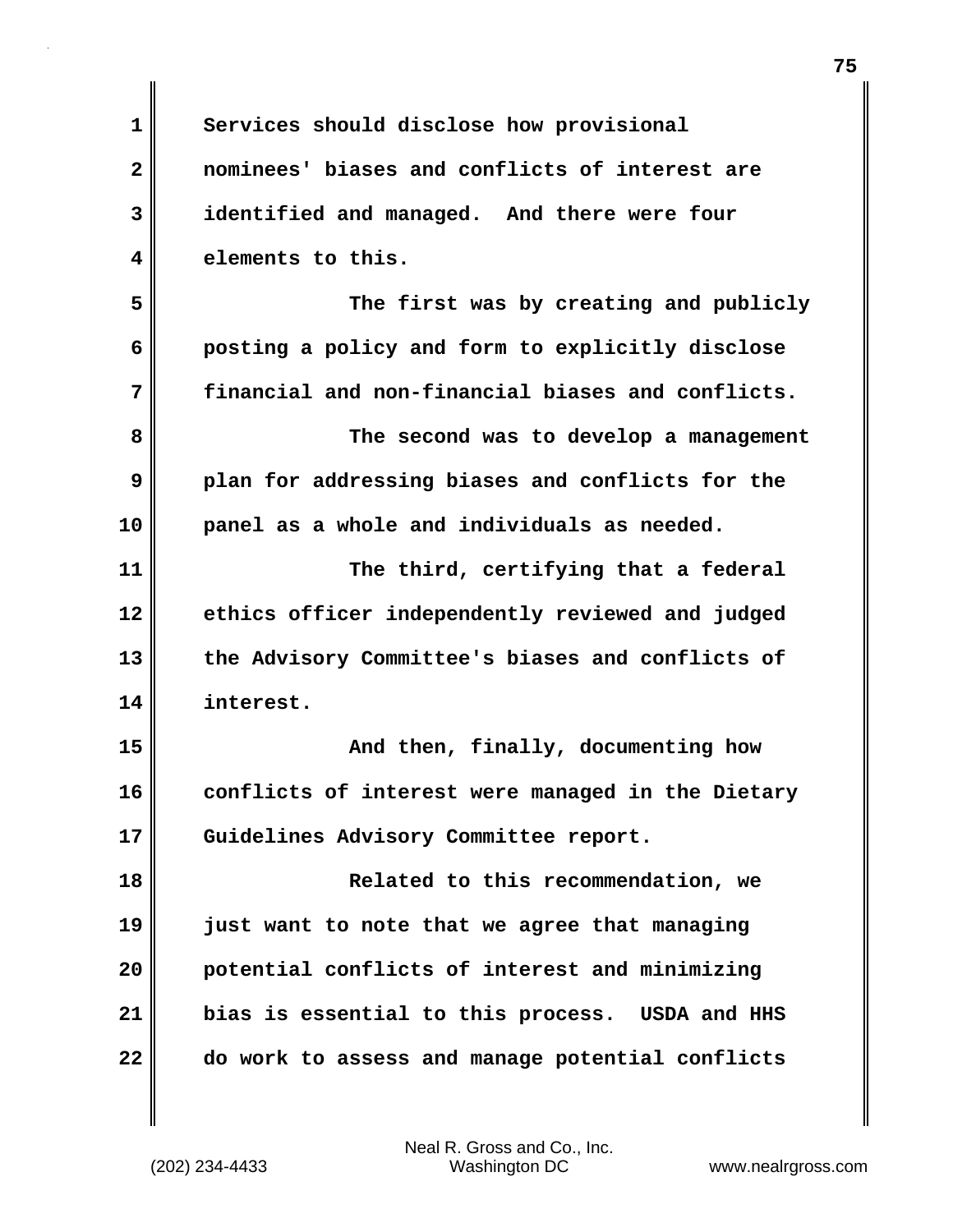**1 of interest and work to manage bias through a 2 number of different steps in our processes, and 3 I'll walk through a few of these here. 4 First, during the Committee's** 5 selection process, everybody, all of the **6 individuals who were under final consideration 7 for the Committee were asked to submit a** 8 confidential financial disclosure report, a form **9 known as the OGE 450. And that form is publicly 10 available on the web. So, everybody was asked to 11 do that prior to selection. 12 Historically, the way advisory 13 committees have been formed, that step is done 14 after you have been appointed. So, after members 15 are appointed, they do the conflict of interest. 16 In this case, we did it before. So, before you 17 are selected, before we had done final 18 identification of members, that step was taken. 19 That completed report was reviewed by ethics 20 officials within the USDA Office of Ethics. 21 And then, we also in this round asked 22 for some specific information in nomination**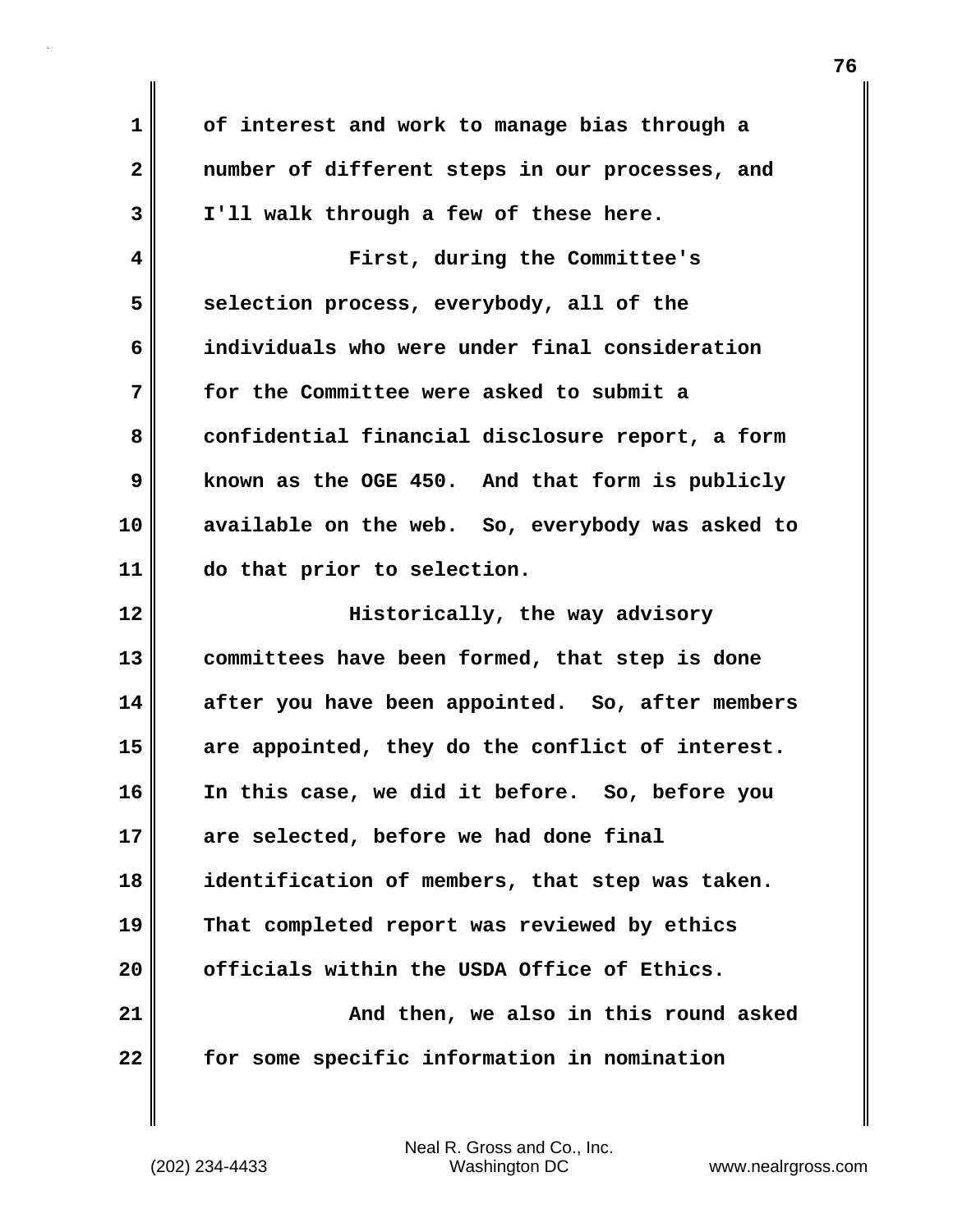**1 packages. And so, typically, it's send a 10-15- 2 page CV. And we really asked for specific 3 information: education, employment, peer review 4 publications, presentations, blogs, funding 5 sources, other affiliations. And we really did 6 this for awareness, but also to support 7 establishing a Committee with broad 8 representation and balance across many different 9 considerations. So, it was really helpful in our 10 process to kind of see the broad range of 11 elements in the CVs. 12 So, that was during Committee 13 selection. During Committee service, the USDA 14 ethics official will conduct annual review of 15 each member's conflict-of-interest form. 16 Ethics training will also be provided 17 to the Committee annually. We've already done 18 that ethics training prior to this meeting for 19 this year, and we'll do it again before the 20 Committee is terminated. 21 In general, the approaches to examine 22 evidence are protocol-driven. They're rigorous.**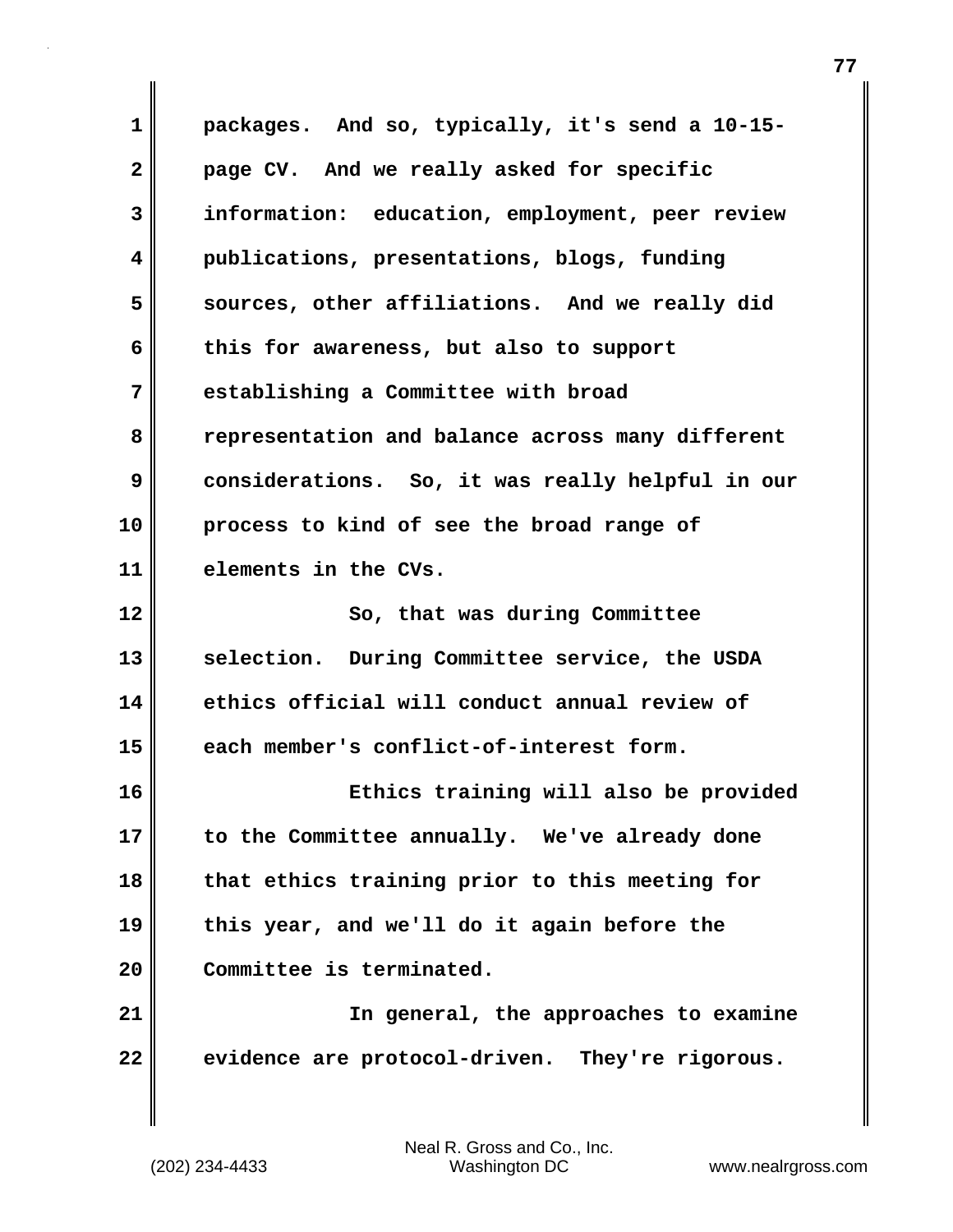**1 They're objective. And those elements help to 2 minimize bias.**

**3 And we'll ask the Committee to also 4 provide a summary of how it worked to manage 5 potential conflicts of interest and minimize bias 6 in its scientific report.**

**7 The fourth recommendation was that the** 8 Secretaries of Agriculture and Health and Human **9** Services should adopt a system for continuous **10 process improvement, to enhance outcomes and 11 performance of the selection process. And we 12 will continue to do this. We'll look at how this 13 process worked.**

**14 We have spent a lot of time talking to 15 other -- we have 400 other advisory committees. 16 What is the process you use, understanding how 17 other agencies work in this space, and also 18 reviewing best practices just across the 19 nutrition community and medical community as 20 well. 21 Okay. So, as I noted, the second**

**22 report included seven recommendations. So, we**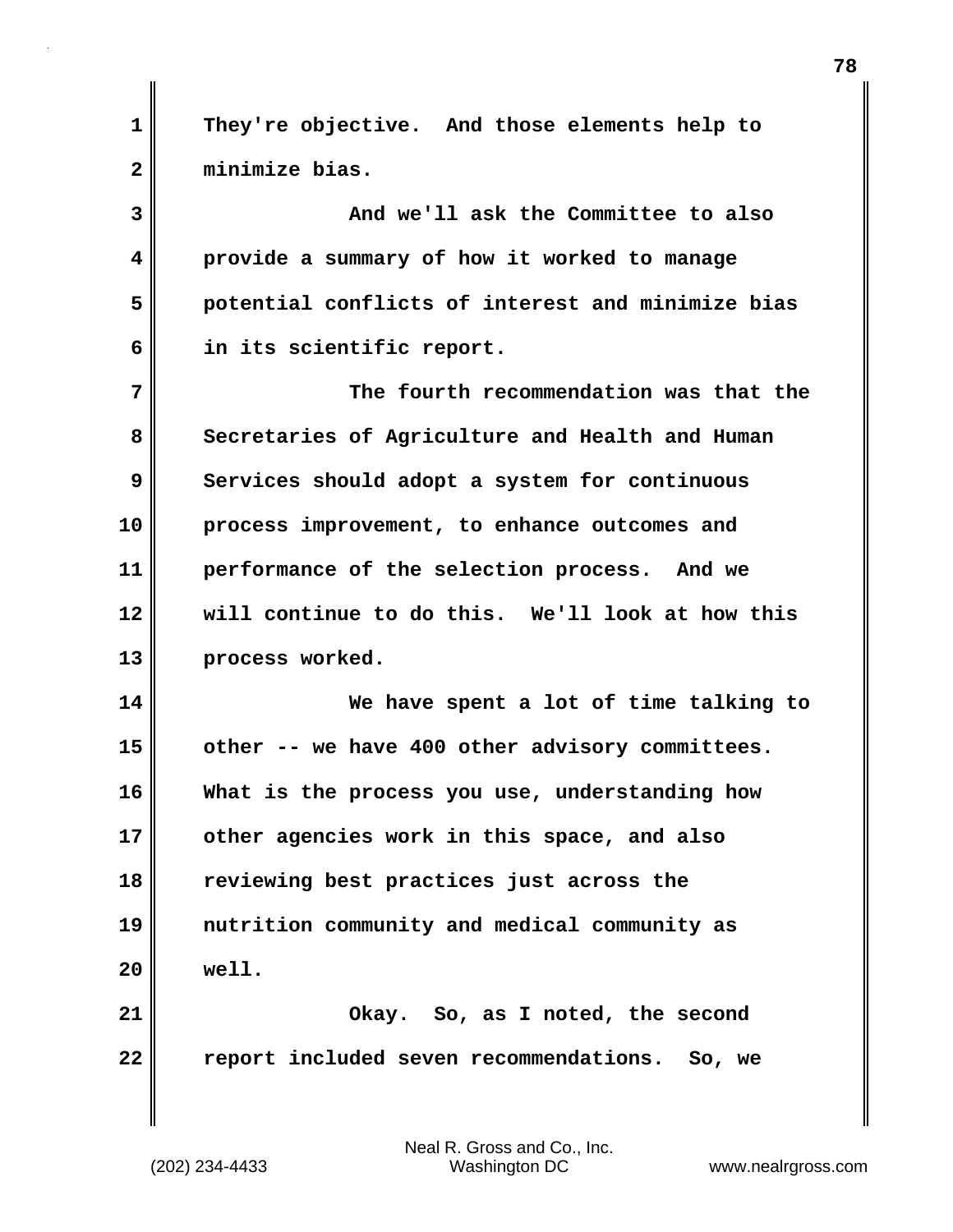**1 have seven more to go.**

**2 (Laughter.) 3 The first recommendation was that the 4 Secretaries -- and again, this is on the larger 5 process, beyond kind of the selection process, 6 all the other elements. The Secretaries of 7 Agriculture and Health and Human Services should 8 redesign the Dietary Guidelines process to 9 prioritize topics to be reviewed in each cycle, 10 and then, to redistribute the current functions 11 of the Advisory Committee to three separate 12 groups.**

**13** And so, first, the three groups are **14 the Dietary Guidelines Planning and Continuity 15 Group. And that group would work to monitor and 16 curate evidence generation, identify and 17 prioritize topics, and then, provide strategic 18 planning support across the Dietary Guidelines 19 cycles.**

**20 The second was to convene what they 21 call technical expert panels to provide content 22 and methodological considerations during**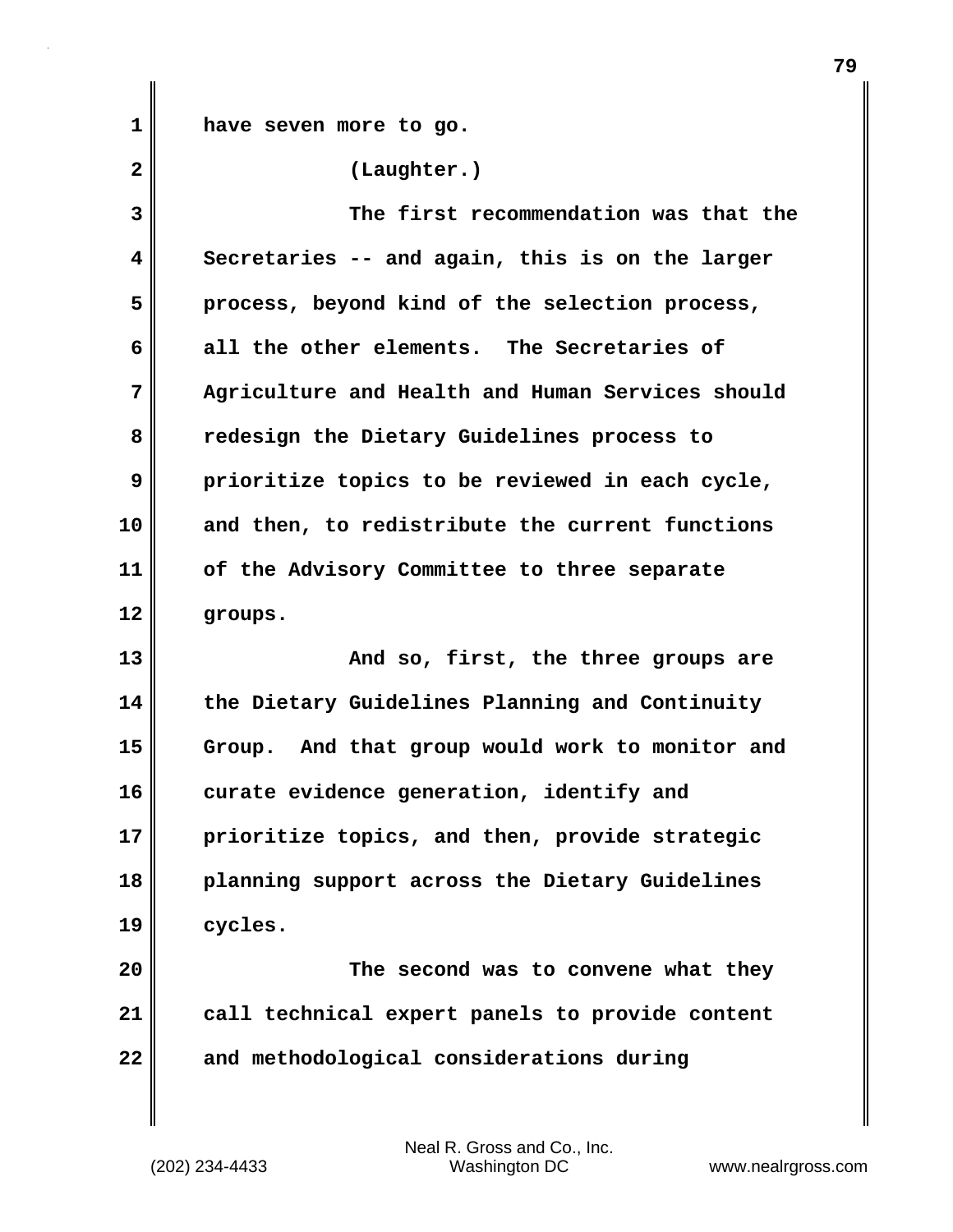**1 evaluation of the evidence.**

| $\overline{2}$ | And the third was that the Advisory               |
|----------------|---------------------------------------------------|
| 3              | Committee, which they phrase the Dietary          |
| 4              | Guidelines Scientific Advisory Committee, would   |
| 5              | then interpret that scientific evidence and draw  |
| 6              | conclusions.                                      |
| 7              | Now, in response, three separate                  |
| 8              | groups have not been established, again, part due |
| 9              | to time and resource constraints in relation to   |
| 10             | establishing discretionary advisory committees.   |
| 11             | All those would also have to be discretionary,    |
| 12             | which, again, establishing one discretionary      |
| 13             | advisory committee is a process. And so, to       |
| 14             | develop additional ones -- and they would have to |
| 15             | be Federal Advisory Committees -- is a process.   |
| 16             | Particularly the Continuity Group would be an     |
| 17             | advisory committee.                               |
| 18             | However, in response to this                      |
| 19             | recommendation, and to support a more             |
| 20             | deliberative and transparent process, USDA and    |
| 21             | HHS, as you heard and as we've discussed, with    |
| 22             | federal agency and public input, did identify the |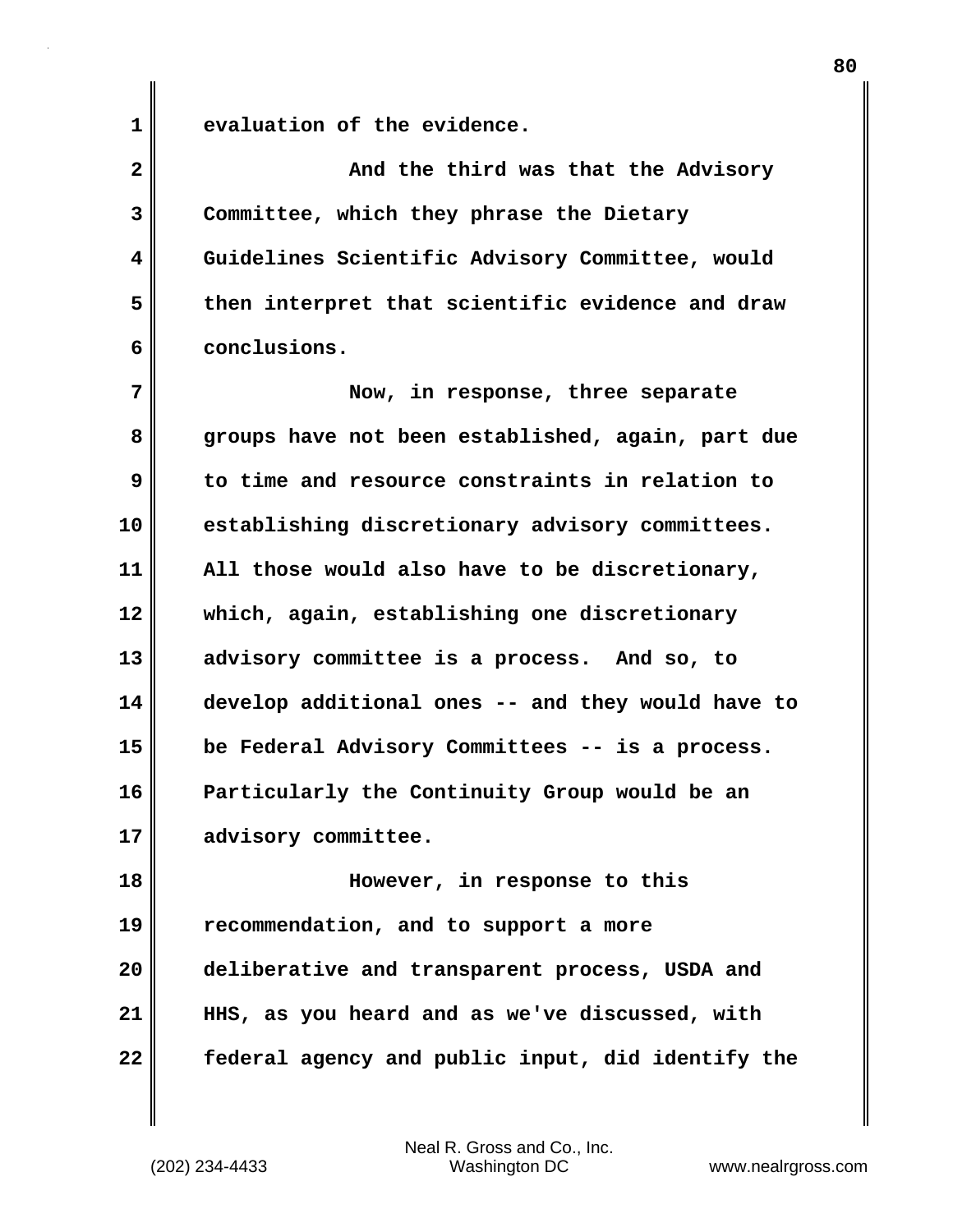**1 topics and questions to be examined by the 2 Committee prior to establishing the Committee. 3 So, doing the topics and questions first was, in 4 part, due to the NASEM report, to kind of pull 5 that out as a separate step.**

**6 I do want to note that there are 7 relevant existing Nutrition Evidence Systematic 8 Review, which was formerly known as the NEL. 9 There are existing NESR systematic reviews, 10 including those conducted by the 2015 Committee, 11 as well as some that were completed by recent 12 pregnancy and birth to 24 months technical expert 13 collaboratives that are available for the 14 Committee's consideration. So, they are 15 relevant, and they've addressed these topic areas 16 and relate to the questions of interest. 17 The second recommendation of the 18 second report was that the Secretaries of**

**19 Agriculture and Health and Human Services should 20 provide the public with a clear explanation when 21 the Dietary Guidelines omit or accept only parts 22 of conclusions from the scientific report.**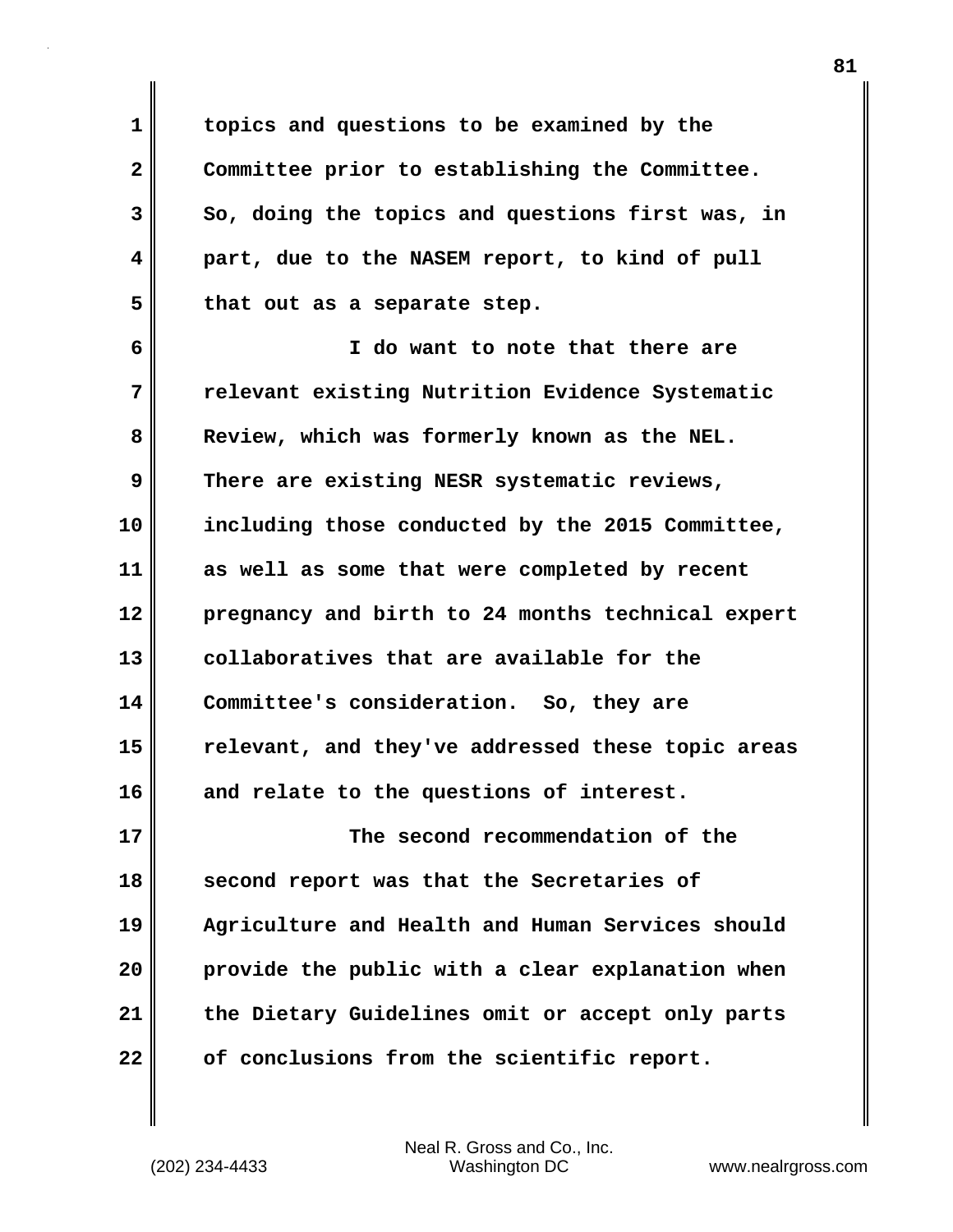**1 And I'll say, as we've noted on our 2 website, we'll continue to expand our response to 3 these recommendations as we move into the 4 respective steps. So, we're just not there yet.**  5 So, the Departments will respond to this **6 recommendation as we move to this phase. 7 The third is that the Secretary of 8 Agriculture should clearly separate the roles of 9 the USDA Nutrition Evidence Library, now the 10 NESR, staff and the Dietary Guidelines Scientific 11 Advisory Committee, such that the NEL staff plan 12 and conduct systematic reviews with input from 13 technical expert panels, perform risk-of-bias 14 assessment of individual studies, and assist the 15 Committee as needed. 16 The NEL systematic reviews should be 17 externally peer-reviewed prior to being made**

**18 available for use by the Committee, and that the 19 Committee synthesize and interpret the results of 20 systematic reviews and draw conclusions about the 21 entire body of evidence.**

**22 Now, in response, I'll say that the**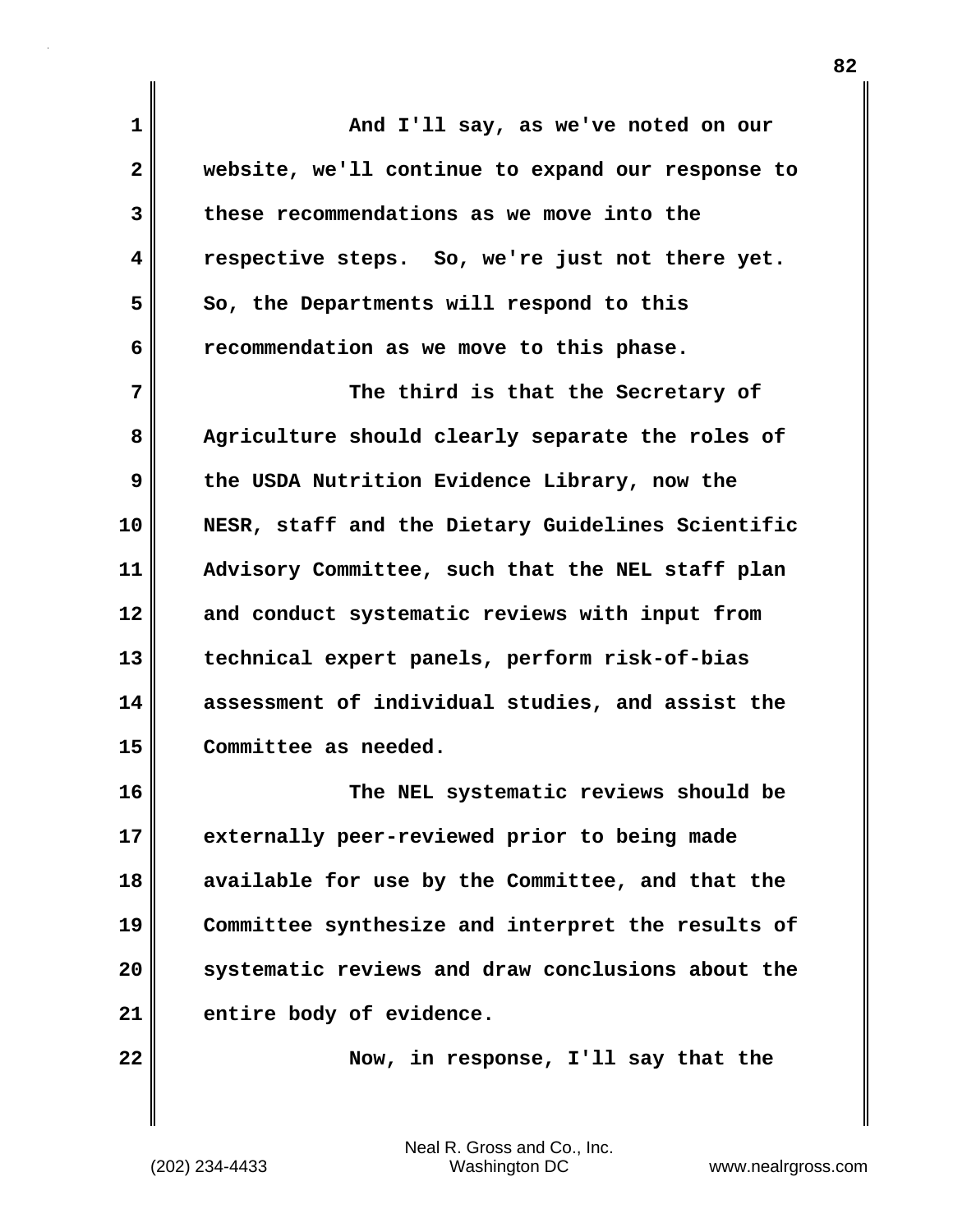**1 roles and responsibilities of the NESR staff and 2 the Committee will be clearly outlined. Dr. 3 Obbagy will talk a bit about the NESR process 4 later today, and we'll continue that discussion 5 about what the roles and responsibilities are. 6 There are separation of responsibilities.**

**7 Due to time and resource constraints 8 again, NESR will not be conducting -- and this is 9 just the point we made a minute ago -- we won't 10 be conducting systematic reviews with input from 11 separate technical expert panels during the work 12 of the Committee. NESR will be working directly 13 with the Committee. However, as I noted, there 14 are some relevant systematic reviews within kind 15 of the NESR topics and questions they've done in 16 the past that are relevant for the Committee to 17 consider.**

**18 We do want to note that we did add a 19 step, which is the peer review of the systematic 20 reviews that you do. And Dr. Klurfeld will speak 21 to that later today. The Agricultural Research 22 Service is going to help facilitate that peer-**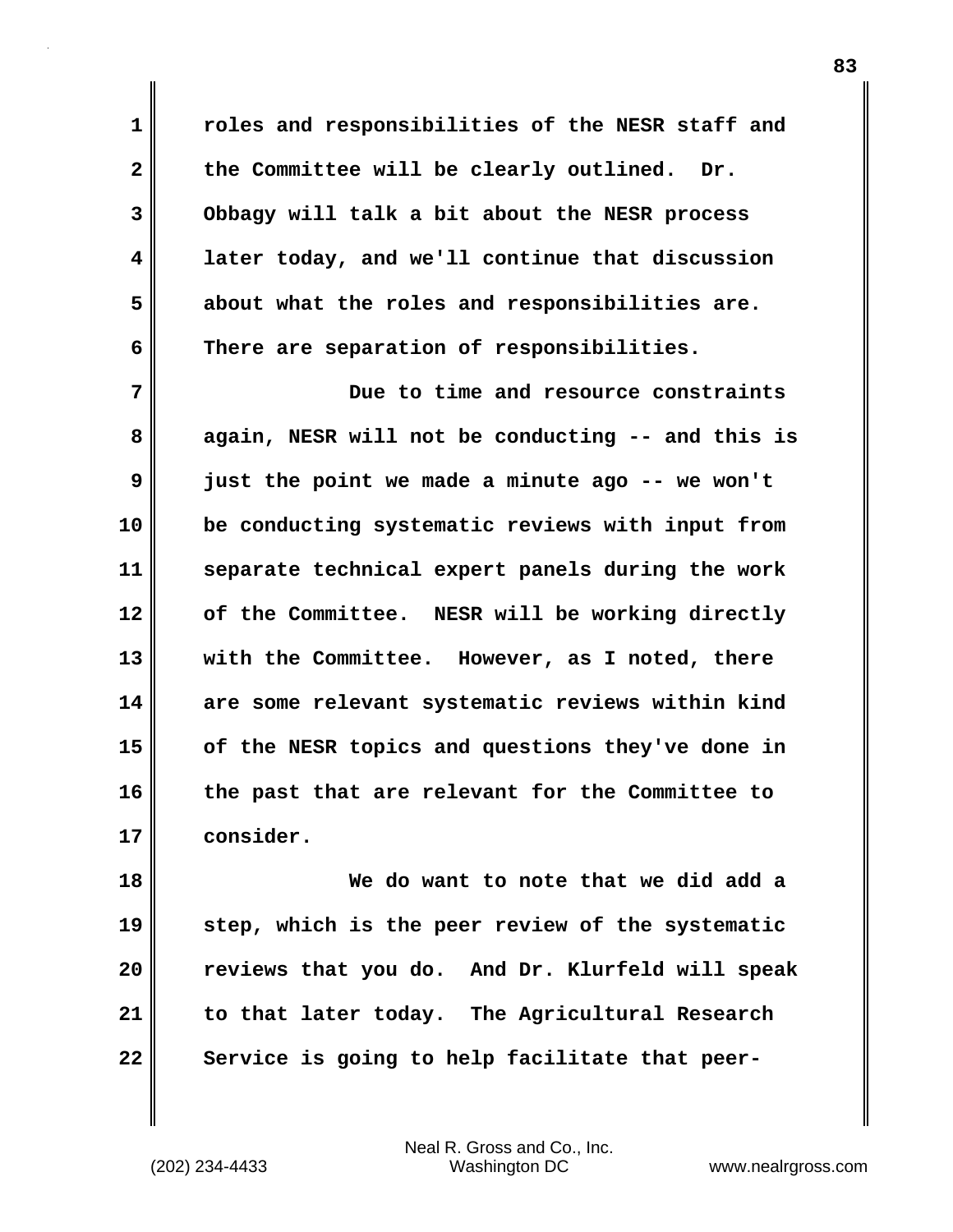**1 review process. And that was to align with this 2 recommendation and just generally align with best 3 practices.**

**4 The fourth recommendation is that the** 5 Secretary of Agriculture should ensure all **6 Nutrition Evidence Library systematic reviews 7 align with best practices by enabling ongoing 8 training of the NEL staff, enabling engagement 9 with and learning from external groups at the 10 forefront of systematic review methods, inviting 11 external systematic review experts to 12 periodically evaluate the NEL methods, and to 13 invest in technological infrastructure. 14 The NESR team acknowledges that 15 systematic review science and supporting 16 technologies evolve continuously. NESR's 17 Continuous Quality Advancement Initiative -- so, 18 they have work where they do this 19 already -- involves enhancing staff knowledge and 20 skills through ongoing training and professional**

**21 development, leveraging the expertise, and**

**22 collaborating with methodologists from other**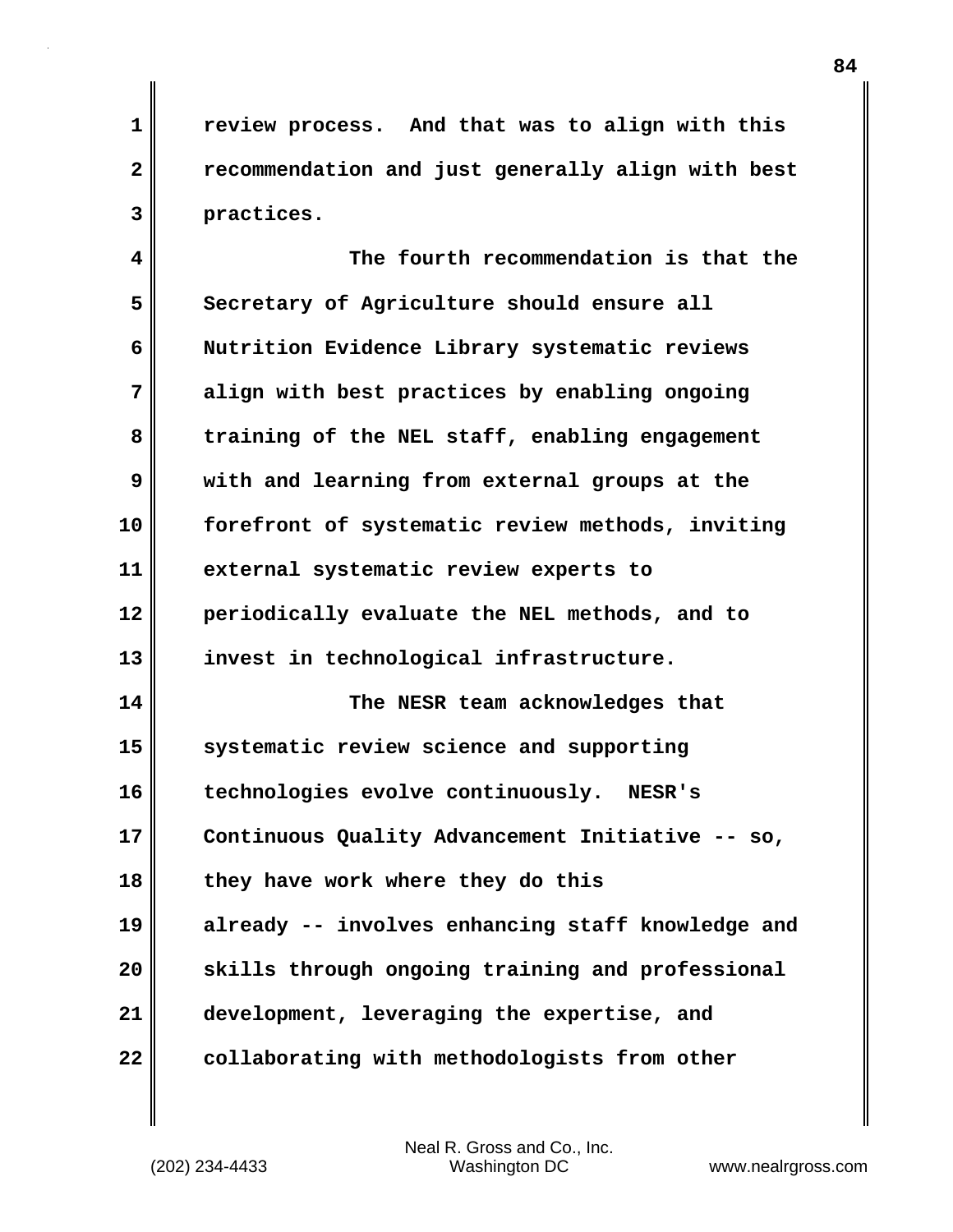**1 leading systematic review organizations, such as 2 Cochrane, as well as the HHS Agency for 3 Healthcare Research and Quality, or AHRQ. And 4 they are working and do have steps that they'll 5** speak to around expanding technological **6 infrastructure.**

**7 For the fifth recommendation, it was 8 that the Departments should enhance the method 9 known as food pattern modeling to better reflect 10 the complex interactions involved, variability in 11 intakes, and range of possible healthful diets. 12 And the response is that a food pattern modeling 13 team has worked to transparently document its 14 method and incorporated the latest dietary intake 15 data for analysis.**

**16 The topics and questions that have 17 been identified also allow for more explanation 18 of variability in intakes across the lifespan and 19 examination of a range of possible healthful 20 diets based on available evidence. And Dr. 21 TusaRebecca Pannucci will speak to that process 22 later today.**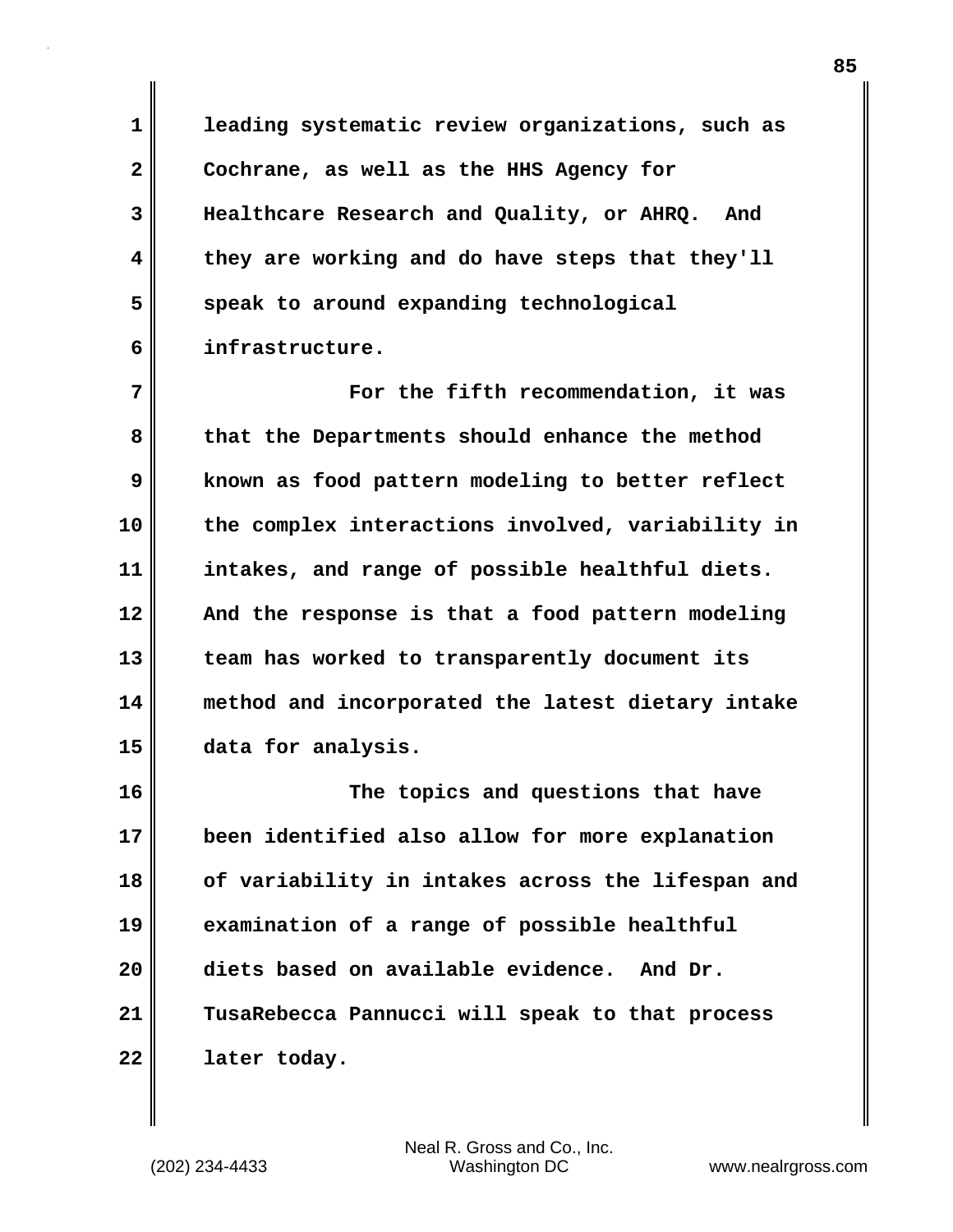| $\mathbf{1}$   | The sixth was that the Secretaries of             |
|----------------|---------------------------------------------------|
| $\mathbf{2}$   | Agriculture and Health and Human Services should  |
| 3              | standardize the methods and criteria for          |
| 4              | establishing nutrients of public health concern.  |
| 5              | And again, the data analysis team has worked to   |
| 6              | transparently document those steps first, and,    |
| 7              | also, to standardize those methods and criteria   |
| 8              | for establishing nutrients of concern. And that   |
| 9              | won't be discussed in today's data analysis       |
| 10             | presentation, but it will be discussed, and there |
| 11             | has been work to standardize those methods.       |
|                |                                                   |
|                | And then, finally, the National                   |
| 12<br>13       | Academies' committee recommended that the         |
| 14             | Departments should commission research and        |
| 15             | evaluate strategies to develop and implement      |
|                | systems approaches into the Dietary Guidelines.   |
|                | The selected strategies should begin to be used   |
| 16<br>17<br>18 | to integrate systems mapping and modeling into    |
| 19             | the Dietary Guidelines process.                   |
| 20             | And again, I will say that -- and I               |
| 21             | think Dr. Wright mentioned, too -- we are         |

 $\mathbf{l}$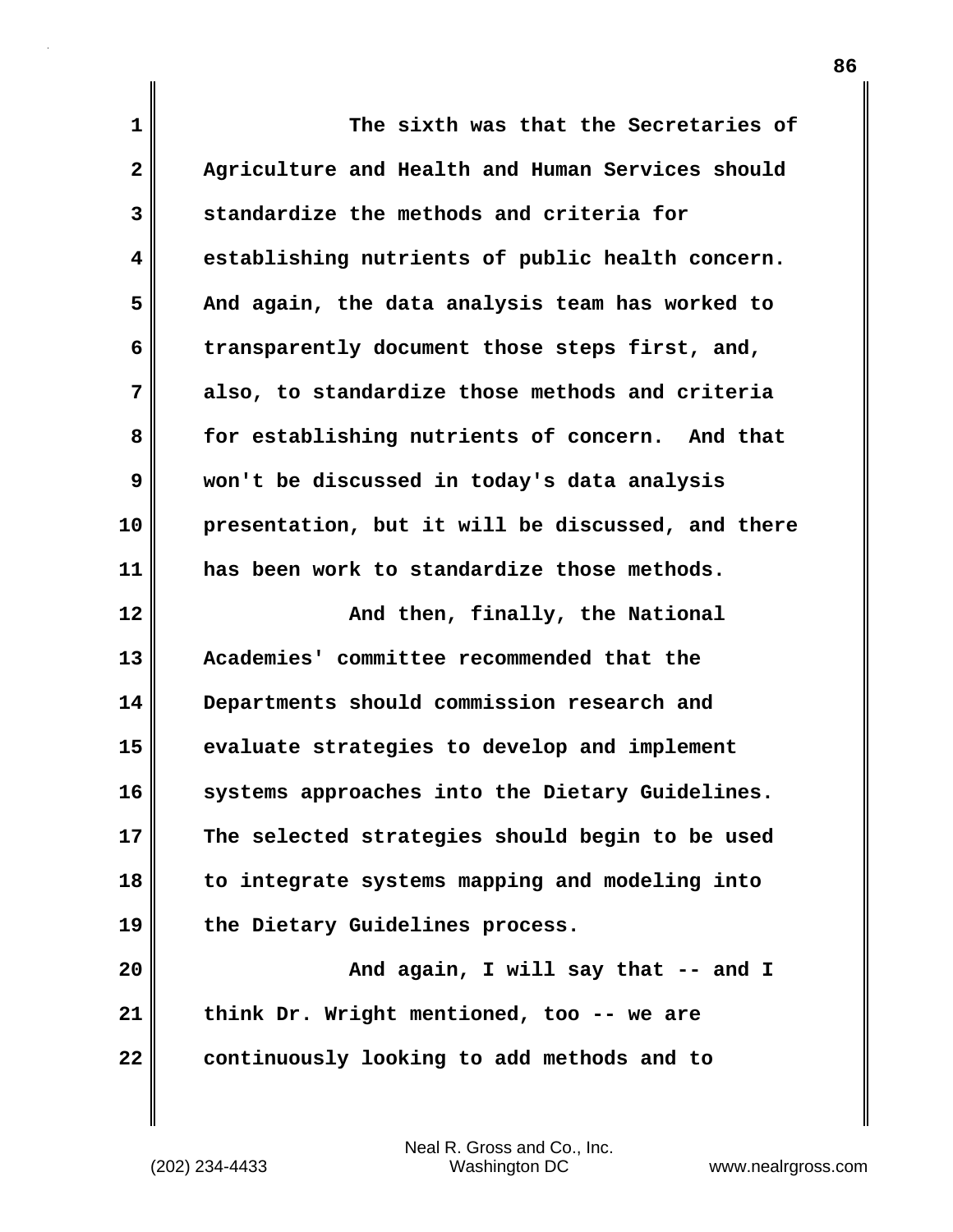**1 address kind of advances in reviewing science.**  2 So, for example, USDA established the Nutrition **3 Evidence Systematic Review in 2008 because 4 systematic reviews are really becoming the state-5 of-the-art approach for informing clinical and 6 public health guidance. And so, it is something 7 that we are staying on top of and trying to 8 advance. And I will say we have done some 9 initial exploration into systems approaches and 10 will continue to explore this option. 11** So, just in closing, there are fact **12 sheets that are available on our website with 13 these recommendations and our responses -- again, 14 if you go to dietaryguidelines.gov, and you click 15 on Resources. 16 We've also been asked to submit a 17 report to Congress with responses to these 18 recommendations. And so, we'll be doing that 19 later this year. 20 With that, I'm happy to answer any 21 questions, if there are questions on this topic. 22 CHAIR SCHNEEMAN: I will make a**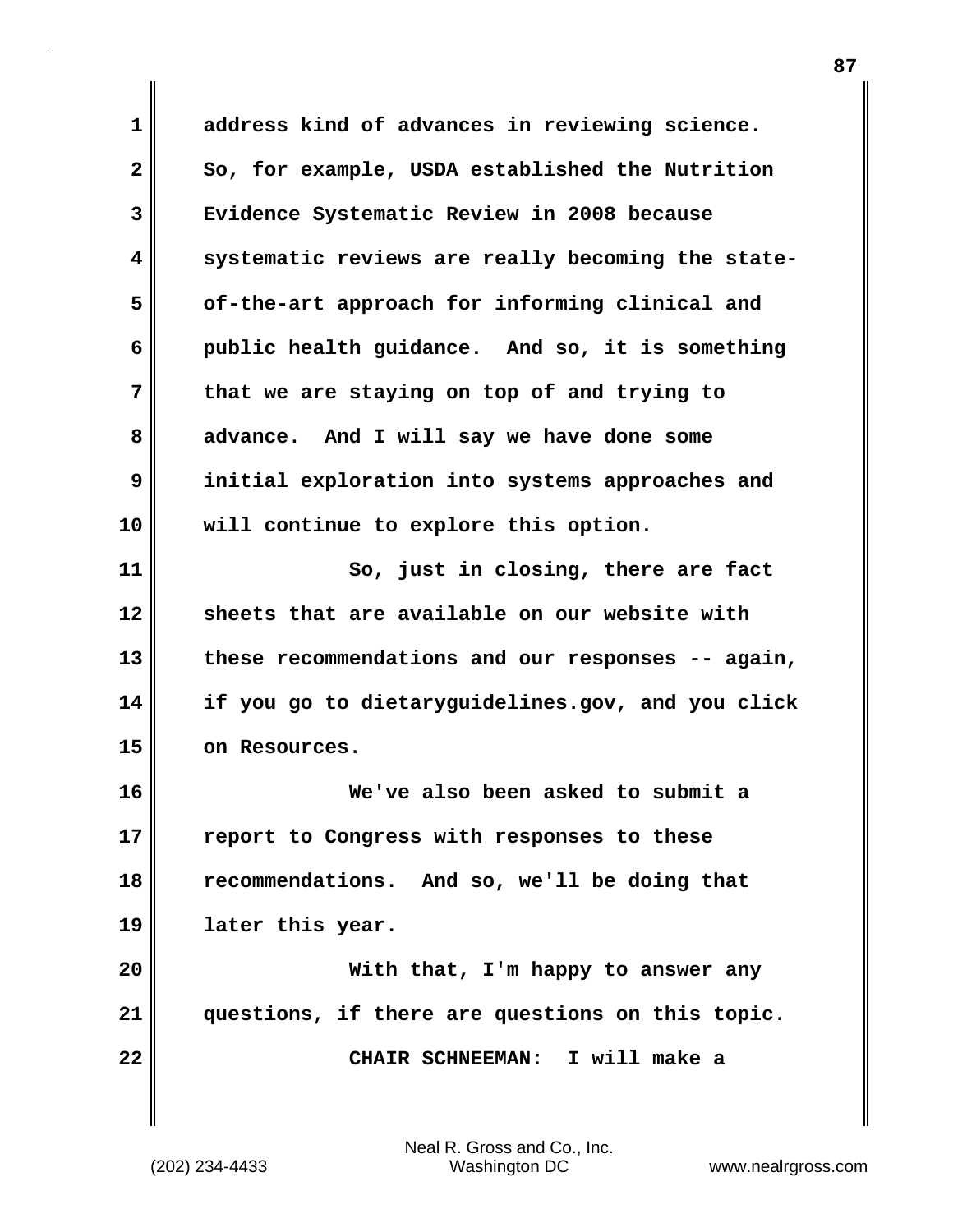**1 comment, personal comment, as a Committee member. 2 And having been involved with the recommendations 3 from the National Academies, I am impressed with 4 what you have been able to incorporate from the 5 recommendations for this particular cycle. I 6 think it's fair to say that the committee was 7 concerned about the timing, how well things could 8 be integrated.**

**9 And I guess one thing that might 10 affect the deliberation of our Committee was the 11 recommendation about, thinking about it 12 generally, around those three committee 13 structures, but, definitely, the principle behind 14 it was thinking about continuity over the cycles, 15 so that topics could be identified moving forward 16 that needed to be addressed, and that some 17 recommendations probably don't need to be 18 addressed with each cycle.**

**19 So, I'd be interested in your comments 20 about that concept of continuity and how the 21 Departments have thought of that.**

22 **DR.** STOODY: I mean, we agree, and it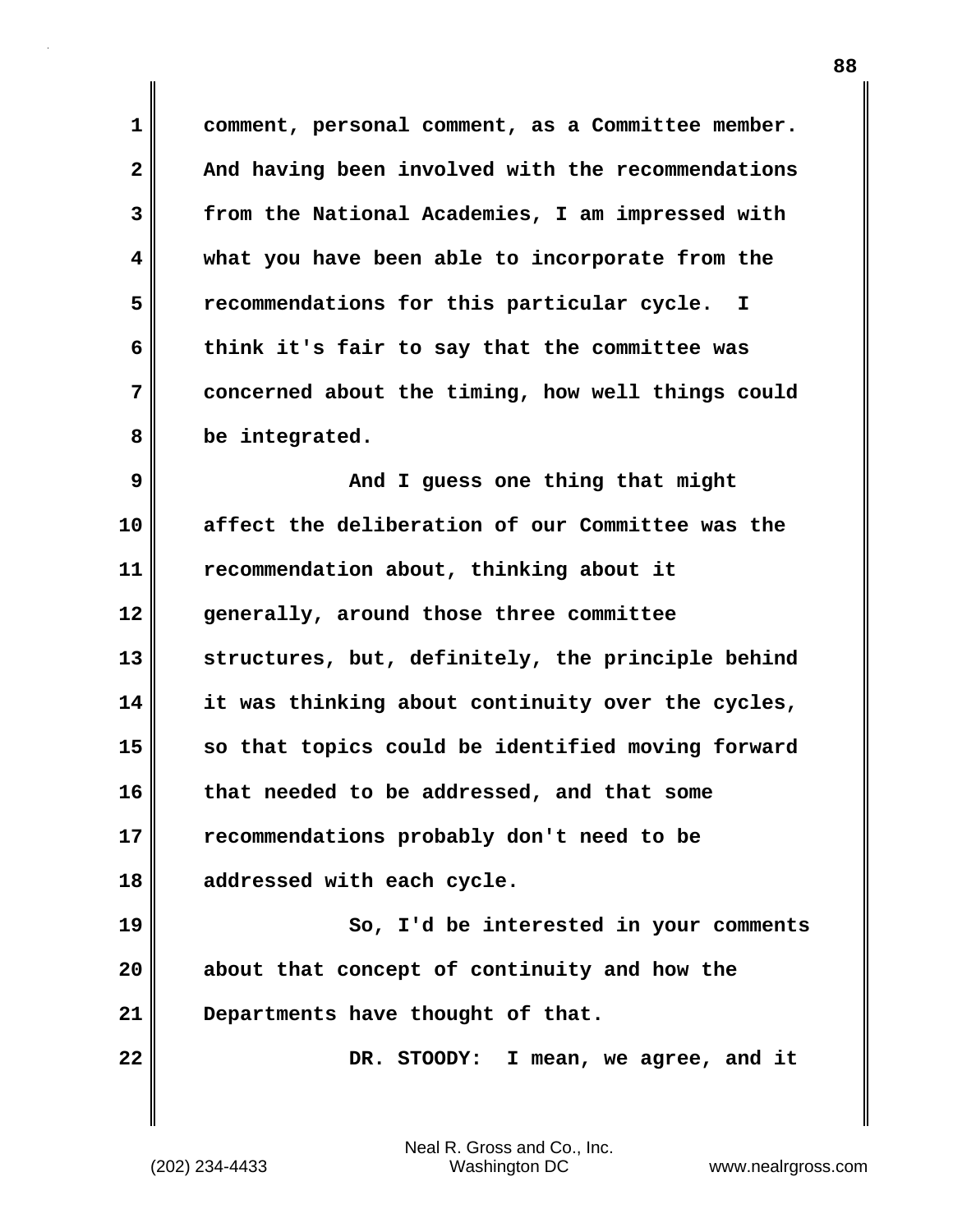**1 has been something we have talked about. I think 2 there has been this discussion of do we need to 3 address every topic every time, but that's a hard 4 thing to -- it is not easy to say which topics 5 you're not addressing because in the field of 6 nutrition there's so much interest and there's 7 research published every day on different topics.**  8 So, thinking about that mandate for the Dietary **9** Guidelines to be based on the preponderance of **10 current scientific evidence, you know, being sure 11 that we meet that mandate while also not 12 duplicating or going into topic areas we don't 13 need to necessarily reexamine.**

**14 So, I think that the idea and part of 15 the conversation on the federal level has been 16 trying to think about now we've added this 17 emphasis around birth to 24. What's the emphasis 18 in 2025? And so, I think we would like to have 19 that more continuity -- the concept of it or the 20 principles behind it, I think we support. It's 21 how to implement the infrastructure to get us to 22 that goal and, also, to represent the**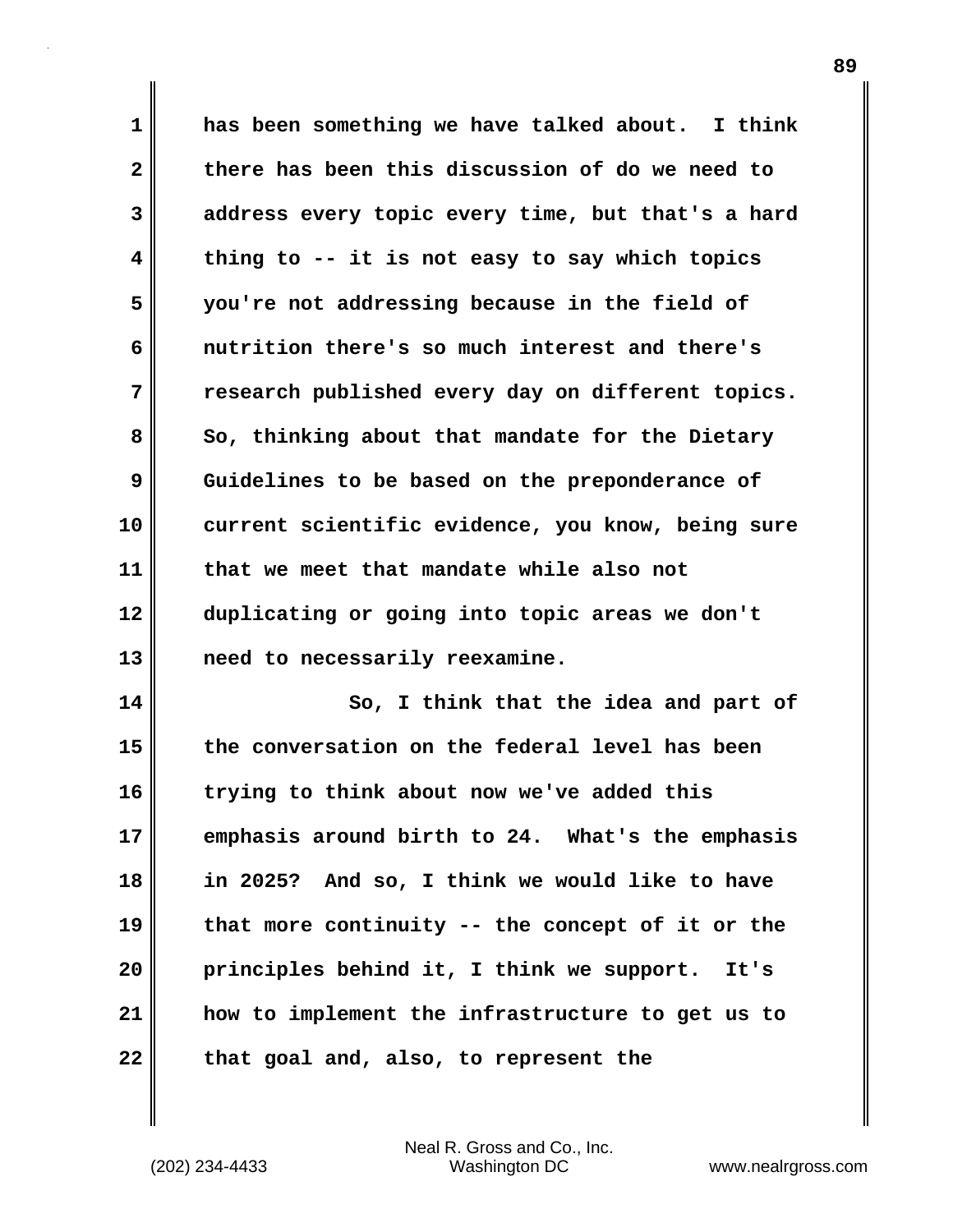**1 preponderance of current science.**

**2** So, it's something we're definitely **3 talking about, and we already are thinking about 4 kind of what can we do and steps that we can take 5 to prepare for the 2025 process, and this is part** 6 of that conversation. **7 All right.** Any other questions? **8 CHAIR SCHNEEMAN: Thinking about this 9 Committee's work, the current DGAC Committee's -- 10 it's not working. I'll try this one. There. 11 Thinking about this particular DGAC 12 Committee's work, I anticipate that the public 13 comments will grow as the process moves forward. 14 And we have been given a set of topics and 15 questions that the Departments have asked us 16 specifically to address. So, if we see things 17 that go beyond that mandate that the Committee 18 has, is there a way that we can acknowledge the 19 relevance of the topic or question, but not 20 necessarily deal with it directly? I'm just 21 thinking, again, in terms of how do we handle 22 something like that in the framework of these**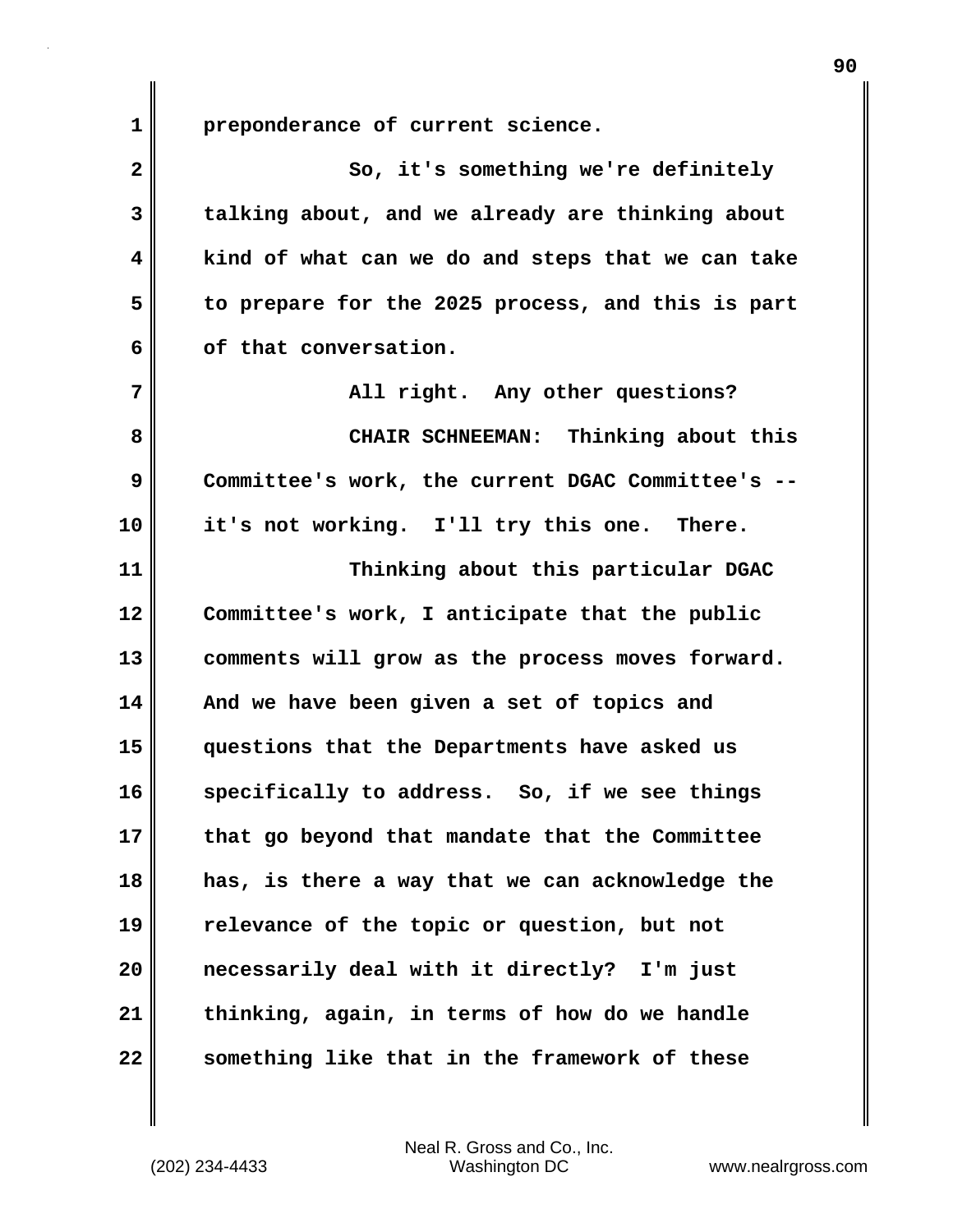1 **c** recommendations.

| $\overline{\mathbf{2}}$ | DR. STOODY: Absolutely. So, the                   |
|-------------------------|---------------------------------------------------|
| 3                       | Committee is asked to limit its review of the     |
| 4                       | evidence to the topics and questions that have    |
| 5                       | been identified by the Departments. If there are  |
| 6                       | topics -- I mean, we are looking at -- I mean, we |
| 7                       | do this every five years. And so, I think that    |
| 8                       | if there are topics and questions that you feel   |
| 9                       | that are relevant in this process, there is an    |
| 10                      | opportunity to acknowledge those. It's really     |
| 11                      | we're asking you to focus your review to evidence |
| 12                      | on those topics and questions which Janet de      |
| 13                      | Jesus will speak to tomorrow. If there's          |
| 14                      | anything beyond that, I think there can be a      |
| 15                      | place in your report to speak to, we feel like,   |
| 16                      | in 2025, looking at X, Y, and Z. Yes, I think     |
| 17                      | that's totally appropriate.                       |
| 18                      | MEMBER MATTES: As a corollary of                  |
| 19                      | that, given the topics, do we have the authority  |
| 20                      | to request specific reviews? I mean, you are      |
| 21                      | going to develop the database that we work on.    |
| 22                      | What if we have ideas that additional data is     |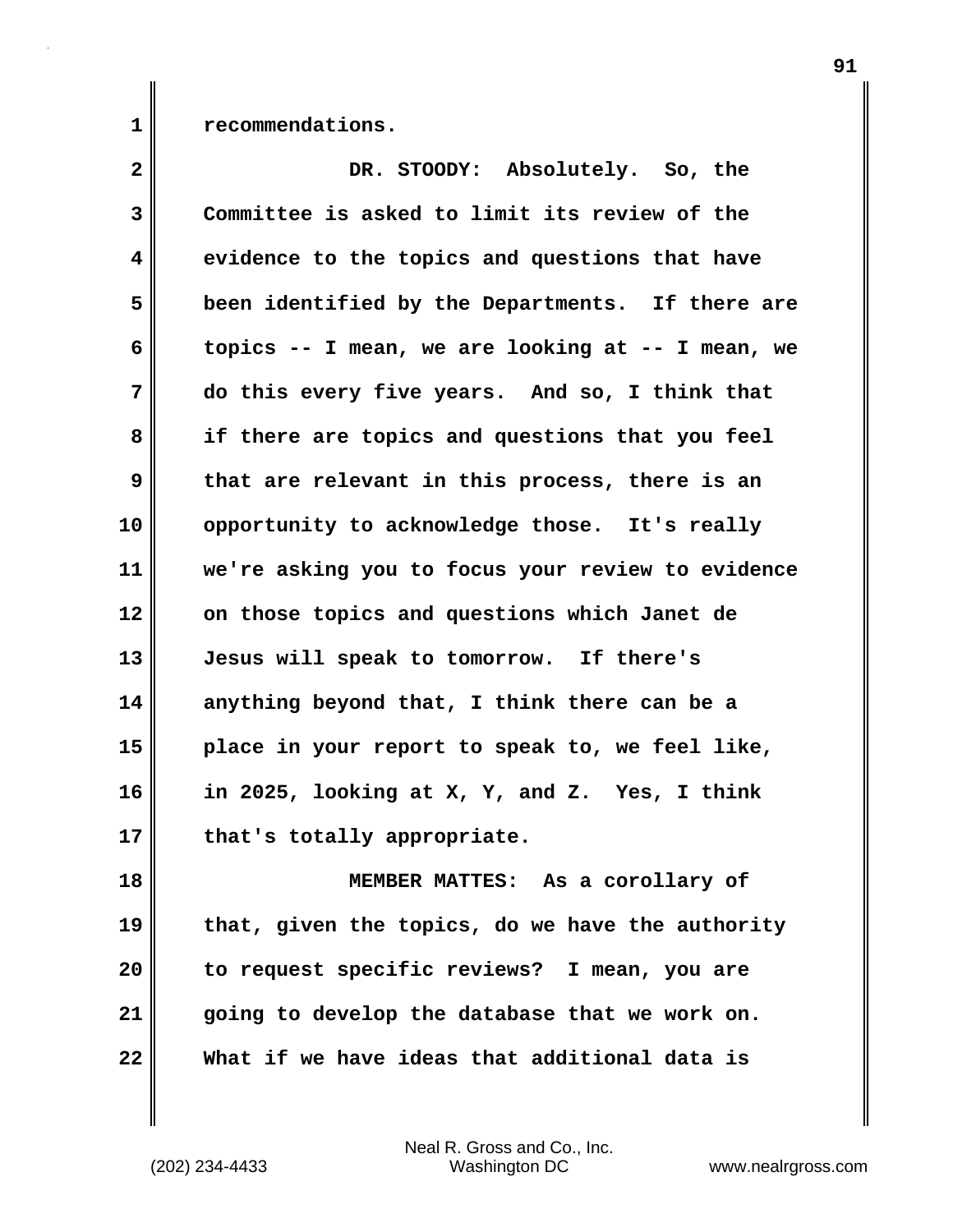**1 necessary to answer the question well? 2 DR. STOODY: So, I'm not sure if I 3 totally understand the question. You can work 4 within the topics and questions. 5 MEMBER MATTES: You're going to be 6 preparing systematic reviews -- 7 DR. STOODY: With your input. 8 MEMBER MATTES: -- for us to work 9 with, right. 10 DR. STOODY: With your input, yes. 11 MEMBER MATTES: Okay. So, we can 12 request a review on a particular facet within our 13 topic area -- 14 DR. STOODY: Within the topic. 15 MEMBER MATTES: -- that you may not 16 have thought of yet? 17 DR. STOODY: That's part of the 18 conversation, yes -- 19 MEMBER MATTES: Good. 20 DR. STOODY: -- with the 21 subcommittees, yes, and the Committee. Yes, it's 22 just staying within those topics and questions,**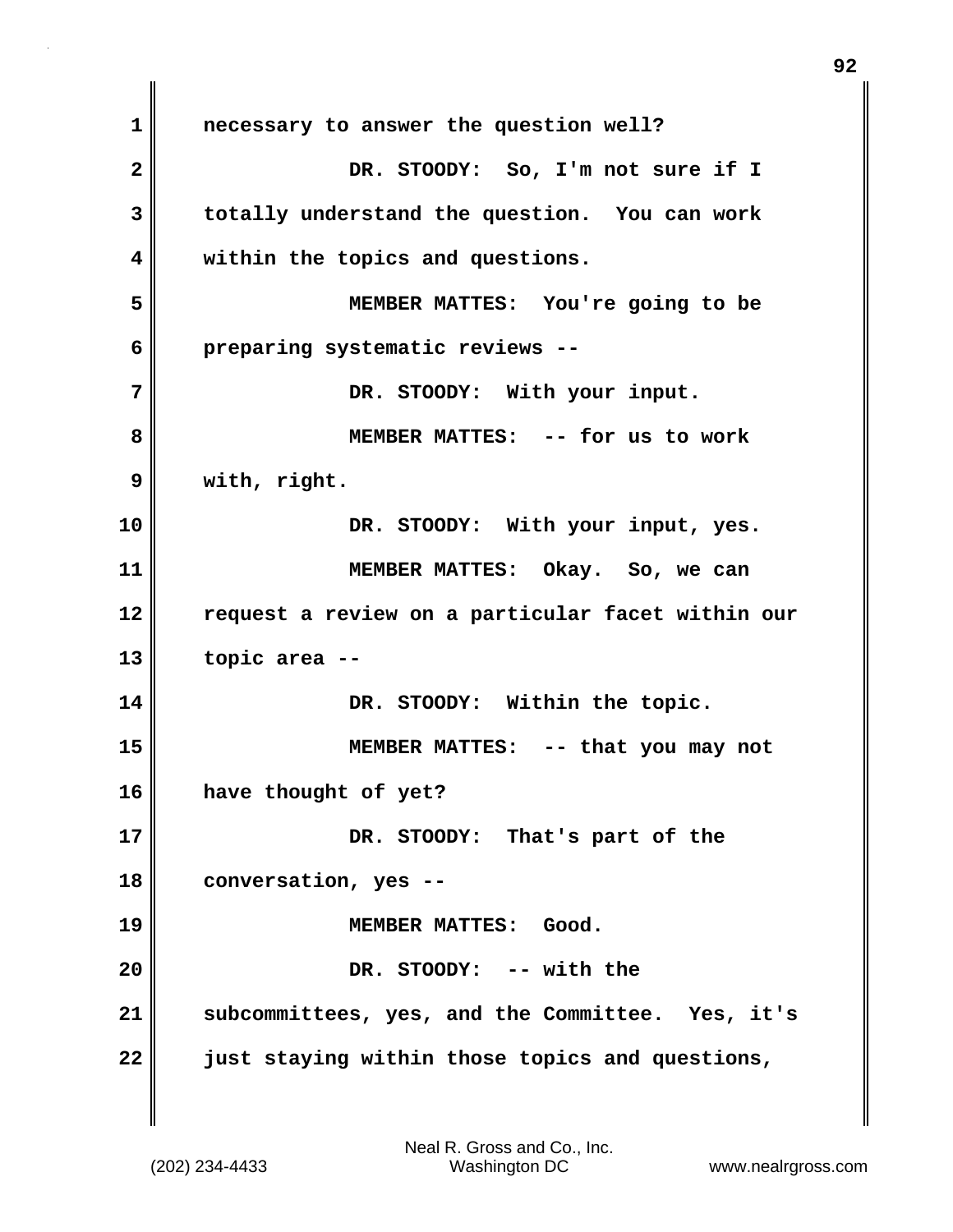**1 but you'll be involved in kind of -- and part of 2 the discussion tomorrow, for example, will be on 3 discussion of which neurocognitive health 4 outcomes to consider or which cancer outcomes to 5 consider. So, you are a group of experts brought 6 together to inform those systematic reviews. 7 Any others? 8 MEMBER HEYMSFIELD: In one of your 9 slides, you mentioned five values to improve the 10 integrity of the process. And one of those was 11 support a deliberative process. What's a 12 deliberative process? 13 DR. STOODY: You ask the Committee. 14 (Laughter.) 15 Well, I think the way that they spoke 16 to it was that it had a lot of input. I mean, 17 that it had input from the Committee. I mean, I 18 think, for us, it's that we're not operating in 19 isolation. The Departments aren't operating in 20 isolation. We have input from the Committee. 21 There is the public comment period. That there 22 is the systematic review piece. I mean, that**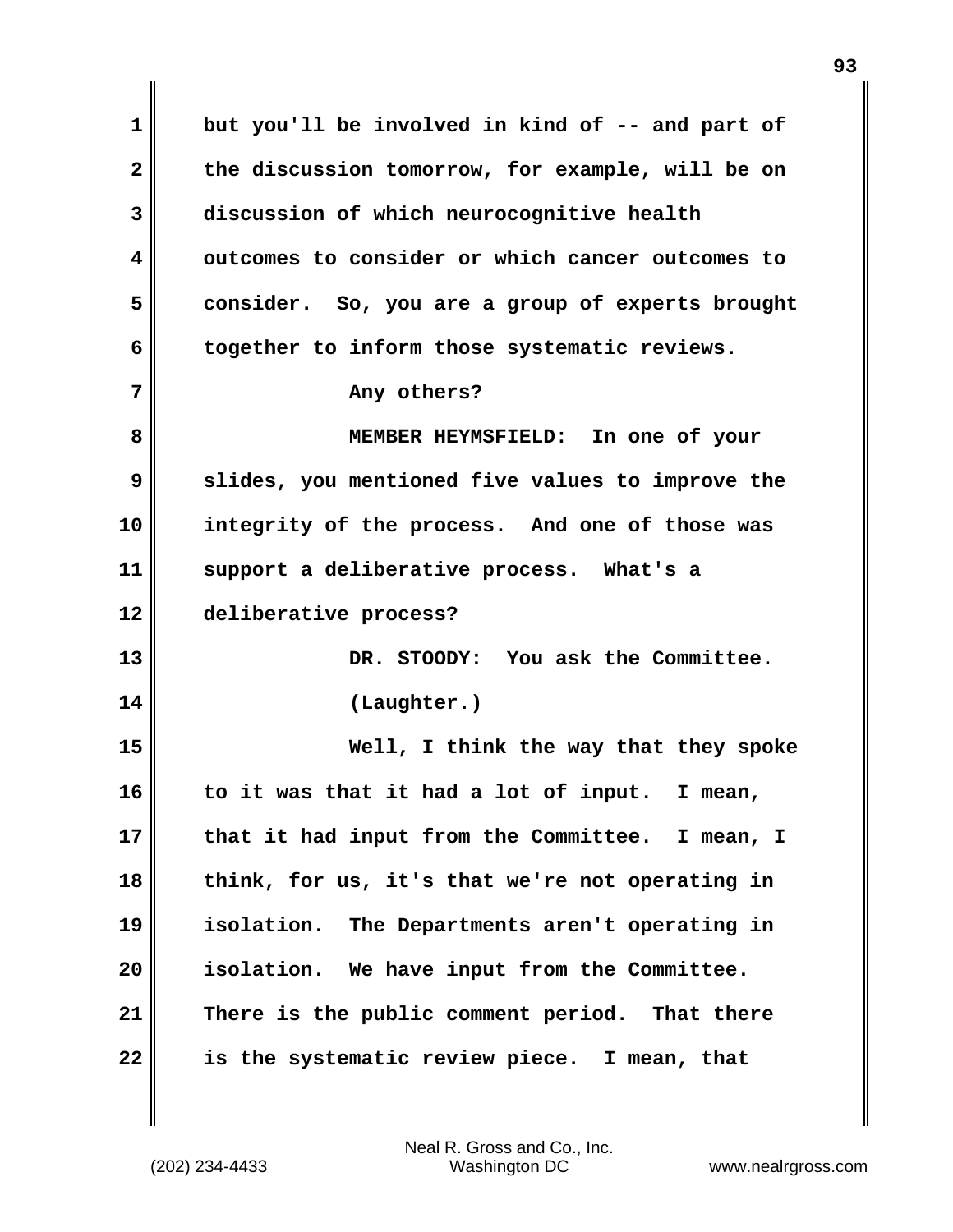**1 there are different elements. It is kind of many 2 sources of evidence feeding into the process; 3 that there are different roles and 4 responsibilities, and that there are multiple 5 pieces to developing the Guidelines. But, I 6 mean, you all are on the Committee. 7 Dr. Schneeman or Dr. Boushey, if you 8 like to add to that? 9 But, for us, it's really been trying 10 to make sure that we get input from various 11 sources; that we took that topics and questions 12 process, the development of topics and questions 13 outside of the Committee process. It's kind of 14 the division of responsibilities, having public 15 input on that, kind of having a lot of input in 16 different places. 17 MEMBER HEYMSFIELD: Okay. 18 MEMBER ARD: I'll just add to that. 19 I think part of that discussion, too, centered 20 around the idea of diversity of thought within 21 the Committee. So that, from a deliberative 22 standpoint, if everyone on the Committee already**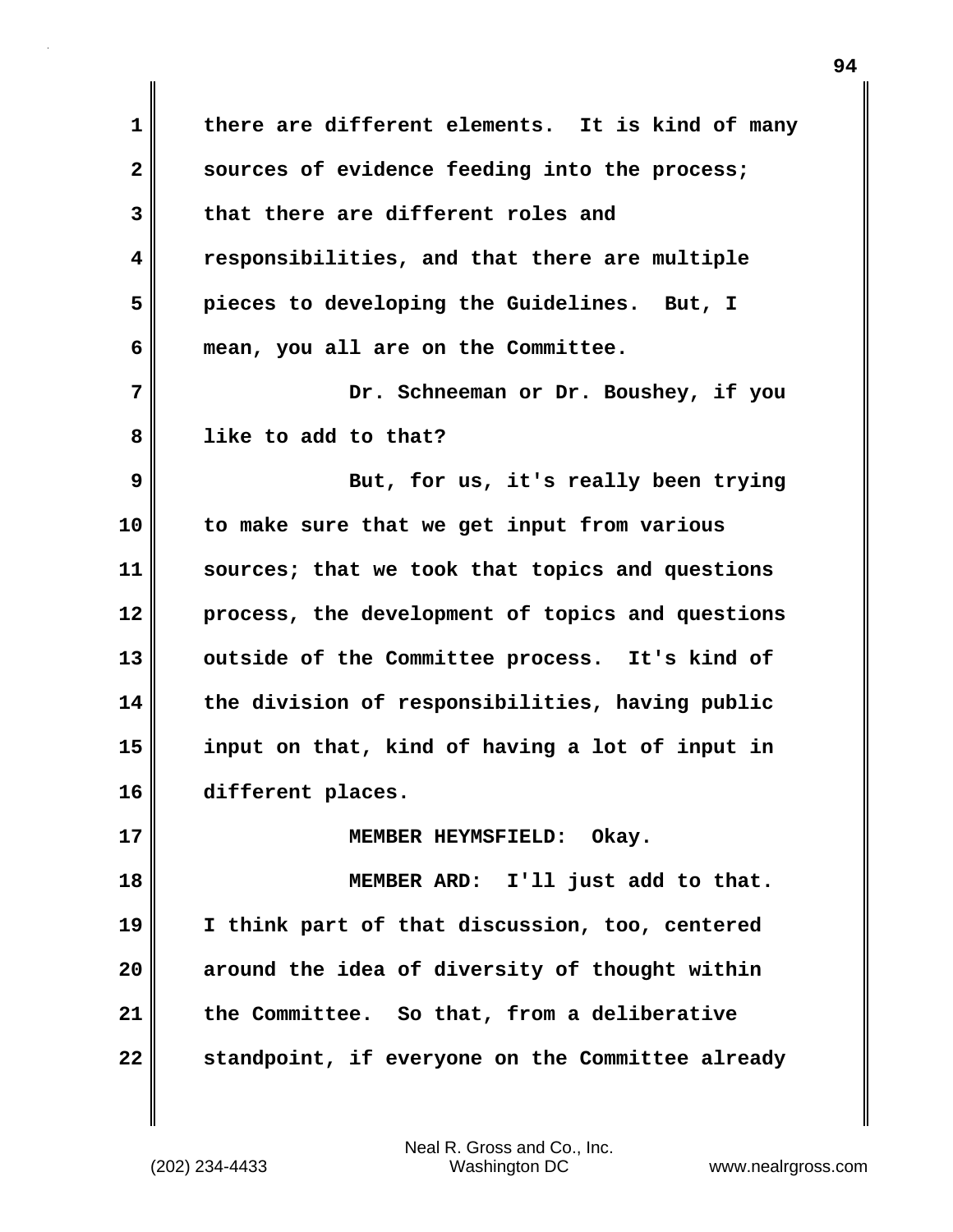**1 has a predetermined perspective on Topic X, then** 2 that's not deliberation; that's just consensus.

**3 And so, the idea was, when you're 4 constituting the Committee, that we're looking 5 not just at the typical conflicts of interest 6 around association with industry or those types 7 of things, but also diversity of thought and 8 perspective in being able to say, if presented 9 with scientific evidence that is contrary to my 10 previous line of research, then I'm able to 11 discuss that, deliberate on that, and then, come 12 to a conclusion that is based on the evidence. 13 MEMBER NOVOTNY: Sort of jumping off**

**14 of what Dr. Kleinman said earlier, I'm struck 15 with the fact that we're at this point pursuing 16 the idea of initiating the Dietary Guidelines 17 starting in pregnancy and at birth. And what an 18 amazing opportunity it is to kind of track from 19 the bigger-picture, overarching question of 20 prevention of something as chronic as obesity in 21 this country, and while we're all about trying to 22 meet nutrient needs, we're also trying to do it**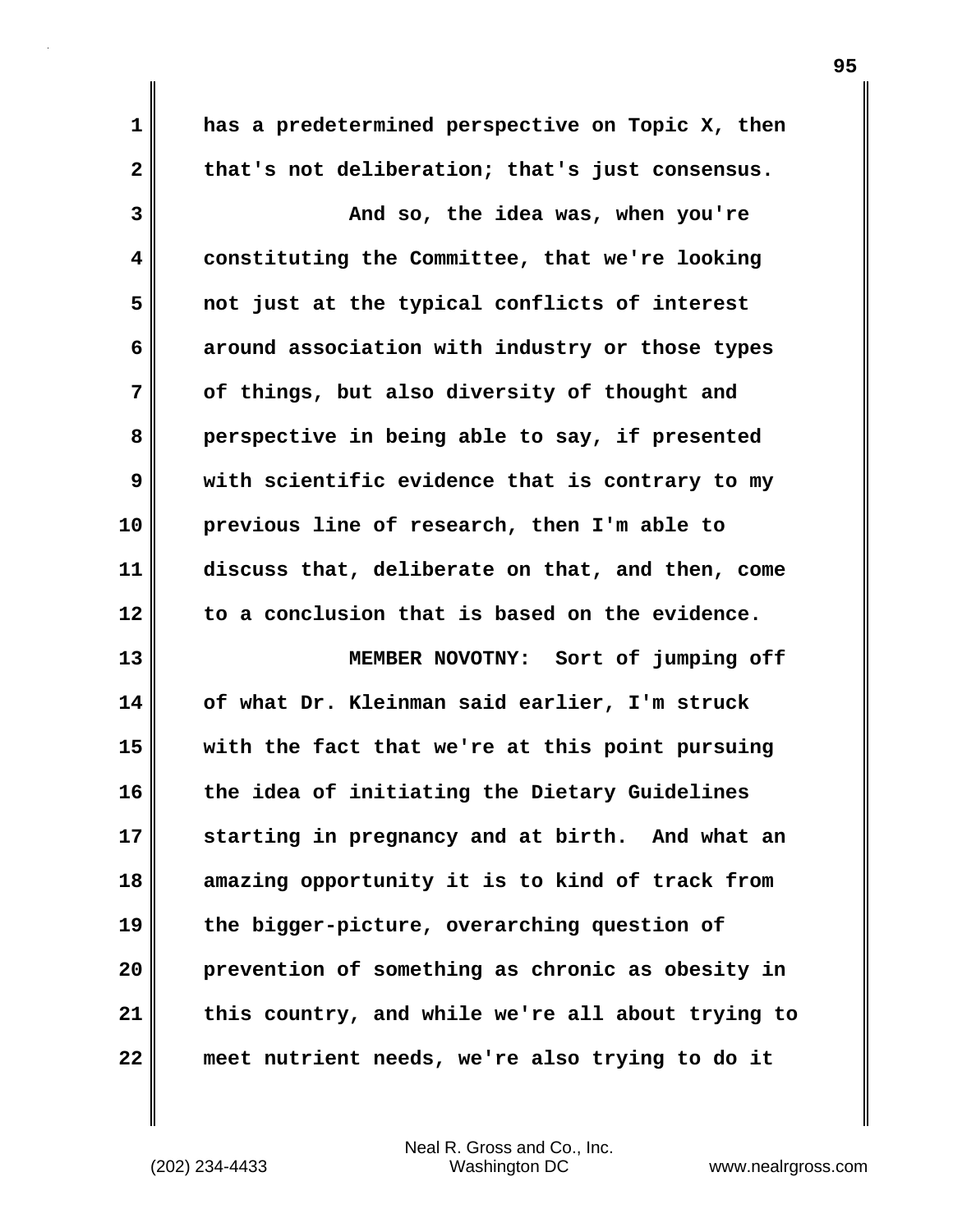**1 in a manner that is prevention-oriented.**

| $\overline{\mathbf{2}}$ | And I'm just curious -- and maybe this            |
|-------------------------|---------------------------------------------------|
| 3                       | will come up later during our deliberations       |
| 4                       | specifically -- but it is impressive to me that   |
| 5                       | we have this opportunity to look at this upcoming |
| 6                       | generation of individuals who will be followed    |
| 7                       | through this new movement in the establishment of |
| 8                       | these Guidelines. I'm wondering if there is a     |
| 9                       | plan to look at some sort of tracking of this     |
| 10                      | upcoming generation for that purpose, to          |
| 11                      | determine whether these benefits can, in fact,    |
| 12                      | influence health and longevity in years to come.  |
| 13                      | DR. STOODY: It is a fantastic                     |
| 14                      | research question.                                |
| 15                      | (Laughter.)                                       |
| 16                      | So, maybe you can engage on that, yes.            |
| 17                      | I think that's a larger conversation, looking at  |
| 18                      | the impact of the Guidelines for this next        |
| 19                      | generation after these Guidelines come out. So,   |
| 20                      | I think it's separate from this specific process, |
| 21                      | but a very important part of the process, yes.    |
| 22                      | And perhaps thinking<br><b>CHAIR SCHNEEMAN:</b>   |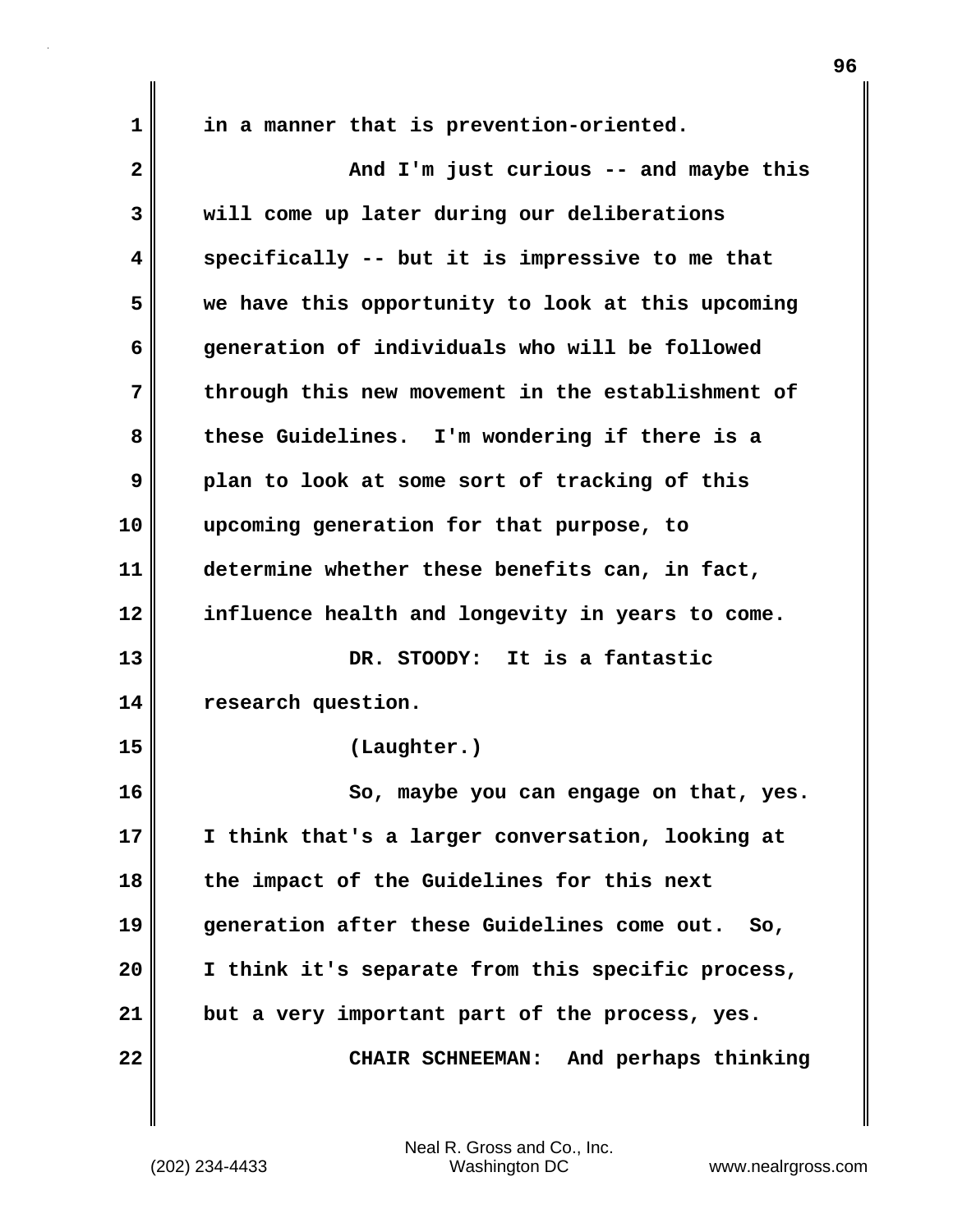**1 about what can be in the Committee's report, I 2 believe we can make research recommendations, 3 that that has been a standard part of the 4 process. 5 DR. STOODY: Absolutely, yes. It's an 6 important part, we think. It does help inform 7 research that's done. So, yes, it's a very key 8 part. 9 Okay. So, if there are no other 10 questions, we will break for lunch. And please 11 reconvene here at 12:45 to continue the 12 discussion. 13** So, thank you. **14 (Applause.) 15 (Whereupon, the above-entitled matter 16 went off the record at 11:16 a.m. and resumed at 17 12:47 p.m.) 18 DR. STOODY: Good afternoon. I hope 19 everyone had a great lunch, and we'll get going 20 here in just one second. 21 Before we start, I want to have my 22 colleague here, Jessica Larson, who is going to**

**97**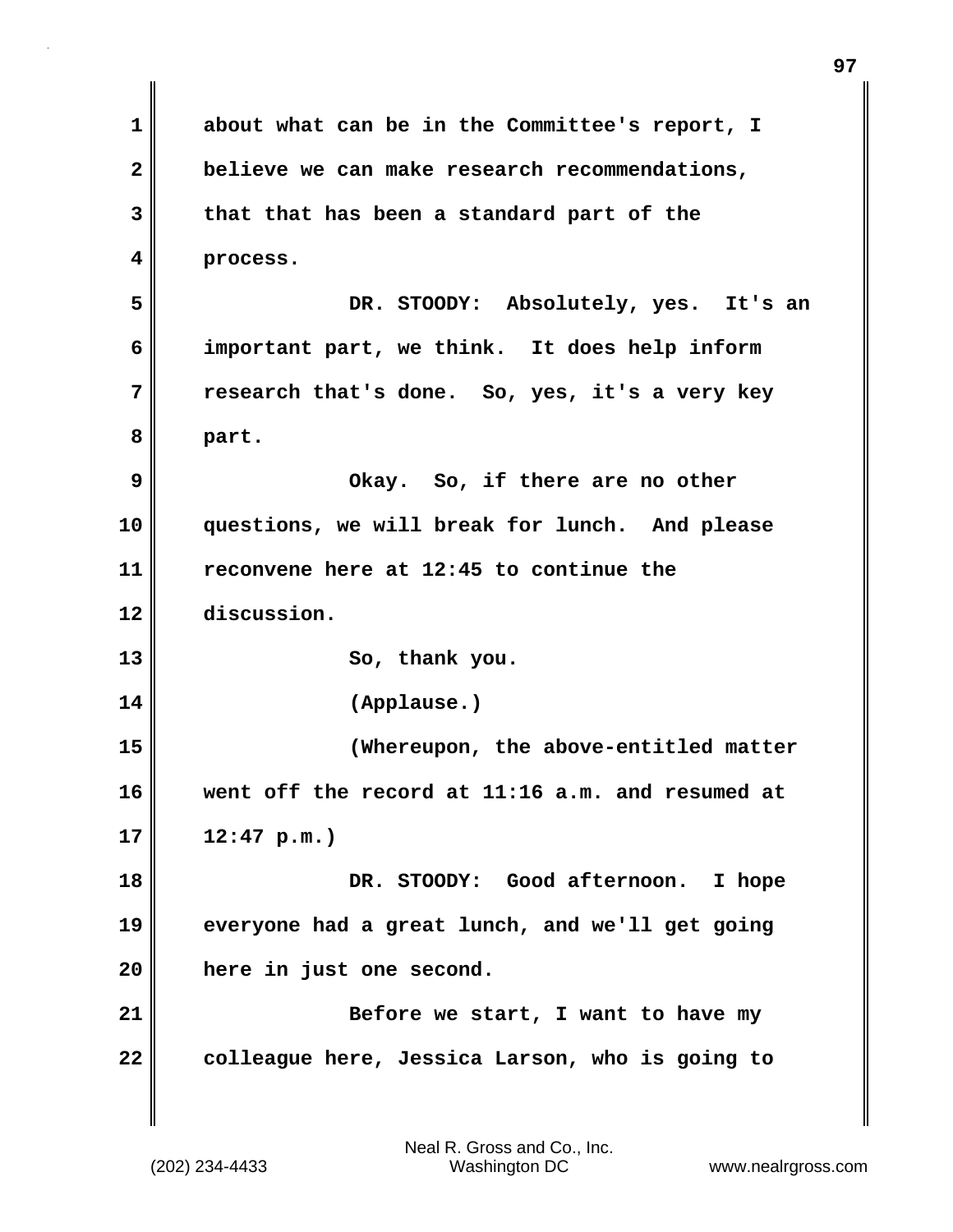**1 give a little bit of update for those people who 2 are viewing the webinar, this meeting today, by 3 YouTube.**

**4 MS. LARSON: Hello. For those who 5 have received the announcement, there is a second 6 link for this afternoon. We hope everyone has 7 switched over. If you are on the original link 8 from this morning, we ask that you switch over. 9 You can find that link either by going to 10 #dietaryguidelines. We will also be emailing the 11 link out, and it has been on this screen for 12 those who were watching during the break. But, 13 if anyone has a pen and paper, you can also write 14 it down. So, I'll read it out loud. 15 It is https://youtu.be/big/m7\_gyjw8. 16 Once again, we will be tweeting that 17 out #dietaryguidelines. And you will also be 18 receiving an email. 19 The new link has already started, but 20 the old link will expire soon. So, we appreciate 21 you switching over for the afternoon session.**

**22 Tomorrow there will be two links. So,**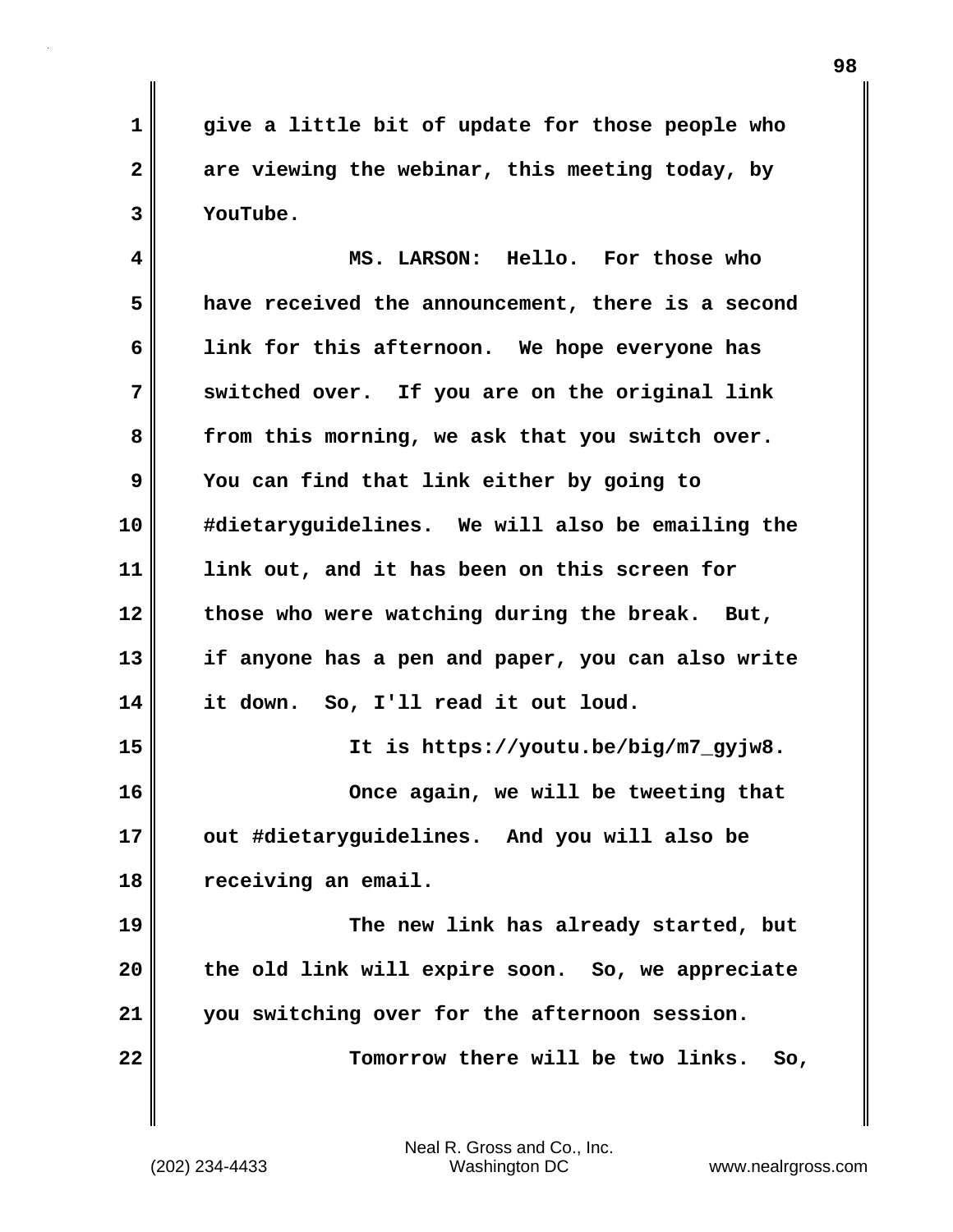| $\mathbf 1$  | please check your email. For those who are        |
|--------------|---------------------------------------------------|
| $\mathbf{2}$ | viewing online, there will be a morning link and  |
| 3            | an afternoon link.                                |
| 4            | Thank you.                                        |
| 5            | DR. STOODY: Thanks, Jessica.                      |
| 6            | So, for those who are just joining us             |
| 7            | for this afternoon's session, this morning we     |
| 8            | wrapped up our original agenda items a little bit |
| 9            | early. And so, we covered the response to the     |
| 10           | National Academies' report presentation prior to  |
| 11           | the break. However, I do want to note, as we      |
| 12           | noted at the beginning of the meeting, all of the |
| 13           | presentations will be archived on our website.    |
| 14           | So, there will be an opportunity to see that, if  |
| 15           | you're interested in viewing it. Additionally,    |
| 16           | we will have the slides from that presentation    |
| 17           | available on our website as well.                 |
| 18           | So, today, this afternoon, we are                 |
| 19           | going to move on in the agenda and talk about the |
| 20           | approaches for examining the evidence. Our next   |
| 21           | speaker is Colette Rihane, Director of the Office |
| 22           | of Nutrition Guidance and Analysis in the Center  |

Neal R. Gross and Co., Inc.

 $\mathbf{I}$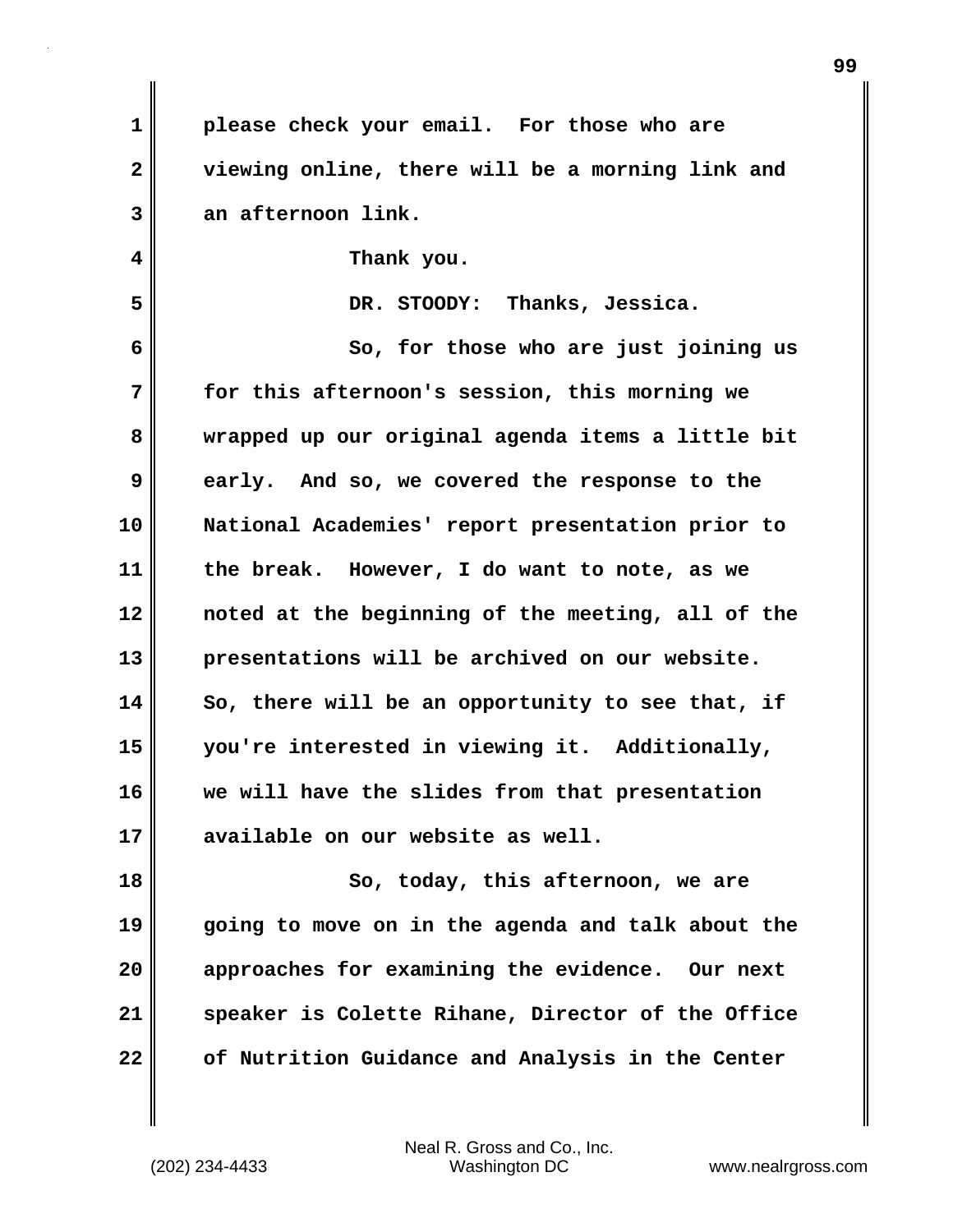**1 for Nutrition Policy and Promotion, or CNPP, 2 within the Food and Nutrition Service at USDA. 3 A Registered Dietician and 22-year 4 veteran, she has years of clinical experience in 5 nutrition counseling and evaluating nutrition 6 status for patients across the lifespan. She has 7 been with USDA for nearly 20 years. At CNPP, she 8 provides oversight and guidance for the process 9 of developing the Dietary Guidelines for 10 Americans and for CNPP's Nutrition Evidence 11 Systematic Review, the review of nutrition data, 12 and the development of USDA's Food Patterns, and 13 the updates to the Healthy Eating Index. 14 Please join me in welcoming Colette 15 Rihane. 16 (Applause.) 17 MS. RIHANE: Thank you very much, Eve. 18 Welcome back, everyone. I hope 19 everyone had a great lunch. I'm happy to see 20 everyone here. 21 We have a lot of good information for 22 you this afternoon. Please, we're going to have**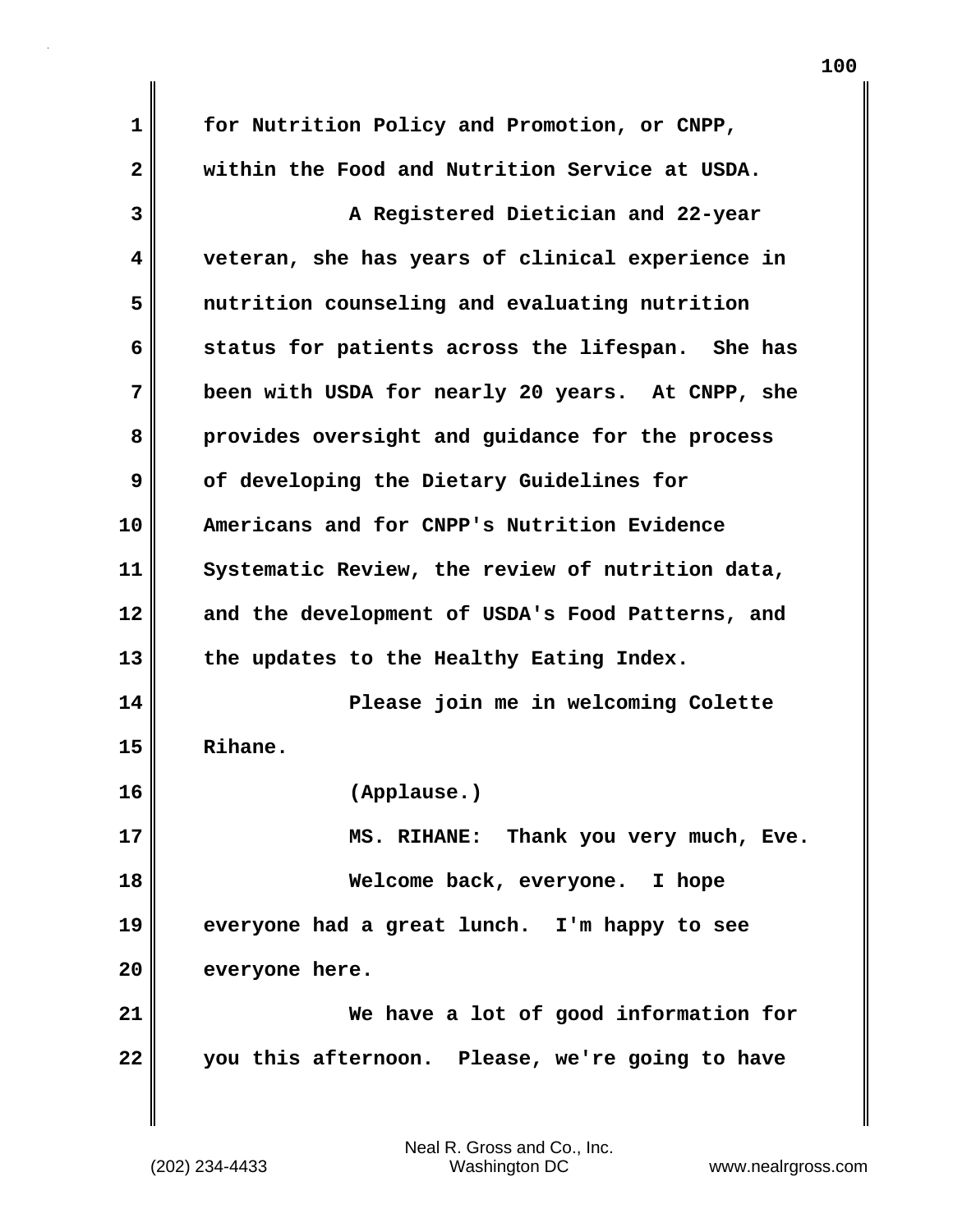**1 to try to make sure you don't fall asleep after 2 lunch.**

| 3  | (Laughter.)                                       |
|----|---------------------------------------------------|
| 4  | So, what I'm going to do right now is             |
| 5  | just going to introduce to you various approaches |
| 6  | for examining the evidence, those approaches that |
| 7  | will be used by the Committee members in          |
| 8  | examining the scientific evidence.                |
| 9  | Reviewing the science, answering                  |
| 10 | questions on a variety of topics, and developing  |
| 11 | a scientific report of findings is like           |
| 12 | completing one gigantic puzzle. It's important    |
| 13 | to remember that not all questions are created    |
| 14 | equally, and not all questions can be answered    |
| 15 | using the same approach.                          |
| 16 | There are several approaches that can             |
| 17 | be used to answering a particular question.       |
| 18 | Listed here are the three approaches that will be |
| 19 | discussed in more detail over the next few hours. |
| 20 | We have several speakers who will be discussing   |
| 21 | each one individually.                            |
| 22 | One approach that is used is, as you              |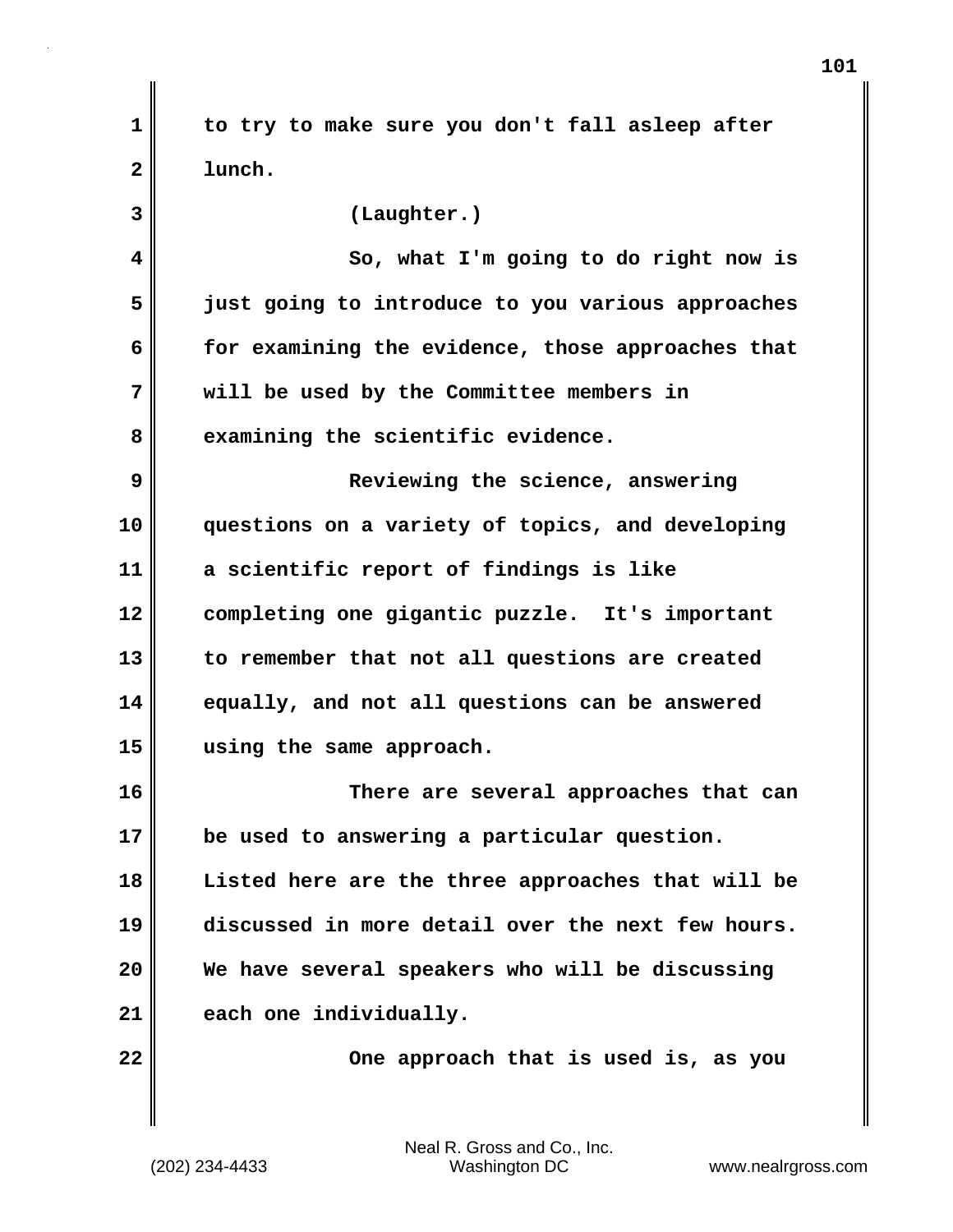**1 have heard the term, Nutrition Evidence 2 Systematic Reviews. These are systematic reviews 3 that inform the Committee's work and will be 4 supported by the Nutrition Evidence Systematic 5 Review team, or the NESR team, at USDA's Center 6 for Nutrition Policy and Promotion. 7 These reviews will either be new, 8 original systematic reviews that the NESR team 9 and the Committee will conduct to answer the 10 questions on diet and health by searching for, 11 evaluating, synthesizing, and culminating all 12 relevant peer-reviewed studies. 13 Or they will also be able to look at 14 existing systematic reviews, which I believe has 15 been alluded to, that the NESR previously 16 conducted which are relevant to the current 17 topics right now and the questions being 18 investigated. 19 Another approach is food pattern 20 modeling. These are analyses that are performed 21 using national datasets as well as findings from 22 systematic reviews to help us understand how the**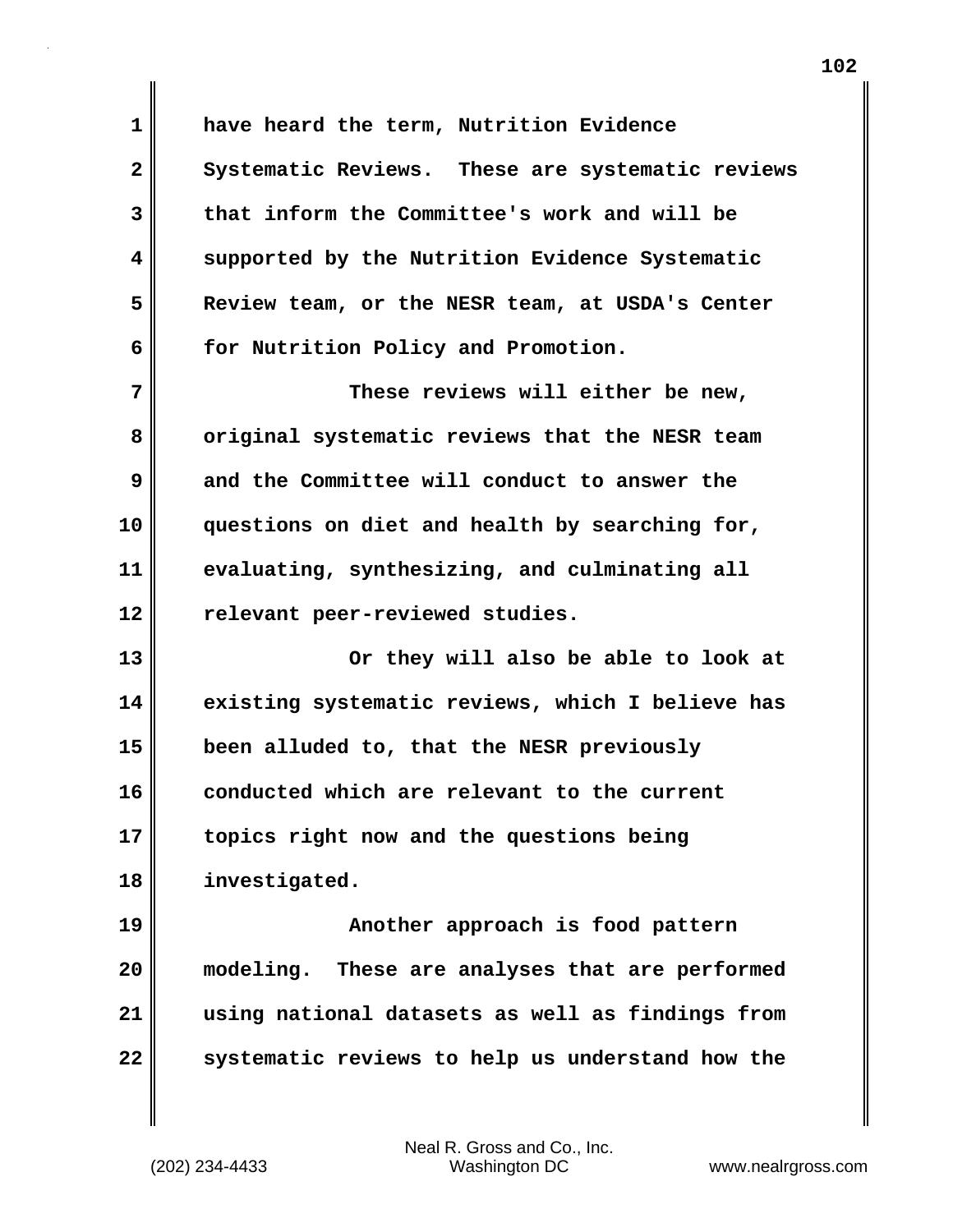**1 changes in dietary recommendations might impact 2 meeting nutrient needs across the U.S. 3 population.**

**4 Additionally, data analyses will be 5 looked at, which are a collection of analyses 6 used with national datasets to help us understand 7 the current health and dietary intakes for 8 Americans. The data help make Dietary Guidelines 9 be more practical, more relevant, and also 10 achievable.**

**11 As you can see, each of these 12 approaches has a unique place in assisting the 13 Advisory Committee and answering the questions 14 that need to be answered.**

**15 As I mentioned already, not all 16 questions are created equally, and therefore, not 17 all questions are systematic review questions. 18 That's very important to remember.**

**19 The best approach to answering a 20 question depends on the nature of the question 21 and the type of information needed to answer that 22 question. As the next speakers describe each of**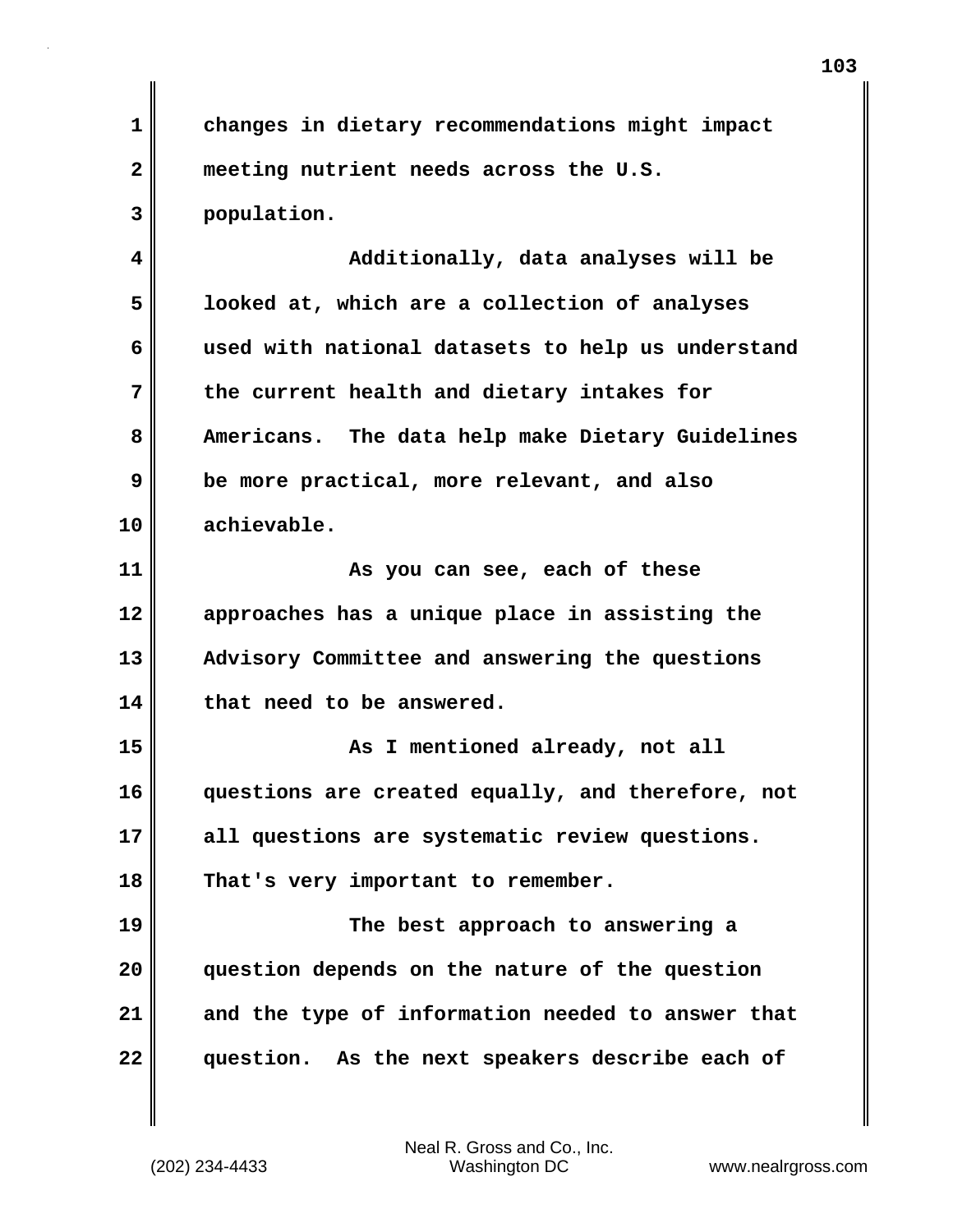**1 these approaches in more detail, you will see** 2 that each approach is clearly protocol-driven, **3 completed in a very rigorous and objective 4 manner, and, most importantly, designed to help 5 minimize bias.**

**6 This is just one of the many 7 commitments our agencies have made in support of 8 the National Academies' study that Dr. Stoody 9 talked about earlier before the break. Together, 10 these approaches for examining the evidence are 11 meant to be complementary approaches that, 12 together, provide a robust evidence base for all 13 the questions across the topics that have been 14 identified.**

**15 The approaches provide unique 16 contributions to help answer questions, and it 17 should never be suggested that one approach is 18 superior to another. In all these cases, federal 19 staff across USDA and HHS, which you've heard 20 already we have a vast team to assist, will be 21 supporting the Committee in various ways during 22 its review of the evidence, regardless of the**

Neal R. Gross and Co., Inc.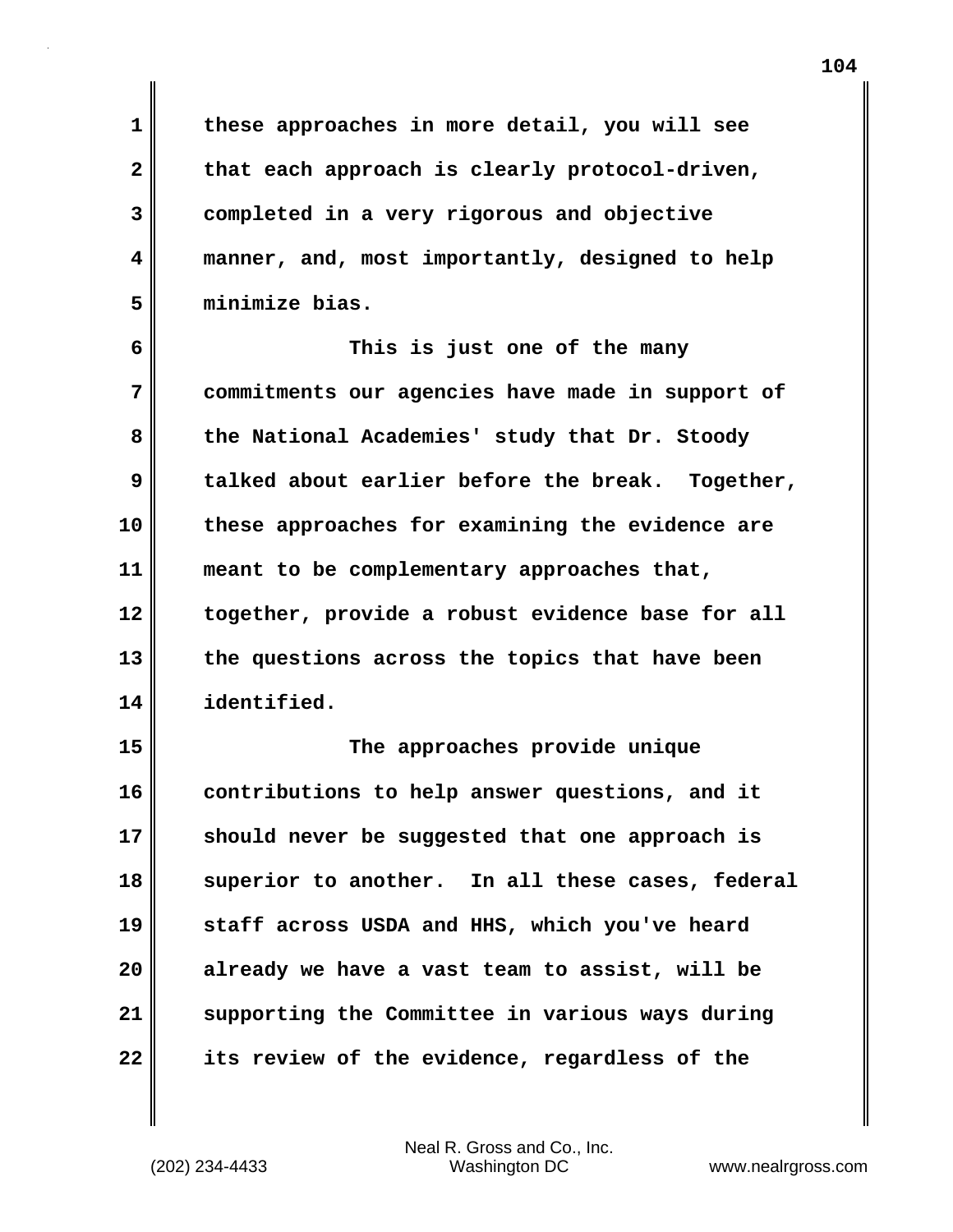1 approach being used.

| $\mathbf{2}$ | So, we're going to start to first look           |
|--------------|--------------------------------------------------|
| 3            | at the first of three approaches that we are     |
| 4            | hoping to introduce to you. And that review be   |
| 5            | will by Dr. Julie Obbagy.                        |
| 6            | Dr. Obbagy has been with the Center              |
| 7            | for Nutrition Policy and Promotion for nearly 10 |
| 8            | years reviewing evidence to support work to      |
| 9            | develop and implement dietary guidance, to help  |
| 10           | improve the health and well-being of Americans.  |
| 11           | She is leading the work of CNPP's Nutrition      |
| 12           | Evidence Systematic Review team to support the   |
| 13           | 2020 Dietary Guidelines Advisory Committee's     |
| 14           | review of the science.                           |
| 15           | She will spend her time today                    |
| 16           | providing an overview of NESR and answer         |
| 17           | questions the Committee may have afterward.      |
| 18           | Please welcome Dr. Julie Obbagy.                 |
| 19           | (Applause.)                                      |
| 20           | DR. OBBAGY: Great. Thanks, Colette.              |
| 21           | So, my job here today is to give you             |
| 22           | all an introduction to Nutrition Evidence        |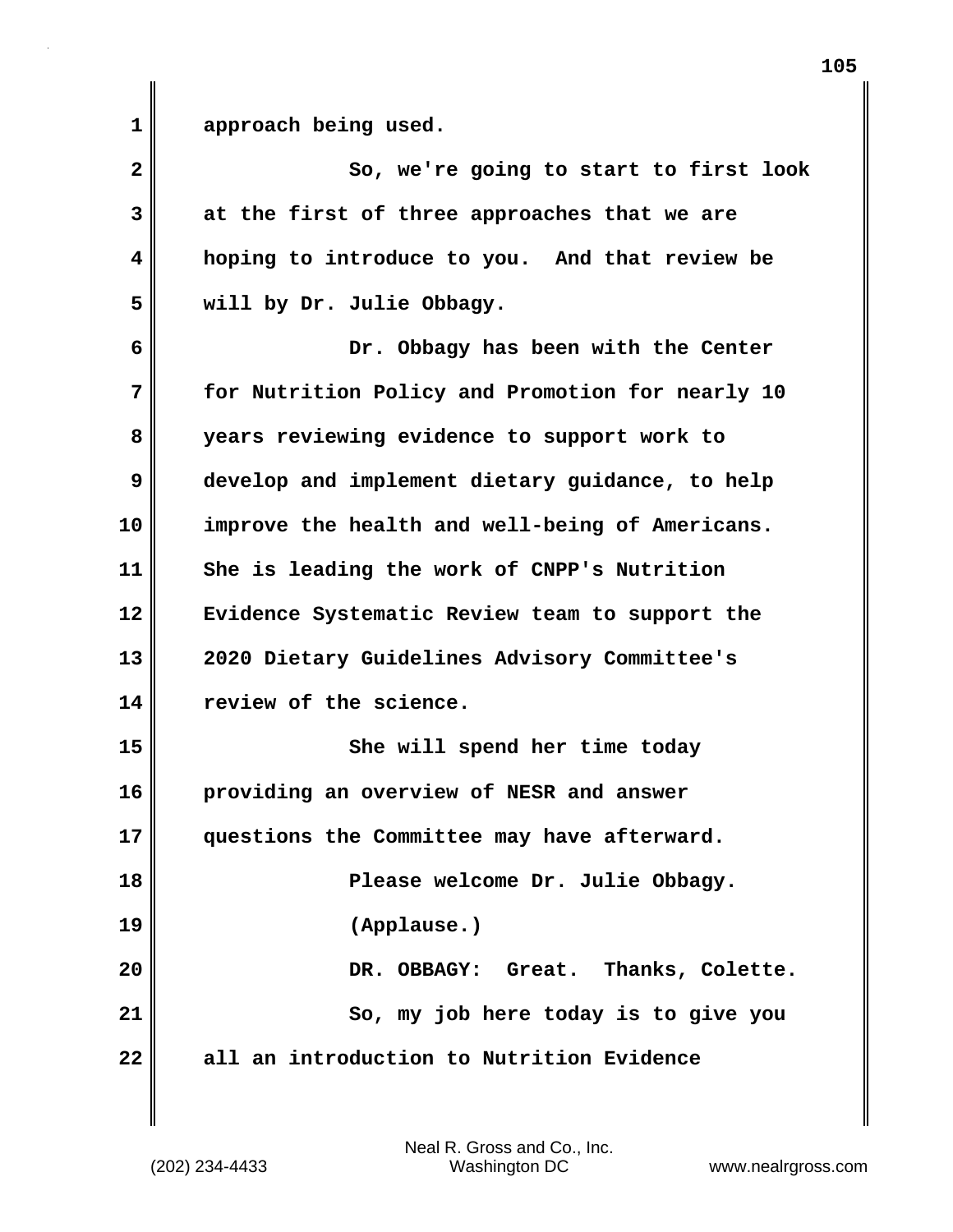**1 Systematic Review, or what we refer to as NESR. 2 So, I'll talk a little bit about who we are and 3 what we do. I'll walk you through our systematic 4 review methodology, and talk a little bit about 5 our methods for using and/or updating existing 6 NESR systematic reviews. And then, finally, talk 7 a little bit about how we plan to make our work 8 transparent and accessible. 9 So, the first item that I'd like to 10 address today is that we have recently changed**

**11 our name. We're now known as Nutrition Evidence** 12 Systematic Review, or NESR. Previously, we were **13 known as the Nutrition Evidence Library, or NEL. 14 NEL was launched about 10 years ago. And pretty 15 much since our inception, there's been a pretty 16 common misperception that we're more of a 17 traditional library in the sense that we're sort 18 of a brick-and-mortar library or an online 19 database that houses every nutrition research 20 article ever published, which is not at all what 21 we are.**

**22 And so, we are really hoping that by**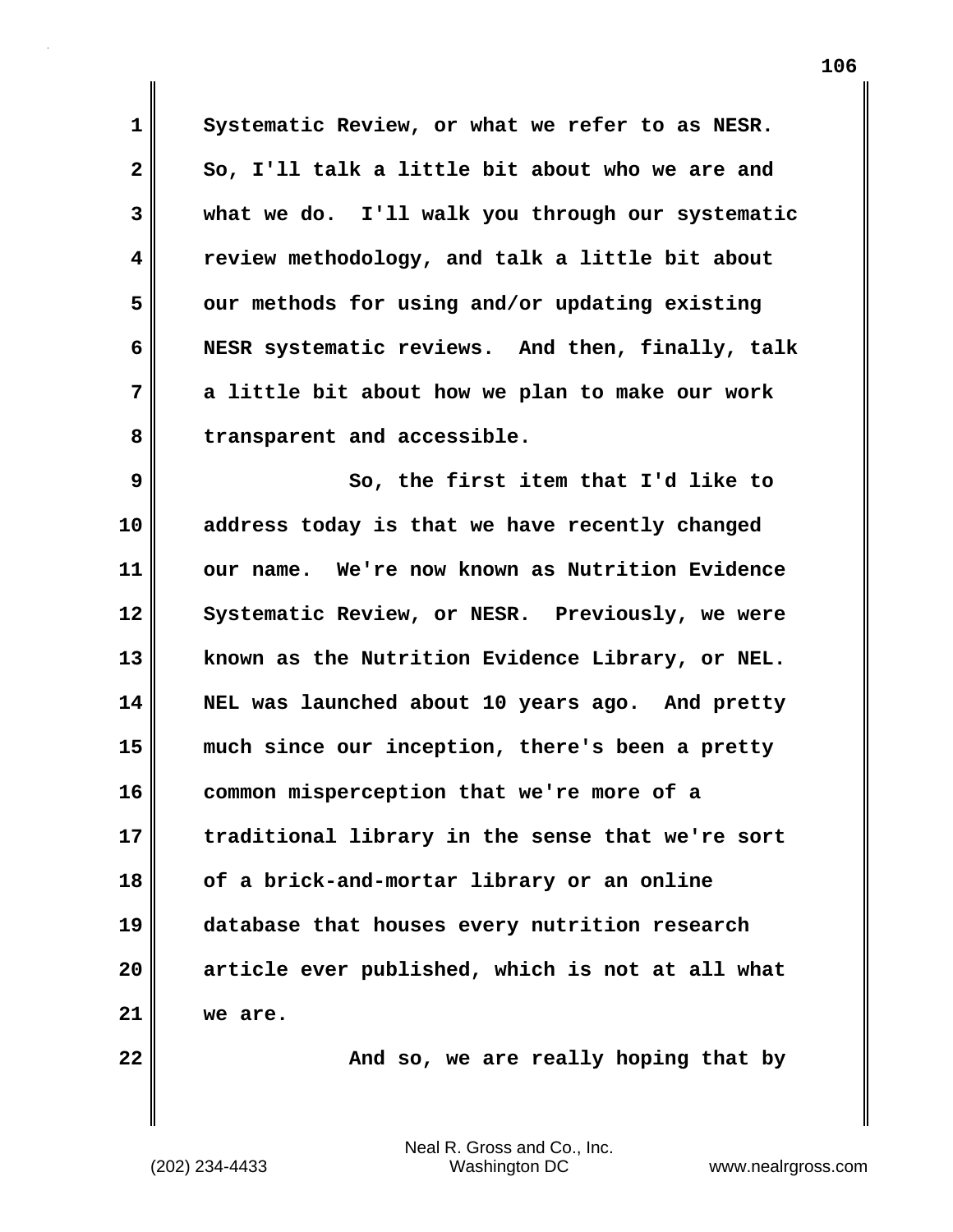**1 changing our name to Nutrition Evidence** 2 Systematic Review, we'll do a better job of **3 communicating to people that we really are a team 4 of scientists who specialize in conducting 5 systematic reviews. But, to correspond with the 6 name change, I think it's important to note that 7 this does not reflect a change in our role, and 8 it doesn't reflect a change in our systematic 9 review methodology. 10 So, this slide show our NESR team**

**11 members. I am pretty proud to be representing 12 such a well-qualified and dedicated group of 13 individuals. All of our analysts do have 14 advanced degrees in nutrition, public health, 15 epidemiology, or a very closely related field. 16 We're also supported by three librarians, all of 17 whom have advanced degrees in library science. 18 Our staff has received extensive 19 hands-on training over the years as well as 20 professional development ongoing, and really are 21 able to perform all of the steps in our process 22 independently.**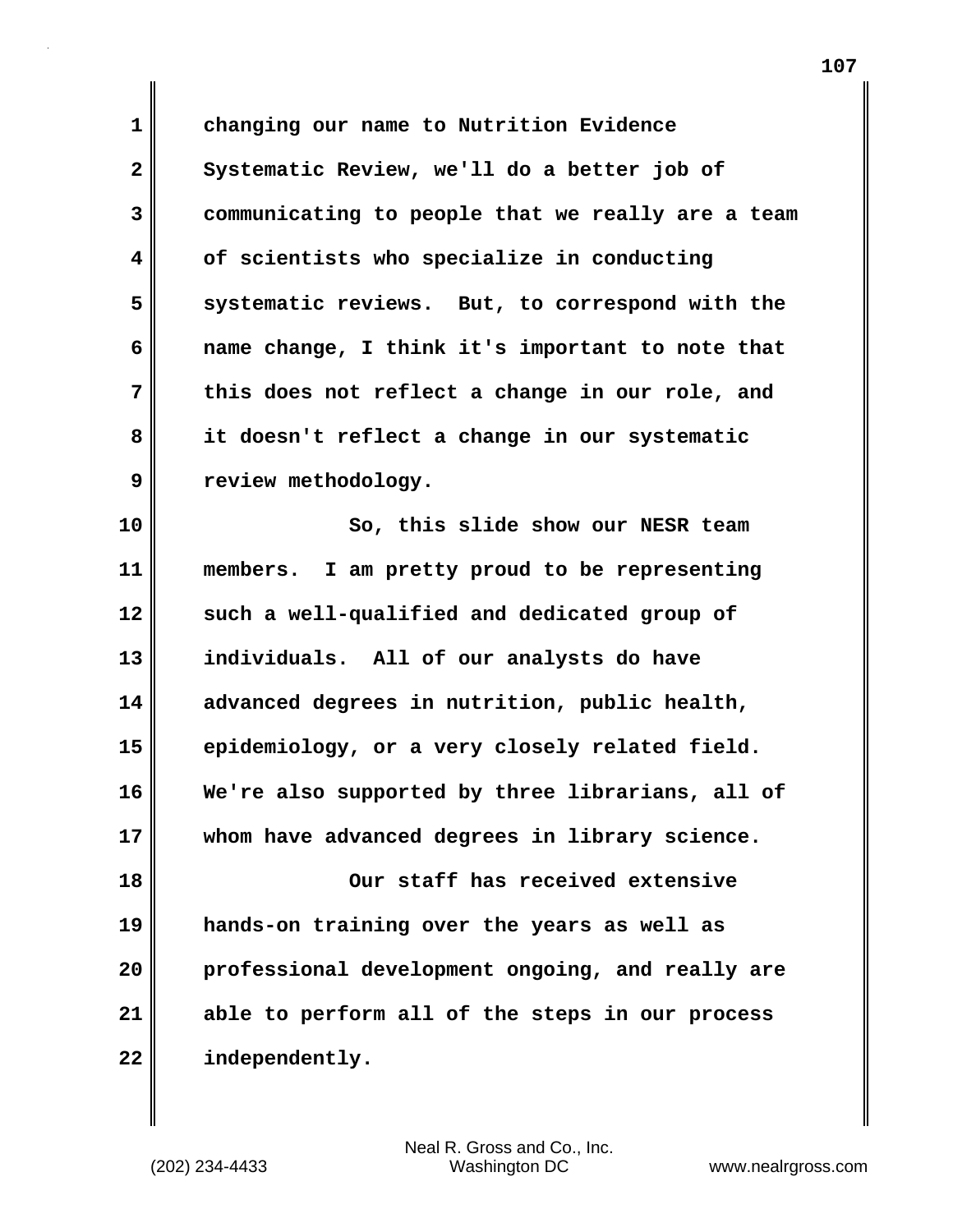**1 Our staff also has a lot of 2 experience. Many have been with the team for the 3 last three to four years. Some of us have been 4 with the team much longer, 10 or 11 years. So, 5 we're all very much looking forward to supporting 6 your work and reviewing the evidence over the 7 next year and a half or so. 8** So, the core mission of NESR is to **9 conduct systematic reviews on food and nutrition-10 related topics that can be used to inform U.S. 11 federal nutrition-related guidance and programs. 12 And so, just to make sure we're all on the same 13 page as to what a systematic review is, I've just 14 put the definition for sort of how we define and 15 describe what a systematic review is on this 16 slide. In essence, it's a research project that 17 answers a very clearly-formulated scientific 18 question by searching for, evaluating, analyzing, 19 and synthesizing nutrition evidence.**

**20 And so, Dr. Stoody did a nice job of 21 going through all of the USDA and HHS responses 22 to the recent National Academy study that came**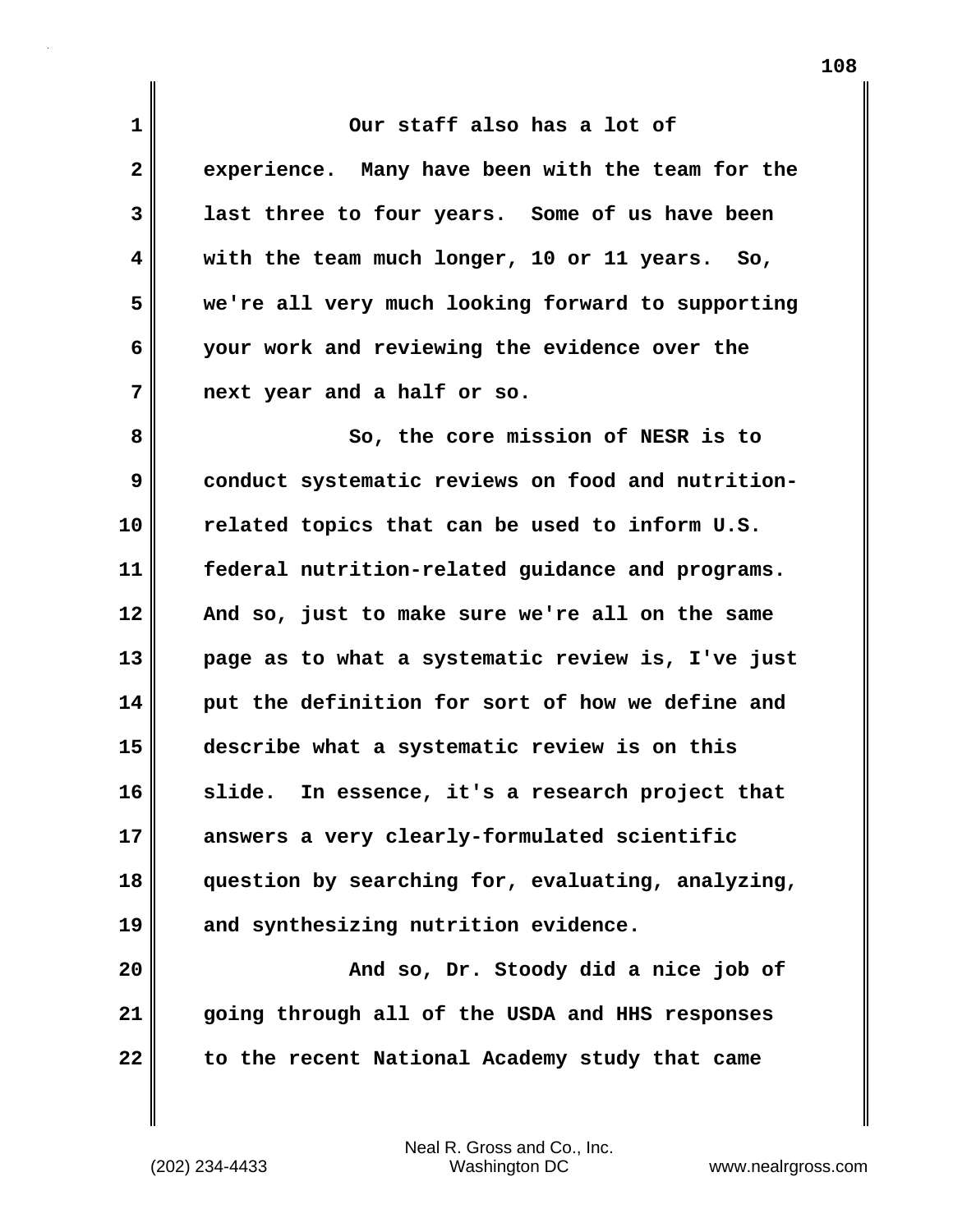**1 out on the process to develop the Dietary 2 Guidelines. So, I won't go into much detail 3 here, other than to say that the responses to the 4 NESR-related recommendations are found on our 5 website, as well as on dietaryguidelines.gov; and 6 that I do hope, as I walk through the rest of the 7 presentation, you'll really be able to see how we 8 do really support the five values that are listed 9 on the top of this slide. And I think you'll get 10 a good, clear understanding of what the role of 11 the NESR staff is versus what your role as the 12 Advisory Committee will be.**

**13 In addition, since our inception, I 14 think we've really worked hard to ensure that our 15 process does remain up-to-date. And so, we 16 really did appreciate the emphasis in the report 17 on continuing to do that. And, of course, as we 18 prepared to support your work as the 2020 19 Committee, we did do a very thorough evaluation 20 of our methods and our tools, just to make sure 21 that we are, in fact, aligned with current best 22 practices, both in the field of systematic review**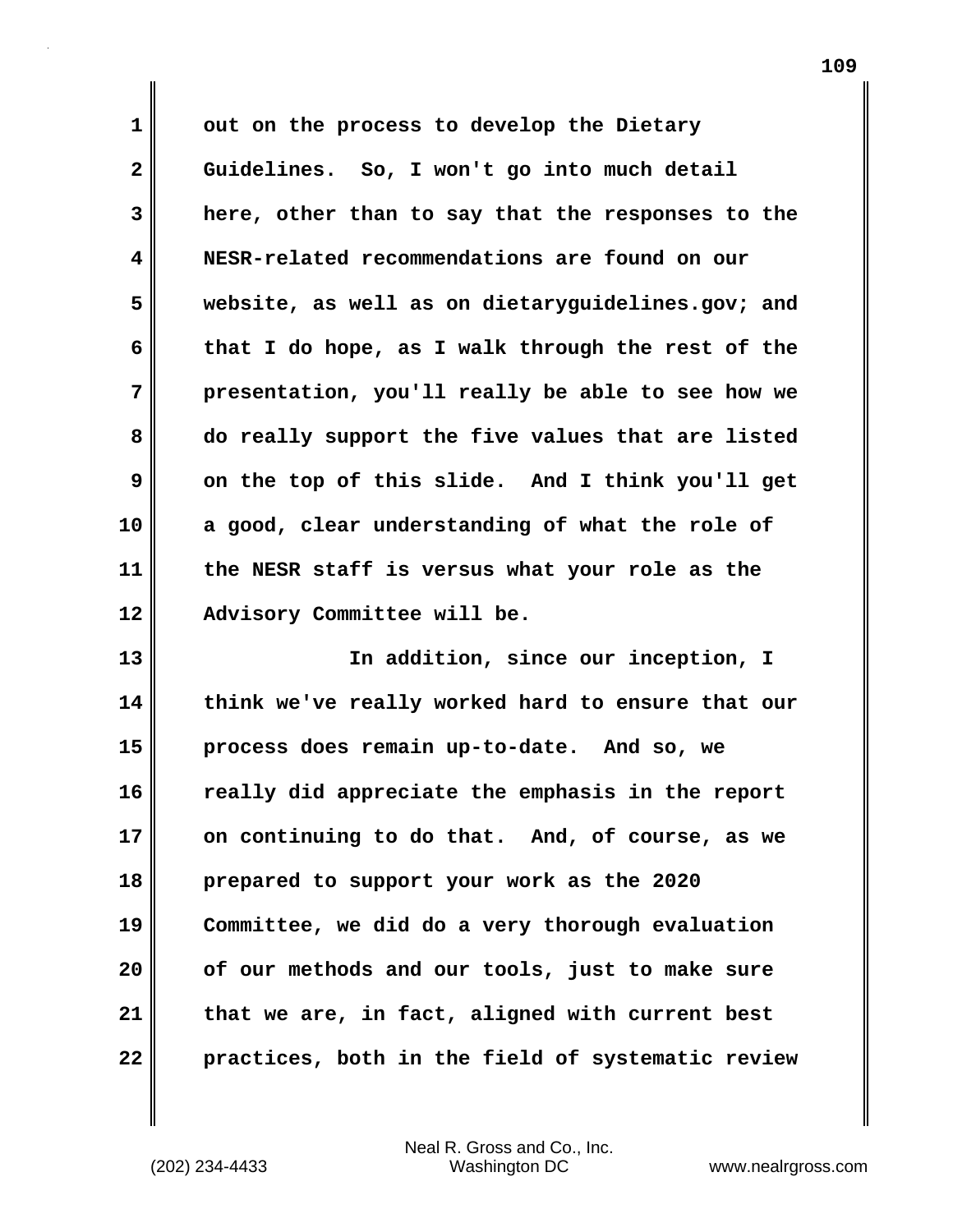**1 methodology as well as in the field of nutrition 2 science.**

**3 So, as I walk through our process 4 today, I will highlight a few areas where we have 5 made some advancements, either by engaging with 6 or leveraging some of the advancements made by 7 others in the field, like Cochrane, which is a 8 global leader in conducting systematic reviews, 9 as well as Health and Human Services, Agency for 10 Healthcare Research and Quality, AHRQ. 11 And then, again, we've also continued 12 with professional development. We've also really 13 worked to leverage technology where we can, all 14 with the goal of ensuring that at the end of the 15 day our work is as high quality and credible as 16 it possibly can be.**

**17** So, before I dive more specifically **18 into our methodology, I did want to set the stage 19 for how our staff will work to support you as a 20 Committee. So, this slide briefly describes the 21 roles of each of those groups. And I'll speak to 22 those roles a little bit more as I walk through**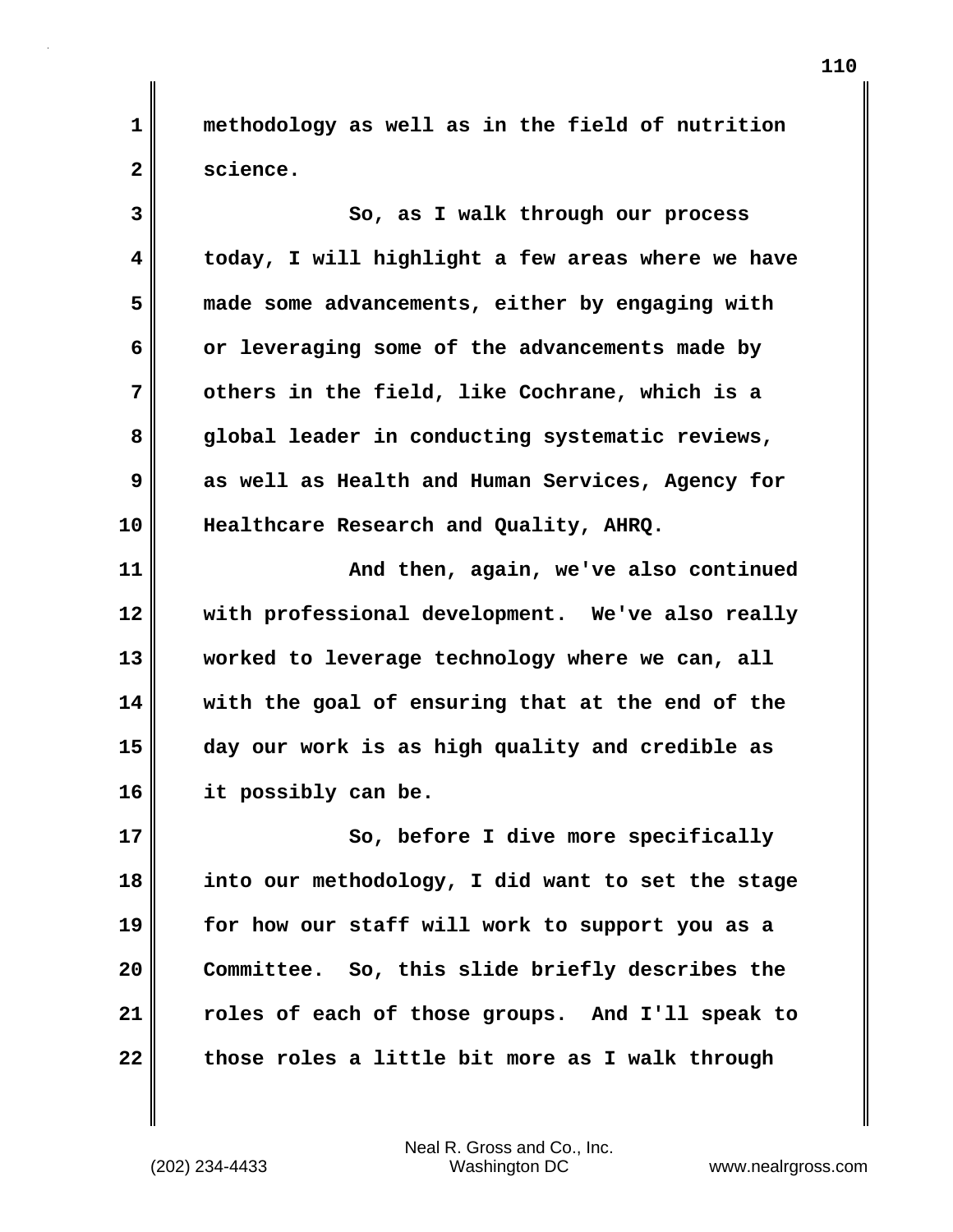1 the methodology.

| $\overline{\mathbf{2}}$ | But, briefly, our NESR staff are                  |
|-------------------------|---------------------------------------------------|
| 3                       | really scientists with systematic review          |
| 4                       | methodology experience. And so, we'll be          |
| 5                       | handling all aspects of planning, facilitating,   |
| 6                       | conducting, and then, of course, documenting the  |
| 7                       | work necessary to complete your systematic        |
| 8                       | reviews in accordance with our methodology.       |
| 9                       | You, as the Advisory Committee, are               |
| 10                      | really the scientific experts with that diversity |
| 11                      | of expertise and experience who will work with    |
| 12                      | our staff to help us refine and provide feedback  |
| 13                      | on various systematic review materials, like      |
| 14                      | analytic frameworks, inclusion/exclusion          |
| 15                      | criteria, and then, of course, play a very        |
| 16                      | critical role in synthesizing the body of         |
| 17                      | evidence to answer important diet-related         |
| 18                      | questions that you've been tasked with answering. |
| 19                      | In addition, as Dr. Stoody mentioned              |
| 20                      | earlier today, too, the Advisory Committee will   |
| 21                      | do its work in subcommittees. Each subcommittee   |
| 22                      | conducts its work in between meetings of the full |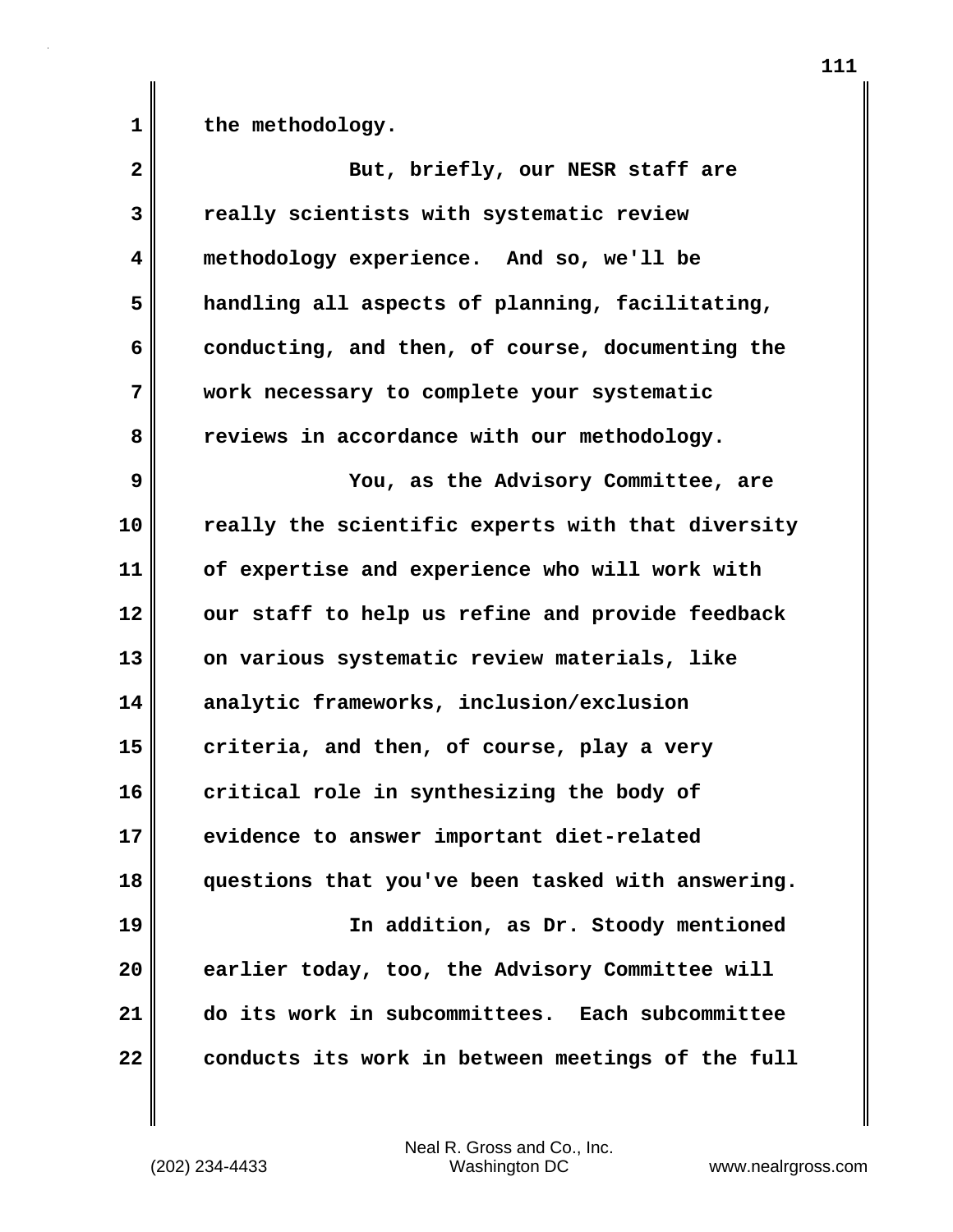**1 Committee, and then, will provide updates for 2 deliberation and discussion at subsequent public 3 meetings.**

**4 All right. So, getting into the 5 process, we begin the systematic review process 6 by working with the subcommittees to develop an 7 analytic framework for each of the questions that 8 you'll be answering using a systematic review. 9 The analytic framework really defines the core 10 elements of the systematic review question. So, 11 it defines the population of interest, the 12 intervention or exposure, as well as what it's 13 being compared to or the comparator, the outcomes 14 of interest. It also defines key terms and 15 identifies factors such as key confounders and 16 other critical factors that could be impacting 17 the relationship being examined.**

**18 So, the analytic framework, I would 19 say, really is sort of the foundational part that 20 defines how the rest of the systematic review 21 will play out. It informs not only the 22 inclusion/exclusion criteria, as well as the**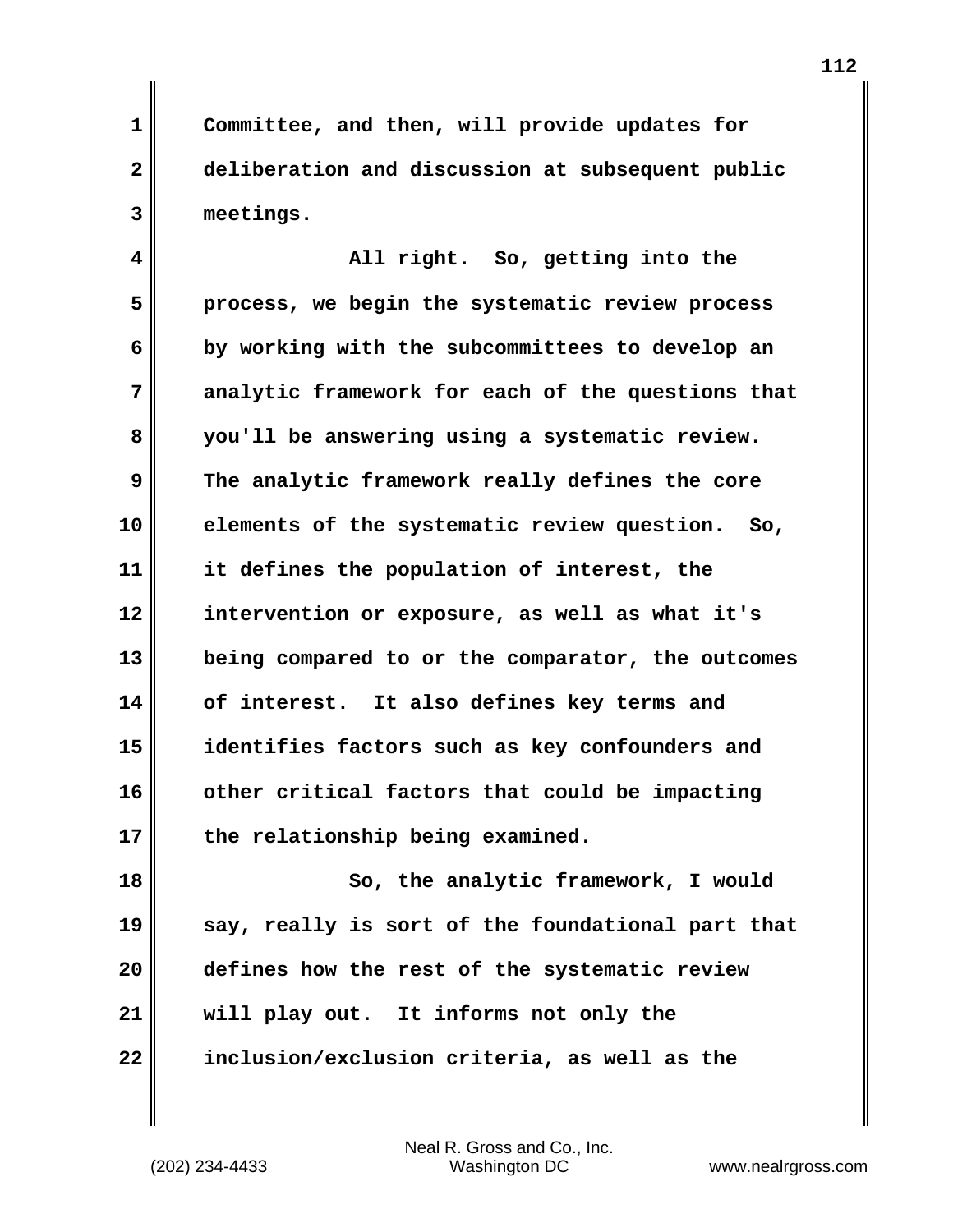**1 literature search strategy, but it defines what 2 data will be extracted. It informs risk-of-bias 3 assessments, and then, of course, it drives the 4 strategy for how you will synthesize the evidence 5 to draw conclusions and grade the body of 6 evidence. So, this is really a critical part of 7 the process.**

**8 Next, NESR staff will facilitate your 9 use of the analytic framework to establish 10 inclusion and exclusion criteria upfront before 11 any studies have been reviewed. These criteria 12 are tailored specifically to each of the 13 individual systematic review questions, and 14 they're really designed to guide a very objective 15 and consistent and transparent identification of 16 the most relevant and appropriate studies to be 17 including in the systematic reviews.**

**18 And again, the criteria are also 19 framed to ensure that the reviews are useful for 20 informing U.S. federal guidance. And so, 21 whenever possible, we're including studies that 22 are applicable to the U.S. population, are**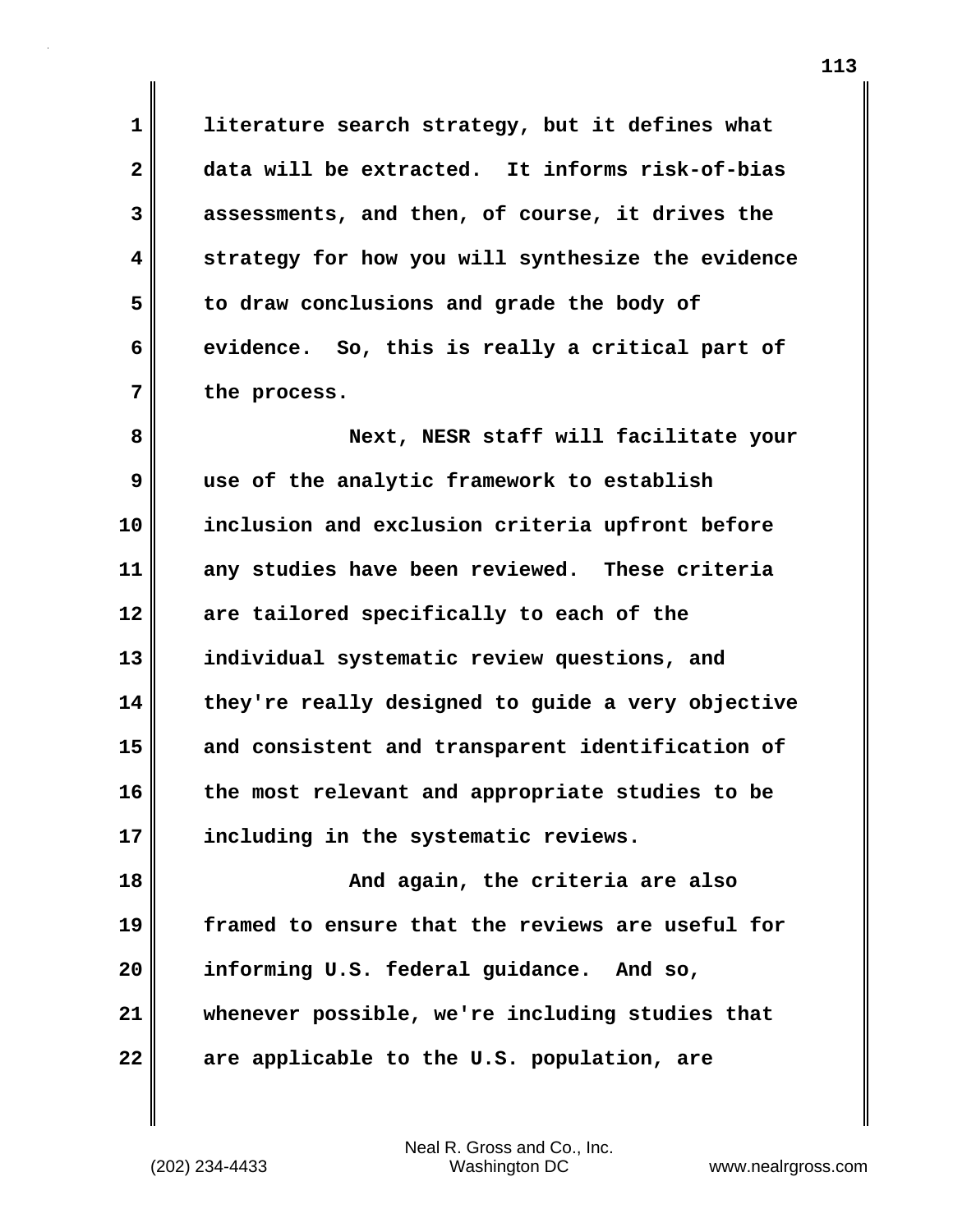**1 informative to our federal nutrition policies and 2 programs, and then, of course, are most rigorous 3 from a scientific standpoint.**

**4 And as I mentioned, the criteria are 5 tailored specifically to each of the systematic 6 review questions, though we do have a number of 7 standard criteria that we typically apply 8 consistently across our reviews, unless there is 9 a very strong rationale to do otherwise. And so, 10 I've put them here on the slide, and I'll walk 11 through each one and just talk briefly about 12 those criteria.**

**13 First is study design. We include the 14 designs that offer the strongest evidence to 15 support a relationship between diet and health.**  16 So, obviously, randomized controlled trials are **17 on that list as well as non-randomized controlled 18 trials, but we also do include prospective and 19 retrospective cohort studies, as well as nested 20 case-control studies, which means that we do 21 exclude typically uncontrolled trials as well as 22 cross-sectional studies and case-control studies.**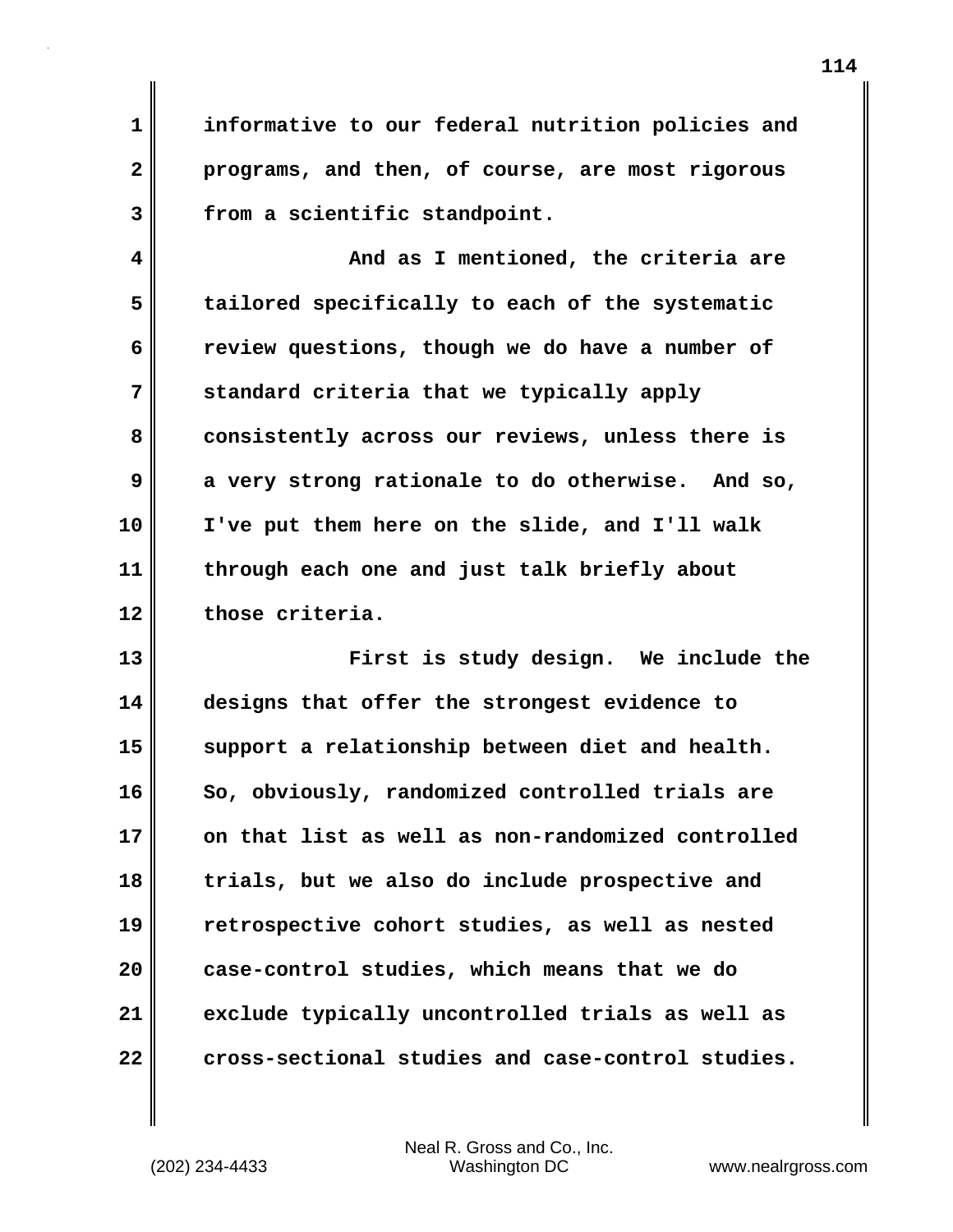**1 And so, while we do acknowledge that 2 relying on RCTs is really important, we also 3 believe that, by including high-quality, 4 rigorously-conducted observational research, it 5 can really provide an important complement to the 6 evidence provided by the RCTs, and allows us to 7 look, for example, at research done in more 8 vulnerable populations -- for example, the 9 pregnancy and birth to 24 months population is a 10 good example there -- or to look at longer-term 11 or more rare health outcomes. 12 In addition, though, our process does 13 have several steps later on, and I'll note those 14 as I go, where we really take study design into 15 consideration and really weigh the strengths and 16 limitations of the various designs that were 17 being reviewed. 18 So, next is publication status. We 19 include peer-reviewed publications and exclude 20 gray literature or unpublished literature. I 21 think this is a good place to note that we do 22 address publication bias later in the process**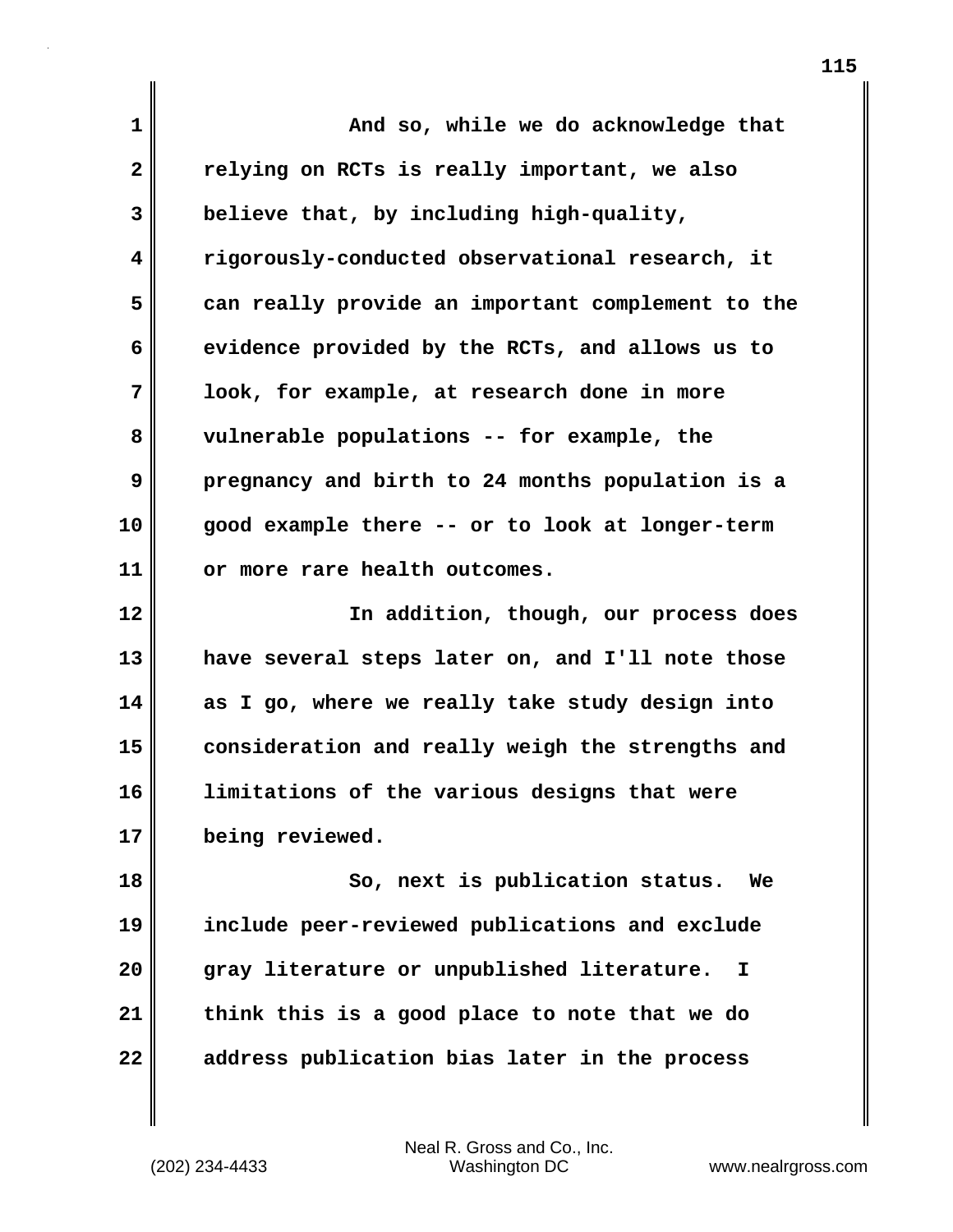**1 during the synthesis process, and we do, also,** 2 take steps to ensure that we're not including any **3 articles published in predatory journals, which 4 are those journals that don't have very good 5 peer-review policies in place. And then, we're 6 also ensuring that articles that have been 7 retracted are not considered.**

**8 We also include studies published in 9 English and exclude those published in languages 10 other than English. And then, when it comes to 11 country, again, because our focus is on looking 12 at evidence that's most generalizable to the 13 U.S., we do include studies conducted in 14 countries that -- we use what's called the Human 15 Development Index, which takes a number of 16 different factors into account, like life 17 expectancy, standard of living, education level. 18 It ranks countries according to that criteria. 19 And then, we include studies that are done in 20 countries ranked high or very high and exclude 21 those that are done in medium- or low-ranked 22 countries.**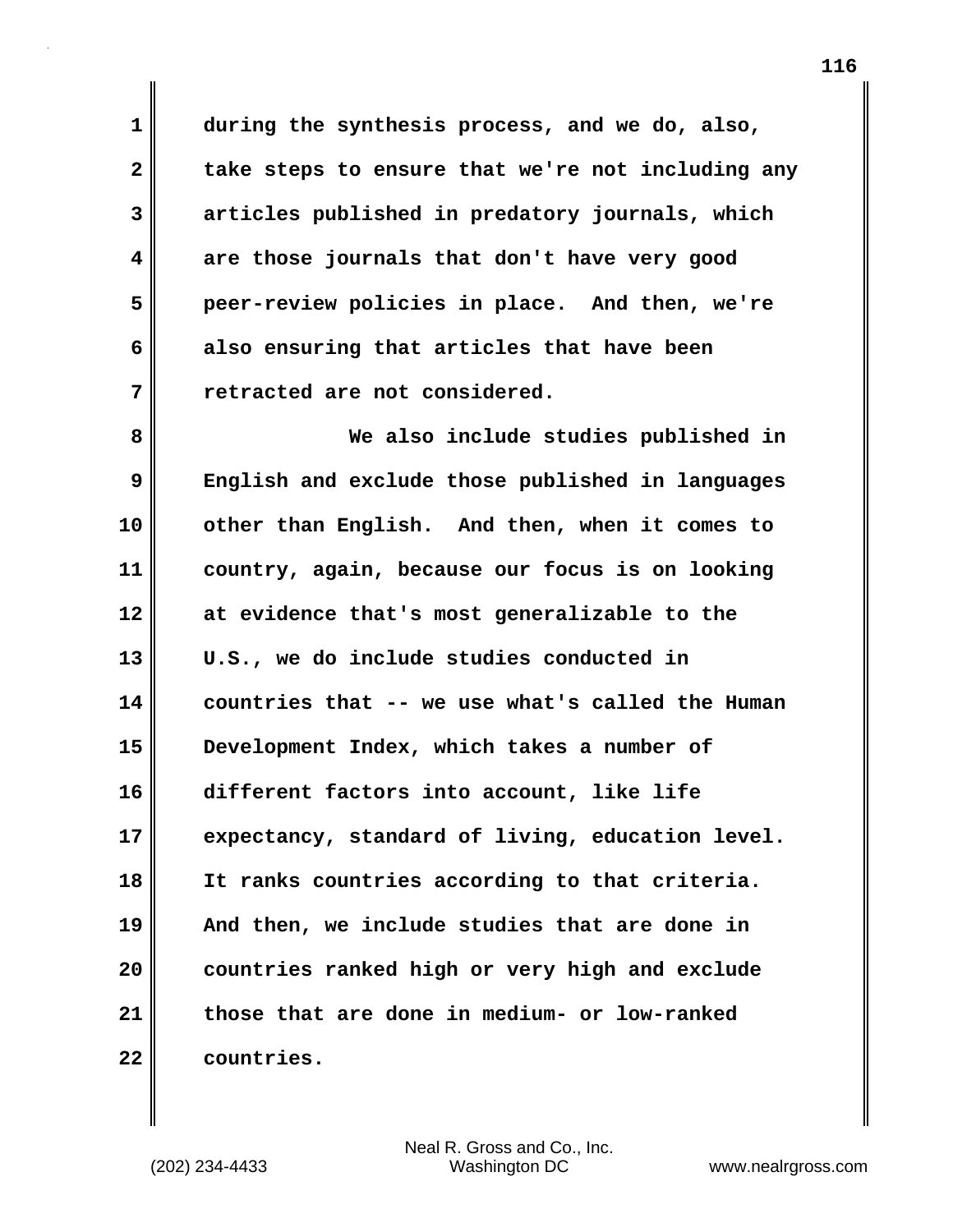| 1            | And then, finally, health status of               |
|--------------|---------------------------------------------------|
| $\mathbf{2}$ | study subjects is another critical one. As        |
| 3            | you've heard a few times today, the Guidelines    |
| 4            | really focus on health promotion and disease      |
| 5            | prevention, and our not clinical guidelines for   |
| 6            | treatment of individuals with a specific          |
| 7            | condition or a specific disease. And so,          |
| 8            | therefore, we really aim to include studies that  |
| 9            | are done in a population of subjects that are     |
| 10           | healthy or at risk for chronic disease.           |
| 11           | We'll also include studies that enroll            |
| 12           | some of a population that may be diagnosed with a |
| 13           | disease or that has the health outcome of         |
| 14           | interest, but we do exclude studies where they    |
| 15           | exclusively enroll individuals with a disease or  |
| 16           | with the health outcome of interest because that  |
| 17           | tends to be more of a treatment paradigm. So,     |
| 18           | looking at diet or nutrition as a way to treat a  |
| 19           | disease versus using it or examining it more in   |
| 20           | sort of that disease-prevention/health-promotion  |
| 21           | paradigm.                                         |
| 22           | And so, at the bottom of the slide                |

(202) 234-4433 Washington DC www.nealrgross.com Neal R. Gross and Co., Inc.

 $\mathbf{I}$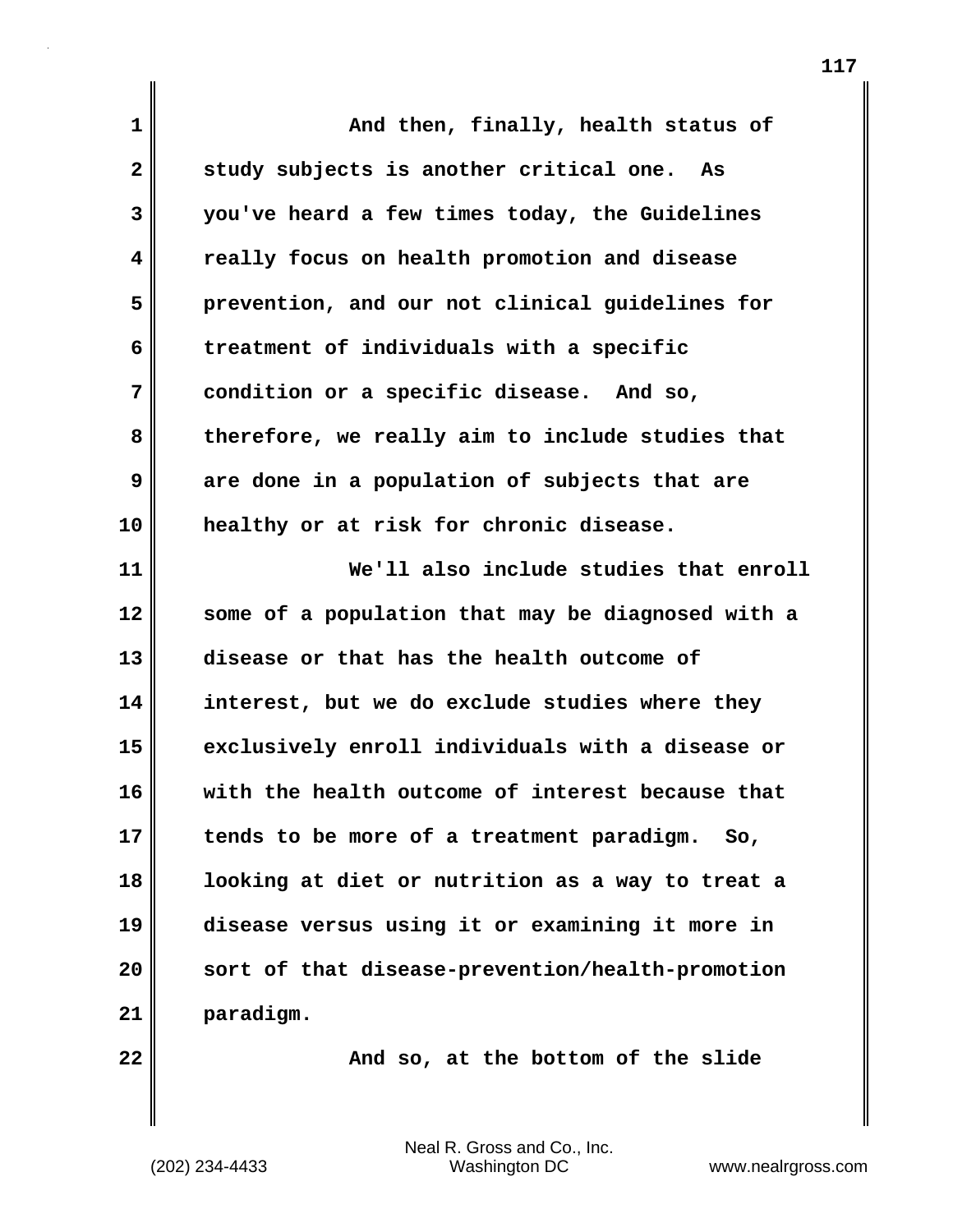**1 there are some examples of other criteria that we 2 would establish, things like the date of 3 publication, how the intervention or exposure was 4 defined, what the comparator is, and then, what 5 those intermediate and long-term health outcomes 6 are. And there may be other criteria that you 7 would consider establishing just based on 8 whatever question it is you're answering. 9** So, next, our NESR librarians will **10 create what we call a search strategy. They use 11 the analytic framework and they use that 12 inclusion/exclusion criteria as their guides. 13 And the goal is to find all of the studies that 14 are relevant to the question you are addressing. 15 And so, the strategy identifies both 16 the relevant electronic databases -- we always 17 search PubMed; we always search Cochrane and 18 Embase. We may consider additional databases 19 that may be appropriate for whatever topic is 20 being addressed. And then, we also identify key 21 terms that are used in each of those databases to 22 search for the types of studies that we're**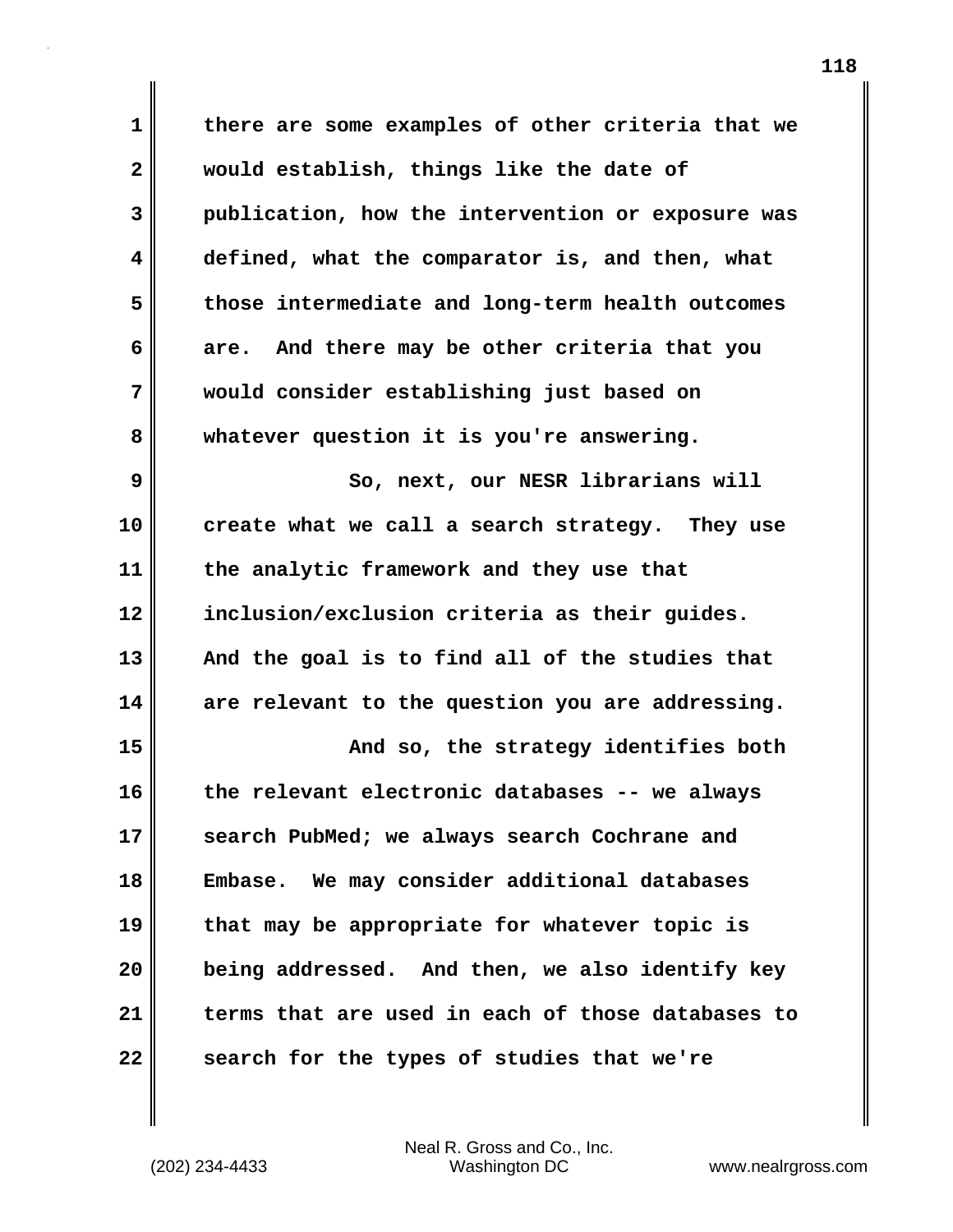1 looking for.

| $\overline{\mathbf{2}}$ | And so, you will have an opportunity             |
|-------------------------|--------------------------------------------------|
| 3                       | to review that search strategy, and we do have a |
| 4                       | process where it's peer-reviewed by another      |
| 5                       | librarian as well, just to make sure that it's   |
| 6                       | comprehensive in capturing all of those key      |
| 7                       | search terms to identify the studies that we     |
| 8                       | would be looking for.                            |
| 9                       | So, once the search strategy is                  |
| 10                      | finalized and approved, the librarians will      |
| 11                      | conduct that search. And that yields a pretty    |
| 12                      | long list of potentially-relevant articles, but  |
| 13                      | our goal here is to really cast a very wide net  |
| 14                      | and just make sure that we've identified any     |
| 15                      | potential article that could be relevant for     |
| 16                      | inclusion in the review.                         |
| 17                      | So, the next process is screening all            |
| 18                      | of those literature search results. We have two  |
| 19                      | NESR analysts who will independently screen all  |
| 20                      | of the studies that were identified in the       |
| 21                      | librarians' search using the inclusion and       |
| 22                      | exclusion criteria. And we do this using a web-  |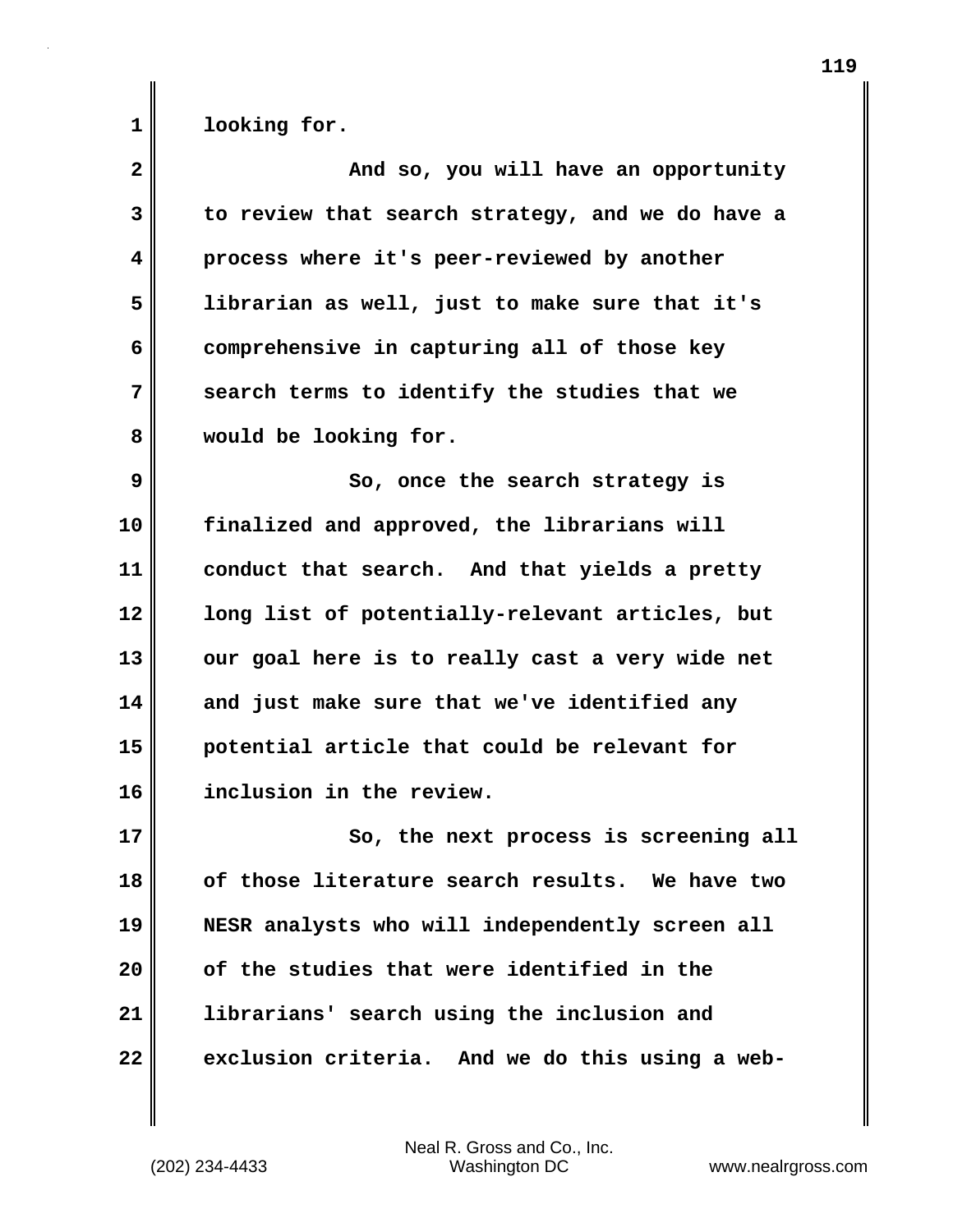**1 based tool, which really helps make the process a 2 little bit more efficient.**

**3 But the goal here is to review every 4 single one of those studies that came up in the 5 literature search against those criteria and** 6 exclude any that do not meet the criteria. And **7 so, ultimately, this means that only those 8 studies that meet all of the criteria will be 9 included in the final systematic review. 10 We also do a manual search here, which 11 is a very standard step in conducting a 12 systematic review. For us, it involves searching 13 all of the reference lists of the included 14 articles that we've identified, just to make sure 15 that we haven't missed any peer-reviewed article 16 that might meet our criteria, but wasn't picked 17 up in the electronic database search. 18 It's very rare that we would pick up 19 an article this way, but sometimes there are 20 problems with how a paper was indexed in PubMed,**

**22 so, really, this is just a way to make sure that**

(202) 234-4433 Washington DC www.nealrgross.com Neal R. Gross and Co., Inc.

**21 for example, and we could have missed it. And**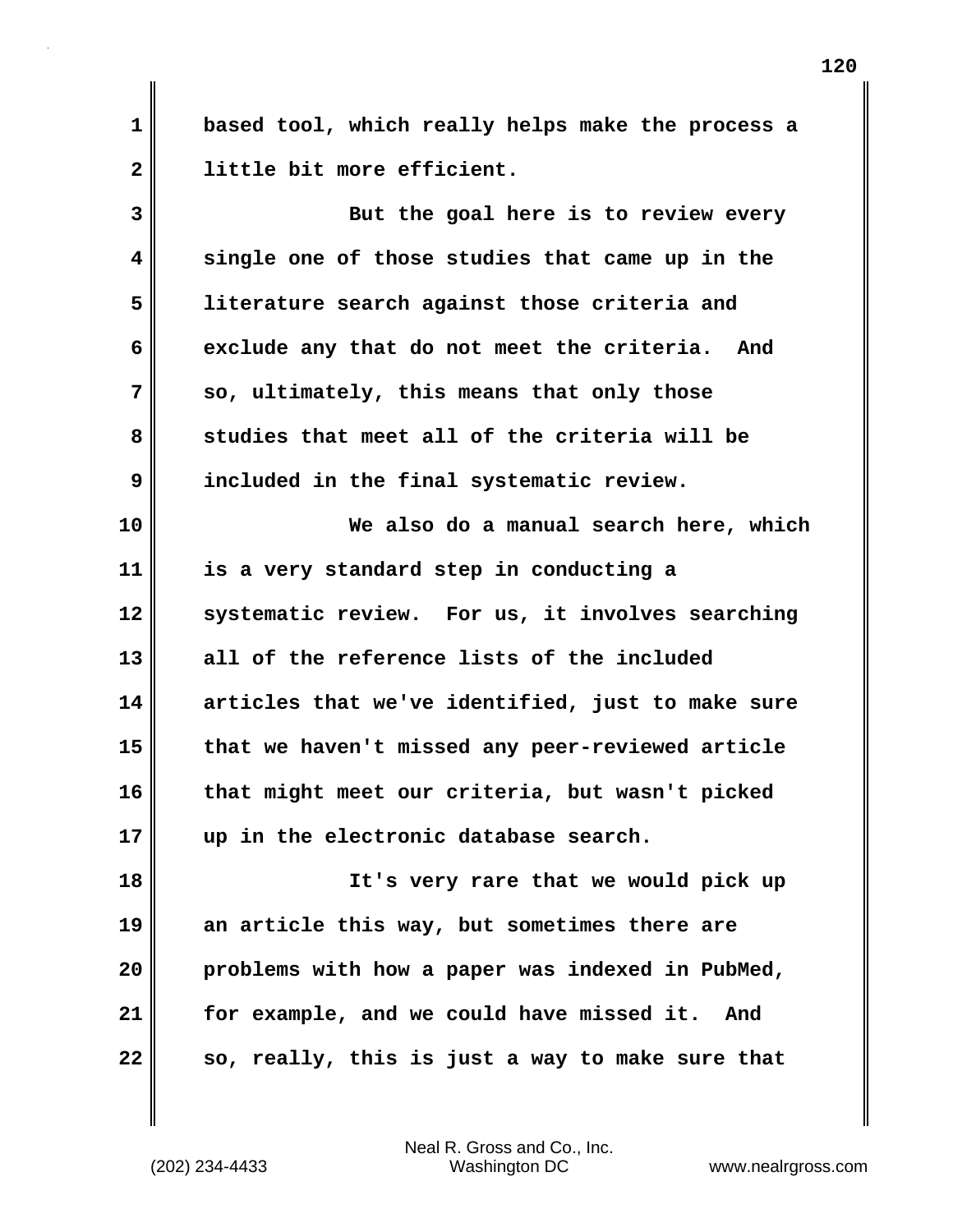**1 we're being as comprehensive as possible in 2 picking up any possible article that might relate 3 to the question that's being addressed. 4 And then, our NESR analysts will 5 document all of the search results, including 6 that list of included articles, and a list of all 7 of the articles that were excluded with the 8 rationale for why they were excluded. So, this 9 process of both searching and, then, screening 10 the literature is really a very systemic and 11 well-documented process, and it's really based on 12 objective criteria. And so, ultimately, it 13 should be reproducible and clear as to why we've 14 included some studies, and then, if we've 15 excluded studies, it's clear as to why they were 16 excluded as well. 17** So, next, our NESR analysts will **18 extract key data from each of the studies 19 included in the systematic review. And the**

**20 subcommittee members will provide input onto what 21 data should be extracted, just based on what 22 kinds of information you think you would need to**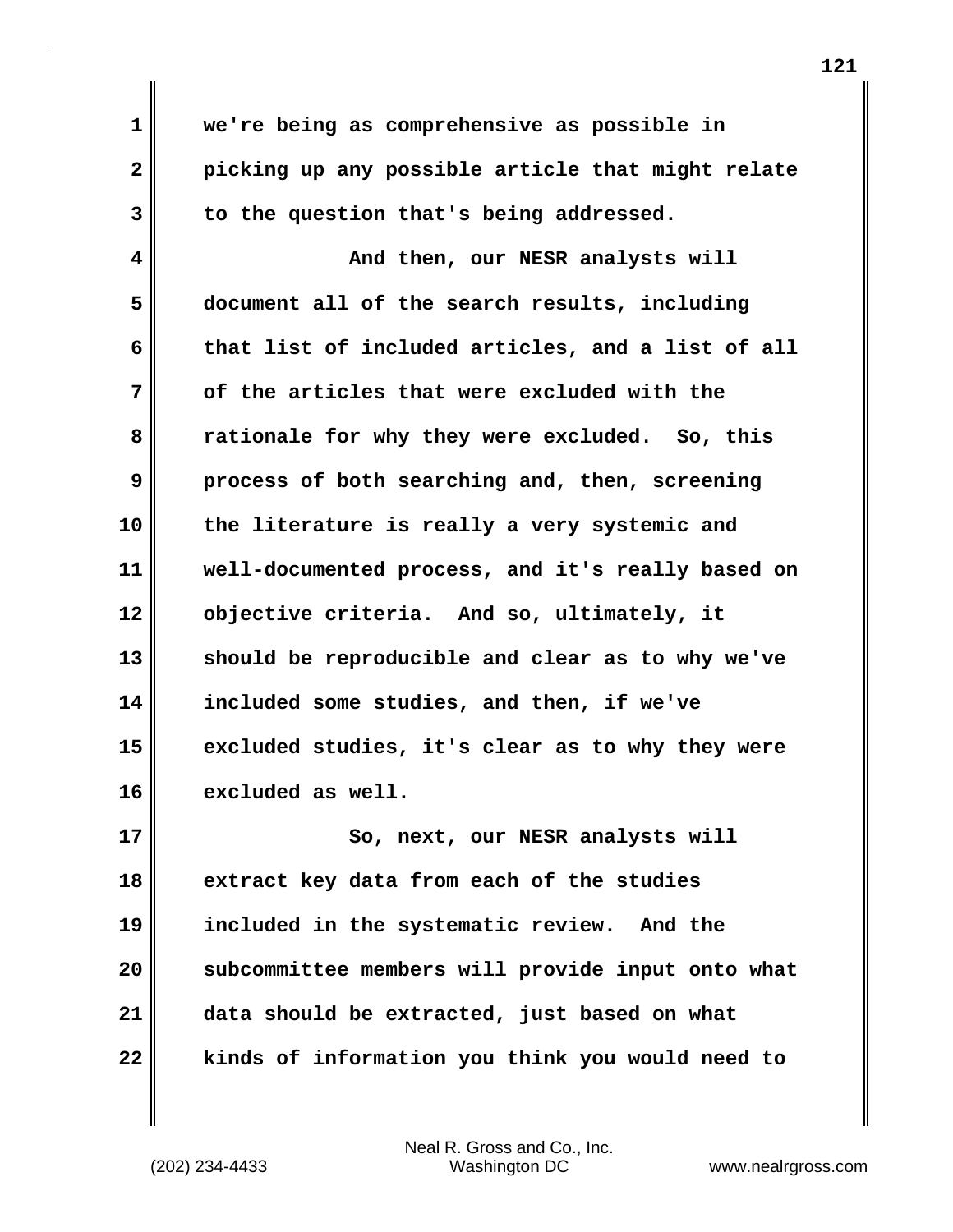**1 answer the systematic review question.**

**2 We also do harness the power of 3 technology here as well. Using a web-based tool 4 really helps us with accurate, consistent, and 5 efficient data extraction.**

**6 And then, once that's complete, our 7 NESR analysts will also use that information to** 8 create a series of evidence tables, which are **9 essentially ways to summarize and describe the 10 body of evidence, and will be useful to you all 11 as you move into this step of synthesizing the 12 evidence to draw conclusions.**

13 || In addition, conducting a formal risk-**14 of-bias assessment for each of the included 15 studies is another critical part of our process. 16 I've included a definition here on the screen for 17 what risk of bias is. It's the likelihood of a 18 systematic error or deviation in the results or 19 inferences of a study which could lead to under-20 or overestimation of either the true effect of 21 the intervention on the outcome or the 22 association between the exposure and outcome that**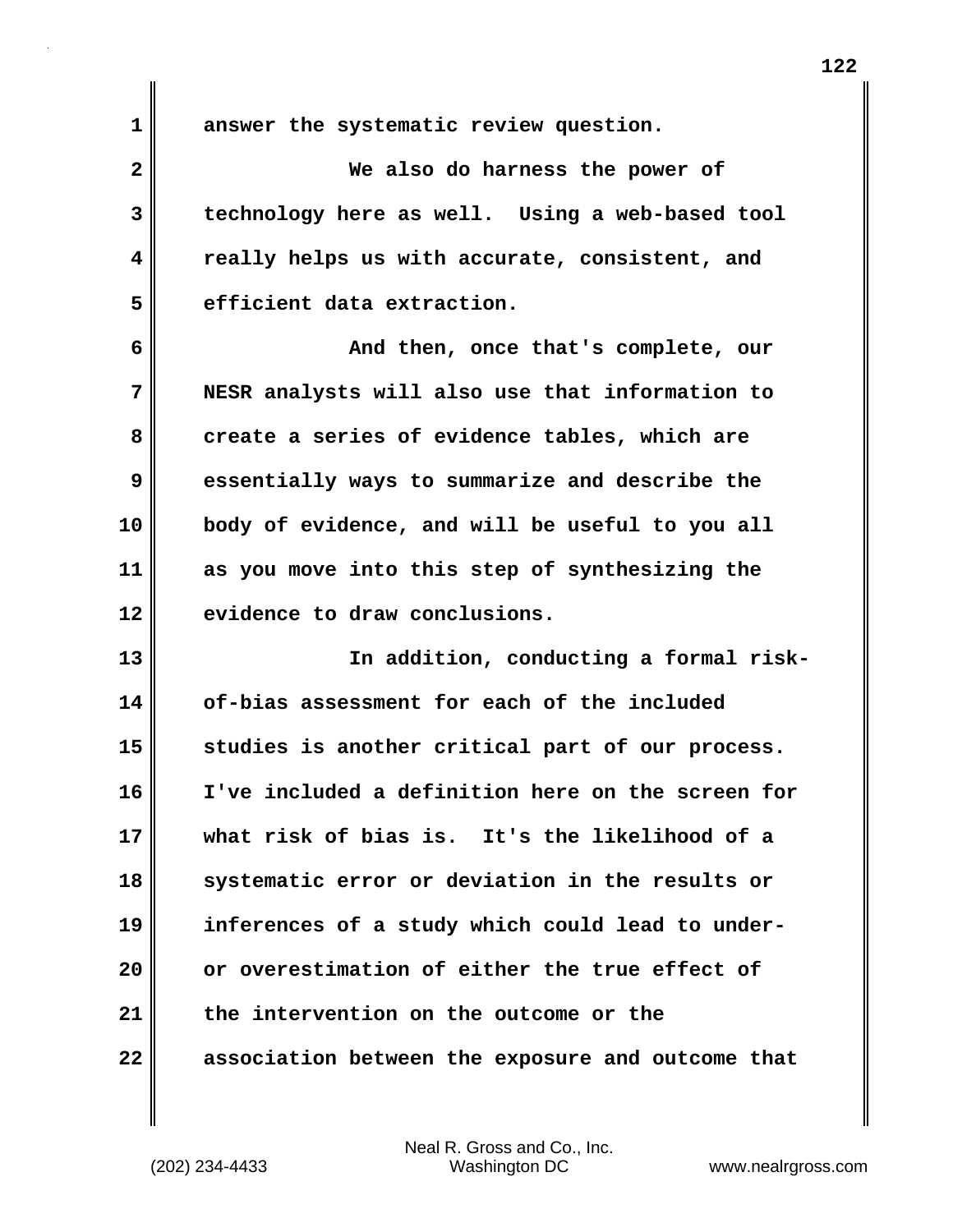1 you're looking at.

| $\mathbf{2}$            | And so, this assessment really is                 |
|-------------------------|---------------------------------------------------|
| 3                       | designed to provide information regarding each of |
| $\overline{\mathbf{4}}$ | the included studies, as well as the body of      |
| 5                       | evidence as a whole, that can be considered when  |
| 6                       | synthesizing the evidence, drawing conclusions,   |
| 7                       | and, of course, grading the strength of the       |
| 8                       | evidence.                                         |
| 9                       | So, this is one area of systematic                |
| 10                      | review methodology that has been evolving quite a |
| 11                      | bit in recent years. We've really been following  |
| 12                      | these evolutions closely and have decided, in     |
| 13                      | order to align with some of the other systemic    |
| 14                      | review organizations that are out there, to adopt |
| 15                      | the three tools shown on this slide here to       |
| 16                      | assess risk of bias in the reviews that you'll    |
| 17                      | conduct as the 2020 Committee.                    |
| 18                      | So, the first is called Cochrane's                |
| 19                      | Risk-of-Bias Tool for Randomized Trials, or Risk  |
| 20                      | of Bias 2.0. This is a relatively-new tool        |
| 21                      | released by Cochrane and, obviously, focused on   |
| 22                      | randomized trials.                                |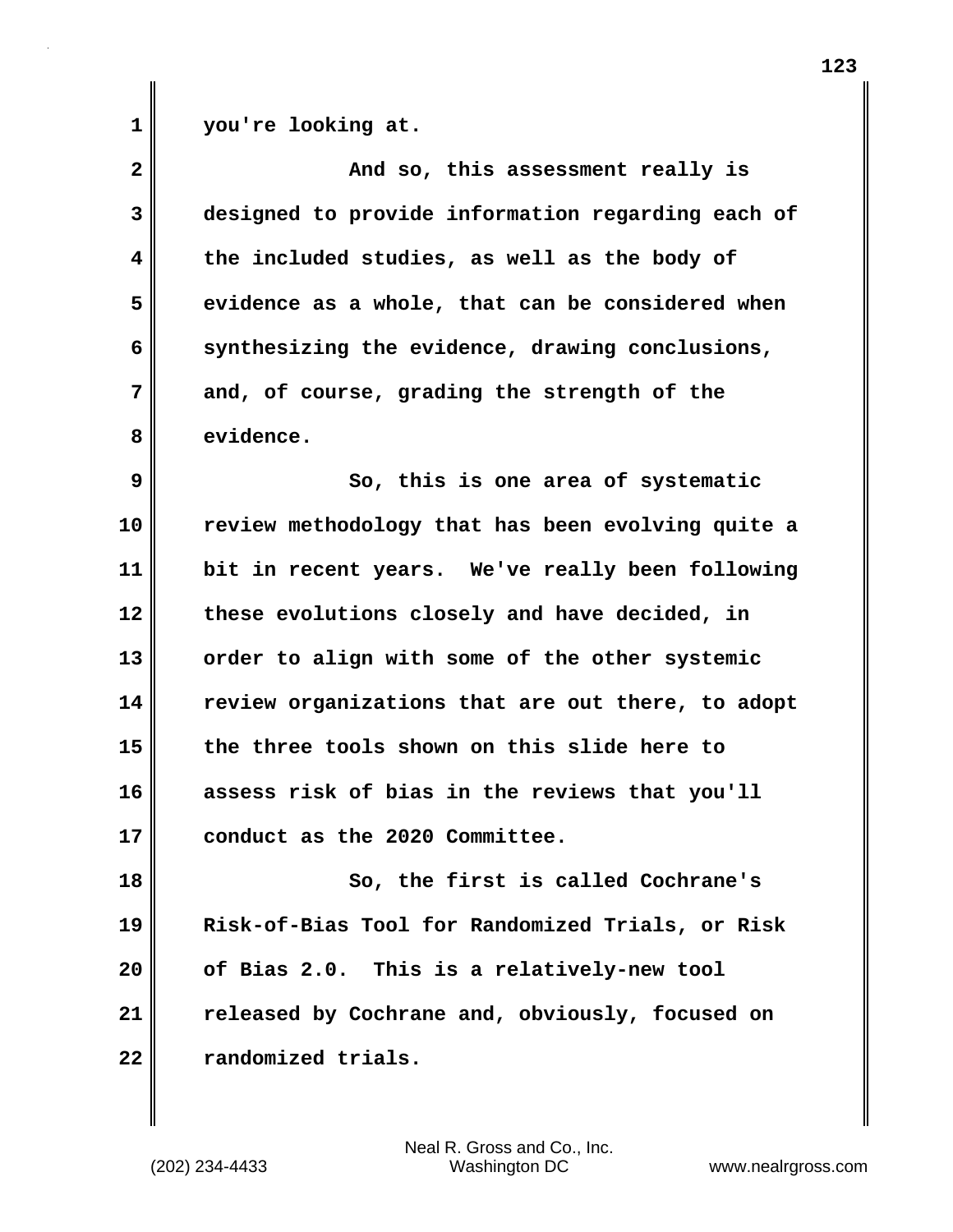**1 The next tool is also a Cochrane tool. 2 It's called the Risk of Bias in Non-Randomized 3 Studies of Interventions Tool, or ROBINS-I. And 4 that is a tool to assess risk of bias in non-5 randomized trials.**

**6 The last tool is one that we have 7 adapted for use in our work. There is not a 8 universally-accepted tool right now for assessing 9 risk of bias in observational studies. We have 10 been involved in an effort that Cochrane is 11 leading to do this in collaboration with some 12 other U.S. federal entities, but they haven't 13 released a final tool yet. They have released a 14 preliminary tool, however. It's based very 15 closely on the ROBINS-I tool. And so, we have 16 taken that preliminary tool and adapted it for 17 use in assessing nutrition research.**

**18 And so, the types of bias, the tools, 19 you can get a general sense of the types of bias 20 these tools will be considering in the list at 21 the bottom of the slide. And then, I'll also 22 just note that our website has these three tools**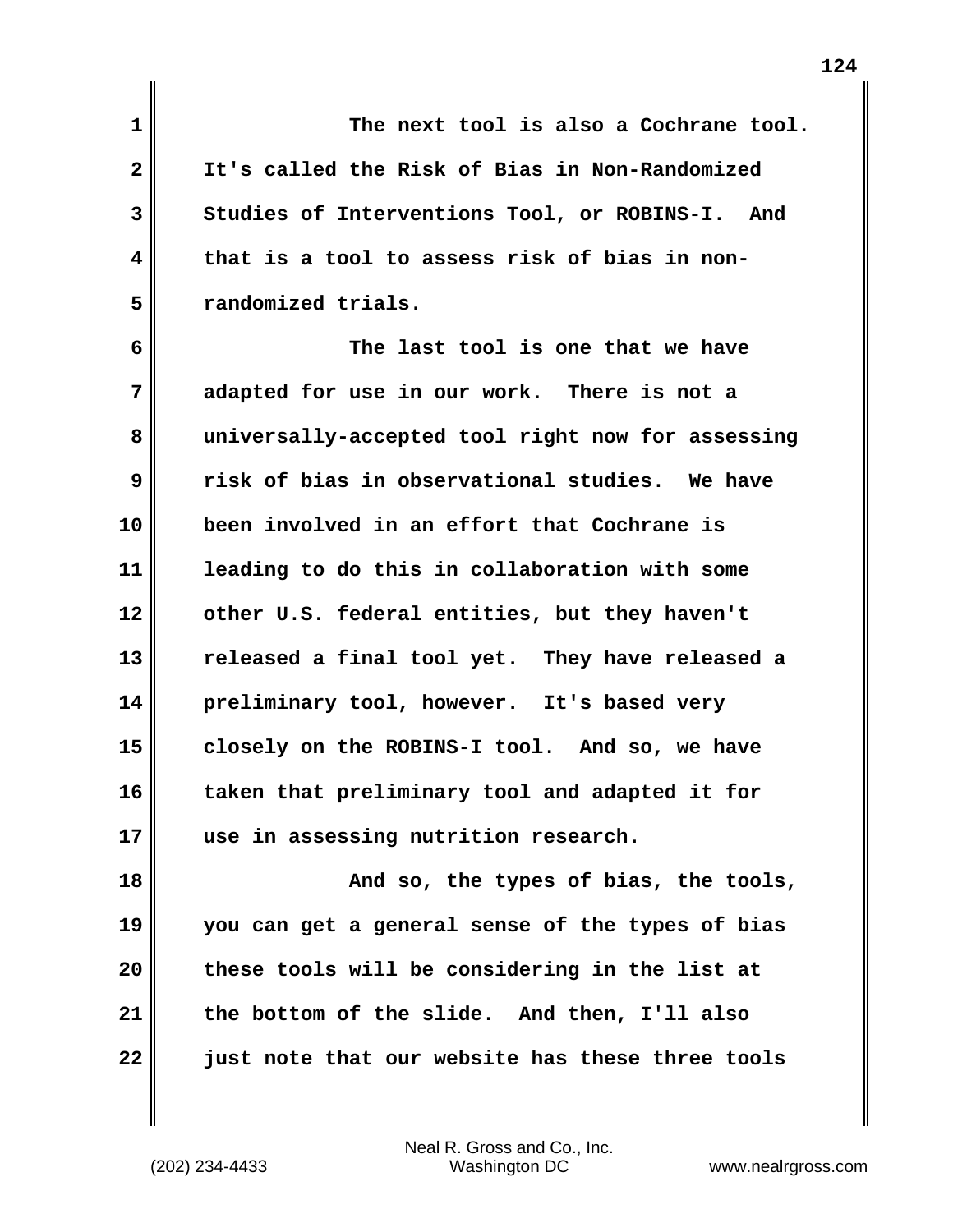**1 linked on it, as well as there's a website for 2 the Cochrane tools that provides extensive 3 information about the tool and the guidance for 4 answering the questions.**

**5 So, next, the subcommittees will use 6 the extracted data, the evidence tables, those 7 risk-of-bias assessments from all of those 8 included studies to examine whether or not the 9 intervention or exposure that you're looking at 10 is related to the outcome in the population of 11 interest. So, coming back to that analytic 12 framework and really thinking about how the 13 evidence addresses the question as you've laid it 14 out in the analytic framework.**

**15 And so, in essence, evidence synthesis 16 is the process by which evidence from multiple 17 studies is described, compared, and then, 18 combined qualitatively. It really focuses on 19 looking for overarching themes in the evidence. 20 It looks for differences in how the studies were 21 conducted and their results. Looks for factors 22 that may have been impacting the relationships**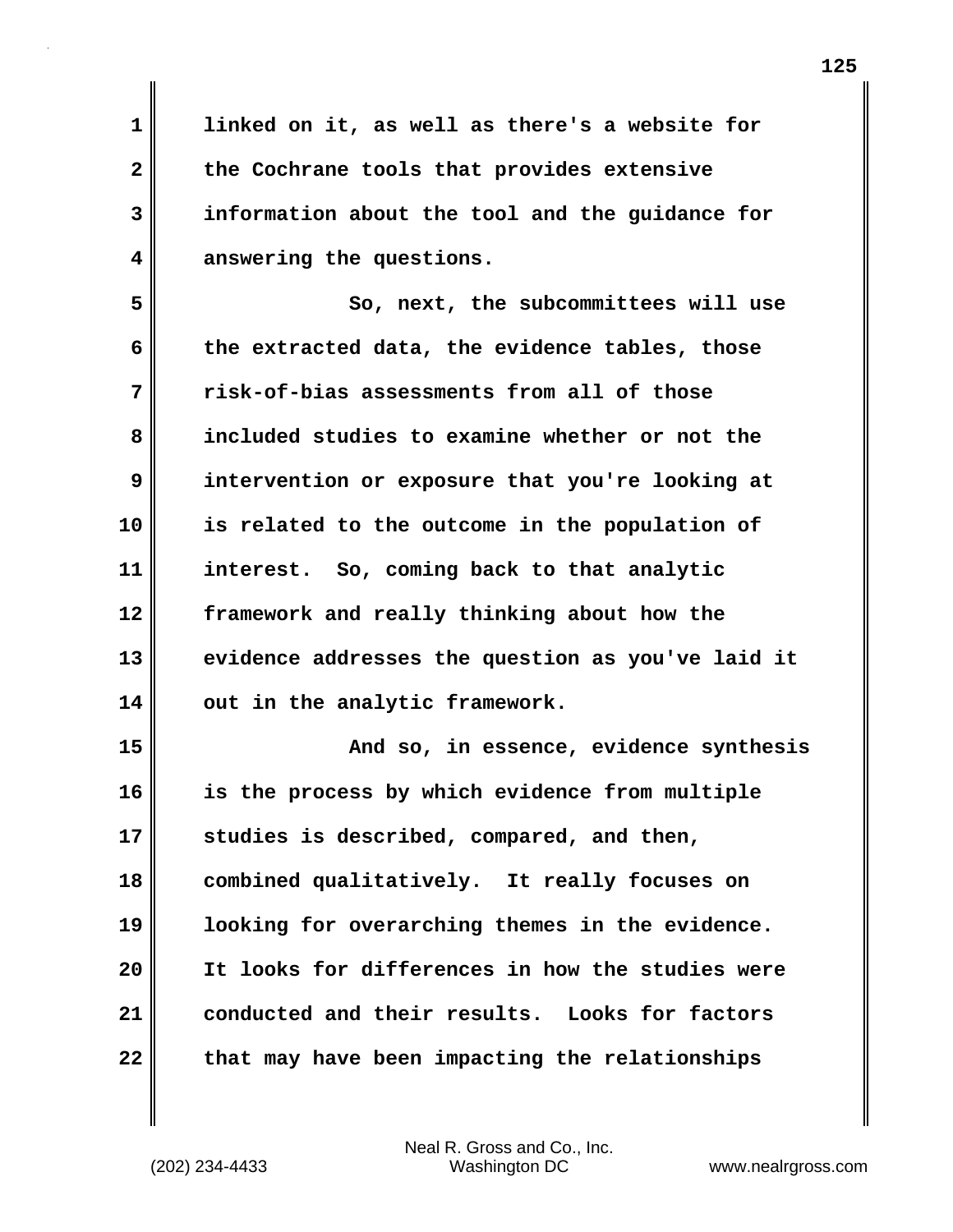**1 that you're examining, and then, of course, 2 identifies gaps and limitations in the body of 3 evidence as well.**

**4 So, next, the subcommittee members 5 will use the evidence synthesis to develop a 6 conclusion statement. A conclusion statement is 7 a summary statement that reflects the complete 8 body of evidence reviewed. So, it doesn't take 9 into consideration evidence outside of those 10 included studies that you have included in the 11 review. And it's really written as an answer to 12 the systematic review question.**

**13 In addition, it may also state when 14 there's not enough evidence to answer the 15 question as well. So, it's either an answer to 16 the question or a statement that there is not 17 enough evidence to answer the question.**

**18 So, next, once you have a conclusion 19 statement in place, you'll use predetermined 20 criteria to assign a grade to the evidence 21 underlying that conclusion statement. And the 22 grade really indicates kind of the strength of**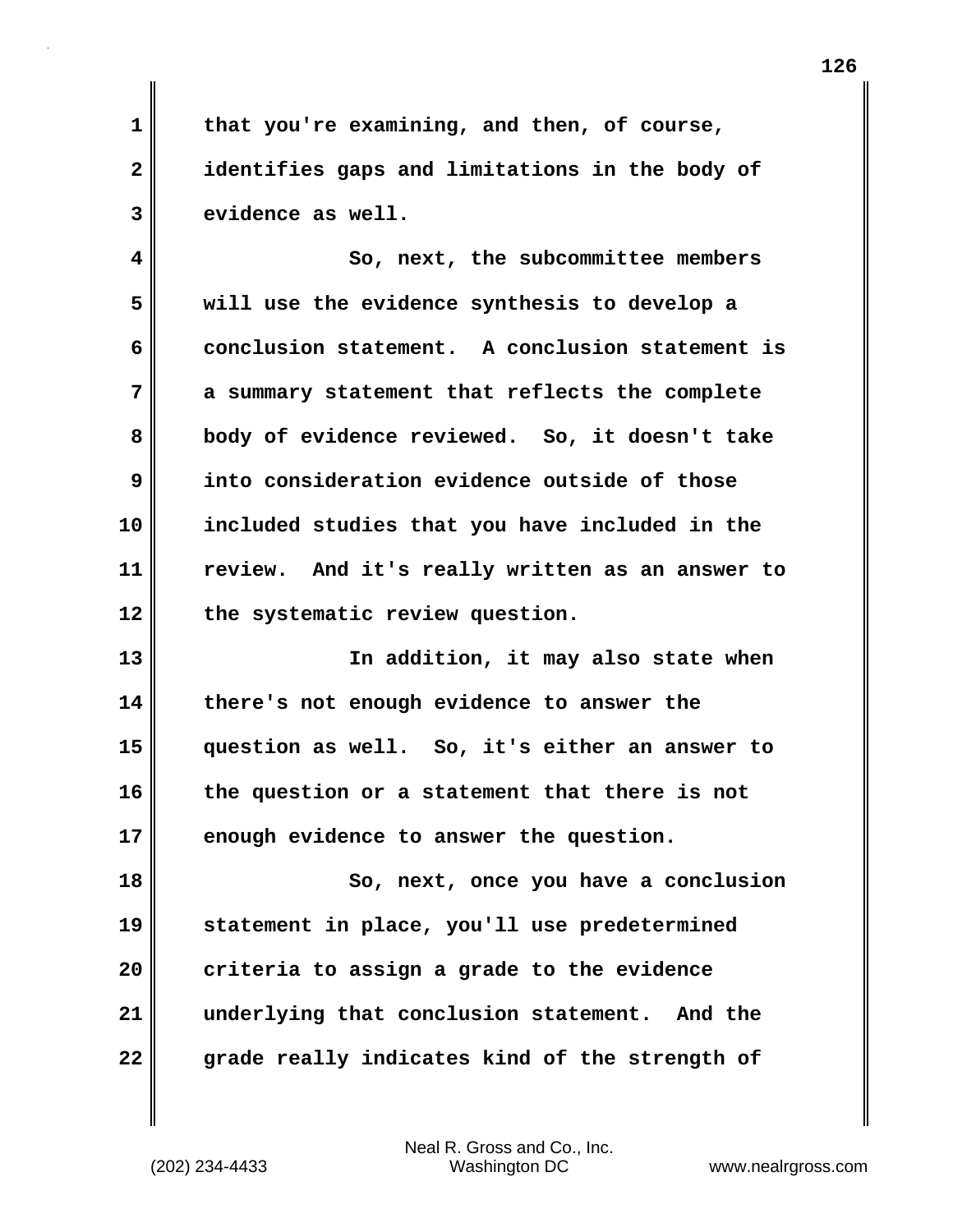| $\mathbf{1}$ | evidence underlying that conclusion or how        |
|--------------|---------------------------------------------------|
| $\mathbf{2}$ | confident we are in the conclusion statement.     |
| 3            | I'll talk a little bit more about the             |
| 4            | predetermined criteria on the next slide. But     |
| 5            | the goal is to really consistently and            |
| 6            | transparently assess the body of evidence to      |
| 7            | assign one of the four grades that are listed on  |
| 8            | this slide.                                       |
| 9            | So, when you indicate a strong grade              |
| 10           | for a conclusion statement, that really means     |
| 11           | that there is strong evidence underlying that     |
| 12           | grade, such that if new articles are published,   |
| 13           | it's probably not going to impact the conclusion  |
| 14           | that you've drawn.                                |
| 15           | When you move to a more moderate sort             |
| 16           | of strength of evidence, it's sort of reflective  |
| 17           | of the fact that, if new articles are coming out, |
| 18           | you might need to make some edits to that         |
| 19           | conclusion statement.                             |
| 20           | And then, finally, a grade of limited             |
| 21           | indicates that the body of evidence was much more |
| 22           | limited in nature, and if new studies are         |
|              |                                                   |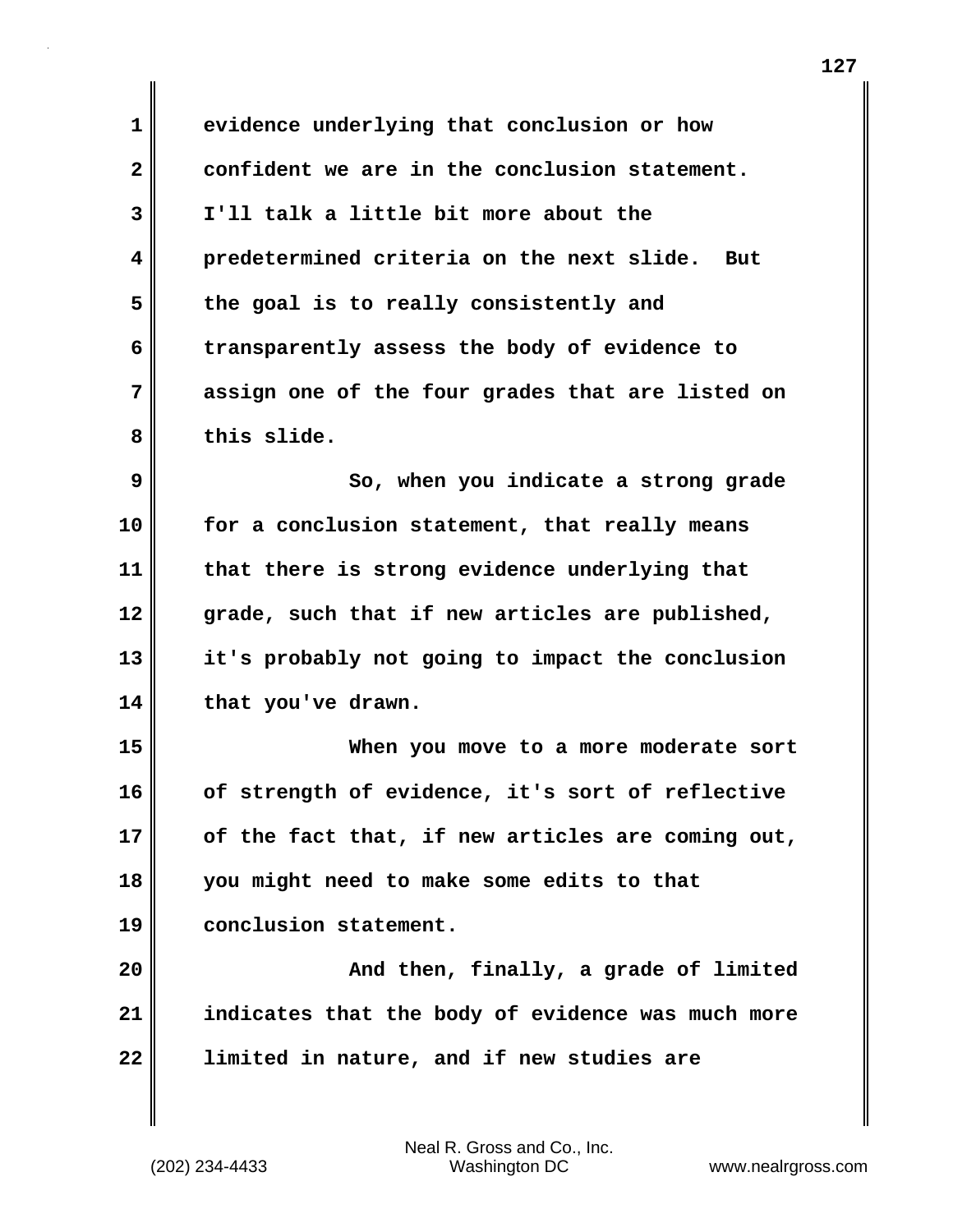**1 published, that will most likely need some 2 updates and edits to it.**

**3 And then, finally, we do have a grade 4 not assignable option, and that's really to 5 indicate where a conclusion statement was not 6 able to be drawn, either because there was no 7 evidence available to answer the question or 8 there was some evidence, but it was very limited 9 in nature and had many limitations in the body of 10 evidence.**

**11 So, grading is another area in the 12 systemic review field where there has been quite 13 a number of advancements over the last several 14 years. NESR has made some updates to leverage 15 those advancements. Specifically, we have 16 updated our grading criteria to align more 17 closely with a very commonly-used grading 18 approach called GRADE, although we do have some 19 points of differentiation really to meet the 20 purposes of what a NESR review is intended to be 21 used for.**

22 **So, NESR's grading process, very much**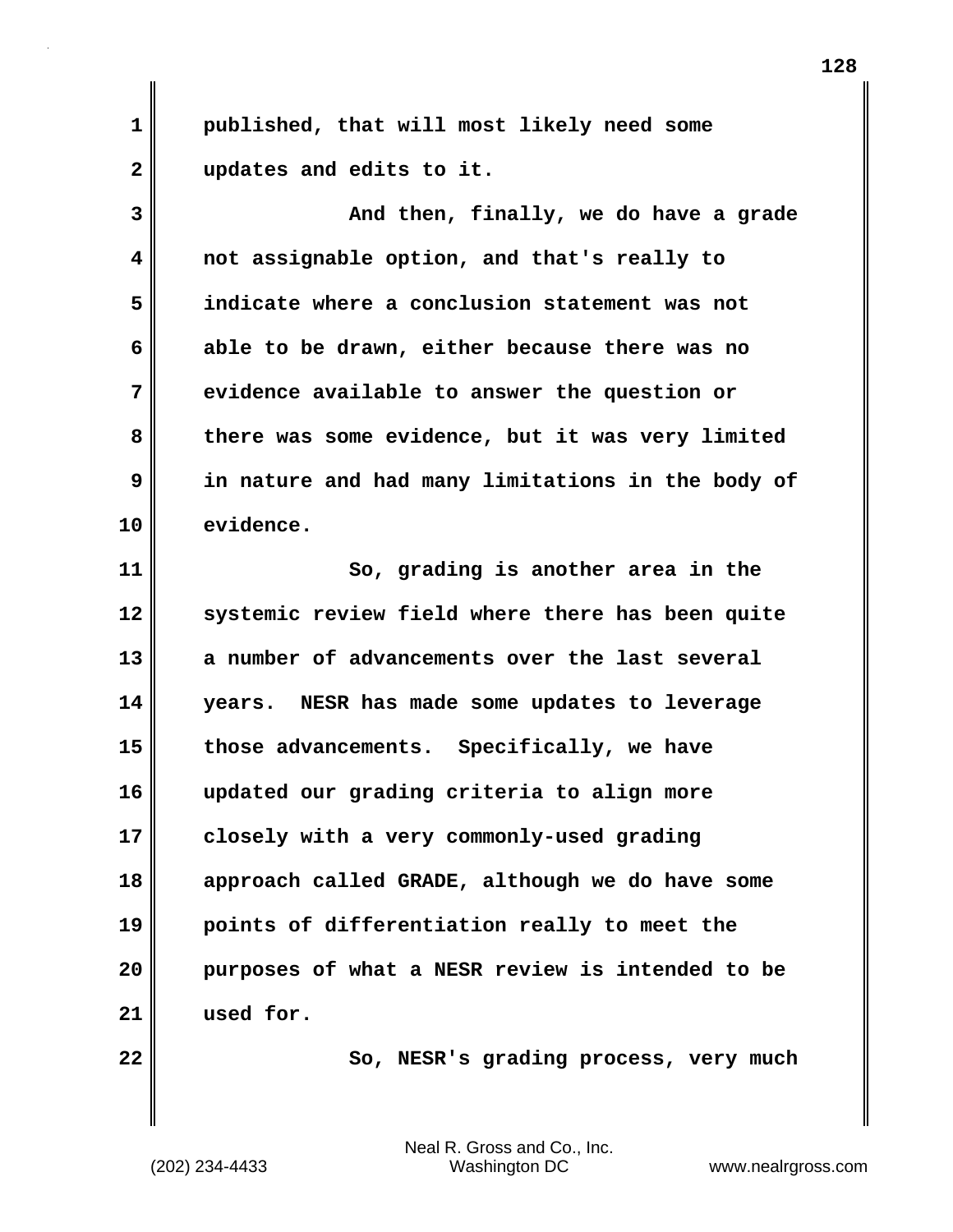**1 like GRADE, provides a very structured and 2 transparent approach for assessing the strength 3 of the body of evidence. And we do have four out 4 of the five grading elements in common. Risk of 5 bias, consistency, directness, and precision are 6 the four elements that we do have in common.**

**7 GRADE has a fifth element for 8 publication bias, which, as I mentioned earlier, 9 is something that we acknowledge as being very 10 important to consider. However, GRADE 11 acknowledges, as well as we do, that there's not 12 really great gold-standard methodology for 13 assessing publication bias, particularly when it 14 comes to observational studies. And so, we have 15 elected to not include it formally in our grading 16 process, but to consider it thoroughly during the 17 synthesis process and address it in describing 18 the body of evidence.**

**19 On the other hand, our fifth criteria 20 for grading is generalizability. And so, because 21 our reviews are being so directly used to inform 22 federal policies and programs, directly impacting**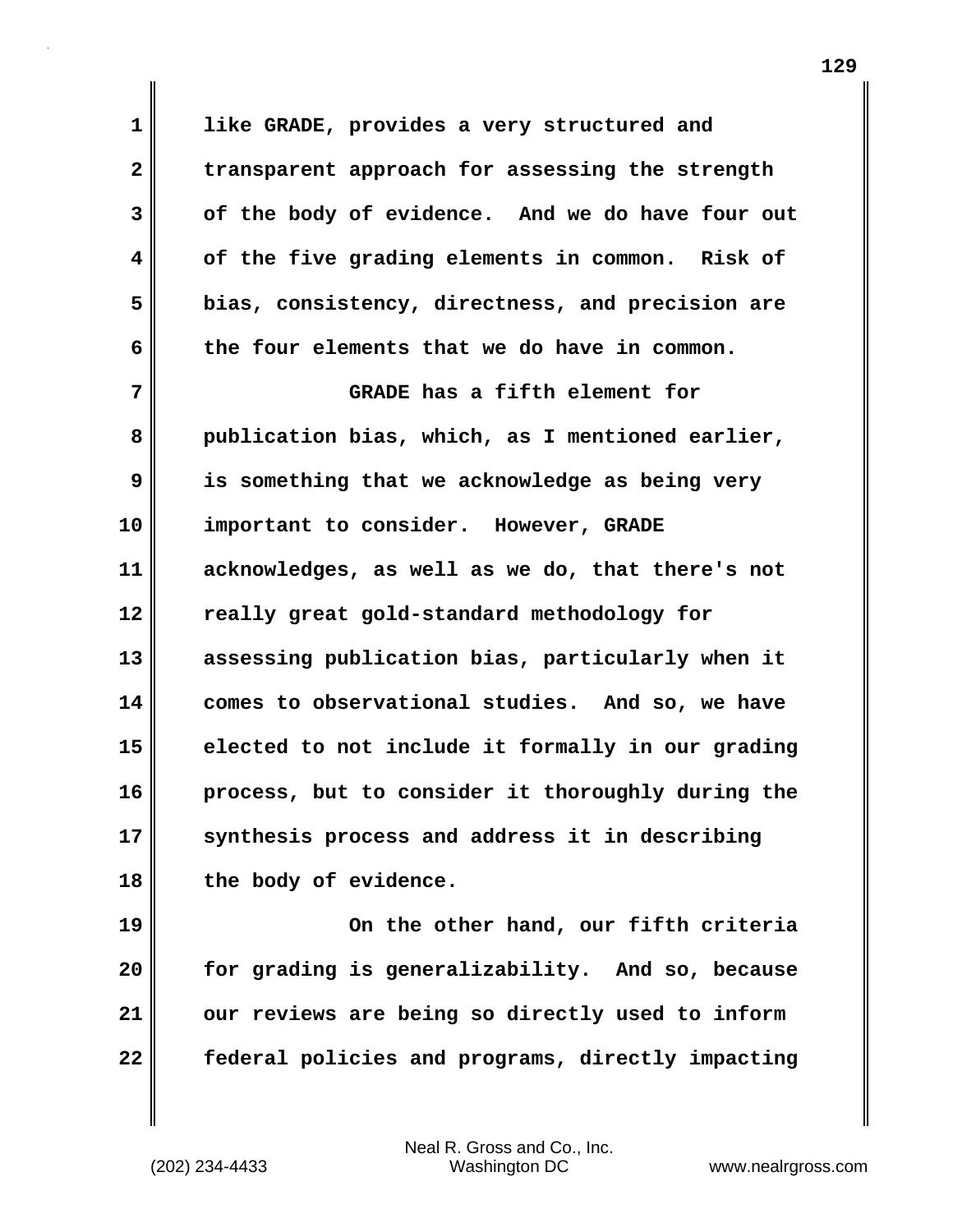**1 the American population, we've really felt that 2 it was imperative to make sure that we were 3 considering how generalizable the body of 4 evidence was to the American population of 5 interest. And so, for this reason, we've 6 retained generalizability as a grading element 7 for use in grading our conclusion statements. 8 Finally, I think this is another 9 really important place in the process where we 10 take study design into consideration. These 11 criteria shown on the slide will be assessed 12 separately for each category of study design -- 13 this is also very similar to the way that GRADE 14 works -- before an overall grade is finally 15 assigned to the complete body of evidence. But 16 this really will allow for consideration of the 17 strengths and limitations of the various study**

**18 designs that have been included, particularly 19 when a body of evidence includes a mixture of 20 randomized controlled trials and observational 21 studies.**

**22 And there's just a note at the bottom**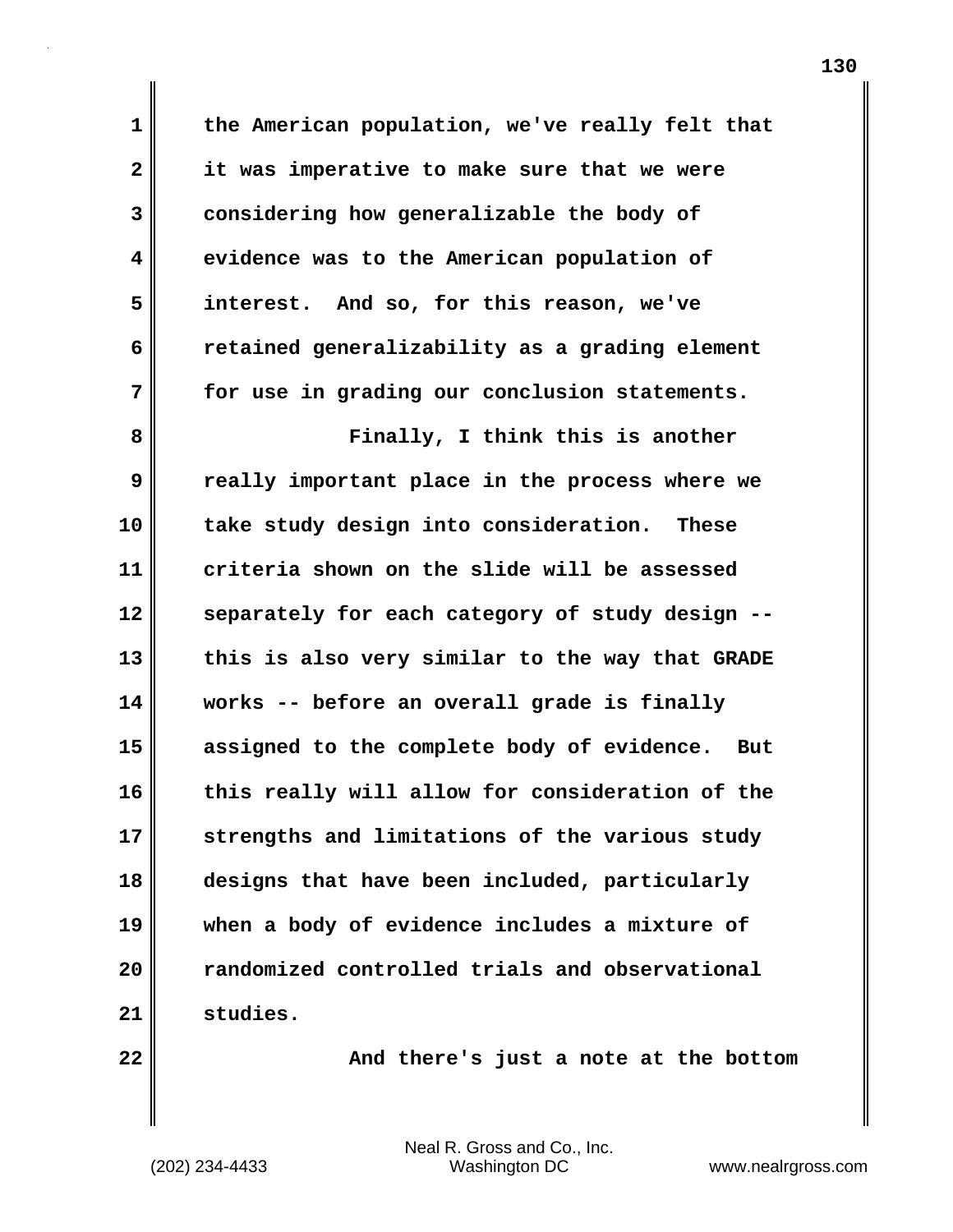**1 of the slide that our grading rubric also, which 2 spells out the criteria that are seen on this 3 slide here in much more detail, is available on 4 our website.**

**5 And then, finally, throughout the 6 process of conducting a systematic review, many 7 gaps and limitations are identified. And 8 therefore, as a final step, the Committee should 9 make recommendations for future research that may 10 address any of the gaps and limitations that 11 emerged as you reviewed and synthesized the body 12 of evidence.**

**13 So, that's really the overall process 14 that we use for conducting a systematic review. 15 I'm going to switch gears really quickly just to 16 talk a little bit about our methodology for using 17 and/or updating existing NESR systematic reviews.**

**18 As Eve mentioned, we have done a 19 number of systematic reviews that are potentially 20 relevant to the questions that you'll be 21 addressing, that you've been tasked with 22 addressing. And so, we'll work closely with the**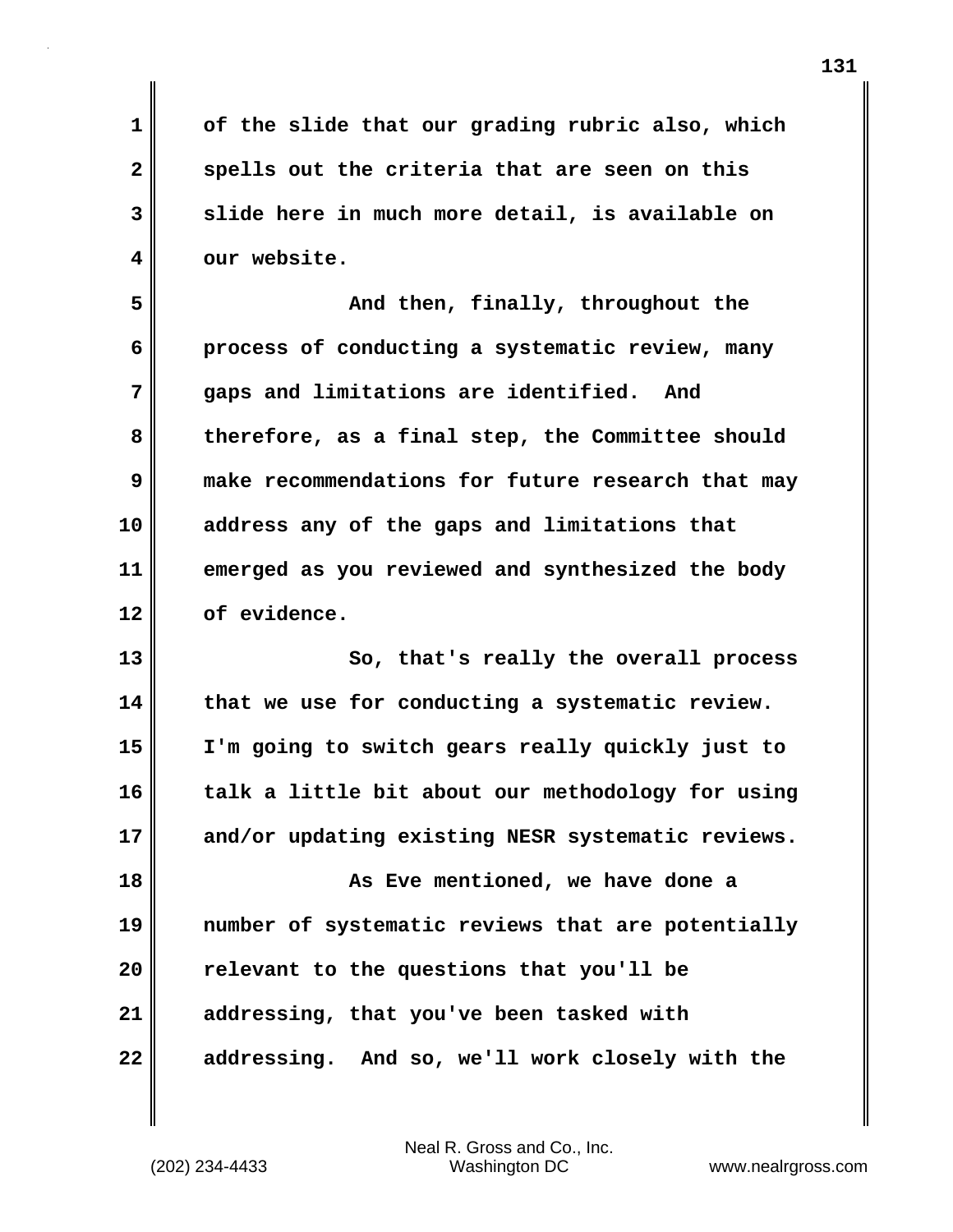| $\mathbf 1$    | subcommittees to identify any relevant existing  |
|----------------|--------------------------------------------------|
| $\overline{2}$ | NESR systematic reviews that we've done that are |
| 3              | very similar in nature to the question that      |
| 4              | you're addressing.                               |
| 5              | In terms of relevancy, we're looking             |
| 6              | for things like it was done in the same          |
| 7              | population. It's looking at the same diet-       |
| 8              | related intervention exposure. It's looking at   |
| 9              | the same outcomes. It used similar definitions   |
| 10             | for key terms, and it used the same              |
| 11             | inclusion/exclusion criteria.                    |
| 12             | If a relevant systematic review is               |
| 13             | identified, our next step will be to take a look |
| 14             | at whether or not it's timely. And by that, we   |
| 15             | mean taking a look at the date range that was    |
| 16             | used in the original systematic review and       |
| 17             | determining whether it was recent enough to be   |
| 18             | used or if it would require some updating.       |
| 19             | And so, if an update is needed, we               |
| 20             | will conduct another literature search, do       |
| 21             | thorough screening of those articles, and        |
| 22             | identify any relevant research articles that may |

 $\mathbf{I}$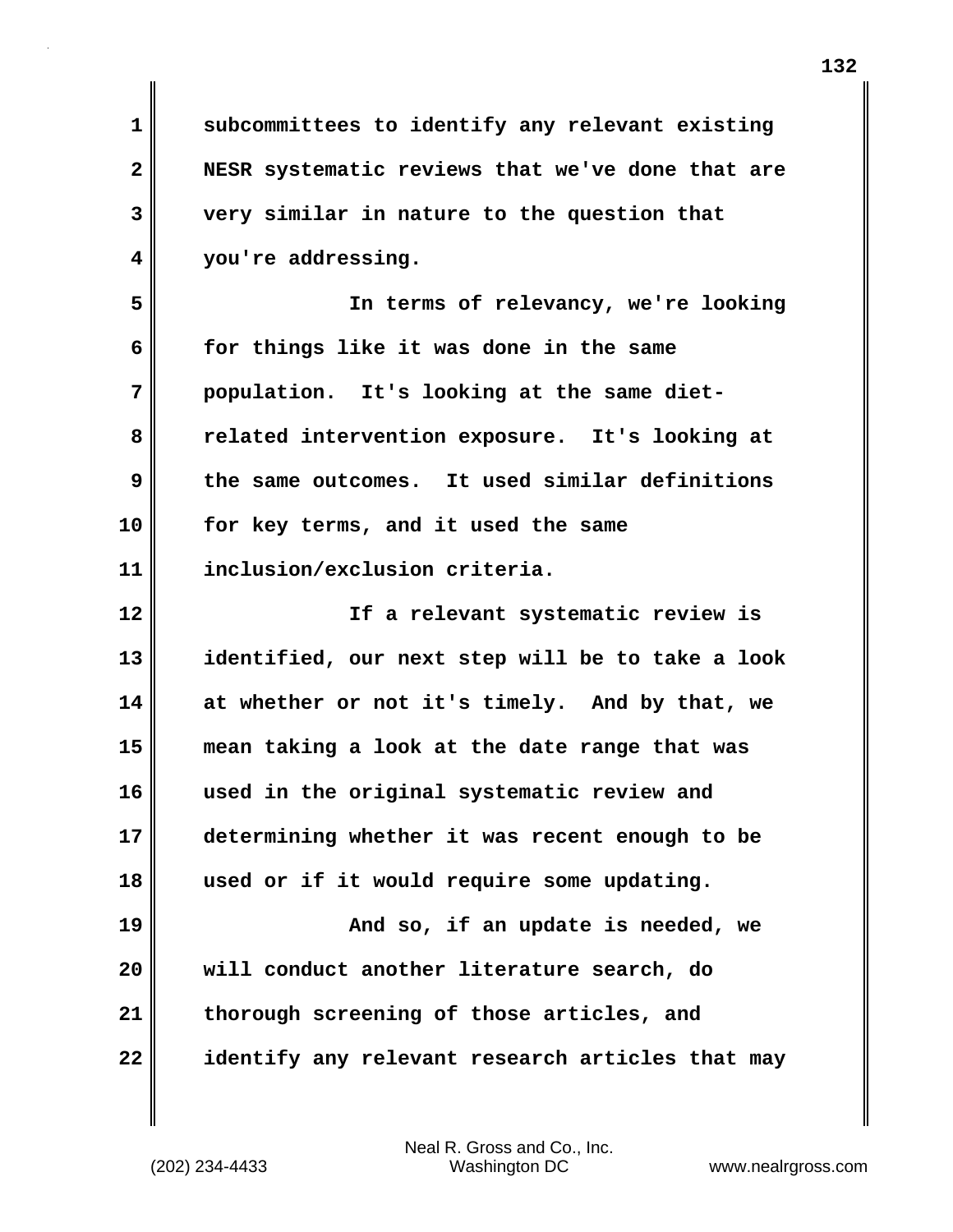**1 have been published after the completion of the 2 original systemic review. And then, of course, 3 sort of take them through the same process I just 4 outlined in terms of extracting data and 5 assessing risk of bias.**

**6 We'll also during this process take 7 some steps to determine whether any of these 8 existing systematic reviews may have included an 9 article that has since been retracted. So, 10 that's something that we'll cover our bases on.**

**11** So, next, the Committee can then **12 proceed with using the existing review to answer 13 their question. If an existing review is being 14 used and not being updated to answer a question, 15 you can carry forward the conclusion and the 16 grade from that review. If an existing review is 17 being updated, you can consider that new evidence 18 that's been identified since the completion of 19 the original review and really sort of consider 20 that in relation to the body of evidence that was 21 originally reviewed and the conclusions that were 22 originally drawn to determine whether any updates**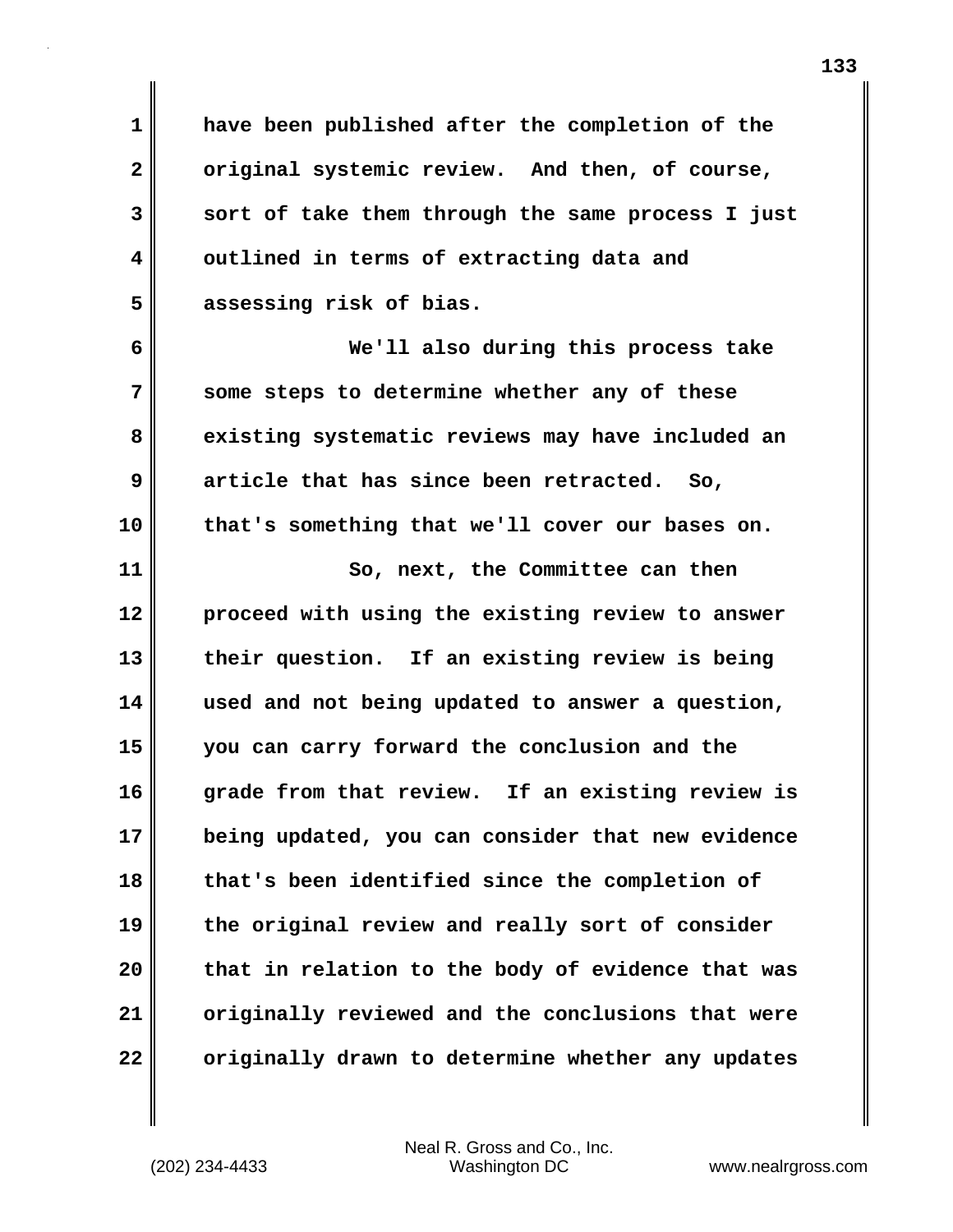**1 or changes to the conclusion or grade would be 2 warranted.**

**3 And then, finally, just a few slides 4 to talk about our core values around transparency 5 and accessibility, and really making the work 6 that we're doing as transparent and accessible to 7 a wide range of audience as possible. 8 So, to correspond with our new name, 9 we've launched an updated website, nesr.usda.gov, 10 as listed at the top of the slide. I would just 11 say don't put "www" in front of that because it 12 won't work. Just go straight to nesr.usda.gov. 13 And that website still contains all of the 14 complete documentation of every review that we 15 have done previously. So, all of the reviews, 16 for example, that were done by the 2015 Committee 17 are available on that website right now.**

**18 We've also included a number of 19 enhancements to the website, really designed to 20 improve the user's experience. There's a lot 21 more information about our methodology. There's 22 an animated infographic around the methodology,**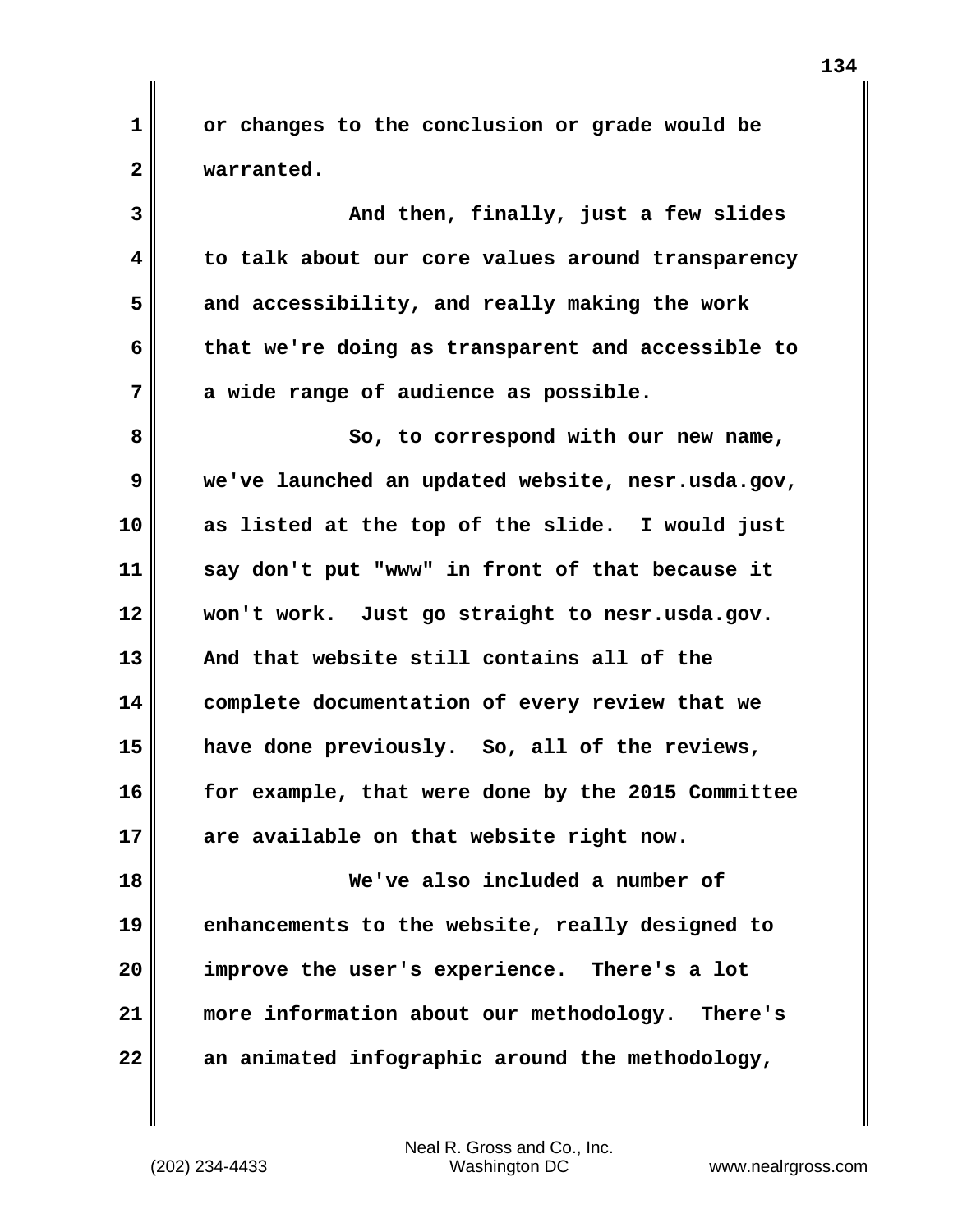**1 for example, which you've sort of gotten a taste 2 of in the presentation today. We've done some 3 mobile and search optimization, and we've tried 4 to use plain language throughout, wherever 5 possible.**

**6 Another key change that we've made is 7 that we do plan to make the work transparent sort 8 of as it's ongoing by posting our systematic 9 review protocols on dietaryguidelines.gov. In a 10 section of the website shown here in the 11 screenshot called "Work Under Way," there will be 12 sort of updates as to the status of each of the 13 questions that are being addressed. And then, 14 there will be the full systematic review protocol 15 posted for each of those questions as your work 16 gets underway and continues.**

**17** And so, the protocol really is sort of **18 that plan for how the systematic review is being 19 conducted. And it will include the analytic 20 framework, the inclusion/exclusion criteria, the 21 search strategy. And then, once we do the search 22 and screen the results, we'll also update to**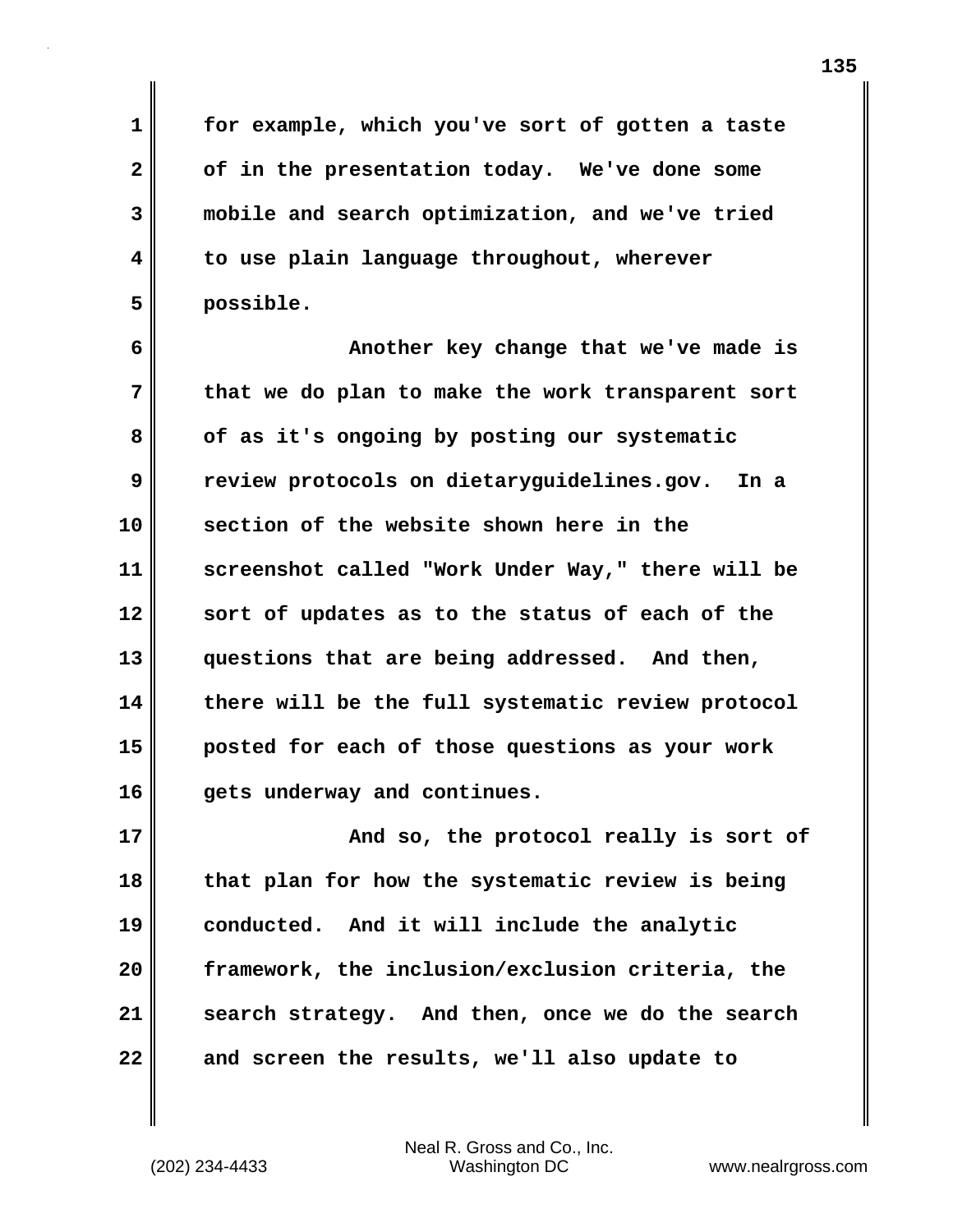**1 include the list of included articles as well as 2 the list of excluded articles with the reason why 3 they were excluded. 4 And then, finally, much down the road, 5 as you start to draft conclusion statements and 6 grade the evidence, those will be added to the 7 website as well. 8 So, we do encourage everyone, both on 9 the Committee but mainly the audience here, to 10 really regularly check dietaryguidelines.gov to 11 follow along with the Committee's work. 12 And that's where I'll stop today, but 13 I'm more than happy to take any questions that 14 you might have about the process. 15 (Applause.) 16 VICE CHAIR KLEINMAN: Julie, that was 17 terrific. Thank you very much. 18 Just a couple of questions. 19 Heterogeneity of studies, does that fit into the 20 bias group? Is that where you consider that or? 21 DR. OBBAGY: Yeah, I would say that 22 heterogeneity, obviously, is an issue that does**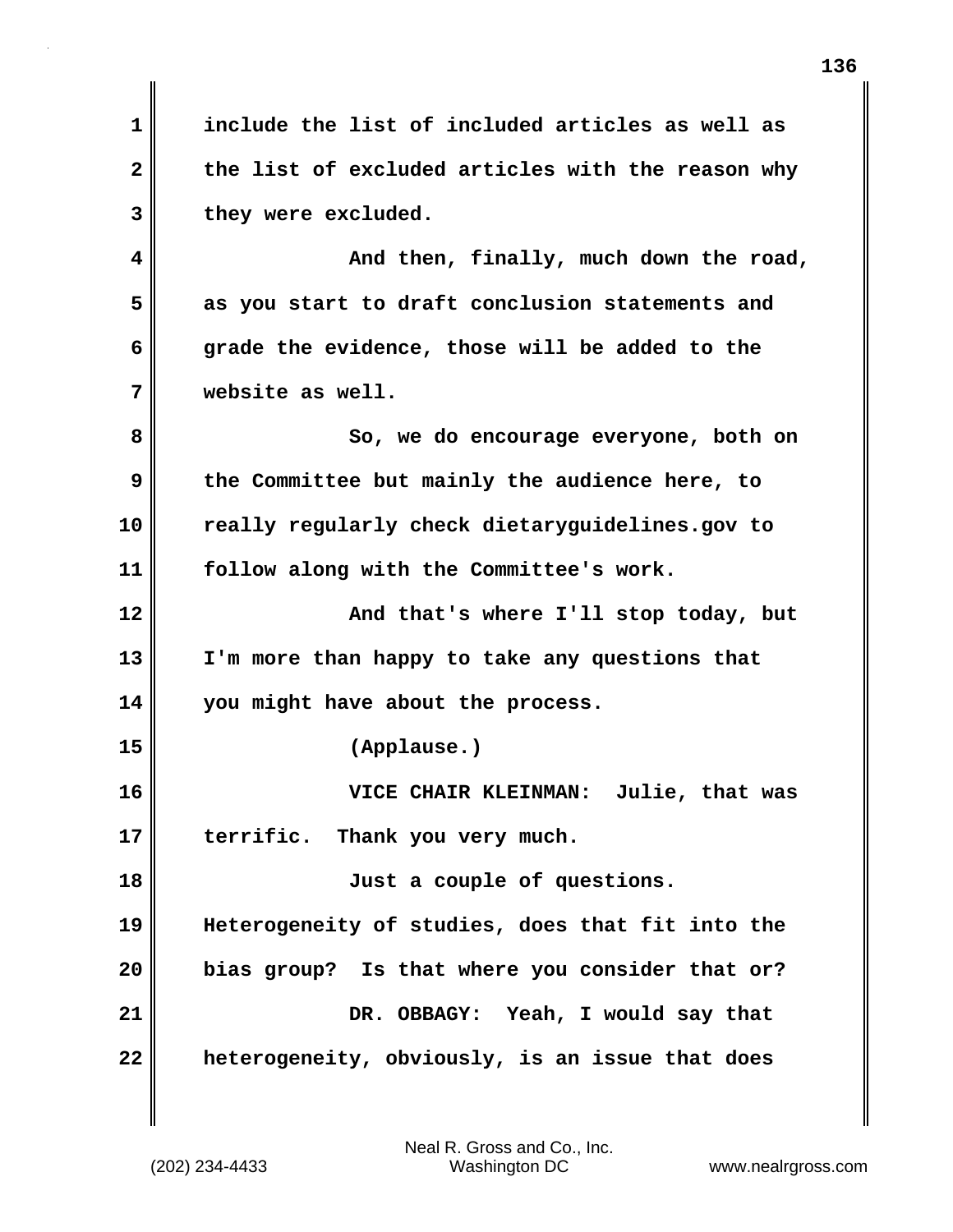| come up. That's something that you'll weigh in    |
|---------------------------------------------------|
| both your synthesis process and drawing           |
| conclusions about the body of evidence. I mean,   |
| that's really looking for both the similarities   |
| and differences, not only in how the results are  |
| being reported, but how the studies were          |
| conducted as well, the populations they're done   |
| in. So, you really need to kind of consider all   |
| of that as you're synthesizing the evidence. But  |
| we don't have sort of like an assessment tool or  |
| anything to get at heterogeneity, but that's      |
| really kind of what the synthesis is intended to  |
| get at.                                           |
| VICE CHAIR KLEINMAN: Have you                     |
| considered using -- I mean, there are tools to do |
| that -- are you thinking about actually           |
| formally --                                       |
| DR. OBBAGY: Yeah, we have not looked              |
| into that, but I think it's something that we     |
| could do some exploration around, because it's    |
| certainly something that is pretty common in      |
| nutrition research, in particular.                |
|                                                   |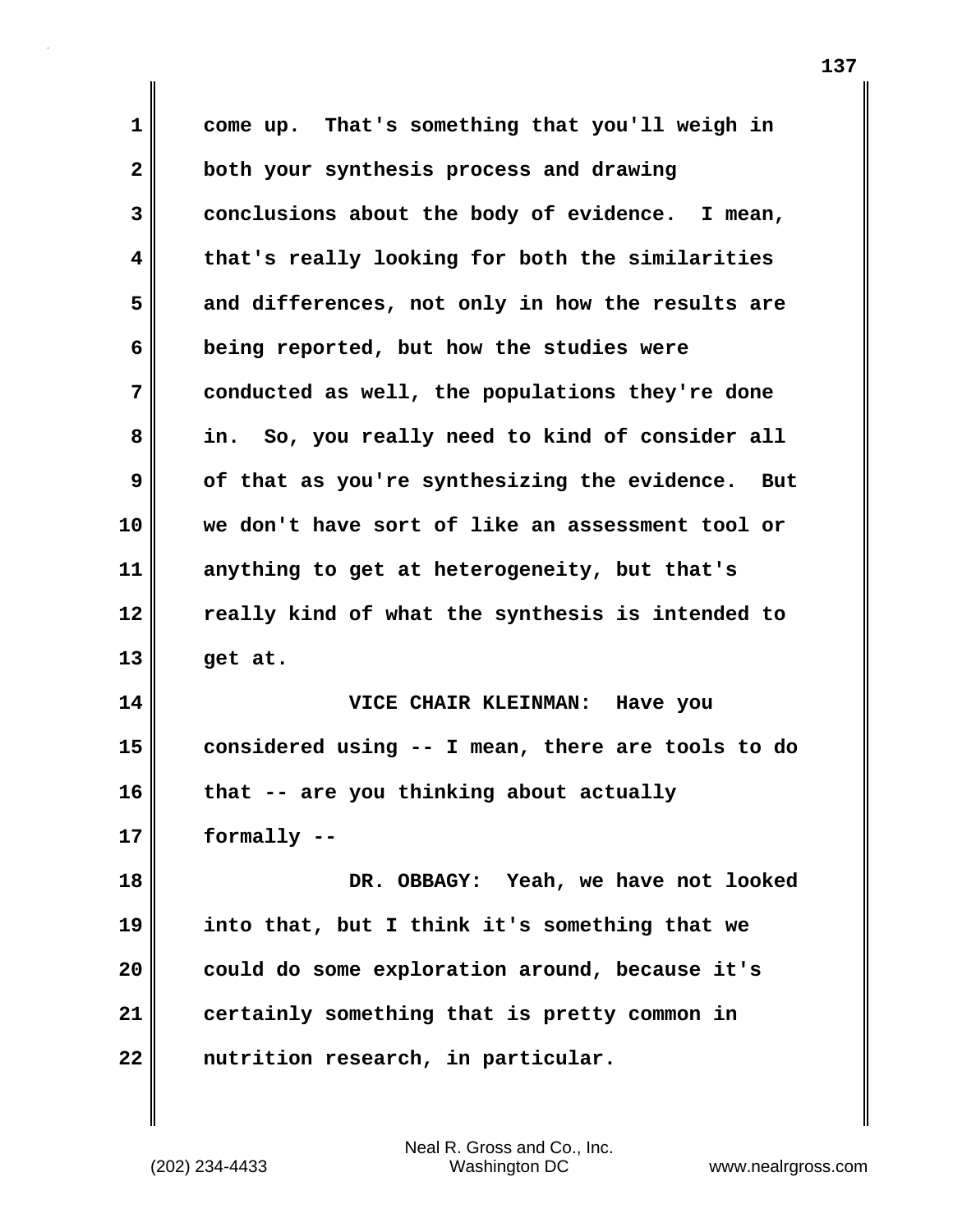| $\mathbf{1}$ | VICE CHAIR KLEINMAN: Yeah. And when               |
|--------------|---------------------------------------------------|
| $\mathbf{2}$ | you assign a level of evidence, will we be able   |
| 3            | to understand how you came to that category?      |
| 4            | DR. OBBAGY: Yes.                                  |
| 5            | VICE CHAIR KLEINMAN: Is that                      |
| 6            | described for each review?                        |
| 7            | DR. OBBAGY: So, that's your                       |
| 8            | responsibility really. You'll be the ones.        |
| 9            | (Laughter.)                                       |
| 10           | Yes, so, essentially, we'll get you               |
| 11           | all the evidence, but it's your job to really     |
| 12           | pull it together, draw the conclusion, and grade  |
| 13           | that strength of the evidence. So, we can         |
| 14           | facilitate that and help you along the way with   |
| 15           | our tools and our grading rubric, but that's      |
| 16           | really the core responsibility of the Committee   |
| 17           | in the systematic review process.                 |
| 18           | VICE CHAIR KLEINMAN: I should                     |
| 19           | probably quit at this point, having stuck my foot |
| 20           | in my mouth here.                                 |
| 21           | (Laughter.)                                       |
| 22           | But just one more brief question.<br>How          |
|              |                                                   |

 $\mathbf{I}$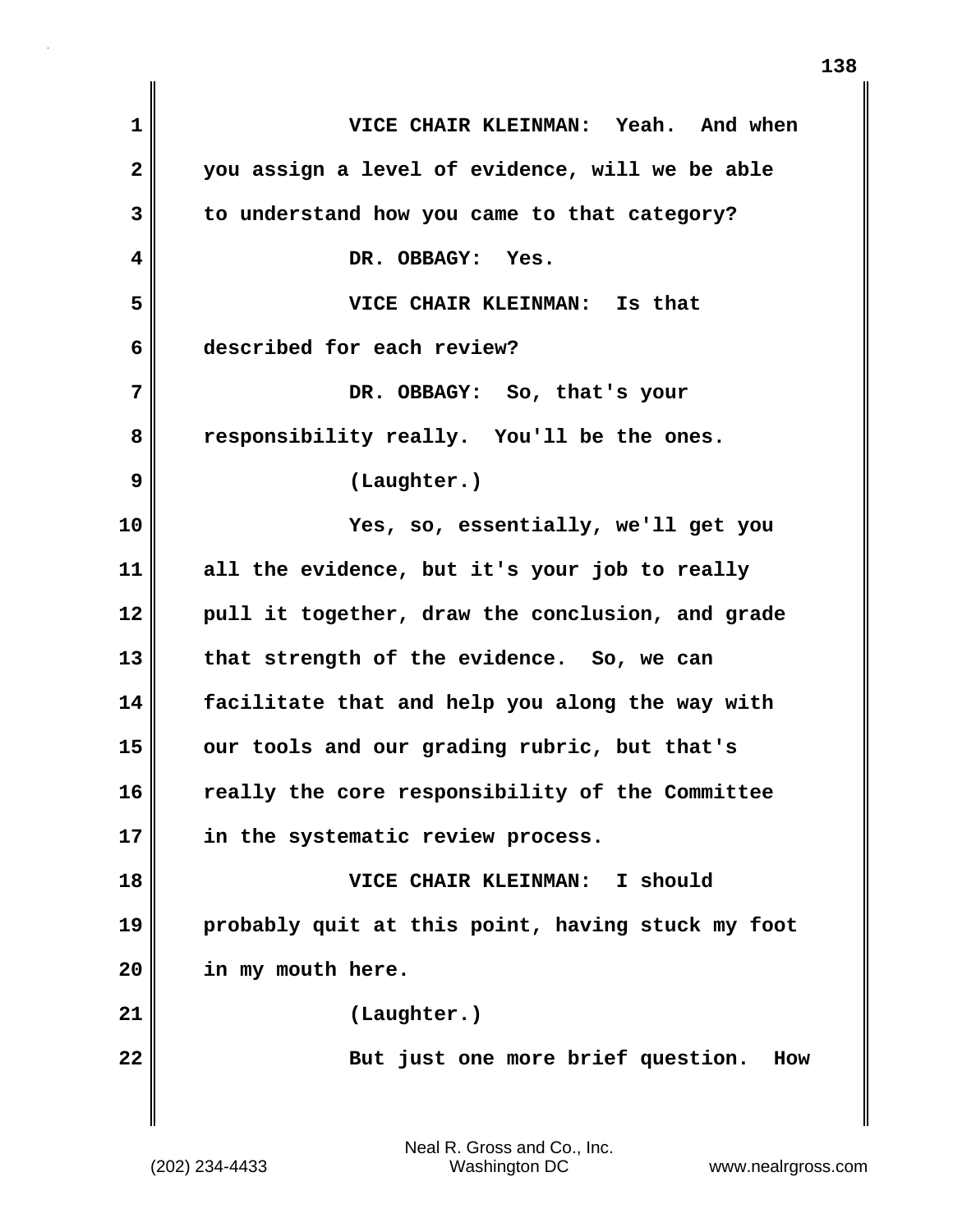**1 do you deal with existing systematic reviews? 2 So, let's say the Cochrane did a review on one of 3 our questions of interest and they completed that 4 in the last six months. Do you consider those 5 or? 6 DR. OBBAGY: Yeah, so that's a great 7 question. And I think, actually, there was a 8 really good section of the NASEM report that did 9 speak to this a little bit. 10 In theory, it sounds like a 11 potentially good step to take in that it could be 12 a timesaver. However, what we have found, and 13 what the NASEM report also suggested, is that it 14 can really end up being more labor-intensive 15 sometimes than conducting the original systematic 16 review. Because we're so focused on informing 17 U.S. Dietary Guidelines, you know, many Cochrane 18 reviews, while they're excellent reviews, may 19 include research done in populations that aren't 20 really generalizable to the U.S. And so, the 21 work of trying to tease that apart and really 22 kind of figure out how it fits with our purposes**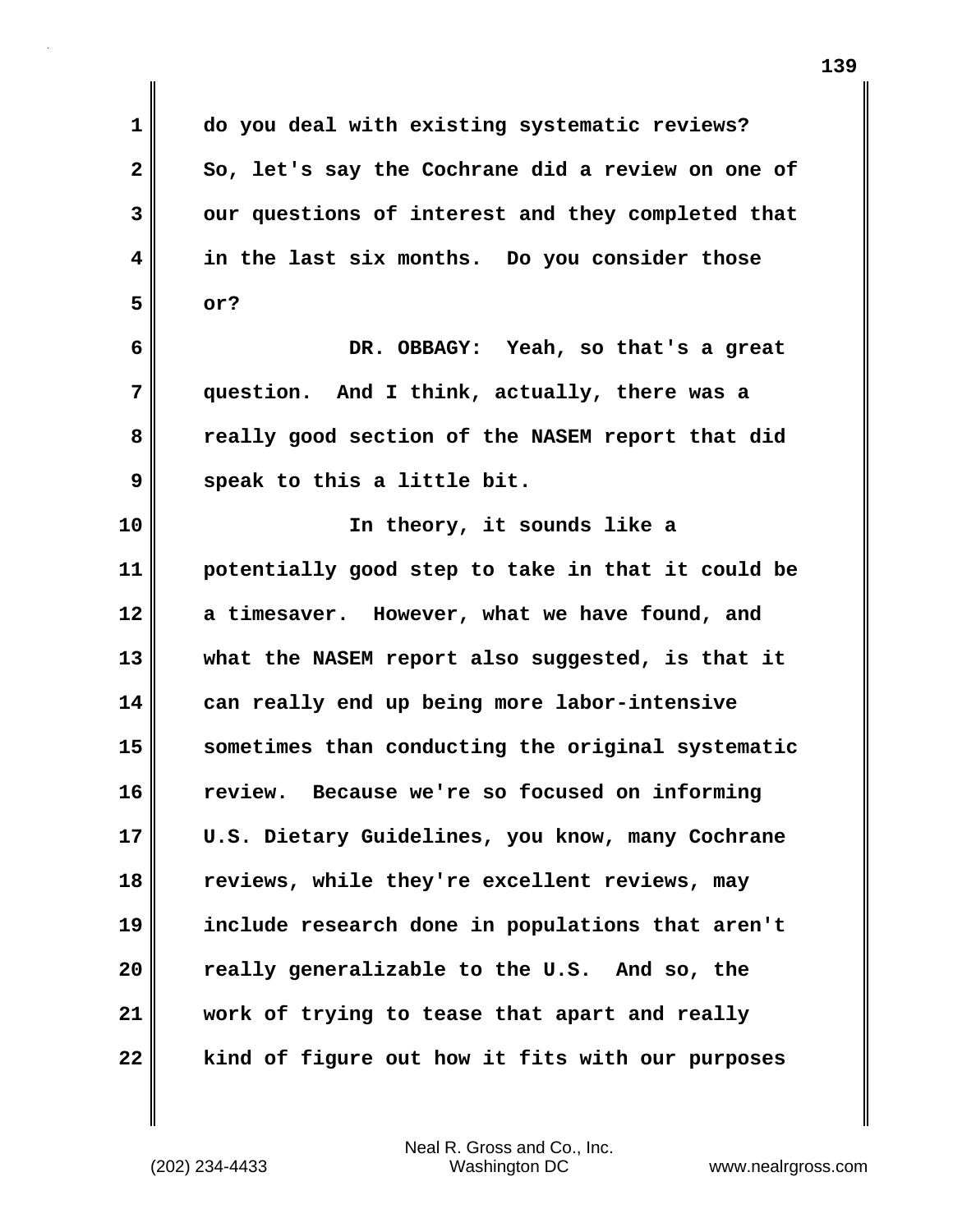**1 can be sometimes not as easy as you would like. 2 And so, our focus is to really 3 leverage the existing reviews that we've done 4 with, for example, the 2015 Committee. We've 5 done a dietary patterns project, the pregnancy 6 and birth to 24 months project. So, we do have a 7 lot of existing work that was really done very** 8 specifically focused on informing federal **9 nutrition policies and programs in the U.S. And 10 so, that is kind of the direction that we've 11 chosen to go for this project. 12 VICE CHAIR KLEINMAN: Thank you. 13 MEMBER DEWEY: Thank you very much, 14 Julie. That was great. 15 As you know, I participated in the 16 technical expert collaborative for the birth to 17 24, and some issues came up that you were talking 18 about today that I wanted to ask about. One of 19 them has to do with categorizing the country in 20 which a study was done as high or very high on 21 the Human Development Index. And what I learned 22 in the process is that it was being done based on**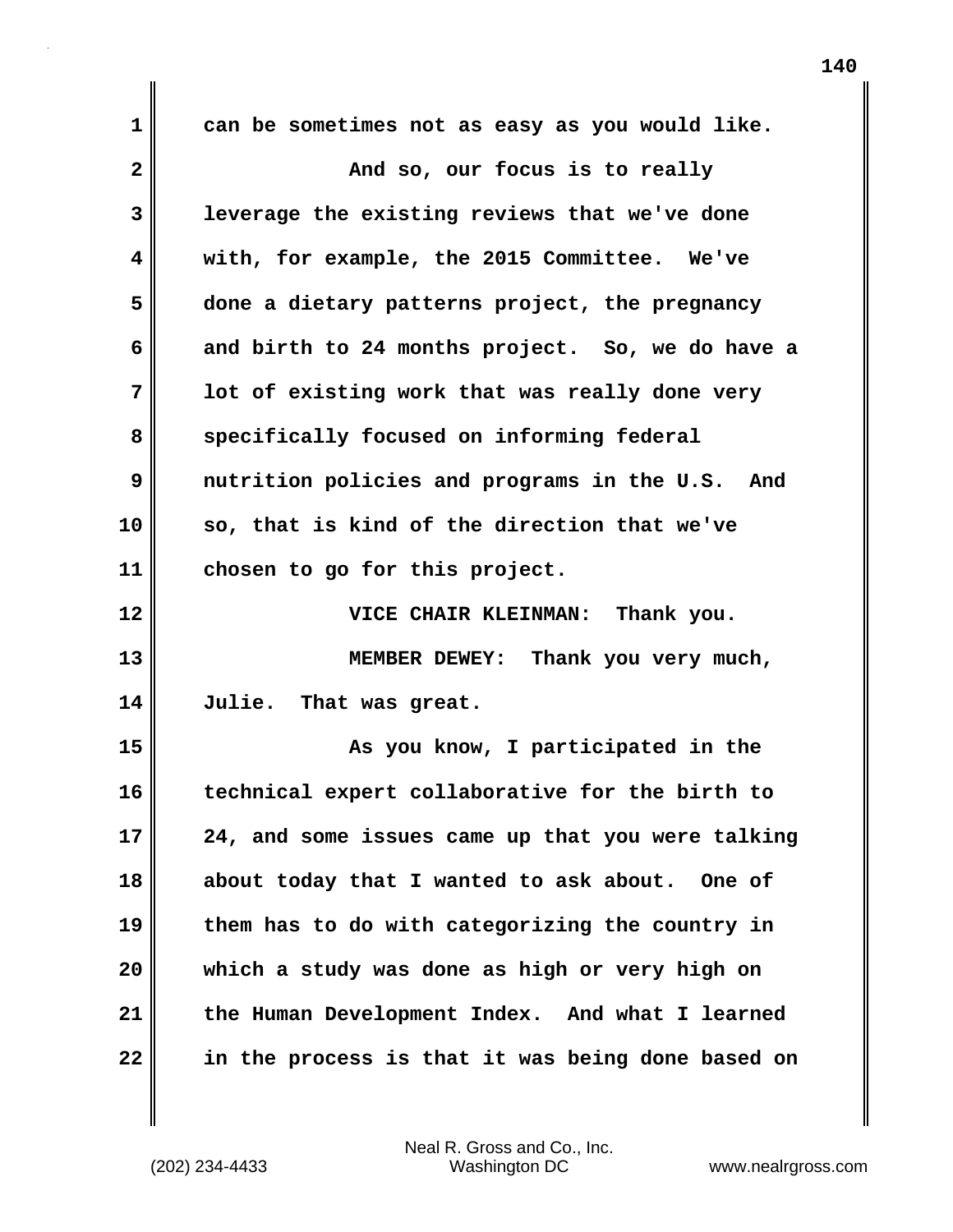**1 their ranking today, even if the study was done 2 20 or 30 years ago. 3 DR. OBBAGY: Yes. 4 MEMBER DEWEY: And so, my question is 5 whether your tools -- 6 DR. OBBAGY: Yes. 7 MEMBER DEWEY: -- now allow you to 8 designate the HDI at the time the study was 9 conducted. 10 DR. OBBAGY: Yes. Yes, we have done 11 that change. 12 MEMBER DEWEY: Yes. 13 DR. OBBAGY: And so, we will assess 14 the Human Development Index for a study based on 15 the year in which it was conducted or the year in 16 which the data were collected. 17 I believe the Human Development Index 18 goes back to 1990. And so, if there were studies 19 published prior to that, we would likely use 1990 20 as the year that we would assess. But, yes, we 21 have addressed that because -- 22 MEMBER DEWEY: Okay, great.**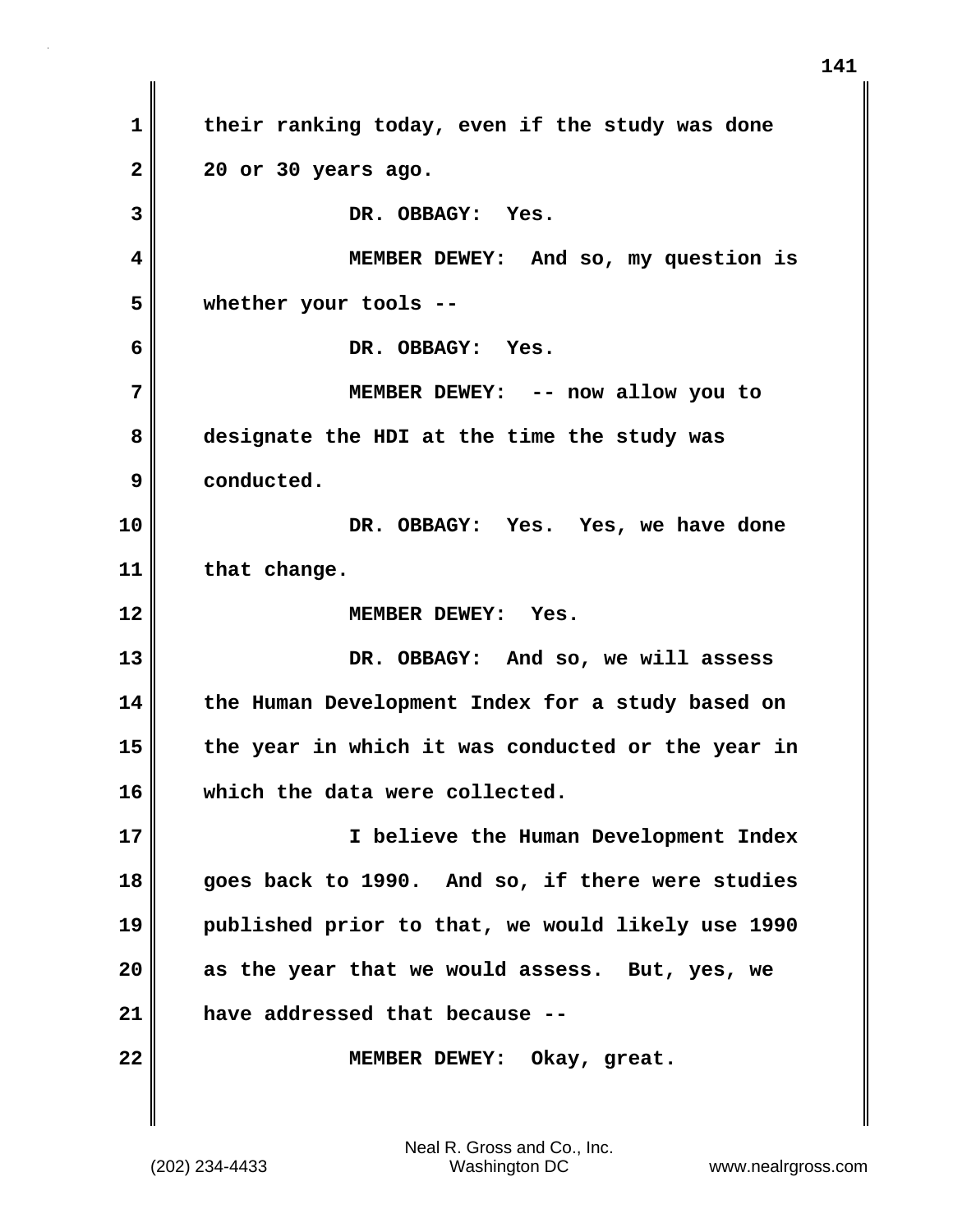| $\mathbf{1}$ | DR. OBBAGY: Yes.                                  |
|--------------|---------------------------------------------------|
| $\mathbf{2}$ | MEMBER DEWEY: And then, with regard               |
| 3            | to generalizability, the way your slide depicted  |
| 4            | that was in terms of generalizability to the U.S. |
| 5            | population.                                       |
| 6            | DR. OBBAGY: Uh-hum.                               |
| 7            | MEMBER DEWEY: And I'm wondering if                |
| 8            | that means the average across the whole           |
| 9            | population, or is it something that this group    |
| 10           | would take into consideration in terms of whether |
| 11           | we consider it generalizable to subgroups of the  |
| 12           | U.S.; for example, low-income subgroups?          |
| 13           | DR. OBBAGY: Yes. Yeah, I think you                |
| 14           | can absolutely think about the general population |
| 15           | as well as some of the potentially high-risk      |
| 16           | subgroups that may be particularly sort of        |
| 17           | impacted by a particular outcome or diet          |
| 18           | relationship. So, yes, you can sort of take       |
| 19           | that.                                             |
| 20           | And then, I think when you're drawing             |
| 21           | your conclusions as well, an important step can   |
| 22           | really be to look at the populations that were    |
|              |                                                   |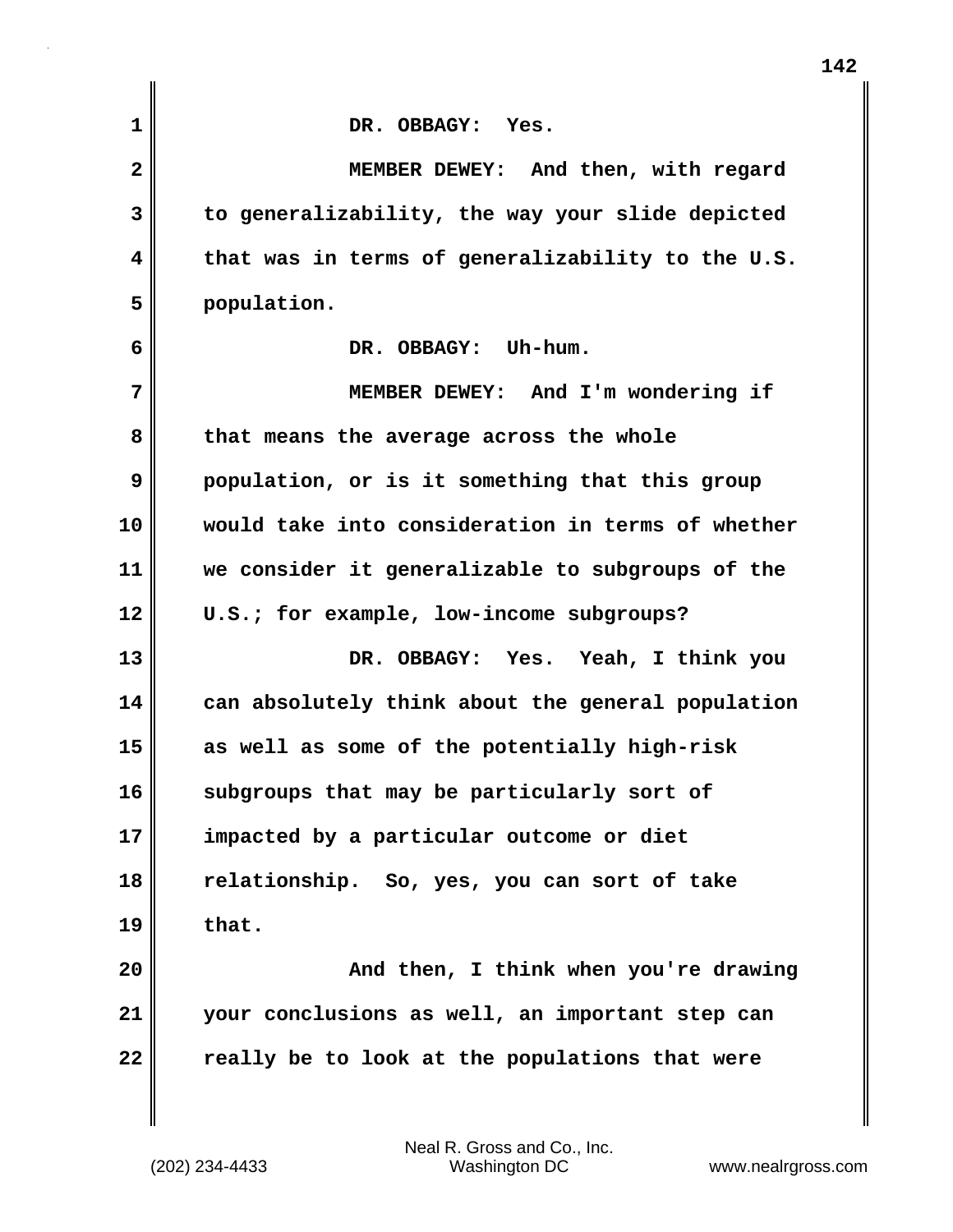**1 addressed in the studies you're reviewing, and as 2 much as you can, tailor the conclusion statement 3 to really indicate what population you think that 4 that conclusion applies to. So, there's sort of 5 multiple places where I think you can sort of get 6 at that subgroup issue.**

**7 MEMBER DEWEY: Great. Thank you very 8 much.**

**9 DR. OBBAGY: Yes, thank you.**

**10 MEMBER MAYER-DAVIS: So, I actually 11 have two questions. One's pretty quick. I don't 12 believe I heard you use the term "meta-analysis". 13 So, I'm assuming that you exclude those studies 14 and only use the primary data. Is that the case? 15 DR. OBBAGY: Yes, correct. So, we are 16 really focused on doing the qualitative, 17 systematic review of the evidence, and we haven't 18 gotten too much into meta-analysis. A lot of the 19 reason why is around that issue of heterogeneity,**

**20 and it becomes very difficult to meta-analyze 21 when you have such a heterogeneous body of 22 evidence. So, that's not something we have**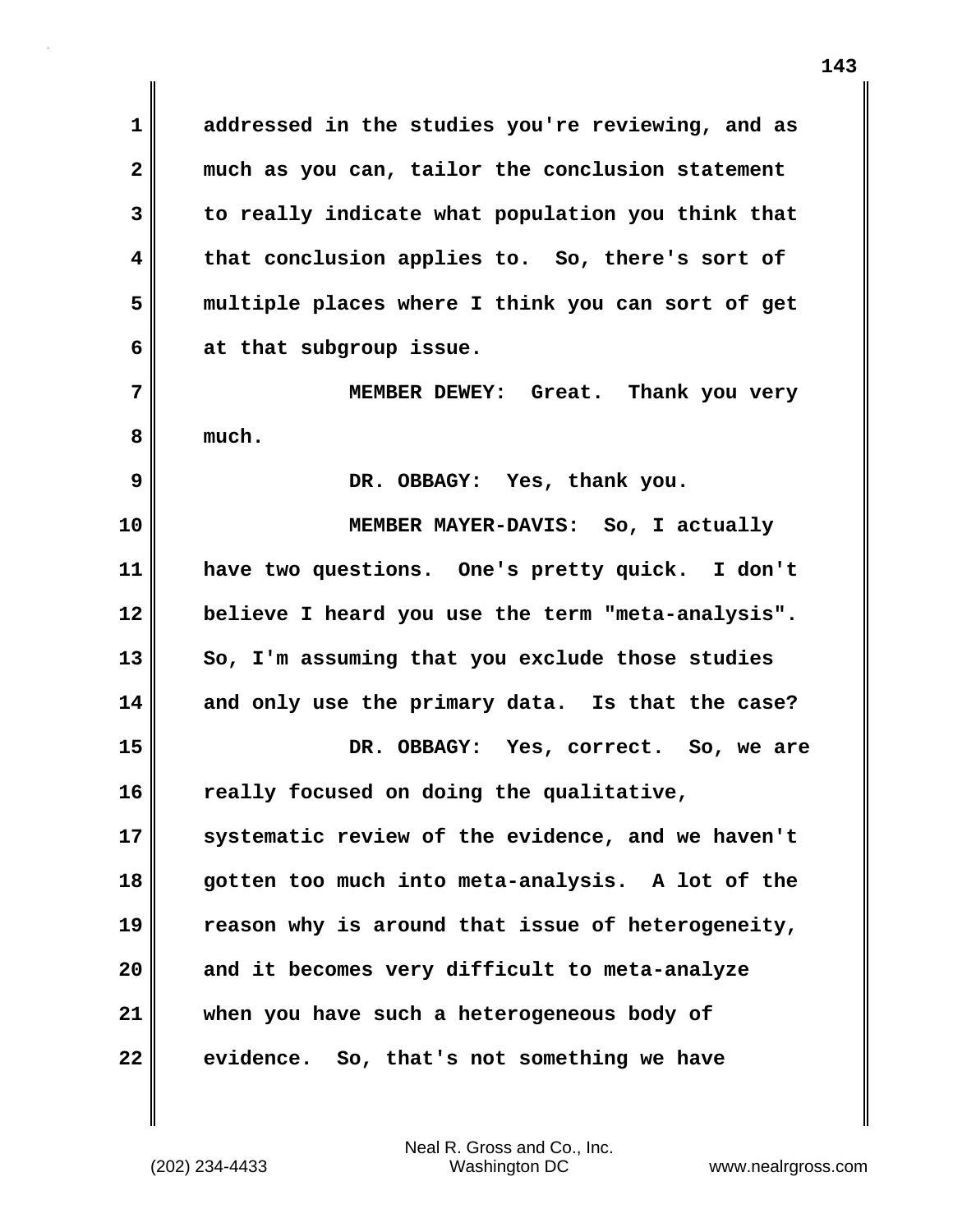**1 gotten into quite yet.**

| $\overline{\mathbf{2}}$ | MEMBER MAYER-DAVIS: Okay. And then,               |
|-------------------------|---------------------------------------------------|
| 3                       | my other question had to do with inclusion and    |
| 4                       | exclusion criteria. I noticed that you were       |
| 5                       | excluding studies that were focused on            |
| 6                       | individuals with a particular disease condition,  |
| 7                       | which I understand that aspect of excluding a     |
| 8                       | study that was, say, only done among individuals  |
| 9                       | with type 2 diabetes, for example.                |
| 10                      | DR. OBBAGY: Correct.                              |
| 11                      | MEMBER MAYER-DAVIS: But I'm wondering             |
| 12                      | whether you're looking at studies in which        |
| 13                      | individuals were excluded if they have that       |
| 14                      | condition at the beginning of, say, a prospective |
| 15                      | design --                                         |
| 16                      | DR. OBBAGY: Yes.                                  |
| 17                      | MEMBER MAYER-DAVIS: -- just being                 |
| 18                      | concerned that, you know, if you did such a       |
| 19                      | thing, then you would end up with very healthy    |
| 20                      | people, and particularly when you think about     |
| 21                      | older adults, that would not actually be          |
| 22                      | representative of who lives in this country --    |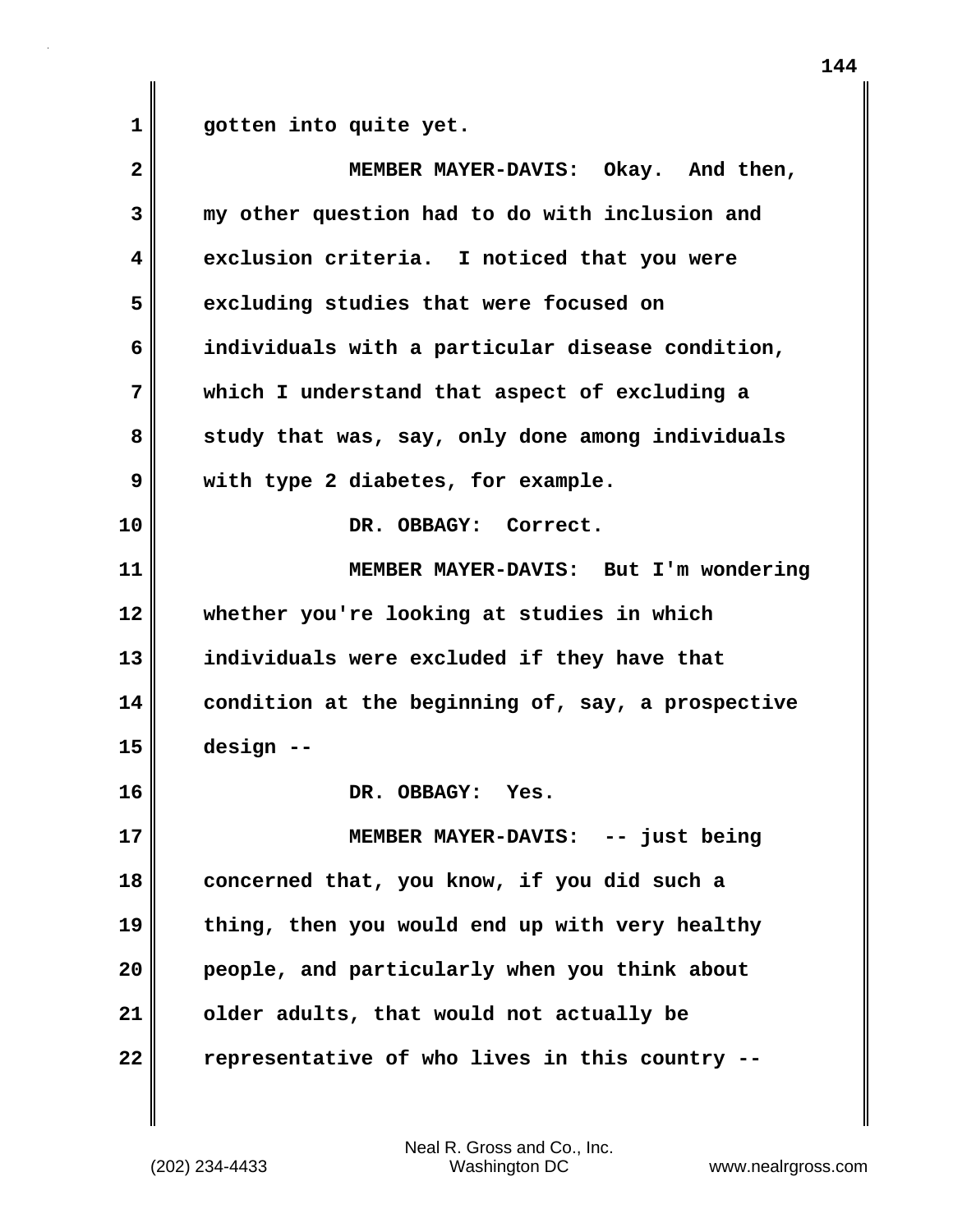| $\mathbf 1$  | DR. OBBAGY: Yes.                                  |
|--------------|---------------------------------------------------|
|              |                                                   |
| $\mathbf{2}$ | MEMBER MAYER-DAVIS: -- just because               |
| 3            | of common comorbidities that exist.               |
| 4            | DR. OBBAGY: Yeah. No, that's a great              |
| 5            | point, that sometimes if you're only looking at   |
| 6            | the cohort, when they've excluded all of those    |
| 7            | from the get-go. And actually, that's an issue    |
| 8            | that our risk-of-bias tools really pick up in     |
| 9            | terms of selection bias. And so, while it's not   |
| 10           | necessarily usually considered as part of the     |
| 11           | criteria, our tools would pick up the fact that a |
| 12           | study may sort of be already sort of stacked the  |
| 13           | deck to look at the healthier individuals. But I  |
| 14           | think that that's something that we can have some |
| 15           | discussions around how to handle that kind of     |
| 16           | paper that could exclude populations like that,   |
| 17           | or not, as the case may be.                       |
| 18           | MEMBER BAILEY: Okay, I'll quickly ask             |
| 19           | my question while they're figuring out            |
| 20           | microphones.                                      |
| 21           | Thank you, Dr. Obbagy.                            |
| 22           | Could you explain to me how the NHANES            |
|              |                                                   |

 $\mathbf{I}$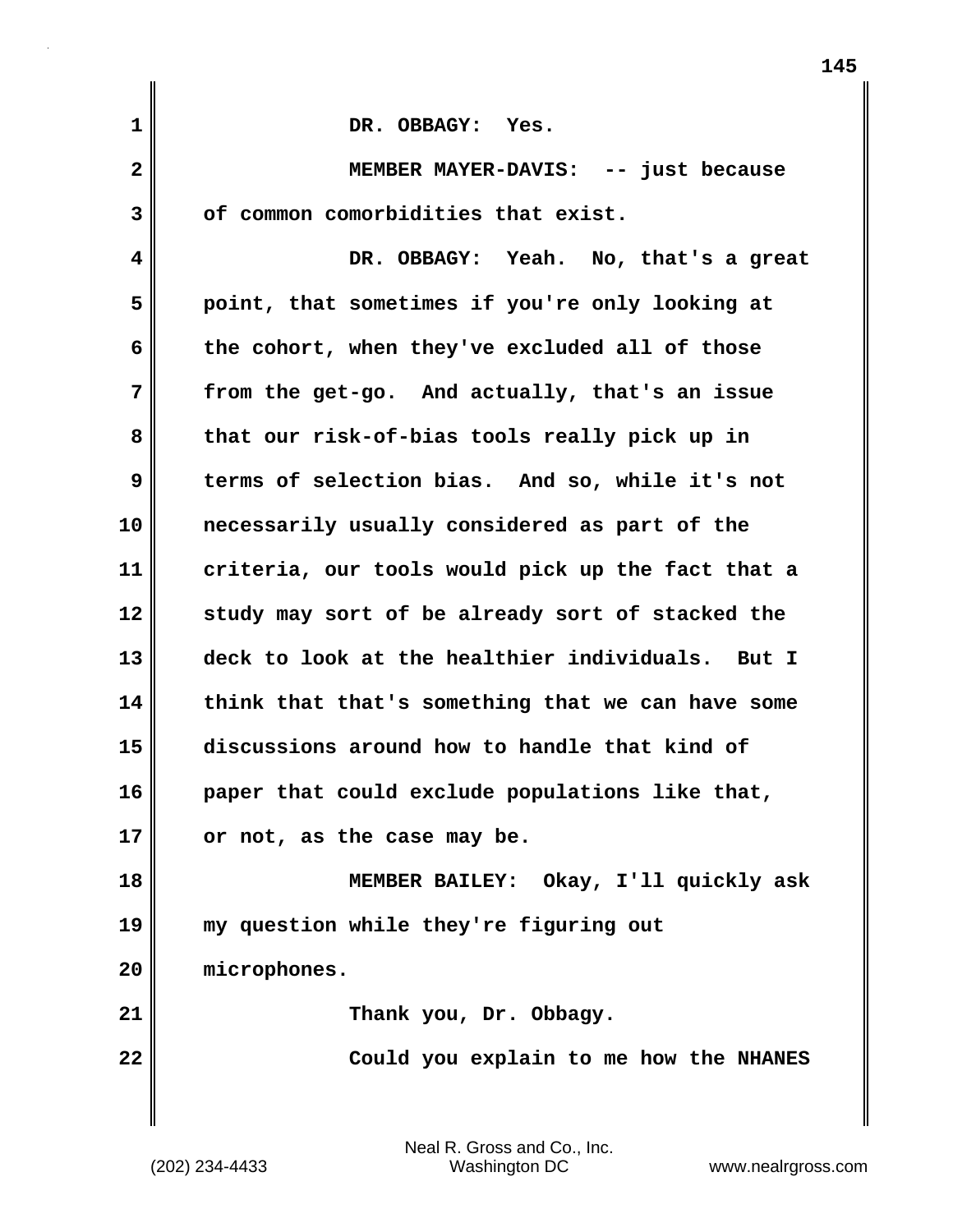**1 and other nationally-representative survey data 2 will be used, since currently they're in the 3 exclusion criteria?**

**4 DR. OBBAGY: Yes. So, we typically 5 don't -- yes, so she asked how NHANES data, 6 studies that use NHANES data will be handled in 7 our inclusion/exclusion criteria, based on the 8 fact that we exclude cross-sectional studies. 9** So, we do typically exclude a study that might **10 look at diet in relation to health, but was done 11 using NHANES data.**

**12 But, as I alluded to, sometimes there 13 are questions for which a cross-sectional design 14 is more appropriate to use. So, then, we might 15 consider using cross-sectional. But if it's a 16 paper looking at a diet-health relationship, it 17 would not be included. However, NHANES will be 18 used, and Dr. Pannucci will talk more about that 19 in terms of your data analysis questions.**

**20 MEMBER MATTES: So, you have a number 21 of good controls for bias. My question, and I 22 have to admit this is a bit of a pet peeve, is,**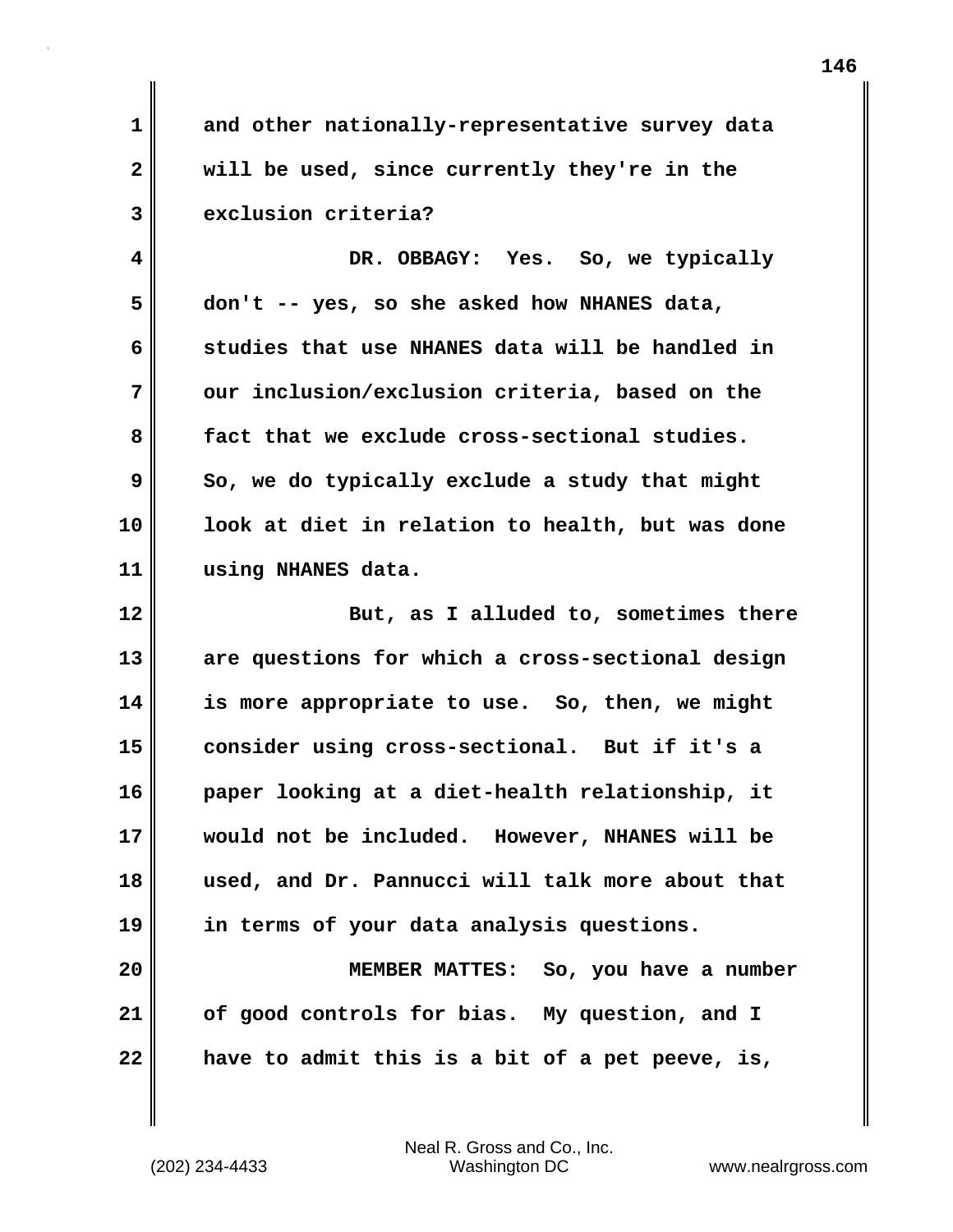**1 do you control for trials where the outcome of 2 interest was actually the primary outcome listed 3 a priori? So often in these reviews, you get 4 trials that, yes, I measured this and, yes, they 5 had an outcome that's relevant. But we would 6 never, as an original research article, viewed it 7 as high quality because it wasn't designed to 8 answer that question. Yet, they're included in 9 these reviews frequently. Do you have a way -- I 10 didn't see where in the categorization that would 11 fall. 12 DR. OBBAGY: Yeah, yeah. I want to 13 get the wording right. But there is a category**

**14 within the risk-of-bias tools to look at, for 15 example, did the study have a published protocol, 16 both in RCT and a cohort study? And do you have 17 concerns about selective reporting of the 18 results, based on your review of that original 19 protocol? So, when available, the intent is to 20 go look at the original protocol and make sure 21 that the analyses reported in the paper align 22 with that protocol, and you don't have a concern**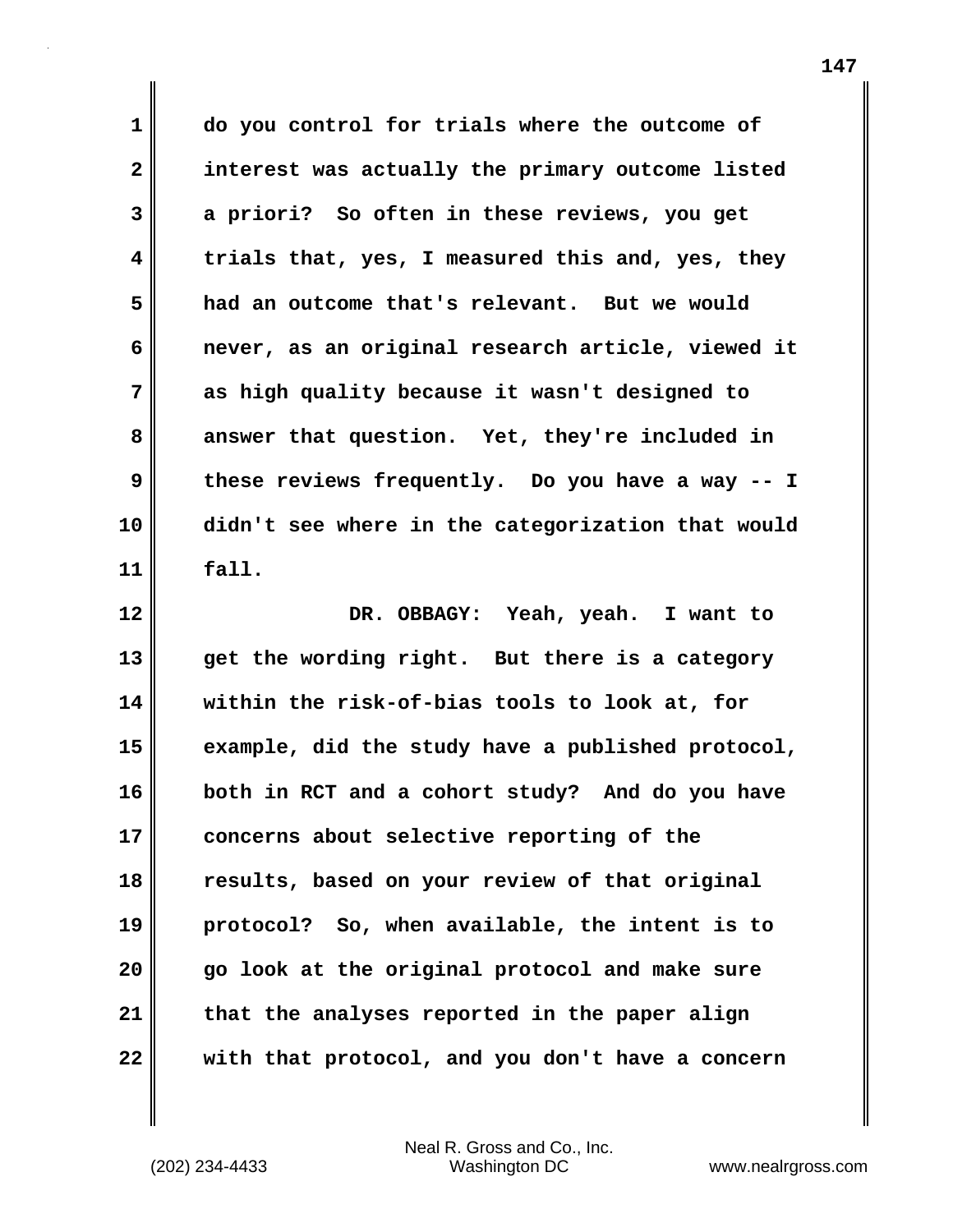**1 that there has been sort of some selection of** 2 **Paramel Exercise 2** results and reporting in that way. **3 It's a little trickier with cohort 4 studies because they don't typically have a 5 published protocol like an RCT might, but it's 6 still an issue there and something we take into 7 consideration. 8 MEMBER HEYMSFIELD: Where are these 9 published? How do we find these? 10 DR. OBBAGY: Yes. So, they're not -- 11 we haven't made them yet. 12 (Laughter.) 13 Again, that's sort of the work that 14 you'll all be doing. However, our website, as I 15 mentioned -- and it's on the slide now --** 16 contains existing reviews that we've done before. **17 And so, if you do go to the website, for example, 18 there's a project section of the website; 2015 19 Dietary Guidelines Advisory Committee reviews are 20 included there. And you can see all of the 21 reviews that were done by that Committee, just to 22 get a sense for kind of what the final product**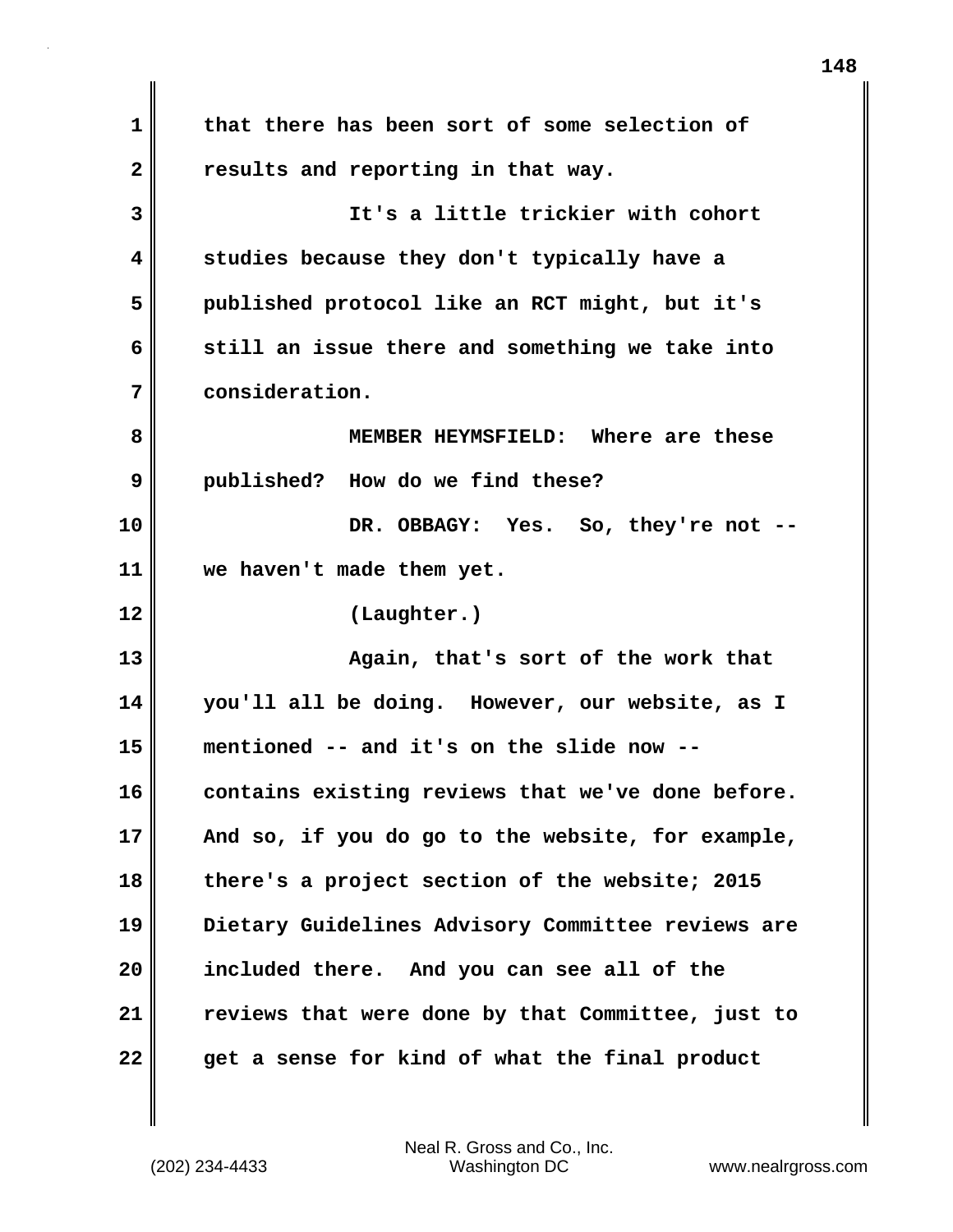**1 might look like. 2 MEMBER BOUSHEY: Does this one work? 3 Okay. 4 So, this Risk of Bias for Nutrition 5 Observational Studies, what's classified as 6 nutrition observational studies? 7 DR. OBBAGY: So, that would include 8 things like prospective and retrospective cohort 9 studies, case-control studies, nested case-10 control studies, cross-sectional study design. 11 So, any study that has -- 12 MEMBER BOUSHEY: So, ones that aren't 13 included? Well, some of them? 14 DR. OBBAGY: Yes, it would address 15 those, just in case we did have a review where we 16 needed to include one of those designs, but yes. 17 Thank you. 18 CHAIR SCHNEEMAN: I don't know if 19 you're the right person to answer this question, 20 but I am curious about other guidelines that have 21 been developed. And it might be a particularly 22 sensitive issue around the B-24 where they were**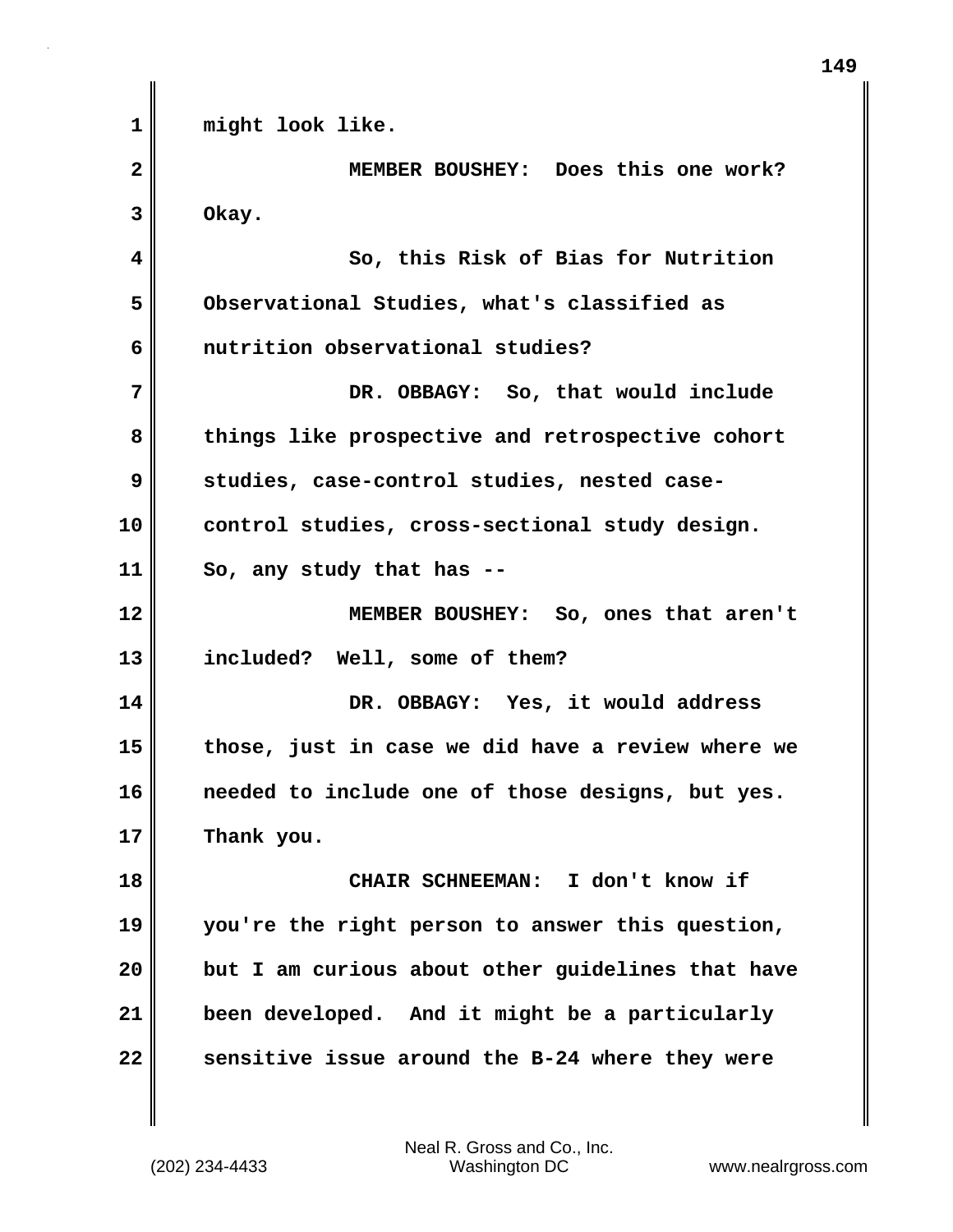**1 looking at evidence, developed a guideline. Does 2 that information come into the information that 3 we'll be looking at?**

**4 DR. OBBAGY: Yes. No, so we don't 5 necessarily look at a guideline and, then, sort 6 of backtrack to look at the evidence that was 7 reviewed as part of it. I think we could use 8 that as sort of a manual search source 9 potentially to take a look back at what they may 10 have considered, and just make sure that we've 11 included the articles that were considered in the 12 development of that guideline. But we do not 13 assess a guideline or do that sort of in a 14 systematic way as part of our process anyway.**

**15 CHAIR SCHNEEMAN: Okay. And then, I 16 had a follow-up question on the Cochrane reviews, 17 too. I understand your answer that sometimes 18 picking apart what was reviewed may be more 19 challenging than doing it. But I think where 20 there are well-established Cochrane reviews that 21 might have a different recommendation or a 22 different conclusion, the Committee should be**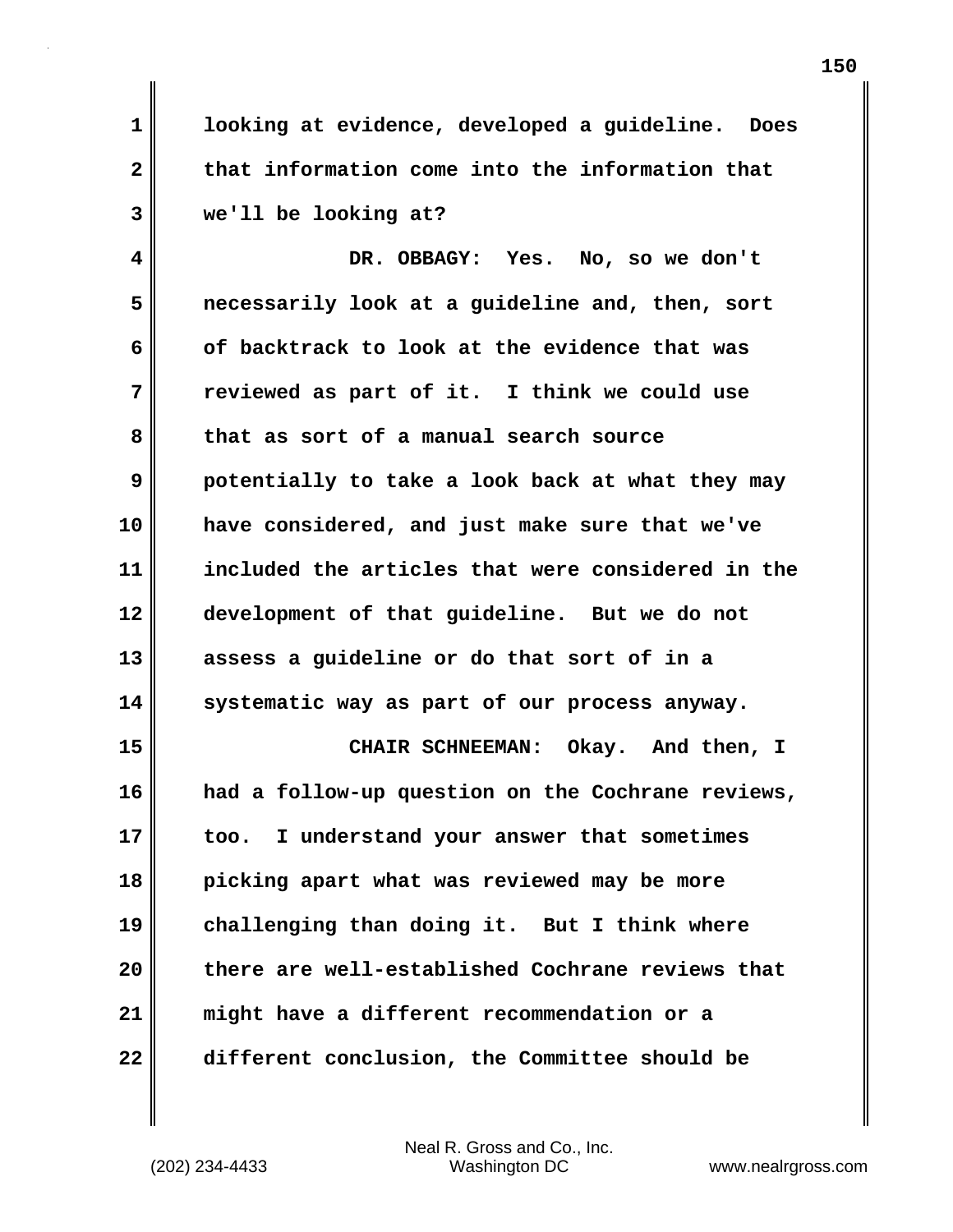**1 aware of that. So, I'm wondering, do you just 2 exclude those or do you bring that in alongside 3 your own systematic review? 4 DR. OBBAGY: We don't, but that could 5 be something that you might want to look at in 6 sort of a contextual way and kind of compare the 7 evidence that you've reviewed and the conclusions 8 you've drawn when drafting your report 9 potentially. 10 MEMBER MATTES: Just kind of a 11 logistical thing. What is the realistic 12 turnaround time? Say you present us with 13 something, and we go, "You know, we'd really like 14 to tweak it this way." 15 DR. OBBAGY: Yes, yes. I mean, we 16 will do our utmost hardest effort to turn things 17 around as quickly as possible. I mean, you are 18 on a very tight timeline with the work that 19 you're doing. And so, the staff that you saw on 20 the slide are ready to dive in on Monday and get 21 things really going. So, we've done a lot of 22 work to try to prepare as much as we can for you,**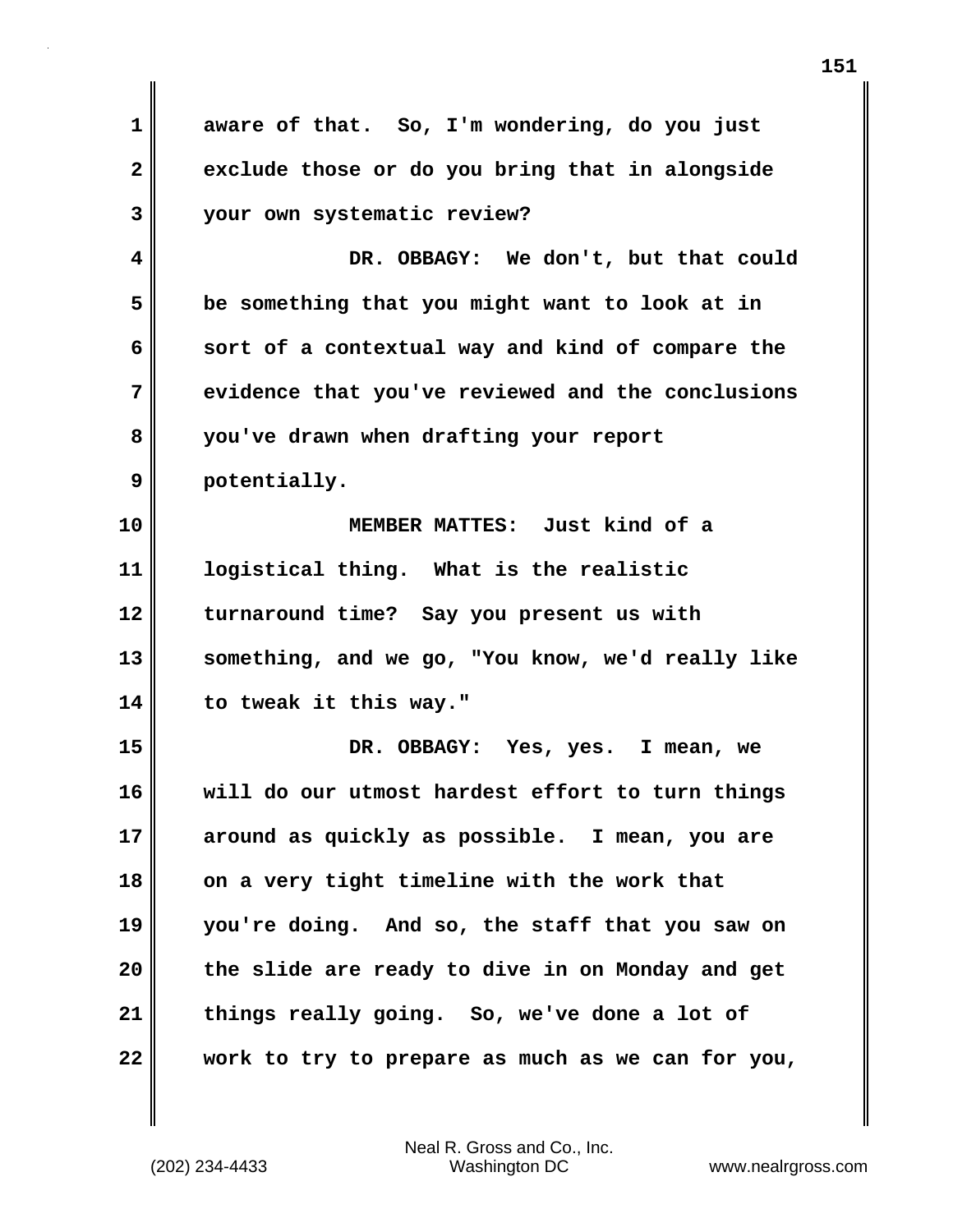**1 but, obviously, we're really excited to get the 2 input that we need from you all to really dive in 3 and get the ball going. But I think we'll be 4 turning things as fast as we possibly can as we**  $5$  go. **6 CHAIR SCHNEEMAN: Thank you so much. 7 (Applause.) 8 MS. RIHANE: Thank you, Julie, for** 9 **b** that great overview. **10 So, our next speaker is Dr. David 11 Klurfeld. He is the National Program Leader for 12 Human Nutrition in USDA's Agricultural Research** 13 Service, or, as we call it, ARS. And he's been **14 there since 2004. He is responsible for the 15 scientific direction of the intramural human 16 nutrition research conducted by USDA 17 laboratories. 18 Prior to government service, he was 19 Professor and Chairman of the Department of 20 Nutrition and Food Science at Wayne State 21 University in Detroit, and prior to that, was on 22 the faculty of the Wistar Institute and the**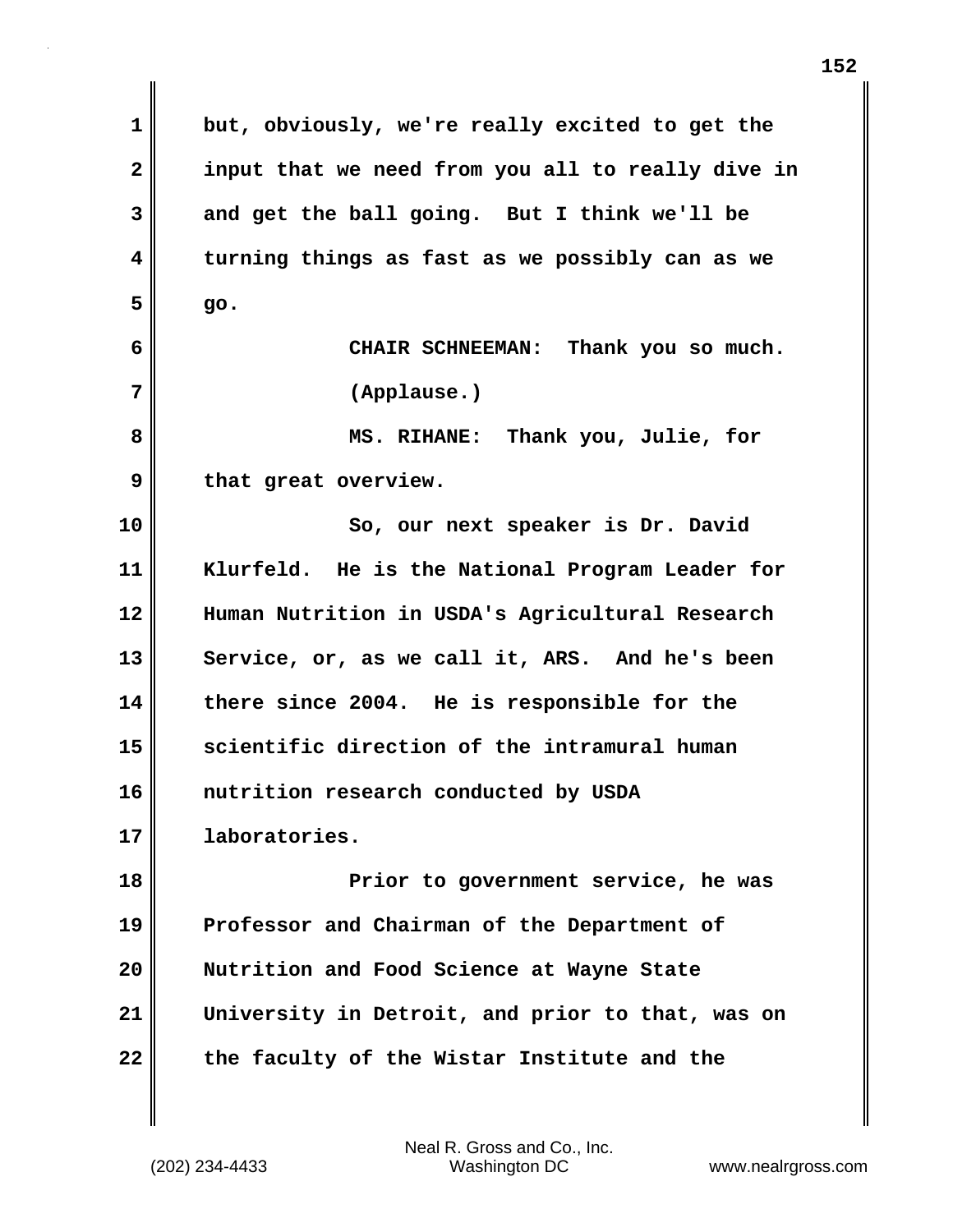| 1            | University of Pennsylvania School of Medicine.    |
|--------------|---------------------------------------------------|
| $\mathbf{2}$ | Dr. Klurfeld will speak today about               |
| 3            | ARS's role of peer review during this phase of    |
| 4            | the process.                                      |
| 5            | Let's welcome Dr. Klurfeld.                       |
| 6            | (Applause.)                                       |
| 7            | DR. KLURFELD: Thanks, Colette.                    |
| 8            | So, I've got actually very short                  |
| 9            | remarks. I notice nobody's in post-prandial       |
| 10           | So, glad to see that.<br>coma.                    |
| 11           | (Laughter.)                                       |
| 12           | As you've all seen this morning, the              |
| 13           | National Academy review of the Dietary Guidelines |
| 14           | process included recommendations to use a multi-  |
| 15           | pronged approach to strengthen what was the NEL   |
| 16           | protocol, which is now the Nutrition Evidence     |
| 17           | Systematic Review, or NESR.                       |
| 18           | As part of the Memorandum of                      |
| 19           | Understanding that established the framework for  |
| 20           | agency cooperation to support the 2020 Dietary    |
| 21           | Guidelines, it included specifically calling out  |
| 22           | ARS to facilitate peer review of the systematic   |

 $\mathbf{I}$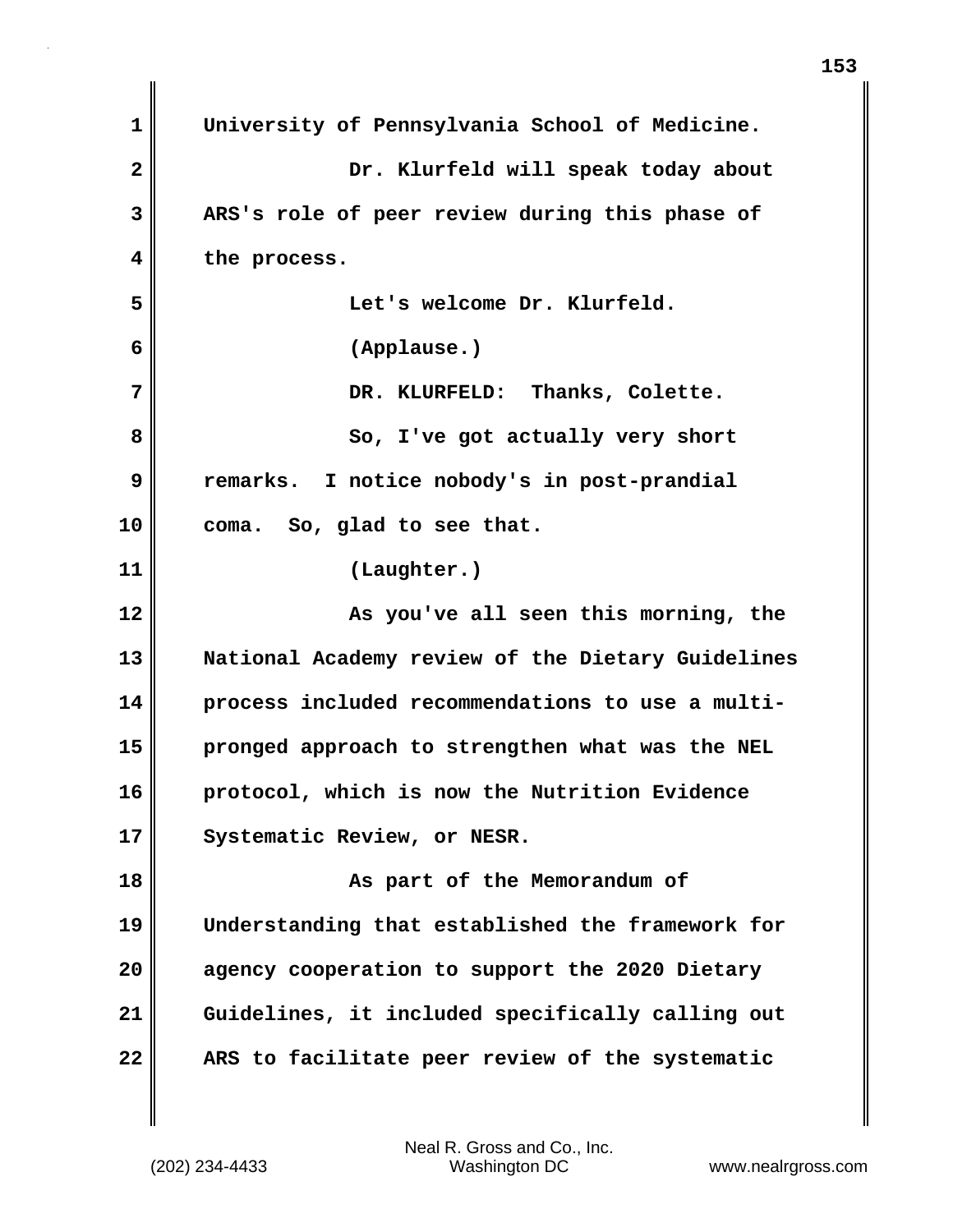**1 reviews produced for your reference. And we will 2 use our own statisticians and scientists in ARS 3 playing the primary role in specific subjects, 4 but we will also count on similarly-skilled 5 individuals in other federal agencies, including 6 the Economic Research Service, NIH, CDC, and FDA. 7 We hope that will be enough agencies to 8 facilitate the review of the numbers that Julie's 9 group plans to do because there are more than 60 10 questions already on the docket for that.**

**11 But we anticipate the process to be 12 analogous to an academic journal review. And the 13 possible outcomes could be similar, from minor 14 revision, acceptance, modification, or even 15 potentially rejection. We certainly hope the 16 latter category won't be necessary and that 17 appropriate modifications can be done to achieve 18 not just an acceptable review, but a high-quality 19 review that will enable the Committee to make the 20 best informed decision.**

**21 I want to point out some of the 22 modifications that Dr. Obbagy's group has**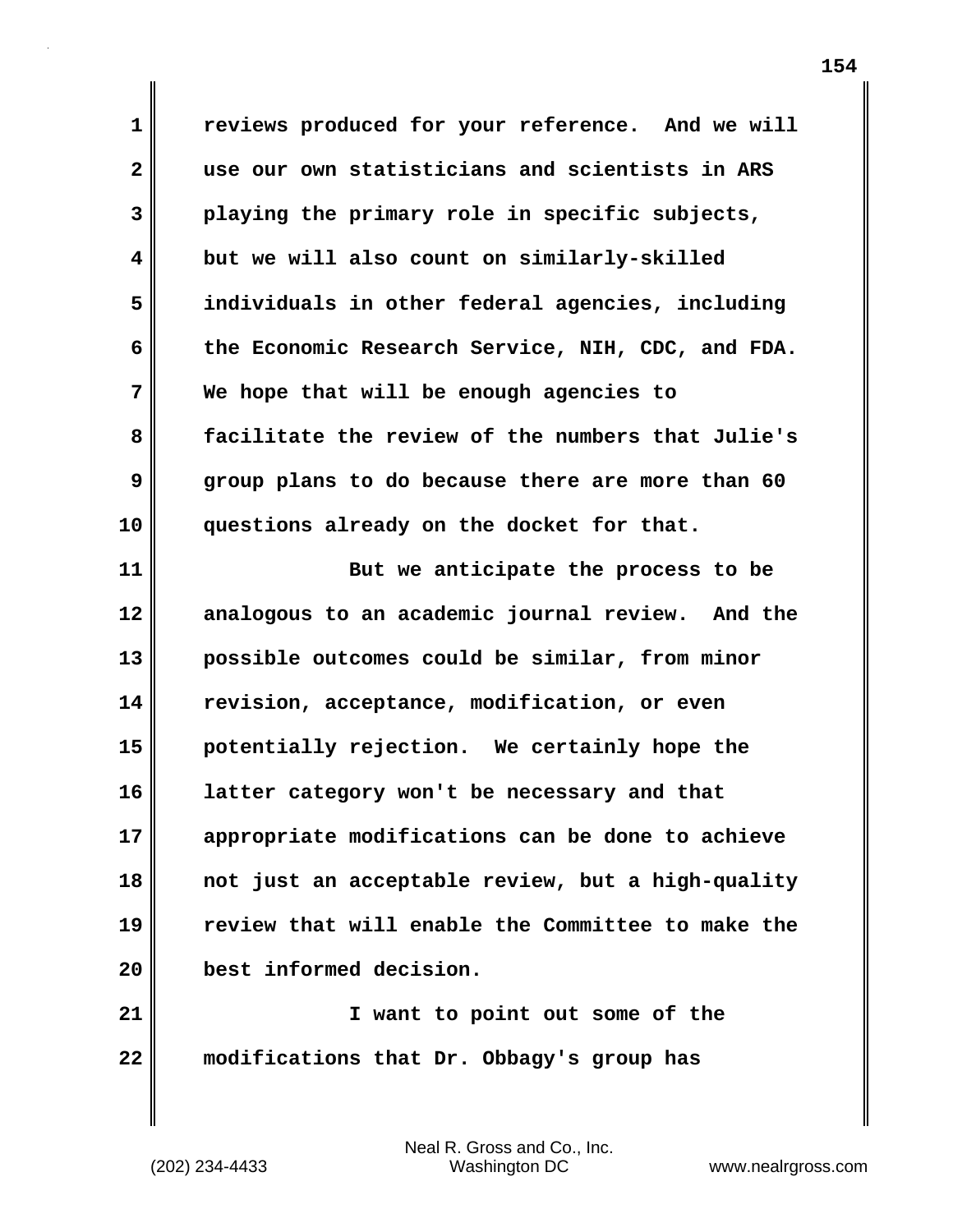**1 instituted recently, in response primarily to the 2 National Academy review, is using risk-of-bias 3 assessment tools and adapting the GRADE system. 4 And I can tell you that the group in the 5 University of Ottawa that developed GRADE has 6 also recently developed a system that's 7 specifically applicable to nutrition studies.**  8 || And just in the last month, I did a review for **9 the Annals of Internal Medicine of one of their 10 systematic reviews. And from my perspective, it 11 looked really good. I haven't heard an editorial 12 decision on that one yet, but that's just an 13 aside.**

**14 So, we currently have 62 questions 15 proposed, either by federal staff or through 16 collection of stakeholder input. And the 17 categories for the questions primarily are in the 18 birth to 24 month group where we have more than 19 20 questions, dietary patterns where we have 17 20 questions. So, the bulk is in there. There's 21 obviously huge interest in beverage consumption. 22 So, we have about 10 there. And we have small**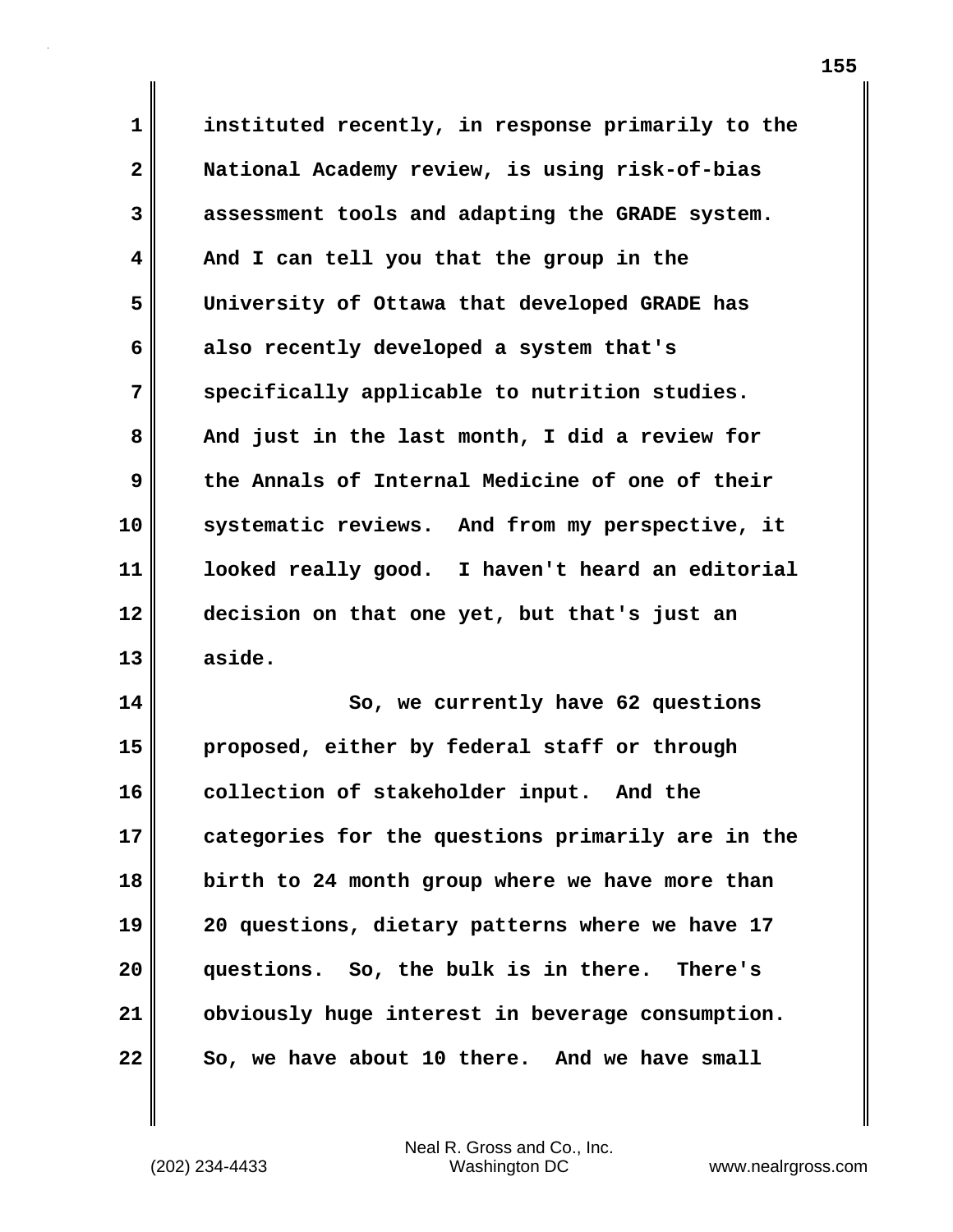| $\mathbf 1$  | numbers on added sugars, types of dietary fats,   |
|--------------|---------------------------------------------------|
| $\mathbf{2}$ | seafood, frequency of eating.                     |
| 3            | So, since we have two Children's                  |
| 4            | Nutrition Centers as part of ARS, we feel that we |
| 5            | are well equipped to handle the birth to 24 month |
| 6            | reviews.                                          |
| 7            | As Julie mentioned, some of the                   |
| 8            | questions may be answered with existing           |
| 9            | systematic reviews. In fact, NESR actually has    |
| 10           | proposed evaluating those reviews using AMSTAR 2, |
| 11           | which is another formal grading system.           |
| 12           | I can tell you that we have not fully             |
| 13           | formalized the review process. So, I'm not ready  |
| 14           | to give you any specifics of how we're going to   |
| 15           | handle a particular example. But we're looking    |
| 16           | forward to turning these around as quickly as     |
| 17           | possible. We understand the lifespan of this      |
| 18           | Committee is actually shorter than any other      |
| 19           | previous Dietary Guidelines Committee, and that's |
| 20           | because you have more work to do.                 |
| 21           | (Laughter.)                                       |
| 22           | We added two years of life plus                   |
|              |                                                   |

 $\mathbf{I}$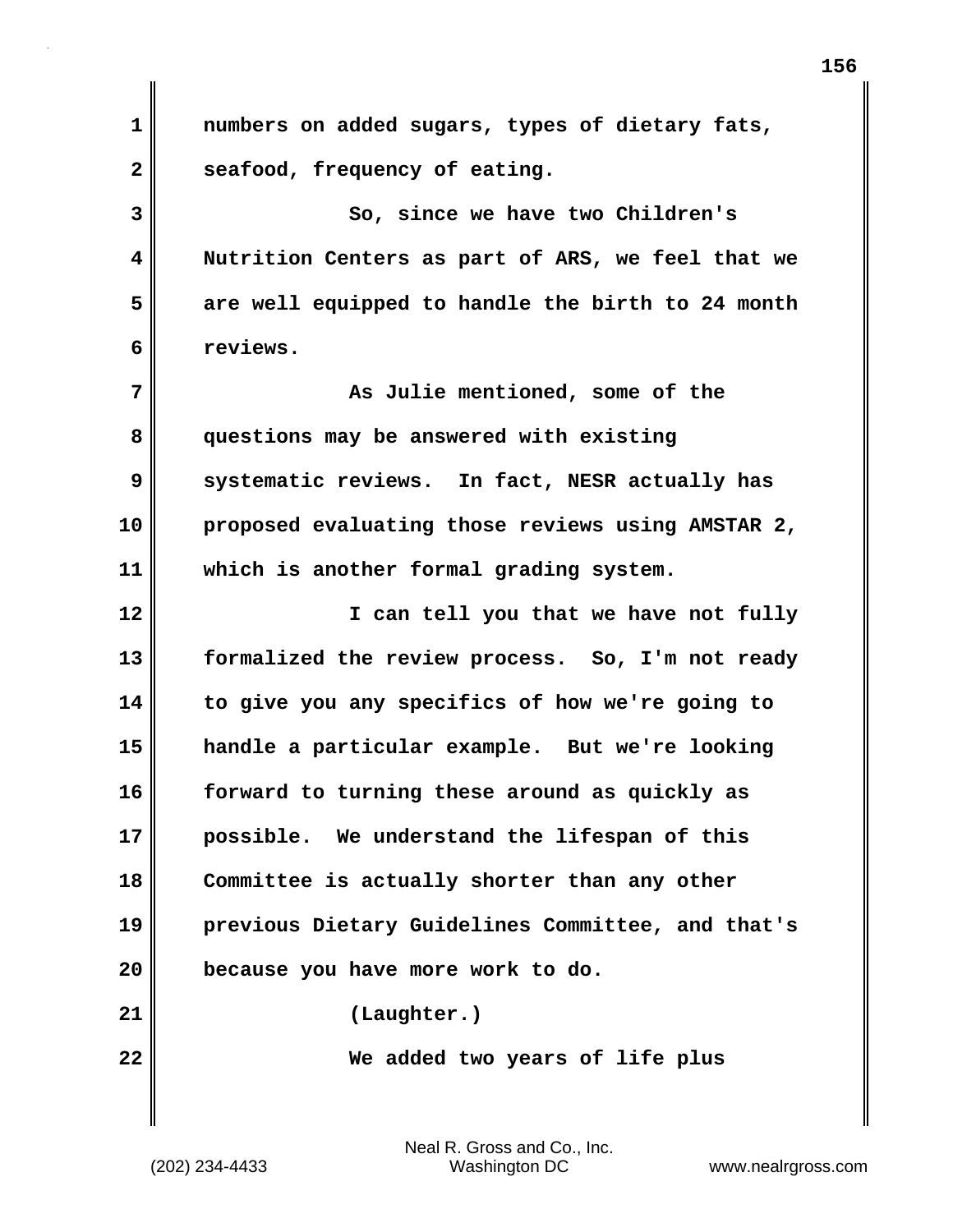**1 pregnancy and lactation. 2** So, if there are any questions, I will **3 try to answer them. But that's where we are 4 right now. 5 CHAIR SCHNEEMAN: So, I appreciate 6 your setting up this peer-review system because I 7 think it is a valuable part of the peer-review** 8 system, or the systematic review system. **9 Do you know, when you think about how 10 long you would give one of the scientists to 11 complete that, do you have a sense of how quickly 12 they would be able to turn it around? 13 DR. KLURFELD: We're going to approach 14 this just the way we do with journal reviews. 15 I've been Associate Editor of AJCN for the last 16 12 years. We give reviewers three weeks. I 17 think that's adequate, particularly if they're 18 federal scientists. We have a little leverage on 19 those folks. So, we're hopeful, having written a 20 systematic review and having reviewed dozens of 21 them, I would say three weeks is sufficient to 22 accomplish a good quality review.**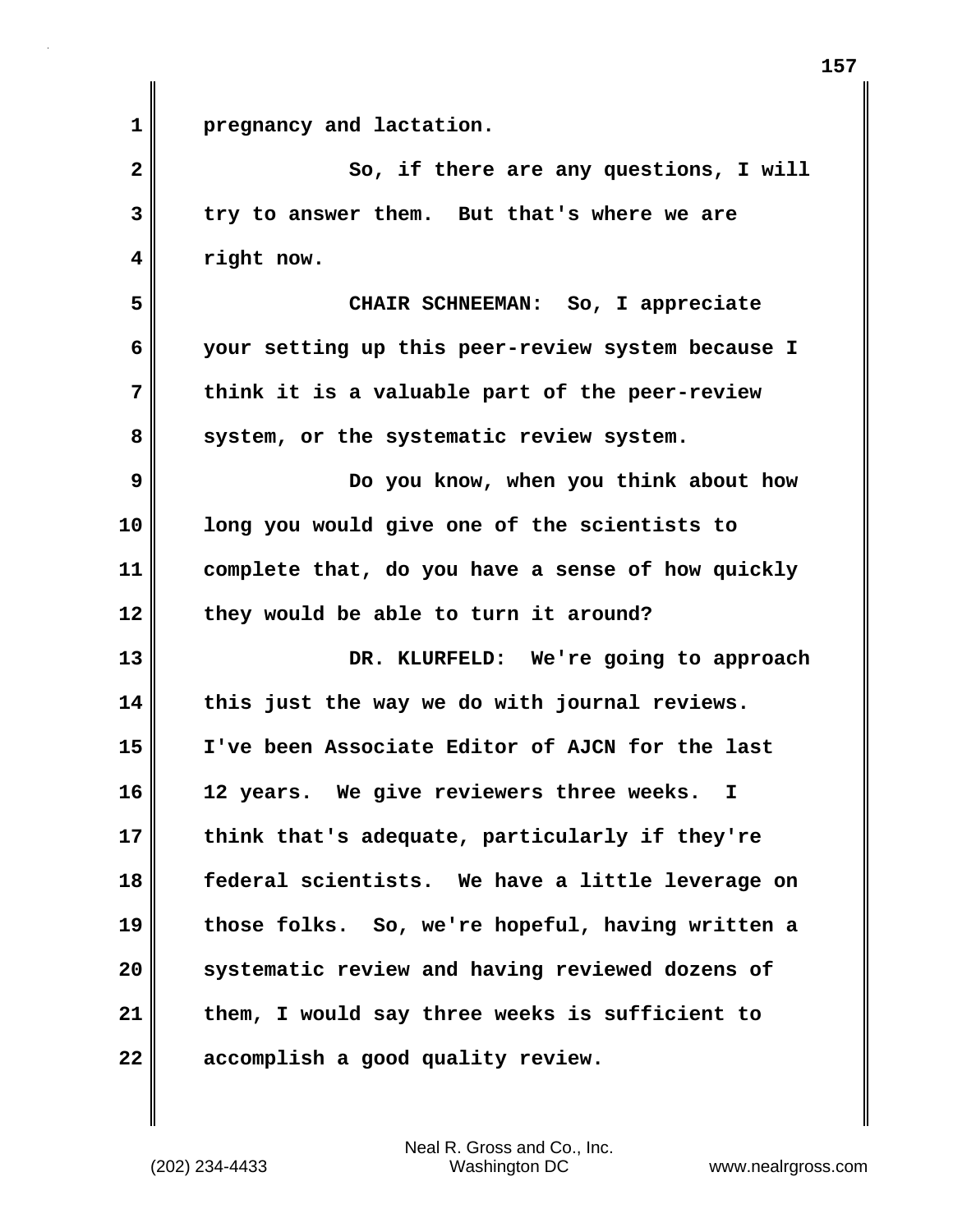**1 CHAIR SCHNEEMAN: And for scientists 2 who may be familiar with the topic area, but not 3 necessarily systematic reviews, do you have any 4 way to provide just some background for them, so 5 they understand what it is they're looking at and 6 how to approach it? 7 DR. KLURFELD: Yes, Barbara, we've 8 actually talked about that quite a bit, and I 9 think we're going to have a checklist for 10 reviewers, because our subject matter experts 11 probably aren't going to be as familiar in-depth 12 on performance of a systematic review. I'm sure 13 they've all read them, but looking behind the 14 curtain is a different story. 15 MEMBER BOUSHEY: So, what were you 16 thinking of about how many reviewers for each 17 one? Had you thought about that? 18 DR. KLURFELD: Oh, sure. Again, like 19 a systematic review, simply because of the 20 numbers -- we have 62 reviews -- I think we're 21 going to stick with two external reviewers, and 22 they will be anonymous reviewers, just like a**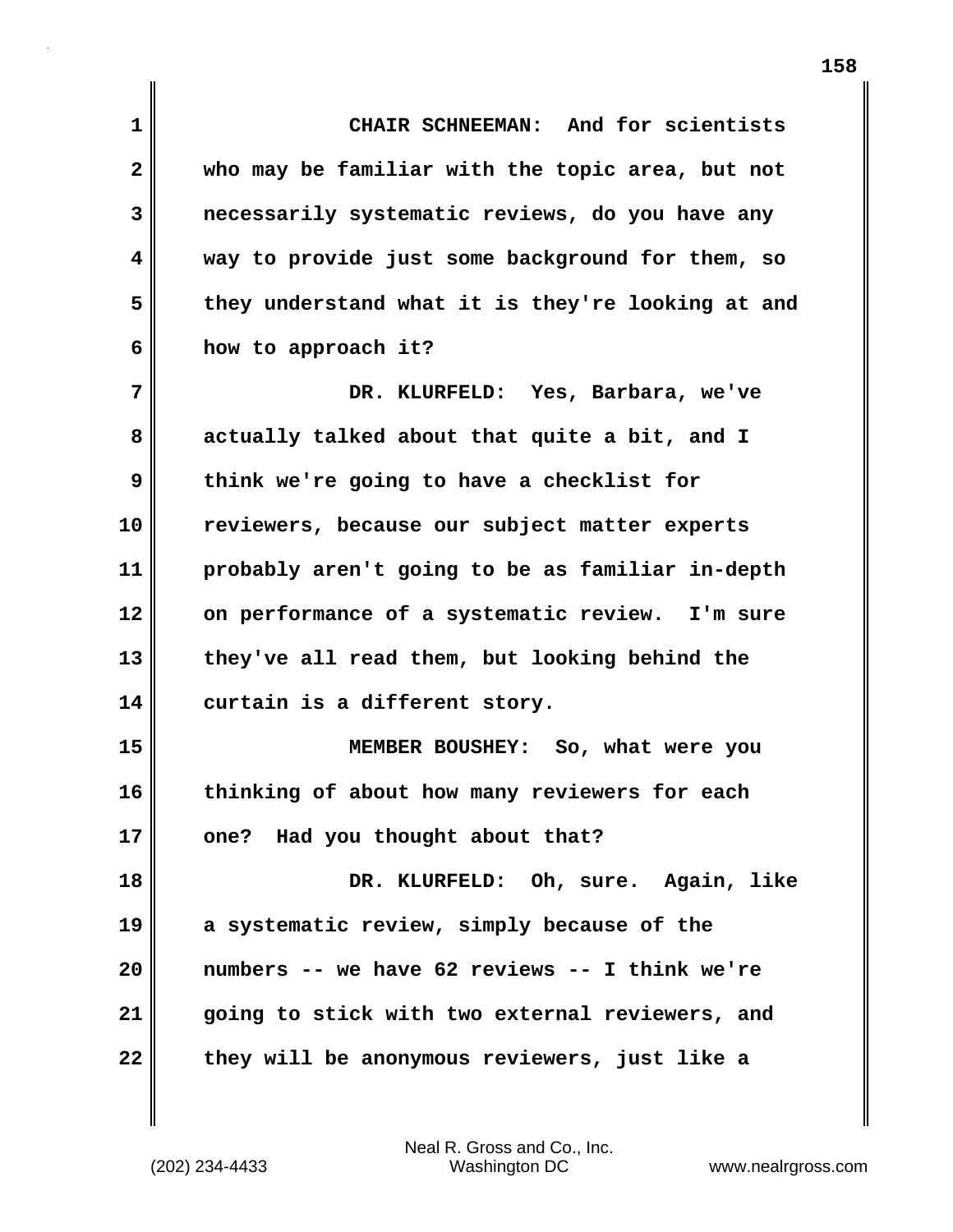**1 journal review. 2 CHAIR SCHNEEMAN: Great. Thank you 3 very much, David. 4 DR. KLURFELD: Thank you. 5 (Applause.) 6 MS. RIHANE: All right. Thank you, 7 Dr. Klurfeld. 8 We are just speeding right along here, 9 aren't we? 10 We have a few more presentations this 11 afternoon, but we are ready for the break. We're 12 a little ahead of schedule, but I think because 13 of the nature of the presentations to come, it's 14 a good time to take a quick break. 15** So, sorry, everyone on the phone and **16 here, but we will be breaking now for, let's say, 17 15 minutes. So, it's 10 to 2:00. So, 2:05, be 18 back here at 2:05. 19 Okay. Thank you. 20 (Whereupon, the above-entitled matter 21 went off the record at 1:52 p.m. and resumed at 22 2:08 p.m.)**

**159**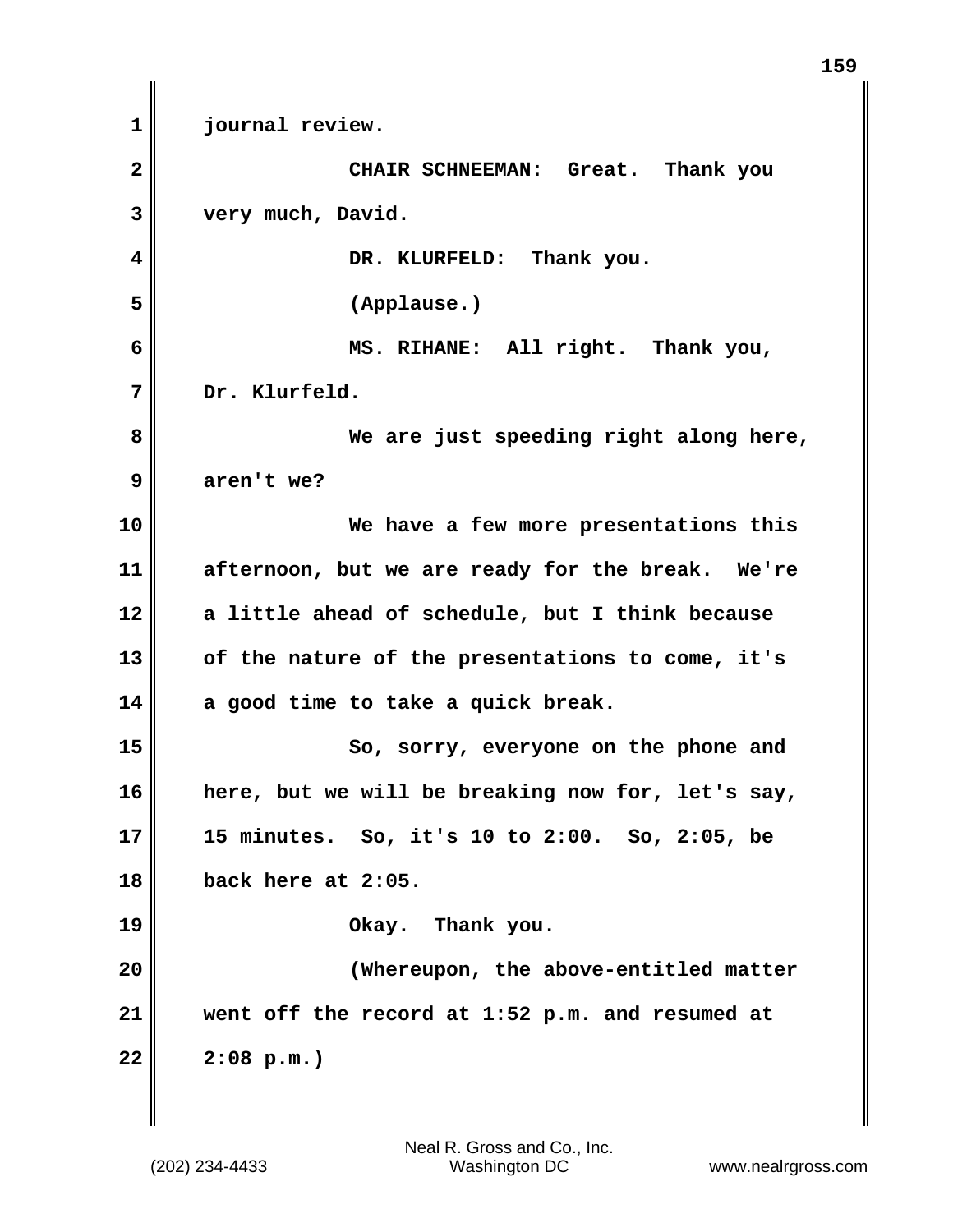| 1            | MS. RIHANE: Okay. Are we about                    |
|--------------|---------------------------------------------------|
| $\mathbf{2}$ | ready, everybody? All right. Great.               |
| 3            | What I wanted to do quick, if I could             |
| 4            | remind -- we haven't really discussed this in too |
| 5            | detail or enforced it, but folks on the phone and |
| 6            | people who can't see who are having a hard time   |
| 7            | sometimes knowing who you are. So, if you could,  |
| 8            | when you have a comment to make or a question to  |
| 9            | ask, just announce your name. That's helpful for  |
| 10           | the transcriber as well because the meeting is    |
| 11           | being transcribed. So, they'll know, and the      |
| 12           | people on the phone can follow, and folks who     |
| 13           | can't see you will be able to know who's talking. |
| 14           | And, you know, after a while, we'll get to know   |
| 15           | your voices and, then, it won't be so             |
| 16           | detrimental.                                      |
| 17           | Okay, great. All right. So, welcome               |
| 18           | back, everyone.                                   |
| 19           | Our next speaker will be Dr.                      |
| 20           | TusaRebecca Pannucci. She joined the Center for   |
| 21           | Nutrition Policy and Promotion in 2015.<br>She    |
| 22           | serves as the Lead Nutritionist for the Nutrition |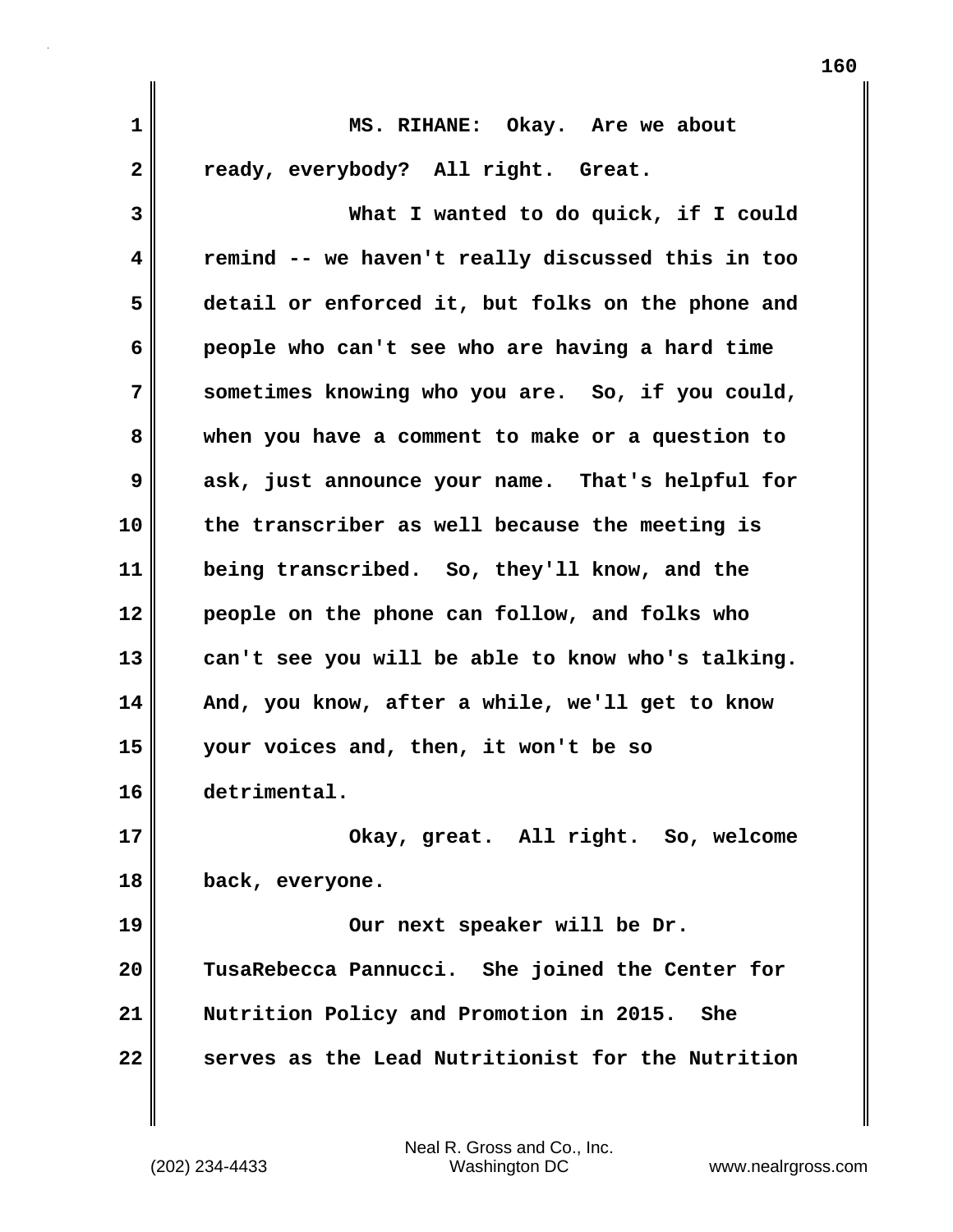| 1  | and Economic Analysis team and leads a            |
|----|---------------------------------------------------|
| 2  | multidisciplinary team conducting analyses for    |
| 3  | the USDA Food Patterns, Healthy Eating Index, the |
| 4  | USDA Food Plans, and expenditures on children by  |
| 5  | families. She'll be supporting the work of the    |
| 6  | 2020 Dietary Guidelines Advisory Committee and    |
| 7  | the Working Group on Data Analysis and Food       |
| 8  | Pattern Modeling, which is what she'll be         |
| 9  | discussing with you all today.                    |
| 10 | TusaRebecca Pannucci.                             |
| 11 | (Applause.)                                       |
| 12 | DR. PANNUCCI: Thank you, Colette.                 |
| 13 | Good afternoon.                                   |
| 14 | So, earlier you heard my colleague,               |
| 15 | Dr. Obbagy, describe the systematic review        |
| 16 | approach that will be used by the Committee to    |
| 17 | examine the relationship between diet and health. |
| 18 | This afternoon I will be describing two other     |
| 19 | approaches presented to the Committee. Together,  |
| 20 | these approaches will be used to address the      |
| 21 | topics and questions proposed.                    |
| 22 | I do want to start by saying I'm here             |
|    |                                                   |

 $\mathbf{I}$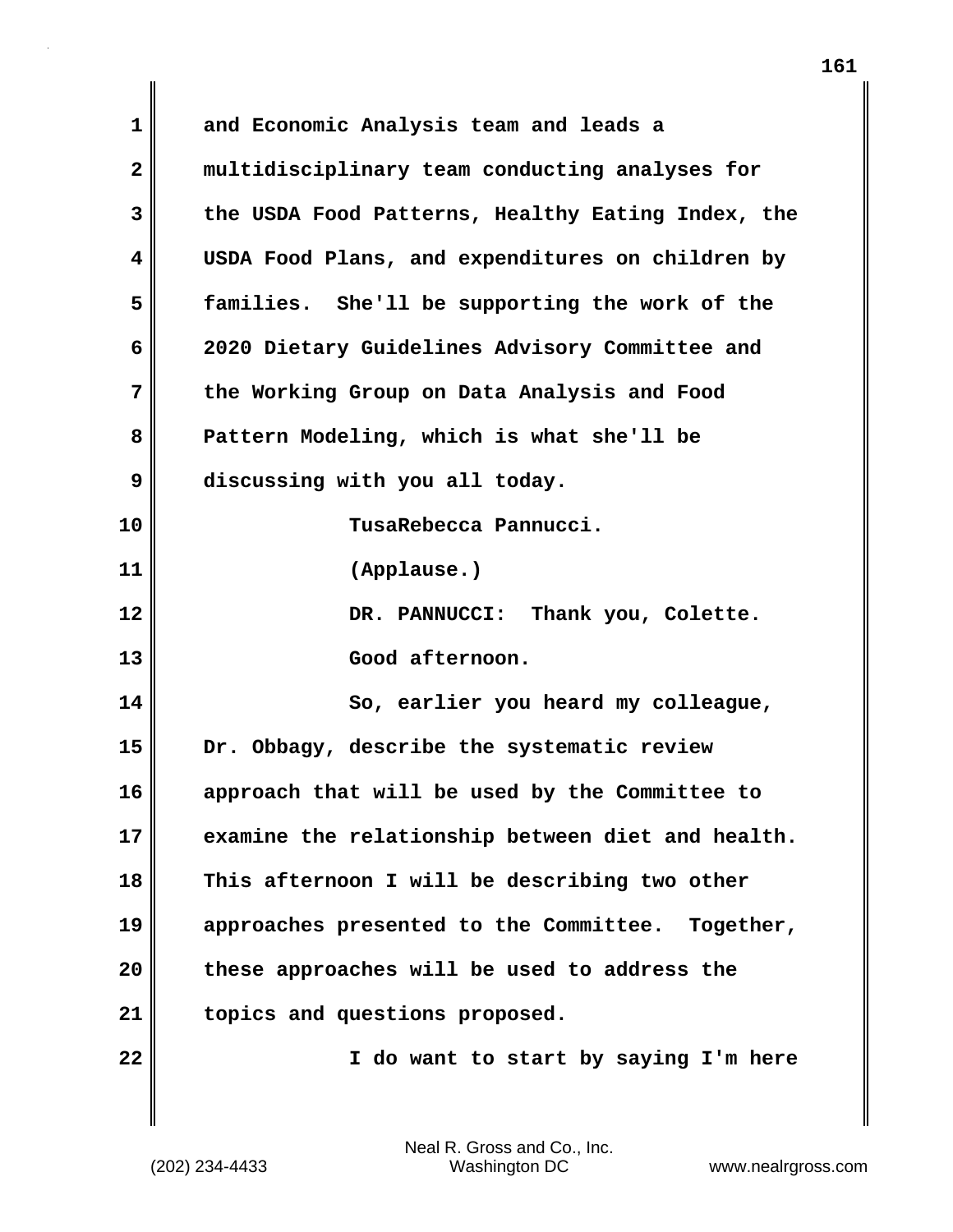**1 as a spokesperson for the work that is really 2 done by interagency collaborations, by federal 3 staff, many of whom are here in the audience or 4 on the webcast today. So, I'll be describing the 5 data that make that analysis possible to support 6 the questions that you will be discussing.**

**7** So, what is the purpose of data **8 analysis for the Committee? It's a collection of 9 analyses from nationally-representative federal 10 data sources that will provide insights into the 11 eating habits and diet-related chronic diseases 12 in the United States. These analyses provide 13 insight specifically representative of the U.S. 14 population at each life stage.**

**15 Today, I'll share information about 16 the federal data sources that are used in 17 analyses provided to the Committee. A bulk of 18 the analyses come from NHANES, the National 19 Health and Nutrition Examination Survey. The 20 dietary data come from What We Eat In America 21 portion of NHANES and are supported by databases, 22 including the USDA food and nutrient database for**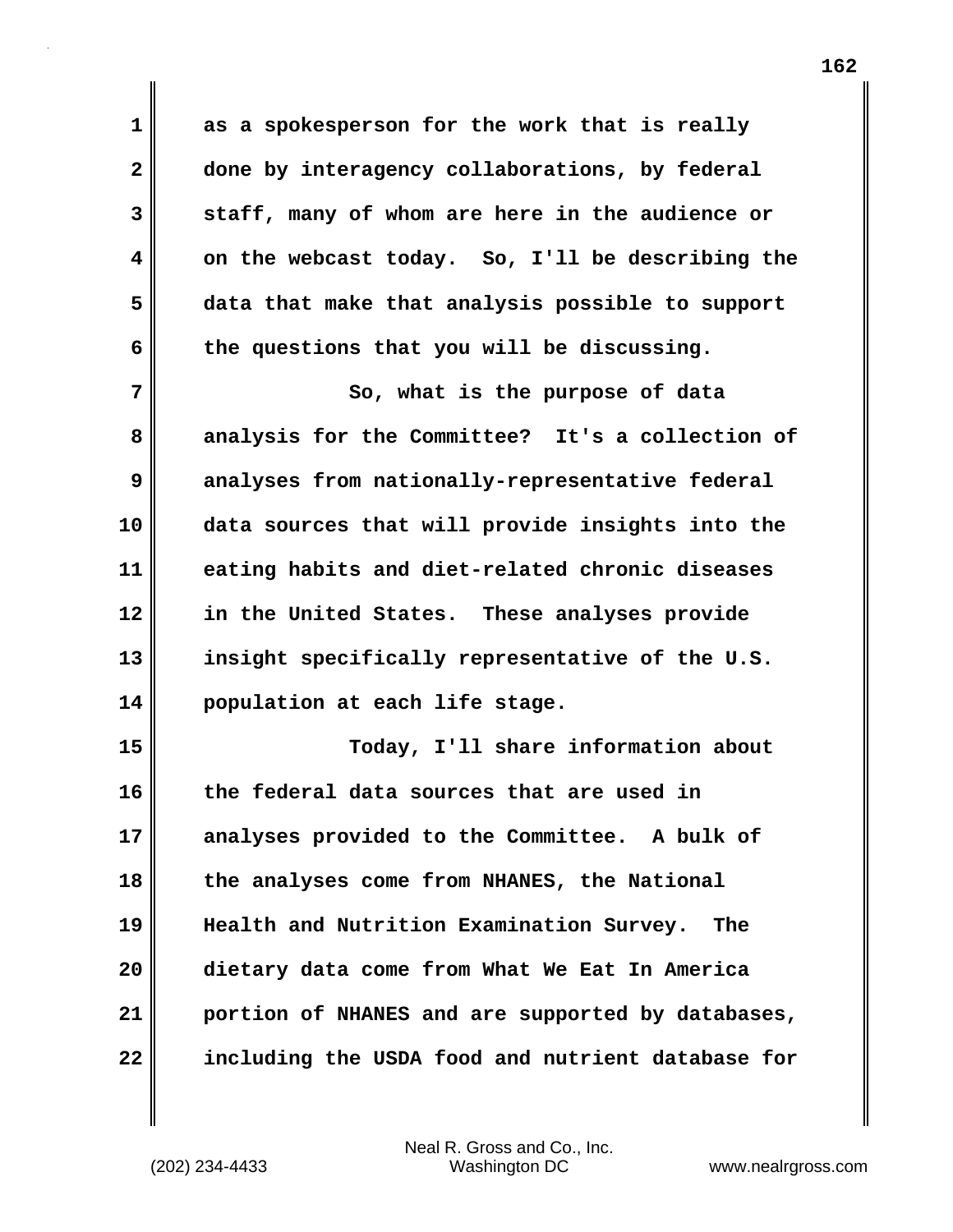**163**

**1 dietary studies and the USDA food patterns 2 equivalence database, both of which will be 3 described.**

**4 I will briefly touch on other data 5 that are used, including the National Health 6 Interview Survey and the Surveillance, 7 Epidemiology, and End Results Data.**

**8 The National Health and Nutrition 9 Examination Survey, or NHANES, is a program of 10 studies designed to assess the health and 11 nutrition status of adults and children in the 12 United States. And it's supported by the 13 National Center for Health Statistics at the 14 Centers for Disease Control and Prevention. 15 The goal is to develop U.S. 16 population-based estimates of health conditions, 17 awareness, and treatment and control of selected 18 diseases, environmental exposures, and critical**

**19 to your work, nutrition status and diet**

**20 behaviors.**

**21 Findings from the survey will be used 22 to determine the prevalence of major diseases and**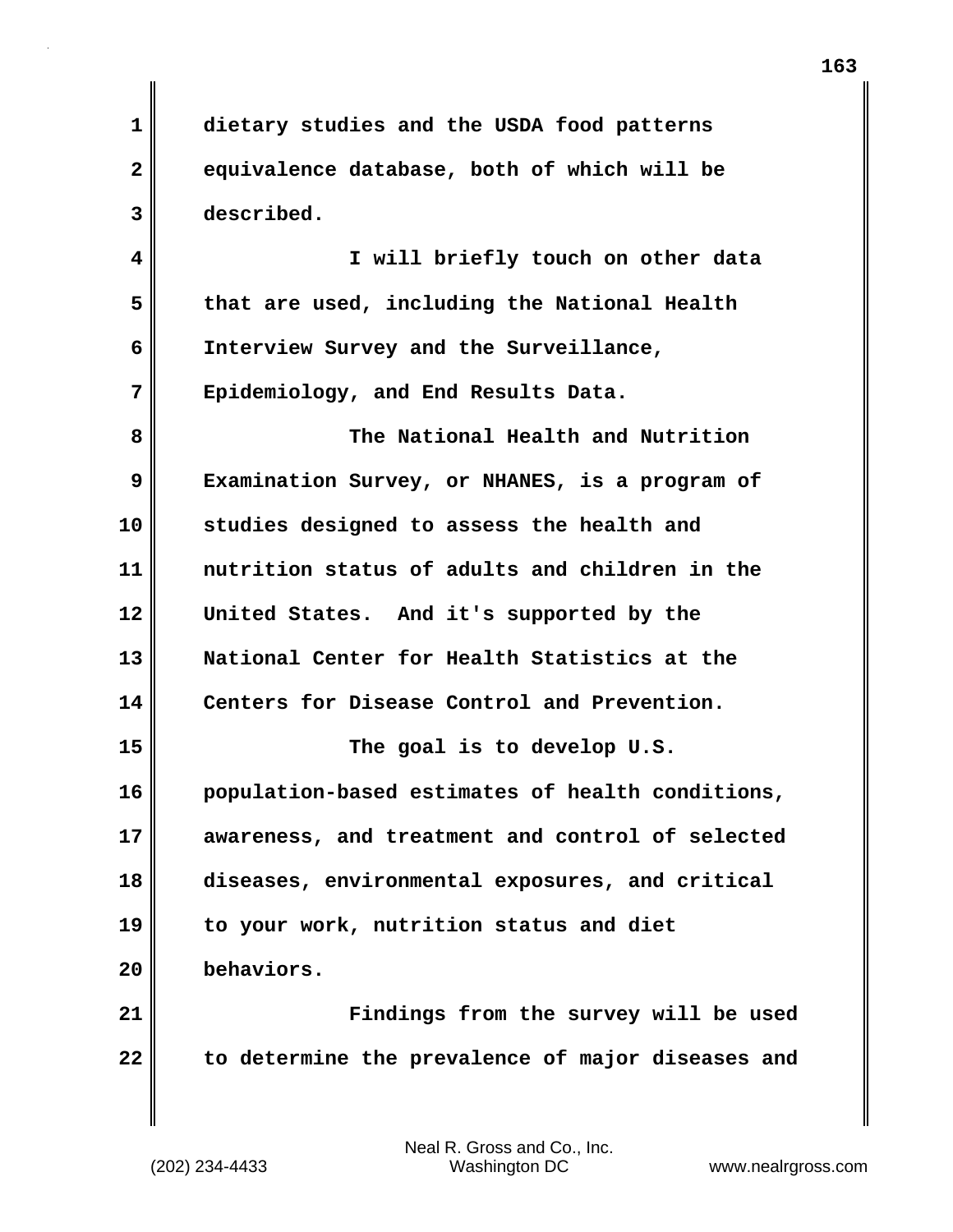**1 risk factors for those diseases, assess 2 nutritional status and its association with 3 health promotion and disease prevention, and 4 serve as the basis for national standards for** 5 such measurements as height, weight, and blood **6 pressure.**

**7 Research organizations, universities,** 8 and healthcare providers, and educators benefit **9 from this survey information. But, of course 10 primary data users are federal agencies that 11 collaborated in the design and development of the 12 survey. The National Institutes of Health, the 13 Food and Drug Administration, and the CDC are 14 among the agencies that rely upon NHANES to 15 provide data essential for implementation and 16 evaluation of program activities.**

**17 The U.S. Department of Agriculture and 18 the National Center for Health Statistics 19 cooperate in planning and reporting dietary and 20 nutrition information from the survey. These 21 data help develop public health policy that is 22 relevant to the U.S. population and expand the**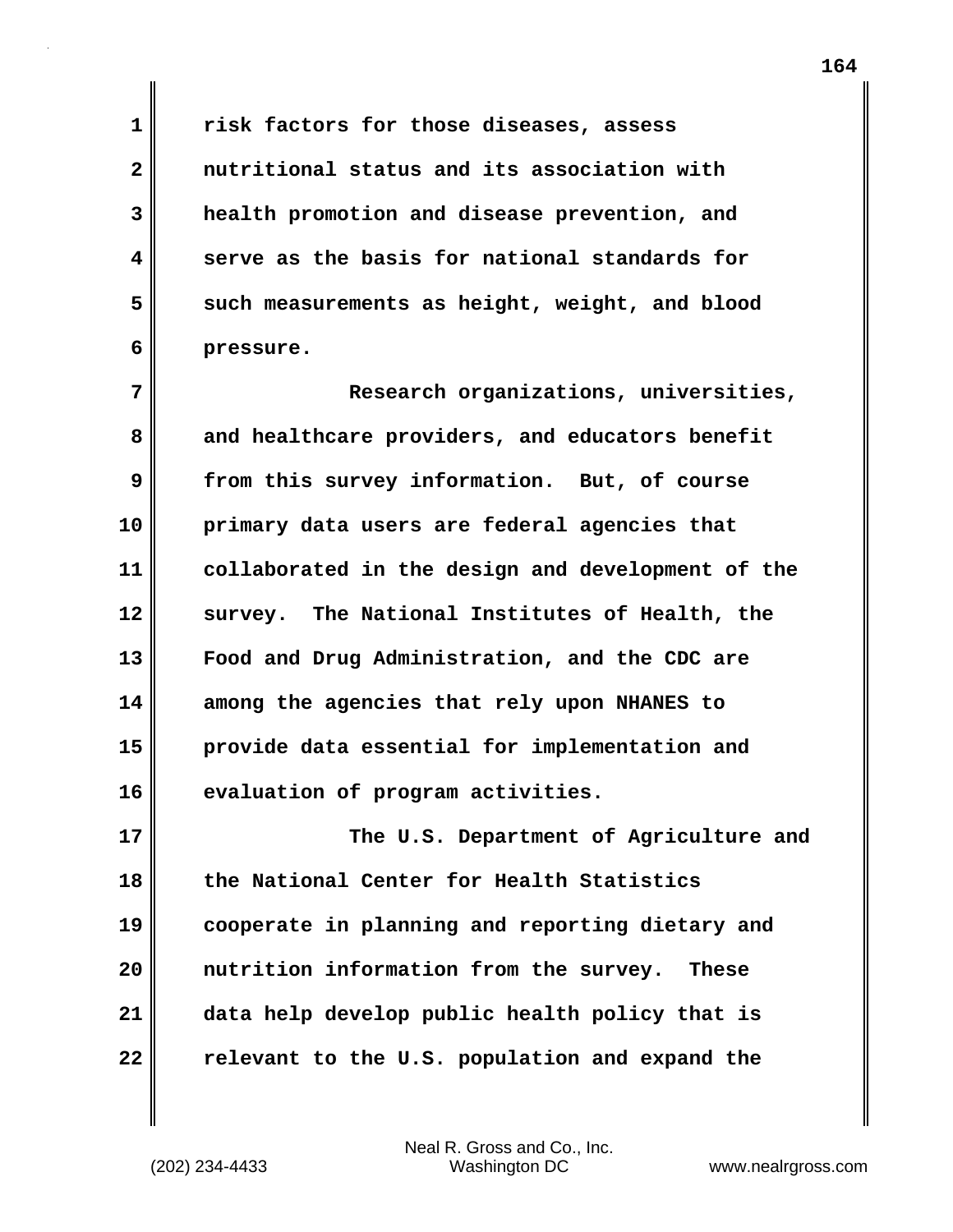**1 health knowledge for the nation.**

| $\mathbf{2}$ | NHANES has its inception in the                   |
|--------------|---------------------------------------------------|
| 3            | National Health Survey Act of 1956. This          |
| 4            | provided the legislative authorization for a      |
| 5            | continuing survey to provide current statistical  |
| 6            | data on the amount, distribution, and effects of  |
| 7            | illness and disability in the United States.      |
| 8            | Since 1999, NHANES has been continuously          |
| 9            | collecting data on all ages.                      |
| 10           | Data is released in two-year cycles.              |
| 11           | The most recently-released data are NHANES 2015-  |
| 12           | 2016. We will be utilizing this most recently-    |
| 13           | released cycle of NHANES in analysis presented to |
| 14           | the Committee.                                    |
| 15           | But I will note that, for some                    |
| 16           | analyses and subgroups of the population,         |
| 17           | multiple cycles will be combined to ensure        |
| 18           | appropriate sample size. For example, NHANES      |
| 19           | 2013-2014 will be combined with NHANES 2015-2016. |
| 20           | NHANES uses a complex sampling design             |
| 21           | and constructs sample weights to produce this     |
| 22           | nationally-representative data. So, data are not  |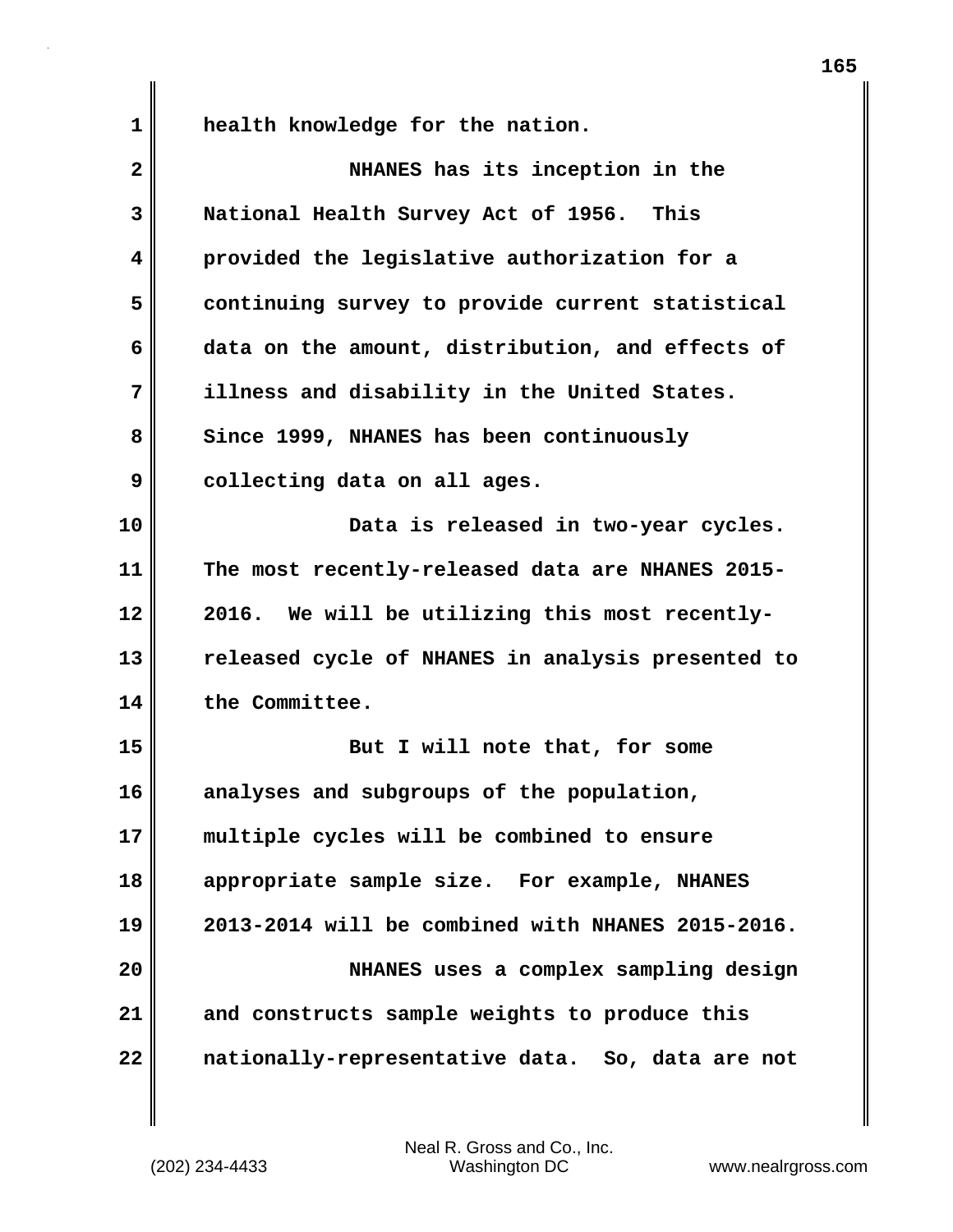**1 obtained using a simple random sample. Rather, a 2 complex, multi-stage probability sampling design 3 is used to select participants representative of 4 the civilian, non-institutionalized population. 5 Sample weights for each two-year cycle take into 6 account things like survey non-response, 7 oversampling, post-stratification, and sampling 8 error. And we apply these sampling weights and 9 analysis to ensure the results represent unbiased 10 estimates with accurate statistical significance. 11 Oversampling of certain populations is 12 done to increase the reliability and precision of 13 health status indicators in the populations 14 listed on this slide. 15 The time between data collection and 16 data release to the public can be explained by 17 the rigorous data release process. All data go 18 through quality control, editing, and cleanup. 19 The weights must be assigned. The data must be 20 prepared for the analyses, documentation written, 21 and, of course, a review for confidentiality. 22 And as mentioned, then these data are released in**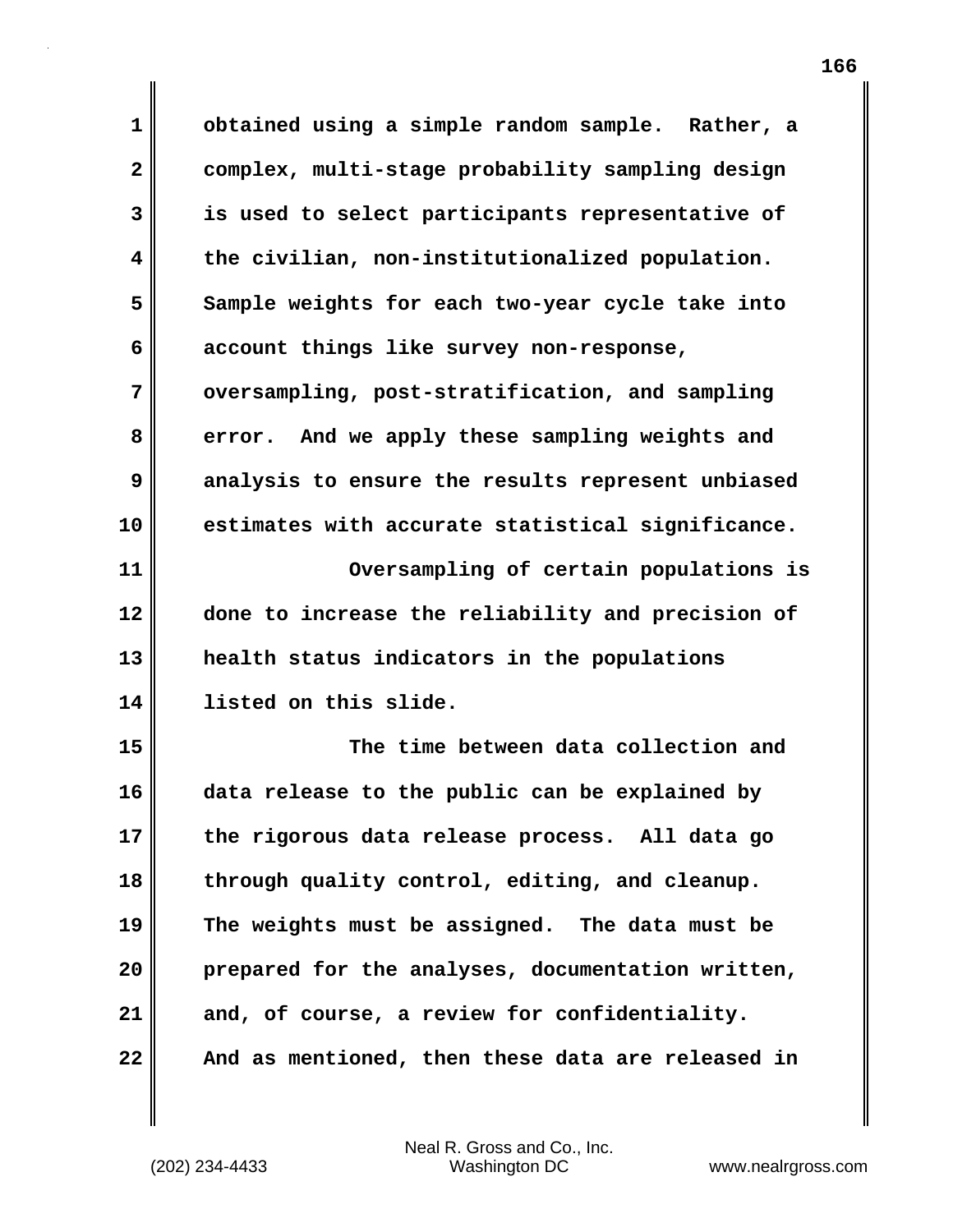**1 two-year cycles, the most recent of which is 2 2015-16.**

**3 So now that we've discussed some of 4 the logistics, let's examine the data collection. 5 So, NHANES is unique in that it combines both 6 interviews and physical examinations. The 7 interview includes demographics, socioeconomic, 8 dietary, and health-related questions, many of 9 which are collected in the homes of the 10 participants. 11 Health measurements are performed in**

**12 the MEC, the Mobile Exam Centers. These equipped 13 mobile centers travel to locations throughout the 14 country. The physical assessment in the MEC 15 includes things like physical exam measurements, 16 height, weight; specialized testing, lab specimen 17 collection, which I'll get into in a minute; 24- 18 hour dietary recall conducted in person. And 19 then, after the in-person exam, there are other 20 assessments, including a second 24-hour dietary 21 recall.**

**22 NHANES** laboratory testing includes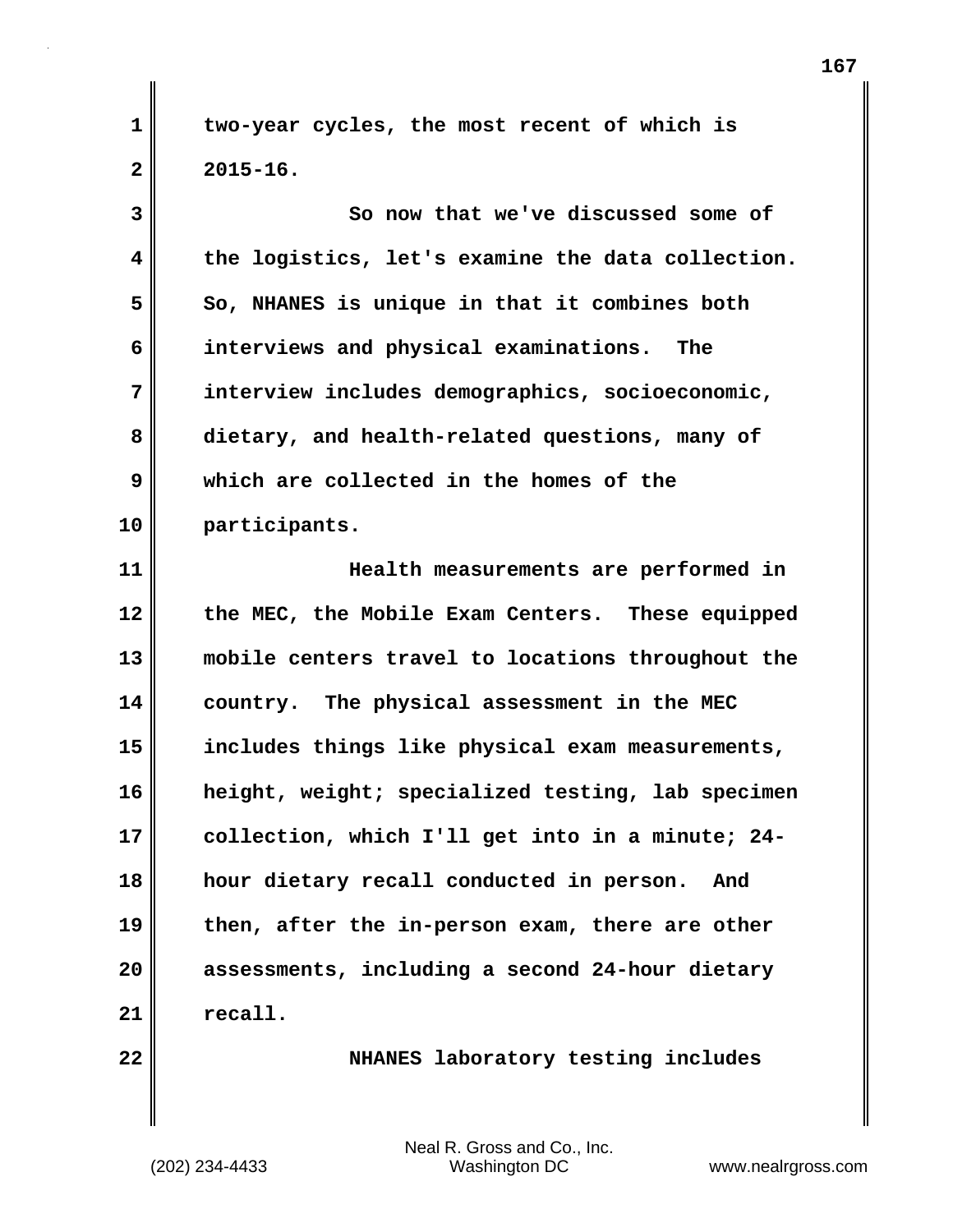**1 nutritional biomarkers, diagnostic indicators for 2 diabetes, lipid profiles, including total 3 cholesterol, and other biochemistry profiles. 4 These lab data allow for ongoing assessment of 5 the U.S. population's nutrition status by 6 measuring blood and urine concentration of 7 biochemical indicators, such as nutrients or 8 other dietary indicators with public health 9 relevance.**

**10 This is the most comprehensive 11 biochemical assessment of the U.S. population. 12 And while these biochemical measures are useful 13 in helping to describe nutritional status, the 14 Dietary Guidelines provide food-based dietary 15 guidance. So, it's imperative that we know the 16 food and beverage choices made by Americans. 17 From that, we use the dietary intake data from 18 the What We Eat in America portion of NHANES. 19 USDA is responsible for the survey's 20 dietary data collection methodology and 21 maintenance of the databases used to code and 22 process the data, and the data review and**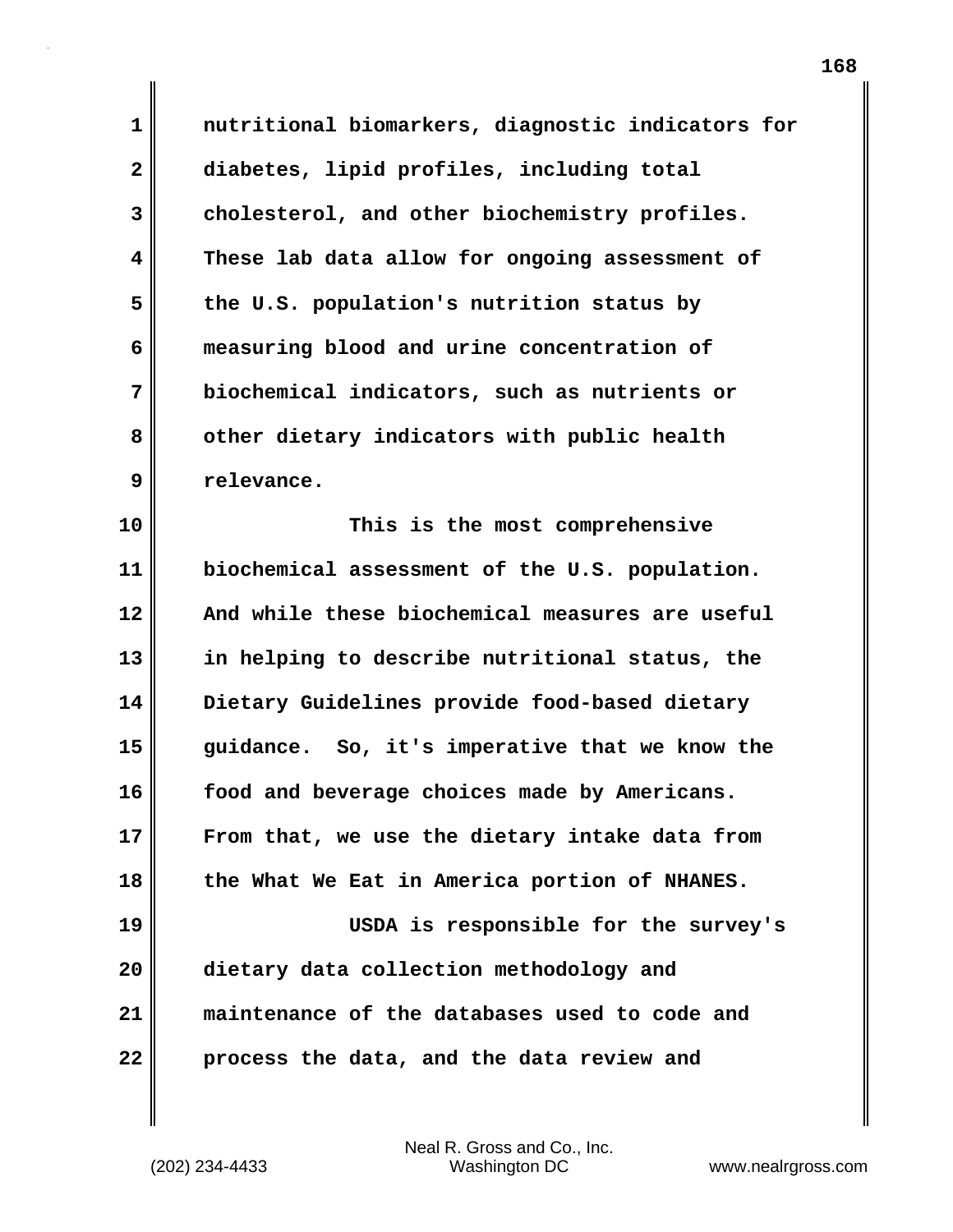**1 processing.**

| $\mathbf{2}$ | The dietary data are collected using                |
|--------------|-----------------------------------------------------|
| 3            | the gold standard for dietary assessment, a         |
| 4            | multiple-pass 24-hour dietary recall.<br>USDA       |
| 5            | developed the automated multiple-pass method        |
| 6            | which is conducted by trained interviewers.<br>It's |
| 7            | a research-based approach to enhance efficient      |
| 8            | collection of complete dietary data in large-       |
| 9            | scale surveys and reduce burden on the              |
| 10           | participant.                                        |
| 11           | The recall includes the quick list,                 |
| 12           | which is an uninterrupted recall of foods and       |
| 13           | beverages consumed the previous 24 hours; a         |
| 14           | forgotten foods list where the interview prompts    |
| 15           | the subject for foods possibly forgotten using a    |
| 16           | standardized list of nine categories. The time-     |
| 17           | and-occasion step includes a time for the           |
| 18           | participants to add the time of day and the name    |
| 19           | of each eating event. The detail cycle includes     |
| 20           | descriptions of the foods, portion sizes            |
| 21           | consumed, and any additions. Eating occasion        |
| 22           | reviews are conducted, and they look for times      |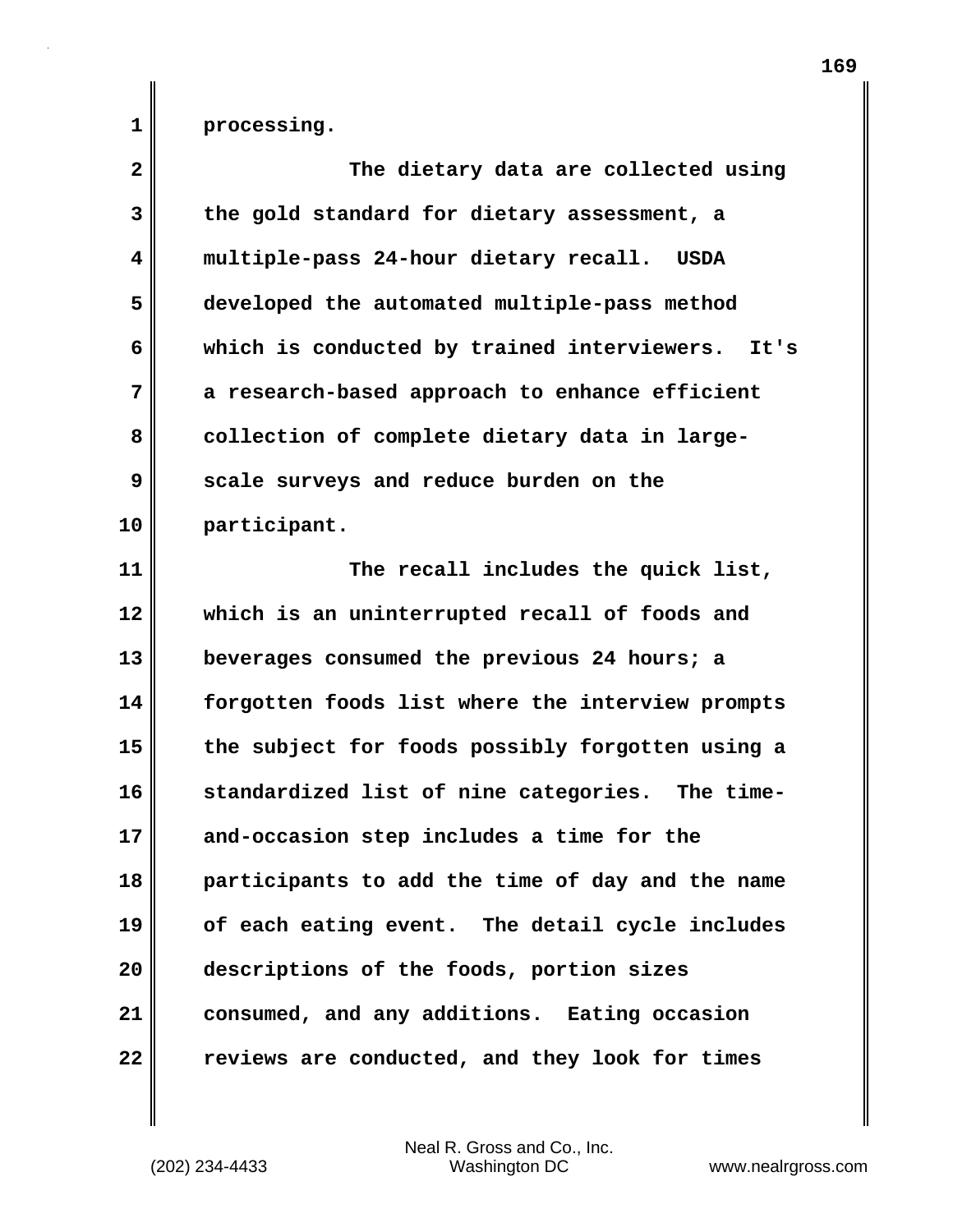**1 that foods might have been eaten in between the 2 occasions already reported. And the final probe, 3 the reviewer asks for anything else consumed, 4 even small amounts. You can see that this is 5 designed to help participants report their food 6 and beverage intake in great detail. 7 What We Eat in America is supported by 8 databases which provide information about the 9 nutrient values and food group contributions of 10 the foods reported by Americans. 11 FNDDS, or the Food and Nutrient 12 Database for Dietary Studies, includes nutrient 13 values for about 9,000 foods and beverages. 14 These include energy as well as 64 nutrients. 15 The FPED, or Food Patterns Equivalent 16 Database, converts those foods from FNDDS into 17 food group components. The food patterns 18 components are defined as the number of cup 19 equivalents for fruit, vegetables, and dairy, or** 20 **ounce equivalents for grains and protein foods, 21 and teaspoon equivalents for added sugars, gram 22 equivalents for solid fats and oils, and the**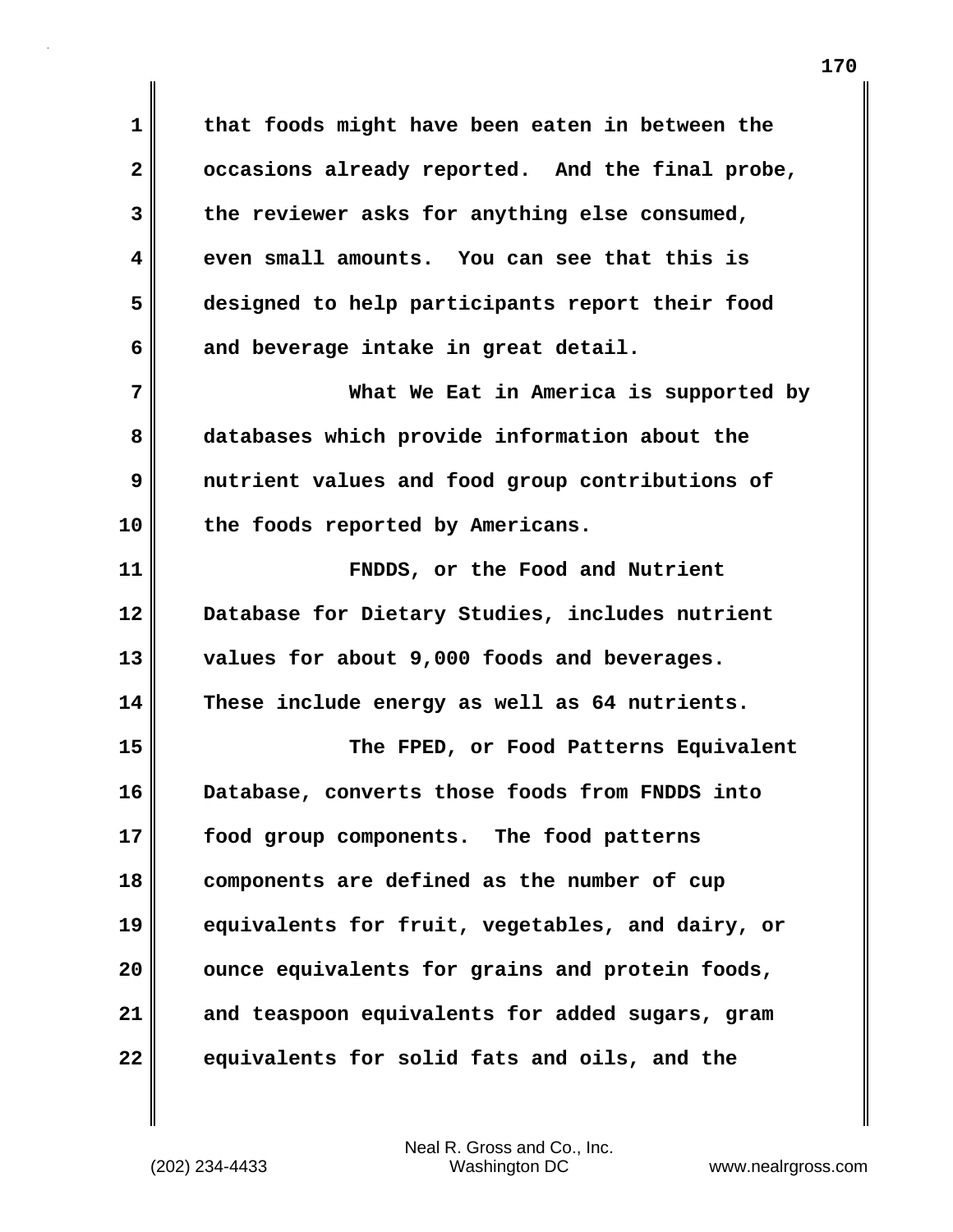**1 number of alcoholic drinks. The FPED database 2 really provides a unique research tool to 3 evaluate the food and beverage intakes of 4 Americans compared to the recommendations in the 5 Dietary Guidelines.**

**6 Finally, the What We Eat in America 7 food category exists as a way to examine foods 8 and beverages as they're consumed in the American 9 diet. And by that, I mean we know that people 10 eat foods in combinations. We might want to know 11 that vegetables can be consumed on their own or 12 as a part of mixed dishes, pizzas, sandwiches, or 13 burgers.**

**14 So, these supporting data sources 15 allow us to provide dietary intake analysis 16 relevant to the U.S. population from different 17 angles that will help answer the topics and 18 questions presented to the Committee.**

**19 Now I'll briefly describe two other 20 datasets. The National Health Interview Survey 21 provides information on the health of the U.S. 22 civilian, non-institutionalized population**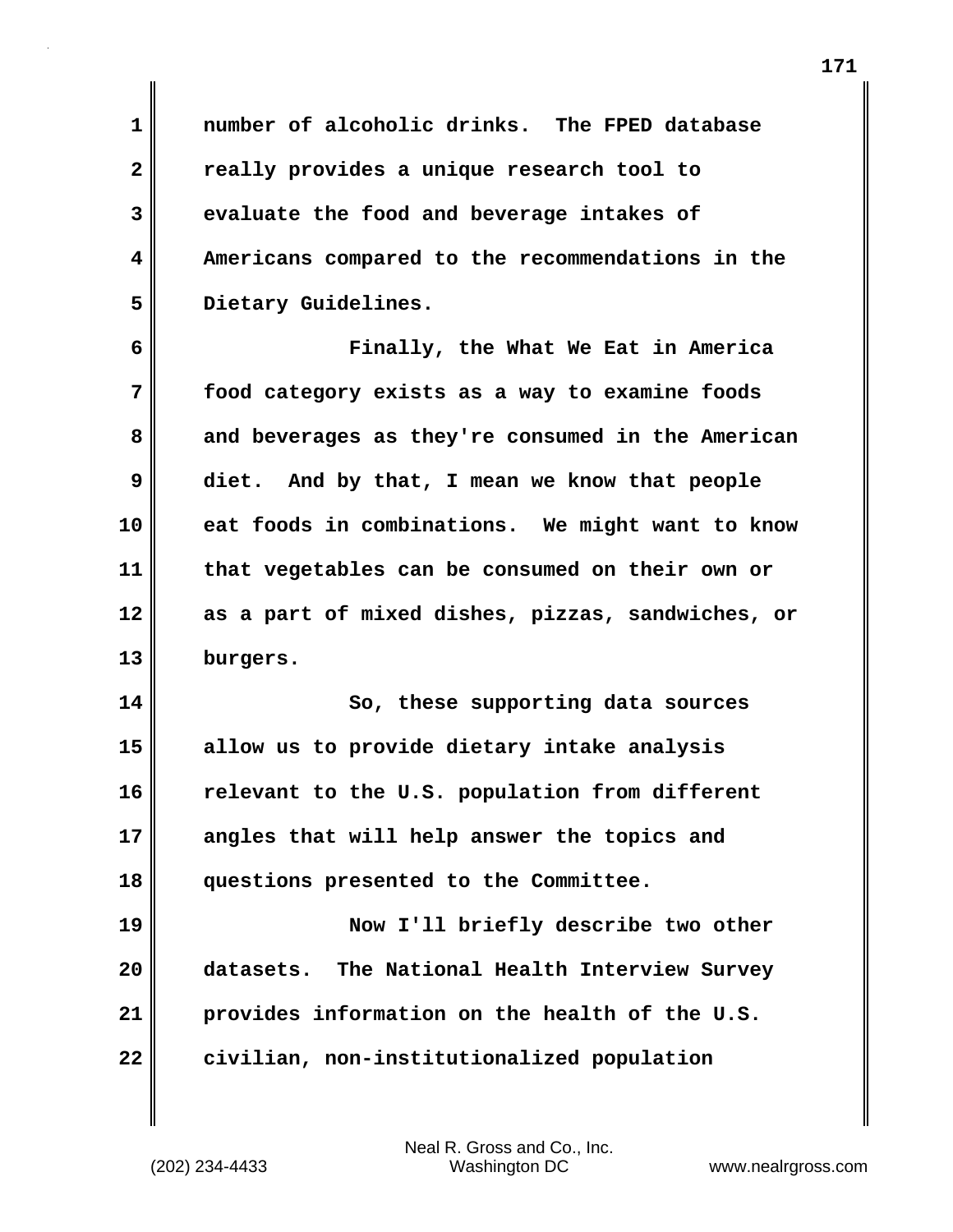**1 through confidential interviews conducted in 2 households. Like NHANES, this is managed by the 3 National Center for Health Statistics of the CDC. 4 It's one of the nation's largest in-person 5 household health surveys, and it provides data 6 for analyzing health trends and tracking progress 7 towards achieving national health objectives, 8 like Healthy People 2020. These data are 9 continuously collected throughout the year and 10 can be used for epidemiological and policy 11 analysis and characterizing those with various 12 health conditions.**

**13 The Surveillance, Epidemiology, and 14 End Result Program is the authoritative source 15 for cancer statistics. It's supported by the 16 Surveillance Research Program in NCI's Division 17 of Cancer Control and Population Sciences.**

**18 Data are collected on cancer cases 19 from various locations and sources throughout the 20 United States. This all began back in 1973 and 21 has expanded to include even more areas and 22 demographics today.**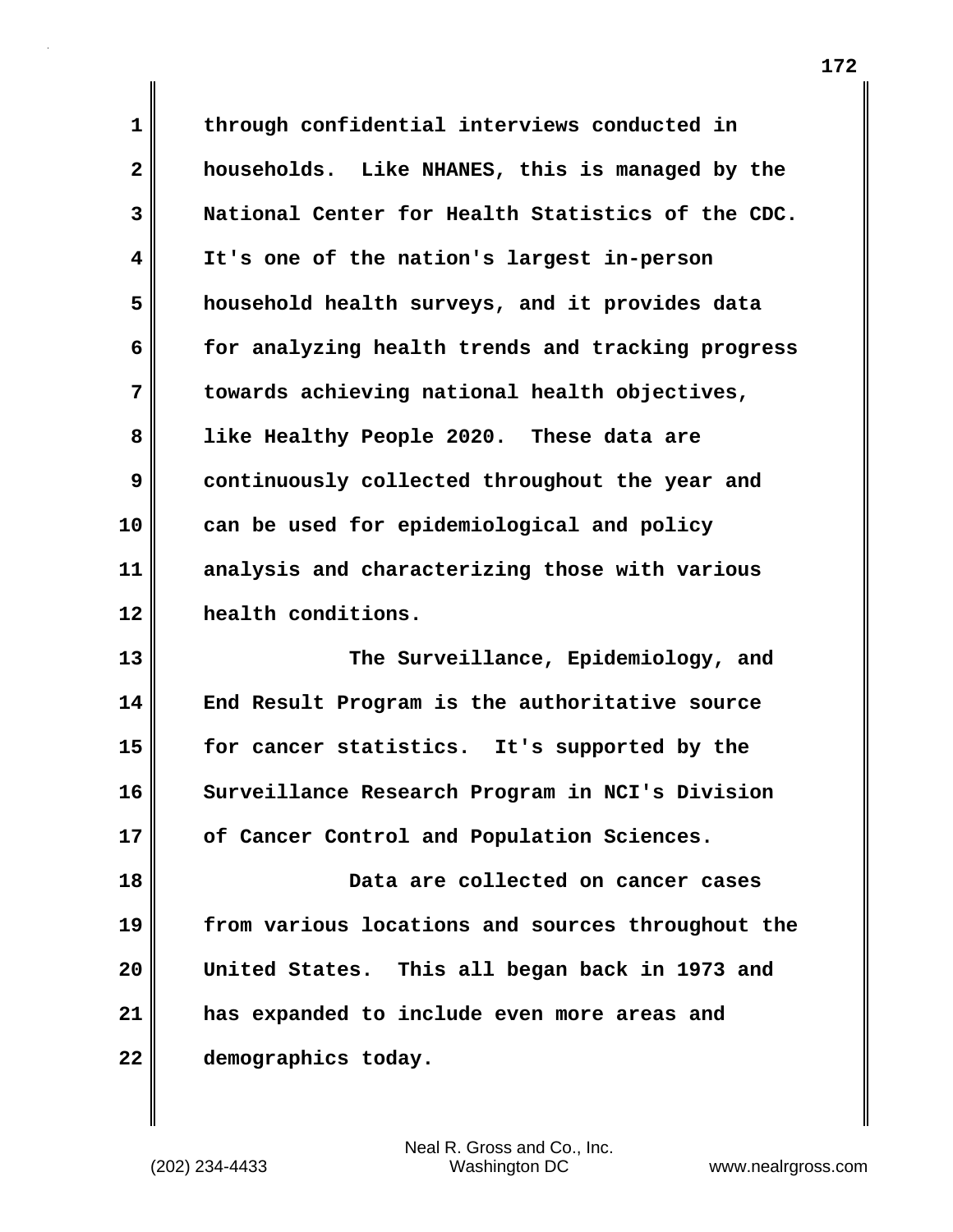**1 SEER collects the data and produces 2 statistics on the trends in cancer incidence and 3 cancer deaths. The areas where data are 4 collected are representative of the demographics 5 of the entire United States and cover diverse 6 population groups. These data are used by 7 thousands of researchers, clinicians, and cancer 8 registrars, and can be used in analysis for the 9 Committee. 10 Again, the data analysis team is a 11 well-qualified group of federal scientists 12 collaborating across agencies. They have 13 advanced degrees in nutrition, statistics, and 14 epidemiology. Many of them are listed on the 15 slide, and we will look forward to providing 16 analyses that the Committee can consider to 17 answer the questions. 18 The data I have described will be used**

**19 in analyses that can contribution to the 20 following relevant topics and questions 21 considered by the Committee. These have been 22 paraphrased a bit, but across the lifespan we can**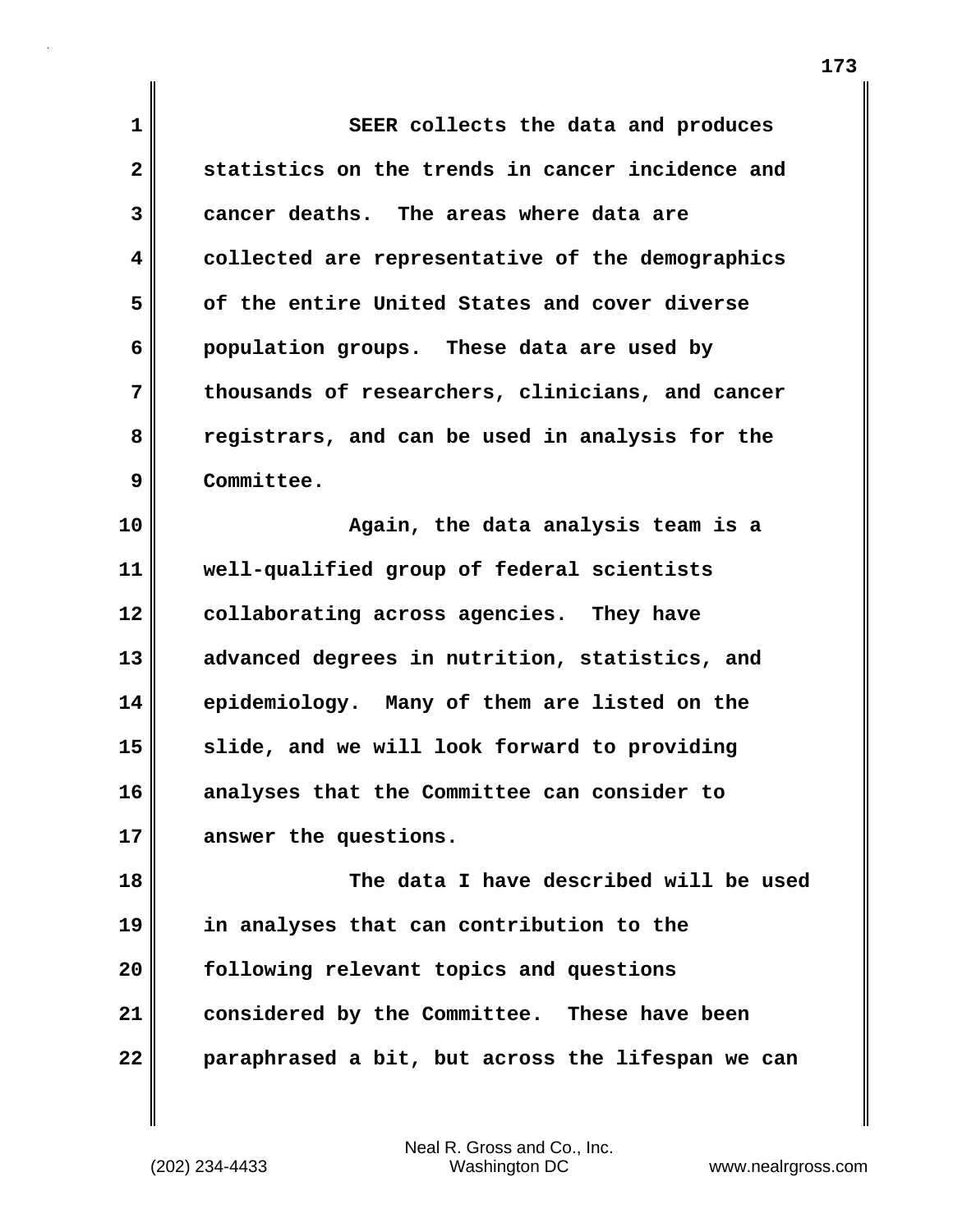**1 look at current dietary patterns and beverage 2 consumption, current intakes of food groups and 3 nutrients, nutrients of public health concern, 4 prevalence of nutrition-related chronic health 5 conditions, dietary intake across the life 6 stages, relationship between frequency of eating 7 and achieving nutrient and food group 8 recommendations, and the relationship between 9 added sugars consumption and achieving nutrient 10 and food group recommendations.**

**11 We welcome you to follow along. The 12 website that Dr. Obbagy showed earlier, shown 13 here again on this slide, is really the go-to 14 source for the topics and questions to be 15 examined by the Committee. This is where you 16 will find the protocols as they are developed, 17 the analytic methods, and data that will be used, 18 and then, finally, the draft conclusions down the 19 road.**

**20 We want to emphasize our commitment to 21 transparency and accessibility of information** 22 throughout this process.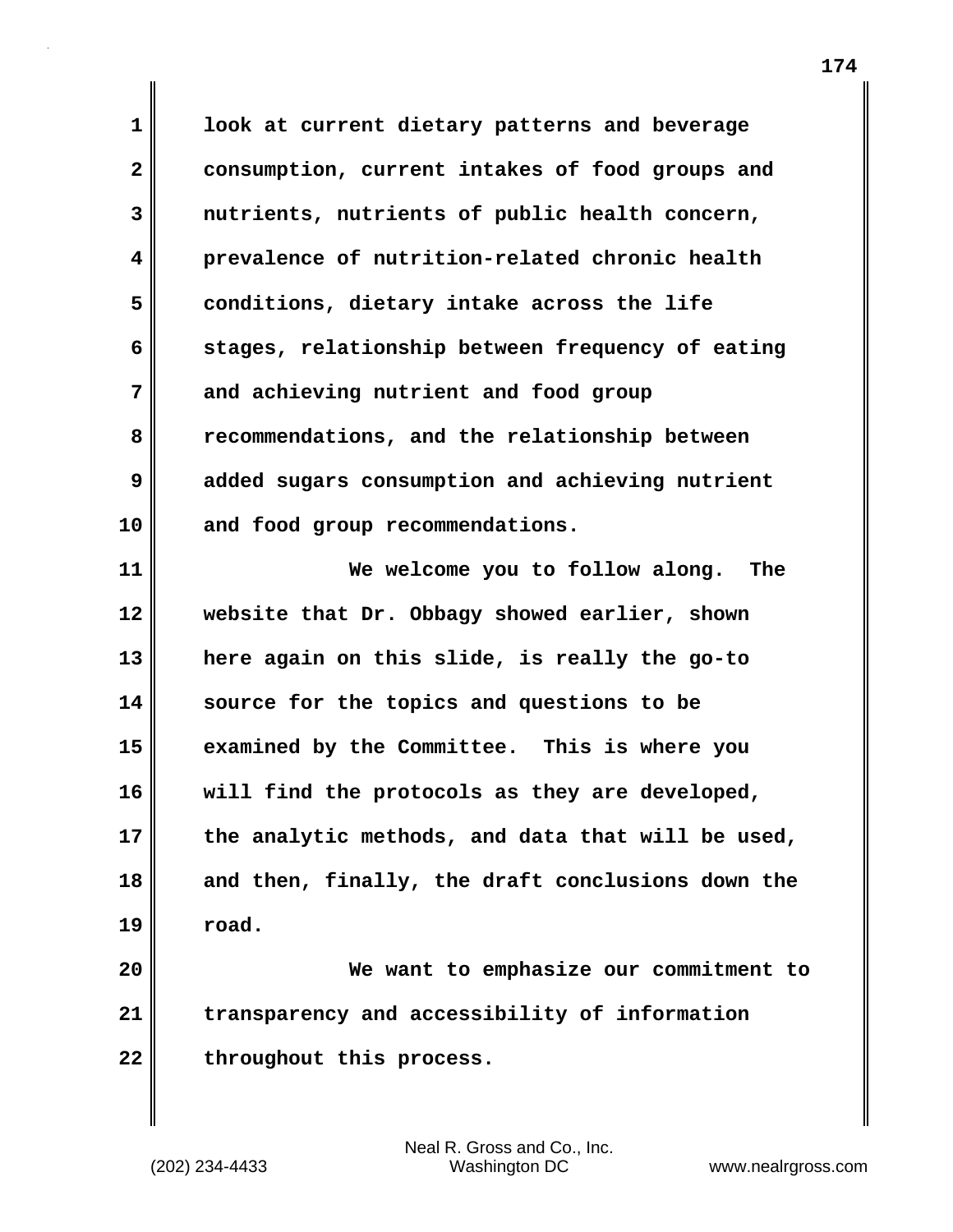| $\mathbf 1$  | So, I'll pause now before I talk about           |
|--------------|--------------------------------------------------|
| $\mathbf{2}$ | food pattern modeling for any questions related  |
| 3            | to data analysis that I can try to answer today. |
| 4            | MEMBER HEYMSFIELD: Did you say what              |
| 5            | age the NHANES goes down to?                     |
| 6            | DR. PANNUCCI: We have data on all                |
| 7            | ages in NHANES.                                  |
| 8            | MEMBER HEYMSFIELD: All ages now?                 |
| 9            | DR. PANNUCCI: Uh-hum.                            |
| 10           | That was Dr. Heymsfield.                         |
| 11           | MEMBER DEWEY: So, to follow up on                |
| 12           | that, what would be the sample size of children, |
| 13           | for example, between 6 and 24 months in the      |
| 14           | NHANES, the most recent?                         |
| 15           | DR. PANNUCCI: Sure. I don't know the             |
| 16           | exact sample size off the top of my head.<br>The |
| 17           | sample size is certainly smaller in those age    |
| 18           | ranges. But, by combining cycles, we can still   |
| 19           | look at estimates of food group and nutrient     |
| 20           | intake.                                          |
| 21           | MEMBER DEWEY: And does that mean that            |
| 22           | the What We Eat in America information that you  |
|              |                                                  |
|              |                                                  |

 $\mathbf{I}$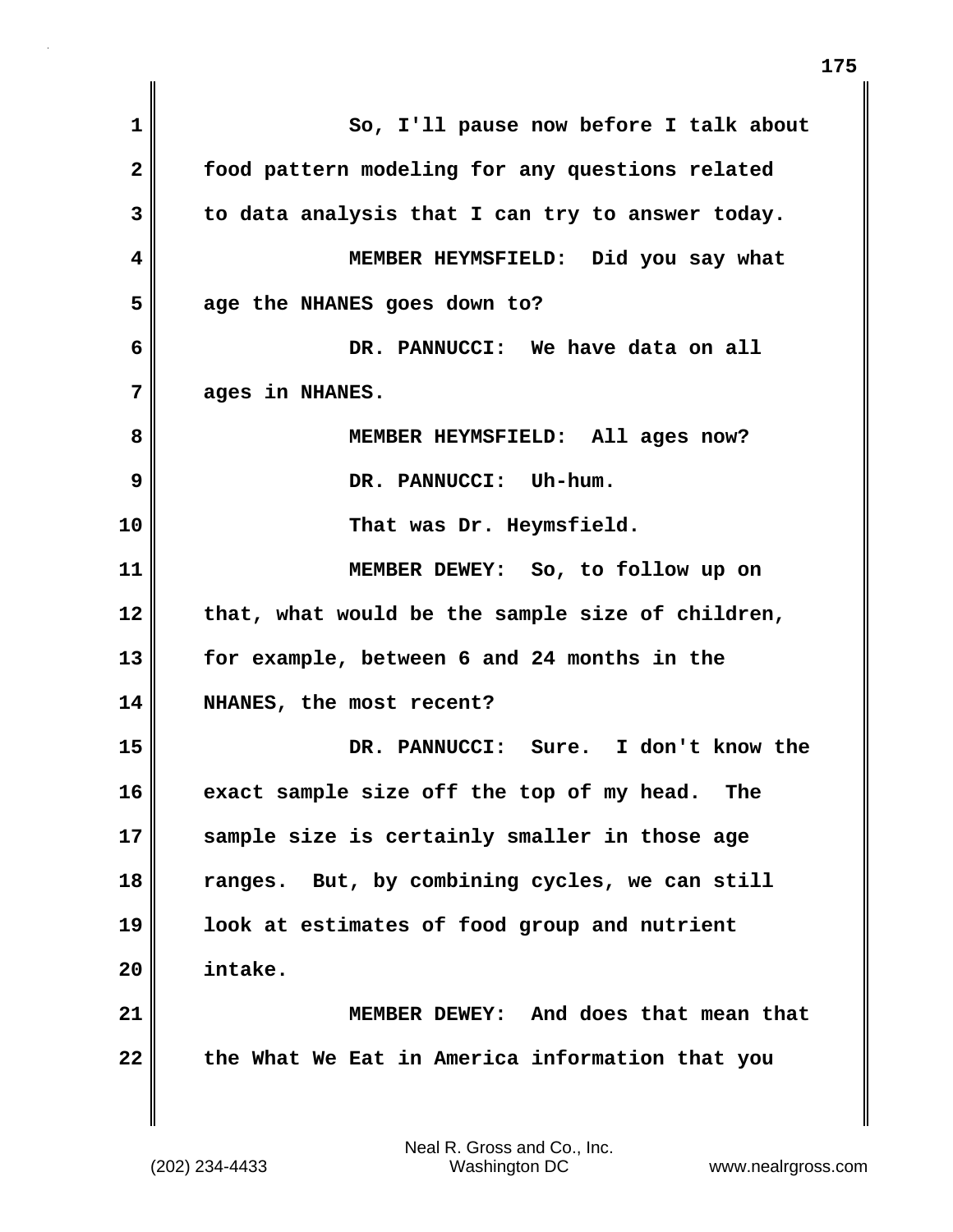**1 described would also be available for that same 2 sample size? 3 DR. PANNUCCI: Even FNDDS has 4 information on baby foods and infant formulas, 5 for example. 6 MEMBER DEWEY: But, in terms of actual 7 consumption by whatever the survey covered --** 8 DR. PANNUCCI: Yes. **9 MEMBER DEWEY: Okay. And then, I have 10 a similar question about pregnant women and 11 lactating women. Do you know what the sample 12 size for those was? 13 DR. PANNUCCI: I don't have the sample 14 sizes memorized, I'm sorry, but those will be a 15 part of our conversation. And overall, this is a 16 new piece to examine. So, we'll definitely want 17 to have conversations around the limitations and 18 strengths of the information that we can obtain 19 using NHANES. 20 MEMBER DEWEY: Okay. And I forgot to 21 identify myself. This is Kathryn Dewey.** 22 **DR. PANNUCCI:** Thank you, Dr. Dewey.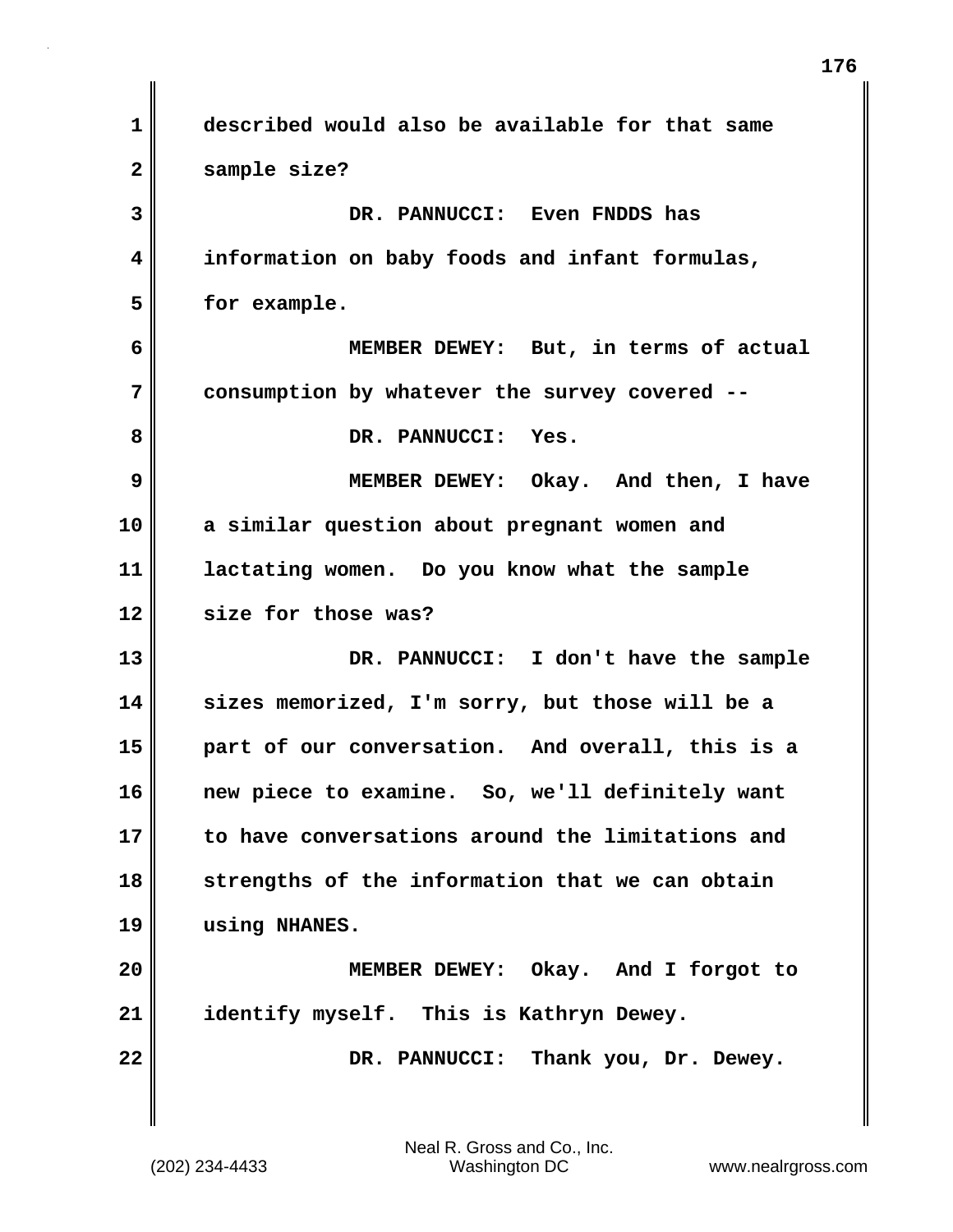| $\mathbf 1$  | MEMBER SABATE: Hi. My name is Joan                |
|--------------|---------------------------------------------------|
| $\mathbf{2}$ | Sabate.                                           |
| 3            | And I was going to ask the same as                |
| 4            | hers, sample size for some age groups. But let's  |
| 5            | now move onto sample size for some of the         |
| 6            | minority groups, such as Asians, for instance.    |
| 7            | You say that NHANES also covers Asians or         |
| 8            | Hispanic?                                         |
| 9            | DR. PANNUCCI: Uh-hum.                             |
| 10           | MEMBER SABATE: But you have about                 |
| 11           | 5,000 in total?                                   |
| 12           | DR. PANNUCCI: So, we use the survey               |
| 13           | weights to ensure the national representativeness |
| 14           | of the populations. We'll have to get that data   |
| 15           | breakout for you. I don't have it memorized.      |
| 16           | MEMBER SABATE: Okay.                              |
| 17           | MEMBER VAN HORN: It's great to see                |
| 18           | the -- oh, sorry, Linda Van Horn -- it's great to |
| 19           | see the movement towards understanding eating     |
| 20           | patterns and food groups, and things of that      |
| 21           | sort. But I am wondering, because I don't know,   |
| 22           | to what degree the availability of food           |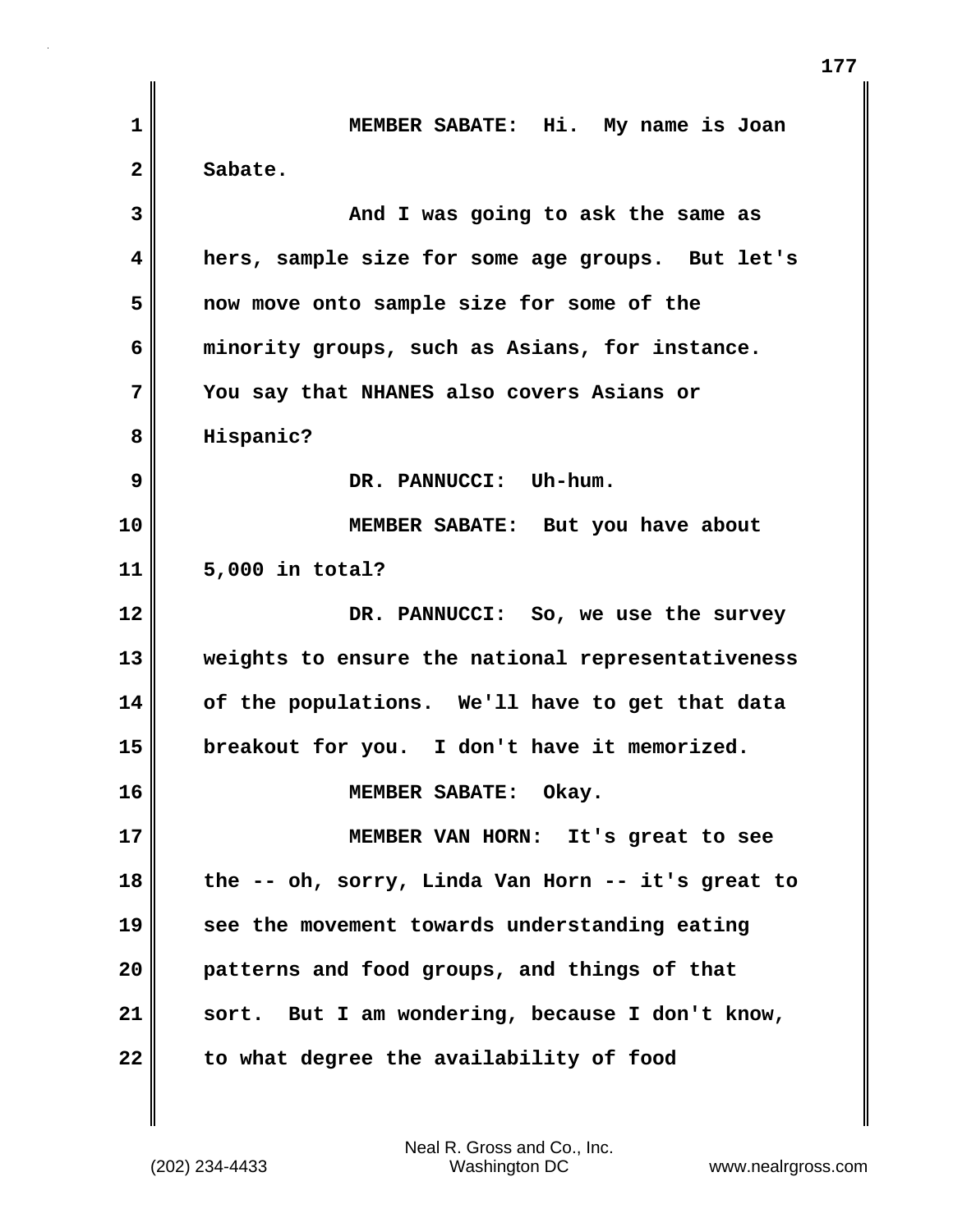**1 processing, brand names, fast food consumption, 2 things like that are built into the database now. 3 DR. PANNUCCI: Sure. I can speak to 4 that briefly, and we can get into it in more 5 detail. But USDA does have the Branded Foods 6 Database, and there's a lot of work going on 7 around that, although it's not integrated into 8 NHANES. 9 As far as things like fast food, there 10 are questions about the location of the food 11 consumed. So, we can look at things like food 12 away from home, uh-hum. 13 VICE CHAIR KLEINMAN: Ron Kleinman. 14 When will the '17-18 data be 15 available? Because the challenge here is that, 16 for '15-16, by the time this comes out, we're 17 already a decade behind in at least that data. 18 DR. PANNUCCI: That's a great 19 question. 20 VICE CHAIR KLEINMAN: Yes. 21 DR. PANNUCCI: That's a great 22 question, and we've talked about this as a team.**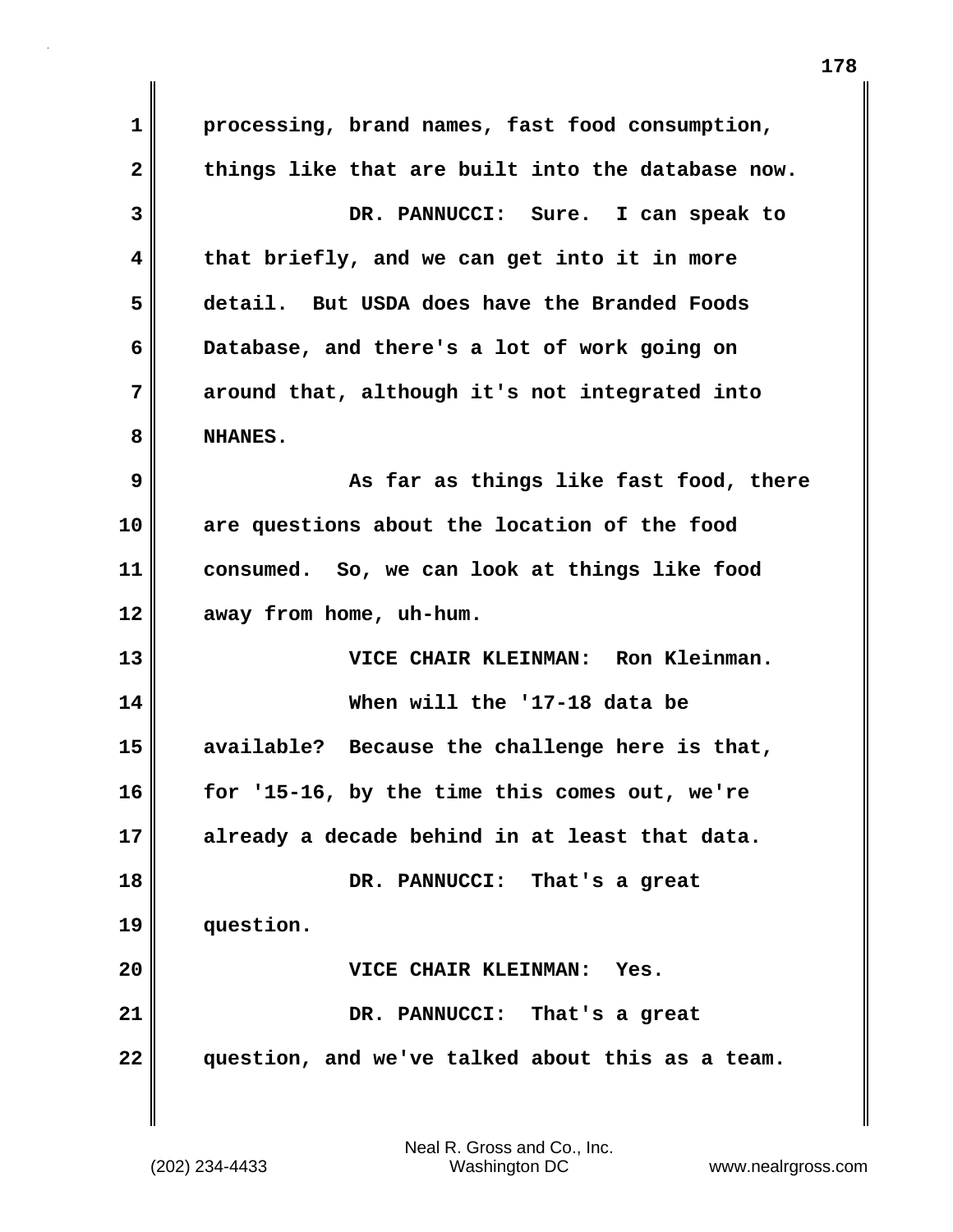| $\mathbf 1$  | VICE CHAIR KLEINMAN: Can we get a                 |
|--------------|---------------------------------------------------|
| $\mathbf{2}$ | special deal on this?                             |
| 3            | (Laughter.)                                       |
| 4            | DR. PANNUCCI: Well, if the data                   |
| 5            | angels could come and make all of the databases   |
| 6            | ready.                                            |
| 7            | The issue is that the data will be                |
| 8            | starting to be released towards the end of the    |
| 9            | deliberation process or beginning of the writing  |
| 10           | process. Things like the FPED database, that's    |
| 11           | not released until a little bit later. So, it is  |
| 12           | that data release process that I described that   |
| 13           | translates to that difference in the time that    |
| 14           | the data are collected, which is ongoing now, and |
| 15           | the time that it would be able to be used for the |
| 16           | Committee. So, the '17, sorry, the '15-16 is the  |
| 17           | complete package of data and supporting databases |
| 18           | that will be able to be used by the Committee.    |
| 19           | VICE CHAIR KLEINMAN: So, in line with             |
| 20           | that, we're talking about federal databases.      |
| 21           | DR. PANNUCCI: Yes, sir.                           |
| 22           | VICE CHAIR KLEINMAN: Is there any                 |
|              |                                                   |

(202) 234-4433 Washington DC www.nealrgross.com Neal R. Gross and Co., Inc.

**179**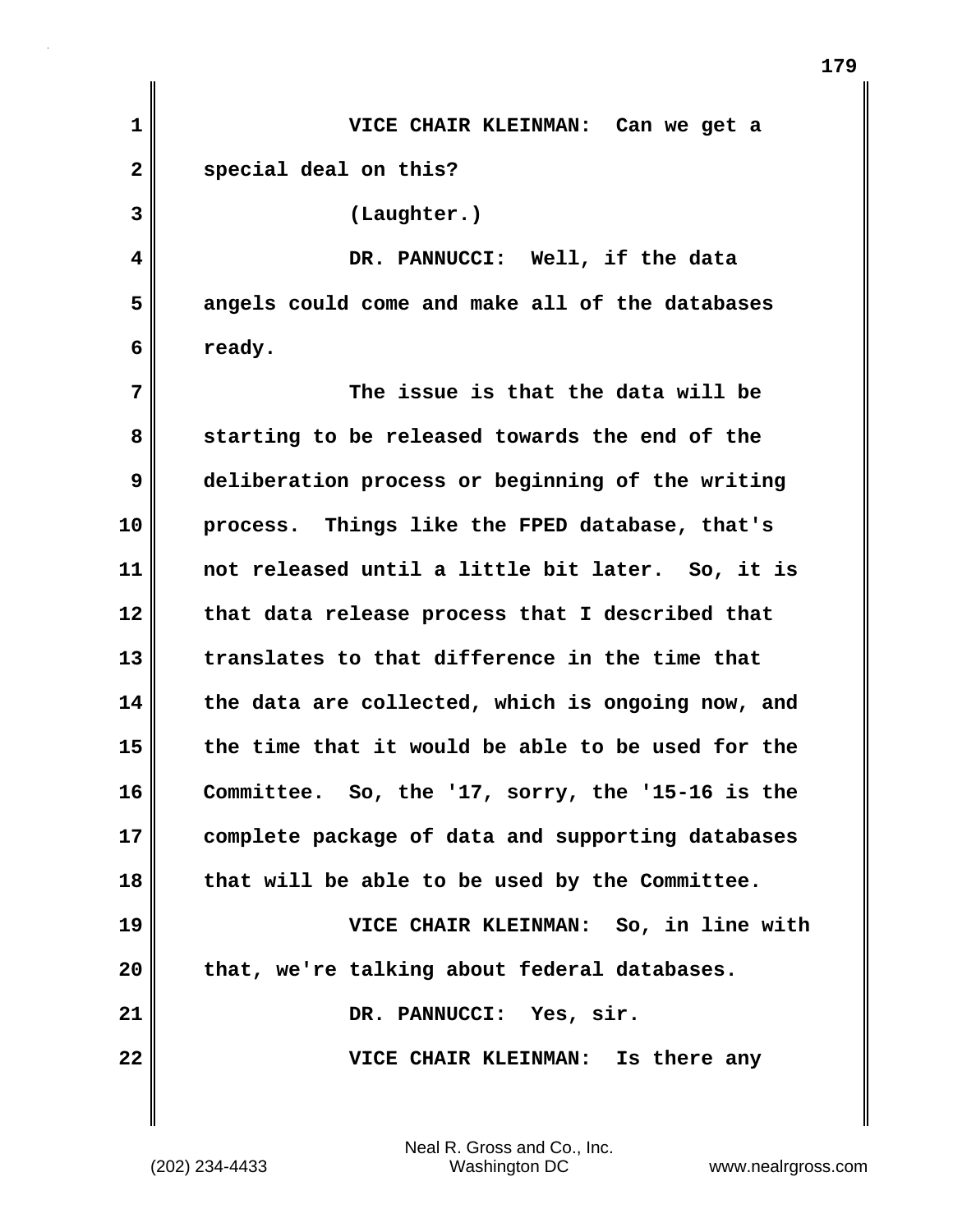**1 opportunity to use, let's say, an industry-2 sponsored database? I think for the population 3 of birth to two, there is the FITS study, for 4 example, and that's all published. And some of 5 it's duplicative, but some of it actually 6 complements what NHANES is collecting. Is there 7 any opportunity to take advantage of what's 8 published? 9 DR. PANNUCCI: We will be providing 10 sources from the federal datasets for the 11 Committee. 12 VICE CHAIR KLEINMAN: Only the federal 13 datasets? Okay. Thank you. 14 CHAIR SCHNEEMAN: This is Barbara** 15 Schneeman, and I have two questions. **16 One is I notice in your relevant 17 topics and questions you refer to the nutrients 18 of public health concern. And I think it was 19 mentioned in an earlier presentation that the 20 federal government is moving to a more 21 standardized definition of nutrients of public 22 health concern. Is that something you can share**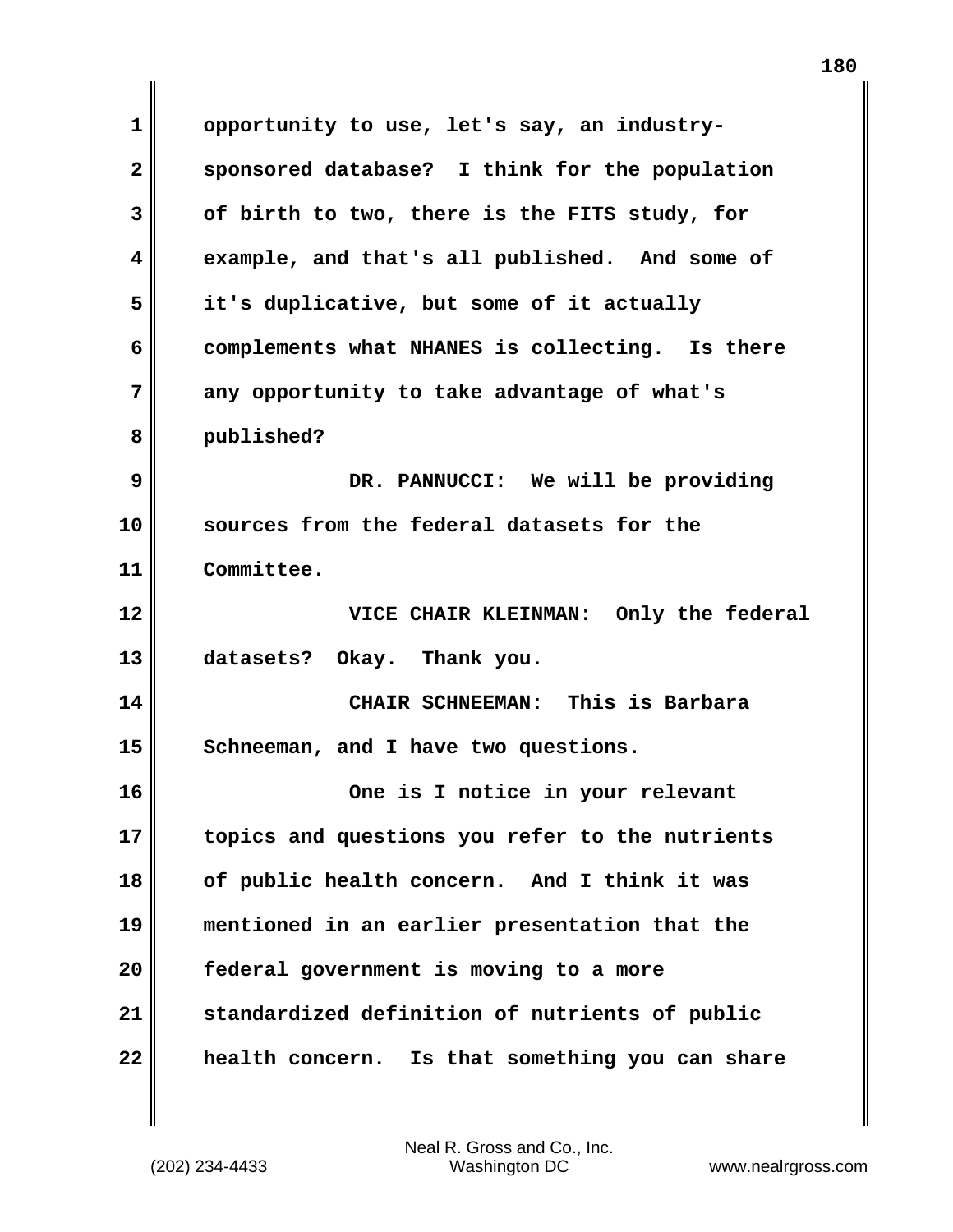**1 at this point? 2 DR. PANNUCCI: No, we're going to be 3 talking about that at a future meeting in detail, 4 uh-hum. 5 CHAIR SCHNEEMAN: Okay. 6 DR. PANNUCCI: Yes. 7** CHAIR SCHNEEMAN: Okay. And then, **8 again, this may be a future meeting question, but 9 I think in Dr. Stoody's presentation she showed 10 that there was a slight tickup in the Healthy 11 Eating Index. And do you have a sense of what 12 caused that slight uptick? 13 DR. PANNUCCI: Tomorrow you will hear 14 the state of the American diet. 15 (Laughter.)** 16 **And I will be presenting data on that. 17 So, stay tuned. I'm sure that's a real kind of 18 -- I'm losing the words -- but that's the trailer 19 for tomorrow. 20 (Laughter.) 21** So now, we'll have even more people **22 staying tuned to find out not only the Healthy**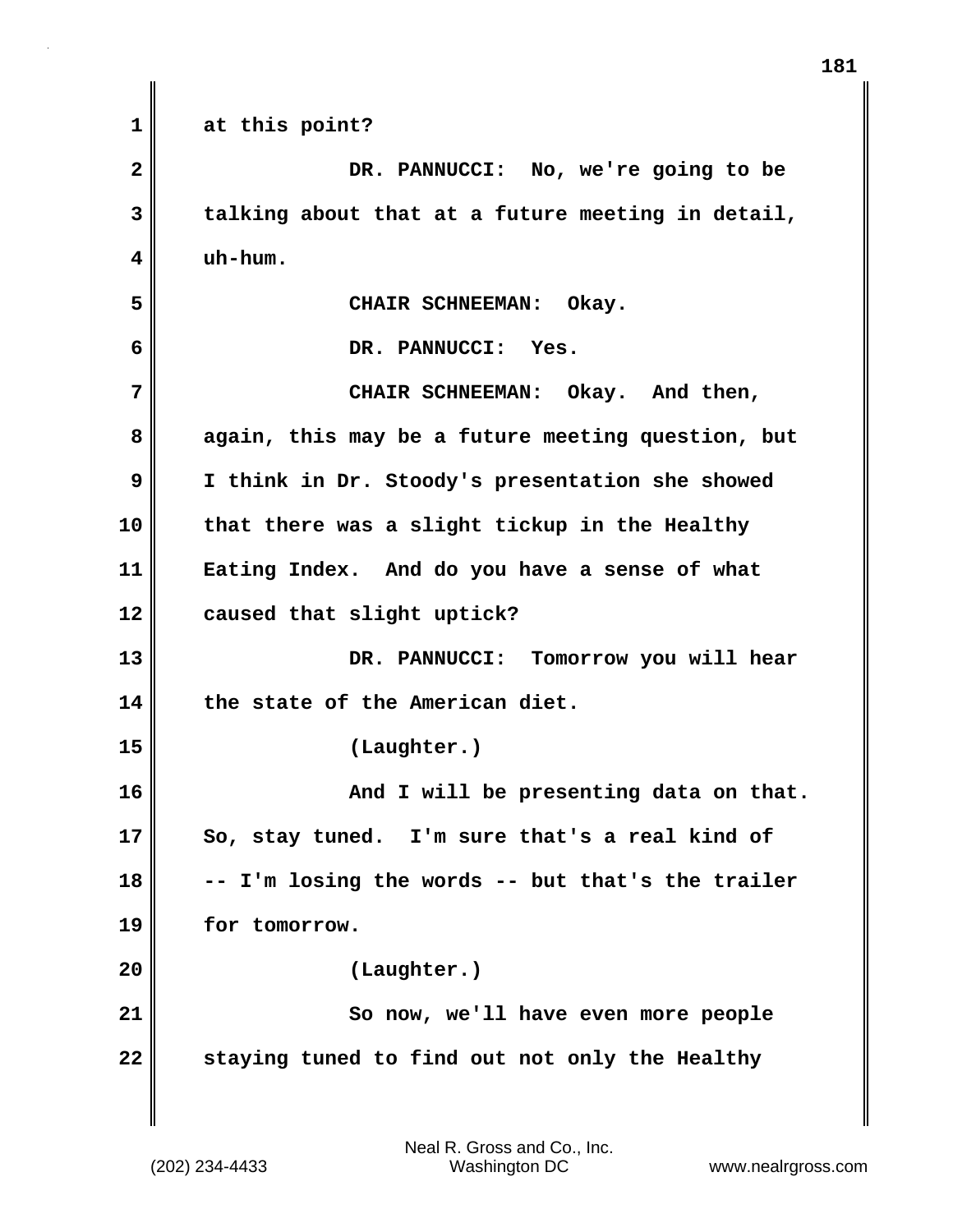| $\mathbf 1$  | Eating Index, but drilling down into data behind  |
|--------------|---------------------------------------------------|
| $\mathbf{2}$ | that. And I'm excited to share that tomorrow,     |
| 3            | yes. But I do have ideas.                         |
| 4            | I will say, in preparation for                    |
| 5            | tomorrow, that it is the different levels of data |
| 6            | that I described today that allow us to drill     |
| 7            | down and start to look what might be behind that  |
| 8            | main number.                                      |
| 9            | CHAIR SCHNEEMAN: So, coming back to               |
| 10           | Dr. Kleinman's question about the published data  |
| 11           | from the FITS study, I'm wondering, does that     |
| 12           | somehow work its way into what we heard earlier   |
| 13           | on the systematic reviews? Is there a way that    |
| 14           | that might be looked at in that context?          |
| 15           | DR. PANNUCCI: Right, the cross-                   |
| 16           | sectional studies are excluded, uh-hum. Yes, the  |
| 17           | cross-sectional studies would not come up in the  |
| 18           | systematic reviews, no.                           |
| 19           | MEMBER MAYER-DAVIS: Yes, Beth Mayer-              |
| 20           | Davis.                                            |
| 21           | So, really just to follow on this                 |
| 22           | conversation, you know, in terms of the data, so  |
|              |                                                   |

(202) 234-4433 Washington DC www.nealrgross.com Neal R. Gross and Co., Inc.

 $\mathbf{I}$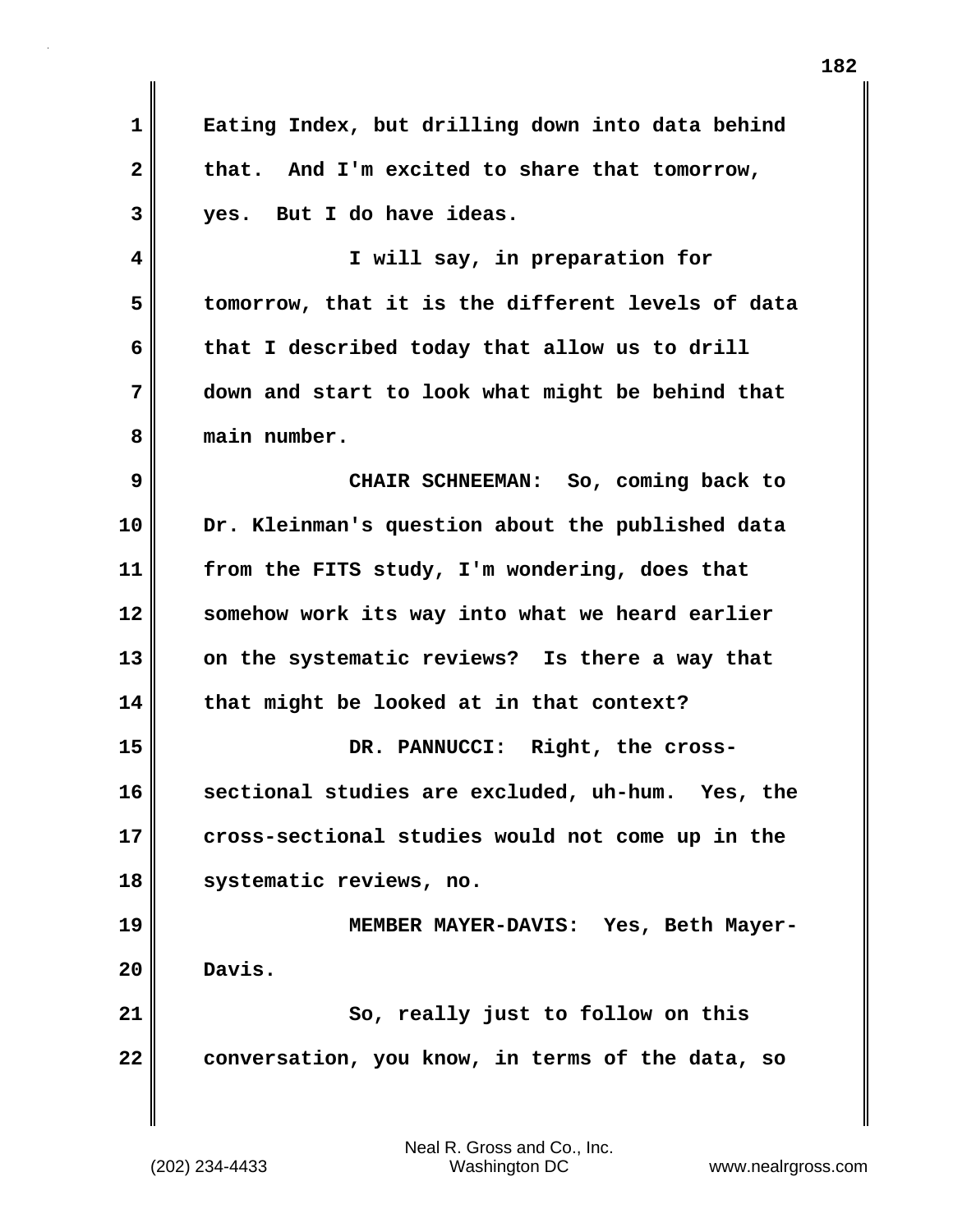**1 you indicated that you would be using the federal 2 databases and described those. And we have this 3 question about FITS, which just made me think, 4 well, if there's an NIH-sponsored grant, those 5 data are the data of the American taxpayers, and 6 if there's an appropriate database that's been 7 posted onto the NIH repository for the Institute, 8 might not those data be available, if there's 9 something otherwise missing that is critical? 10 DR. PANNUCCI: I think that's an 11 interesting question. Maybe we can have a bigger 12 discussion around that. But, as the data 13 analysis team, our plan is to be using the 14 federally-available datasets. 15 CHAIR SCHNEEMAN: Okay, great. Thank 16 you. 17 DR. PANNUCCI: Okay. Does anybody 18 need to quick stand up, sit down, a quick stretch 19 break? Because you get to hear from me again. 20 (Laughter.) 21 (Applause.) 22 All right. Well, thank you very much.**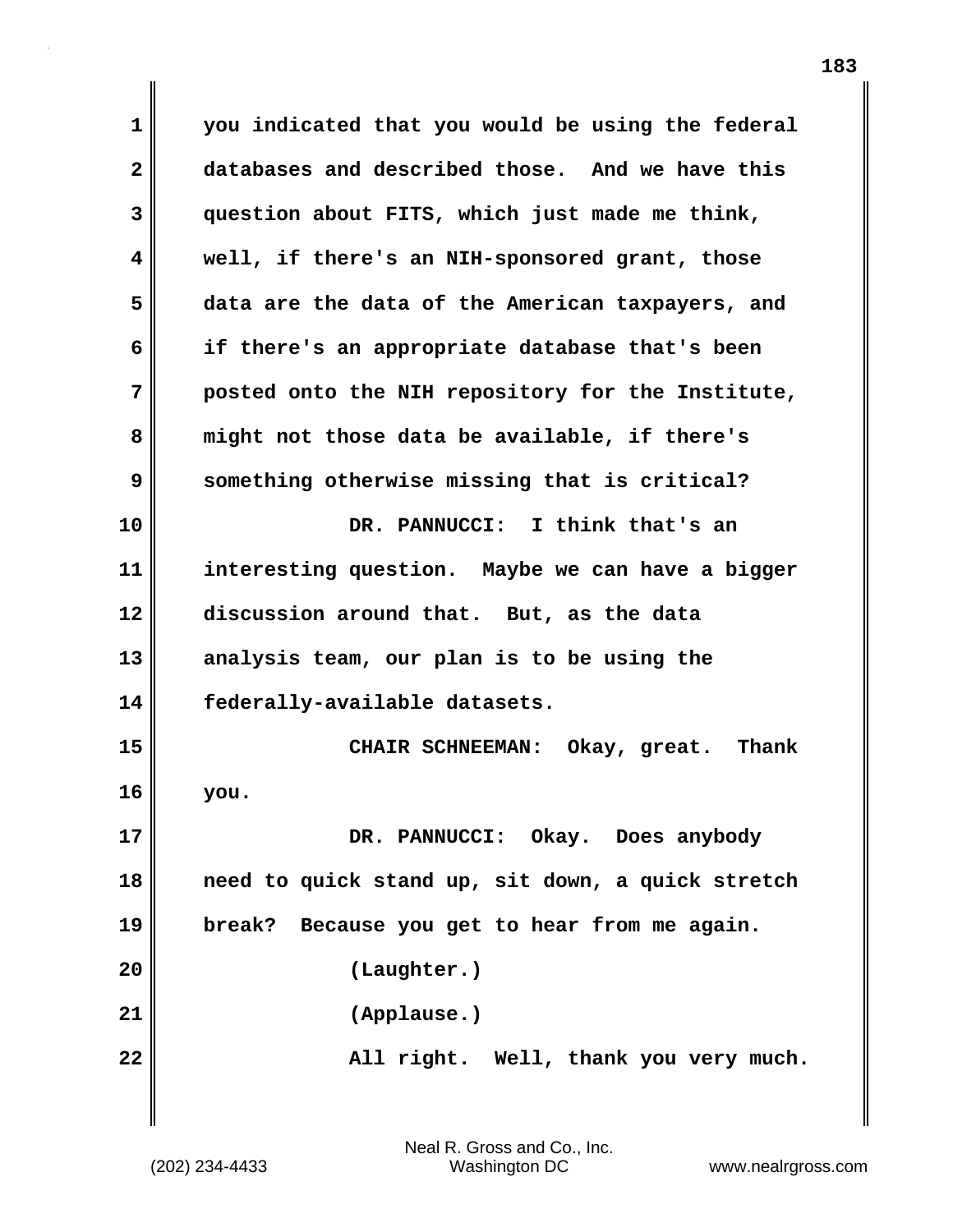| $\mathbf 1$  | And now, it's my pleasure to talk to              |
|--------------|---------------------------------------------------|
| $\mathbf{2}$ | you about food pattern modeling. So, food         |
| 3            | pattern modeling, along with the NESR systematic  |
| 4            | reviews and data analysis, provide insight to     |
| 5            | answer questions from different, but              |
| 6            | complementary angles, which you've heard about    |
| 7            | before. So, this presentation describes both the  |
| 8            | USDA food patterns and the food pattern modeling  |
| 9            | process.                                          |
| 10           | Food pattern modeling is an analysis              |
| 11           | approach used to understand how changes to food   |
| 12           | group intakes might impact meeting nutrient needs |
| 13           | across the U.S. population. Because the Dietary   |
| 14           | Guidelines provide food-based recommendations,    |
| 15           | it's imperative that the Committee be able to     |
| 16           | articulate the evidence on the relationships      |
| 17           | between diet and health through food patterns     |
| 18           | that might be adopted by the American public.     |
| 19           | And food pattern modeling is the approach that    |
| 20           | can help us answer such questions.                |
| 21           | To understand the modeling approach,              |
| 22           | it's helpful to have an understanding of the USDA |

 $\mathbf{l}$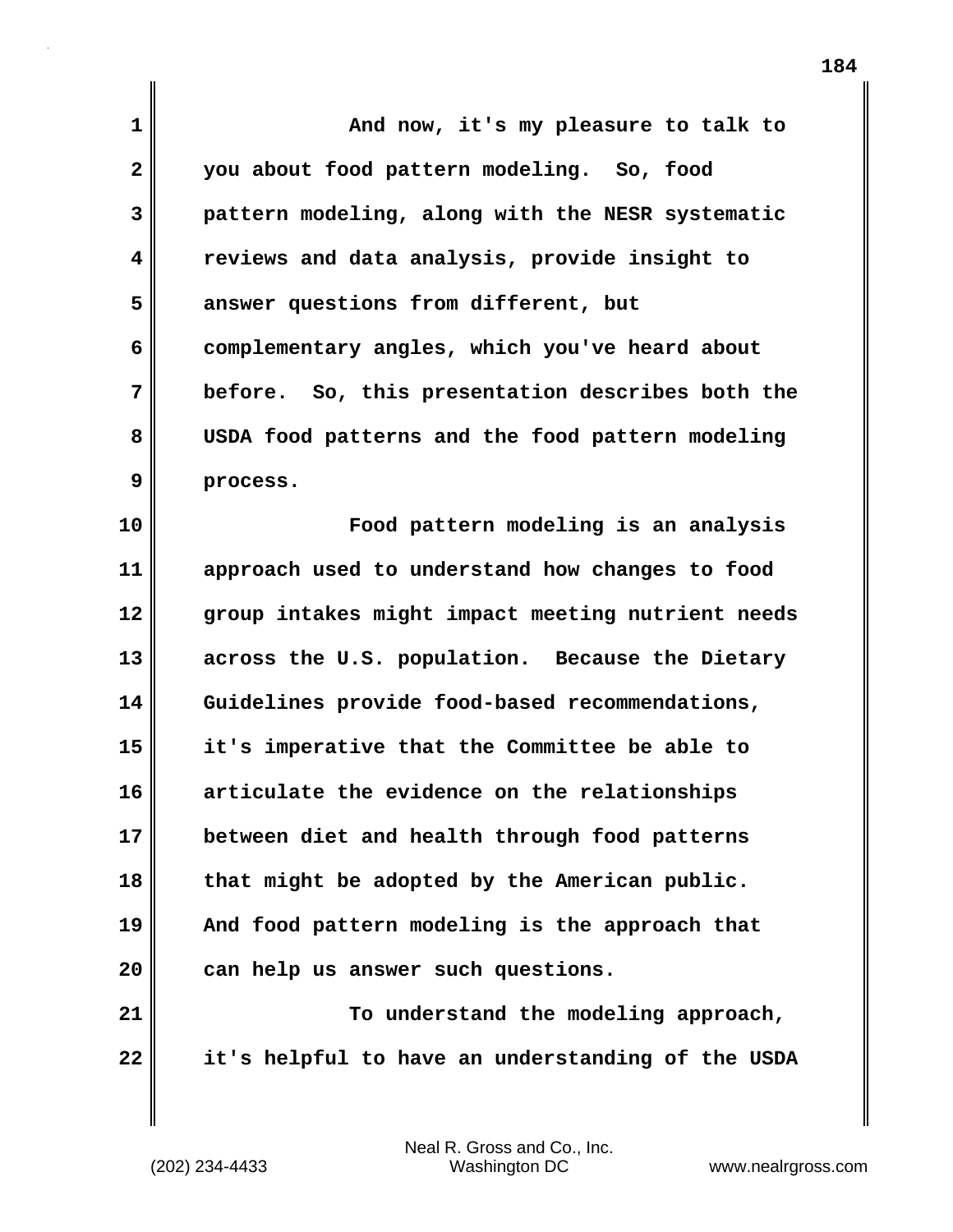**1 Food Patterns that serve as the foundation to 2 this modeling, to food pattern modeling. USDA 3 has a long history of providing food-based 4 dietary guidance represented by the images of 5 food guides shown here. Dating back to the early 6 1900s, there was a focus on protective foods, and 7 then, to a foundation diet for nutrient adequacy 8 with daily number of servings from seven food 9 groups in the 1940s. By the late '70s, there was 10 guidance on moderating intakes of fats, sweets, 11 and alcohol, and the total diet approach was 12 well-established with goals for adequacy and 13 moderation by the early '80s. This guidance has 14 evolved over time, of course, to reflect the 15 available science and most recently reflects the 16 2015-2020 Dietary Guidelines for Americans. 17 The USDA Food Patterns were developed 18 to help Americans carry out the Dietary 19 Guidelines for Americans. So, therefore, the 20 Food Patterns provide examples of food group**

**21 amounts designed to promote health and meet 22 nutrient needs. Again, they articulate the**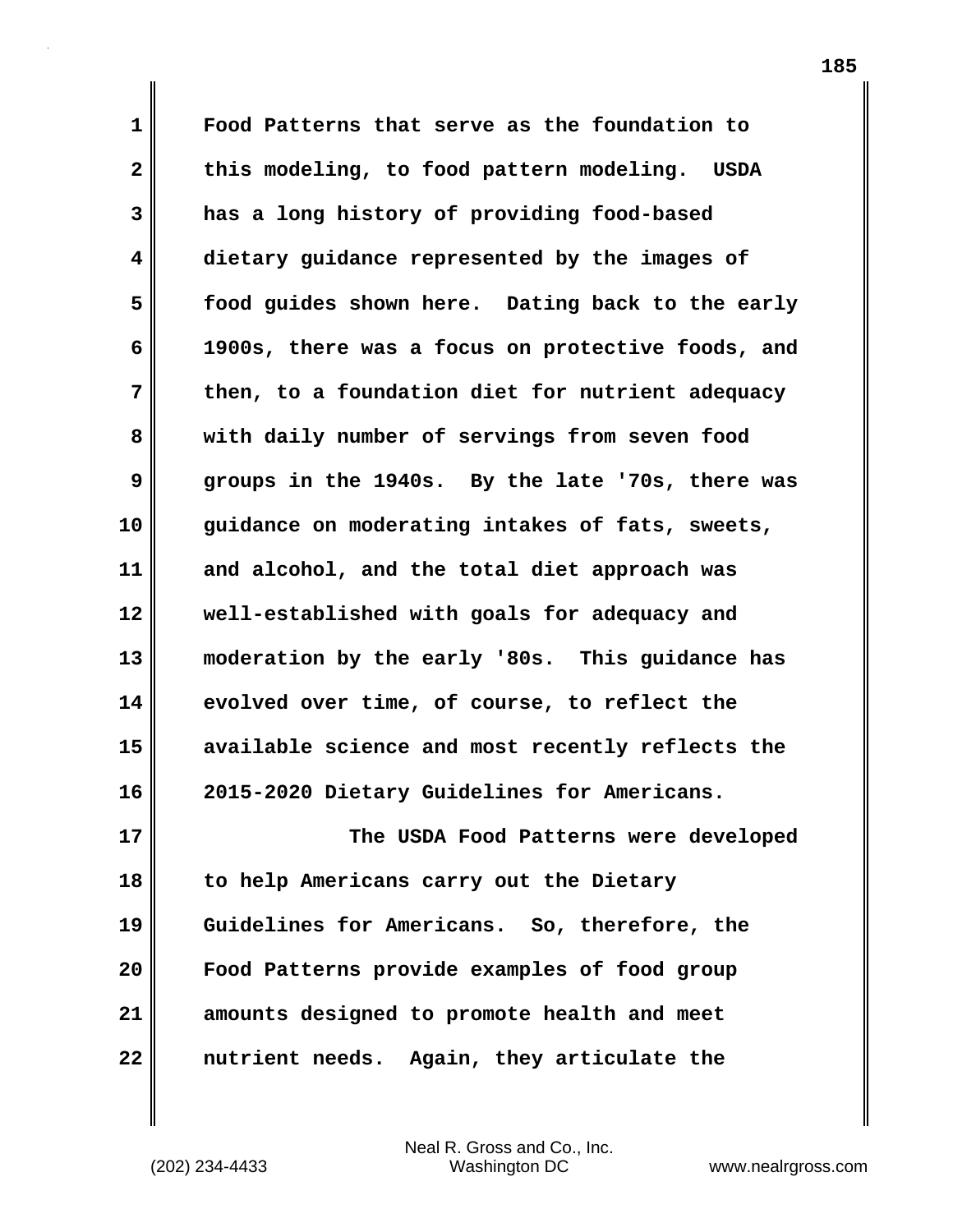**1 evidence on the relationship between diet and 2 health, and we compare those patterns to dietary 3 reference intake nutrient recommendations 4 developed by the National Academies. 5 USDA Food Patterns are based on a 6 range of foods consumed by Americans, but in 7 nutrient-dense forms of those foods. In other 8 words, foods prepared with minimal amounts of 9 sodium, saturated fat, and added sugar. The Food 10 Patterns are examples and use broad food group 11 amounts, which makes them adaptable to fit an 12 individual's preferences. Those preferences 13 might be cultural preferences, preferences 14 related to an allergy or intolerance, or budget 15 constraints. 16 The Healthy U.S.-Style Pattern, 17 published as part of the 2015-2020 DGAs, as shown 18 here, to illustrate a few points that I assure 19 you can be made without you needing to read all 20 of the numbers. 21 (Laughter.) 22 Briefly, the pattern describes the**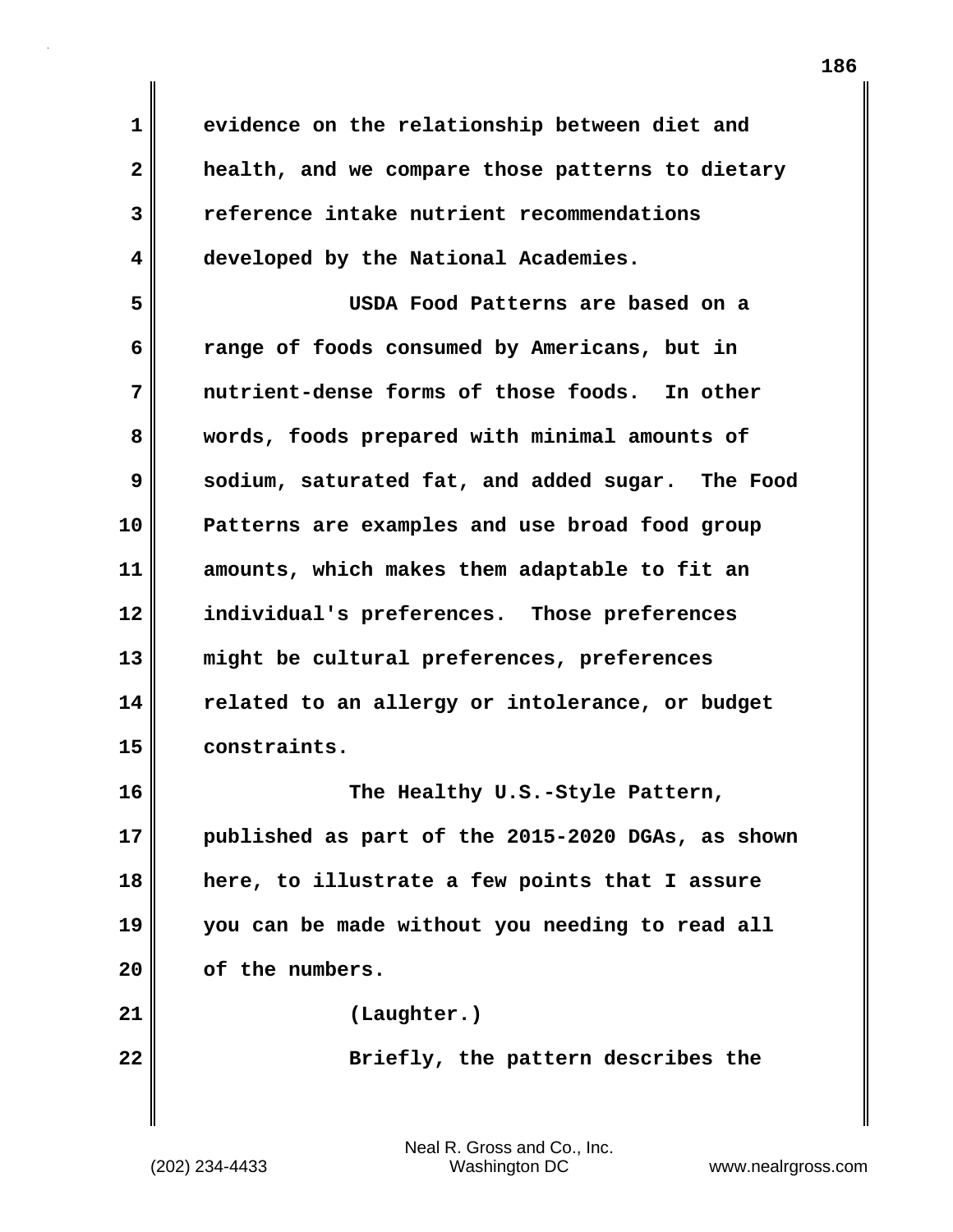**1 amounts and types of foods to consume through the 2 recommended intakes for five major food groups 3 and subgroups within several of those food 4 groups. So, fruits, vegetables, and within 5 vegetables, dark green, red-orange, beans and 6 peas, starchy vegetables, and other vegetables. 7 Grains is broken down into whole grains and 8 refined grains. Protein foods, and then, meats, 9 poultry, and eggs, seafoods, and nut, seeds, and 10 soy products. And then, dairy foods, oils, and a 11 limit on calories for other uses.**

**12 All amounts are given in cup or ounce 13 equivalents, with the exception of oils in grams 14 and calories for other uses, which is given as an 15 absolute number of calories that can be converted 16 to a percent of total calories within the 17 pattern.**

**18 Recommended amounts and limits in the 19 three USDA food patterns that were a part of the 20 2015-2020 Guidelines are included for 12 calorie 21 levels ranging from 1,000 to 3200 calories. The 22 patterns at 1,000, 1200, and 1400 calories were**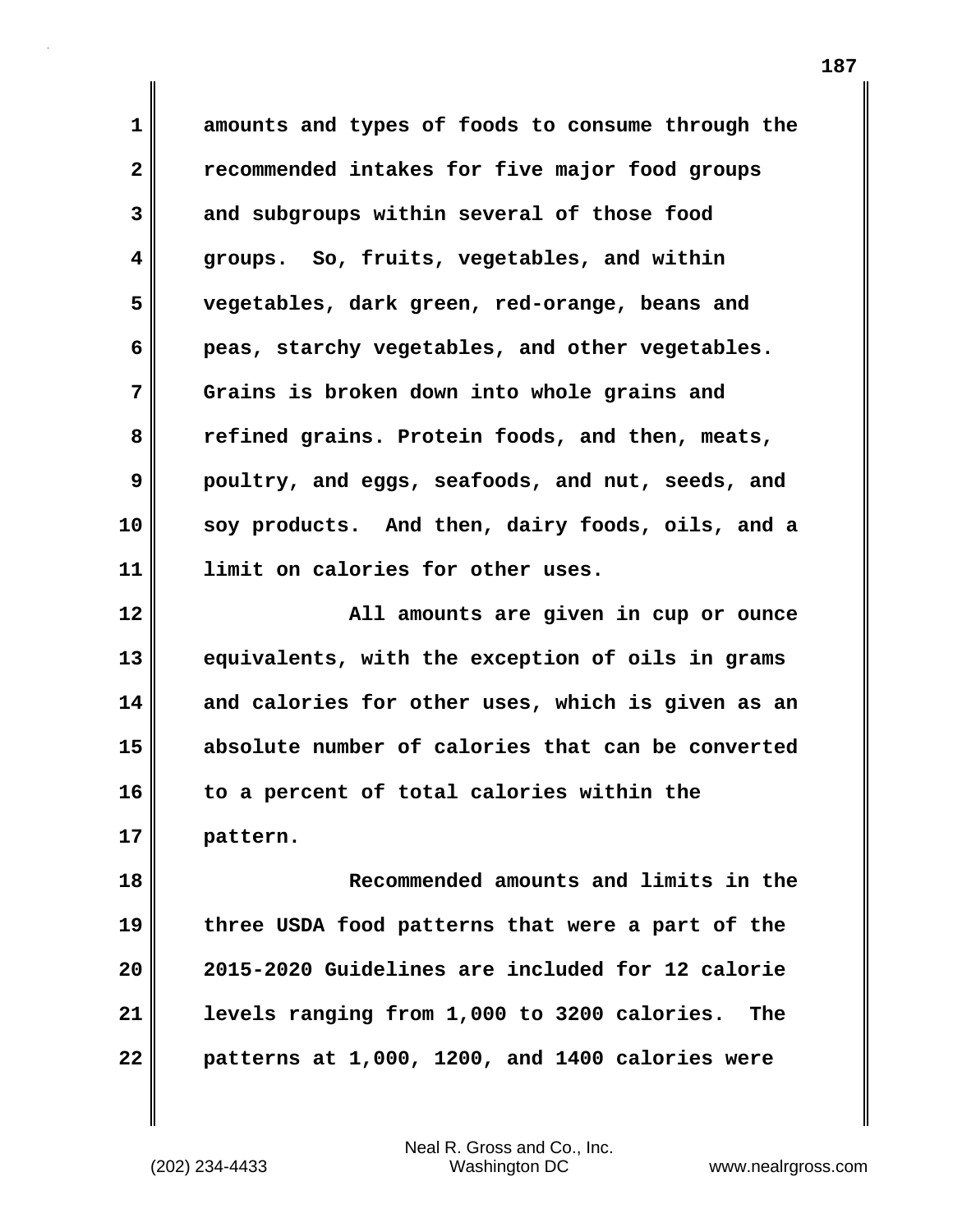**1 intended to meet nutrient needs of children ages 2 2 to 8, and patterns at 1600 calories and above 3 were intended to meet the needs of those 9 years 4 old and older. Of course, individuals should 5 follow a plan that meets their estimated calorie 6 needs.**

**7** So, it's the structure of the food **8 patterns that allows for modifications that test 9 the overall influence of hypothetical changes to 10 dietary recommendations. So now that we have a 11 foundational understanding of the patterns, we 12 can better understand the food pattern modeling 13 approach used to answer the proposed topics and 14 questions for the Committee.**

15 So, what is food pattern modeling? **16 Simply put, it's the modification of USDA Food 17 Pattern food groups, an assessment of their 18 impacts on nutrients within the patterns. It's a 19 way to answer questions about hypothetical 20 changes to food-based recommendations. 21 Generally, the analyses involve 22 identifying the impact of specific changes in**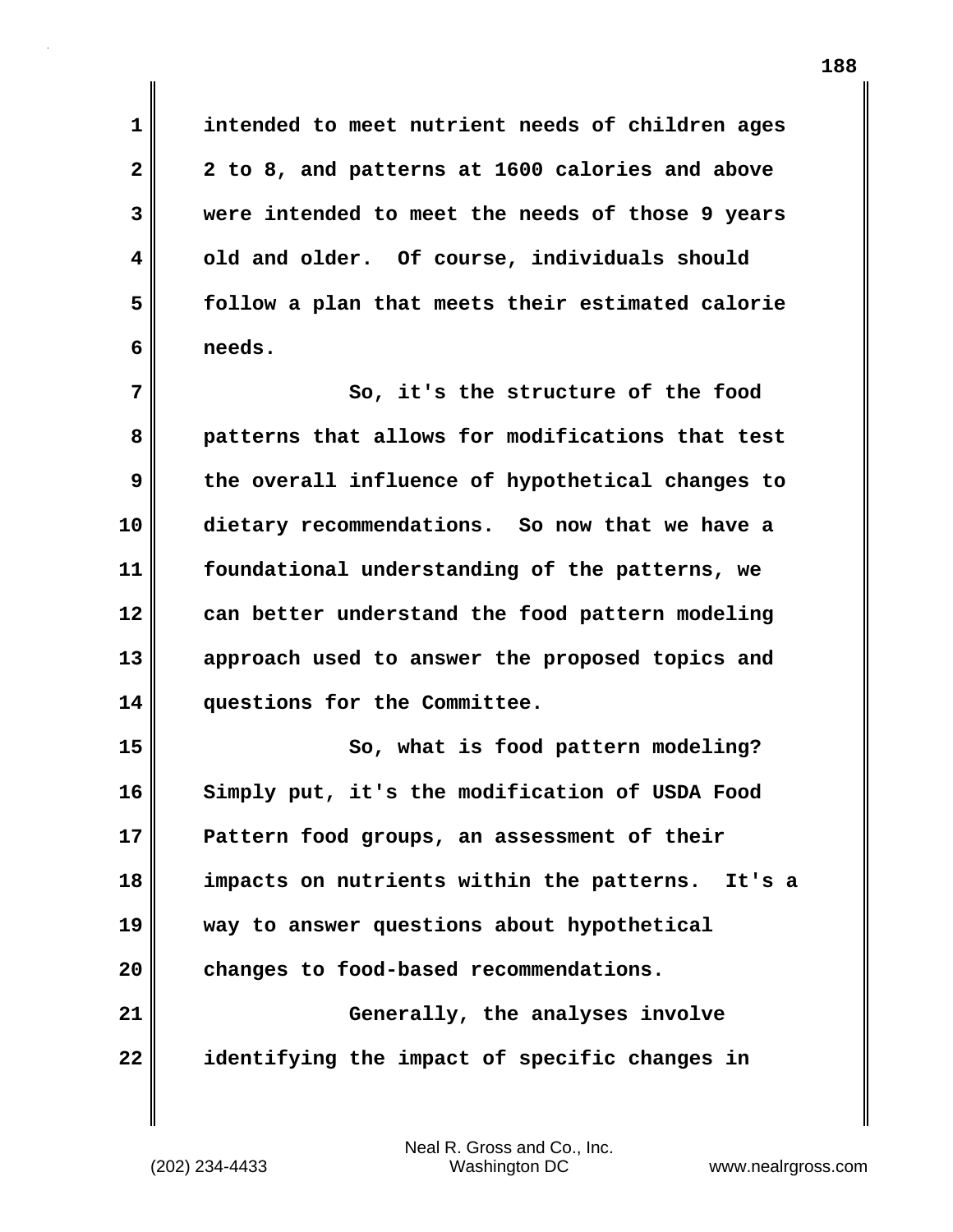**1 amounts or types of food that might be included 2 in the pattern. It's not menu modeling, which 3 specifies particular foods and would be 4 prescriptive. 5** Staff at CNPP, the Center for **6 Nutrition Policy and Promotion, and Committee 7 members recognized that the food groups and 8 nutrient profiles in the USDA Food Patterns 9 presented an opportunity for an innovative and a 10 creative approach to solve some hypothetical 11 questions back in 2005. 12 The food pattern modeling methods were 13 initially developed for that 2005 Committee when 14 the Committee was asking "What if?" questions to 15 staff. Over time, we've increased the capacity 16 of the method to answer questions by the 17 Committee. And by 2015, the Committee came with 18 the expectation that food pattern modeling would 19 be a source of evidence to consider, and it 20 remains a cross-cutting topic for you all. 21 Here's an outline of our current 22 process. You could say that it's really already**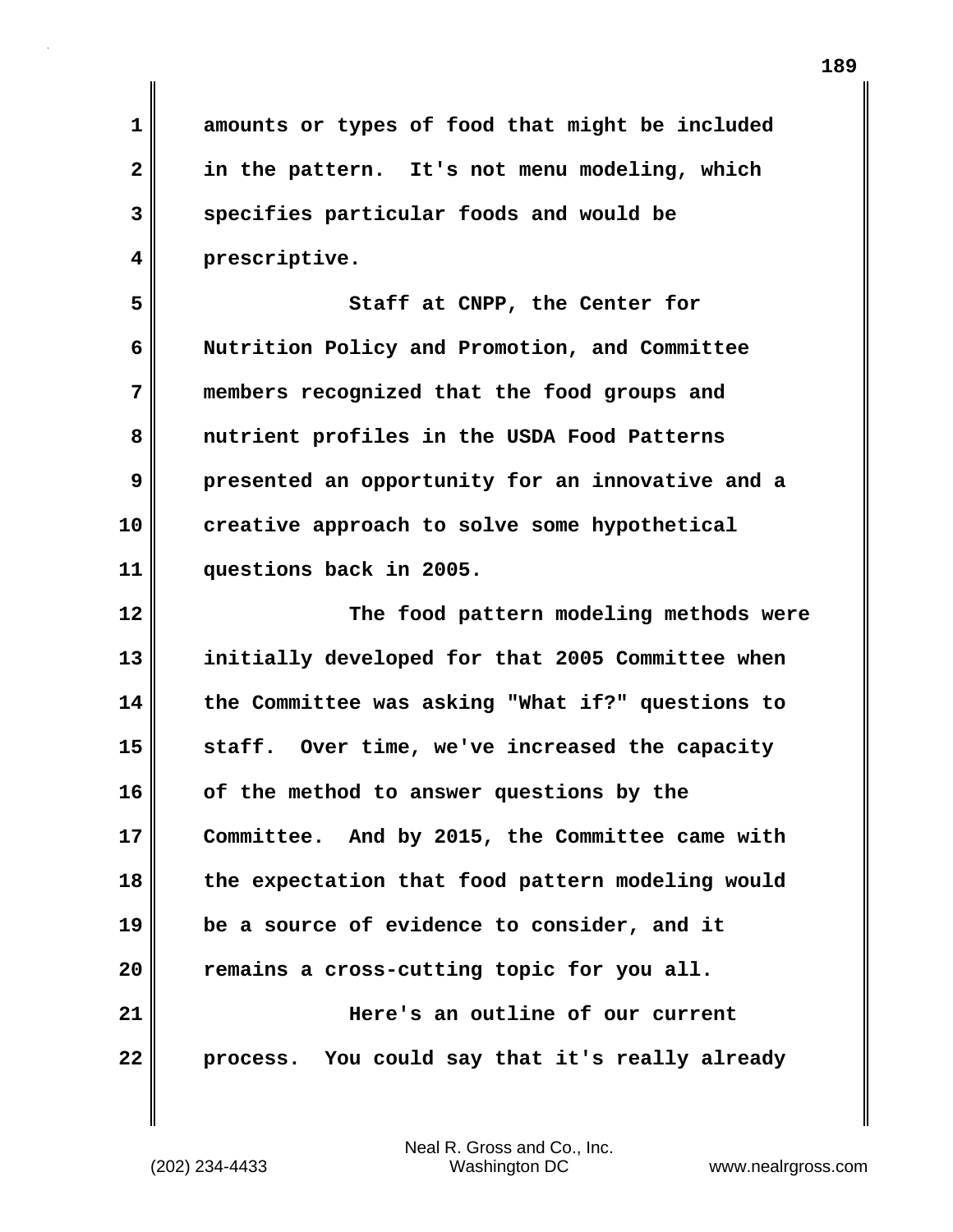**1 begun because the topics and questions that will 2 be addressed have been identified and have 3 already been listed on dietaryguidelines.gov. 4 Supporting staff will work with you, 5 the Committee, to discuss the planned approach 6 and develop a protocol for answering each of the 7 questions. You will find these questions on the 8 topics and questions tracker that has been 9 mentioned several times by Dr. Obbagy and myself. 10 Then, staff will modify the 11 appropriate food patterns elements, which I'll 12 describe in just a minute. And then, we'll apply 13 those modifications and calculate the nutrients 14 in the pattern across the calorie levels and 15 compare to the DRIs. This is done to examine the 16 nutrient adequacy for the different age-sex 17 groups for which the different calorie levels 18 might be appropriate. Finally, after the 19 analysis, the draft conclusions will be posted 20 online. 21** So, what are the modifiable elements

**22 of the food patterns? I mentioned previously**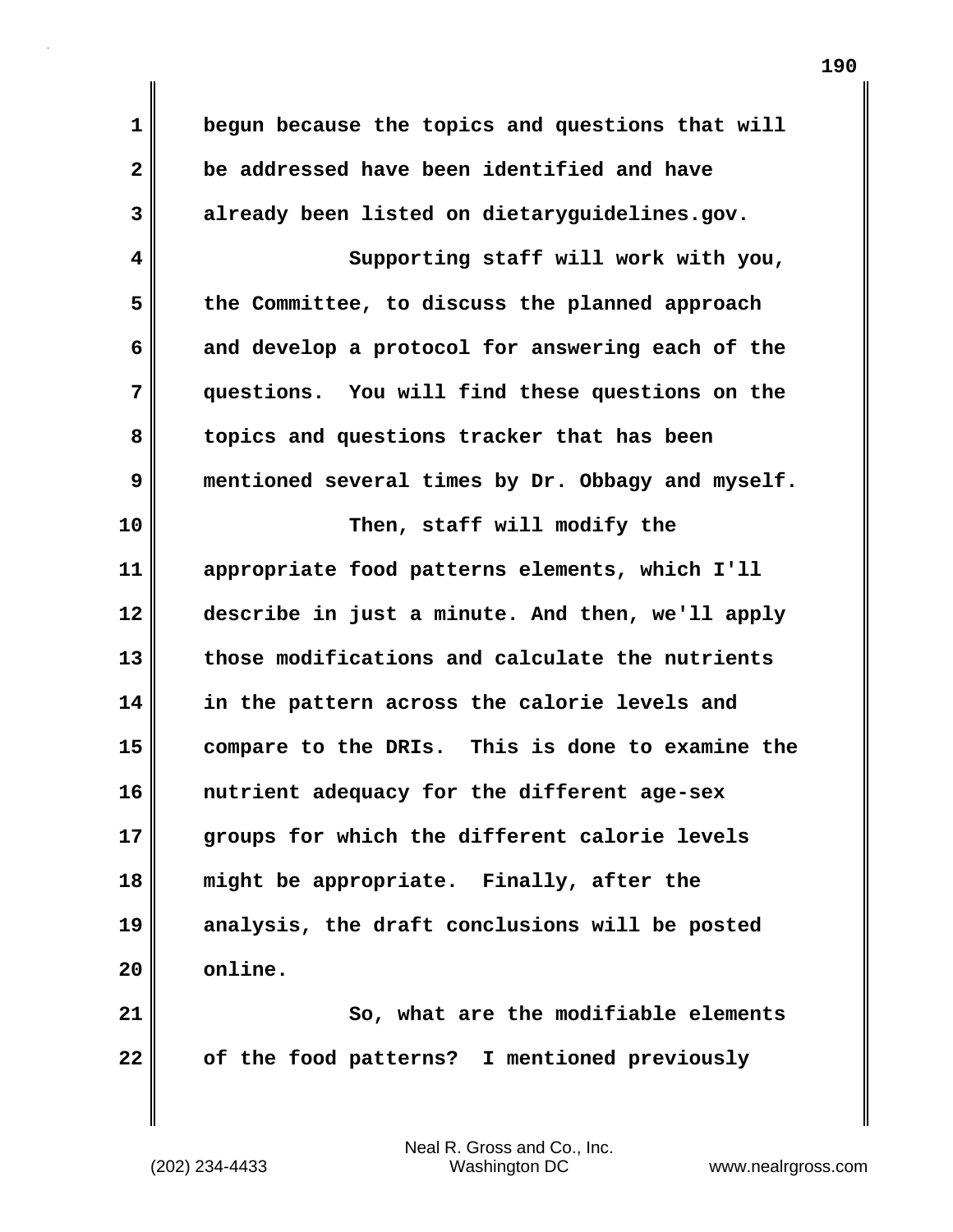**1 that the structure of the patterns with the food 2 groups and subgroups allows for elements to be 3 modified as part of the modeling process. And 4 there are four elements that can be modified. 5 The food group amounts in a pattern can be 6 increased or decreased. Certain foods can be 7 introduced or excluded entirely; for example, in 8 a vegetarian pattern. And the goals and 9 constraints can be modified. For example, we 10 know that there is new DRI for potassium. So, we 11 would apply that in our list of goals and 12 constraints. And last, the food group nutrient 13 profiles, which are the average nutrients of 14 foods consumed by Americans in nutrient-dense 15 forms, can be adjusted.**

**16 In thinking about food pattern 17 modeling, there are two key assumptions that 18 really need to be kept at front of mind. We 19 assume population-based consumption patterns. 20 We're really implementing foods reported by 21 Americans, but in their nutrient-dense forms. 22 And this allows us to articulate the evidence in**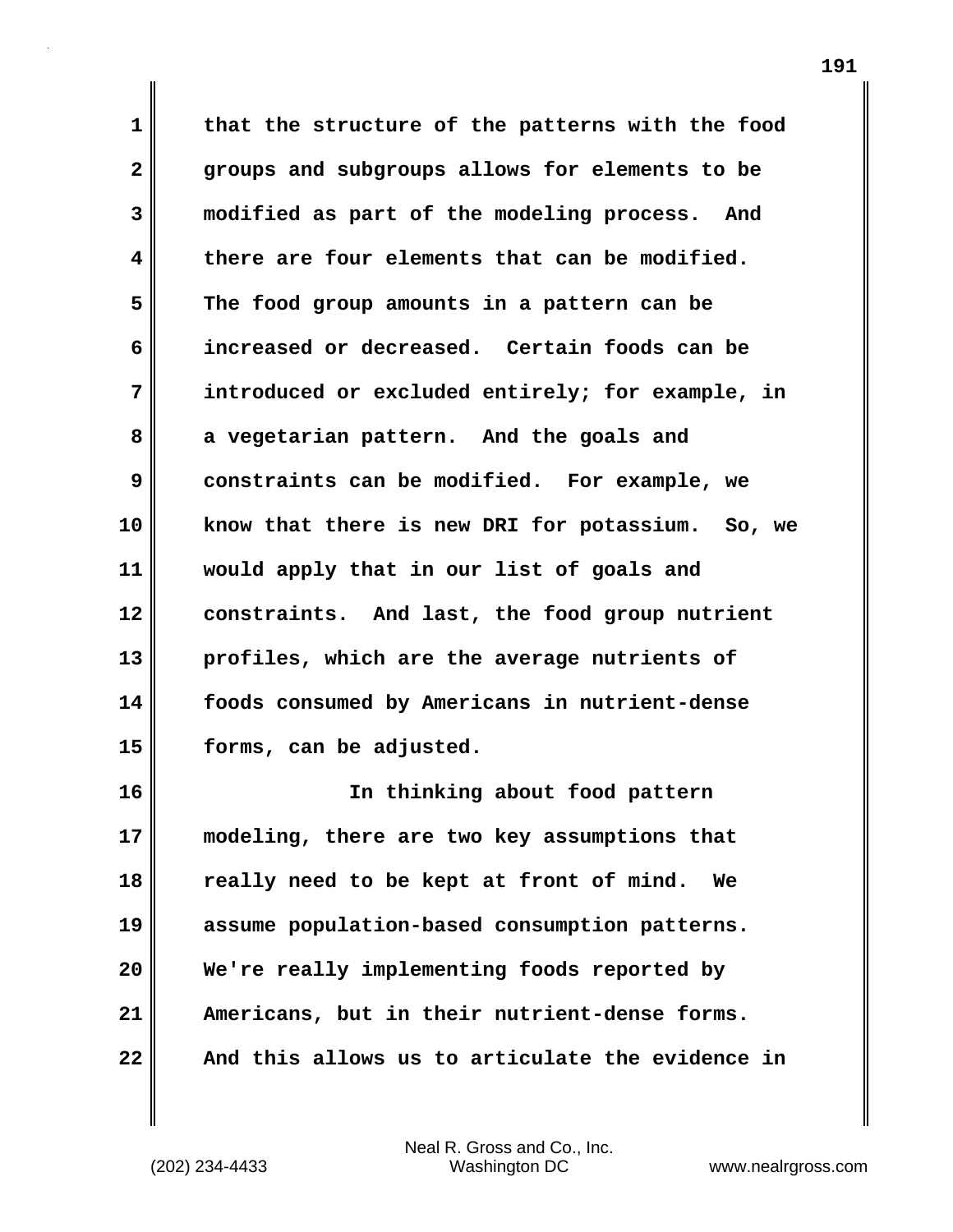**1 a way that could be adopted by the American 2 public.**

**3 We also assume compliance with all 4 food intake recommendations when examining 5 whether nutrient needs have been met. Of course, 6 we cannot predict the behavior of individuals. 7** So, here's a paraphrased list of the **8 relevant topics and questions that will be 9 addressed using food pattern modeling. Relative 10 to the B-24 population, can a pattern be 11 established based on the relationships identified 12 in the systematic reviews? Again, based on the 13 relationships identified in systematic reviews, 14 are there changes to current food patterns that 15 are needed? Do the patterns meet nutrient 16 recommendations for each stage of life through 17 variations of the patterns? Is there evidence to 18 support supplementation and/or consumption of 19 fortified foods to meet nutrient adequacy? And 20 what is the relationship between added sugars 21 consumption and achieving food group 22 recommendations?**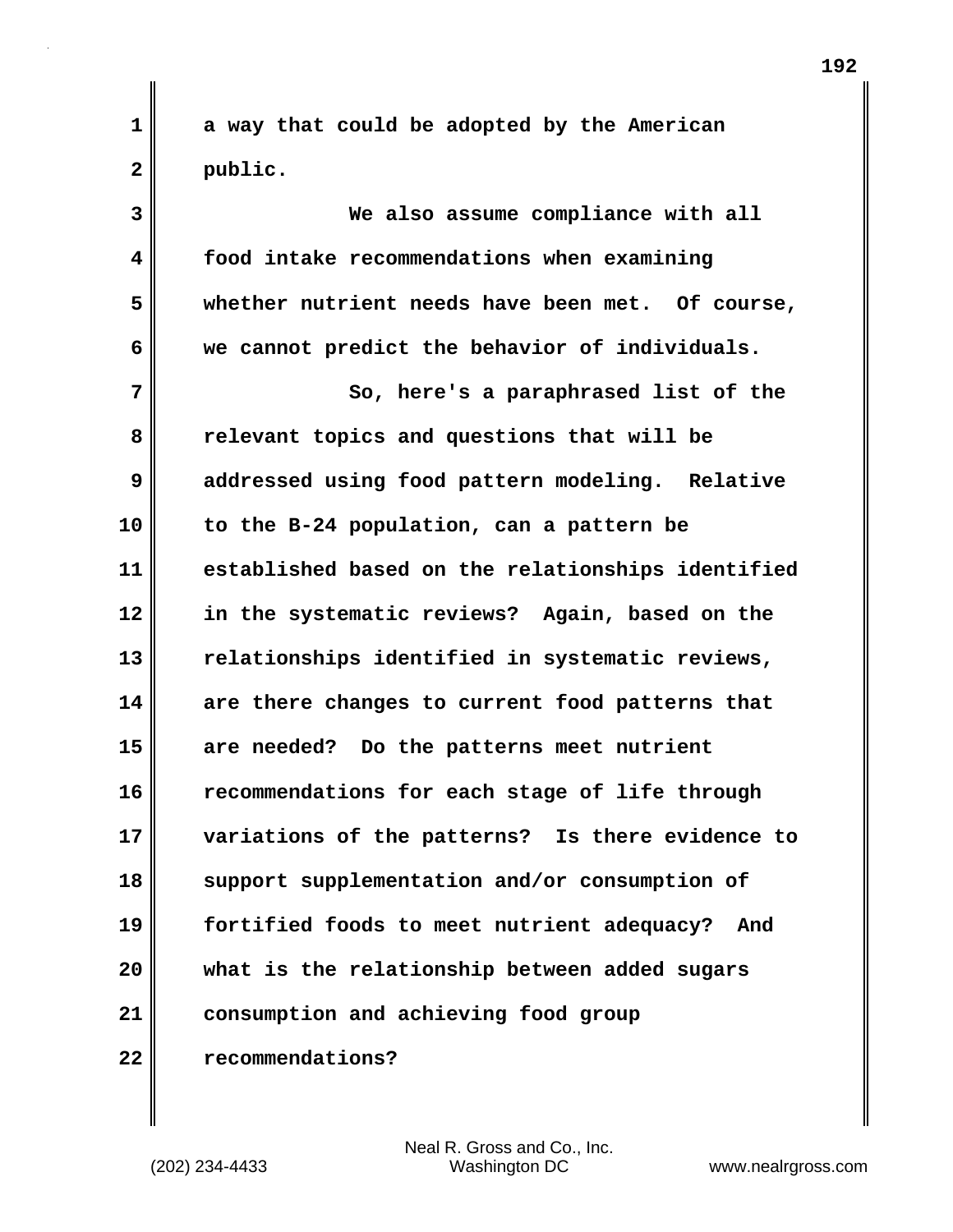| $\mathbf{1}$ | Again, I'd like to acknowledge that              |
|--------------|--------------------------------------------------|
| $\mathbf{2}$ | this is a team effort. My team at the Center for |
| 3            | Nutrition Policy and Promotion includes well-    |
| 4            | qualified individuals with advanced degrees in   |
| 5            | nutrition and statistics. Kristin Koegel, Kevin  |
| 6            | Kuczynski, and Cheyenne Swanson, all of whom are |
| 7            | here today, will be working to support you in    |
| 8            | answering these types of questions.              |
| 9            | I can't emphasize enough our                     |
| 10           | commitment to transparency and accessibility of  |
| 11           | information. Again, I invite you all in the      |
| 12           | audience to follow along in the topics and       |
| 13           | questions to be examined by the Committee in the |
| 14           | "Work Under Way" section on                      |
| 15           | dietaryguidelines.gov. Here you'll find the      |
| 16           | protocols as they're developed, the modeling     |
| 17           | methods, and the draft conclusions.              |
| 18           | And with that, I will again open it up           |
| 19           | to questions from the Committee.                 |
| 20           | Dr. Mattes?                                      |
| 21           | MEMBER MATTES: Thank you. Very good.             |
| 22           | So, you've discussed your ability to             |
|              |                                                  |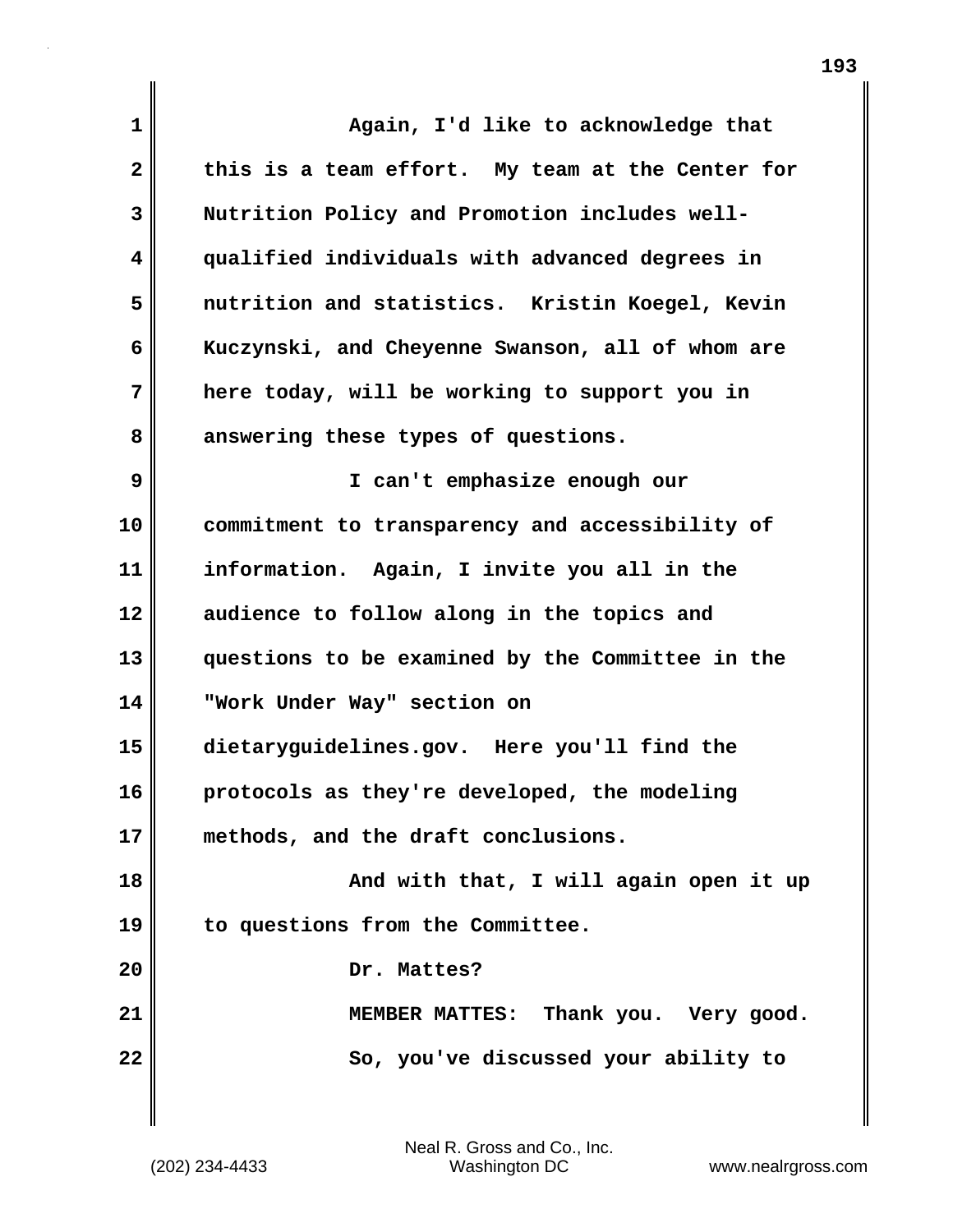**1 look at patterns in terms of nutrients in foods, 2 but, of course, there are circadian, infradian, 3 seasonal, cultural, lots of different kinds of 4 patterns. Can you work on those as well? One of** 5 our questions has to do with eating frequency. **6 DR. PANNUCCI: It does have to do with 7 eating frequency. 8 MEMBER MATTES: That kind of data 9 would be valuable. 10 DR. PANNUCCI: That would be an 11 interesting discussion to have. That's not 12 something that has been addressed in the 13 modeling, but that's a discussion that we could 14 have. 15 CHAIR SCHNEEMAN: This is Barbara 16 Schneeman. 17 I would assume that part of that 18 question probably goes back to the data that we 19 have from NHANES or from something else. 20 DR. PANNUCCI: Yes. Right. And in 21 NHANES, there is the time of day-occasion that 22 can be examined. Typically, the food patterns**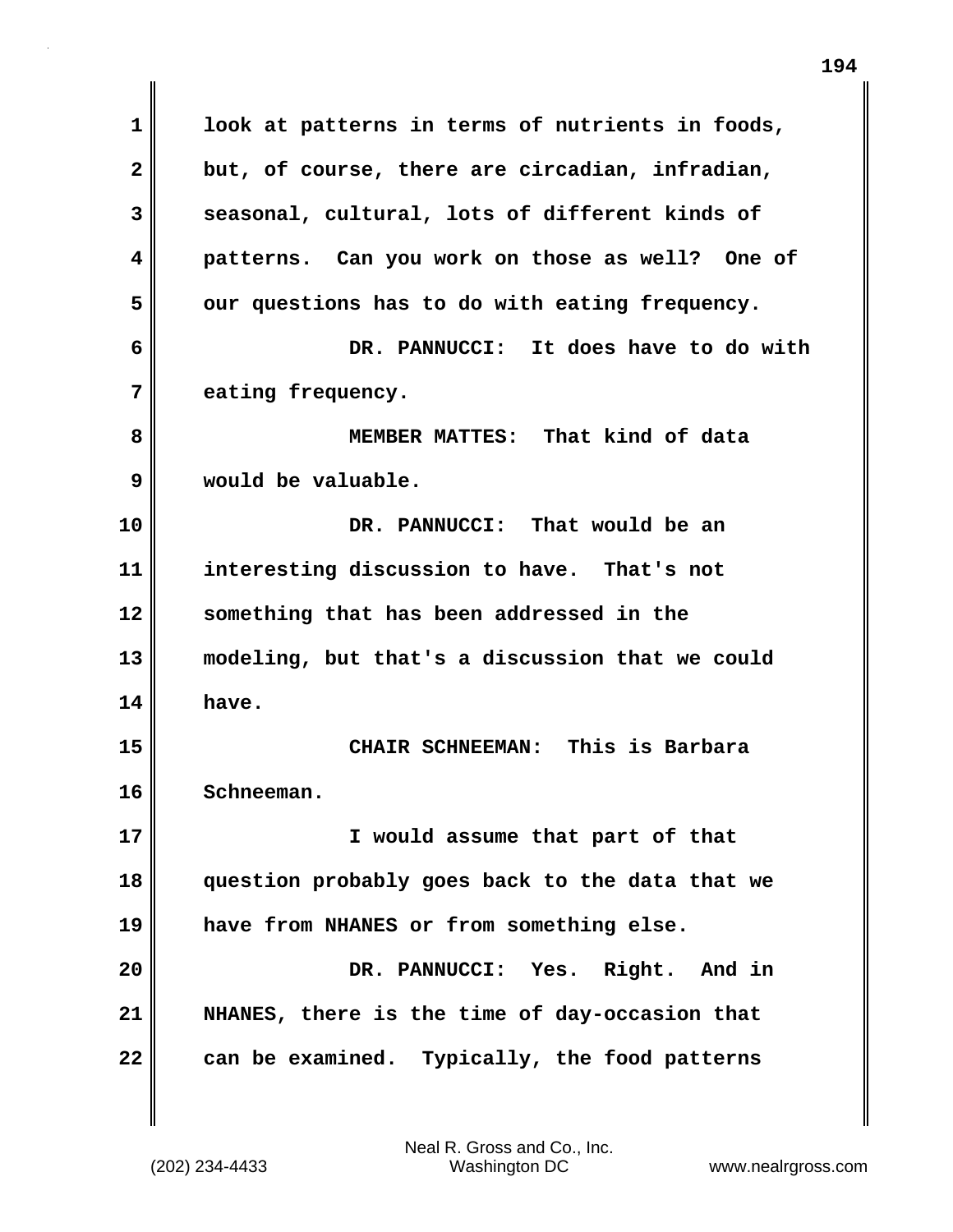**1 really look at daily amounts to consume, but 2 don't assign patterns related to things like time 3 of day. 4 MEMBER DEWEY: This is Kay Dewey. 5 DR. PANNUCCI: Yes? 6 MEMBER DEWEY: So, for the birth to 24 7 age group, we don't already have an existing 8 guidelines in terms of the food groups and 9 amounts? 10 DR. PANNUCCI: That's right. 11 MEMBER DEWEY: So, can you do this 12 backwards? Can you start with meeting nutrient 13 needs and work backwards to dietary patterns that 14 would achieve those? We tend to do that using 15 linear programming. 16 DR. PANNUCCI: Uh-hum, I'm familiar 17 with the programming. We use that for other 18 projects. 19 MEMBER DEWEY: But I'm not sure if 20 this particular technique could be reverse-21 engineered. 22 DR. PANNUCCI: I mean, if you're**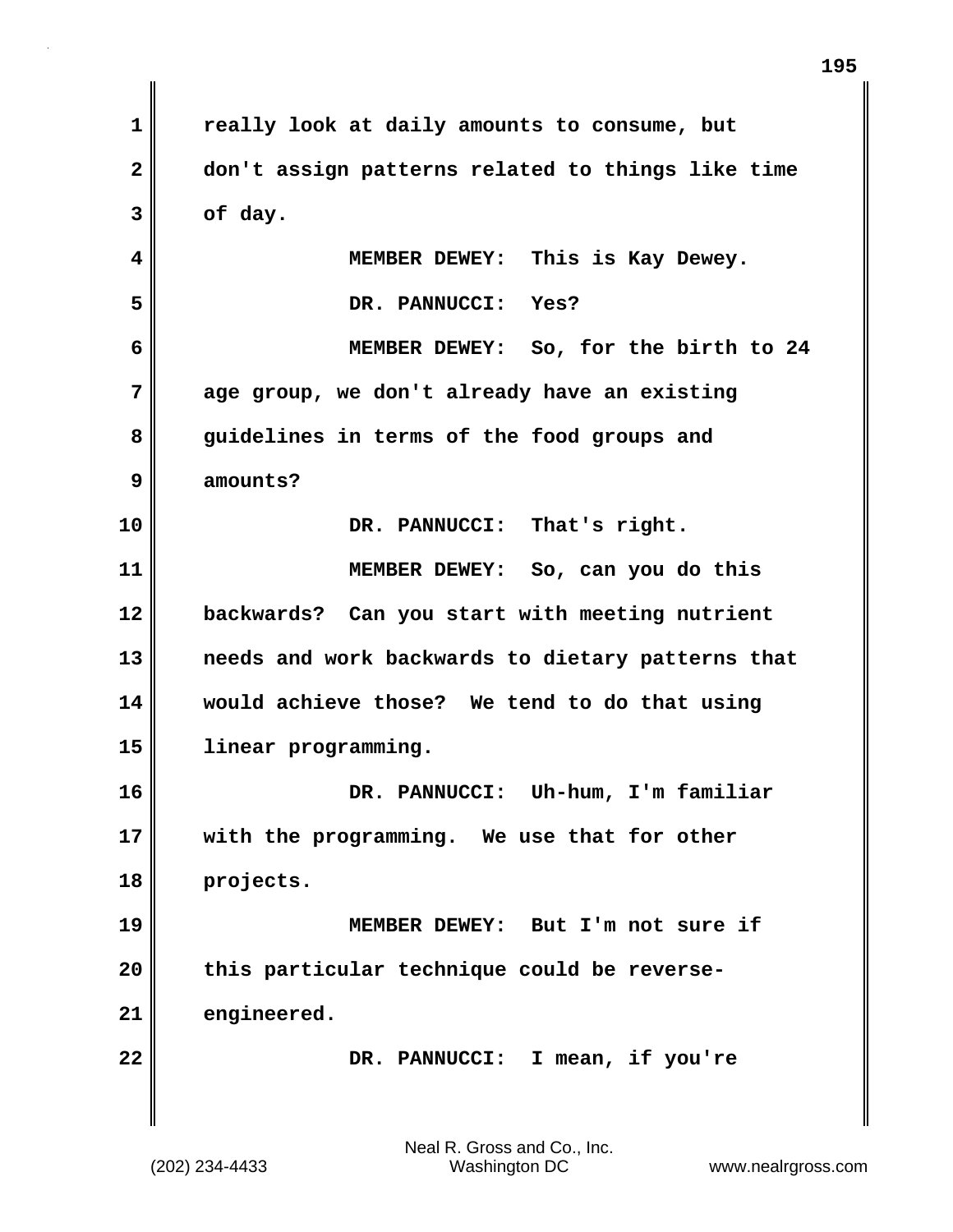**1 thinking about linear programming, like an** 2 optimization model, that's something that could **3 be explored. Our team does use those 4 optimization models in a different project, but 5 we have not used optimization modeling for the 6 rest of the patterns. I think some of it will 7 depend on the evidence from the systematic 8 reviews, and that will also need to be considered 9 when discussing that overarching question. 10 MEMBER DEWEY: Thanks. 11 MEMBER SABATE: Joan Sabate. 12 DR. PANNUCCI: Yes? 13 MEMBER SABATE: I'm very happy that 14 this tool is available to us, I mean at least 15 analyzing the situation in the U.S. population 16 and being able to make recommendations. Based on 17 what you mention, if I've understood correctly, 18 you have the ability to use nutrient data that 19 comes from food patterns and see in different 20 groups or subgroups of the U.S. populations, 21 whether by age, by culture, by whatever, I mean 22 by modifying some food groups, we still can**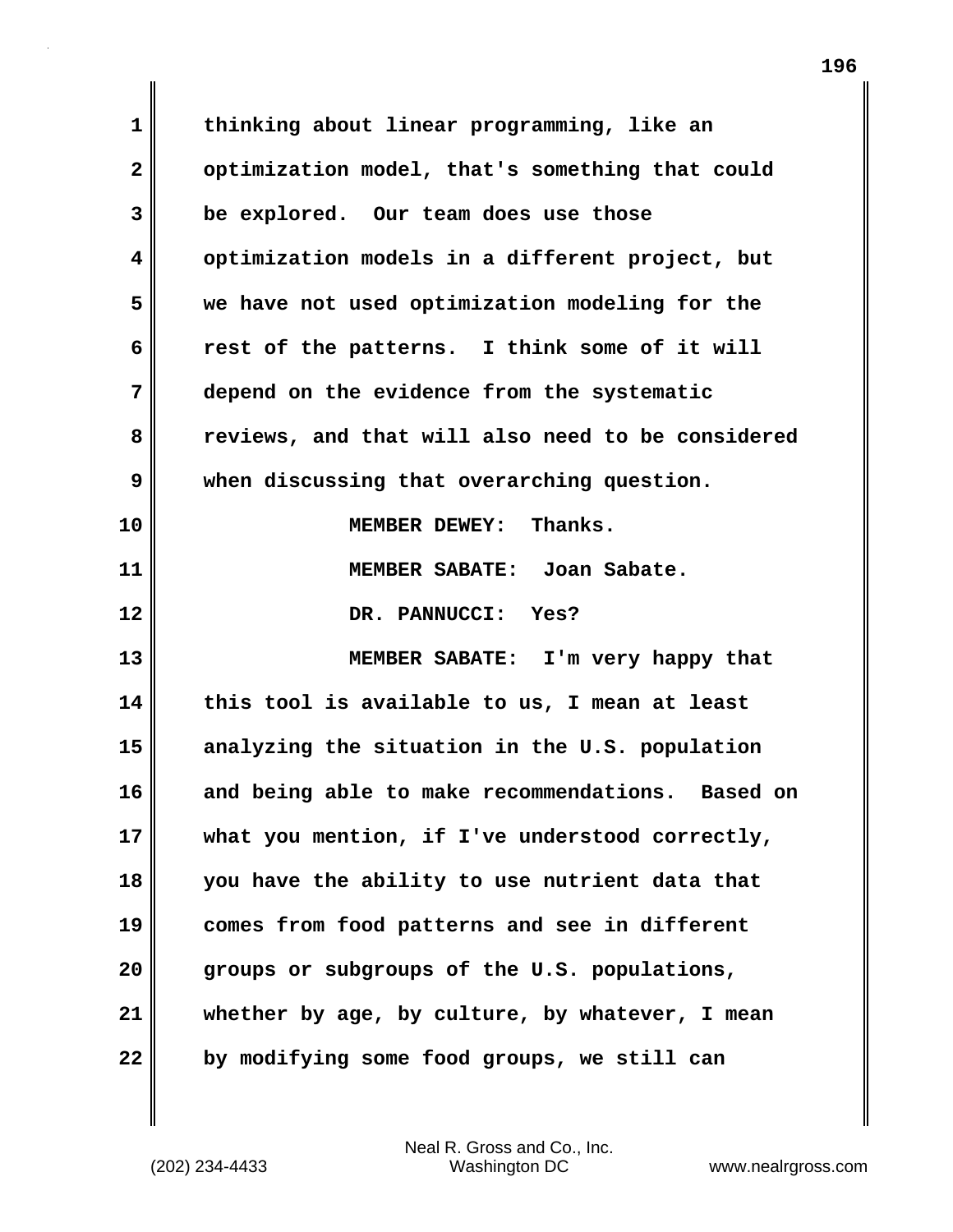**1 accomplish the nutrients of the DRI.** 2 DR. PANNUCCI: Uh-hum. **3 MEMBER SABATE: I think this is one 4 step and it's useful, but I think the purpose of 5 this Committee -- and that is not a question to 6 you; it's also a reflection for the Committee -- 7 I think the purpose of this Committee is going 8 beyond to meet the DRI. It's to try to develop a 9 pattern, I mean, that goes towards optimal 10 nutrition. But that is going beyond the growth 11 and development and reproduction, and going to 12 lowering the risk of disease, longevity, so on 13 and so forth. 14 So, for this, it's going beyond the 15 published nutrient recommendations, and we are 16 going into phytochemicals, phytosterols, I mean, 17 and many other compounds that are not nutrients 18 and they do not participate in any of the 19 metabolic classic describing patterns.**

**20 So, how can you help us in 21 accomplishing that? So, I mean, given a set of 22 compounds present in the foods that sometimes we**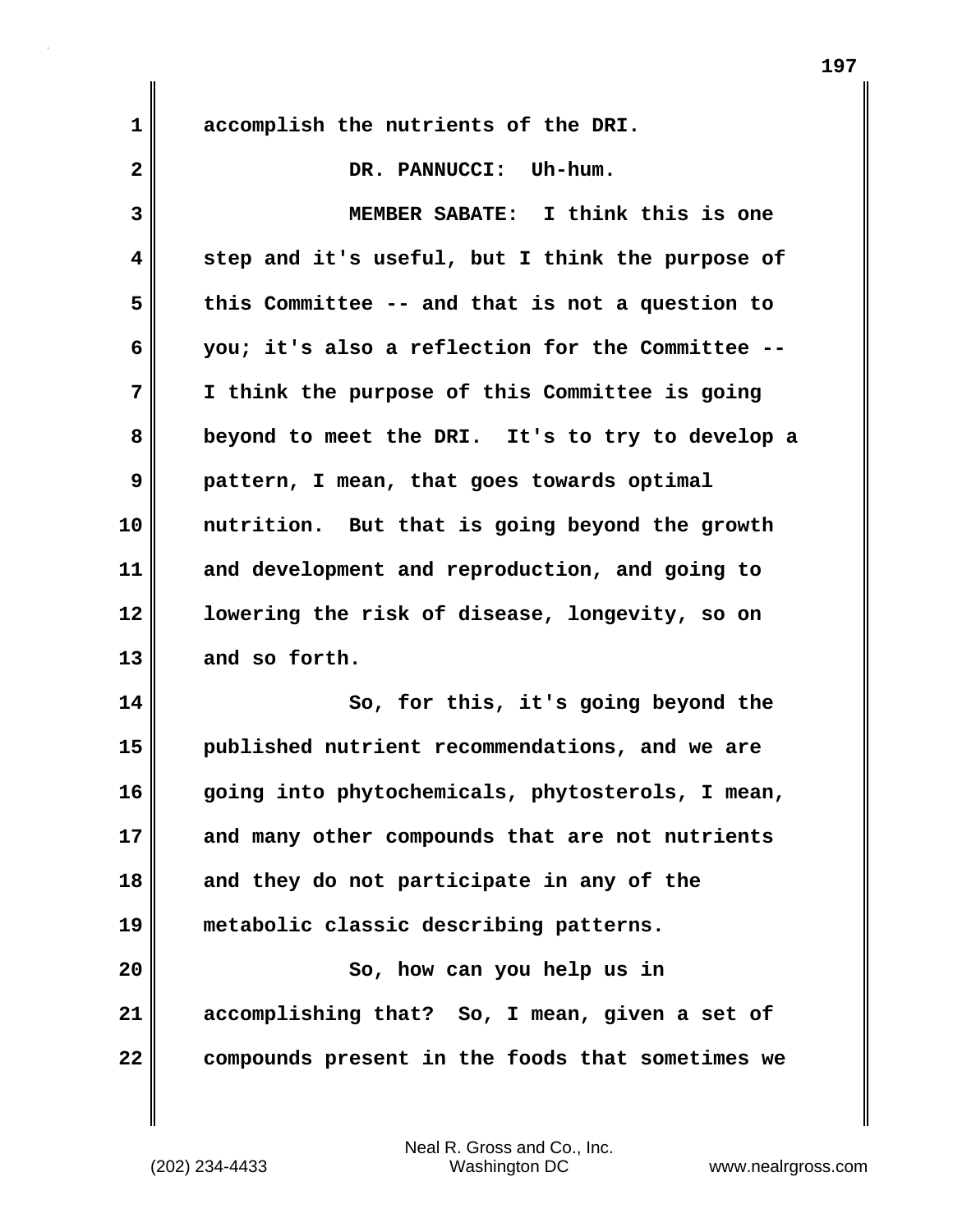| 1            | don't even know the exact composition, I mean,    |
|--------------|---------------------------------------------------|
| $\mathbf{2}$ | and having outcome longevity and, you know, low   |
| 3            | risk for chronic disease, how can we fit into     |
| 4            | this model?                                       |
| 5            | You know, it's going from nutrient                |
| 6            | adequacy to optimal nutrition. That's what I'm    |
| 7            | basically -- because I think that is ultimately   |
| 8            | the purpose of this Committee. It's not to meet   |
| 9            | DRI. This is another committee at the federal     |
| 10           | level.                                            |
| 11           | Does the Committee want<br>DR. PANNUCCI:          |
|              |                                                   |
| 12           | to discuss that?                                  |
| 13           | (Laughter.)                                       |
| 14           | Yes, that's an interesting question,              |
| 15           | and we do think about the patterns being food     |
| 16           | groups, food group amounts that reflect patterns  |
| 17           | that are associated with positive health outcomes |
| 18           | in the population, so things we do see in         |
| 19           | systematic reviews and how that feeds into the    |
| 20           | conversation around food pattern modeling.        |
| 21           | And the other would be understanding              |

 $\mathbf{I}$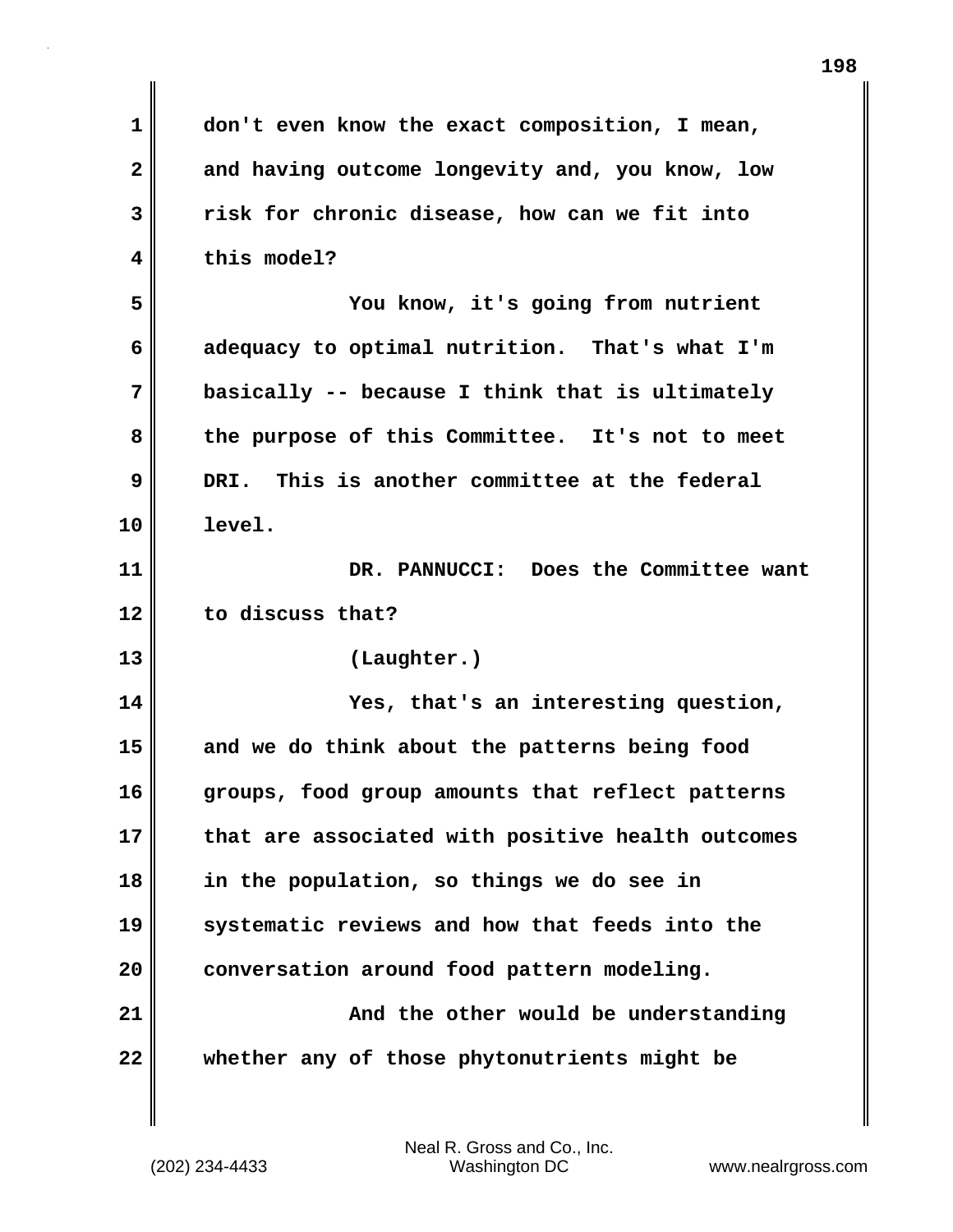**1 available in the FNDDS database, and I don't 2 remember exactly which ones are available. 3 CHAIR SCHNEEMAN: I think maybe 4 related to that question, I'm looking at your 5 modifiable elements. And several people have 6 referred to cultural aspects. And yet, we have 7 foods reported by Americans in nutrient-dense 8 form, which kind of homogenizes us down to some 9 very basic foods. And I know that the Academy 10 committee was concerned about that; that we wind 11 up with a generic food pattern as opposed to 12 reflecting more cultural-ethnic food patterns 13 that could also be structured to meet the Dietary 14 Guidelines. And I'm just wondering how far the 15 Committee can go with this approach to try and 16 consider some of those issues. 17 DR. PANNUCCI: I think food pattern**

**18 modeling can be used to look at patterns that 19 have been shown to have positive health outcomes 20 in the literature. So, some of that conversation 21 -- again, I keep referring back to, what does the 22 science say and how do we want to examine that as**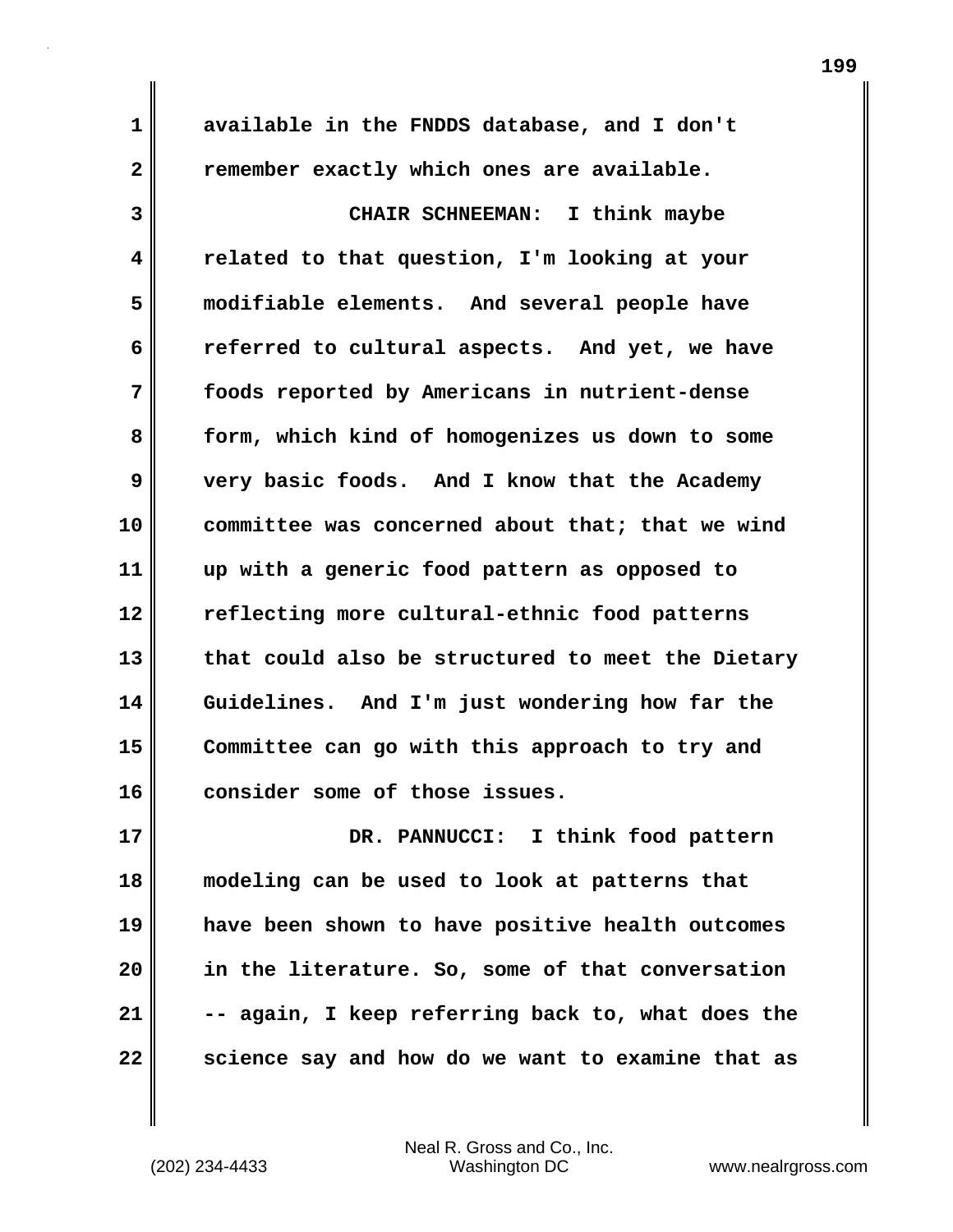**1 it applies to the U.S. population through food 2 pattern modeling? So, I think that would be a 3 great conversation to have, to see if that's 4 something that we want to continue to look at** 5 through food pattern modeling. **6 CHAIR SCHNEEMAN: I guess a part of my 7 question is, you know, for example, the Dietary 8 Guidelines, the 2015 did include Mediterranean 9 diet. 10 DR. PANNUCCI: Yes. 11 CHAIR SCHNEEMAN: It included 12 vegetarian diet. I can't remember others. But 13 if someone is coming from more of a Hispanic 14 focus or more of an Asian focus, is it our job to 15 be thinking about how would we modify what's 16 within the food groups or is that something that 17 happens after the Committee makes its 18 recommendation? Where does that happen that we 19 start to apply it to different approaches that 20 people might use to build their diet? 21 DR. PANNUCCI: Well, the patterns as** 22 they are are fairly adaptable within the food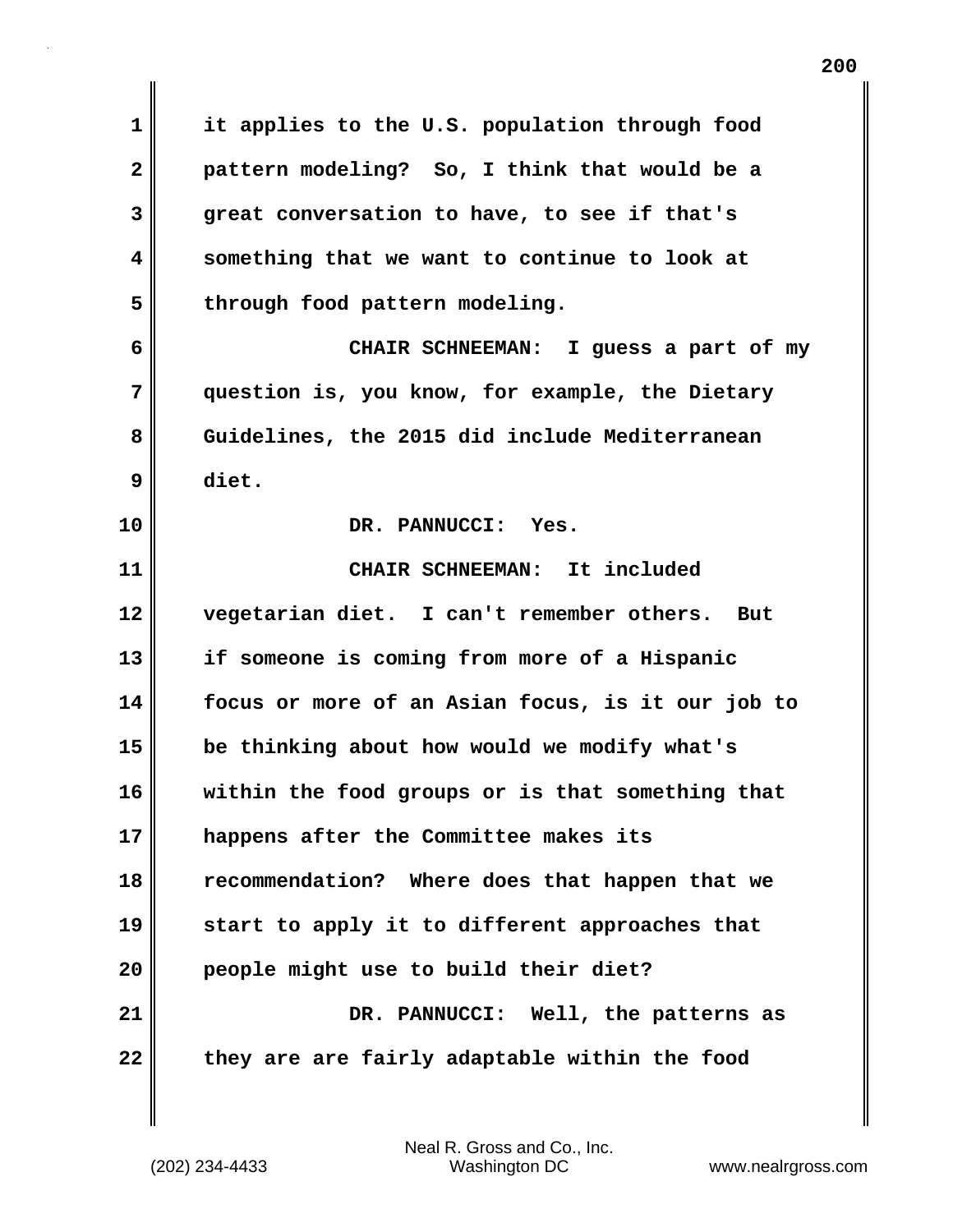**1 groups. But, to your point earlier looking at 2 some of the demographic subgroups, we might want 3 to look at data to see how similar or different 4 their dietary patterns are as well, to drive the 5 differences in food group amounts in a pattern. 6 All right. Well, thank you. I'm 7 looking forward to future conversations with all 8 of you. 9 (Applause.) 10 DR. STOODY: All right. Thanks, Dr. 11 Pannucci. 12 Okay. So, we are running ahead of 13 schedule, but we will -- I don't think this will 14 take an hour and a half -- but we will continue 15 today with our closing out. And we want to talk 16 a little bit, as we close out, about 17 opportunities for public engagement. 18 There are multiple opportunities for 19 the public to participate in this process that 20 began before this Committee was established, but 21 during the Committee's review of the evidence 22 and, also, after the Committee's review of**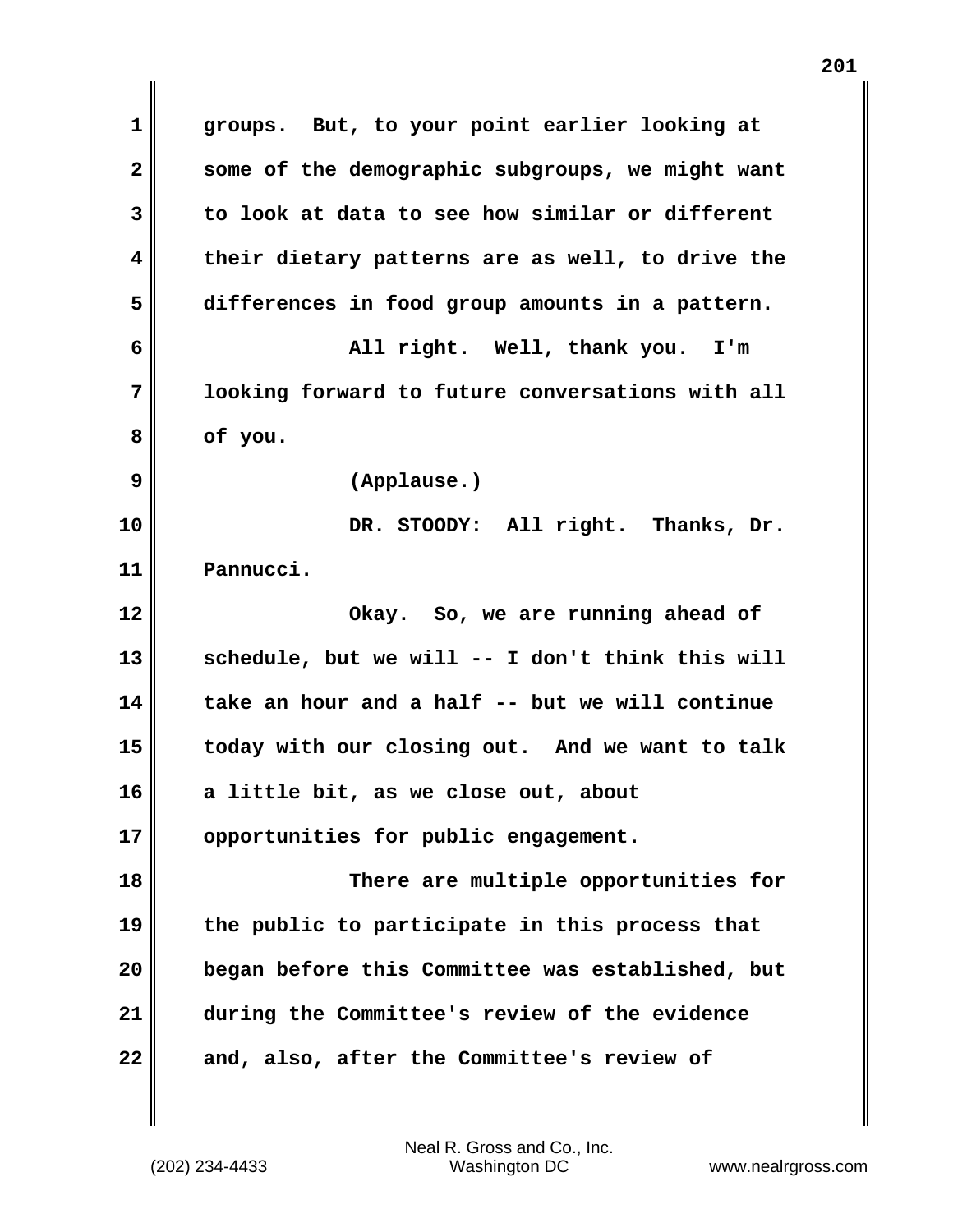**1 evidence. And we want to talk about each of 2 those just for a few minutes.**

**3 First, there were two key 4 opportunities for public input before this 5 Committee was established, and you've heard about 6 that quite a bit today. That was in the 7 establishment of the topics and scientific 8 questions. So, as was noted, for the first time 9 the Departments proposed topics and scientific 10 questions to be examined by the Committee, and 11 then, we had a public comment period. Over 12 12,000 comments were received on the topics and 13 questions, and we did that about a year ago. And 14 then, the topics and questions were refined based 15 on that public and federal agency comments. And 16 Janet de Jesus will give more information about 17 the specific topics in that refinement in a 18 presentation tomorrow.**

**19 Also, with Committee nominations, all 20 nominations to the Committee were from the 21 public. So, everyone here as a part of this 22 Committee was somebody who was nominated from the**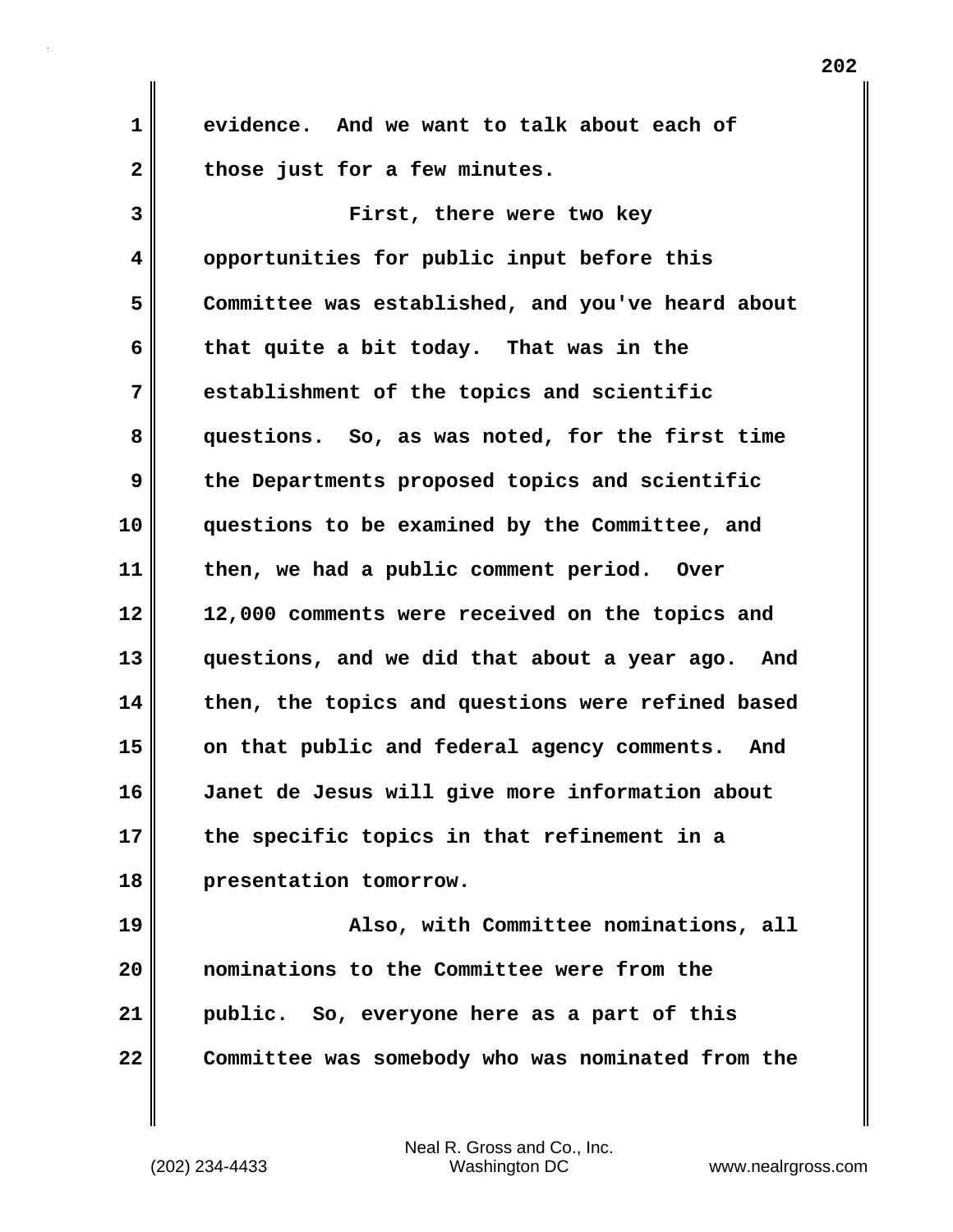**1 public. Nominations were accepted. We had a 30- 2 day nomination period from September 6th to 3 October 6th and had wonderful nomination pool and 4 really excited to have this opportunity to bring** 5 this Committee together.

**6 During the Committee's deliberations, 7 as we have noted, we will have five public 8 meetings. And as I noted in one of my first 9 presentations, those dates have been set. So, if 10 you didn't see those dates in the earlier 11 presentation, we are very excited this time to 12 announce those dates at the start of the process. 13 We've never done that before, and we do hope that 14 it helps you to follow along in the process and 15 helps with your planning.**

**16 Two of those meetings will have the 17 opportunity for oral comments to the Committee, 18 and that will be the second meeting in July and 19 the fourth meeting in January. Registration, as 20 I noted, for those meetings will be made closer 21 to the actual meeting dates. And you can stay 22 up-to-date on these different things at**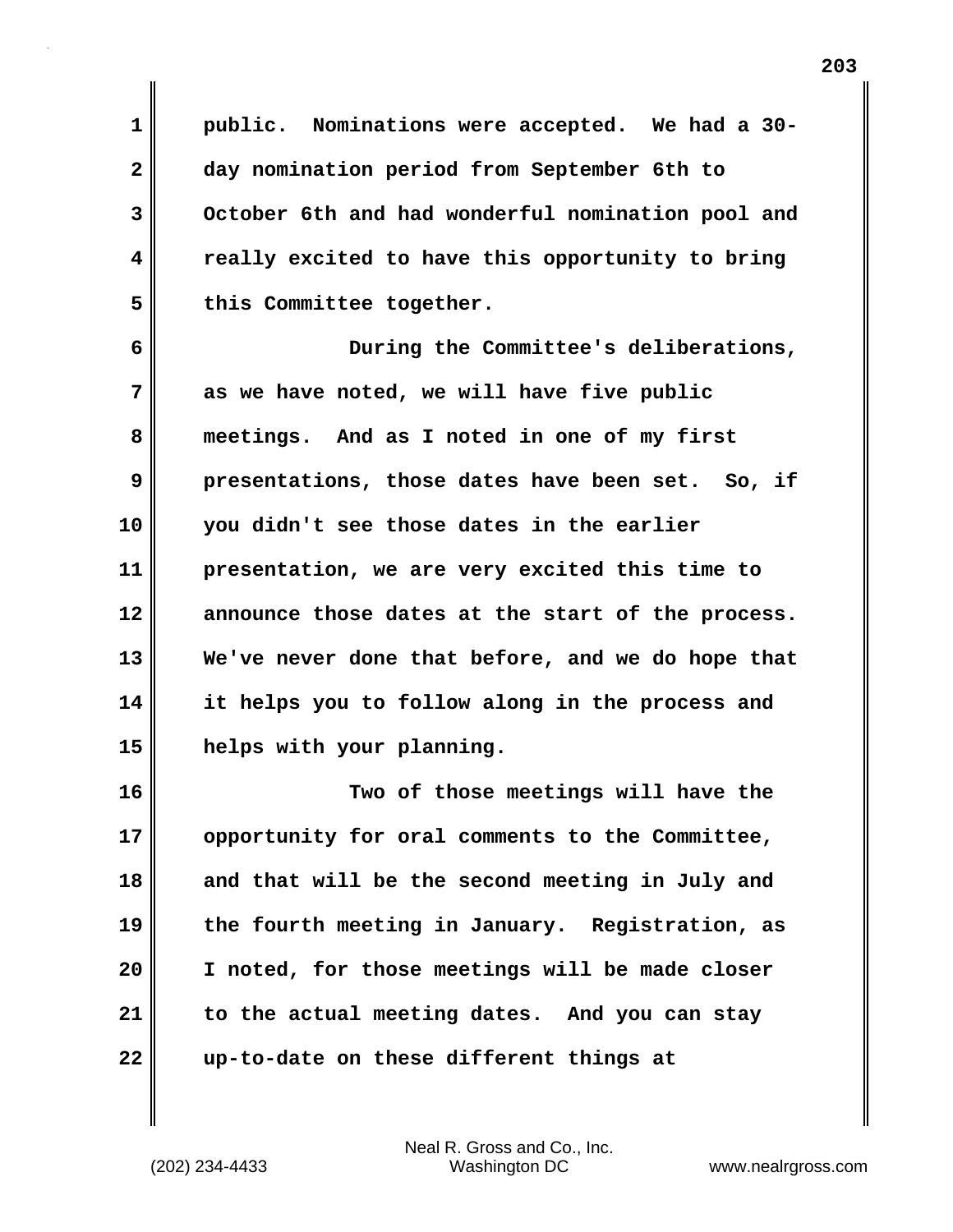**1 dietaryguidelines. And we'll be making 2 announcements through our listserv.**

**3 Also noted, in addition to the public 4 meetings and the opportunities for oral public 5 comments, you will also have the opportunity to 6 provide the Committee with written public 7 comments. And those are welcome throughout the 8 Committee's work, as Mr. Lipps noted in the 9 beginning.**

**10 The public comment period for this 11 Committee opened on March 12th. We have about 49 12 comments up until this date. That comment period 13 is continuous. So, it will stay open until the 14 Committee ends its deliberations in 2020.**

**15 I do want to note to the Committee and 16 to the public that federal staff will support the 17 Committee. They will group those comments by 18 topic area. So taking the topic areas and your 19 subcommittee structure, they will group them and 20 they will do brief summaries around the comments 21 with the comment numbers, just to help in seeing 22 them as a collection. But the original comments**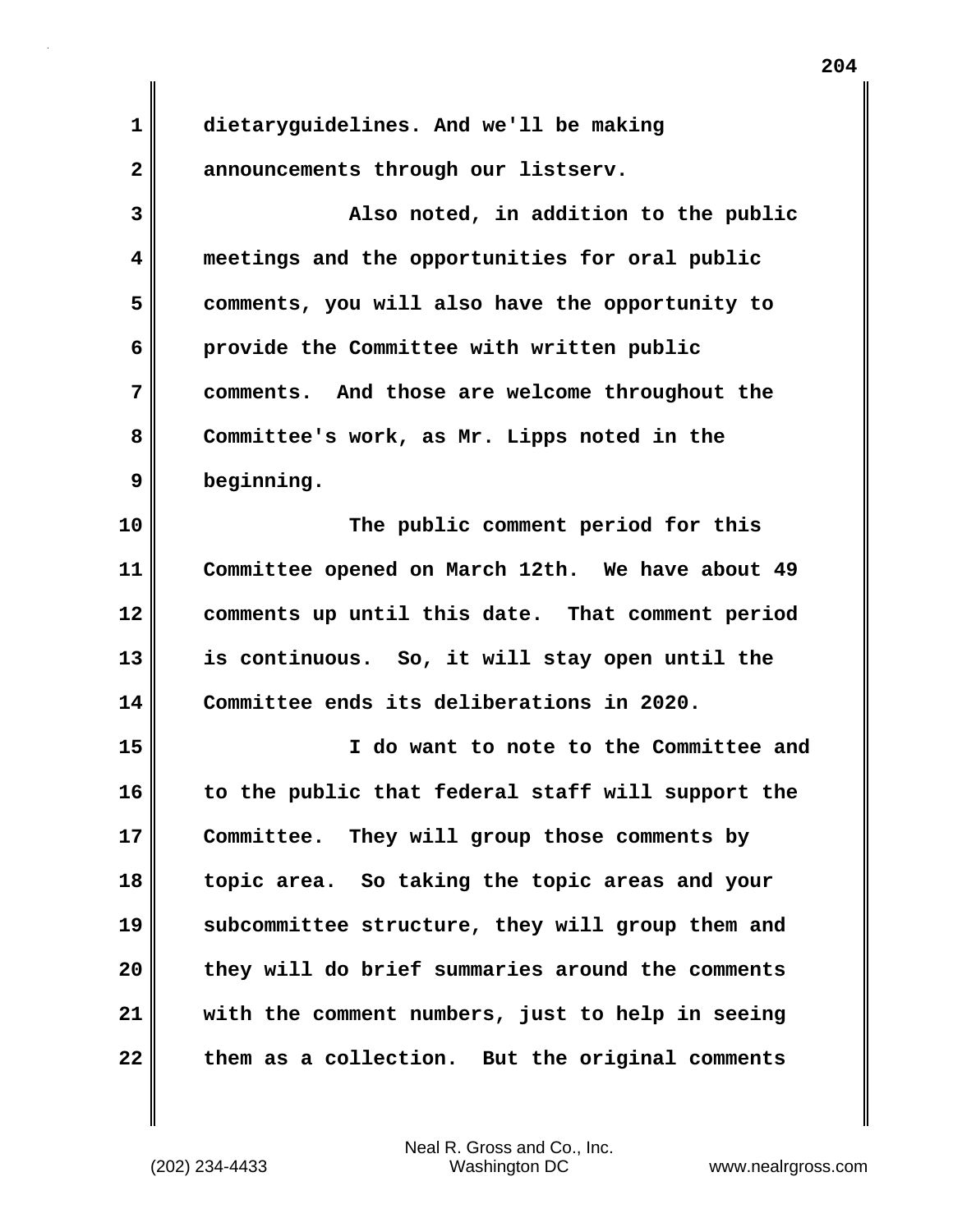**1 are available for the Committee and for the 2 public review at regulations.gov. 3 Also during the Advisory Committee's 4 work, you can follow their work at 5 dietaryguidelines.gov. There you can register 6 for meetings; as I've noted, see materials from 7 past meetings, including the archived webcasts, 8 meeting minutes, slides and handouts. Just give 9 us a little bit of time to get those things 10 posted. Again, a link to regulations.gov to 11 submit public comments. 12 And as Drs. Obbagy and Pannucci both 13 alluded to, you can review the progress on the 14 topics and scientific questions and read monthly 15 subcommittee updates. So, this is also a new 16 element that we've added. Once a month, we'll do 17 a bit of an update to the website, so that the 18 public can follow along in the process. 19 We'll update the protocols as they 20 become available. As I think Dr. Klurfeld noted, 21 there are a number of different questions. All 22 of those questions already are on our website. I**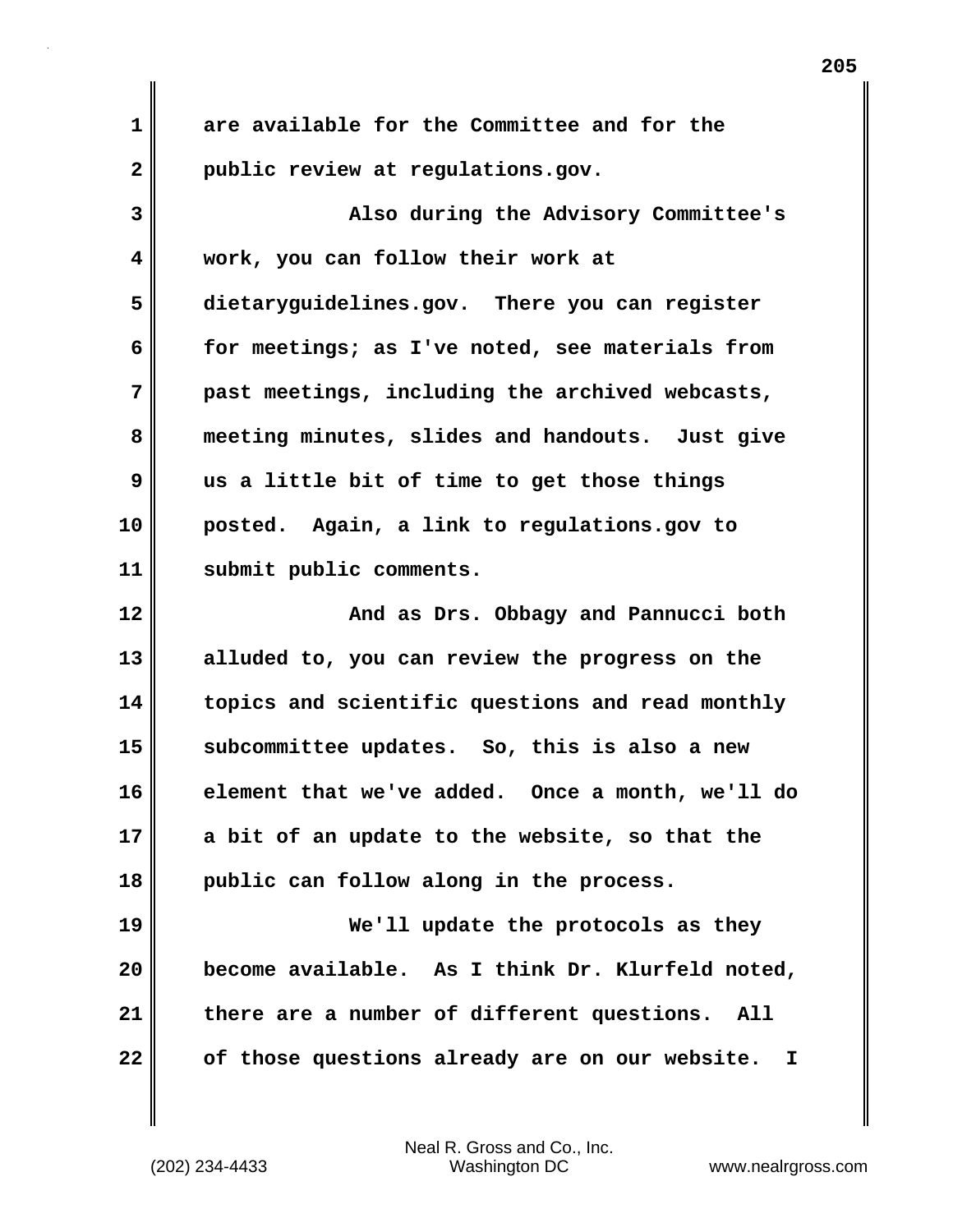**1 mean, I'll show a screenshot of that here in a 2 second. But, once a month, we'll collectively do 3 an update with the protocols and a brief 4 subcommittee update, so you can get a sense for 5 what's happening in between the public meetings. 6 And also, you can get answers to any of your 7 questions, and I'll talk a little bit more about 8 that here in a second. 9 As Mr.** Lipps noted, we have recently **10 redesigned our website. That was led by 11 colleagues here, Liz Rahavi and Stephanie Fu. 12 We've always had a website. I think, 13 historically, we have communicated more to 14 somebody who follows the process, who is a health 15 professional, a nutrition professional, who kind 16 of is following this as a part of -- I mean, they 17 have familiarity with it.** 18 **And now, we've grown to where we have 19 new audiences and new people engaged in the 20 process. That's partly in addition to the 21 pregnancy and birth to 24 months work, because 22 people who haven't a part of the Dietary**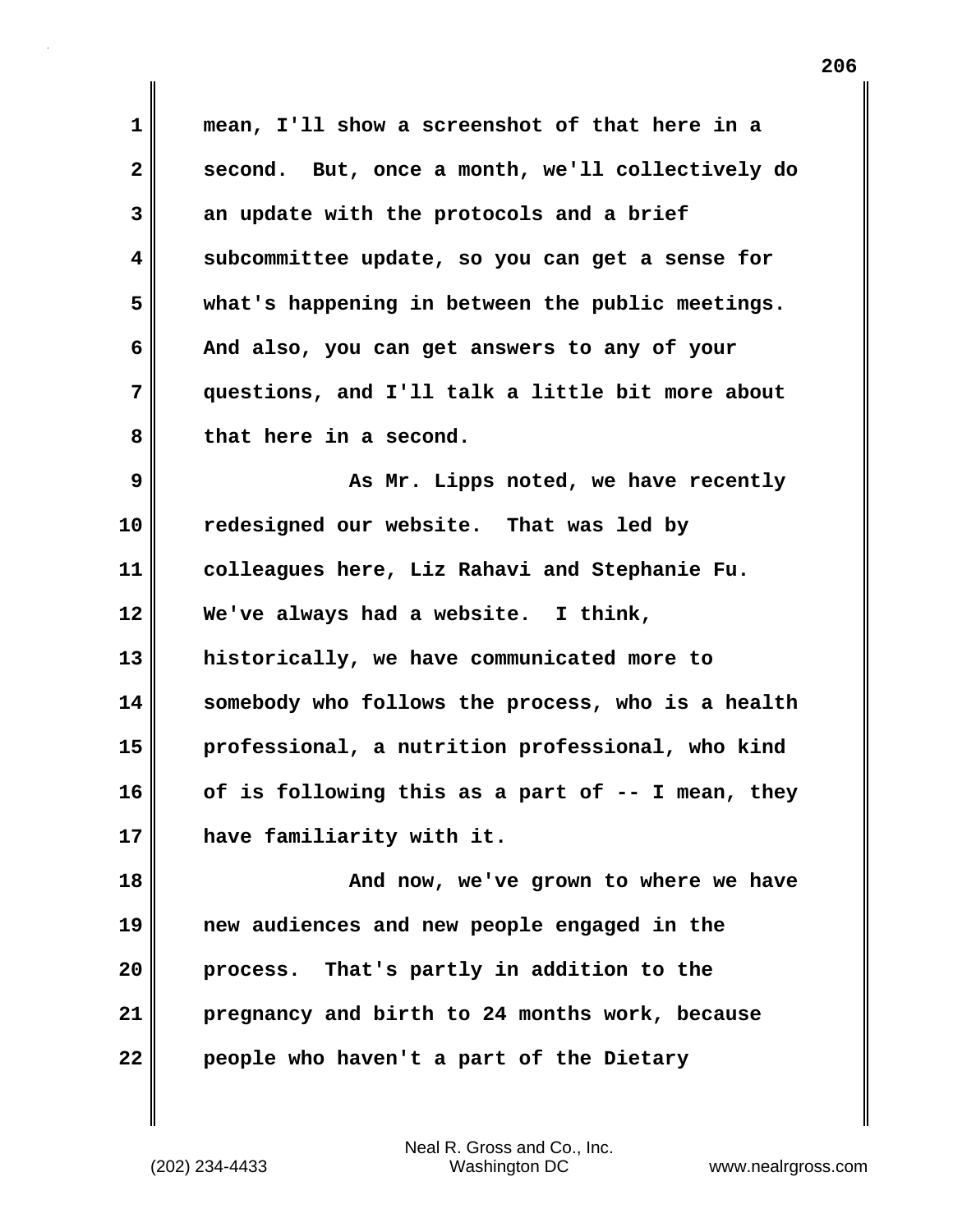**1 Guidelines, we're communicating to them as well.**  2 So, we took the approach of kind of communicating **3 to newer audiences who weren't as familiar with 4 what the Guidelines are and the process are for 5 developing them.**

**6 So, for those materials around public 7 meetings and public comments, you click on "Get 8 Involved," the top right hand portion of the 9 website. And from there, you can submit public 10 comments and you can also register to attend 11 meetings and see information from previous 12 meetings.**

**13 The "Work Under Way" section is going 14 to be a very important part of the website during 15 the Committee's review of the evidence. This is 16 where we will post the protocols and all the 17 subcommittee updates and keep you posted on 18 what's happening in relation to the work of the 19 Committee.**

**20** So, the "Work Under Way" tab will be **21 key. If you click on "Work Under Way" and look 22 at the review of the science, you can see there's**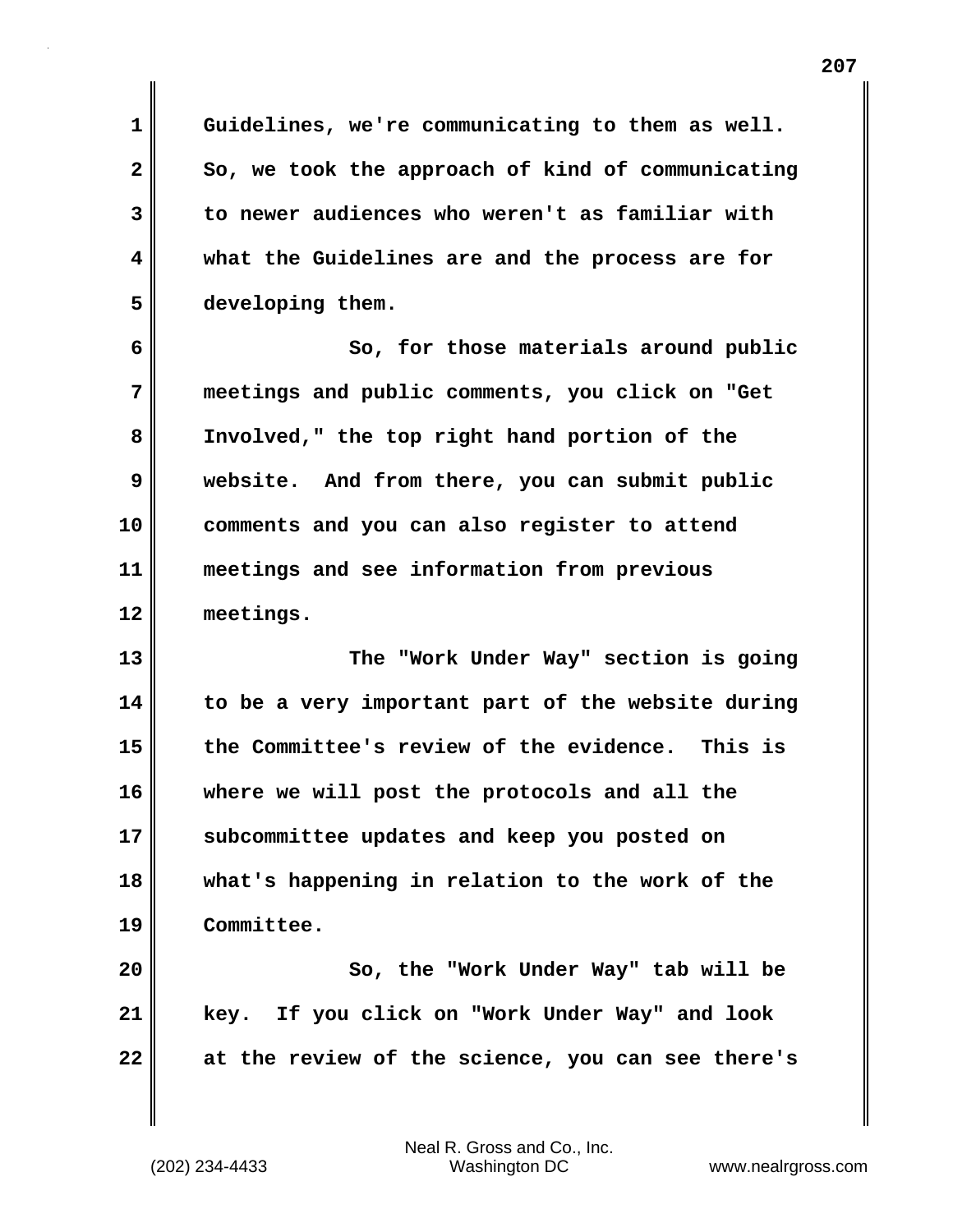**1 information about the Advisory Committee. There 2 will be information about the approaches for 3 examining the evidence. This is where you can 4 get to the list of topics and questions that have 5 been shown by both Dr. Obbagy and Dr. TusaRebecca 6 Pannucci.**

7 || So, if you scroll down, literally, **8 every single question is there and you will be 9 able to follow it. There's little icons that 10 say, "This question is still to come." Reality 11 is there are a number of questions and they can't 12 all be done at once. And so, there will be a 13 period -- you know, this one is still -- we 14 haven't started working on it yet. This one is 15 in the process of developing the plan for looking 16 at it, or you're implementing the plan, or you 17 have a draft conclusion. So, the website will be 18 updated along those different steps, and you can 19 follow the process with the little icons to the 20 left.**

**21 The next section, just to note, is the 22 "Most Popular Questions" section. We get a lot**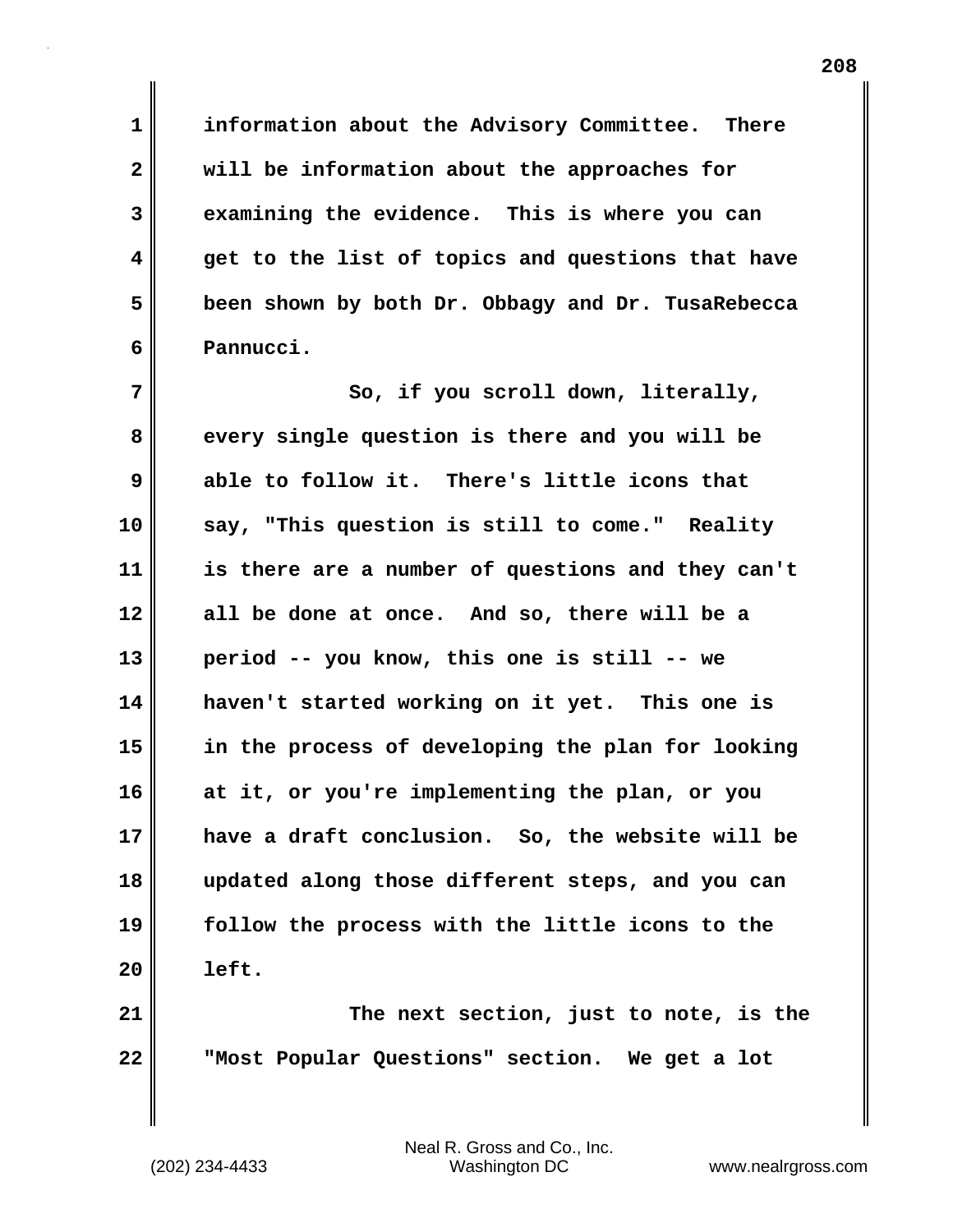**1 of questions about the Dietary Guidelines, and 2 you may have questions about the Dietary 3 Guidelines. And we have a section about those 4 questions. 5 And so, we do update this section 6 regularly. So, if we're hearing a lot of 7 questions, we're getting asked questions, or we** 8 see that there's questions circulating, we will **9 update this to kind of try to address those. 10 So, it is divided into different topic 11 areas. If you have a question, go here first and 12 see if it is addressed. If not, you can always 13 reach out to us. We have a "Contact Us," and our 14 email address is there as well. 15 As we noted, this Committee's work 16 will conclude with a scientific report for the 17 Secretaries of Agriculture and Health and Human 18 Services to consider as the Departments develop 19 the 2020-2025 Dietary Guidelines for Americans. 20 Once we receive that report, USDA and HHS will 21 post the report at dietaryguidelines.gov for 22 public comment. And we will also host a meeting**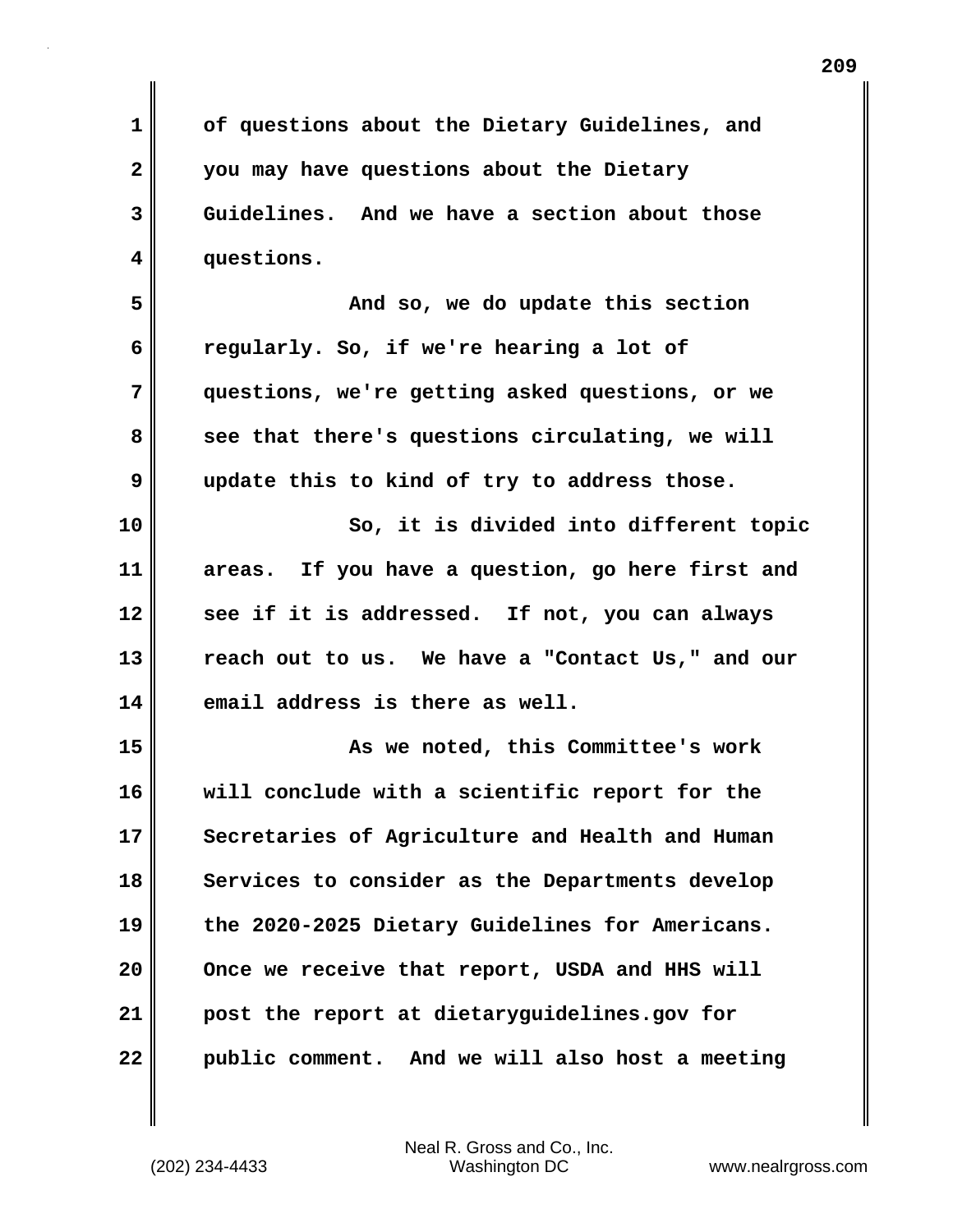| $\mathbf{1}$ | for the public to provide oral comments to the     |
|--------------|----------------------------------------------------|
| $\mathbf{2}$ | Departments on the Committee's report as well.     |
| 3            | So, we encourage you to follow the                 |
| 4            | process and get involved. We will make             |
| 5            | announcements at dietaryguidelines.gov. There is   |
| 6            | the formal process of announcements through The    |
| 7            | Federal Register notice process, and we will use   |
| 8            | that.                                              |
| 9            | We will also use our listserv a lot.               |
| 10           | And if you don't know, you think maybe I'm on it,  |
| 11           | well, if you -- I think the last couple of weeks   |
| 12           | we did a call, sent out a listserv message around  |
| 13           | the opening the registration process, another      |
| 14           | email when the registration process was about to   |
| 15           | close, another email with the agenda for the       |
| 16           | public meeting.                                    |
| 17           | So, if you didn't receive those                    |
| 18           | emails, please sign up for our listserv. And you   |
| 19           | can do that by going to dietaryguidelines.gov,     |
| 20           | scrolling all the way to the bottom of that page.  |
| 21           | And you can click where it's circled there.<br>It  |
| 22           | says, "Sign up to receive regular updates."<br>And |

(202) 234-4433 Washington DC www.nealrgross.com Neal R. Gross and Co., Inc.

 $\mathbf l$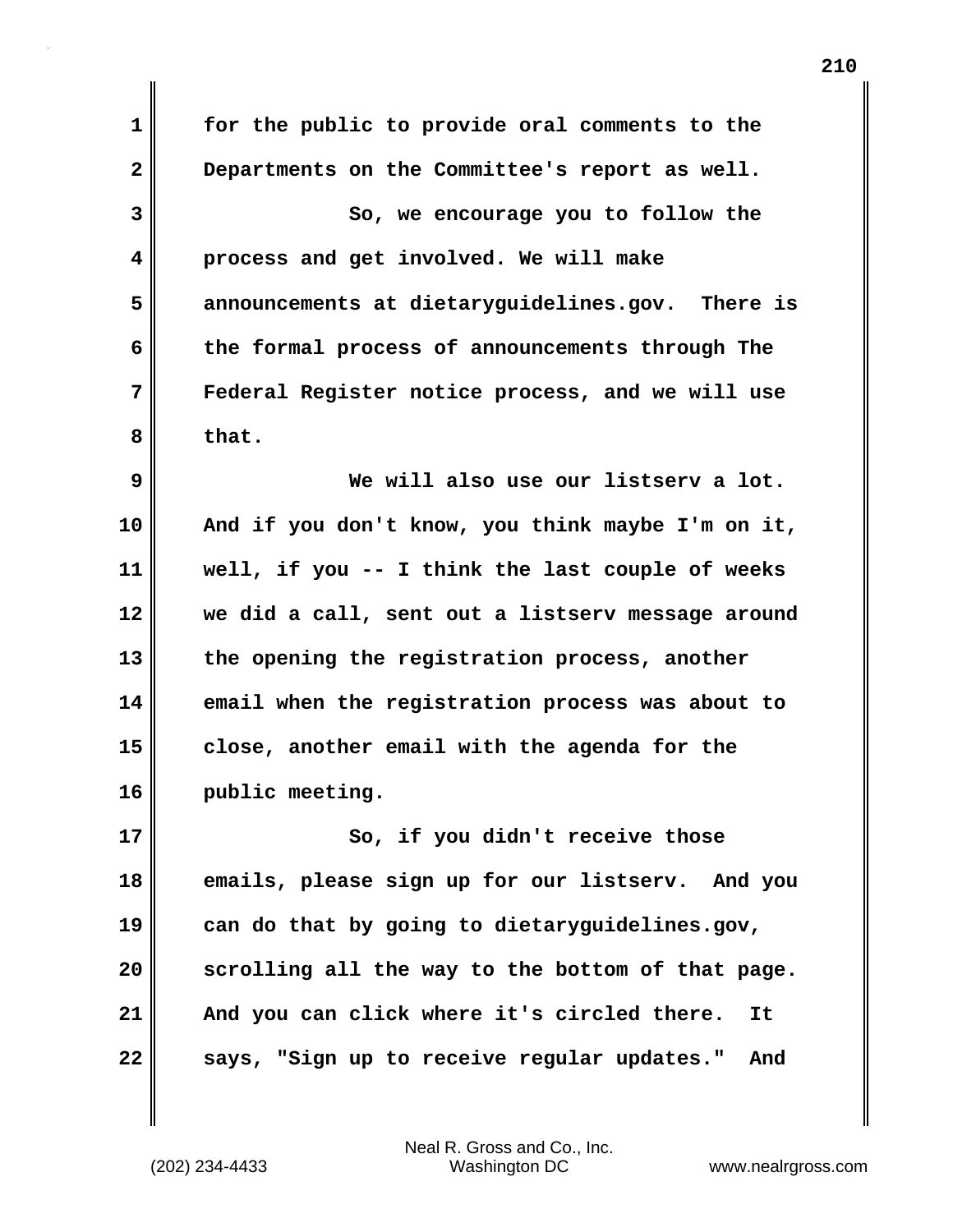**1 we encourage you to do that.**

| $\mathbf{2}$ | I was just going to say, so if there's            |
|--------------|---------------------------------------------------|
| 3            | other discussion items, you are welcome to have   |
| 4            | it and we definitely have the time.               |
| 5            | CHAIR SCHNEEMAN: Yes, we definitely               |
| 6            | have time. So, I thought what we could do at      |
| 7            | this point -- many of our Committee members       |
| 8            | haven't had a chance to say something. And so,    |
| 9            | we've heard a lot of presentations that help us   |
| 10           | understand the process and what we will be going  |
| 11           | through. So, I'd like to just go through and ask  |
| 12           | each Committee member, do you have something      |
| 13           | where you want additional information, something  |
| 14           | that you've felt is particularly important, or    |
| 15           | want some more clarification, because we have the |
| 16           | whole group of experts still here? So, if you     |
| 17           | don't mind, I'm just going to ask each person if  |
| 18           | they have something they would like to put on the |
| 19           | table.                                            |
| 20           | So, Steve, I'll start with you.                   |
| 21           | MEMBER HEYMSFIELD: Okay. I had to                 |
| 22           | step out for a minute, but I'm interested in the  |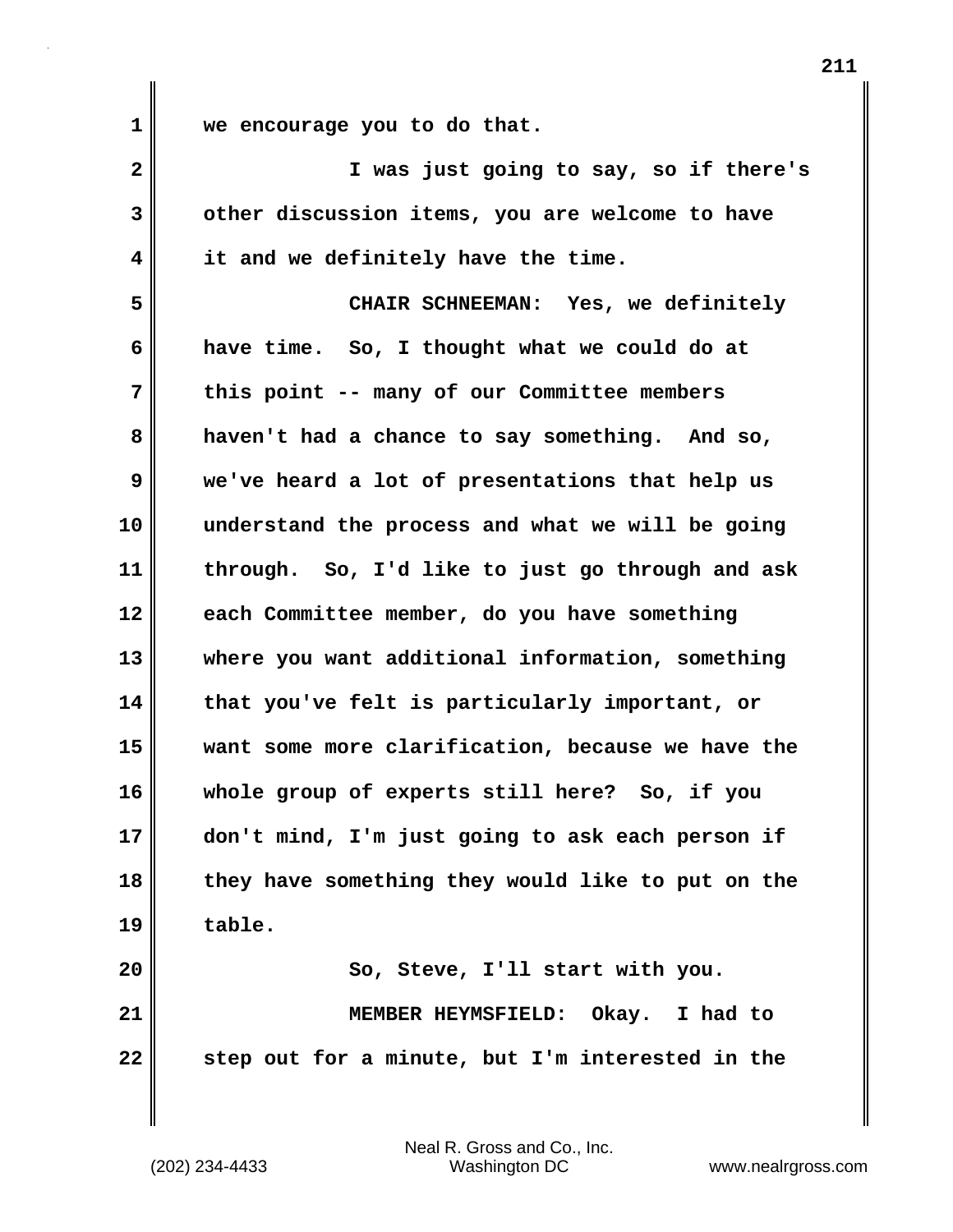| $\mathbf 1$             | question about the validity of self-reported food   |
|-------------------------|-----------------------------------------------------|
| $\overline{\mathbf{2}}$ | intake data.                                        |
| 3                       | DR. STOODY: So, for this, maybe Drs.                |
| 4                       | Pannucci and Obbagy, do you all want to come up     |
| 5                       | as well?                                            |
| 6                       | CHAIR SCHNEEMAN: What we can maybe do               |
| 7                       | is go and collect several of these and then --      |
| 8                       | DR. STOODY: Sure. Handle them                       |
| 9                       | collectively?                                       |
| 10                      | CHAIR SCHNEEMAN: Yes.                               |
| 11                      | DR. STOODY: Sure.                                   |
| 12                      | MEMBER HEYMSFIELD: The context is                   |
| 13                      | earlier in my career I did a number of studies      |
| 14                      | looking at self-reported versus actual intake       |
| 15                      | using doubly labeled water for measuring energy     |
| 16                      | There's pretty clear biases in that kind<br>intake. |
| 17                      | of data. And so, throughout my career, I've         |
| 18                      | watched sort of the publications on self-reported   |
| 19                      | intake and wondering about how accurate and         |
| 20                      | representative they really are.                     |
| 21                      | DR. PANNUCCI: Thank you for asking.                 |
| 22                      | CHAIR SCHNEEMAN: I think what we'll                 |
|                         |                                                     |

 $\mathsf I$ 

 $\mathbf{I}$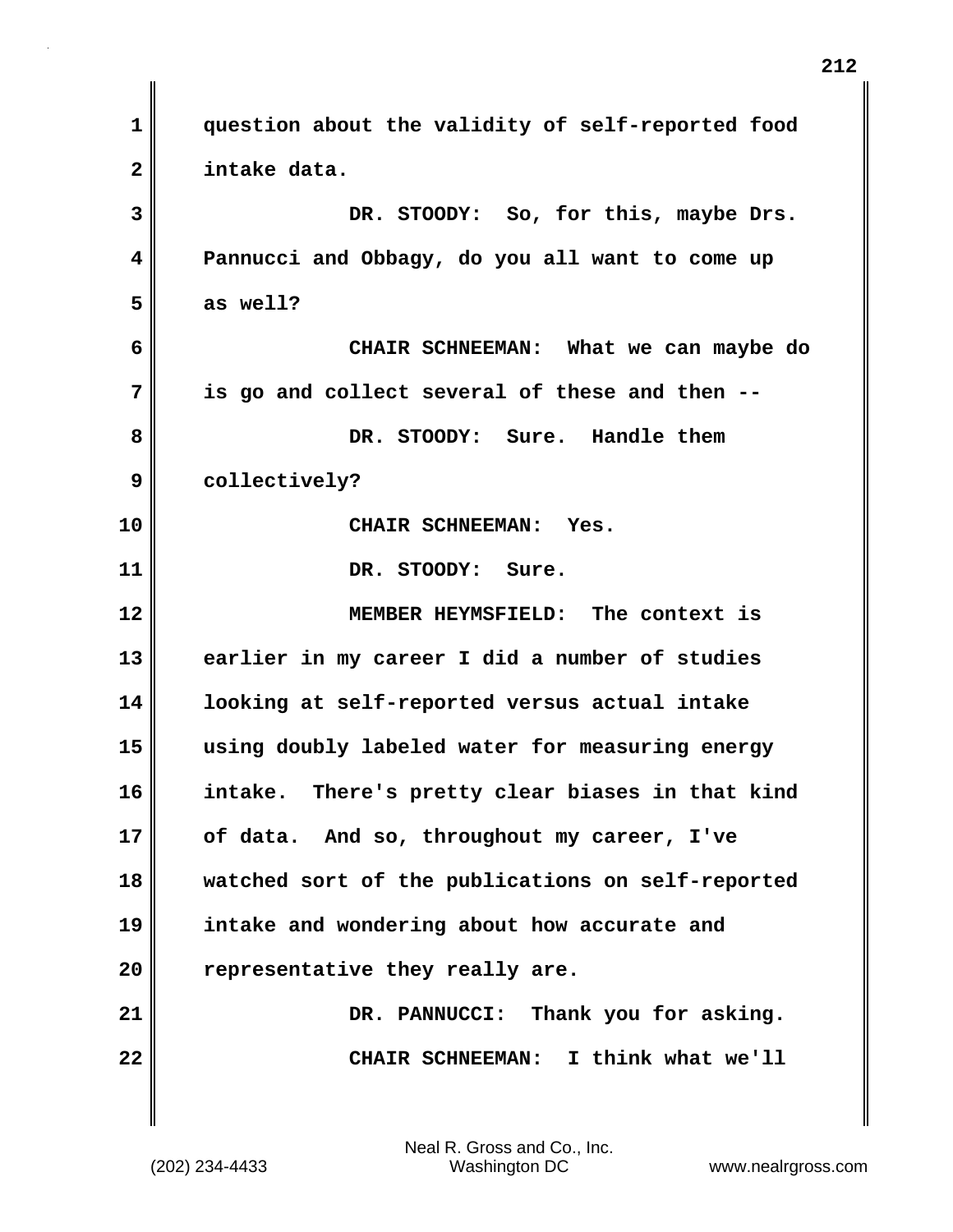**1 do, we'll collect several, and we'll keep track.**  2 **And then, that way, you don't have to instantly 3 think of the response.**

**4 MEMBER MAYER-DAVIS: So, this is 5 actually a much less important question than his, 6 and I appreciate his question because I think 7 that's something we need to give a lot of thought 8 to.**

**9** But I did notice, as I was reading **10 through the various questions for the various 11 subcommittees, that in quite a number of cases 12 there's a good bit of overlap. And so, I'm just 13 wondering how that's handled pragmatically, so 14 that everyone can work as efficient, not creating 15 duplicate effort. How is that generally handled? 16 CHAIR SCHNEEMAN: So, we'll take one 17 more, and then, we'll let you respond to these, 18 please. 19 MEMBER ARD: Maybe if they get too 20 close. 21** So, I don't think I really have **22 anything. I do think I will sort of put a pin, a**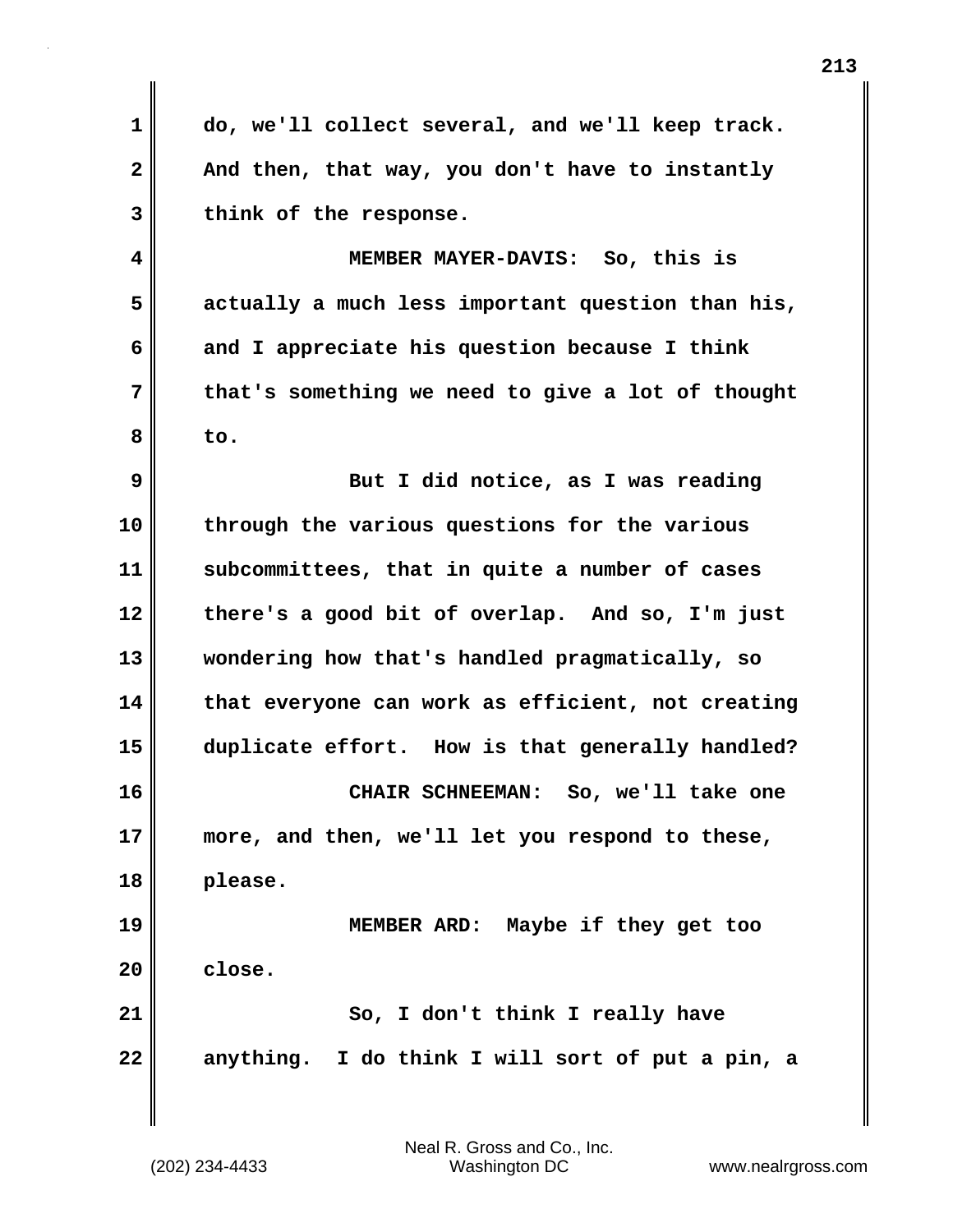| $\mathbf 1$  | bookmark, so to speak, on the sort of question    |
|--------------|---------------------------------------------------|
| $\mathbf{2}$ | around the National Academy recommendation around |
| 3            | the translation of the Committee report into the  |
| 4            | policy document, and wanting to stay abreast of   |
| 5            | what that deliberation looks like, so we can      |
| 6            | understand, is the Committee -- will there be     |
| 7            | adjudication of, yes, this isn't going to make it |
| 8            | into the policy document and why?                 |
| 9            | DR. PANNUCCI: All right. I'll start               |
| 10           | by addressing Dr. Heymsfield's question about,    |
| 11           | essentially, the value of self-report dietary     |
| 12           | data compared to biomarker data, such as doubly   |
| 13           | labeled water. And doubly labeled water, of       |
| 14           | course, is an objective biomarker for dietary     |
| 15           | intake, or for energy intake rather. I should     |
| 16           | correct myself there. And that is a value for     |
| 17           | energy.                                           |
| 18           | But, as I mentioned in my                         |
| 19           | presentation, of course, you're tasked with       |
| 20           | providing food-based dietary guidance.<br>And so, |
| 21           | the dietary data from What We Eat in America are  |
| 22           | quite valuable in understanding the types of      |

(202) 234-4433 Washington DC www.nealrgross.com Neal R. Gross and Co., Inc.

 $\mathbf l$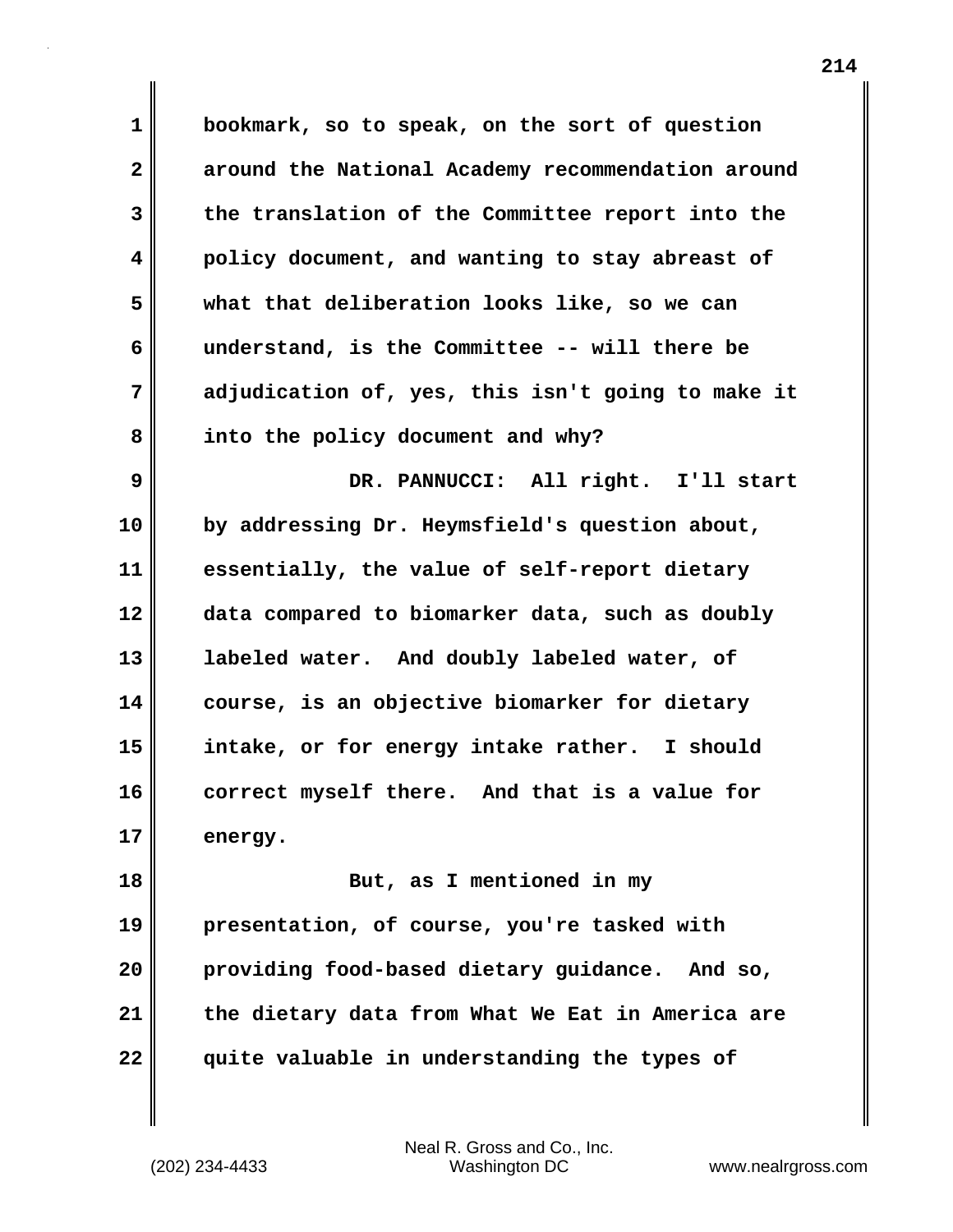**1 foods and quantities consumed by Americans.**

**2 The error in self-report dietary data 3 are recognized. There are different levels of 4 error that can occur, either in reporting, in the 5 databases, the estimates of the nutrients, et 6 cetera. We account for some of that in the 7 analysis that is done. So, even some of our** 8 colleagues work on some of the robust statistical **9 methods that accommodate for some of the error in 10 self-report dietary data. So, we don't brush 11 that under the rug or ignore it by any means. 12 But, for food-based dietary guidance, of course, 13 food-based dietary recall is of utmost 14 importance. 15 And I'll also speak to the 24-hour 16 recall, the AMPM, also being a way to help people 17 recall what they've eaten in great detail to the 18 best that they can. 19 Does that help? 20 MEMBER HEYMSFIELD: Yes. 21 DR. PANNUCCI: Yes? So, it is quite 22 valuable data, despite some of the error that**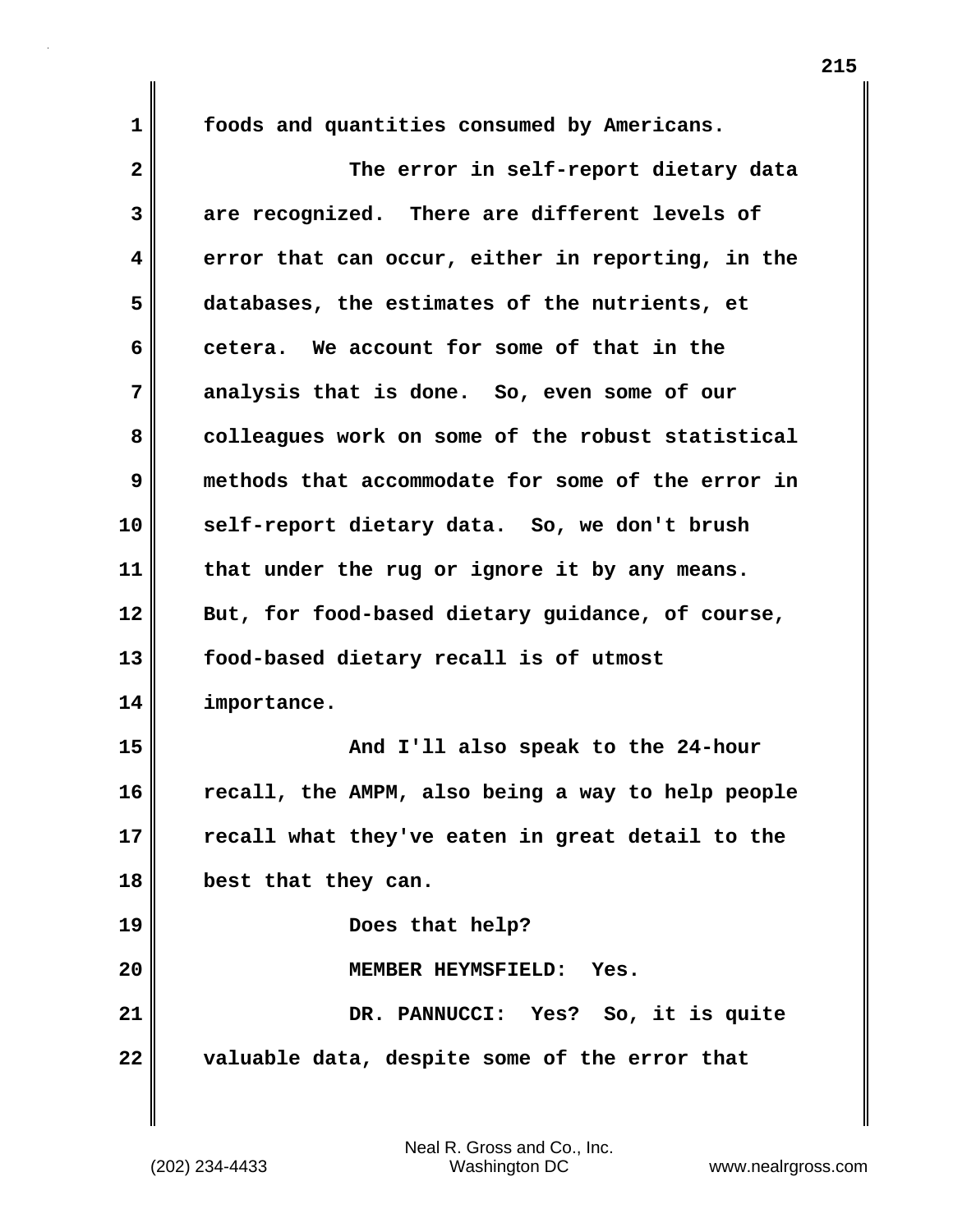**1 does exist and we acknowledge.**

| $\overline{\mathbf{2}}$ | DR. OBBAGY: And I will just add, from             |
|-------------------------|---------------------------------------------------|
| 3                       | a systematic review perspective, certainly most   |
| 4                       | of the studies that we will be including in the   |
| 5                       | reviews often do include self-reported dietary    |
| 6                       | intake. And we have a part of our protocol        |
| 7                       | process where we'll have thorough discussions     |
| 8                       | about the methodology used around diet assessment |
| 9                       | for particular interventions and exposures that   |
| 10                      | you'll be looking at. And then, as we work        |
| 11                      | through the process and assess risk of bias of    |
| 12                      | the studies, we'll certainly be taking those      |
| 13                      | discussions in mind when we're assessing the sort |
| 14                      | of overall risk of bias of studies, especially    |
| 15                      | around bias due to measurement of an exposure in  |
| 16                      | observational studies, in particular.             |
| 17                      | So, there definitely is overlap. I                |
| 18                      | believe the way that the subcommittee membership  |
| 19                      | will be designed is, though, that there are       |
| 20                      | members strategically placed, so that they're     |
| 21                      | addressing topics where there are overlap.        |
| 22                      | Certainly, our team is prepared to handle that    |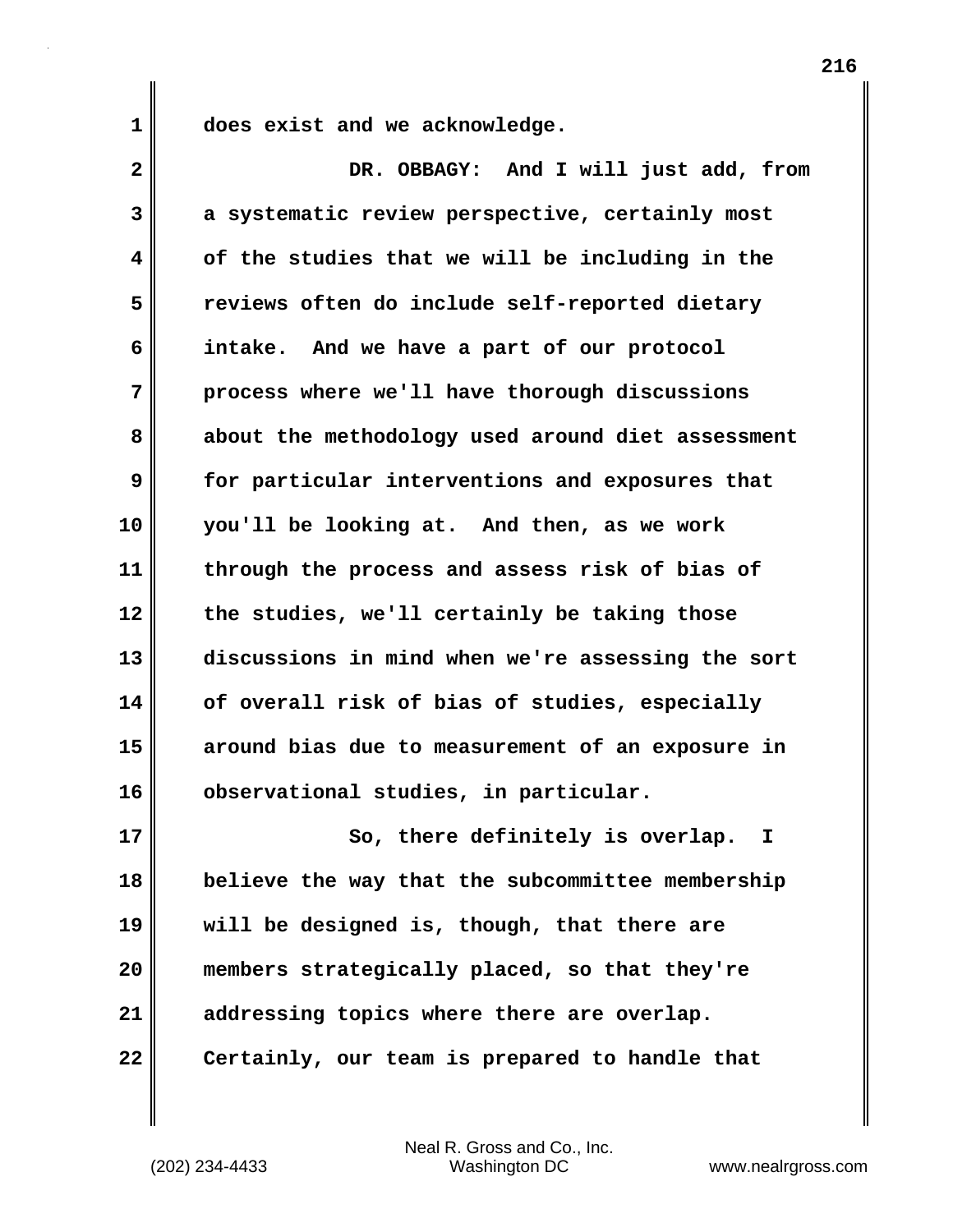**1 overlap. We don't want two subcommittees doing 2 the same sorts of review of evidence. So, we 3 will be sure to make sure that, where there is 4 that overlap, we'll be prepared to kind of figure 5 out where it is going to be addressed and where 6 you don't want to duplicate efforts. 7 DR. PANNUCCI: Similarly, the data 8 analysis and food pattern modeling is a cross-9** cutting subcommittee that will be having **10 conversations across the committees as we develop 11 protocols and do the analyses to have 12 conversations. 13 DR. STOODY: And to Dr. Ard's comment, 14 definitely noted. To be totally honest, we've 15 been in the phase of getting this Committee in 16 place and getting into the stuff. I think we can 17 definitely plan to have more conversations and 18 give more information about that next step as we 19 move forward in subsequent public meetings. 20 MEMBER BAILEY: Regan Bailey. 21 I have a two-pronged question. The 22 first, there are 62 questions. Are there any**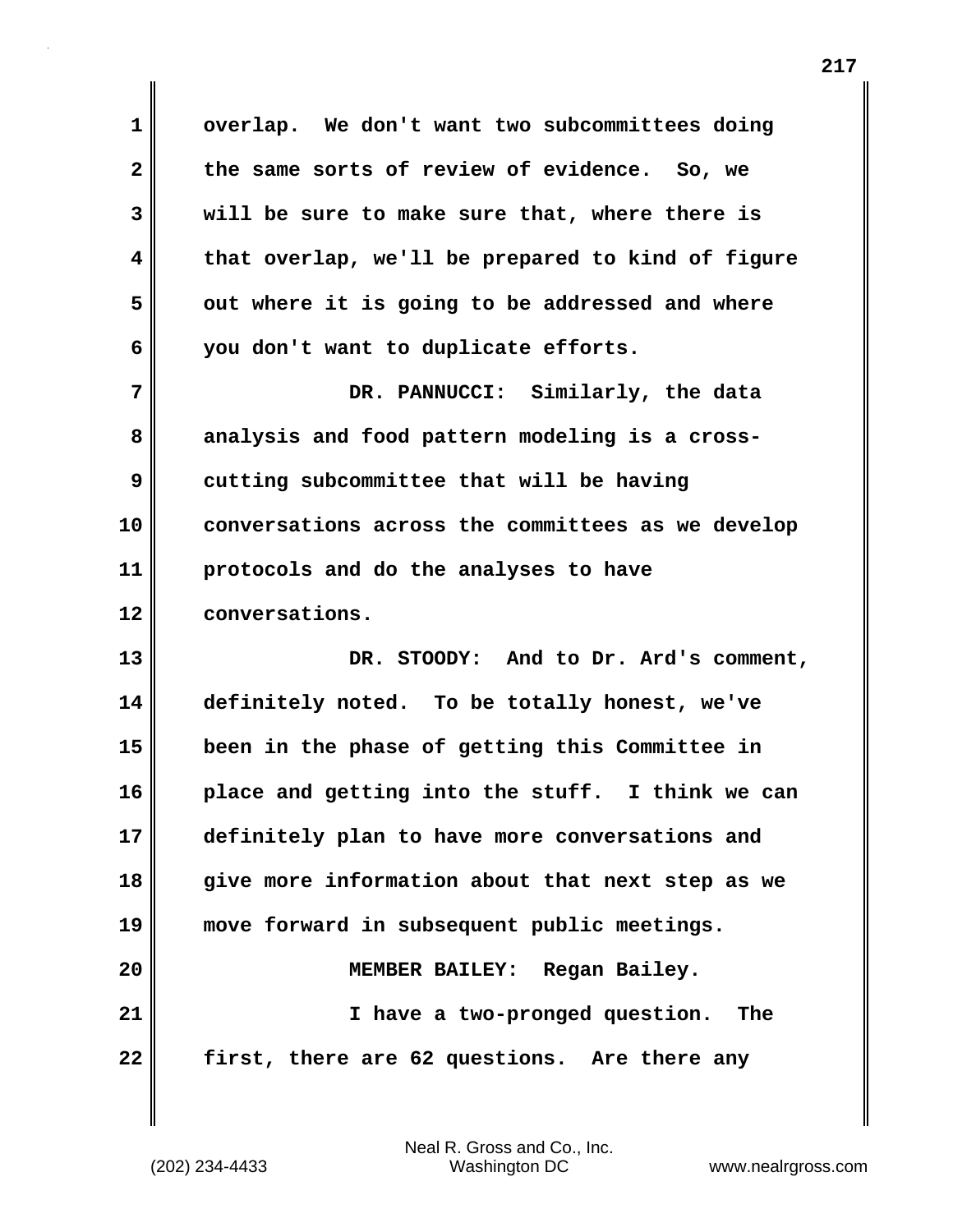**1 questions that you're immediately concerned that 2 there are not enough data available to answer? 3 And my second question is, while we do 4 have NHANES data across all ages, there's very 5 limited sample size for infants and pregnant 6 women. So, Dr. Dewey mentioned that. There's 7 about 1200 women from 1999 through 2014. So, 8 even combining all of those surveys, and that's 9 to say nothing of lactating women. There's a 10 couple hundred lactating women in all of those 11 survey years. 12** So, I am just wondering what your **13 concerns are at this point about the lack of data 14 from NHANES across a broad representation of 15 population groups at risk and the availability of 16 data for some of the questions that we have. 17 MEMBER BOUSHEY: This is Carol 18 Boushey. 19 And I kind of in a way have a question 20 very similar to yours, Regan, because what I was 21 thinking was, I looked at some of them, and do we 22 have to actually do a review to ensure inadequate**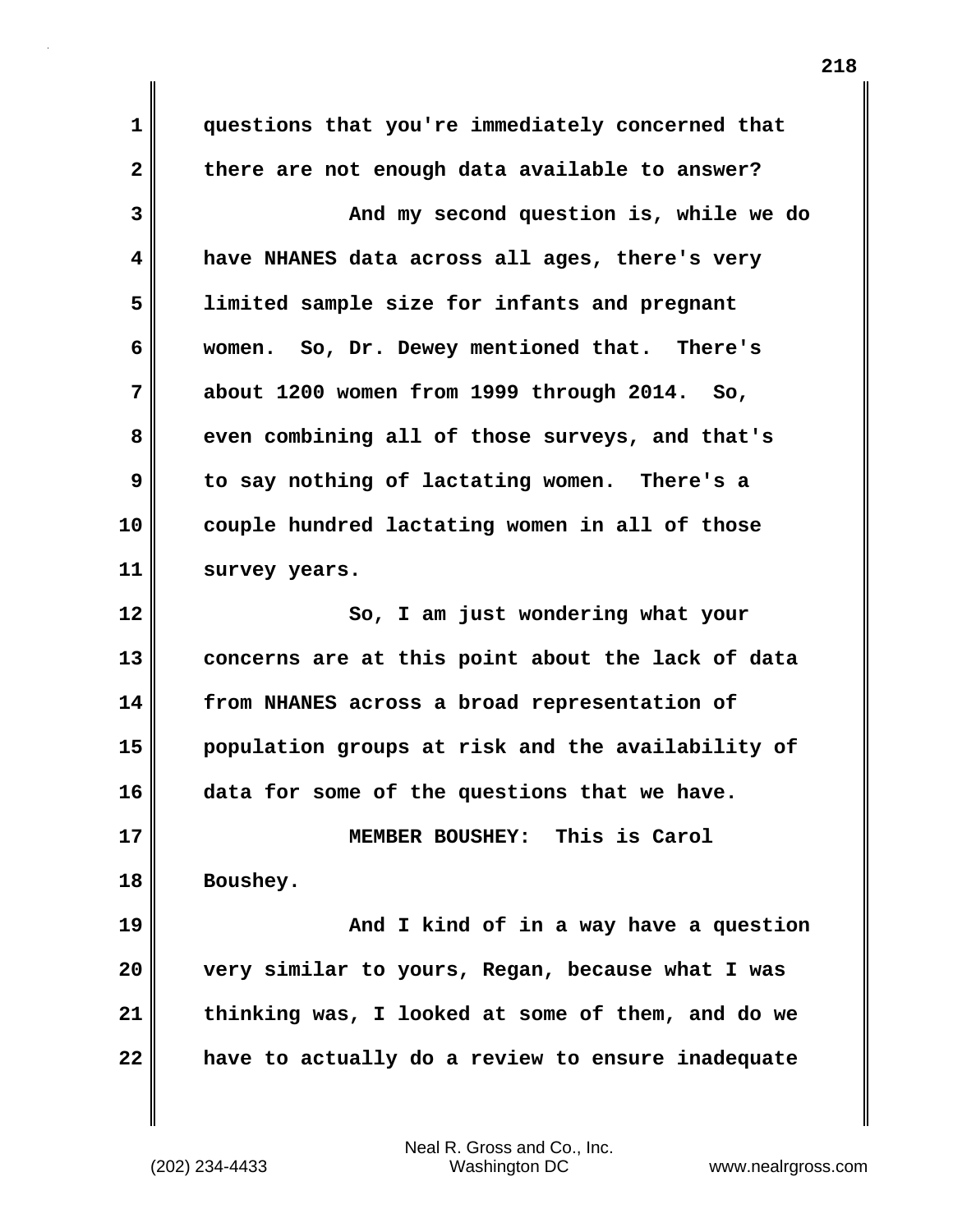**1 or limited data? And so, that was the other. I 2 mean, do we have to do a review to do that or can 3 we do it by group consensus for some of the 4 questions that were in there? 5 MEMBER STANG: Jamie Stang. 6 And I guess my question is, it follows 7 a little bit on some of the other questions, but 8 also what we know about the adequacy of the 9 databases, particularly when it comes to infants 10 and children under the age of two, particularly 11 when you get into things like some of the 12 traditional feeding patterns and the cultural and 13 ethnic-specific feeding patterns. 14 DR. OBBAGY: I can speak to the 15 question about how to handle what we might 16 consider an empty review or one where there's 17 just not very much evidence. I do think it's 18 really important to go through the process of 19 doing the literature search and identifying what 20 is out there. If there's nothing out there, then 21 it's a very easy conclusion and grade. And so, I 22 do think it's really important to document where**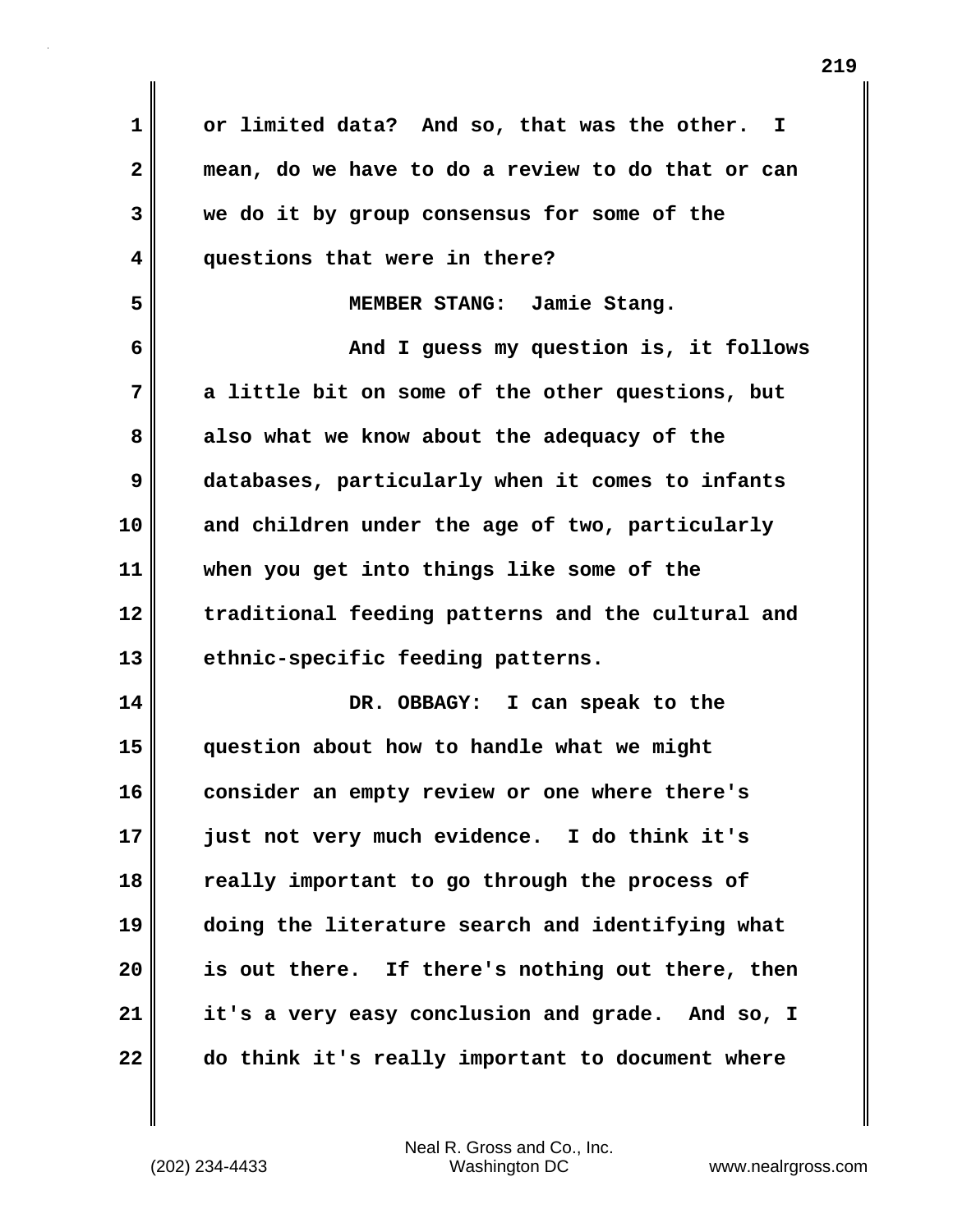**1 we don't have that evidence, and then, draft up 2 some research recommendations to that point, 3 because it is an important resource for funding 4 agencies and researchers. And I think it's an 5 important topic of public health concern, and I 6 think it's a good way to flag those areas where 7 there's a lack of research. So, we will go 8 through that process. But, if there's no 9 studies, we can really simplify the process of 10 answering the question. 11 (Laughter.) 12 DR. PANNUCCI: Similarly, with the 13 data available, I think that where there are 14 limited data, we can look forward to research 15 recommendations and things like Kellie is very 16 well versed in leading efforts around the B-24 17 data. It's a collaborative, yes, collaborative? 18 Yes, B-24 data, collaborative -- what? Federal 19 Data Consortium. B-24, Federal Data Consortium, 20 looking forward to data that could be acquired in 21 the future. 22 MEMBER LEIDY: Hi. This is Heather**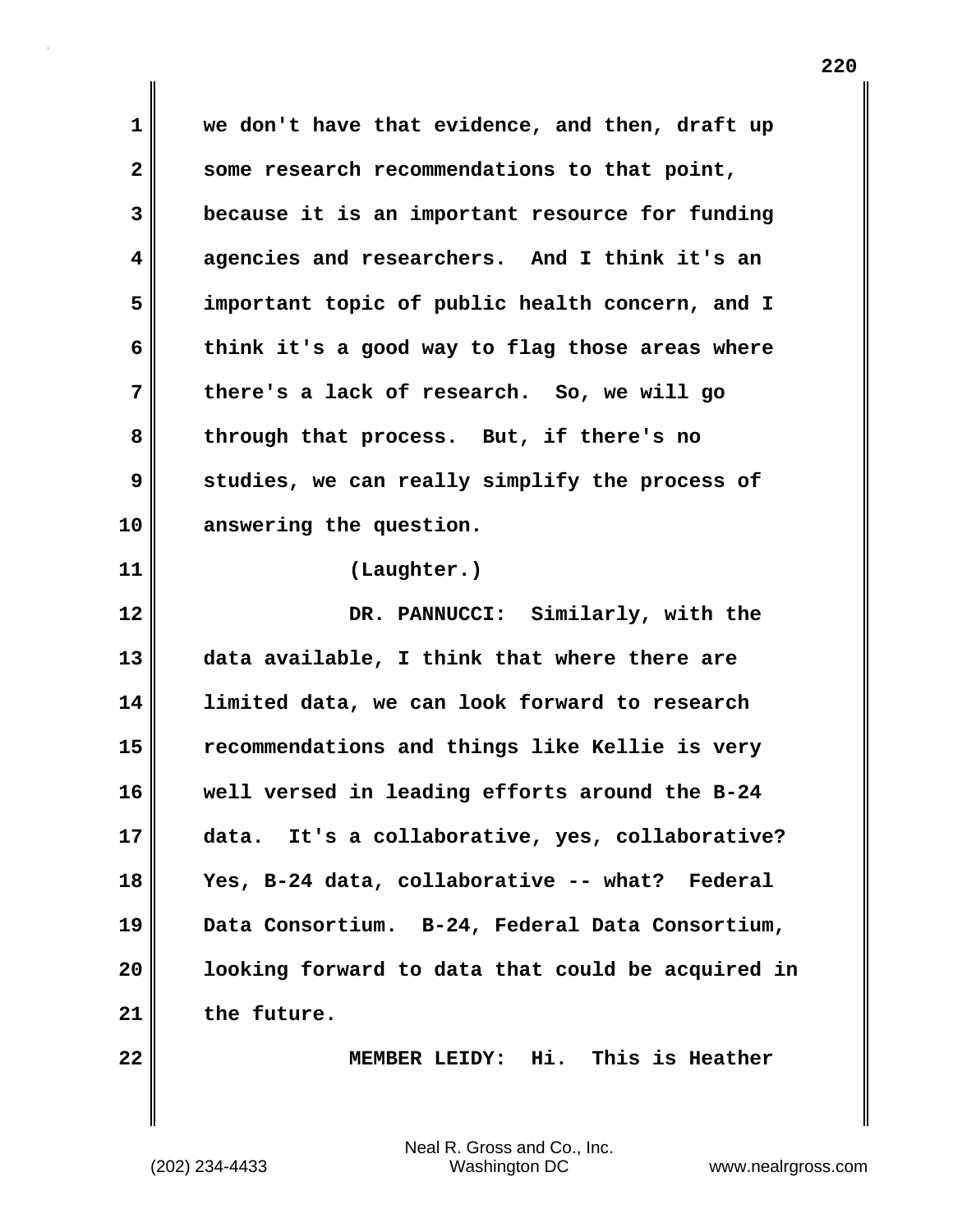1 Leidy. A couple of questions.

| $\mathbf{2}$ | The first one is really about the                 |
|--------------|---------------------------------------------------|
| 3            | inclusion/exclusion criteria with NESR or some    |
| 4            | others. And that is, is obesity considered a      |
| 5            | disease condition and, if so, if it's part of the |
| 6            | exclusion criteria, are the majority of those     |
| 7            | studies excluded? Along those lines, if they are  |
| 8            | healthy, yet obese individuals that are healthy,  |
| 9            | are those, then, in a different category because  |
| 10           | they're not expressing disease? So, in essence,   |
| 11           | it's more about prevention, not treatment. So,    |
| 12           | that's my first one, sub-question.                |
| 13           | Along those lines, there wasn't                   |
| 14           | mention of crossover designs. I'm assuming        |
| 15           | they're probably in the category of a randomized  |
| 16           | controlled trial, but some crossovers don't       |
| 17           | actually serve as their own control. So, where    |
| 18           | do they fit? I didn't see them in the exclusion   |
| 19           | criteria.                                         |
| 20           | And then, the last question with that             |
| 21           | along those lines, does the Committee or the      |
| 22           | subcommittees have the ability to bring up        |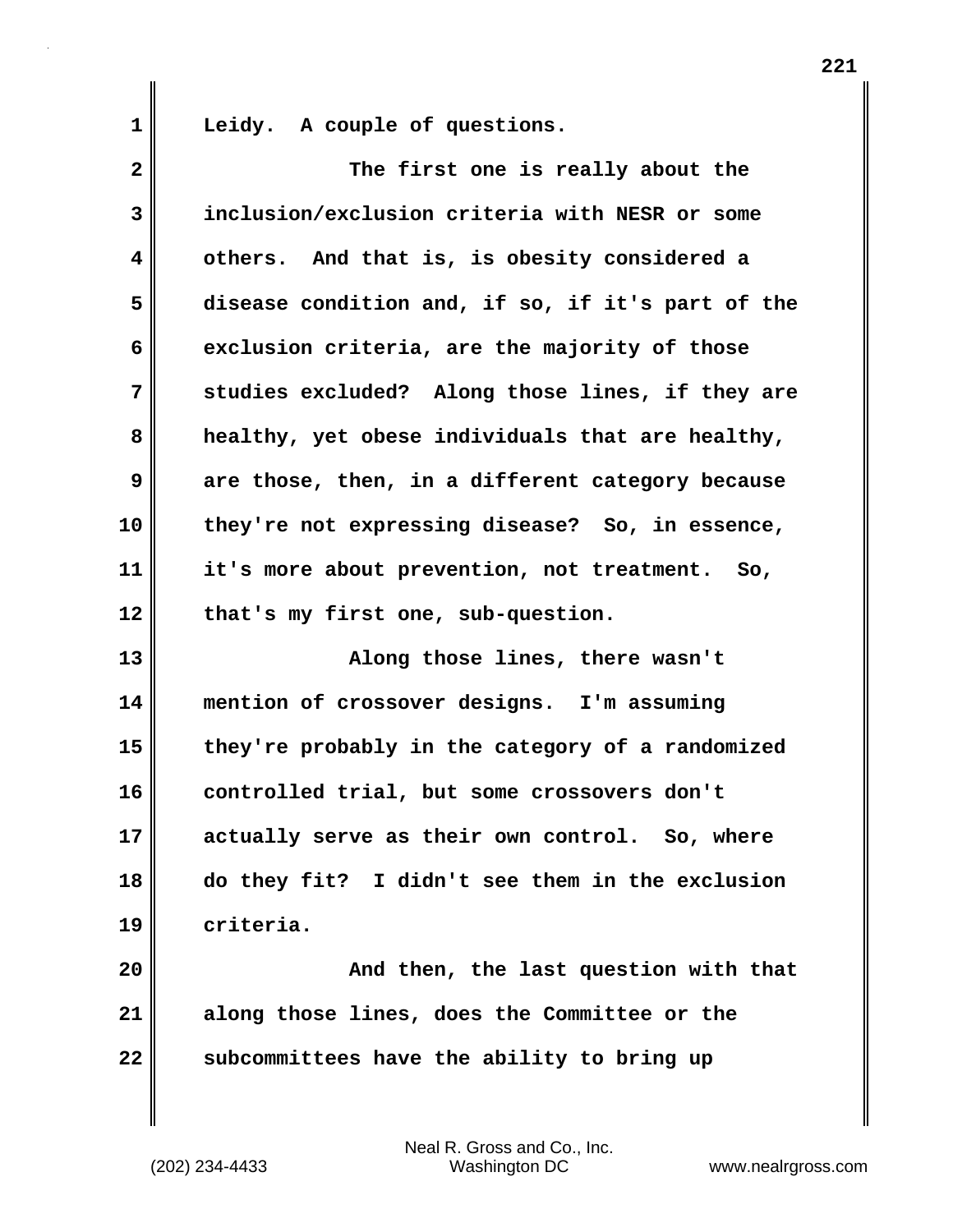**1 studies or data, publications, that are not 2 included in these types of reviews? So, for 3 example, the meta-analyses or non-federal survey 4 data. This was kind of mentioned earlier, but I 5 guess my question along those lines, are we 6 permitted to bring those types of studies up for 7 discussion in the subcommittees or are we only 8 restricted to the data that gets reviewed from 9 your perspective? 10 MEMBER DAVIS: This is Teresa Davis 11 from Baylor College of Medicine. 12 So, there were systematic reviews that 13 were conducted in the 2015 Dietary Guidelines, 14 and then, for the birth to 24 months working 15 group. So, are some of these systematic reviews 16 that are being proposed, are they updates to 17 those that were previously done or all they all 18 new ones that are being proposed? 19 DR. OBBAGY: So, I will start with the 20 last question there about some of the existing 21 reviews. I think that's a question that we'll 22 work with you all on. The existing reviews, for**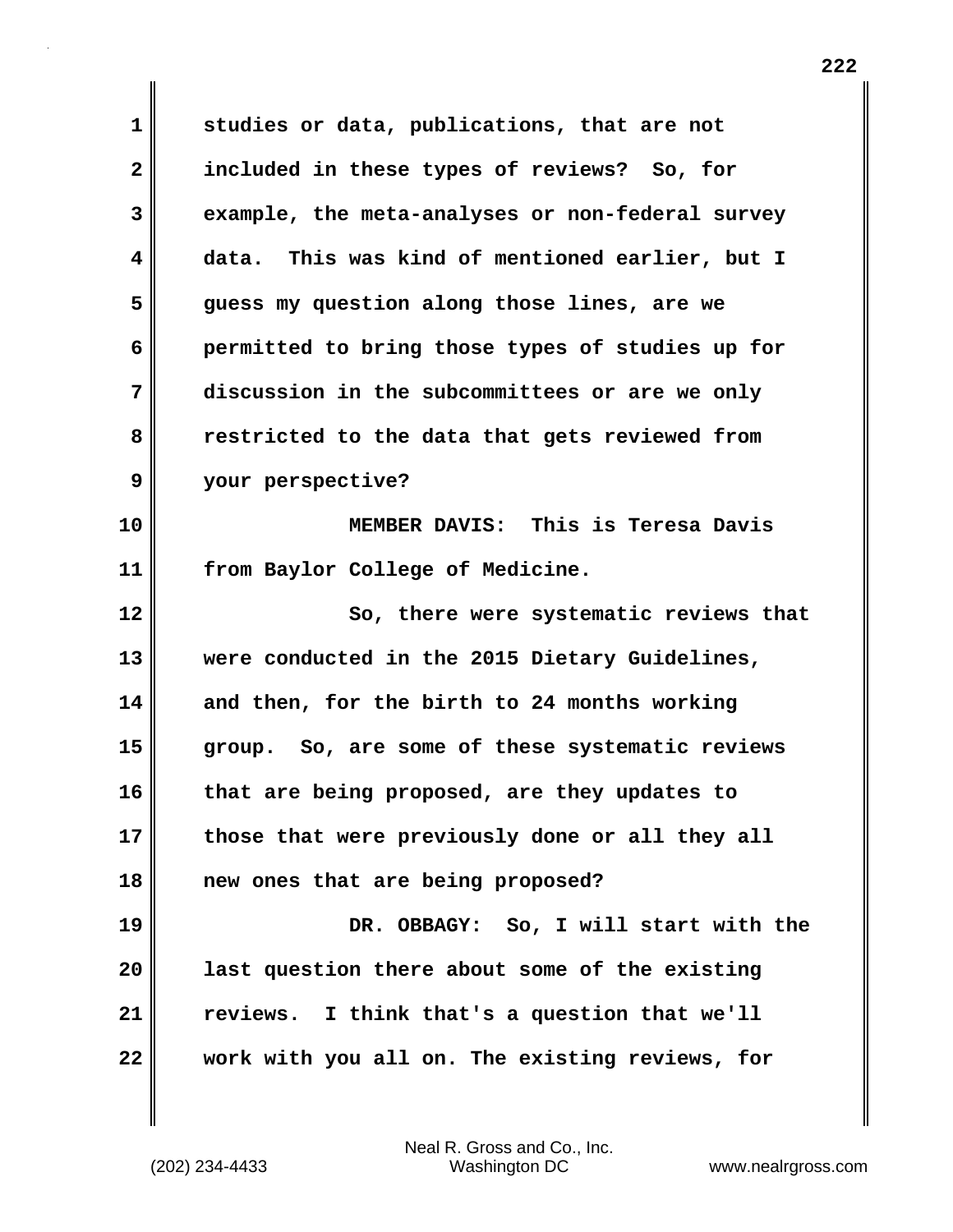**1 example, from pregnancy and birth to 24 months, 2 the literature searches for those are much more 3 recent, although there is still a gap from the 4 time where we finish that until the present time. 5** So, I think we'll certainly want to have **6 discussions with you all from your perspective as 7 to whether an update is warranted for the most 8 recent reviews.**

**9 I do think that, for 2015, those will 10 need to be updated to reflect the last five or so 11 years of data. And so, I think that there could 12 be some variability, but I think it's part of 13 your discussion as a Committee to determine how 14 timely and whether that update is warranted 15 ultimately.**

**16 To your question about the obesity, 17 that is an excellent question. I mean, I think 18 that really the intent is for, say you have a 19 study that includes only obese individuals, and 20 it's really a study designed to sort of treat 21 that obesity and reduce weight. Then, we might 22 not include that study.**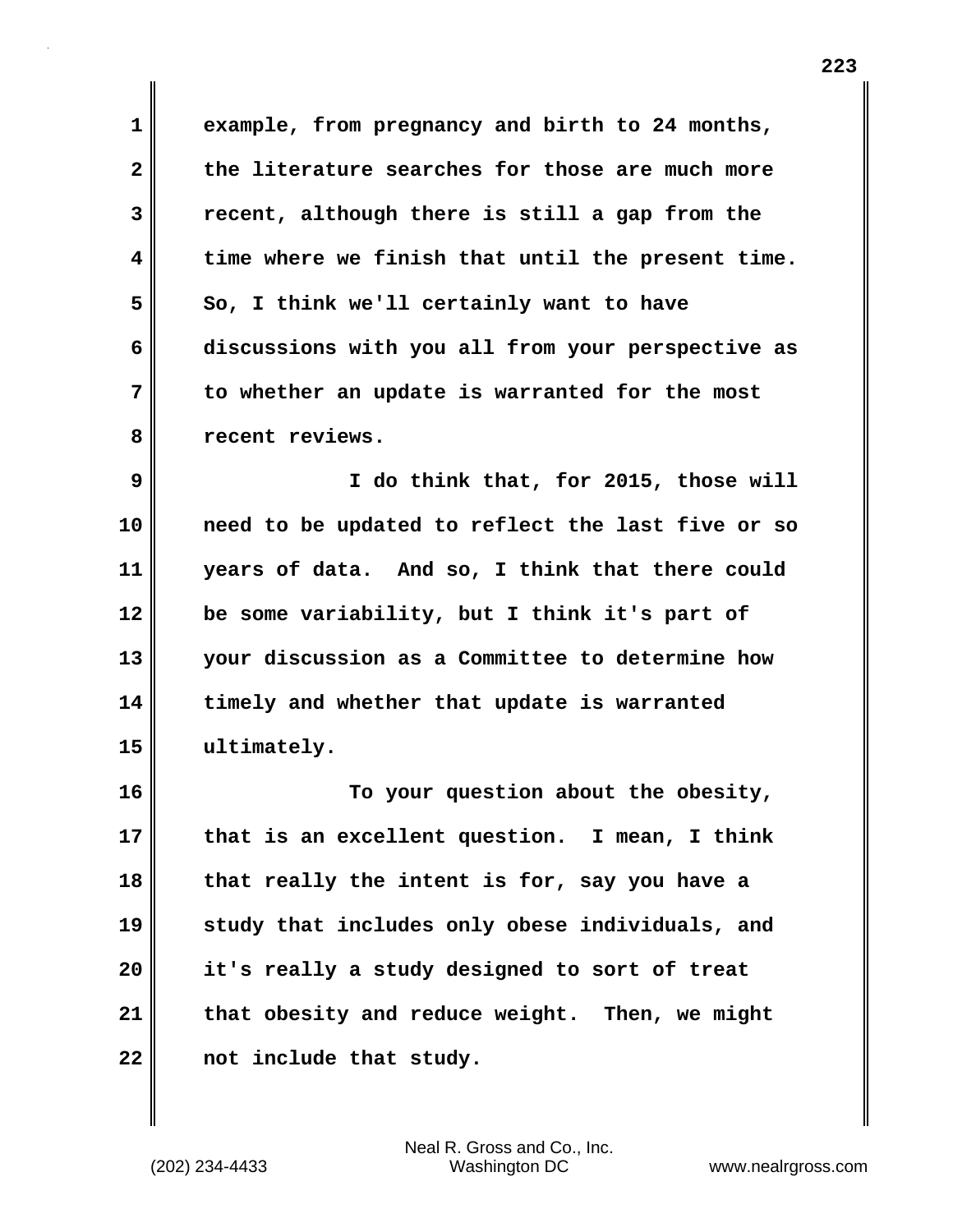| 1            | However, if we're looking at some                 |
|--------------|---------------------------------------------------|
| $\mathbf{2}$ | other outcome, say cardiovascular risk factors or |
| 3            | type 2 diabetes or prediabetes, if there's a      |
| 4            | population with obesity, we're not going to       |
| 5            | exclude a study just because they're obese        |
| 6            | individuals. We would really only exclude those   |
| 7            | in which the outcome of interest in the review    |
| 8            | was obesity, risk of obesity.                     |
| 9            | That's not making --                              |
| 10           | MEMBER LEIDY: If you caught these                 |
| 11           | individuals, well, then, we will see outcome is   |
| 12           | $still - -$                                       |
| 13           | DR. OBBAGY: Yes. So, we would not                 |
| 14           | exclude it. We would not probably consider        |
| 15           | obesity a disease that we would exclude that      |
| 16           | study on the basis of that. We would probably     |
| 17           | put that more in that category of at risk for     |
| 18           | chronic disease. And we do include studies where  |
| 19           | individuals are more at risk. But it sort of      |
| 20           | depends on what the outcome of the systematic     |
| 21           | review is as to what outcomes, how we would       |
| 22           | handle some of those situations. So, that's not   |

 $\mathbf{I}$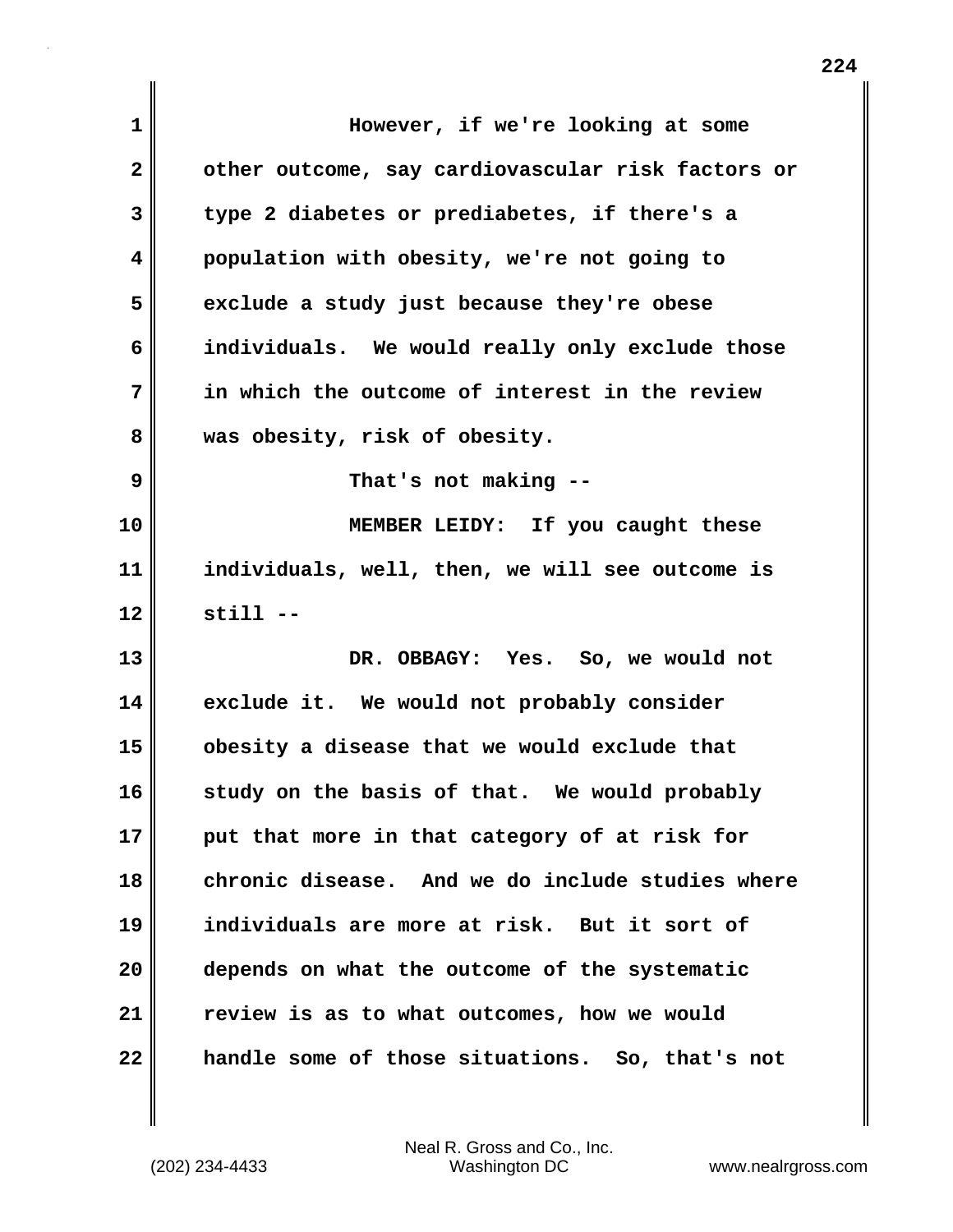**1 a great answer, but I do think it's a question 2 specific and what the outcome really is that 3 you're looking at.**

**4 MEMBER LEIDY: So, then, we also have 5 crossover designs.**

**6 DR. OBBAGY: Oh, yes, crossover 7 designs. So, crossover design studies are 8 included as part of the randomized controlled 9 trial category. And, in fact, the Risk-of-Bias 10 2.0 tool has a special subset of questions that 11 are geared specifically towards crossover design 12 studies. So, when we do come across those, we 13 have a tool that addresses issues specific to 14 those studies. 15 CHAIR SCHNEEMAN: And I think Heather**

**16 also asked a question about, in the subcommittee, 17 bringing in studies that were not necessarily 18 included in the review.**

**19 DR. STOODY: So, Julie can speak to 20 original studies. But kind of thinking about the 21 meta-analysis question or other data sources, the 22 systematic reviews themselves, we ask you to base**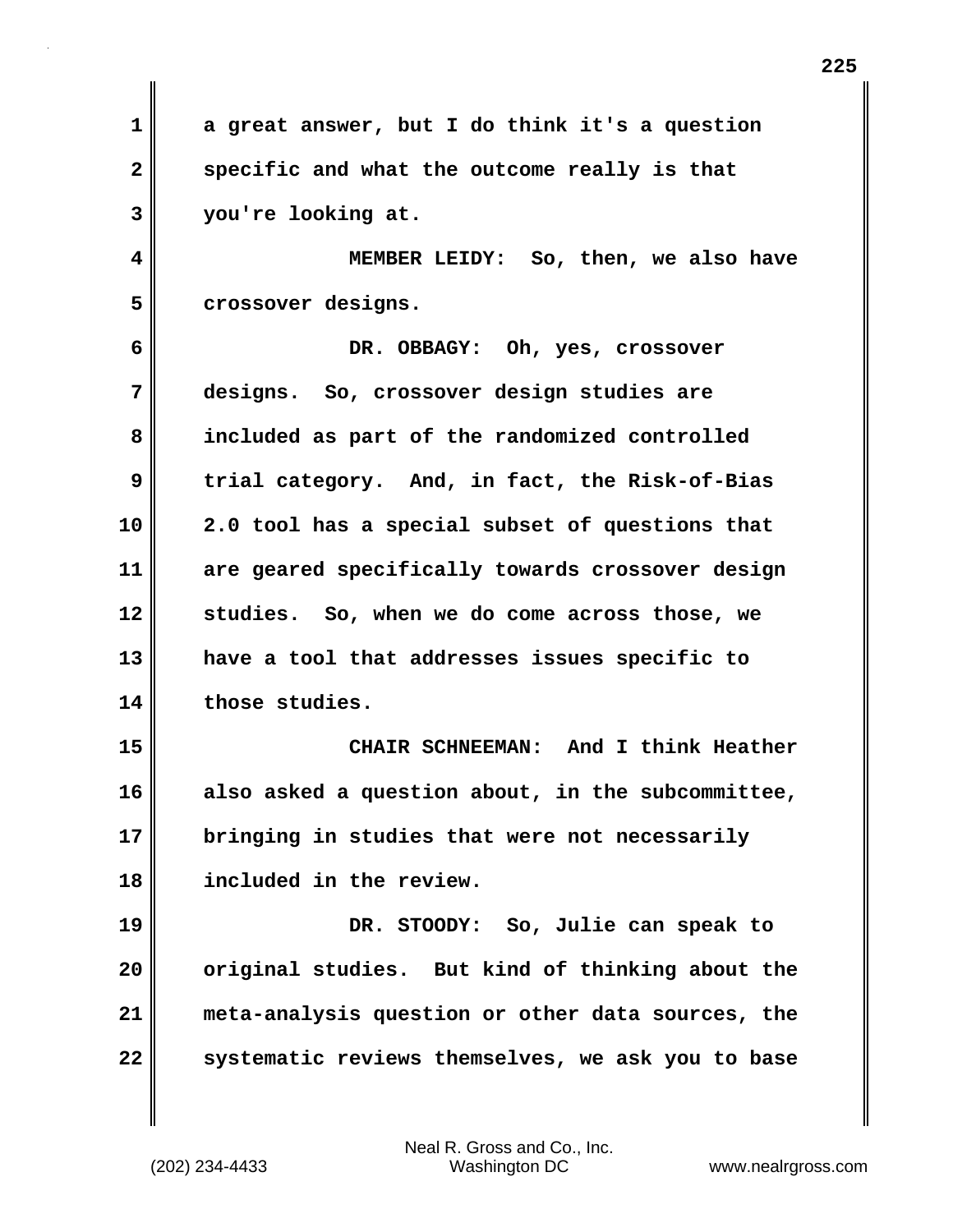**1 conclusions based on the body of included studies 2 in that NESR review. There can be the 3 opportunity, though -- I mean, you're ultimately 4 developing a report with recommendations. And 5 so, I think there can be the opportunity to look 6 at existing meta-analysis or a Cochrane review, 7 or something, to add some contextual information. 8 But the conclusions themselves should be based on 9 the original, you know, the systematic review, 10 NESR systematic review work. But it's like any 11 publication, I mean, you can speak to what other 12 evidence is out there in your discussion and the 13 report. 14 CHAIR SCHNEEMAN: We'll gather some 15 more questions. 16 MEMBER SABATE: Okay. Joan Sabate. 17 The Dietary Guidelines, when they 18 started in the '80s, were basically nutrient-19 based. Then, slowly evolved throughout the years 20 to be food- or food-group-based. And in 2015, 21 they were food-pattern-based, recommending three 22 health patterns as the prototypes. I mean, one**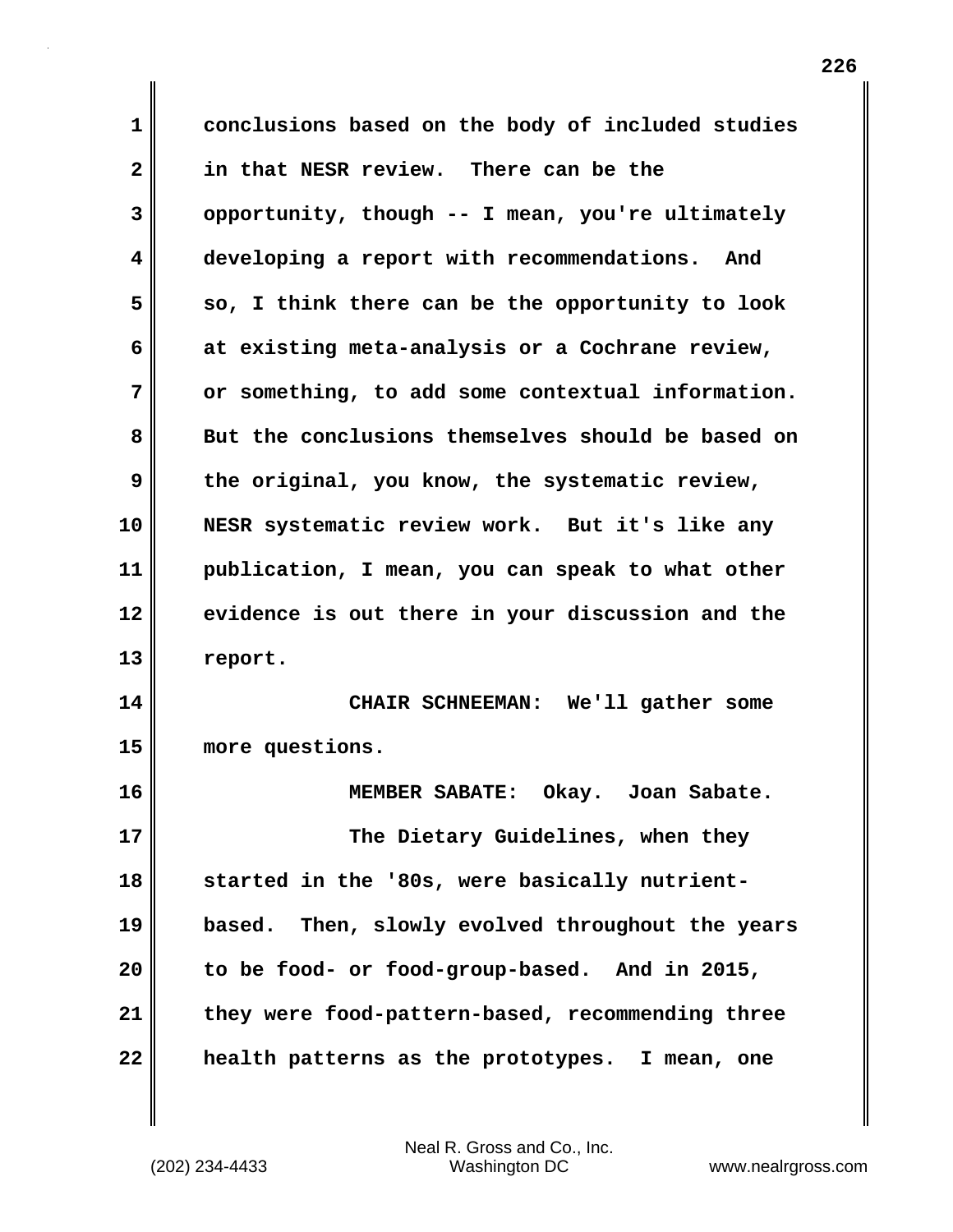**1 being the vegetarian, the one being the 2 Mediterranean, and the other, I think it was 3 called the healthy American diet, or something 4 like this. 5 So now, in the 2020 we have close to 6 60 questions that we have to address. My 7 question is, what's the task of this Committee? 8 If we take these three dietary patterns, I mean, 9 are those still relevant or those obsolete? 10 Because if they are relevant, then we have to 11 multiply the 60 times 3. So, it's 180 questions 12 that we have to address. 13 (Laughter.) 14 So, I'm not trying to be malicious, 15 but I'm trying to say, are we going to be able to 16 address or that's our task, to know if, for 17 instance, in babies or in toddlers or in 18 adolescents, I mean, the three dietary patterns 19 can accomplish the goals that you want, or what? 20 I'm saying that's my question. I mean, is it 60 21 or 180 questions that we have to address? 22 DR. PANNUCCI: We'll wait for our**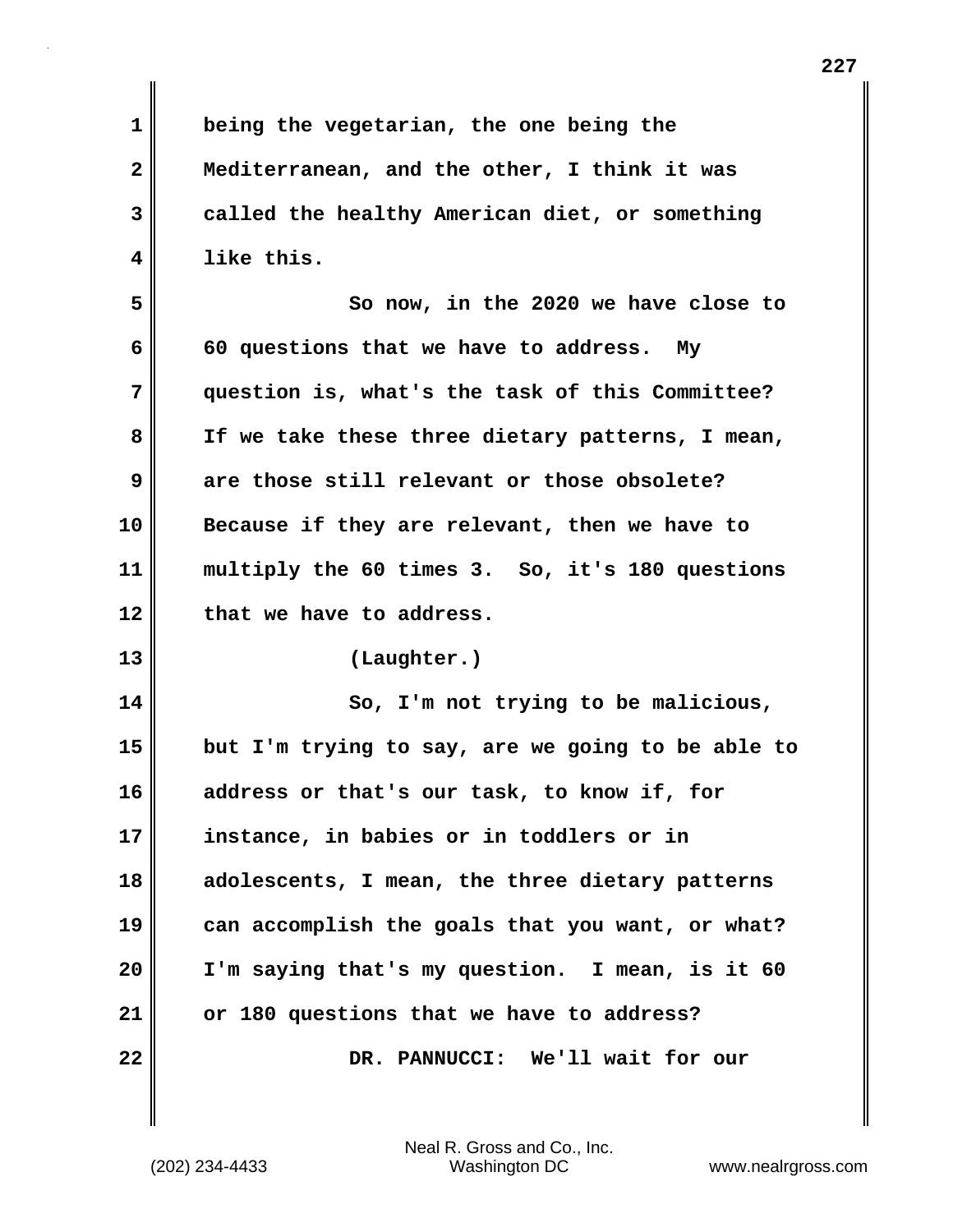**1 three.**

| $\overline{\mathbf{2}}$ | MEMBER SNETSELAAR: Okay. My question              |
|-------------------------|---------------------------------------------------|
| 3                       | relates to what will happen eventually with what  |
| 4                       | we're doing relative to our recommendations.      |
| 5                       | Will you get advice from the public, for example, |
| 6                       | on how our recommendations might best be          |
| 7                       | presented to them, so that they're most usable    |
| 8                       | for them? Because our ultimate goal is to see     |
| 9                       | the American public change, and I just wondered   |
| 10                      | if you had some thoughts about that or some       |
| 11                      | ideas.                                            |
| 12                      | MEMBER VAN HORN: Relative to what was             |
| 13                      | just asked, I think, again, the fact that we're   |
| 14                      | now introducing the younger generation and        |
| 15                      | getting at those kinds of questions, the ability  |
| 16                      | to collect data, even on breastfeeding behavior,  |
| 17                      | you know, and the fact that that's a whole topic  |
| 18                      | area in and of itself that is evolving            |
| 19                      | continually, and the importance of it related to  |
| 20                      | the new findings related to epigenetics and other |
| 21                      | things that are very much influenced by initial   |
| 22                      | feeding and duration of that feeding, et cetera.  |

**228**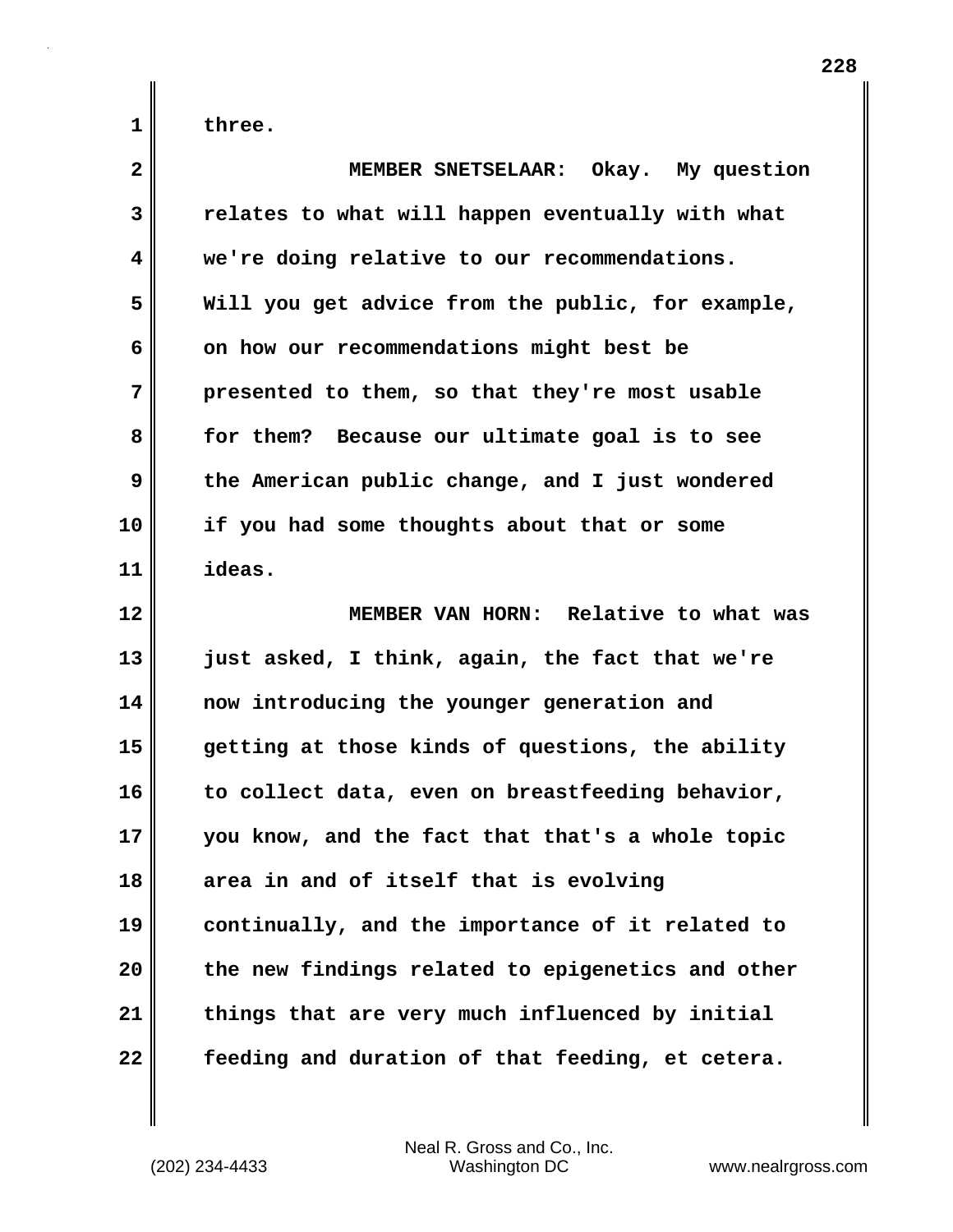**1 I just would hope that we do the best we possibly 2 can, knowing how difficult it is to assess those 3 kinds of questions. But, again, the opportunity 4 is so unique and available to us this time, that 5 we should try to do everything possible to 6 capture those kinds of questions.**

**7 DR. PANNUCCI: Well, I can start to 8 address Dr. Sabate. I think that the task to 9 look at the food patterns is, thankfully, within 10 those 63 questions, not multiplying. Those are 11 the three patterns that were developed for 2015- 12 2020, but it might be that the evidence suggests 13 other patterns for 2020-2025.**

**14 So, one of the questions -- I only can 15 remember the gist of it -- was to examine whether 16 the evidence will drive differences to the food 17 patterns through food pattern modeling. So, 18 that's something that will be a conversation of 19 part of the Data Analysis Food Pattern Modeling 20 Subcommittee, and we'll look forward to more 21 conversations.**

**22 But I think that is within the 63**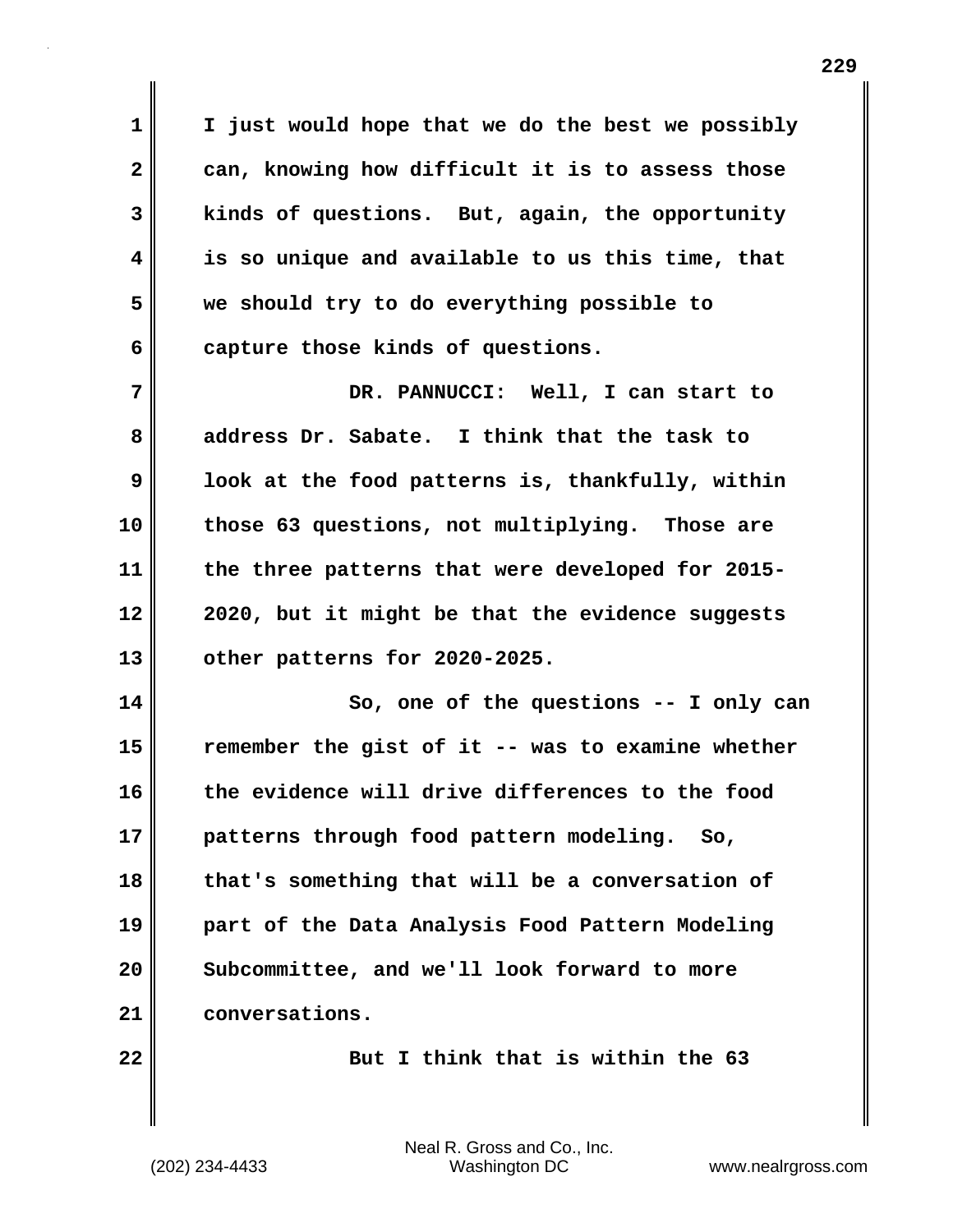**1 questions, not a multiple of them.**

| $\overline{2}$ | DR. OBBAGY: And from the systematic               |
|----------------|---------------------------------------------------|
| 3              | review perspective, our reviews looking at        |
| 4              | dietary patterns and health, we'll look at any    |
| 5              | research that's examined any sort of dietary      |
| 6              | pattern in relation to health. So, we're not      |
| 7              | going to be looking just for studies that examine |
| 8              | the three patterns we already have in relation to |
| 9              | health. So, we're taking sort of a broad look at  |
| 10             | any patterns, and then, the results of those      |
| 11             | reviews are what will inform TusaRebecca's work,  |
| 12             | and then, your work at determining what patterns  |
| 13             | you might recommend for the next iteration of the |
| 14             | Guidelines.                                       |
| 15             | DR. STOODY: And then, Dr. Snetselaar,             |
| 16             | to your point, I think what you're asking about   |
| 17             | is really the implementation piece, which is      |
| 18             | really the million dollar question. You know, we  |
| 19             | can develop guidance, but how to get it to people |
| 20             | and how those people actually implement that      |
| 21             | guidance.                                         |
| 22             | I think that is, it's a separate --               |
|                |                                                   |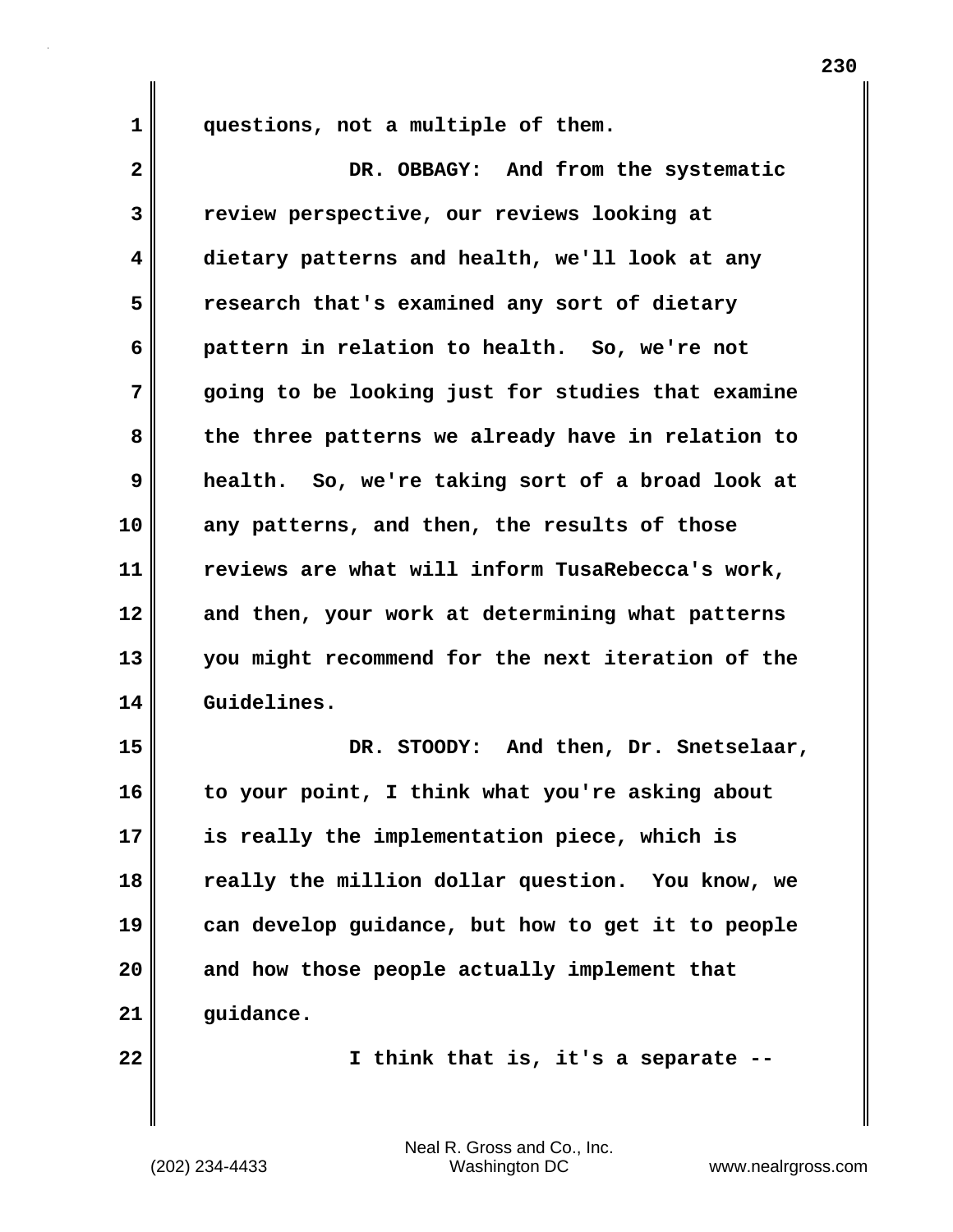**1 it's a next step. I think if we can focus on the 2 review of science and talk about what those 3 recommendations should be, there should 4 definitely -- I mean, some of our federal 5 partners do work in this space of the how. How 6 do we get people to change? But, if we can focus 7 on "what" piece, I think that's the core ask for 8 this Committee. 9 CHAIR SCHNEEMAN: I was going to say, 10 you raise various points that should be a part 11 of, worked into our thinking all the way through. 12 MEMBER NOVOTNY: Rachel Novotny. 13 I have really kind of three areas I'm 14 mulling that have pretty much already been 15 discussed, but my take on them is -- one is, the 16 first one is around the scope really of the 17 Guidelines or the guidance that we want to come 18 up with, and specifically, with regard to 19 subpopulations or special populations. I'm of 20 the opinion that it would be important to address 21 some of those, considering the use to which the 22 Guidelines are intended, thinking about food**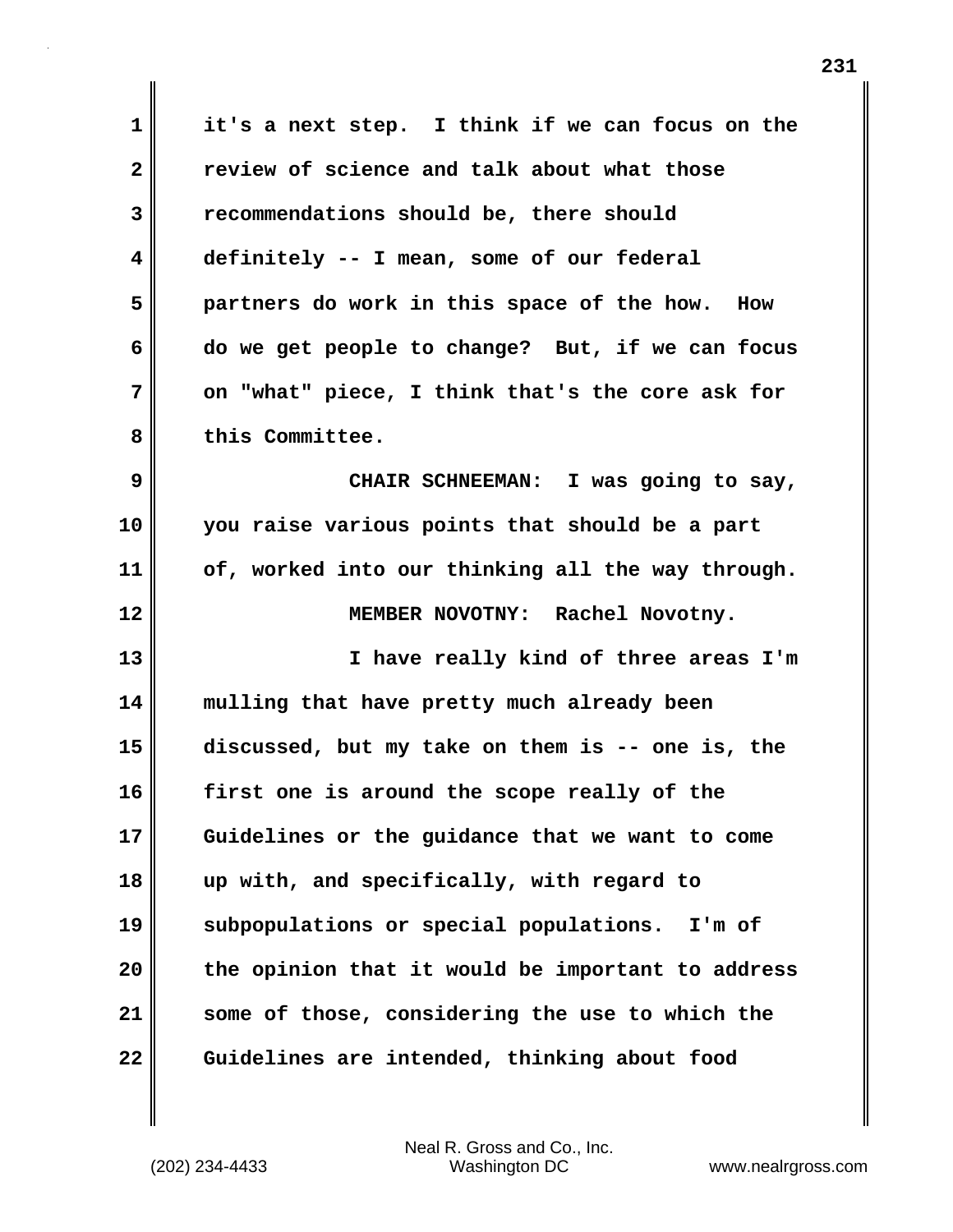**1 assistance and some of those other intended uses, 2 along cultural lines or ways that if we can do it 3 according to ethnic groups and NHANES. 4 But, in a similar vein, wondering if, 5 when, and how some other datasets could be drawn 6 in for some of those very purposes. And I 7 realize we've got a lot on our plate already.**  8 So, those are the things I was kind of mulling. **9 And then, a more granular thought of 10 wondering if you've given thought yet to 11 quantifying breastfeeding for the birth to 24- 12 month group. I realize it's not just about 13 quantifying it, but for that part of it, for 14 looking at intake. 15 MEMBER MATTES: Rick Mattes. 16 It's easy to get punchy thinking of 17 the power that we have at our disposal here. 18 (Laughter.) 19 Can you help me define a barrier? Say 20 we're interested in eating patterns, and to 21 determine their veracity, we want to understand 22 some mechanistic information about them. Are you**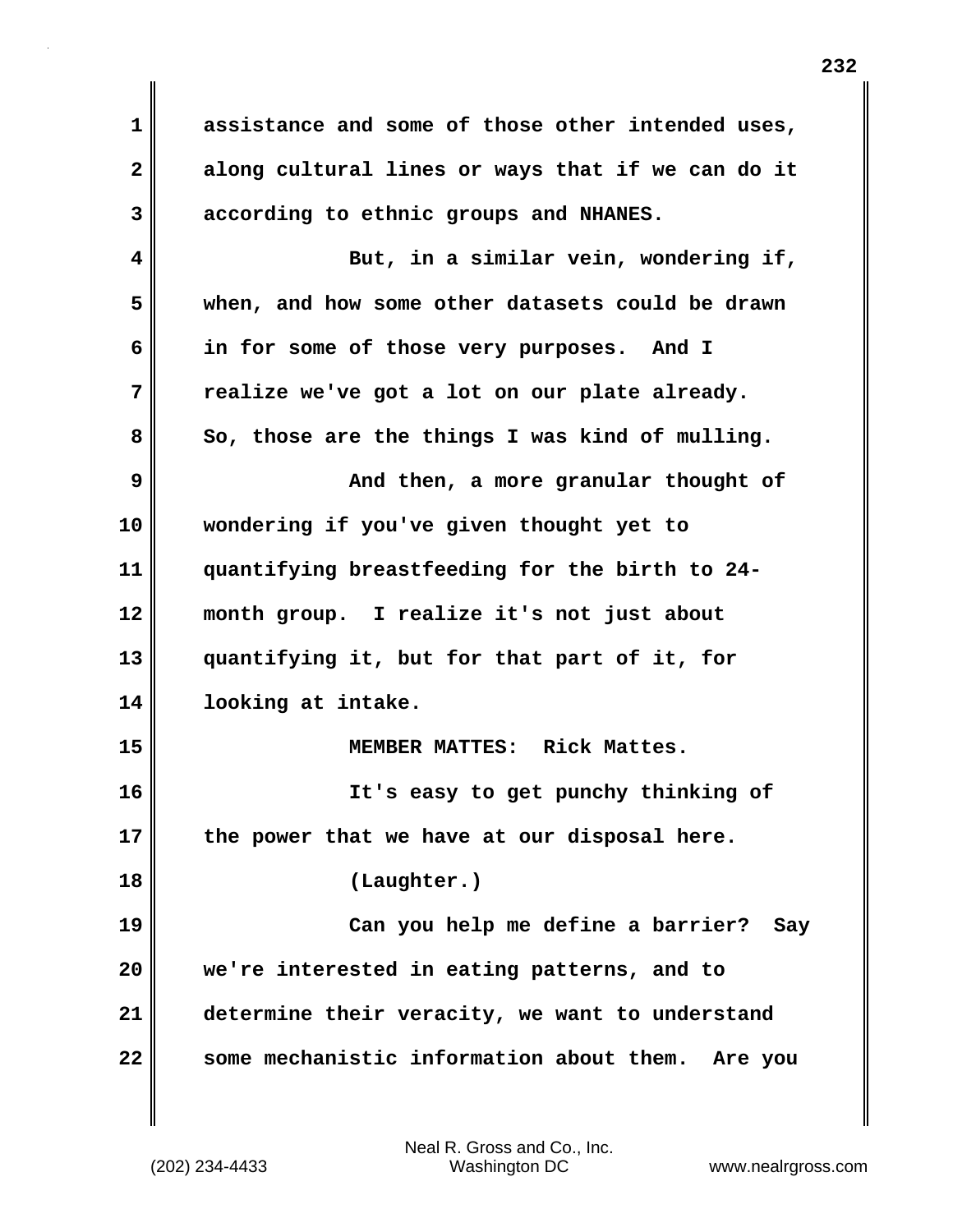**1 capable of doing systematic reviews on things 2 like brain reward mechanisms and eating patterns 3 or gut-brain access in feeding patterns? I mean, 4 it's one thing to look at the pattern, but to 5 know if it's real, sometimes you want to know the 6 mechanism behind it. Is that part of our 7 purview? Are you capable of doing that? 8 MEMBER BAZZANO: Okay. This is Lydia 9 Bazzano.**

**10 I have two questions. One of them is 11 sort of more of an operational thing. Given that 12 the systematic reviews are only longitudinal data 13 in some way collected, and not cross-sectional, 14 on all but the food pattern modeling and the data 15 analysis parts; those are cross-sectional using 16 NHANES or other databases. I just want to know 17 how it all fits together. I think there was some 18 talk about how that works together and what 19 exactly we're doing.**

**20 And then, some of the questions -- my 21 second question related to, I guess it gets at 22 the same special populations issue. Some of the**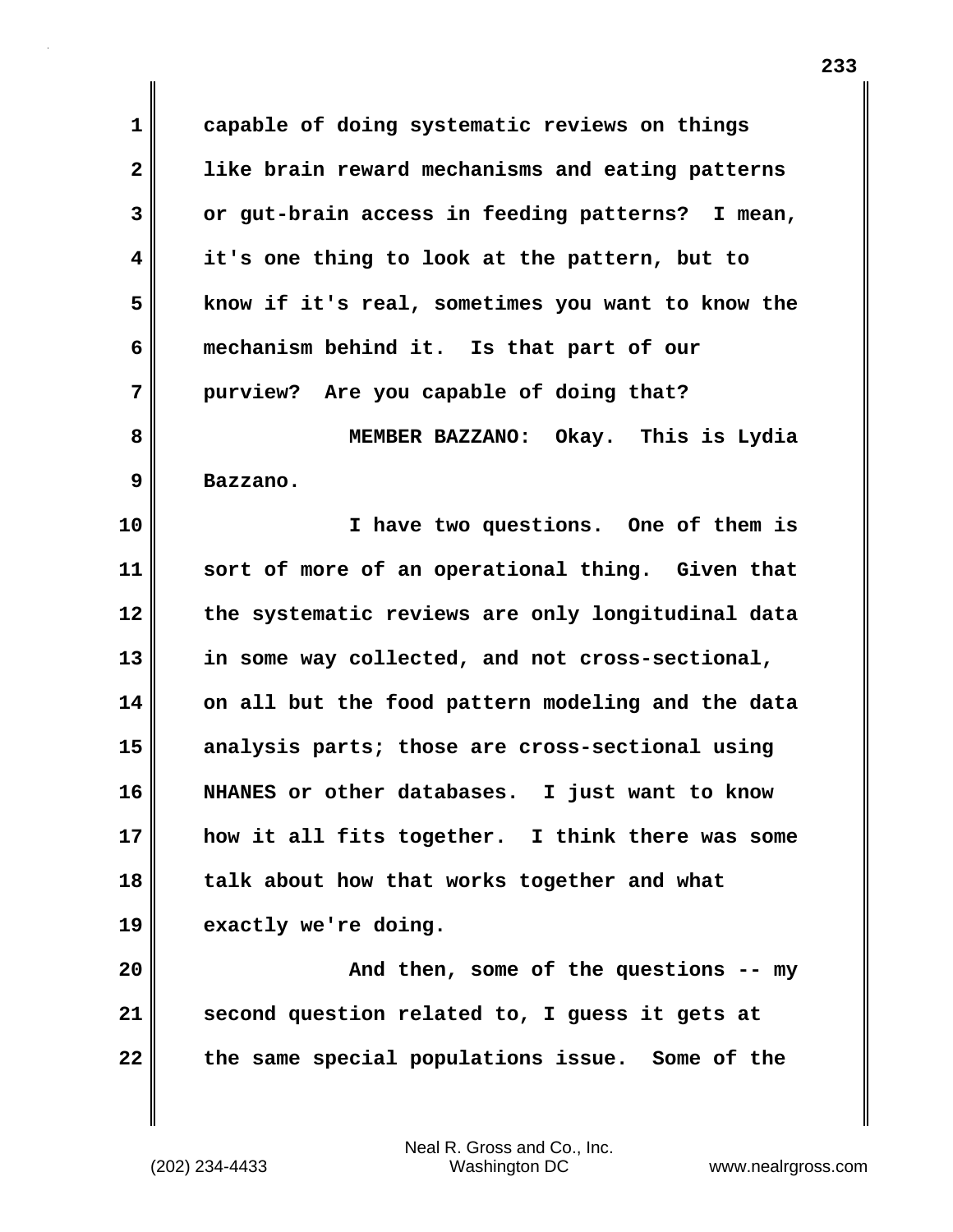**1 interesting questions in dietary patterns were 2 about neurocognitive outcomes in sarcopenia. And 3 we do talk about the life course, but we are 4 lumping everybody over 18 together, aren't we, 5 except pregnancy and birth to 24 months right 6 now?**

**7 MEMBER DEWEY: I have just one very 8 practical question. And that is, whether it 9 would be possible to map the existing systematic 10 reviews against the 60-some questions we have, so 11 we know what's out there and what we're starting 12 from.**

**13 Thank you.**

**14 DR. STOODY: I can just say, 15 generally, about your question -- and I think 16 there are a couple of questions that got at 17 subgroups, whether it be -- whatever the 18 subgroups are. I think as much as you can speak 19 to that based on the evidence base, that is 20 wonderful. In the systematic review work, and 21 Julie talked about the grids that they develop,** 22 the data extraction that they do. They regularly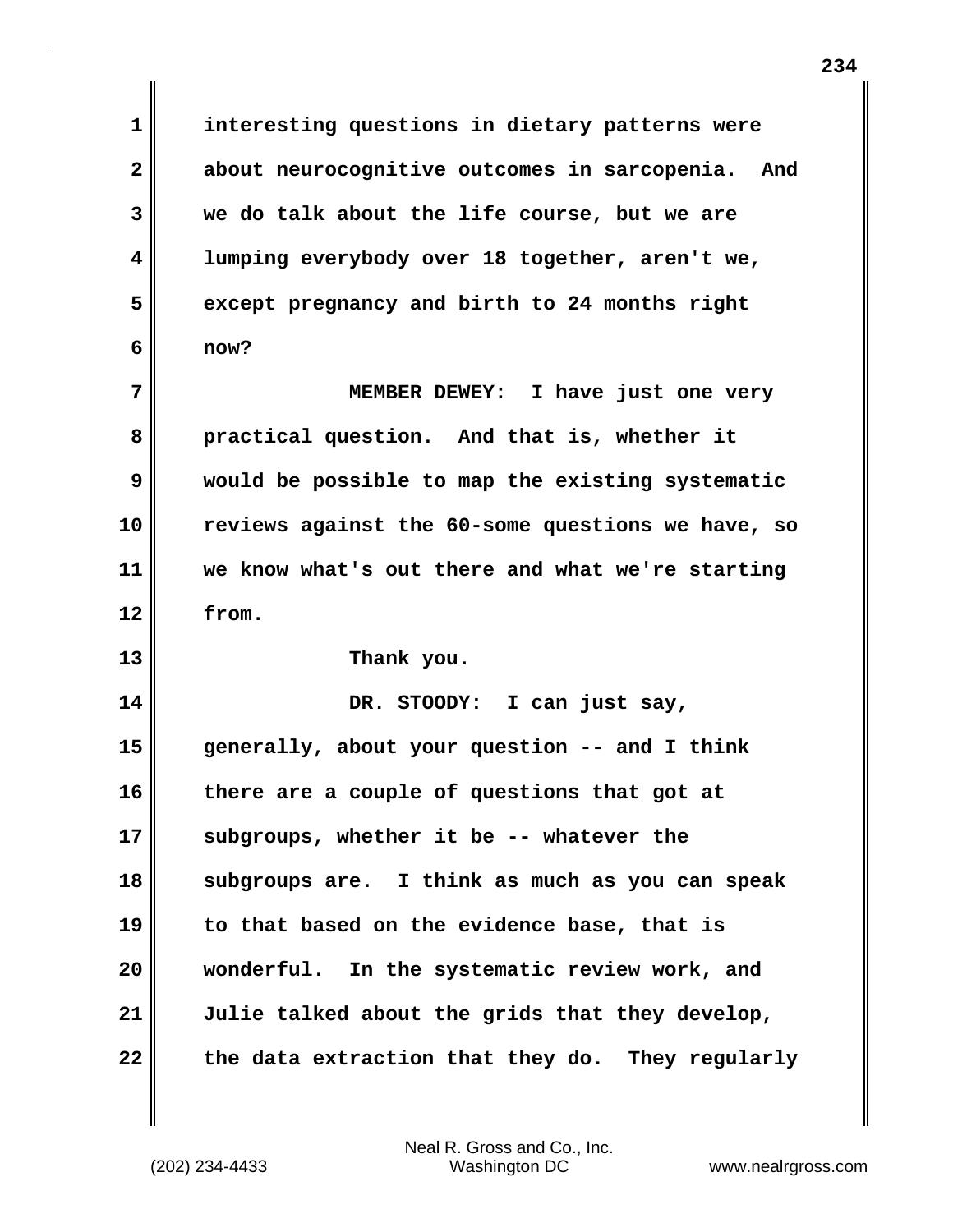**1 pull out information about subgroups as much as 2 possible. And I think if you can make 3 conclusions based on subgroups, that is very 4 useful. I think it's really based on what 5 evidence is available. So, you can only do that 6 as much as the evidence allows you to do it. So, 7 it is something that's built into the process. 8 And I think, similarly with the data 9 analysis, as much as you can speak to subgroups, 10 that will be done, including age, you know, 11 different age groups. In the age groups, there's 12 some flexibility there. I mean, again, it's 13 based somewhat on age groups, somewhat on the 14 data that's available, but it's not set in stone 15 specific cut-points on age this to this. That's 16 up for the Committee to discuss as well. 17 With regard to bringing it all 18 together, I mean, that is a very important part 19 of the final phase of this process. So, 20 throughout the course of this work you'll do 21 systematic reviews. I'm sorry. Throughout the 22 course of this work you'll do systematic reviews.**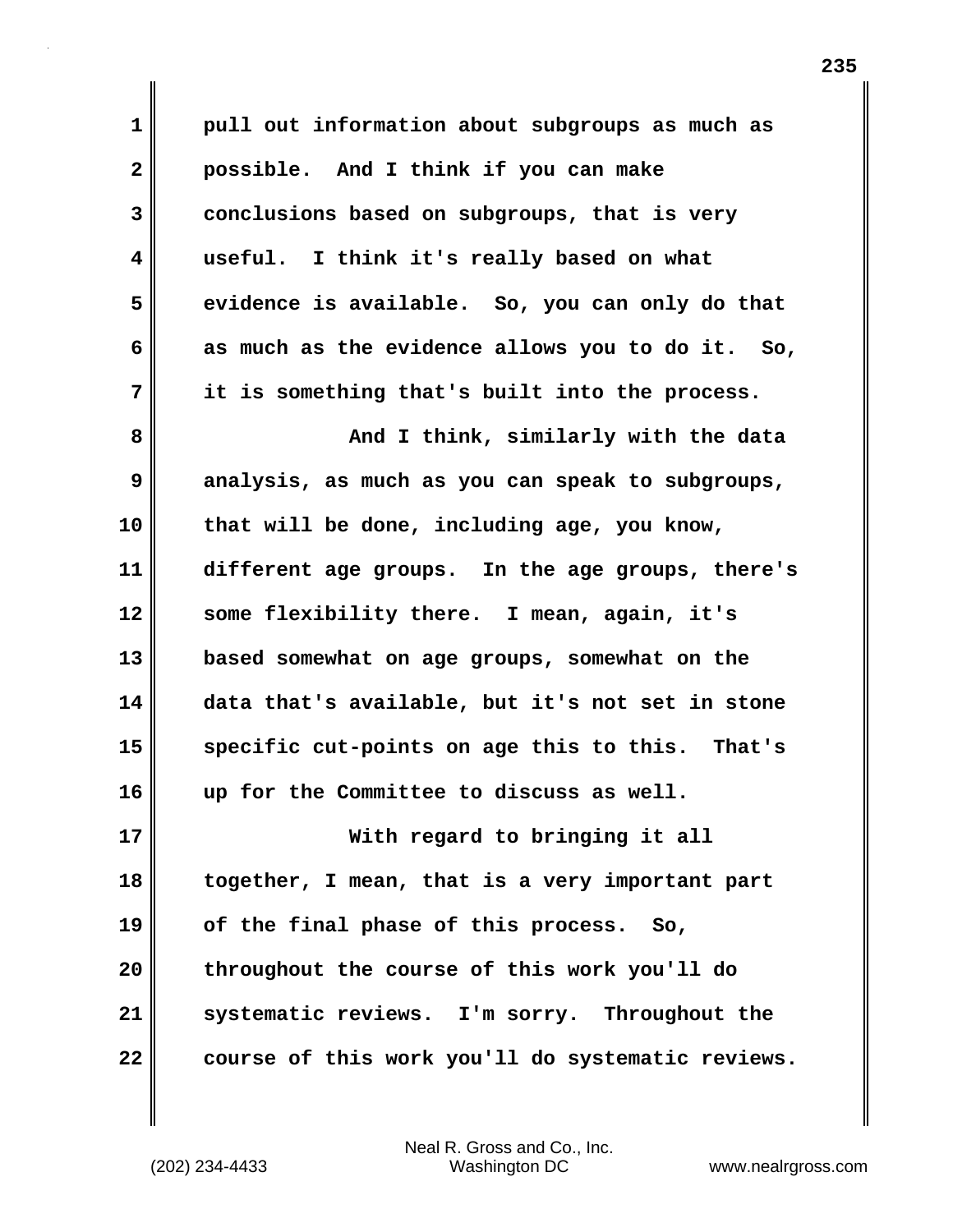**1 You'll do data analysis. There's food pattern 2 modeling.**

**3 I know that it is a tight timeline, 4 but at the end of it, bringing it all together is 5 really like the most important, I mean an 6 extremely important part of it. So, bringing it 7 all together in your report. In the past, 8 there's been some front chapters that kind of 9 bring it all together and speak to it 10 collectively. 11 But what you'll find is that, I mean, 12 the systematic reviews inform the food pattern 13 modeling. I mean, it works out you get different 14 perspectives of it, looking at what current 15 intakes are related to what you see in the 16 systematic reviews, related to what ultimately is 17 recommended. I mean, it does talk to each other. 18 It's just it's a little bit later in the process, 19 once you've kind of gotten some conclusion 20 statements. It's putting those pieces together.** 21 | So, really, collectively, it covers **22 nutrition science in a number of different ways,**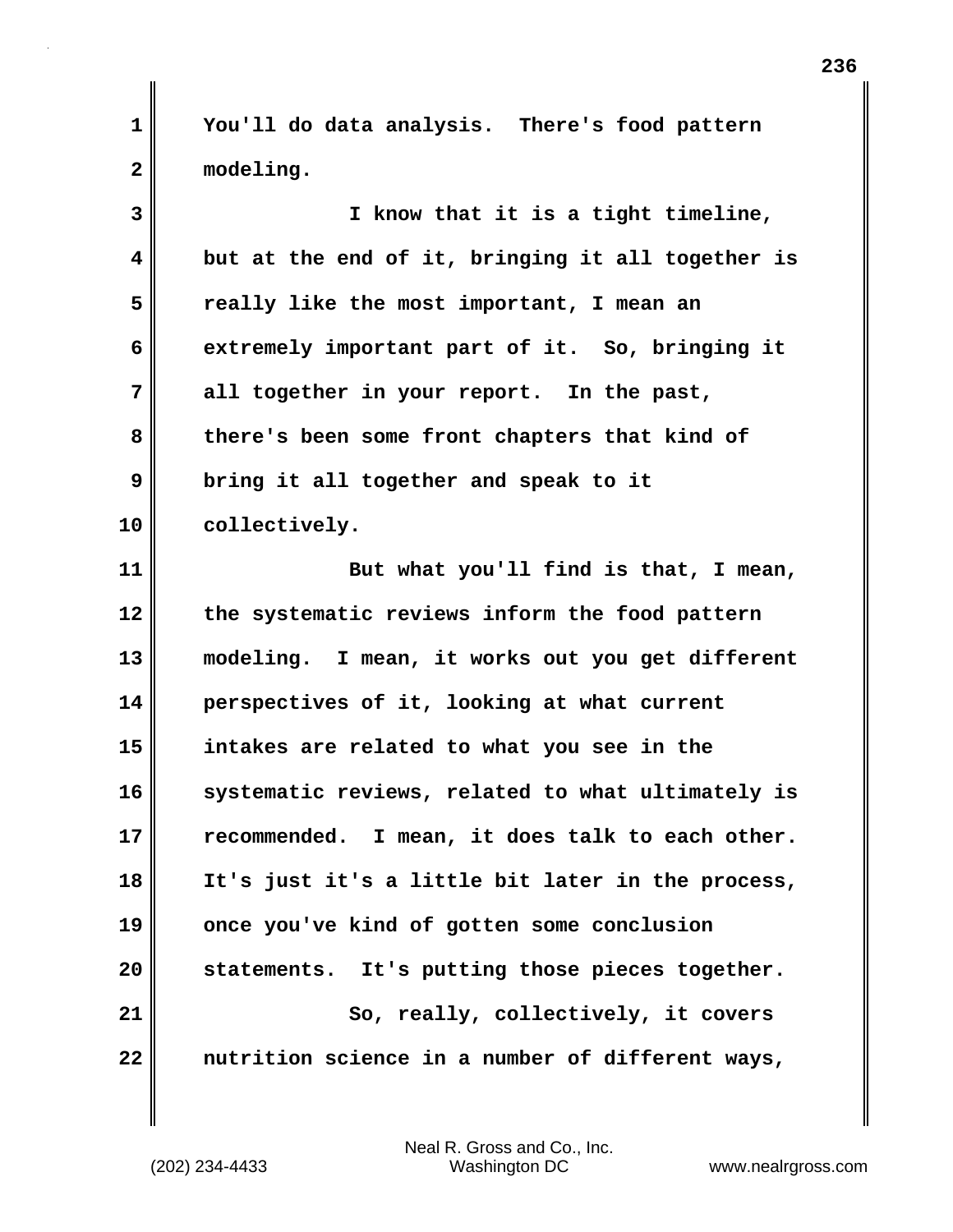**1 which we found to be very useful, the systematic 2 review pace, and then, also, thinking about 3 modeling to meet -- you know, what you see in the 4 systematic reviews, how does that result in 5 developing patterns, and how does that relate to 6 -- does that allow people to meet nutrient needs? 7 I mean, it is a story. So, I think to 8 kind of speak to that complementary aspect, we 9 just need to be a little bit further down the 10 road, so you can have some conclusions. And 11 because there is so much crossover, that will be 12 really important, too. Like Julie said, you 13 don't want to duplicate efforts in the systematic 14 reviews, but all these topics are interrelated. 15 And so, having that package of conclusions and 16 bringing it together to kind of make final 17 recommendations/advice to the Departments really 18 is a conversation across all of the 19 subcommittees, across all of the questions. So, 20 I think that's just a little bit further down the 21 road to see how it all comes together.**

**22 CHAIR SCHNEEMAN: So, was one of you**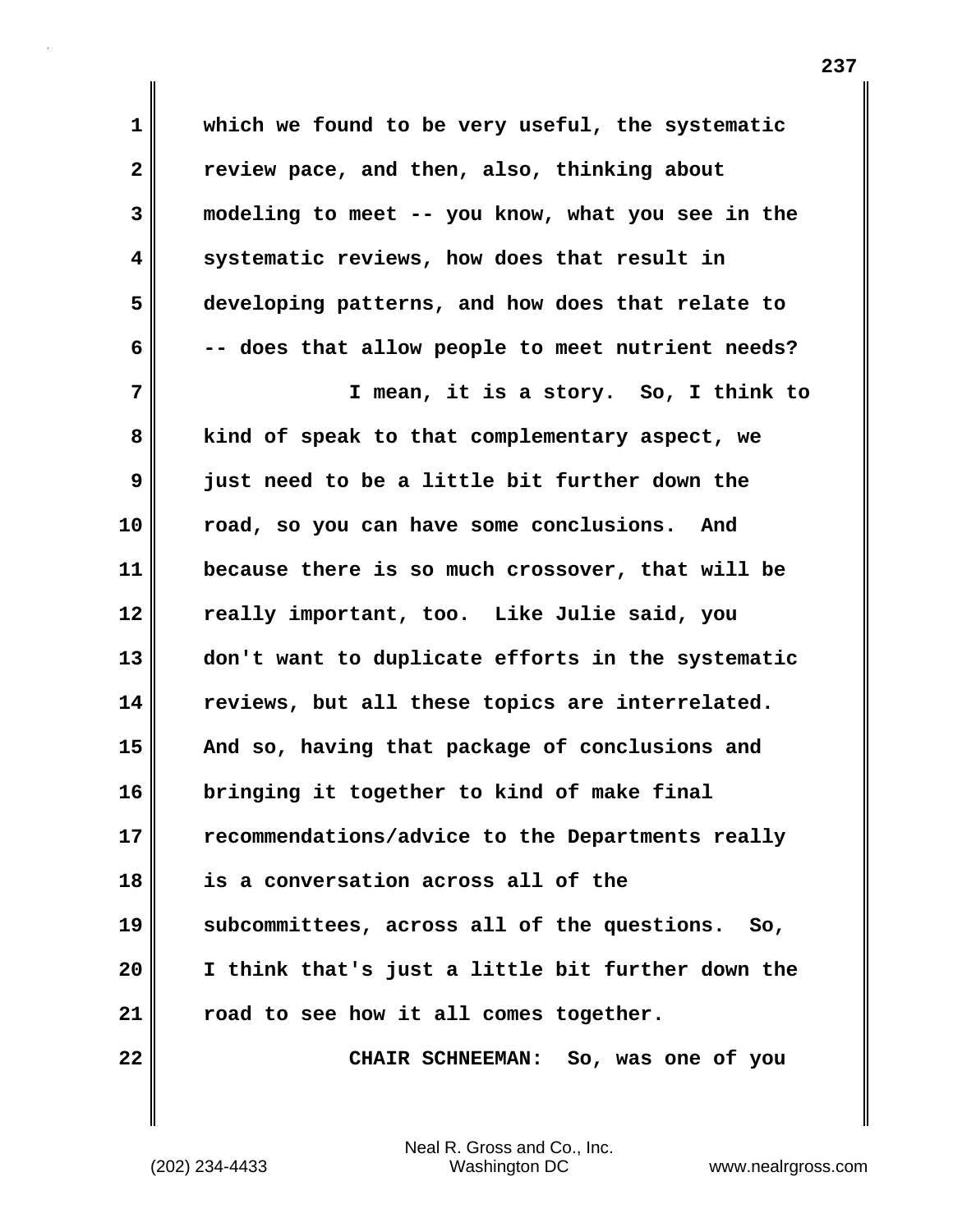**1 going to comment on Dr. Mattes' question? 2 DR. OBBAGY: Yes. You know, I think 3 that's an important question. To me, those are 4 different questions, the ones that you have on 5 your list already. And while we're capable of 6 answering a question like that, to me it is a 7 separate and different question than the ones 8 that you have currently on the table. And so, 9 given that your charge is really to answer those 10 questions, I'm not sure that that's possible for 11 this go-round. But I appreciate that 12 understanding the mechanisms underlying some of 13 these relationships is, of course, important. 14 Just limits on time and resources. 15 And then, to your question about 16 mapping of the systematic reviews that are 17 existing, we can definitely do that. And I think 18 that will be a really important first step. As 19 we start to work within the subcommittees, we can 20 certainly bring that information to you all. 21 I think there's probably somewhere in 22 the order of 20-ish reviews that may be relevant**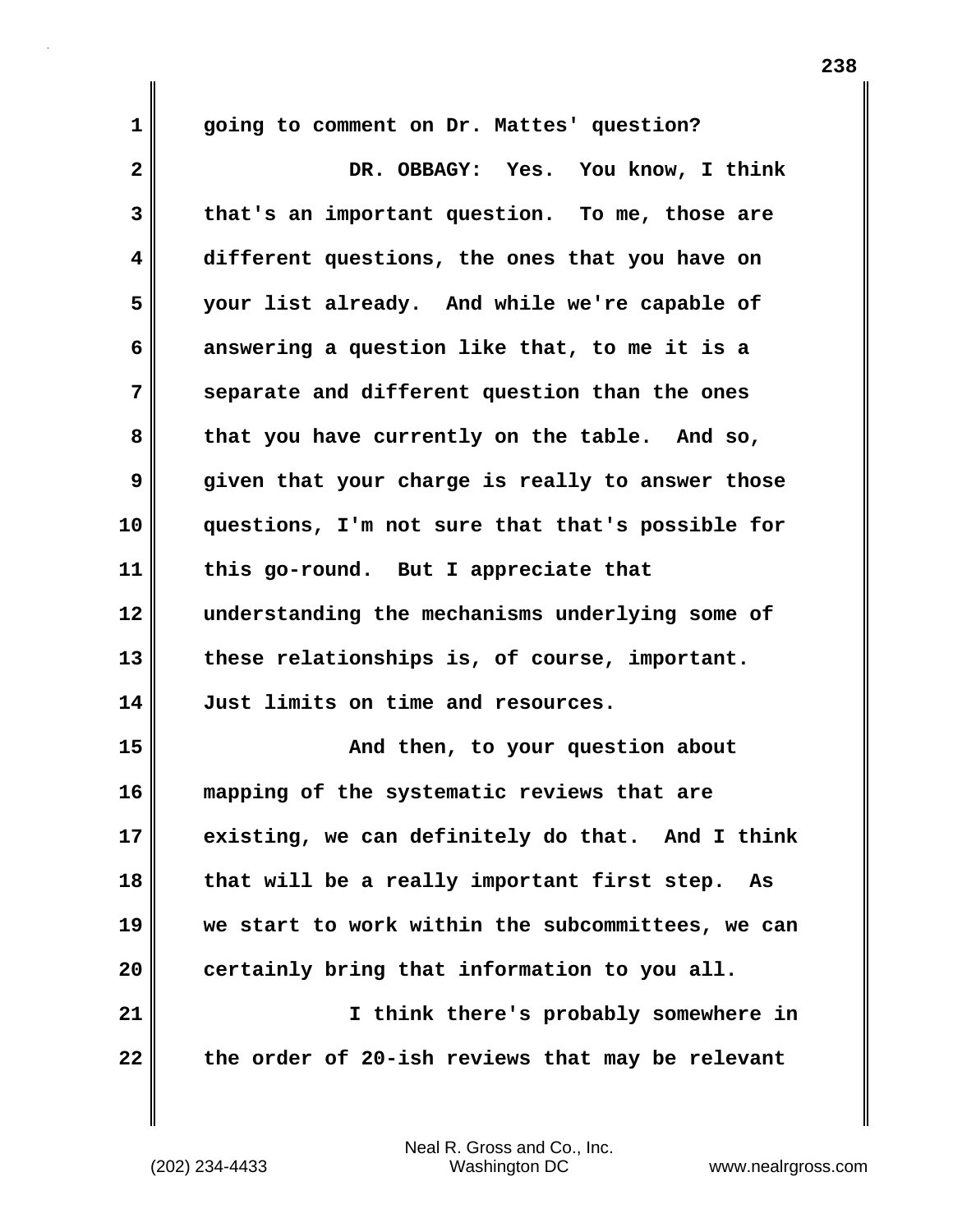**1 to your questions, but I think that that's 2 certainly something that we would bring to you 3 for review, to confirm that you would agree with 4 that assessment.**

**5 DR. PANNUCCI: And then, to add to 6 that, we've anticipated some of the analysis that 7 might be needed to answer some of the questions 8 for data analysis, so we can map those to the 9 questions and the data that are available to 10 answer questions. So, we've already started that 11 mapping process for you. We'll help you with 12 understanding what data is available, what 13 analysis has been completed, what's in the works, 14 and where conversations will be needed on how 15 that data might be useful in your deliberations. 16 And then, I believe there was a**

**17 question about quantifying breastfeeding from 18 Rachel. And that's a conversation that is 19 ongoing. I think that that's something that we 20 need to talk about more, around the limitations 21 and the challenges around quantifying 22 breastfeeding and how we're going to integrate**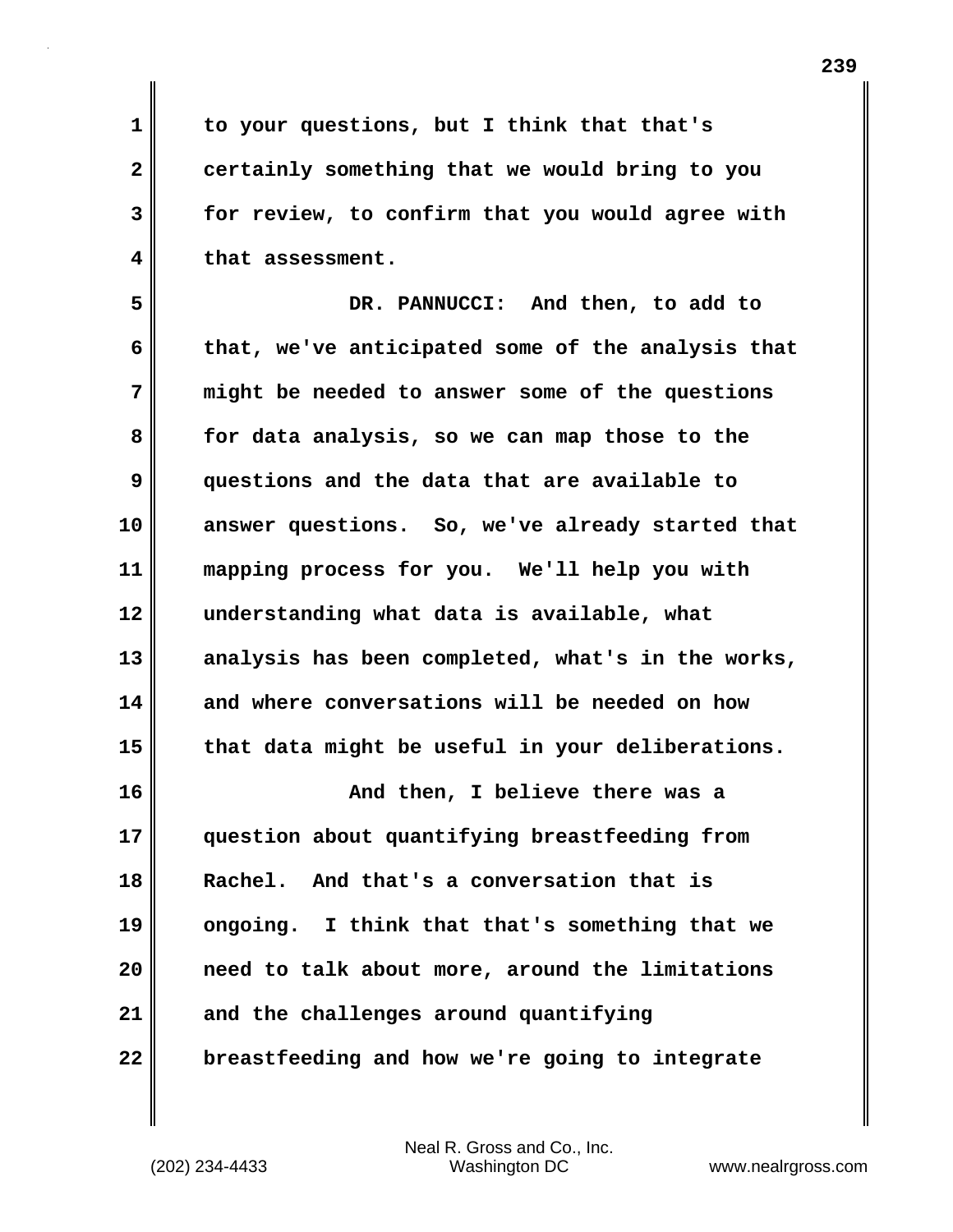1 **that into your discussion.** 

| $\overline{\mathbf{2}}$ | DR. OBBAGY: But, at least from the                |
|-------------------------|---------------------------------------------------|
| 3                       | systematic review perspective, the intervention   |
| 4                       | or exposure of human milk feeding will certainly  |
| 5                       | capture any sort of type of breastfeeding,        |
| 6                       | whether it's frequency, amount. So, that sort of  |
| 7                       | quantification of breastfeeding will also get     |
| 8                       | captured in the systematic reviews to the extent  |
| 9                       | that the data breaks it down and reports it that  |
| 10                      | way.                                              |
| 11                      | VICE CHAIR KLEINMAN: Just about all               |
| 12                      | my questions have been asked. I do think that     |
| 13                      | the question asked about mechanisms is quite      |
| 14                      | relevant. As we're making these recommendations   |
| 15                      | around dietary patterns and food consumption and  |
| 16                      | outcomes, it's always nice to know that there's a |
| 17                      | biologic basis for these recommendations.<br>And  |
| 18                      | so, to the degree that we can have some of that   |
| 19                      | to add context to these recommendations, I think  |
| 20                      | that would be very relevant and persuasive to the |
| 21                      | population as we put these recommendations        |
| 22                      | forward. So, that's just a comment.               |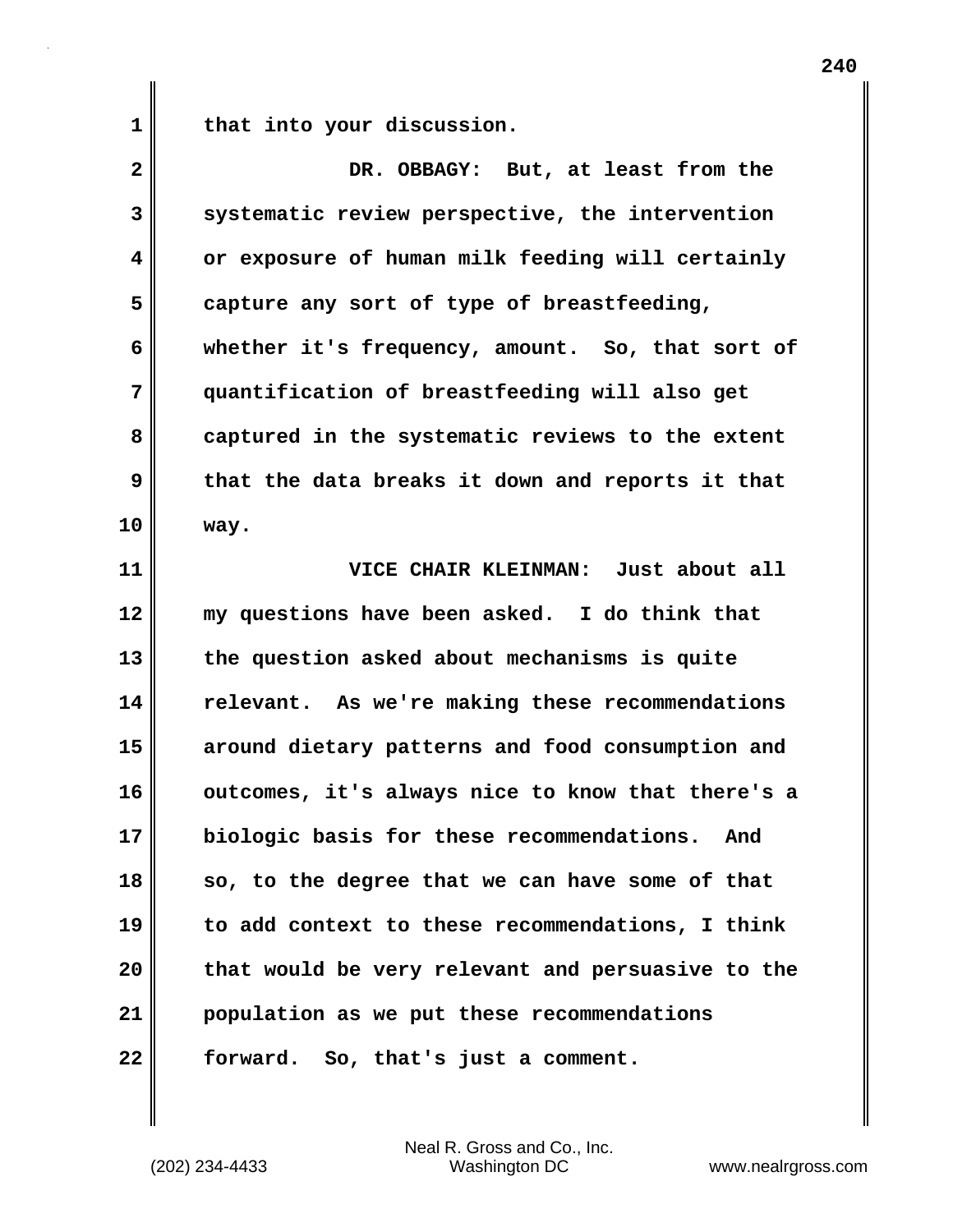| 1            | The outcomes that we are charged to               |
|--------------|---------------------------------------------------|
| $\mathbf{2}$ | look at are often reported both qualitatively in  |
| 3            | some cases and quantitatively in other cases.     |
| 4            | And I'm wondering if in the process of the        |
| 5            | systematic reviews we could have some indication  |
| 6            | of that, since we have to judge the level of      |
| 7            | evidence. I think it would be very helpful for    |
| 8            | us to be making that judgment knowing what kind   |
| 9            | of data we're dealing with.                       |
| 10           | DR. OBBAGY: Yes, and very similar to              |
| 11           | what I talked about with measurement of dietary   |
| 12           | intake, we'll also upfront have a very thorough   |
| 13           | discussion about measurement of the outcomes.     |
| 14           | And then, that will feed, then, into risk-of-bias |
| 15           | assessments and your sort of synthesis and        |
| 16           | grading of the evidence. So, certainly, having    |
| 17           | an upfront discussion about what are the          |
| 18           | strongest, most valid, and reliable measures for  |
| 19           | assessing an outcome and making sure that that is |
| 20           | weighed and considered throughout the process.    |
| 21           | CHAIR SCHNEEMAN: Just to add to that,             |
| 22           | I assume that biomarkers become one of the issues |

(202) 234-4433 Washington DC www.nealrgross.com Neal R. Gross and Co., Inc.

 $\mathbf{I}$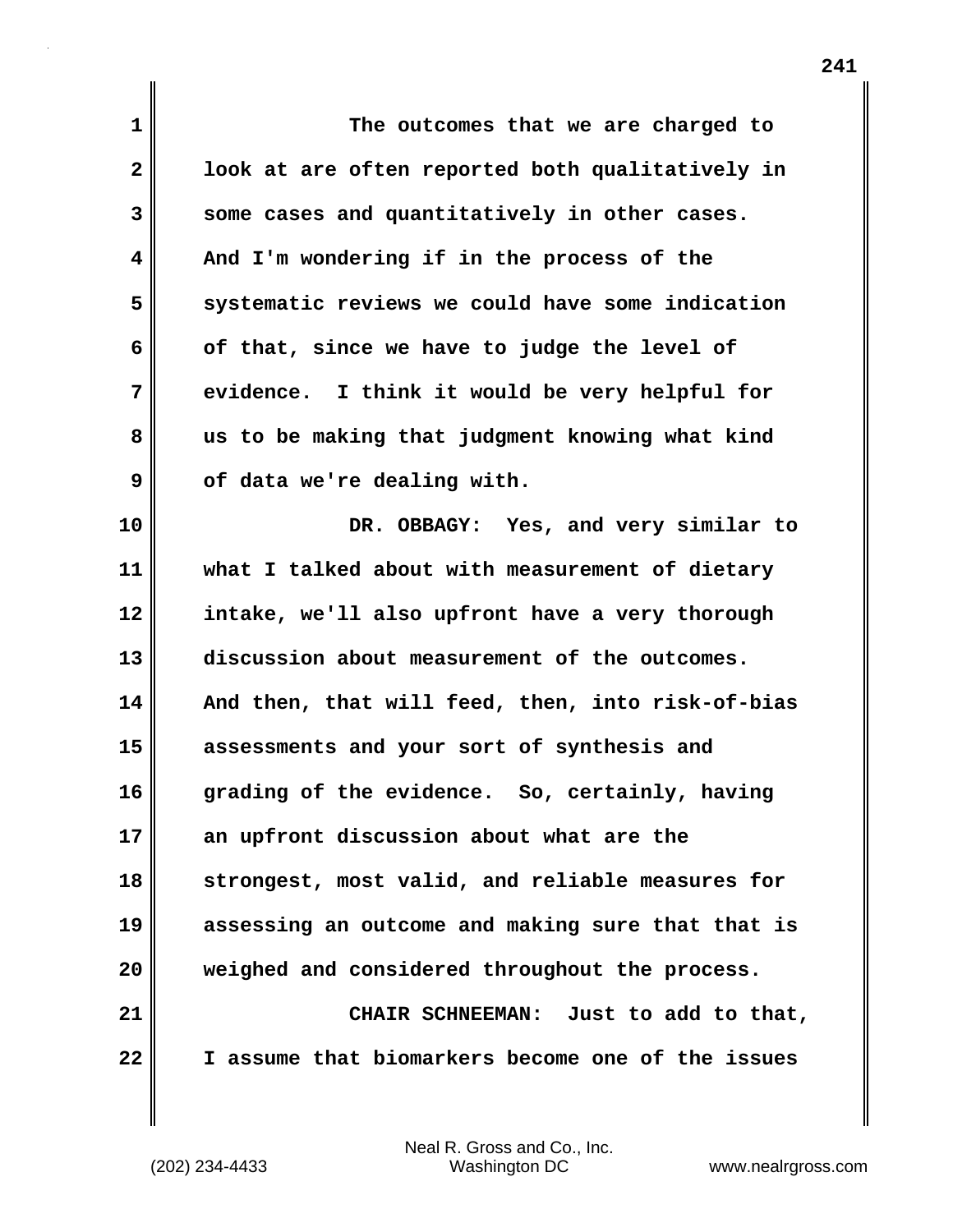**1 there and whether something is a valid biomarker 2 or not for the outcome.**

**3 These are great comments and questions 4 you have all had. So, I'm glad we had the time 5 to include that in our discussion. I think it's 6 been certainly very helpful to me. And I'm not 7 sure you expected to suddenly be a panel over 8 there, but we really appreciate the thoughtful 9 responses to the issues and the questions that 10 the Committee is raising. 11 So, Eve, I'll turn it back to you to 12 close this out and set us up for tomorrow, right?** 13 DR. STOODY: Excellent. Thank you. **14** So, we'll end a little early today. **15 We will reconvene tomorrow here at the same place 16 at 8:30, and we look forward to seeing you then. 17 Thank you. 18 (Applause.) 19 (Whereupon, the above-entitled matter 20 went off the record at 3:35 p.m.) 21 22**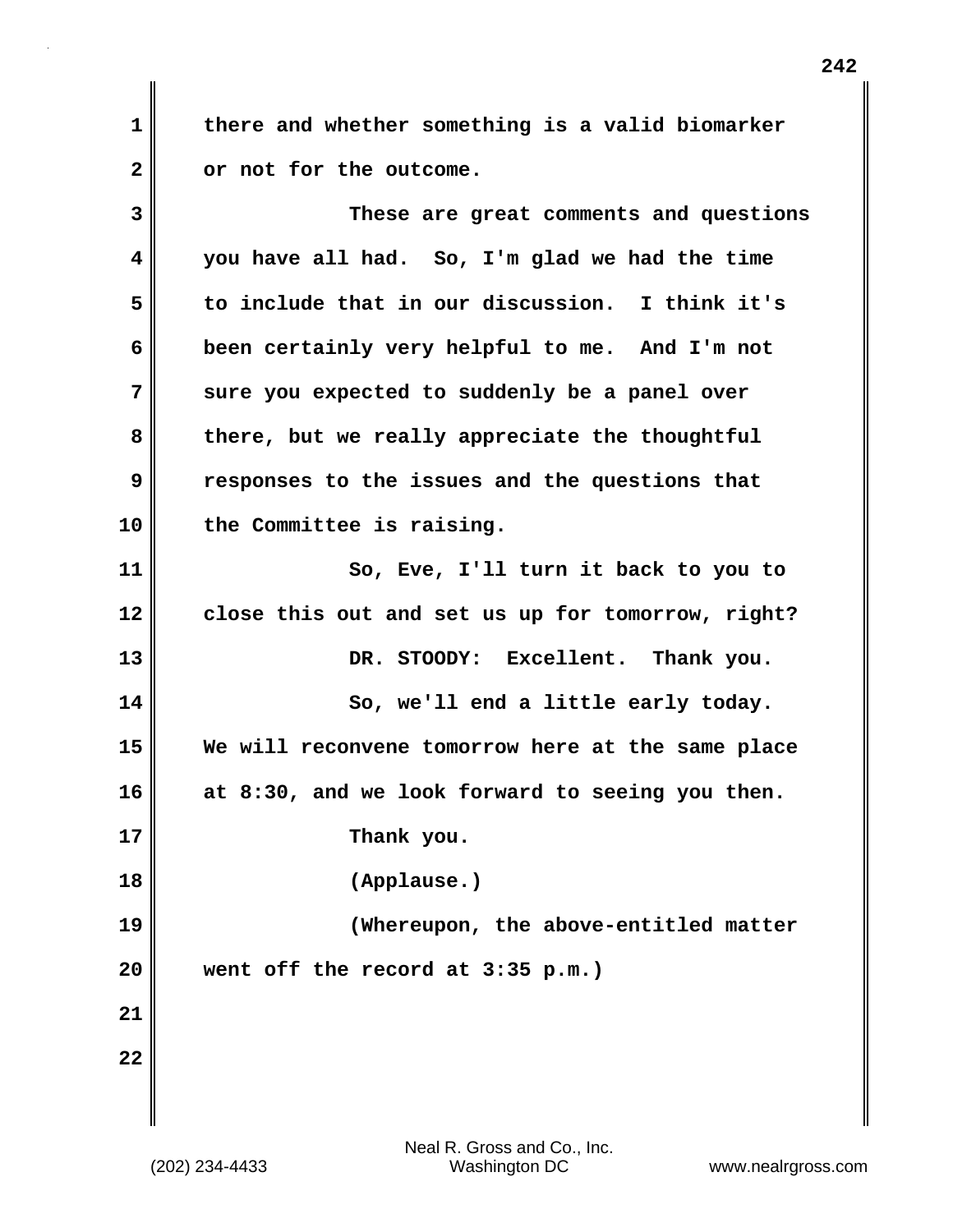A a.m 1:9 5:2 38:8.9 67:1 67:2 97:16 AAP 63:3 abide 60:17 **ability 33:7 193:22** 196:18 221:22 228:15 able 9:21,22 13:13 64:8 66:9 88:4 95:8,10 102:13 107:21 109:7 128:6 138:2 157:12 160:13 179:15.18 184:15 196:16 208:9 227:15 above-entitled 38:7 66:22 97:15 159:20 242:19 abreast 214:4 absolute 187:15 absolutely 91:2 97:5 142:14 academic 154:12 **Academies 3:11 8:12** 68:13 88:3 186:4 Academies' 58:11 66:17 67:8,15 86:13 99:10 104:8 Academy 63:8 108:22 153:13 155:2 199:9 214:2 Academy's 63:4 accept 81:21 acceptable 154:18 acceptance 154:14 accepted 13:16 51:8  $203.1$ access 13:3 37:3 52:1 233:3 accessibility 134:5 174:21 193:10 accessible 106:8 134:6 accommodate 215:9 accomplish 42:18 49:15 157:22 197:1 227:19 accomplishing 197:21 account 116:16 166:6  $215:6$ accurate 122:4 166:10 212:19 achievable 26:21 103:10 achieve 154:17 195:14 achieving 172:7 174:7 174:9 192:21 acknowledge 90:18 91:10 115:1 129:9 193:1 216:1

acknowledges 84:14 129:11 acquired 220:20 Act 22:7 23:14 40:1,2,3 41:4,21 43:4,15 44:5 51:15 52:10 60:18 69:4.6 73:15 165:3 Acting 2:8 10:22 11:7 action 44:7 active 69:21 activities 14:8 27:3 164:16 activity 21:1 25:20,22  $26:7$ actual 176:6 203:21 212:14 adaptable 186:11 200:22 adapted 124:7,16 adapting 155:3 add 64:2 74:4 83:18 86:22 94:8.18 169:18 216:2 226:7 239:5 240:19 241:21 added 27:18 46:14 89:16 136:6 156:1.22 170:21 174:9 186:9 192:20 205:16 **addition** 20:20 51:12 109:13 111:19 115:12 122:13 126:13 204:3 206:20 additional 55:5 80:14 91:22 118:18 211:13 **Additionally 99:15**  $103:4$ additions 169:21 address 7:21 71:4,7 87:1 89:3 90:16 106:10 115:22 129:17 131:10 149:14 161:20 209:9,14 227:6,12,16 227:21 229:8 231:20 addressed 41:13 81:15 88:16,18 118:20 121:3 135:13 141:21 143:1 190:2 192:9 194:12 209:12 217:5 addresses 125:13 225:13 addressing 75:9 89:5 118:14 131:21,22 132:4 214:10 216:21 adequacy 185:7,12 190:16 192:19 198:6 219:8 adequate 157:17 adhere 60:21

Adjourn 4:18 adjudication 214:7 adjunct 30:17 adjust 66:14 adjusted 191:15 administer 19:14 **Administration 26:14** 57:14 58:5 164:13 administrative 52:7 53:8,16,18,19 **Administrator 11:3 Admiral 29:1** admit 146:22 Adolescent 63:11 adolescents 227:18 adopt 70:22 78:9 123:14 adopted 184:18 192:1 **Adult 14:17** adulthood 7:13 14:11 28:7 42:4 46:12 adults 25:14,16 27:20 33:14 65:11 144:21  $163:11$ advance 73:22 87:8 advanced 107:14.17 173:13 193:4 **Advancement 84:17** advancements 110:5,6 128:13.15 advances 24:1 87:1 advantage 180:7 advice 7:12 14:22 15:3 42:21 49:19 64:12 228:5 advisory 1:1,8 3:18 5:6 5:12 9:2 12:9 16:22 21:9 22:5 26:3 28:1 39:18 42:14 43:3,14 44:4,6,8,10 45:3 51:14 52:9 57:5 58:10 60:18 63:7,12 67:19 68:4 69:3,17,20 70:1 70:2 73:4,14 75:13,17 76:12 78:15 79:11 80:2,4,10,13,15,17 82:11 103:13 105:13 109:12 111:9,20 148:19 161:6 205:3 208:1 Affairs 11:10 affect 88:10 affiliations 77:5 affirmed 71:11 afternoon 8:9 46:6 97:18 98:6,21 99:3,18 100:22 159:11 161:13 161:18

afternoon's 99:7 afterward 105:17 age 28:10 33:21 35:20 41:21 175:5,17 177:4 195:7 196:21 219:10 235:10,11,11,13,15 age-sex 190:16 agencies 23:8 24:5 26:12 34:7 35:6 55:3 78:17 104:7 154:5,7 164:10,14 173:12 220:4 agency 11:5 40:11 56:8 80:22 85:2 110:9 153:20 202:15 agenda 8:1 9:7 67:7 99:8,19 210:15 ages 41:9 165:9 175:7,8 188:1 218:4 ago 83:9 106:14 141:2 202:13 agree 75:19 88:22 239:3 agreed 59:4 62:8 agreement 58:22 Agricultural 30:6.12 34:19 35:2,18 41:4,21 57:16 83:21 152:12 Agriculture 1:9 7:9 11:13 21:13 34:9 40:8 45:18 72:7 74:22 78:8 79 7 81 19 82 8 84 5 86:2 164:17 209:17 AgriScience 30:17 ahead 59:10,19 66:15 66:18 159:12 201:12 AHRQ 85:3 110:10 aim 117:8 aims  $27:19$ **AJCN 157:15** alcohol 185:11 alcoholic 171:1 align 84:1,2,7 123:13 128:16 147:21 aligned 109:21 aligns 7:3 allergy 186:14 allow 9:12 47:12 49:10 52:21 85:17 130:16 141:7 168:4 171:15 182:6 237:6 allowed 1:10 42:8 allows 48:5 115:6 188:8 191:2,22 235:6 alluded 102:15 146:12 205:13 alongside 151:2 alternate 72:10

Neal R. Gross and Co., Inc.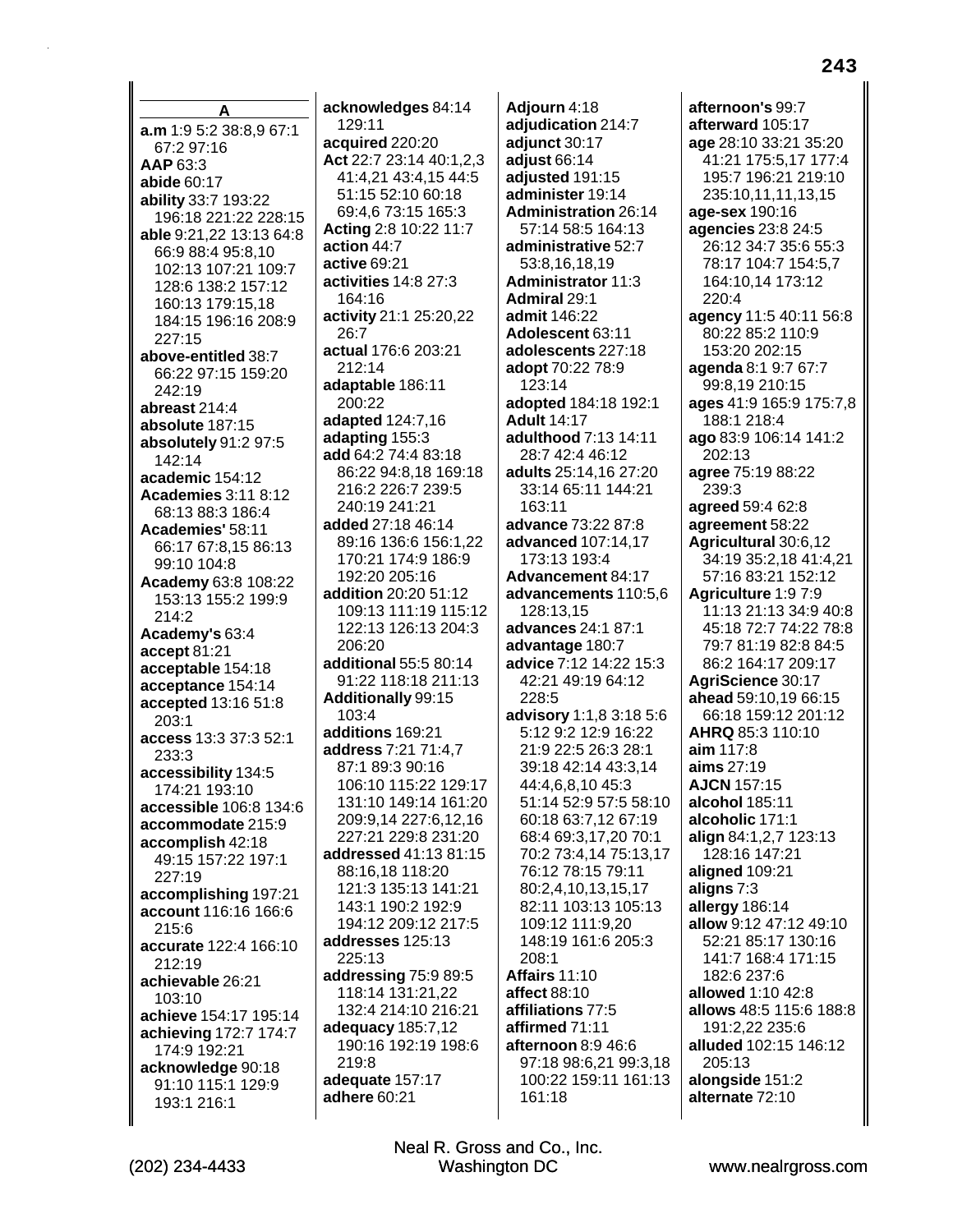amazing 95:18 ambitious 26:20 **America 29:9 36:2** 162:20 168:18 170:7 171:6 175:22 214:21 American 130:1.4 171:8 181:14 183:5 184:18 192:1 227:3 228:9 **Americans 3:13 6:15** 6:22 7:12,17 8:14 21:14,16 23:14 25:11 25:11,22 26:8 28:14 36:4 37:3 40:20 41:7 41:9 100:10 103:8 105:10 168:16 170:10 171:4 185:16,18,19 186:6 191:14,21 199:7 209:19 215:1 amount 31:9 34:16 36:10 165:6 240:6 amounts 170:4 185:21 186:8,11 187:1,12,18 189:1 191:5 195:1,9 198:16 201:5 **AMPM 215:16 AMSTAR 156:10** analogous 154:12 **analyses** 102:20 103:4 103:5 147:21 161:2 162:9.12.17.18 165:16 166:20 173:16 173:19 188:21 217:11 analysis  $3:21$   $8:20$ 85:15 86:5,9 99:22 146:19 161:1,7 162:5 162:8 165:13 166:9 171:15 172:11 173:8 173:10 175:3 183:13 184:4,10 190:19 215:7 217:8 229:19 233:15 235:9 236:1 239:6,8,13 analysts 107:13 119:19 121:4,17 122:7 analytic 111:14 112:7,9 112:18 113:9 118:11 125:11.14 135:19 174:17 analyze 36:16 analyzes 34:15 35:19 analyzing 108:18 172:6 196:15 and-occasion 169:17 and/or 106:5 131:17 192:18 angels 179:5 angles 171:17 184:6

animated 134:22 **Annals 155:9** announce 12:17 49:2,5 160:9 203:12 announcement 98:5 announcements 204:2 210:5.6 annual 77:14 annually 77:17 anonymous 158:22 answer 56:18 60:13 87:20 92:1 102:9 103:21 104:16 105:16 111:17 122:1 126:11 126:14,15,17 128:7 133:12,14 147:8 149:19 150:17 157:3 171:17 173:17 175:3 184:5,20 188:13,19 189:16 218:2 225:1 238:9 239:7,10 answered 101:14 103:14 156:8 answering 101:9,17 103:13,19 111:18 112:8 118:8 125:4 190:6 193:8 220:10 238:6 **answers** 108:17 206:6 anticipate 90:12 154:11 anticipated 239:6 anybody 183:17 anyway 150:14 apart 139:21 150:18 applause 11:19 17:13 19:5,6 20:1 21:5 29:14 30:21 37:10 39:5 58:16 66:11 97:14 100:16 105:19 136:15 152:7 153:6 159:5 161:11 183:21 201:9 242:18 applicable 40:20 113:22 155:7 applies 143:4 200:1 apply 114:7 166:8 190:12 191:11 200:19 appointed 43:17 76:14 76:15 appointees 74:7,13 appointment 74:10 appointments 53:5 appreciate 11:16 15:15 17:10,13 29:21 56:16 64:4 98:20 109:16 157:5 213:6 238:11 242:8 approach 87:5 101:15

101:22 102:19 103:19 104:2,17 105:1 128:18 129:2 153:15 157:13 158:6 161:16 169:7 184:11.19.21 185:11 188:13 189:10 190:5 199:15 207:2 approaches 3:14 8:16 77:21 86:16 87:9 99:20 101:5,6,16,18 103:12 104:1,10,11 104:15 105:3 161:19 161:20 200:19 208:2 approaching 65:21 appropriate 58:19 91:17 113:16 118:19 146:14 154:17 165:18 183:6 190:11.18 approved 119:10 archived 99:13 205:7 Ard 1:13 18:8 67:21 94:18 213:19 Ard's 217:13 area 11:2 12:13 26:4 30:11 31:13 34:5,8,14 36:6 42:11 48:12 62:14 92:13 123:9 128:11 158:2 204:18 228:18 areas 25:8 46:13 81:15 89:12 110:4 172:21 173:3 204:18 209:11 220:6 231:13 **ARS** 35:3 152:13 153:22 154:2 156:4 **ARS's 153:3** art 71:1 article 106:20 119:15 120:15,19 121:2 133:9 147:6 articles 116:3,6 119:12 120:14 121:6,7 127:12,17 132:21,22 136:1,2 150:11 articulate 184:16 185:22 191:22 **Asian 200:14 Asians 177:6.7** aside 155:13 asked 13:15 24:4 42:17 44:1 52:16 60:3 62:10 68:16 76:7,10,21 77:2 87:16 90:15 91:3 146:5 209:7 225:16 228:13 240:12,13 asking 13:21 20:6 44:21 47:17 91:11 189:14 212:21 230:16

asks 170:3 asleep 101:1 aspect 144:7 237:8 aspects 68:7,8 111:5 199:6 assess 75:22 123:16 124:4 127:6 141:13 141:20 150:13 163:10 164:1 216:11 229:2 assessed 130:11 assessing 124:8,17 129:2,13 133:5 216:13 241:19 assessment 82:14 122:14 123:2 137:10 155:3 167:14 168:4 168:11 169:3 188:17 216:8 239:4 assessments 113:3 125:7 167:20 241:15 assign 126:20 127:7 138:2 195:2 assignable 128:4 assigned  $130:15$ 166:19 assist 6:6 36:7 82:14  $104:20$ assistance 11:15 23:13 232:1 **Assistant 2:10 20:15** 28:22 assisting 103:12 Associate 157:15 associated 57:22 198:17 association 95:6 122:22 164:2 **ASST 21:6** assume 191:19 192:3 194:17 241:22 assuming 143:13 221:14 assumptions 191:17 **assure 186:18** Atlanta 26:15 attend 207:10 audience 5:10 12:8 17:12 38:5 134:7 136:9 162:3 193:12 audiences 206:19  $207:3$ Auditorium 1:8 authoritative 172:14 authority 91:19 authorization 165:4 automated 169:5 availability 34:15 177:22 218:15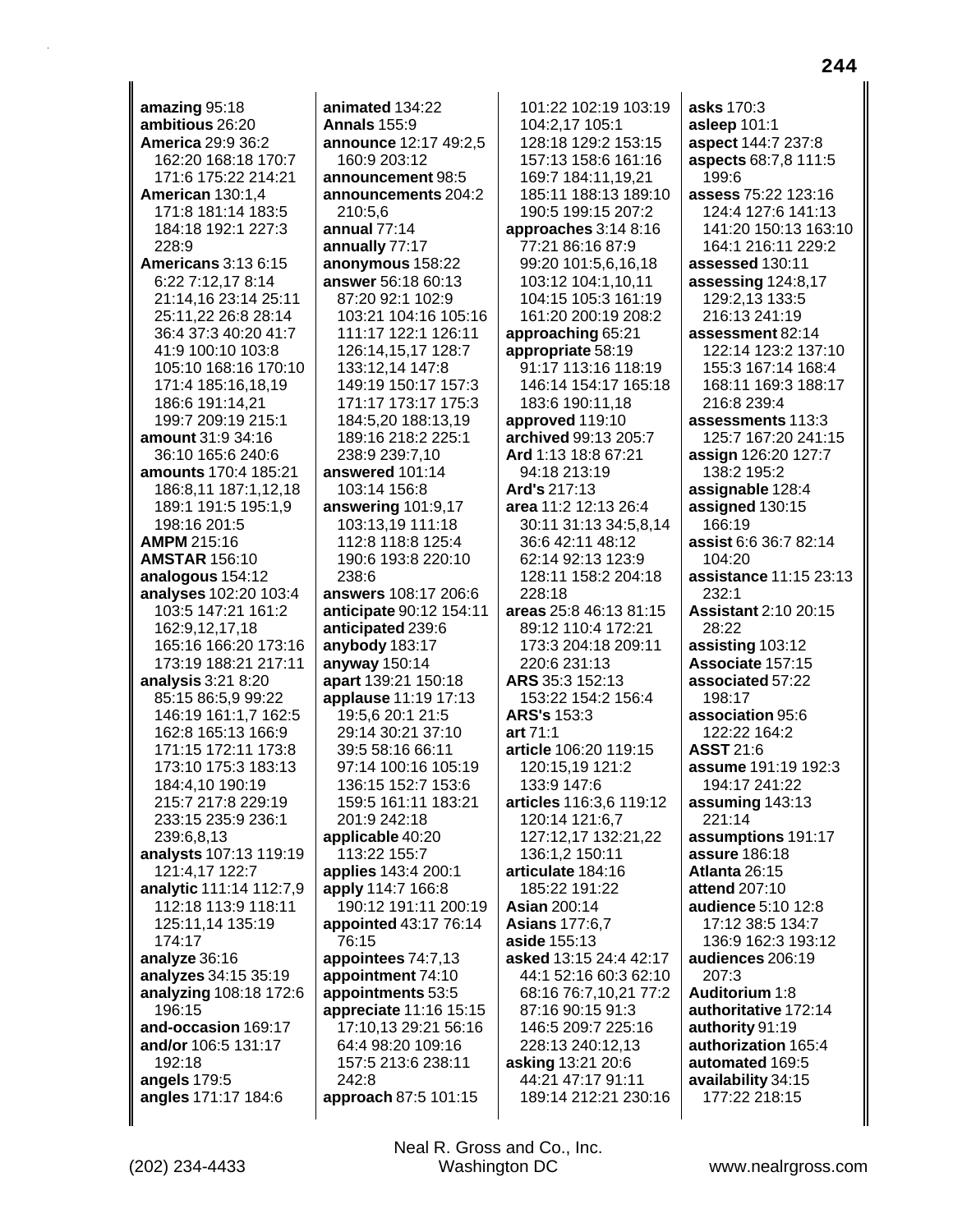available 9:8 16:2 44:12 46:19,21 49:3 53:3 60:6 61:15 70:11 76:10 81:13 82:18 85:20 87:12 99:17 128:7 131:3 134:17 147:19 176:1 178:15 183:8 185:15 196:14 199:1,2 205:1,20 218:2 220:13 229:4 235:5,14 239:9,12 Avenue 1:9 average 6:15 46:11 142:8 191:13 aware 11:4 151:1 awareness 77:6 163:17 Azar 26:18 B **B** 62:11 B-24 149:22 192:10 220:16.18.19 **babies 227:17 baby 176:4** back 19:8 38:10 44:22 65:8 71:6 73:18 100:18 125:11 141:18 150:9 159:18 160:18 172:20 182:9 185:5 189:11 194:18 199:21 242:11 background 31:22 73:12 158:4 backtrack 150:6 **backwards** 195:12.13 badge 5:19 badges 5:18 Bailey 1:14 18:7 145:18 217:20,20 balance 77:8 balanced 73:15 **ball 152:3** Barbara 1:9,12 3:9 17:16 57:5 63:22 158:7 180:14 194:15 **barrier** 232:19 base 41:16 64:9,12 66:1 104:12 225:22 234:19 based 22:15,22 23:5 24:9 26:20 32:12 38:15 40:13 43:20 60:9 85:20 89:9 95:12 118:7 120:1 121:11 121:21 124:14 140:22 141:14 146:7 147:18 186:5 192:11,12 196:16 202:14 226:1 226:8,19 234:19

235:3.4.13 **bases** 133:10 **basic 199:9** basically 198:7 226:18 basis 7:20 22:18 29:12 36:15 164:4 224:16  $240.17$ **Baylor 222:11 Bazzano 1:14 18:12** 233:8.9 **beans 187:5** becoming 87:4 began 172:20 201:20 **beginning 13:7 41:6** 47:22 99:12 144:14 179:9 204:9 begun  $190:1$ behalf 10:5 12:5 26:18 31:18 50:2 52:17 behavior 25:12 192:6 228:16 behaviors 163:20 **believe** 14:6 29:18 32:11 36:5 64:20 97:2 102:14 115:3 141:17 143:12 216:18 239:16 benefit 164:8 **benefits 7:5 96:11 best** 78:18 84:2,7 103:19 109:21 154:20 215:18 228:6 229:1 Beth 182:19 better 11:22 29:20 33:3 85:9 107:2 188:12 beverage 155:21 168:16 170:6 171:3  $174:1$ beverages 46:14 169:13 170:13 171:8 beyond 68:9 79:5 90:17 91:14 197:8,10,14 bias 75:21 76:1 78:2,5 104:5 115:22 122:17 123:16,20 124:2,4,9 124:18,19 129:5,8,13 133:5 136:20 145:9 146:21 149:4 216:11 216:14.15 biases 70:21 75:2,7,9 75:13 212:16 **bigger** 183:11 bigger-picture 95:19 biochemical 168:7,11 168:12 biochemistry 168:3 biographies 74:8 biologic 240:17 biomarker 214:12,14

 $242:1$ biomarkers 168:1 241:22 birth 7:13 14:11 28:10 36:9 42:3 46:12.16 63:17 81:12 89:17 95:17 115:9 140:6,16 155:18 156:5 180:3 195:6 206:21 222:14 223:1 232:11 234:5 bit 9:3,16 19:8 45:7 46:2,5 49:7 64:2 66:15,18 68:20 69:3 83:3 98:1 99:8 106:2 106:4,7 110:22 120:2 123:11 127:3 131:16 139:9 146:22 158:8 173:22 179:11 201:16 202:6 205:9,17 206:7 213:12 219:7 236:18 237:9,20 blogs 77:4 blood 164:5 168:6 **blue 6:2.2 boards** 63:7 body 82:21 111:16 113:5 122:10 123:4 126:2,8 127:6,21 128:9 129:3,18 130:3 130:15,19 131:11 133:20 137:3 143:21  $226.1$ bookmark 214:1 bottom 117:22 124:21 130:22 210:20 **Boushey 1:15 18:6** 67:22 94:7 149:2,12 158:15 218:17,18 bragging 38:20 brain  $233:2$ **brand 178:1** Branded 178:5 **Brandon** 2:8 3:4 10:22 **break 8:4 37:14 38:6** 97:10 98:12 99:11 104:9 159:11,14 183:19 breaking 159:16 breakout 177:15 breaks 240:9 breastfeeding 228:16 232:11 239:17,22 240:5,7 brick-and-mortar 106:18 brief 64:2 138:22 204:20 206:3 briefly 46:13 110:20

111:2 114:11 163:4 171:19 178:4 186:22 **bring 61:20 151:2 203:4** 221:22 222:6 236:9 238:20 239:2 bringing 225:17 235:17 236:4,6 237:16 **brings** 58:7 62:15 63:18 broad 77:7,10 186:10 218:14 230:9 broader 68:8 broken 65:11 187:7 brought 93:5 brush 215:10 **budget 186:14** build 56:1 65:10 200:20 building 5:20 built 15:22 178:2 235:7 bulk 155:20 162:17 bullets 40:2 burden 169:9 burgers 171:13 business 66:10 busy 31:14  $\mathbf C$ 

cafeteria 6:9 calculate 190:13 calculates 35:20 calendars 48:4 California 57:12 call 16:21 32:8 64:6 65:14 73:7 79:21 118:10 152:13 210:12 called 36:1 42:15 43:18 116:14 123:18 124:2 128:18 135:11 227:3 calling 19:9 153:21 calorie 187:20 188:5 190:14,17 calories 187:11,14,15 187:16,21,22 188:2 campaign 26:6 cancer 24:22 26:10 93:4 172:15,17,18 173:2,3,7 capable 233:1,7 238:5 capacity 189:15 capture 229:6 240:5 captured 240:8 capturing 119:6 cardiovascular 24:21 224:2 Care 14:17 career 32:5 57:7 64:17 212:13,17 Carol 1:15 18:6 218:17 carry 29:6 133:15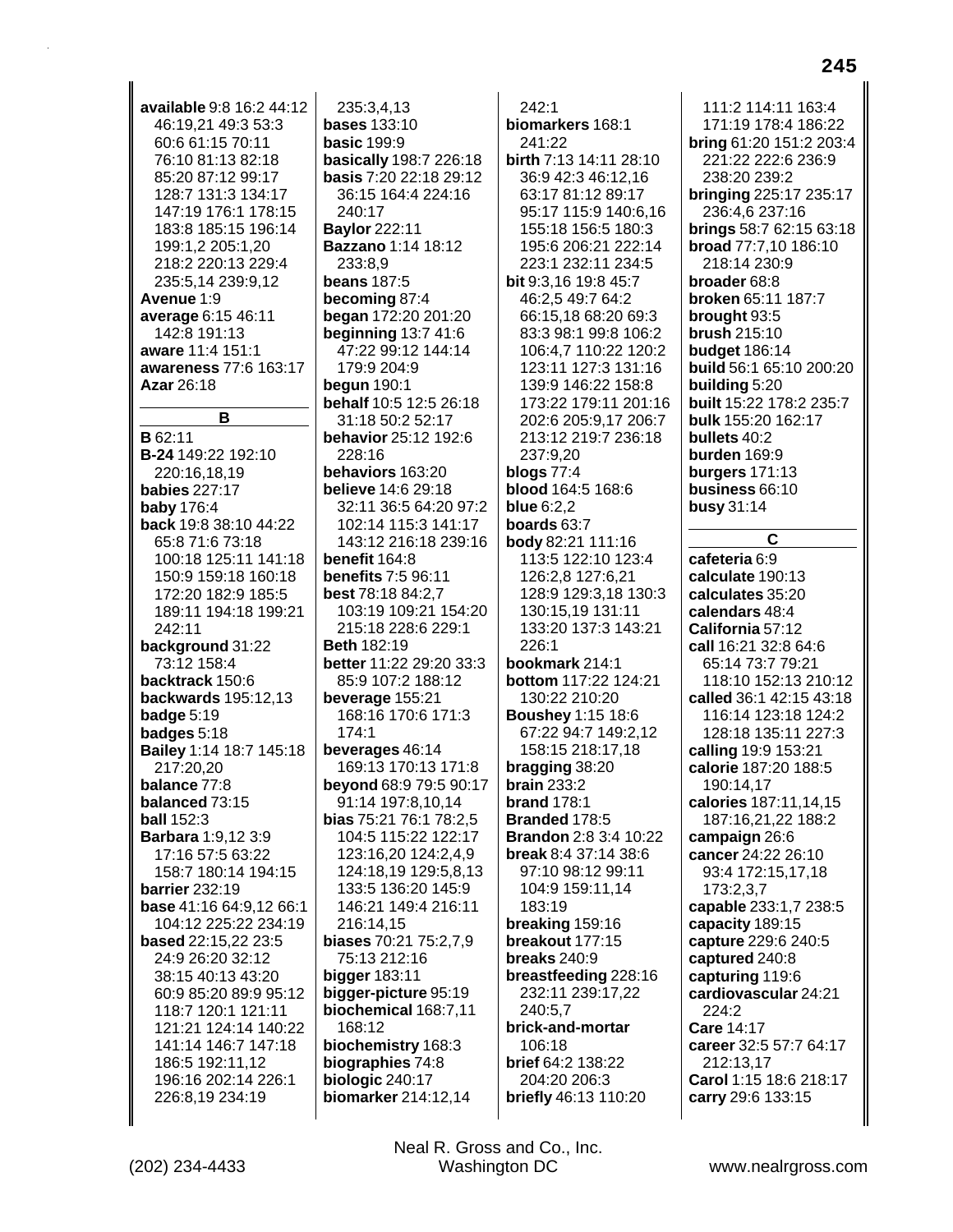$185:18$ carrying 40:11 case 76:16 143:14 145:17 149:15 case-149:9 case-control 114:20,22 149:9 cases 104:18 172:18 213:11 241:3.3 cast 119:13 categories 155:17 169:16 categorization 147:10 categorizing 140:19 category 130:12 138:3 147:13 154:16 171:7 221:9,15 224:17 225:9 caught 224:10 caused 181:12 CDC 55:4 154:6 164:13  $172:3$ center 5:8 21:21 38:1 54:4,9 99:22 102:5 105:6 160:20 163:13 164:18 172:3 189:5 193:2 centered 94:19 centers 26:14 35:17 156:4 163:14 167:12  $167.13$ central 35:14 60:7.10 certain 24:22 41:12 166:11 191:6 certainly 23:9,18 28:11 59:13,22 60:21 137:21 154:15 175:17 216:3,12,22 223:5 238:20 239:2 240:4 241:16 242:6 certifying 75:11 cetera 215:6 228:22 Chair 1:10,12,13 3:8,10 8:7,7 17:15,19 19:12 19:13 57:4 58:17 59:5 62:8,20 63:3,15,21 87:22 90:8 96:22 136:16 137:14 138:1 138:5.18 140:12 149:18 150:15 152:6 157:5 158:1 159:2 178:13,20 179:1,19 179:22 180:12,14 181:5,7 182:9 183:15 194:15 199:3 200:6 200:11 211:5 212:6 212:10,22 213:16 225:15 226:14 231:9

237:22 240:11 241:21 Chairman 152:19 challenge 178:15 challenges 239:21 challenging 150:19 chance  $211:8$ Chancellor 11:11 change 32:22 42:5 107:6,7,8 135:6 141:11 228:9 231:6 changed 106:10 changes 56:10 103:1 134:1 184:11 188:9 188:20,22 192:14 changing 36:3 107:1 chapters 236:8 characterize 32:14 characterizing 172:11 charge 29:7 238:9 charged 241:1 Charles 63:1 charter 3:6 8:5 39:15 44:5.7.11.13.16.18 47:4,6,10 49:10 56:20 60:2 check 99:1 136:10 checklist 158:9 Cheyenne 193:6 Chief 11:9 35:7 child 14:17 63:9 65:19 childhood 28:6 children 14:15.19 27:20 33:13,22 34:3 36:9 62:18 63:1,10 65:10 161:4 163:11 175:12 188:1 219:10 Children's 156:3 choices 25:12 33:9,17 33:19 168:16 cholesterol 168:3 choose 33:7.8 chose 74:13 chosen 140:11 chronic 25:15,16,18 26:9 28:7 57:8 58:1 95:20 117:10 162:11 174:4 198:3 224:18 circadian 194:2 circled 210:21 circulating 209:8 civilian 166:4 171:22 clarification 211:15 classic 197:19 classified 149:5 cleanup 166:18 clear 81:20 109:10 121:13,15 212:16 clearly 37:1 59:17 82:8

83:2 104:2 clearly-formulated 108:17 click 44:15 87:14 207:7 207:21 210:21 clinical 87:5 100:4  $117:5$ clinicians 173:7 close 9:2.5 201:16 210:15 213:20 227:5 242:12 closely 21:20 107:15 123:12 124:15 128:17 131:22 closer 203:20 closes 16:14 closing 4:15 20:2 28:15 55:18 87:11 201:15 CNPP 100:1,7 189:5 CNPP's 70:11 100:10 105:11 Co-Executive 2:20 Cochrane 85:2 110:7 118:17 123:21 124:1 124:10 125:2 139:2 139:17 150:16.20 226:6 **Cochrane's 123:18** code 168:21 cohort 114:19 145:6 147:16 148:3 149:8 Colette 2:14 3:15 99:21 100:14 105:20 153:7 161:12 collaborated 164:11 collaborating 84:22 173:12 collaboration 124:11 collaborations 162:2 collaborative 140:16 220:17,17,18 collaboratively 21:15  $22:3.4$ collaboratives 81:13 colleague 20:12 30:2 97:22 161:14 colleagues 10:3 31:21 38:2 206:11 215:8 collect 212:7 213:1 228:16 collected 141:16 167:9 169:2 172:9,18 173:4 179:14 233:13 collecting 165:9 180:6 collection 103:5 155:16 162:8 166:15 167:4 167:17 168:20 169:8 204:22

collectively 13:21 64:8 206:2 212:9 236:10 236:21 collects 34:14 173:1 **College 222:11** coma 153:10 combinations 171:10 combined 125:18 165:17.19 combines 35:7 167:5 combining 175:18 218:8 come 10:4 19:13,19 30:19 42:11 44:22 54:20 55:1 65:13 66:1 71:6 95:11 96:3,12,19 137:1 150:2 159:13 162:18,20 179:5 182:17 208:10 212:4 225:12 231:17 comes 47:8 116:10 129:14 178:16 196:19 219:9 237:21 coming 19:9 125:11 127:17 182:9 200:13 comment 10:10 13:9 16:4,5,9,14,15,22 25:3 52:20 56:6,8 74:7 88:1,1 93:21 160:8 202:11 204:10 204:12.21 209:22 217:13 238:1 240:22 **comments** 10:2,8,14 12:15 16:11 24:5,8,9 38:21 46:9 48:15.18 51:8,16,20 52:3,4 56:12 74:16,19 88:19 90:13 202:12,15 203:17 204:5.7.12.17 204:20,22 205:11 207:7,10 210:1 242:3 commission 86:14 commissioned 67:14 68:15 commitment 13:15 15:14 17:5 20:7,9 38:16 59:1 174:20 193:10 commitments 104:7 committed 7:15 13:19 15:16 committee's 8:5 10:2 28:1 29:7 39:14 43:10 44:10,18 46:22 47:11 49:10 51:6,8,19 60:1 61:18 62:13 71:12 75:13 76:4 81:14 90:9 90:9,12 97:1 102:3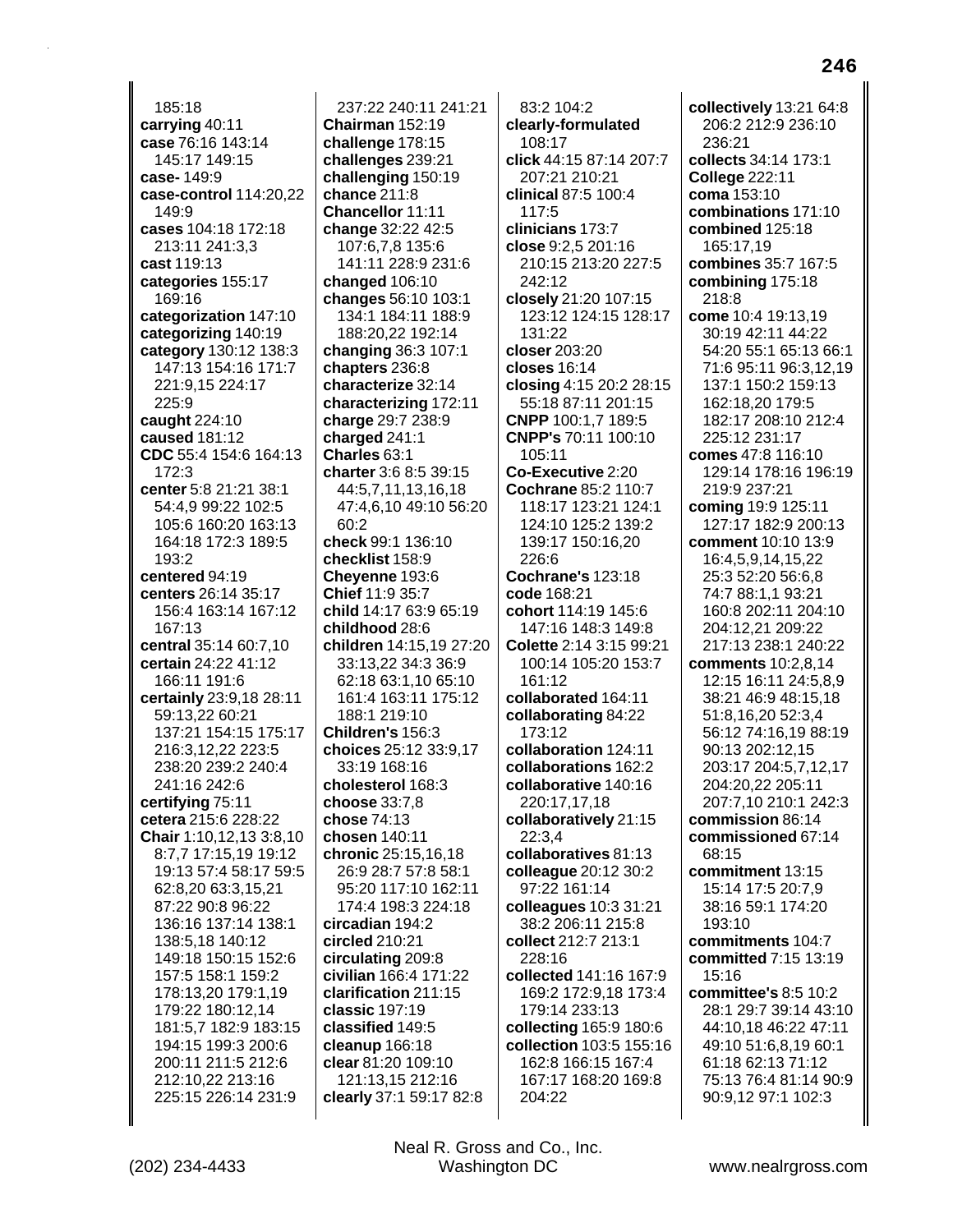105:13 136:11 201:21 201:22 203:6 204:8 205:3 207:15 209:15 210:2 committees 57:15 58:10 63:7,8 69:21,22 76:13 78:15 80:10,15 217:10 common 6:11 25:9 106:16 129:4,6 137:21 145:3 commonly-used 128:17 communicated 206:13 communicating 107:3 207:1,2 communications 52:14 54:19 community 36:20 78:19 78:19 comorbidities 145:3 comparator 112:13 118:4 compare 151:6 186:2 190:15 compared 112:13 125:17 171:4 214:12 complement 115:5 complementary 104:11 184:6 237:8 complements 180:6 complete 47:17 52:7 111:7 122:6 126:7 130:15 134:14 157:11 169:8 179:17 completed 58:13 76:19 81:11 104:3 139:3 239:13 completing 101:12 completion 133:1,18 complex 33:3 57:10 85:10 165:20 166:2 compliance 192:3 component 36:1 components 170:17,18 composed 49:12 composition 35:12,16 198:1 compounds 197:17,22 comprehensive 67:13 119:6 121:1 168:10 concentration 168:6 concept 65:6 88:20 89:19 concern 86:4,8 147:22 174:3 180:18,22 220:5 concerned 88:7 144:18

199:10 218:1 concerns 74:15 147:17 218:13 conclude 209:16 concluded 68:1 conclusion 95:12 126:6 126:6.18.21 127:1.2 127:10,13,19 128:5 130:7 133:15 134:1 136:5 138:12 143:2.4 150:22 208:17 219:21 236:19 conclusions 51:2 60:8 80:6 81:22 82:20 113:5 122:12 123:6 133:21 137:3 142:21 151:7 174:18 190:19 193:17 226:1,8 235:3 237:10,15 condition 117:7 144:6 144:14 221:5 conditions 163:16 172:12 174:5 conduct 14:1 50:4 66:10 77:14 82:12 102:9 108:9 119:11 123:17 132:20 conducted 9:1 57:21 67:18 81:10 102:16 116:13 125:21 135:19 137:7 141:9.15 152:16 167:18 169:6 169:22 172:1 222:13 conducting  $83:8,10$ 107:4 110:8 111:6 120:11 122:13 131:6 131:14 139:15 161:2 conducts 111:22 confident 29:4 127:2 confidential 76:8 172:1 confidentiality 166:21  $\text{confirm } 239:3$ conflict 76:15 conflict-of-interest 77:15 conflicts 69:9,11 70:22 74:9 75:2,7,9,13,16 75:20,22 78:5 95:5 conforming 69:1 confounders 112:15 Congress 44:6,9 47:4,6 67:12 87:17 consensus 95:2 219:3 consider 83:17 93:4,5 118:7,18 129:10,16 133:17,19 136:20 137:8 139:4 142:11 146:15 173:16 189:19

199:16 209:18 219:16 224:14 consideration 45:19 72:11 76:6 81:14 115:15 126:9 130:10 130:16 142:10 148:7 considerations 77:9 79:22 considered 24:9 42:22 68:22 69:12 116:7 123:5 137:15 145:10 150:10,11 173:21 196:8 221:4 241:20 considering 59:19 124:20 130:3 231:21 consistency 129:5 consistent 61:9 113:15 122:4 consistently 114:8 127:5 **Consortium 220:19,19** constituting 95:4 constraints 80:9 83:7 186:15 191:9,12 constructs 165:21 consume 187:1 195:1 consumed 24:20 169:13,21 170:3 171:8,11 178:11 186:6 191:14 215:1 consumer 11:2 33:15 consumers 15:2 consumption 27:15,17 155:21 174:2,9 176:7 178:1 191:19 192:18 192:21 240:15 **Contact 209:13** contain 40:4 contains 134:13 148:16 content 33:16 79:21 **CONTENTS 3:1 4:9** context 182:14 212:12 240:19 contextual 151:6 226:7 continually 22:19 228:19 continue 22:4 51:18 53:22 71:3 78:12 82:2 83:4 87:10 97:11 200:4 201:14 continued 23:22 41:17 46:10 110:11 continues 135:16 continuing 13:9 109:17 165:5 continuity 79:14 80:16 88:14,20 89:19 continuous 78:9 84:17

 $204:13$ continuously 32:22 84:16 86:22 165:8 172:9 contrary 95:9 contribution 37:9 173:19 contributions 104:16  $170.9$ control 26:15 35:18 147:1 149:10 163:14 163:17 166:18 172:17 221:17 controlled 114:16.17 130:20 221:16 225:8 controls 146:21 convene 67:17 79:20 conversation 50:9 66:5 89:15 90:6 92:18 96:17 176:15 182:22 198:20 199:20 200:3 229:18 237:18 239:18 conversations 176:17 201:7 217:10,12,17 229:21 239:14 converted 187:15 converts 170:16 cooperate 164:19 cooperation 153:20 core 108:8 112:9 134:4 138:16 231:7 corollary 91:18 correct 143:15 144:10 214:16 correctly 196:17 correlated 35:22 correspond 107:5 134:8 Corteva 30:16 cost 72:22 costs 7:5 counsel 11:11 counseling 100:5 count 154:4 countries 116:14,18,20 116:22 country 14:20 34:10 95:21 116:11 140:19 144:22 167:14 couple 5:16 48:9 136:18 210:11 218:10 221:1 234:16 course 15:1 36:18 46:16 109:17 111:6 111:15 113:3 114:2 123:7 126:1 133:2 164:9 166:21 185:14 188:4 192:5 194:2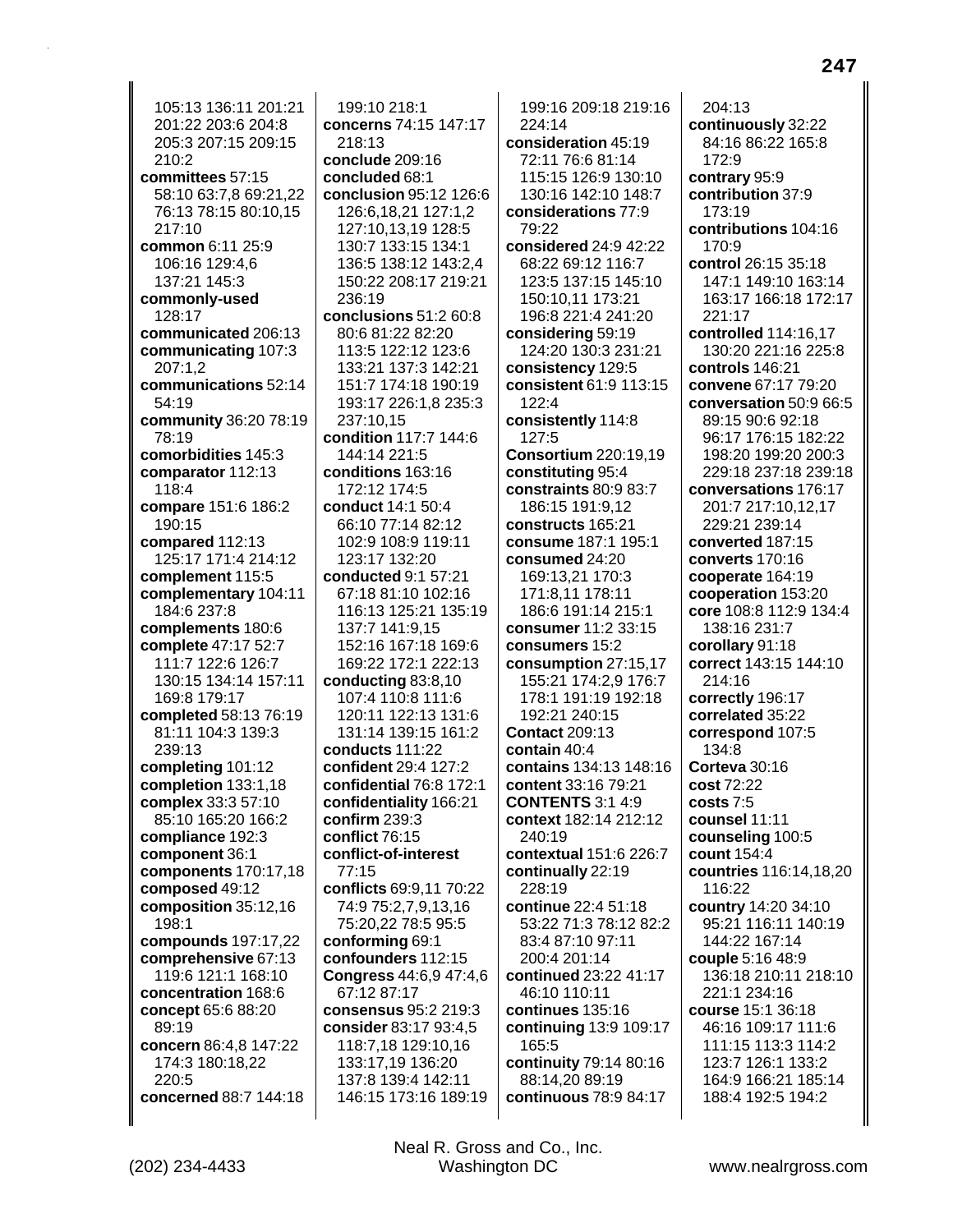214:14.19 215:12 234:3 235:20,22 238:13 cover 42:2 133:10 173:5 covered 68:9 99:9 176:7 covers 177:7 236:21 cozy 37:17 create 118:10 122:8 created 34:16 101:13 103:16 creating 53:11,22 75:5 213:14 creation 21:13 35:14 creative 189:10 credibility 60:20 credible 7:12 70:17 110:15 criteria 24:9 40:22 73:4 73:6,6,8,11,22 86:3,7 111:15 112:22 113:10 113:11.18 114:4.7.12 116:18 118:1,6,12 119:22 120:5,6,8,16 121:12 126:20 127:4 128:16 129:19 130:11 131:2 132:11 135:20 144:4 145:11 146:3,7 221:3.6.19 critical 23:6 28:4 31:8 32:17 33:5 111:16 112:16 113:6 117:2 122:15 163:18 183:9  $\mathbf{crop} 34:20$ cross-182:15 217:8 cross-cutting 189:20 cross-sectional 114:22 146:8,13,15 149:10 182:17 233:13.15 crossover 221:14 225:5 225:6,7,11 237:11 crossovers 221:16 culminating 102:11 cultural 186:13 194:3 199:6 219:12 232:2 cultural-ethnic 199:12 culture 196:21 cup 170:18 187:12 curate 79:16 curious 96:2 149:20 current 7:11 22:17 23:10 40:15 55:21 64:10 79:10 89:10 90:1,9 102:16 103:7 109:21 165:5 174:1,2 189:21 192:14 236:14 currently 62:20 69:21

146:2 155:14 238:8 curtain 158:14 cut-points 235:15 cutting  $217:9$ cutting-edge 34:12 **CV 77:2** CVs 77:11 cycle 79:9 88:5,18 165:13 166:5 169:19 cycles 79:19 88:14 165:10,17 167:1 175:18

D

D.C 48:11,12,13 daily 7:19 185:8 195:1 dairy 170:19 187:10 dark 187:5 data-driven 32:12 database 91:21 106:19 120:17 162:22 163:2 170:12.16 171:1 178:2,6 179:10 180:2 183:6 199:1 databases 36:7 118:16 118:18.21 162:21 168:21 170:8 179:5 179:17,20 183:2 215:5 219:9 233:16 datasets 102:21 103:6 171:20 180:10,13 183:14 232:5 date 47:3,5,8 118:2 132:15 204:12 dates 47:21 48:8 49:8 203:9,10,12,21 **Dating 185:5** David 2:20 3:19 152:10  $159.3$ Davis 1:15 18:16 57:12 182:20 222:10,10 day 1:6 9:3 13:18 50:18 51:5,10 56:8 89:7 110:15 169:18 195:3  $203.2$ day-occasion 194:21 daycare 14:19 days 65:15 DC 1:9 de 2:17 91:12 202:16 deal 90:20 139:1 179:2 dealing  $241:9$ deaths  $173:3$ debate 37:19 decade 27:8,18 178:17 December 47:16 decided 123:12 decipher 33:3

decision 59:5 154:20 155:12 decision-making 62:14 decisionmaking 61:6 decisions 50:7 deck 145:13 decreased 191:6 dedicated 31:21 107:12 dedication 20:9 32:4 define 108:14 232:19 defined 69:10 118:4 170:18 defines 112:9,11,14,20  $113:1$ definitely 88:13 90:2 176:16 211:4,5 216:17 217:14,17 231:4 238:17 definition 108:14 122:16 180:21 definitions 132:9 degree 177:22 240:18 degrees 107:14,17 173:13 193:4 deliberate 95:11 deliberation 50:7 61:6 62:6 88:10 95:2 112:2 179:9 214:5 deliberations 50:10 51:9,19 62:13 96:3 203:6 204:14 239:15 deliberative 32:18 51:13 70:21 80:20 93:11.12 94:21 delivered 23:11 delivery 35:16 47:2 demographic 201:2 demographics 167:7 172:22 173:4 demonstrated 73:13 DEP 11:20 21:6 29:15 30:22 37:11 38:10 Department 1:9 12:11 20:12 21:11.12 23:4 35:8 45:18 62:21 152:19 164:17 Department's 8:11 departmental 37:2 departments 7:8 13:21 19:3 22:13 29:19 41:18 42:17 44:21 45:7,12,20 46:8 47:10 47:12 49:20 50:3 53:2 54:3 56:1 68:17,17 72:11,15,16,17 73:20 74:13 82:5 85:8 86:14 88:21 90:15 91:5 93:19 202:9 209:18

210:2 237:17 depend 196:7 depends 103:20 224:20 depicted 142:3 Deputy 2:8,10,12 11:1,7 20:15 30:9 31:12 describe 55:21 103:22 108:15 122:9 161:15 168:13 171:19 190:12 described 74:2 125:17 138:6 163:3 173:18 176:1 179:12 182:6 183:2 describes 44:10.18 110:20 184:7 186:22 describing 129:17 161:18 162:4 197:19 description 54:18 descriptions 169:20 deserved 71:22 design 114:13 115:14 130:10.12 144:15 146:13 149:10 164:11 165:20 166:2 225:7 225:11 designate 141:8 Designated 2:15 5:5 39:17 designates 5:21 designed 104:4 113:14 123:3 134:19 147:7 163:10 170:5 185:21 216:19 223:20 designs 114:14 115:16 130:18 149:16 221:14 225:5.7 despite 215:22 detail 101:19 104:1 109:2 131:3 160:5 169:19 170:6 178:5 181:3 215:17 determine 96:11 133:7 133:22 163:22 223:13 232:21 determining 132:17 230:12 detrimental 160:16 **Detroit 152:21** develop 7:16 14:4 15:19 16:21 45:11,16 45:20 56:1 69:13 70:17 72:9 73:6 75:8 80:14 86:15 91:21 105:9 109:1 112:6 126:5 163:15 164:21 190:6 197:8 209:18 217:10 230:19 234:21 developed 149:21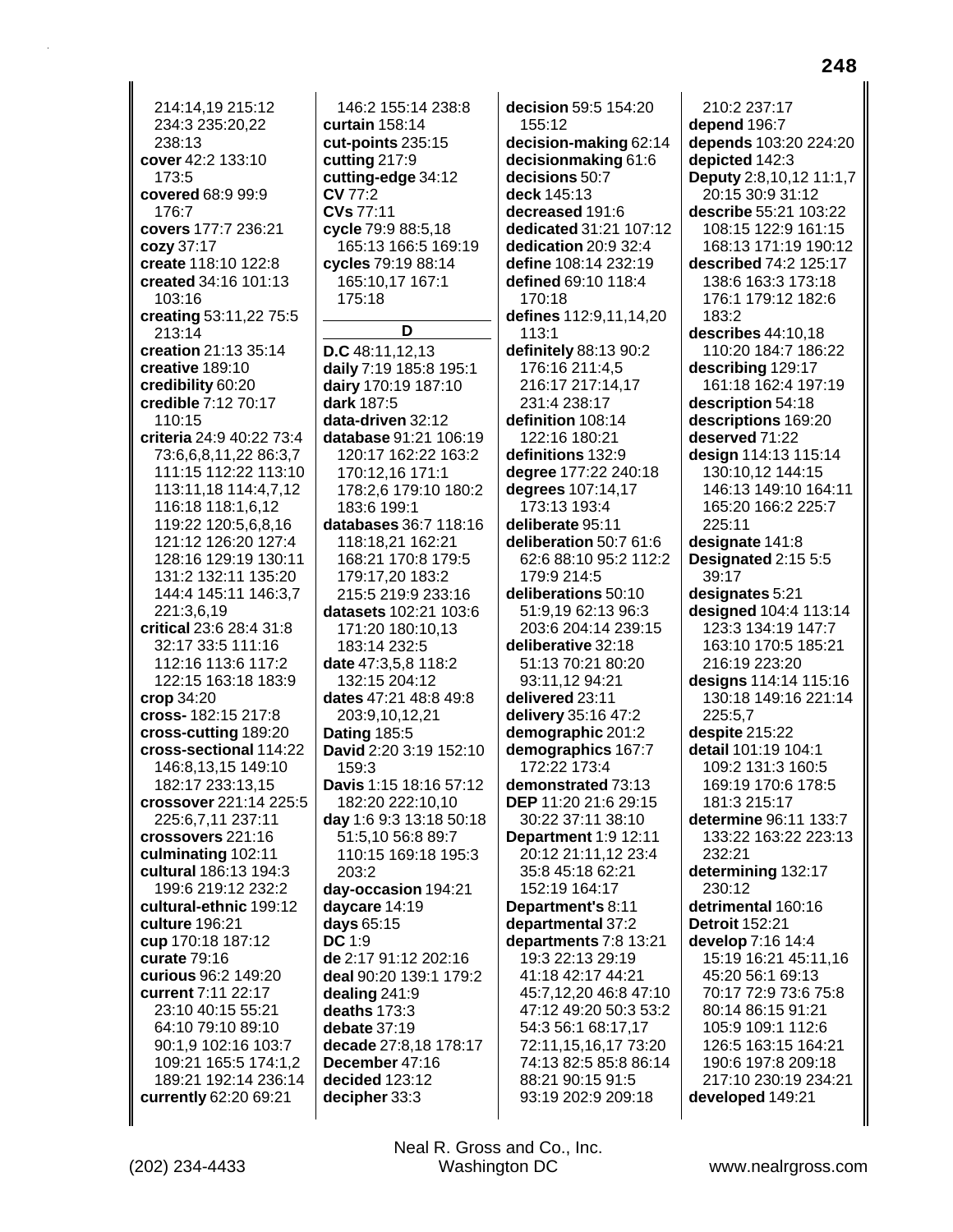150:1 155:5,6 169:5 174:16 185:17 186:4 189:13 193:16 229:11 developing 11:14 54:16 94:5 100:9 101:10 207:5 208:15 226:4 237:5 development 21:13 23:22 24:21 28:5 42:22 55:14 63:11 65:17,19 84:21 94:12 100:12 107:20 110:12 116:15 140:21 141:14 141:17 150:12 164:11 197:11 deviation 122:18 Dewey 1:16 18:11 140:13 141:4,7,12,22 142:2,7 143:7 175:11 175:21 176:6,9,20,21 176:22 195:4,4,6,11 195:19 196:10 218:6 234:7 DGAC 62:10 90:9,11 **DGAs 186:17** diabetes 24:22 26:10 144:9 168:2 224:3 diagnosed 117:12 diagnostic 168:1 diet 7:3.3 15:3 25:19 27:16 102:10 114:15 117:18 142:17 146:10 161:17 163:19 171:9 181:14 184:17 185:7 185:11 186:1 200:9 200:12,20 216:8  $227:3$ diet-132:7 diet-health 146:16 diet-related 111:17 162:11 dietaryguidelines 98:10,17 204:1 dietaryguidelines.gov 9:8,11 10:18 44:12,14 46:19 49:5 52:1 53:9 87:14 109:5 135:9 136:10 190:3 193:15 205:5 209:21 210:5 210:19 Dietician 100:3 diets 85:11,20 difference 179:13 differences 125:20 137:5 201:5 229:16 different 25:8 33:11 54:20 55:15 76:2 77:8 89:7 94:1,3,16 116:16

150:21.22 158:14 171:16 182:5 184:5 190:16,17 194:3 196:4.19 200:19 201:3 203:22 205:21 208:18 209:10 215:3 221:9 235:11 236:13 236:22 238:4,7 differentiation 128:19 difficult 15:13 143:20 229:2 direct 6:6 directed 53:1 67:12 direction 30:7 140:10 152:15 directly 44:16 49:21 83:12 90:20 129:21 129:22 directness 129:5 Director 11:10 20:16,19 58:3 99:21 disability 165:7 disbands 16:13 disclose 75:1.6 disclosure 76:8 discretionary 42:15 80:10.11.12 discuss 53:2 95:11 190:5 198:12 235:16 discussed  $30:350:16$ 80:21 86:9.10 101:19 160:4 167:3 193:22 231:15  $discussing$  101:20 161:9 162:6 196:9 discussion 8:15,21 9:3 10:2 41:20 50:10,15 69:11 83:4 89:2 93:2 93:3 94:19 97:12 112:2 183:12 194:11 194:13 211:3 222:7 223:13 226:12 240:1 241:13,17 242:5 discussions 145:15 216:7,13 223:6 disease 20:16 21:18 23:3 24:21 25:15 26:2 26:9,14 27:3 28:7 35:18 54:6 57:8 58:1 65:20 117:4,7,10,13 117:15,19 144:6 163:14 164:3 197:12 198:3 221:5,10 224:15,18 disease-prevention/h... 117:20 diseases 25:16,18 162:11 163:18,22

 $164:1$ dishes 171:12 disposal 232:17 distinguished 57:7 distributing 55:8 distribution 165:6 dive 110:17 151:20  $152:2$ diverse 57:9 173:5 diversity 70:19 94:20 95:7 111:10 divided 209:10 dividing 49:14 division 67:15,17 94:14  $172.16$ docket 154:10 Doctors 9:20 document 85:13 86:6 121:5 214:4,8 219:22 documentation 134:14 166:20 documenting 75:15 111:6 doing 16:7 81:3 87:18 134:6 143:16 148:14 150:19 151:19 217:1 219:19 228:4 233:1.7 233:19 dollar 230:18 Don 2:10 3:5 12:10  $20.13214$ **Donovan 9:20 18:20**  $dots 6:2.2$ doubly 212:15 214:12 214:13 Douglass 65:8 dozens 157:20 draft 136:5 174:18 190:19 193:17 208:17  $220:1$ drafting 151:8 dramatic 43:8 draw 33:12 80:5 82:20 113:5 122:12 138:12 drawing 123:6 137:2 142:20 drawn 127:14 128:6 133:22 151:8 232:5 DRI 191:10 197:1,8 198:9 drill 182:6 drilling 182:1 drink 6:13 46:11 drinks 171:1 **DRIs** 190:15 drive 7:19 201:4 229:16 driven 17:5 drives 20:18 22:19

 $113:3$ **DrPH 1:19** Drs 205:12 212:3 Drug 26:13 57:13 58:4 164:13 due 72:21 80:8 81:4 83:7 216:15 duplicate 213:15 217:6 237:13 duplicating 89:12 duplicative 180:5 duration 228:22 duties 44:11 E. earlier 30:3 41:10,14 59:12 95:14 104:9 111:20 129:8 161:14 174:12 180:19 182:12 201:1 203:10 212:13 222:4 early 15:20 28:4 65:4 99:9 185:5,13 242:14 easier 59:6 65:10 easy 89:4 140:1 219:21 232:16 eat 6:13 15:3 36:2 46:10 162:20 168:18 170:7 171:6.10 175:22  $214:21$ eaten 170:1 215:17 eating 6:16,18,21 46:15 100:13 156:2 161:3 162:11 169:19,21 174:6 177:19 181:11 182:1 194:5,7 232:20 233:2 echo 59:1 64:18 economic 7:4 34:13 154:6 161:1 **Economics 30:11 32:9** 34:8 editing 166:18 edition 14:11 21:17 22:14 25:21 42:2 43:1 45:20 47:13,15 53:18 54:1 55:22 56:2 editions 41:10,11,14 Editor 63:4 157:15 editorial 155:11 edits 127:18 128:2 educated 33:14 57:18 education 14:20 30:10 32:9 34:7 77:3 116:17 educational 23:12 73:12 educators 164:8 effect 122:20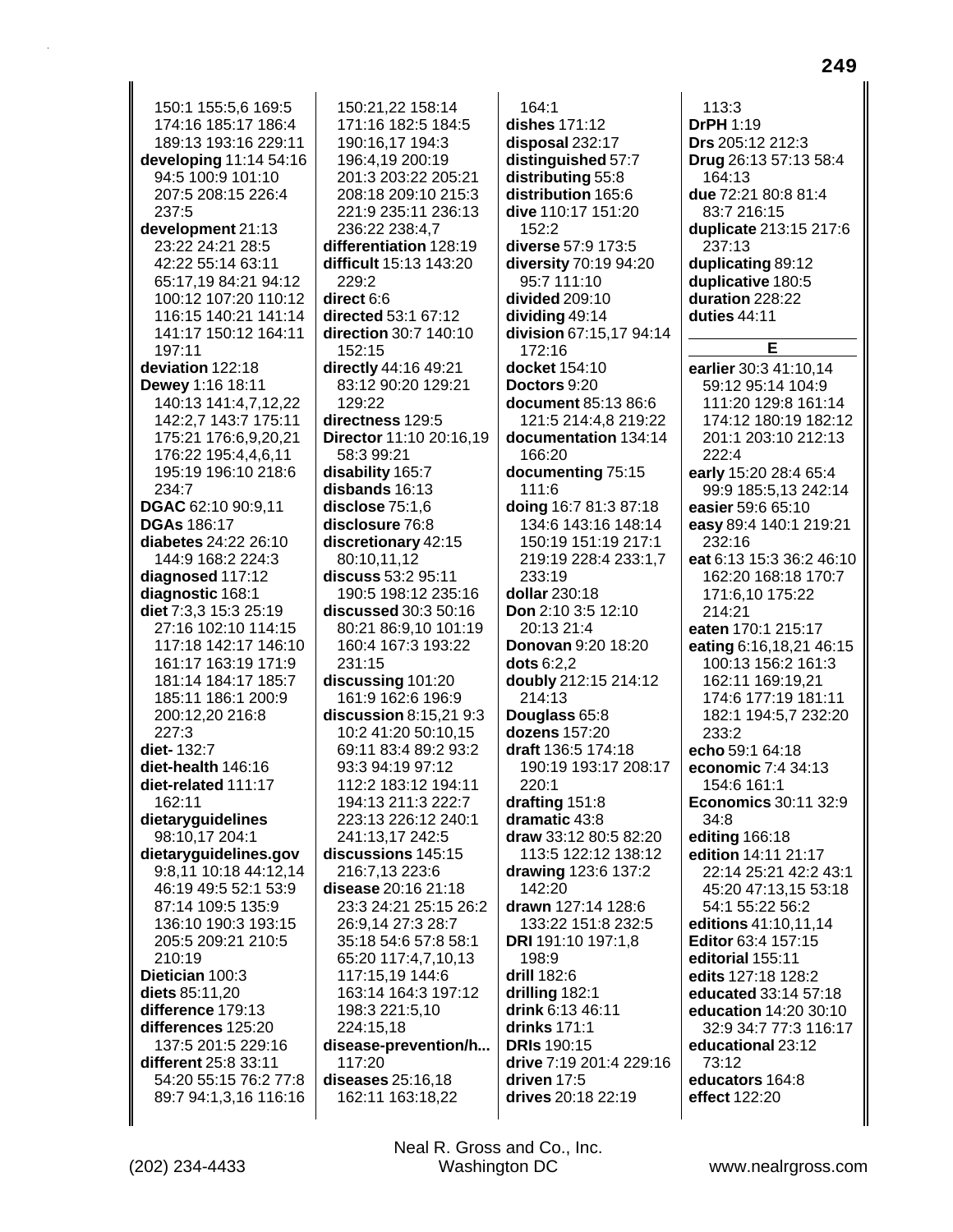effects 165:6 efficient 120:2 122:5 169:7 213:14 effort 17:18 124:10 151:16 193:2 213:15 efforts 36:20 217:6 220:16 237:13 eggs 187:9 either 5:19 47:7 98:9 102:7 110:5 122:20 126:15 128:6 155:15 215:4 elected 129:15 electronic 118:16  $120.17$ element 129:7 130:6 205:16 elements 53:4 54:20 59:17 71:7 73:3 75:4 77:11 78:1 79:6 94:1 112:10 129:4,6 190:11,21 191:2,4 199:5 Elizabeth 1:18 18:9 **Elsie 18:19** email 98:18 99:1 209:14 210:14,15 emailing 98:10 emails 210:18 **Embase 118:18** emerged 131:11 emphasis 89:17,17 109:16 emphasize 59:20 61:22 174:20 193:9 employ 72:8 employees 43:17,20 53:6 employment 77:3 empty 219:16 enable 154:19 enabling 84:7,8 encourage 10:9 26:6 50:8 52:4 136:8 210:3  $211.1$ endpoints 36:1 ends 204:14 energy 170:14 212:15 214:15.17 enforced 160:5 engage 25:12 96:16 engaged 50:19 206:19 engagement 4:14 9:4 49:9 51:11 84:8 201:17 engaging 110:5 engineered 195:21 Engineering 3:12 8:13

**English 116:9,10** enhance 25:10 70:19 78:10 85:8 169:7 enhancements 134:19 enhancing 84:19 enroll 117:11,15 ensure 15:7 22:21 28:12 43:13 51:4 84:5 109:14 113:19 116:2 165:17 166:9 177:13 218:22 ensures 22:11 ensuring 7:15 20:9 33:22 110:14 116:6 enthusiasm 65:22 entire 14:12 16:7 24:2 42:3 65:3 82:21 173:5 entirely 191:7 entities 124:12 entomologist 32:1 entomology 30:18  $31:22$ environmental 65:15 163:18 epidemiological 172:10 epidemiology 107:15 163:7 172:13 173:14 epigenetics 228:20 equally 101:14 103:16 equipped 156:5 167:12 equivalence 163:2 Equivalent 170:15 equivalents 170:19,20 170:21,22 187:13 error 122:18 166:8 215:2,4,9,22 especially 26:12 34:11 216:14 essence 108:16 125:15 221:10 essential 75:21 164:15 essentially 122:9 138:10 214:11 establish  $3:12$  8:14 58:12 61:18 73:21 113:9 118:2 established 42:18,20 80:8 87:2 153:19 192:11 201:20 202:5 establishing 43:6 46:5 68:3,5 72:5,11 73:4 77:7 80:10,12 81:2 86:4,8 118:7 establishment 96:7  $202 - 7$ esteemed 62:16 estimated 188:5 estimates 163:16

166:10 175:19 215:5 et 215:5 228:22 ethics 52:11,11 69:7,9 75:12 76:19,20 77:14 77:16.18 ethnic  $232:3$ ethnic-specific 219:13 evaluate 64:8 84:12 86:15 171:3 evaluated 61:16 evaluating 100:5 102:11 108:18 156:10 evaluation 60:4,6,9 80:1 109:19 164:16 Eve 2:15 3:2,7,13 4:16 5:4 15:4 38:12 39:16 58:17 100:17 131:18 242:11 event 31:4 169:19 eventually 9:15 228:3 everybody 12:1,7 38:11 50:18 56:13 66:6 67:3 76:5,10 160:2 234:4 evidence-based 15:7 evolution 32:20 evolutions 123:12 evolve 23:22 32:21.22 84:16 evolved 32:19 64:9 185:14 226:19 evolving 123:10 228:18 exact 175:16 198:1 exactly 199:2 233:19 exam 167:12,15,19 examination 85:19 162:19 163:9 examinations 167:6 **examine 8:16 14:3** 16:19 28:9 45:5 77:21 125:8 161:17 167:4 171:7 176:16 190:15 199:22 229:15 230:7 examined 61:16 81:1 112:17 174:15 193:13 194:22 202:10 230:5 examining 3:14 99:20 101:6.8 104:10 117:19 126:1 192:4 208:3 example 24:18 27:13 35:12 87:2 93:2 115:7 115:8,10 120:21 134:16 135:1 140:4 142:12 144:9 147:15 148:17 156:15 165:18 175:13 176:5 180:4 191:7,9 200:7 222:3 223:1 228:5

examples 118:1 185:20 186:10 excellent 139:18 223:17 242:13 exception 187:13 excess 35:21 excited 5:13 12:17 13:11,12 42:4 47:20 49:2 65:2 152:1 182:2 203:4.11 exciting 10:21 exclude 114:21 115:19 116:9,20 117:14 120:6 143:13 145:16 146:8.9 151:2 224:5.6 224:14,15 excluded 121:7,8,15,16 136:2.3 144:13 145:6 182:16 191:7 221:7 excluding 144:5,7 exclusion 113:10 119:22 144:4 146:3 221:6,18 exclusively 117:15 exercise 26:5 exist 145:3 216:1 existing 81:7,9 102:14 106:5 131:17 132:1 133:8,12,13,16 139:1 140:3.7 148:16 156:8 195:7 222:20.22 226 6 234 9 238 17 exists  $171:7$ expand 41:20 82:2 164:22 expanded 172:21 expanding 85:5 expectancy 116:17 expectation 50:12 189:18 expectations 20:5 expected 47:19 242:7 expenditures 161:4 experience 57:9 59:8 59:15 62:15 70:20 73:13 100:4 108:2 111:4,11 134:20 expert 43:21 62:1 79:21 81:12 82:13 83:11 140:16 expertise 20:8 29:5 42:8,11 43:21 56:16 57:14 59:7 60:11 62:12 63:18 70:20 73:13 84:21 111:11 experts 13:22 26:4 42:6 48:3 59:4 84:11 93:5 111:10 158:10 211:16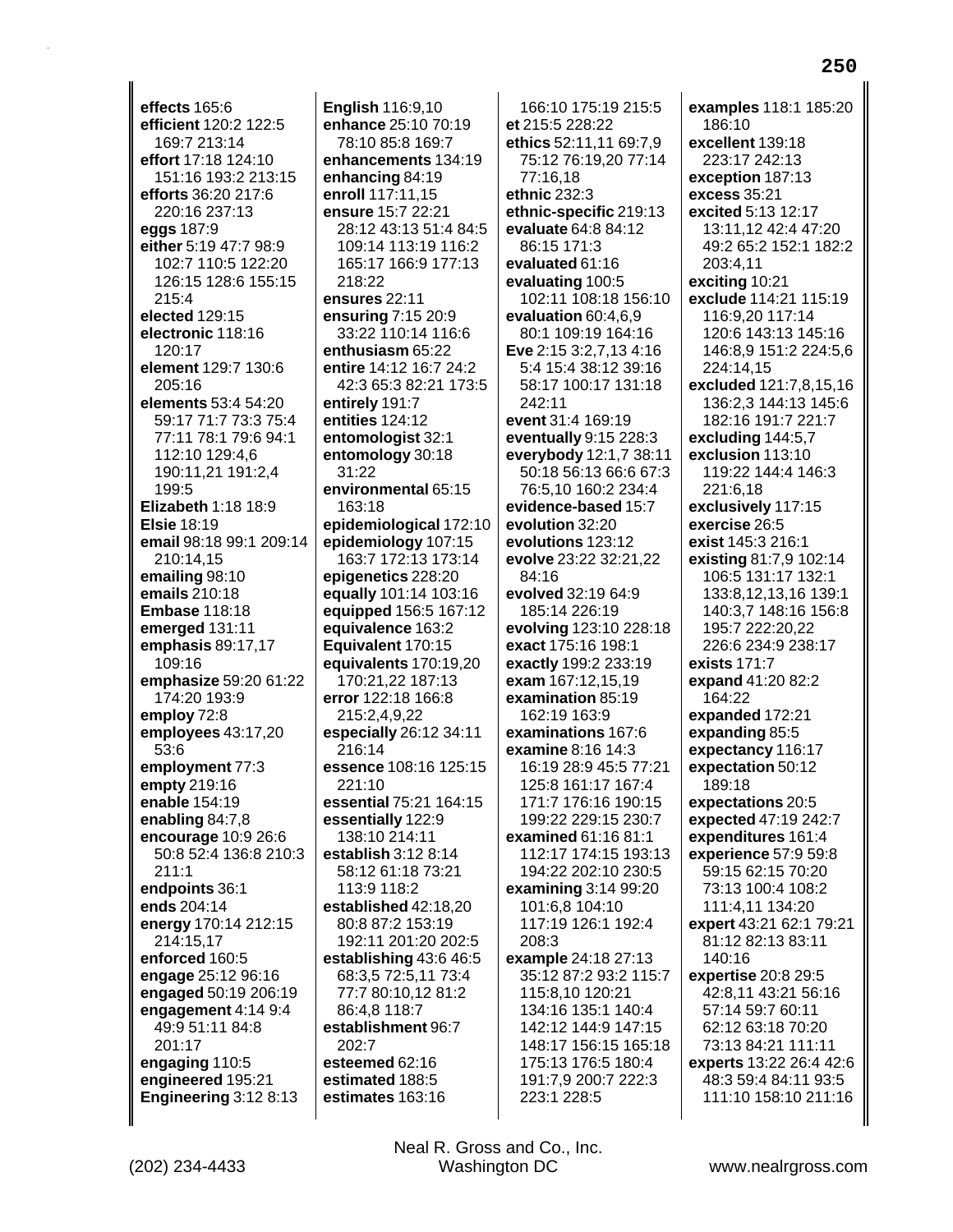**expire** 98:20 **explain** 145:22 **explained** 166:16 **explanation** 81:20 85:17 **explicitly** 75:6 **exploration** 87:9 137:20 **explore** 74:11 87:10 **explored** 196:3 **exposure** 112:12 118:3 122:22 125:9 132:8 216:15 240:4 **exposures** 163:18 216:9 **expressing** 221:10 **extend** 58:20 **extensive** 107:18 125:2 **extent** 41:12 240:8 **external** 72:8 84:9,11 158:21 **externally** 82:17 **extract** 121:18 **extracted** 113:2 121:21 125:6 **extracting** 133:4 **extraction** 122:5 234:22 **extremely** 236:6 **F FACA** 47:5 53:4 61:9 **facet** 92:12 **facilitate** 49:16 51:4 83:22 113:8 138:14 153:22 154:8 **facilitating** 111:5 **fact** 87:11 95:15 96:11 109:21 127:17 145:11 146:8 156:9 225:9 228:13,17 **factors** 57:22 65:16 112:15,16 116:16 125:21 164:1 224:2 **faculty** 152:22 **fair** 88:6 **fairly** 200:22 **fall** 101:1 147:11 **familiar** 158:2,11 195:16 207:3 **familiarity** 206:17 **families** 33:20 161:5 **family** 33:13 **fantastic** 48:3 96:13 **far** 6:14 52:2 55:20 178:9 199:14 **fast** 38:13 152:4 178:1 178:9 **fat** 186:9

**father** 64:19 **fats** 27:18 46:15 156:1 170:22 185:10 **FDA** 55:4 154:6 **February** 68:11 **federal** 2:15 5:5 11:10 14:7,8 22:18 24:5,11 39:17 40:11,11 42:9 42:10 43:3,14 44:4,6 46:8 51:14 52:9 54:22 59:14 60:18,19 69:3,7 69:20 73:14 75:11 80:15,22 89:15 104:18 108:11 113:20 114:1 124:12 129:22 140:8 154:5 155:15 157:18 162:2,9,16 164:10 173:11 179:20 180:10,12,20 183:1 198:9 202:15 204:16 210:7 220:18,19 231:4 **federally-available** 183:14 **feed** 37:5 241:14 **feedback** 111:12 **feeding** 94:2 219:12,13 228:22,22 233:3 240:4 **feeds** 198:19 **feel** 59:6 91:8,15 156:4 **felt** 19:8 71:22 130:1 211:14 **field** 64:17 89:5 107:15 109:22 110:1,7 128:12 **fields** 20:8 **fifth** 85:7 129:7,19 **figure** 139:22 217:4 **figuring** 145:19 **filed** 44:5,9 47:4,6,10 **fill** 36:21 **final** 24:14 47:2 54:1 56:5 76:6,17 120:9 124:13 131:8 148:22 170:2 235:19 237:16 **finalized** 119:10 **finally** 6:8 40:13 55:12 65:12 75:15 86:12 106:6 117:1 127:20 128:3 130:8,14 131:5 134:3 136:4 171:6 174:18 190:18 **financial** 75:7 76:8 **find** 36:18 51:21 57:2 98:9 118:13 148:9 174:16 181:22 190:7 193:15 236:11

**findings** 101:11 102:21 163:21 228:20 **finish** 17:14 223:4 **first** 5:11 12:8 13:14 14:10 17:15 21:17 46:3 47:8,20,22 58:20 61:11 62:9 64:4 65:15 68:2 71:14 72:3,4,5 75:5 76:4 79:3,13 81:3 86:6 105:2,3 106:9 114:13 123:18 202:3,8 203:8 209:11 217:22 221:2,12 231:16 238:18 **firsthand** 32:5 **fit** 69:14 136:19 186:11 198:3 221:18 **fits** 139:22 180:3 182:11 183:3 233:17 **five** 7:10 22:10 40:9 47:14,19 53:16 69:14 70:15,18 91:7 93:9 109:8 129:4 187:2 203:7 223:10 **five-** 32:19 **flag** 220:6 **flexibility** 235:12 **FNDDS** 170:11,16 176:3 199:1 **FNS** 11:4,4,17 **focus** 26:16 32:14 46:10 60:5 91:11 116:11 117:4 140:2 185:6 200:14,14 231:1,6 **focused** 28:9 34:2 41:9 55:9 68:4 123:21 139:16 140:8 143:16 144:5 **focuses** 125:18 **focusing** 24:15 46:16 **folks** 13:3 157:19 160:5 160:12 **follow** 48:6 49:9 51:4 136:11 160:12 174:11 175:11 182:21 188:5 193:12 203:14 205:4 205:18 208:9,19 210:3 **follow-up** 150:16 **followed** 8:4,6 96:6 **following** 123:11 173:20 206:16 **follows** 206:14 219:6 **food-** 226:20 **food-based** 168:14 184:14 185:3 188:20 214:20 215:12,13

**food-group-based** 226:20 **food-pattern-based** 226:21 **FoodData** 35:14 **foods** 169:12,14,15,20 170:1,10,13,16,20 171:7,10 176:4 178:5 185:6 186:6,7,8 187:1 187:8,10 189:3 191:6 191:14,20 192:19 194:1 197:22 199:7,9 215:1 **foot** 138:19 **forceful** 38:12 **forecasts** 34:20 **forefront** 84:10 **forgot** 176:20 **forgotten** 169:14,15 **form** 75:6 76:8,9 77:15 199:8 **formal** 8:2 43:5,5 122:13 156:11 210:6 **formalized** 156:13 **formally** 129:15 137:17 **formation** 49:11 **formed** 43:2 76:13 **former** 38:15 **formerly** 8:18 81:8 **forms** 186:7 191:15,21 **formulas** 176:4 **forth** 197:13 **fortification** 23:20 **fortified** 192:19 **fortunate** 61:22 **forum** 50:10 **forward** 17:7 19:1,13 27:22 29:10,21 30:8 31:10 37:8 56:17 59:22 61:20 71:13 88:15 90:13 108:5 133:15 156:16 173:15 201:7 217:19 220:14 220:20 229:20 240:22 242:16 **fostering** 15:21 **found** 109:4 139:12 237:1 **foundation** 27:10 28:12 39:20 185:1,7 **foundational** 35:3 56:9 112:19 188:11 **four** 34:6 35:6 48:10

**251**

71:15 75:3 108:3 127:7 129:3,6 191:4 **fourth** 48:11 78:7 84:4

**FPED** 170:15 171:1

203:19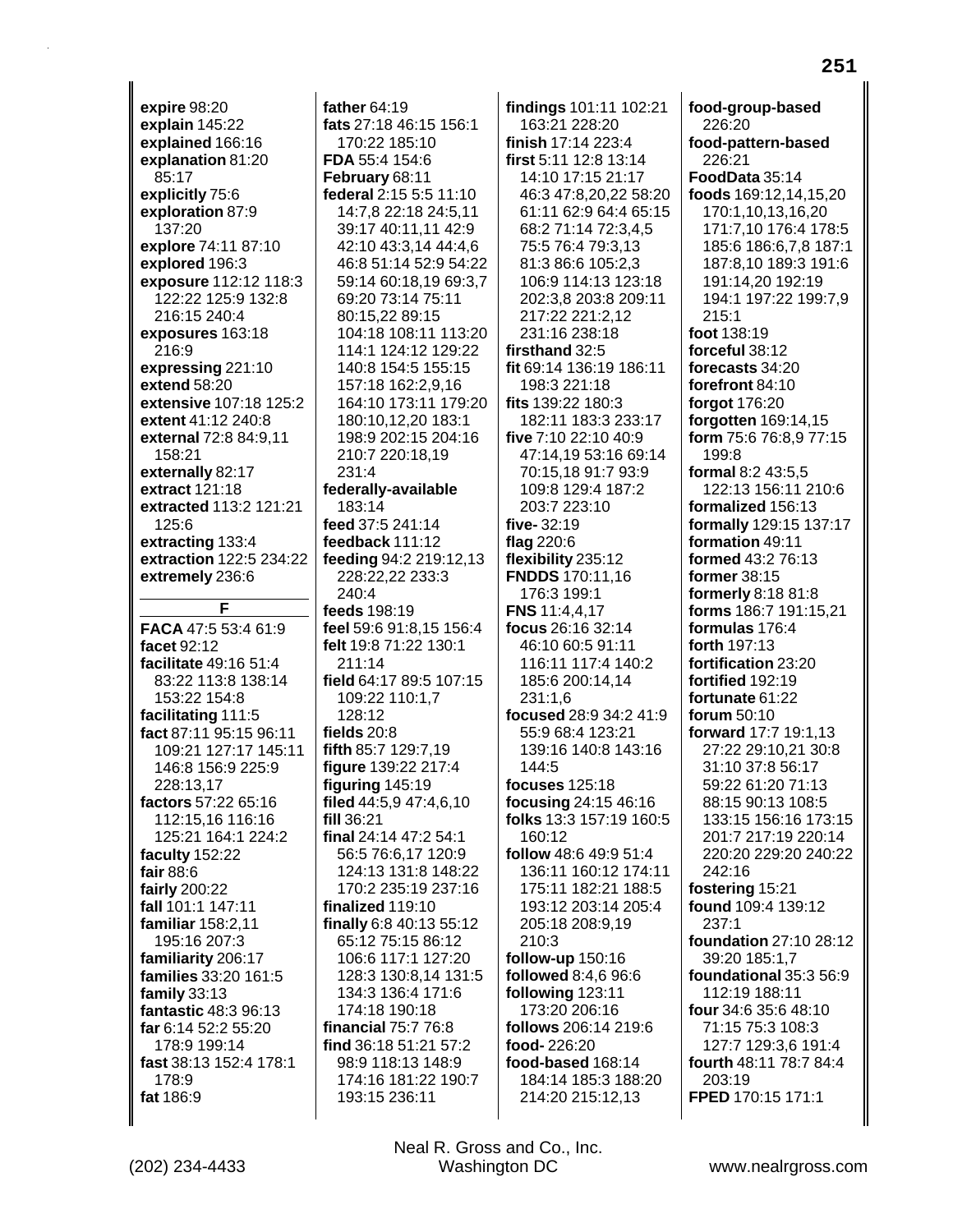179:10 framed 113:19 framework 60:17 61:18 90:22 112:7,9,18 113:9 118:11 125:12 125:14 135:20 153:19 frameworks 111:14 Frederick 65:8 freedom  $33:7.8$ frequency 46:15 156:2 174:6 194:5,7 240:6 frequent 33:15 frequently 147:9 friend 21:4 front 38:22 134:11 191:18 236:8 fruit 170:19 fruits 27:15 187:4 Fu 10:4 206:11 full 50:1,5,17 111:22 135:14 fully 156:12 functions 79:10 funding 77:4 220:3 further 237:9.20 future 27:6 36:20 50:14 131:9 181:3.8 201:7 220:21 G gain  $62:4$ gaining  $31:15$ qap 223:3 qaps 36:18,21 126:2 131:7.10 gather 226:14 geared 225:11 gears 131:15 general 40:5,19 44:11 62:21,22 77:21 124:19 142:14 generalizability 129:20 130:6 142:3,4 generalizable 116:12 130:3 139:20 142:11 generally 52:15 84:2 88:12 188:21 213:15 234:15 generates 34:20 35:3 generation 79:16 96:6 96:10.19 228:14 generic 199:11 get-go 145:7 getting 112:4 209:7 217:15,16 228:15 qiqantic 101:12 Giroir 29:1 gist 229:15

give 12:14 19:4 21:3 66:15 98:1 105:21 156:14 157:10,16 202:16 205:8 213:7  $217:18$ given 62:9 90:14 91:19 187:12,14 197:21 232:10 233:11 238:9 glad 153:10 242:4 global 70:3 110:8 go-round 238:11 go-to 174:13 goal 6:11 89:22 110:14 118:13 119:13 120:3 127:5 163:15 228:8 goals 7:21 26:21 27:11 27:17 37:2 71:4 185:12 191:8,11 227:19 gold 169:3 gold-standard 129:12 qotten 52:2 135:1 143:18 144:1 236:19 governed 43:2 governing 44:21 government 43:17.19 53:5 59:15 60:19 152:18 180:20 grade 113:5 126:20,22 127:9,12,20 128:3,18 129:1.7.10 130:13.14 133:16 134:1 136:6 138:12 155:3,5 219:21 grades 127:7 grading 123:7 128:11 128:16,17,22 129:4 129:15,20 130:6,7 131:1 138:15 156:11 241:16 graduate 57:20 grains 27:16 170:20 187:7,7,8 aram 170:21 grams 187:13 grandchildren 33:21 grandfather 64:20 grant 23:11 34:11 183:4 granular 232:9 graph  $6:18$ gray 115:20 green 187:5 grids 234:21 grounded 15:8 group 1:8 5:22 29:5 59:6 79:15,15 80:16 93:5 107:12 136:20 142:9 154:9,22 155:4

155:18 161:7 170:9 170:17 173:11 174:7 174:10 175:19 184:12 185:20 186:10 191:5 191:12 192:21 195:7 198:16 201:5 204:17 204:19 211:16 219:3 222:15 232:12 groups 35:20 41:21 49:14 61:4 79:12,13 80:8 84:9 110:21 173:6 174:2 177:4,6 177:20 185:9 187:2,4 188:17 189:7 190:17 191:2 195:8 196:20 196:22 198:16 200:16 201:1 218:15 232:3 235:11,11,13 grow 41:17 90:13 grown 33:13 206:18 growth 28:5 197:10 quarantee 74:16 quess 88:9 200:6 219:6 222:5 233:21 quests 37:7 quidance 5:7 23:5.10 27:6 33:9 35:8 52:12 87:6 99:22 100:8 105:9 108:11 113:20 125:3 168:15 185:4 185:10.13 214:20 215:12 230:19.21 231:17 guide 24:6 36:19 113:14 guideline 150:1,5,12,13 guides 118:12 185:5 guiding  $62:13$ qut-brain 233:3 н habits 36:4 162:11 half 29:11 108:7 201:14 **halls** 5:20 hand 19:18 129:19  $207.8$ hand-in-hand  $21:12$ Handbook 63:5 handle 90:21 145:15 156:5,15 212:8 216:22 219:15 224:22 handled 146:6 213:13 213:15 handling 111:5 handouts 205:8 hands-on 107:19 happen 50:9 200:18 228:3

happening 206:5 207:18 happens 200:17 happy 10:19 56:18 87:20 100:19 136:13  $196.13$ hard 15:21 39:4 64:20 89:3 109:14 160:6 hardest 151:16 harness 122:2 Harvard 63:2 Haven 2:13 54:9 HDI 141:8 head 175:16 headlines 15:10 headquarters 1:8 health-related 167:8 healthcare 7:5 85:3 110:10 164:8 healthful 85:11,19 healthier 29:9 145:13 healthy 6:16,18,21 7:3 15:3 19:4 20:21 23:17 25:19 26:17,19 27:1,4 27:11,12,13,19 28:5 100:13 117:10 144:19 161:3 172:8 181:10 181:22 186:16 221:8 221:8 227:3 hear 7:20 12:21 20:11 25:5 60:2 61:3 181:13  $183.19$ heard 55:20 56:11 59:12 60:22 80:21 102:1 104:19 117:3 143:12 155:11 161:14 182:12 184:6 202:5 211:9 hearing 59:2 61:11 62:2 209:6 hearings 16:11 Heather 1:17 18:4 220:22 225:15 heavily 14:16 height 164:5 167:16 held 48:10 Hello 98:4 help 6:5 24:14 27:9 28:11 30:8 31:17 36:19 43:13 49:8,15 49:16 51:3 55:13 72:8 78:1 83:22 97:6 102:22 103:6,8 104:4 104:16 105:9 111:12 138:14 164:21 170:5 171:17 184:20 185:18 197:20 204:21 211:9 215:16,19 232:19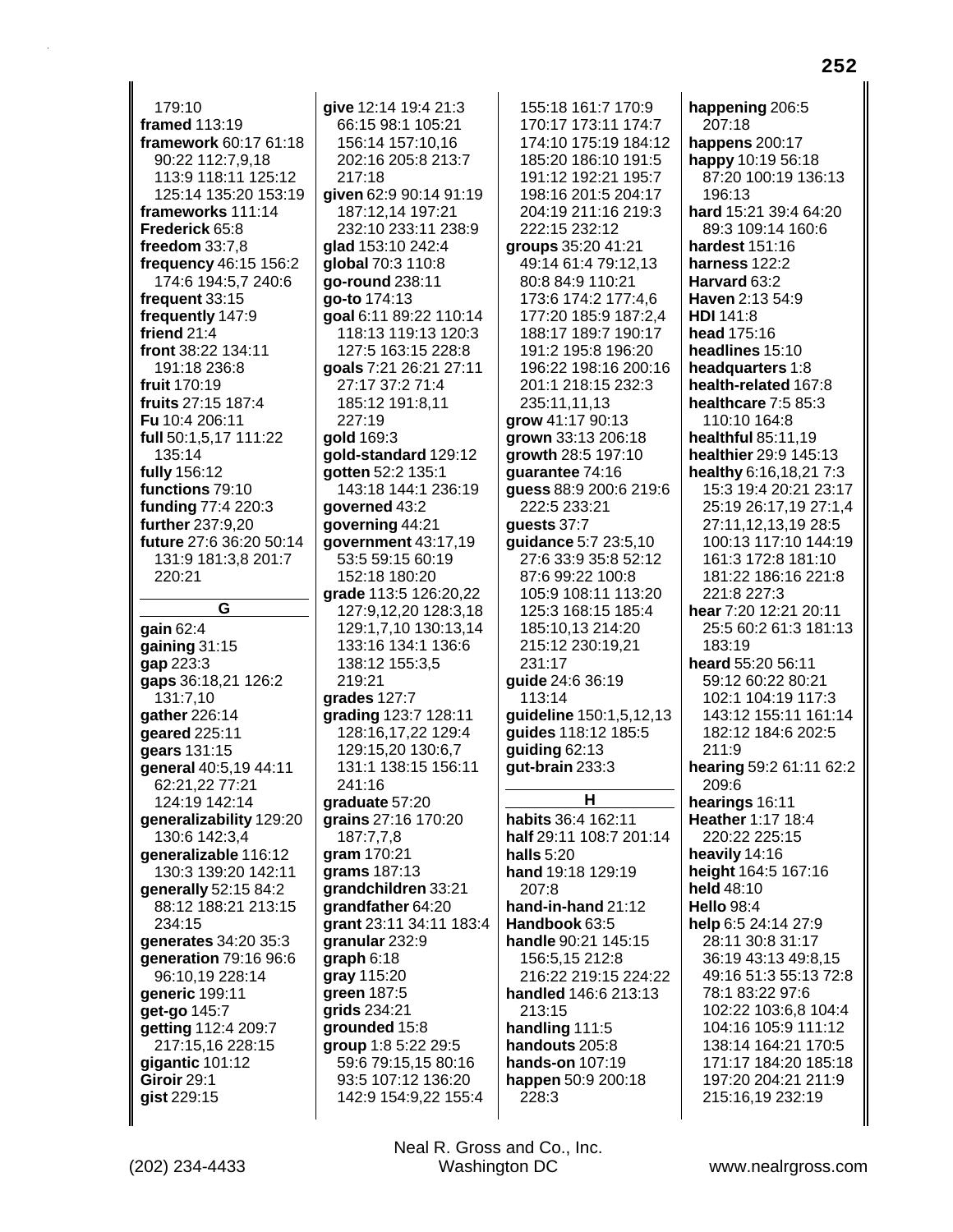239:11 **helpful** 77:9 160:9 184:22 241:7 242:6 **helping** 29:8 34:21 51:1 168:13 **helps** 29:19 120:1 122:4 203:14,15 **heterogeneity** 136:19 136:22 137:11 143:19 **heterogeneous** 143:21 **Heymsfield** 1:16 18:10 93:8 94:17 148:8 175:4,8,10 211:21 212:12 215:20 **Heymsfield's** 214:10 **HHS** 2:11,16,17 7:15 10:20 14:4 20:19 21:15,19 23:8 24:3,13 25:20 26:11 27:21 39:3 42:22 47:3 53:14 53:19 54:5 55:4 59:12 62:2 68:12 69:22 70:7 71:2 74:6 75:21 80:21 85:2 104:19 108:21 209:20 **HHS's** 8:11 **Hi** 177:1 220:22 **high** 15:11 20:5 110:15 116:20,20 140:20,20 147:7 **high-quality** 115:3 154:18 **high-risk** 142:15 **higher** 6:21 **highlight** 110:4 **Hispanic** 177:8 200:13 **historically** 41:8 72:14 76:12 206:13 **history** 185:3 **hit** 15:9 **HMD** 67:20 68:16 **hold** 47:19 **holding** 17:13 **home** 178:12 **homes** 167:9 **homogenizes** 199:8 **honest** 217:14 **hope** 24:13 37:19 48:5 49:8 67:3 97:18 98:6 100:18 109:6 154:7 154:15 203:13 229:1 **hopeful** 157:19 **hopefully** 66:9 **hoping** 105:4 106:22 **Horn** 1:20 18:15 177:17 177:18 228:12 **Hospital** 62:22 **Hospital's** 62:21

**host** 209:22 **hosted** 70:7 **hotspot** 48:13 **hour** 167:18 201:14 **hours** 101:19 169:13 **House** 11:12 **household** 172:5 **households** 172:2 **housekeeping** 5:17 **houses** 106:19 **Houston** 48:12 **https://youtu.be/big/...** 98:15 **huge** 155:21 **human** 7:9 12:11 20:12 21:11 22:9 23:4 40:9 45:19 72:7 74:22 78:8 79:7 81:19 86:2 110:9 116:14 140:21 141:14 141:17 152:12,15 209:17 240:4 **humans** 32:18 33:6 **hundred** 218:10 **Hutchins** 2:12 3:5 12:13 30:3,7,9,14,20 30:22 37:12,21 **hypothetical** 188:9,19 189:10 **I icons** 208:9,19 **idea** 89:14 94:20 95:3 95:16 **ideas** 91:22 182:3 228:11 **identification** 76:18 113:15 **identified** 45:6 46:4,8 55:11 75:3 85:17 88:15 91:5 104:14 119:14,20 120:14 131:7 132:13 133:18 190:2 192:11,13 **identifies** 112:15 118:15 126:2 **identify** 55:7 79:16 80:22 118:20 119:7 132:1,22 176:21 **identifying** 35:21 36:17 47:21 73:21 188:22 219:19 **ignore** 215:11 **illness** 165:7 **illustrate** 186:18 **images** 185:4 **immediate** 65:18 **immediately** 218:1 **impact** 24:11 28:18

65:18,19 70:1 96:18 103:1 127:13 184:12 188:22 **impacted** 142:17 **impacting** 112:16 125:22 129:22 **impacts** 14:9 188:18 **imperative** 15:6 130:2 168:15 184:15 **implement** 74:14 86:15 89:21 105:9 230:20 **implementation** 34:18 64:13 164:15 230:17 **implementing** 3:17 8:22 191:20 208:16 **implications** 69:20 **implies** 32:10 **importance** 24:10 60:1 65:14 215:14 228:19 **important** 7:10 12:20 13:18 14:18,21 15:13 16:20 17:21 19:1 21:1 22:11 25:1 26:11 33:17 34:21 36:17 55:19 59:16,21 60:20 63:14 96:21 97:6 101:12 103:18 107:6 111:17 115:2,5 129:10 130:9 142:21 207:14 211:14 213:5 219:18,22 220:3,5 231:20 235:18 236:5 236:6 237:12 238:3 238:13,18 **importantly** 58:6 104:4 **impressed** 88:3 **impressive** 96:4 **improve** 6:12 22:19 28:19 70:16 93:9 105:10 134:20 **improved** 16:1 **improvement** 7:1 78:10 **improvements** 27:7 54:15 **improving** 26:21 **in-depth** 158:11 **in-home** 14:19 **in-person** 1:10 167:19 172:4 **inactivity** 25:13 **inadequate** 218:22 **inaugural** 31:3 **inception** 106:15 109:13 165:2 **incidence** 173:2 **include** 36:8 41:20 50:14 114:13,18 115:19 116:8,13,19

117:8,11 129:15 135:19 136:1 139:19 149:7,16 170:14 172:21 200:8 216:5 223:22 224:18 242:5 **included** 52:8,11,12 71:15,16 73:7 78:22 120:9,13 121:6,14,19 122:14,16 123:4 125:8 126:10,10 130:18 133:8 134:18 136:1 146:17 147:8 148:20 149:13 150:11 153:14,21 187:20 189:1 200:11 222:2 225:8,18 226:1 **includes** 8:17 30:12 57:11 130:19 167:7 167:15,22 169:11,17 169:19 170:12 193:3 223:19 **including** 25:3,18 31:16 35:9 55:4 57:13 74:8 81:10 113:17,21 115:3 116:2 121:5 154:5 162:22 163:5 167:20 168:2 205:7 216:4 235:10 **inclusion** 41:5 113:10 119:16,21 144:3 **inclusion/exclusion** 111:14 112:22 118:12 132:11 135:20 146:7 221:3 **inclusive** 7:18 15:18 17:4 **incorporate** 65:3 88:4 **incorporated** 85:14 **incorporating** 74:11 **increase** 24:2 30:4 166:12 **increased** 6:19 12:22 189:15 191:6 **increasing** 27:14 **incredible** 17:18 59:9 **increments** 32:20 **Independence** 1:9 **independent** 14:1 19:2 42:20 44:1 60:4 67:18 **independently** 75:12 107:22 119:19 **Index** 6:17,18,21 100:13 116:15 140:21 141:14,17 161:3 181:11 182:1 **indexed** 120:20 **indicate** 6:2 127:9 128:5 143:3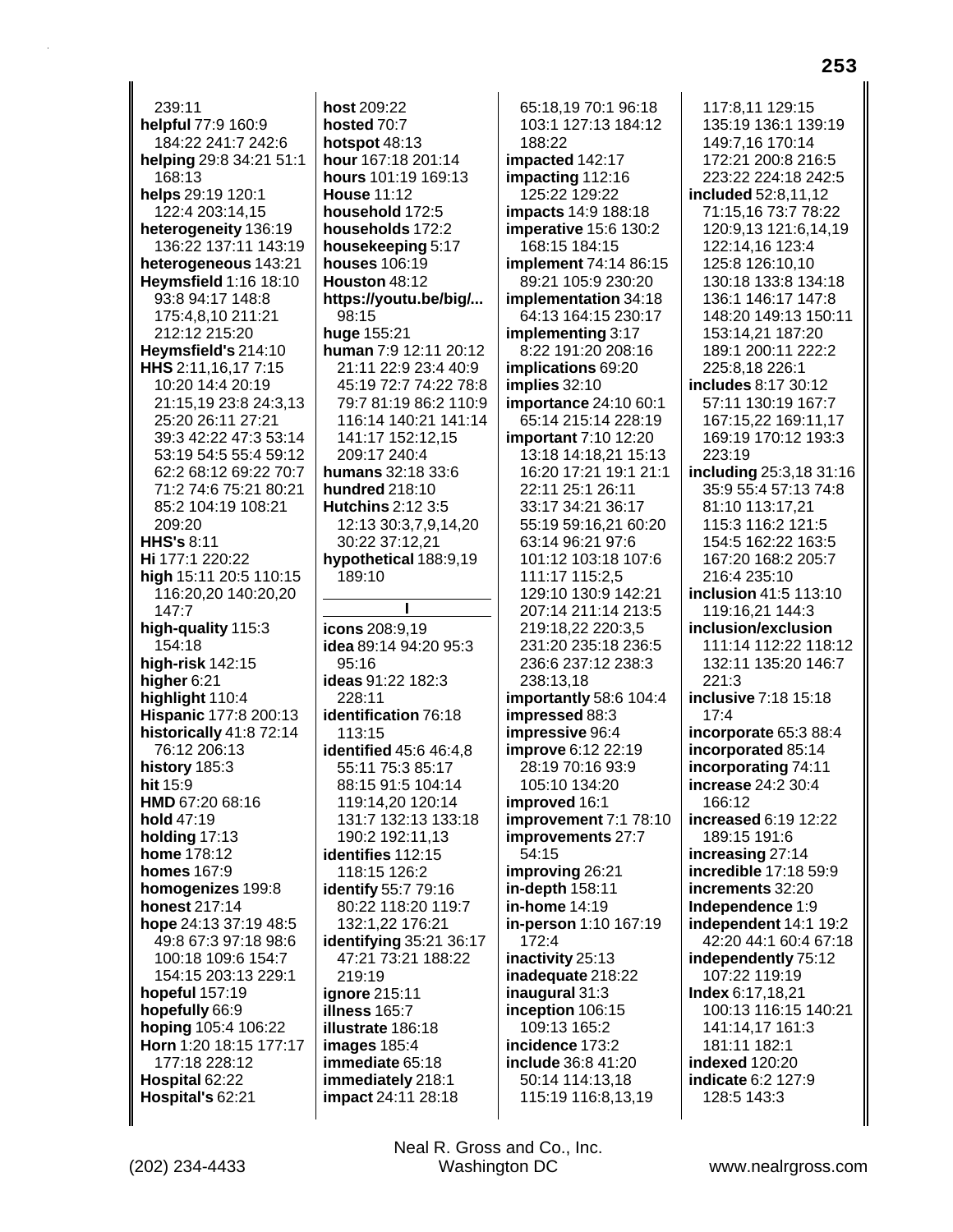**indicated** 31:11 32:2,15 183:1 **indicates** 126:22 127:21 **indication** 241:5 **indicators** 166:13 168:1 168:7,8 **individual** 49:4 73:10 82:14 113:13 **individual's** 186:12 **individually** 101:21 **individuals** 32:21 71:5 75:10 76:6 96:6 107:13 117:6,15 144:6,8,13 145:13 154:5 188:4 192:6 193:4 221:8 223:19 224:6,11,19 **industry** 95:6 **industry-** 180:1 **infant** 62:17 176:4 **infants** 14:14 28:9 41:5 41:13 218:5 219:9 **inferences** 122:19 **influence** 96:12 188:9 **influenced** 14:16 228:21 **influences** 65:17 **influential** 57:15 **infographic** 134:22 **inform** 27:9 33:4 40:17 41:2 61:13 64:13 93:6 97:6 102:3 108:10 129:21 230:11 236:12 **information** 34:16,22 35:4 36:11 40:5 49:22 52:2,18,19 53:2,10 73:19 76:22 77:3 100:21 103:21 121:22 122:7 123:3 125:3 134:21 150:2,2 162:15 164:9,20 170:8 171:21 174:21 175:22 176:4,18 193:11 202:16 207:11 208:1,2 211:13 217:18 226:7 232:22 235:1 238:20 **informative** 114:1 **informed** 40:21 56:3 154:20 **informing** 71:12 87:5 113:20 139:16 140:8 **informs** 112:21 113:2 **infradian** 194:2 **infrastructure** 84:13 85:6 89:21 **initial** 87:9 228:21

**initially** 25:4 189:13 **initiating** 95:16 **initiative** 23:17 26:3,17 27:13 84:17 **initiatives** 11:15 14:14 14:21 **innovative** 189:9 **input** 13:7 15:22 16:18 37:8 46:9 61:17 69:9 70:5,9 80:22 82:12 83:10 92:7,10 93:16 93:17,20 94:10,15,15 121:20 152:2 155:16 202:4 **insight** 62:4 162:13 184:4 **insights** 58:7 162:10 **inspiring** 32:6 **instance** 177:6 227:17 **instantly** 213:2 **Institute** 34:8 152:22 183:7 **instituted** 155:1 **Institutes** 26:13 164:12 **institutions** 34:12 **instrumental** 29:8 **intake** 35:4,19 36:4 85:14 168:17 170:6 171:15 174:5 175:20 186:3 192:4 212:2,14 212:16,19 214:15,15 216:6 232:14 241:12 **intakes** 35:20 85:11,18 103:7 171:3 174:2 184:12 185:10 187:2 236:15 **integrate** 71:3 86:18 239:22 **integrated** 88:8 178:7 **integrity** 70:16 93:10 **intended** 128:20 137:12 188:1,3 231:22 232:1 **intent** 147:19 223:18 **interactions** 33:3 52:12 85:10 **interagency** 162:2 **interest** 5:14 69:10,11 70:22 74:12 75:2,14 75:16,20 76:1,15 78:5 81:16 89:6 95:5 112:11,14 117:14,16 125:11 130:5 139:3 147:2 155:21 224:7 **interested** 88:19 99:15 211:22 232:20 **interesting** 183:11 194:11 198:14 234:1 **interests** 62:19

**intermediate** 118:5 **Internal** 155:9 **internationally** 57:15 **interpret** 33:2 80:5 82:19 **interrelated** 237:14 **intervention** 112:12 118:3 122:21 125:9 132:8 240:3 **interventions** 124:3 216:9 **interview** 163:6 167:7 169:14 171:20 **interviewers** 169:6 **interviews** 167:6 172:1 **intolerance** 186:14 **intramural** 35:1 152:15 **introduce** 9:20 10:22 20:14 57:4 101:5 105:4 **introduced** 24:3 191:7 **introducing** 17:9,14 30:1 228:14 **introduction** 12:4 31:1 52:9 105:22 **invaluable** 32:17 **invest** 84:13 **investigated** 102:18 **invitation** 13:17 **invite** 193:11 **inviting** 84:10 **involve** 188:21 **involved** 85:10 88:2 93:1 124:10 207:8 210:4 **involvement** 37:9 **involves** 84:19 120:12 **isolation** 93:19,20 **issue** 57:10 136:22 143:6,19 145:7 148:6 149:22 179:7 233:22 **issues** 140:17 199:16 225:13 241:22 242:9 **item** 106:9 **items** 5:17 61:17 99:8 211:3 **iteration** 230:13 **J Jackie** 2:13 54:9 **Jamie** 1:20 18:18 219:5 **Jamy** 1:13 18:8 **Janet** 2:17 91:12 202:16 **January** 30:15 31:12 48:17 203:19 **JD** 2:8 3:4 **Jefferson** 1:8

**Jessica** 97:22 99:5 **Jesus** 2:17 91:13 202:16 **Joan** 1:19 18:5 177:1 196:11 226:16 **job** 13:2 19:9 54:17 105:21 107:2 108:20 138:11 200:14 **jobs** 13:18 **join** 11:17 37:22 58:14 100:14 **joined** 11:8 30:16 31:19 160:20 **joining** 12:14,18 18:19 31:3 99:6 **jointly** 7:8 40:7 **journal** 154:12 157:14 159:1 **journals** 116:3,4 **joy** 18:1 **judge** 241:6 **judged** 75:12 **judgment** 241:8 **Julie** 2:18 3:16 105:5,18 136:16 140:14 152:8 156:7 225:19 234:21 237:12 **Julie's** 154:8 **July** 48:16 203:18 **jumping** 95:13 **justification** 45:13 56:10 **justifications** 56:3 **K Kathryn** 1:16 18:11 176:21 **Kay** 195:4 **keep** 5:21 38:21 64:1 199:21 207:17 213:1 **keeping** 59:22 **keeps** 56:13 **Kellie** 220:15 **kept** 191:18 **Kevin** 193:5 **key** 11:14 26:16 59:18 97:7 112:14,15 118:20 119:6 121:18 132:10 135:6 191:17 202:3 207:21 **kick** 10:21 **kicking** 13:20 **kinds** 121:22 194:3 228:15 229:3,6 **Kleinman** 1:13 3:10 17:20,20 19:16 62:8 62:15 63:6,15,21 66:13 95:14 136:16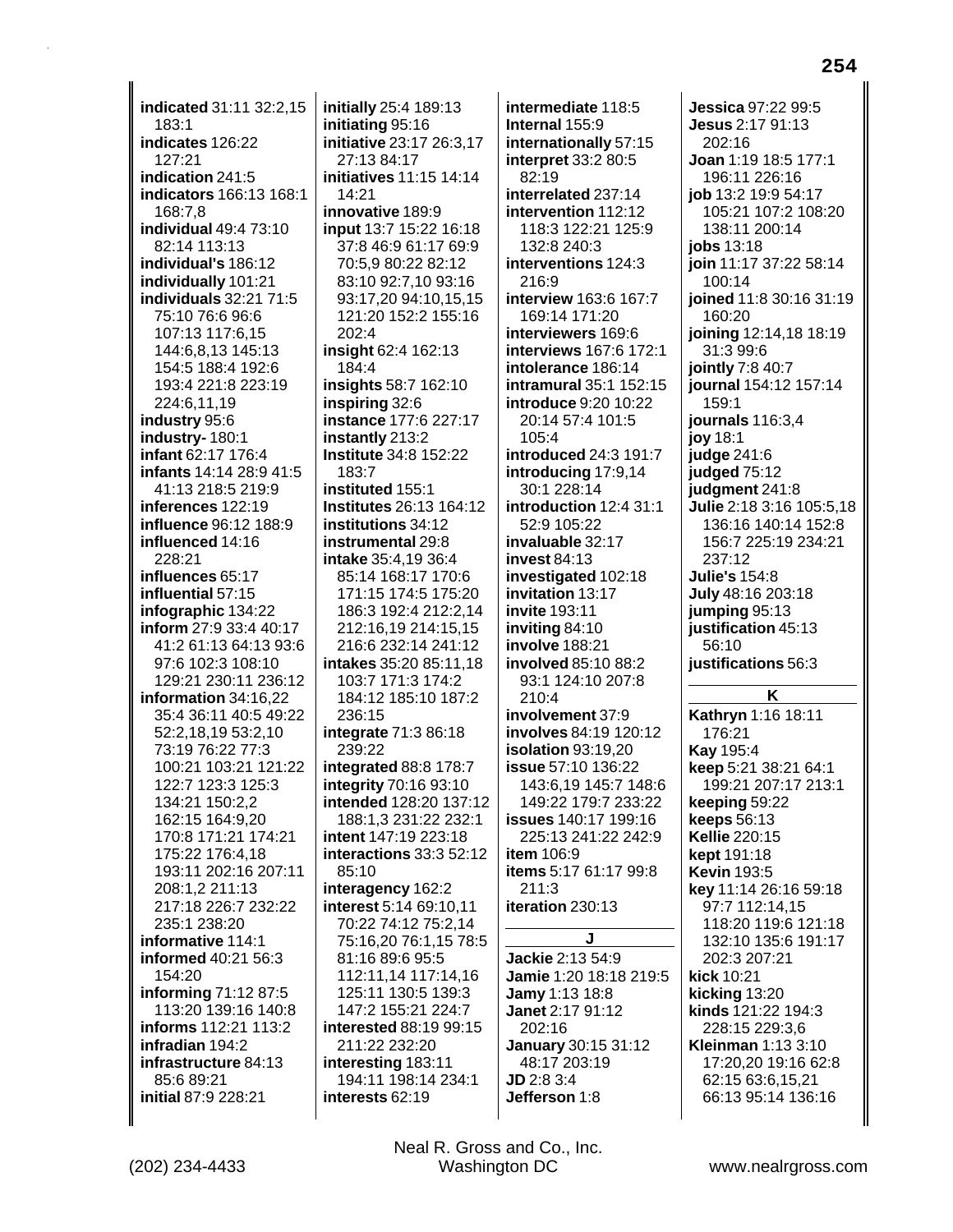137:14 138:1.5.18 140:12 178:13,13,20 179:1,19,22 180:12 240:11 Kleinman's 182:10 **Klurfeld 2:20 3:19** 83:20 152:11 153:2,5 153:7 157:13 158:7 158:18 159:4.7 205:20 knowing 160:7 229:2 241:8 knowledge 22:17 33:1 36:18 40:15 43:21 84:19 165:1 known 8:18 14:15 32:3 43:3 74:8 76:9 81:8 85:9 106:11,13 **Koegel 193:5** Kristin  $193.5$ Kuczynski 193:6 L **lab** 167:16 168:4 labeled 212:15 214:13 214:13 labeling 23:20 58:3 labor 28:17 labor-intensive 139:14 laboratories 152:17 laboratory 167:22 lack 218:13 220:7 lactating 176:11 218:9 218:10 lactation 28:11 46:17 62:11 157:1 laid 125:13 land 34:11 language 135:4 languages 116:9 large 28:19 48:2 large- 169:8 larger 68:7 70:3 79:4 96:17 largest 42:6 172:4 Larson 97:22 98:4 late 185:9 latest 15:9,9,10 85:14 Laughter 18:2 19:10 37:15 43:9 48:22 56:14 64:22 66:8 67:5 79:2 93:14 96:15 101:3 138:9.21 148:12 153:11 156:21 179:3 181:15,20 183:20 186:21 198:13 220:11 227:13 232:18 launched 106:14 134:9

law  $22:14$ laws 69:2,7 LD 1:18,20 lead 5:7 11:4 17:17 21:19 25:13 53:16.18 53:19 54:7 122:19 160:22 leader 110:8 152:11 leadership 10:20 11:17 20:21 53:13,21 57:12 62:17 leading 85:1 105:11 124:11 220:16 leads 26:17 161:1  $l**earn** 64.7$ learned 60:22 140:21 learning 31:14 84:9 learnings 33:2 leave  $39:9$ led 11:13 26:2 54:8 206:10 left 208:20 lefthand 6:17 legal  $60:17$ legislation 22:10 legislative 165:4 Leidy 1:17 18:4 220:22 221:1 224:10 225:4 lending  $57:14$ let's 39:3 139:2 153:5 159:16 167:4 177:4  $180:1$ level 89:15 116:17 138:2 198:10 241:6 levels 182:5 187:21 190:14,17 215:3 leverage 110:13 128:14 140:3 157:18 leveraging 84:21 110:6 liaisons 54:22 librarian 119:5 librarians 107:16 118:9 119:10 librarians' 119:21 library 8:19 82:9 84:6 106:13,17,18 107:17 life 24:20 28:4 65:5.18 65:20 66:2 116:16 156:22 162:14 174:5 192:16 234:3 lifespan 14:12 24:17 28:3,14 42:3 65:4 85:18 100:6 156:17 173:22 likelihood 122:17 limit 91:3 187:11 limitations 72:21 115:16 126:2 128:9

130:17 131:7,10 176:17 239:20 limited 47:1 127:20,22 128:8 218:5 219:1  $220.14$ limits 187:18 238:14 Linda 1:19,20 18:15,17 177:18 line 95:10 179:19 linear 195:15 196:1 lines 221:7,13,21 222:5 232:2 link 44:16 51:21 98:6.7 98:9,11,19,20 99:2,3  $205:10$ **linked** 125:1 **links 98:22 lipid 168:2** Lipps 2:8 3:4 9:19 10:22 11:7,20 21:7 22:1 29:15 31:1,18 37:11 38:10 39:12 50:21 204:8 206:9 **Lipps' 11:16 list** 72:9,10,19 74:6 114:17 119:12 121:6 121:6 124:20 136:1.2 169:11,14,16 191:11 192:7 208:4 238:5 **listed 26:7 101:18** 109:8 127:7 134:10 147:2 166:14 173:14 190:3 **listening 13:7 16:8 70:6** 70:8.11 lists  $120:13$ listserv 49:6 204:2 210:9,12,18 literally 54:17 66:21 71:17 208:7 literature 113:1 115:20 115:20 119:18 120:5 121:10 132:20 199:20 219:19 223:2 little 9:3,16 19:8 45:7 46:2 64:2 66:15,17 67:6 71:20 98:1 99:8 106:2,4,7 110:22 120:2 127:3 131:16 139:9 148:3 157:18 159:12 179:11 201:16 205:9 206:7 208:9,19 219:7 236:18 237:9 237:20 242:14 live 29:9 lives 14:10 29:10 144:22 living 116:17

Liz 206:11 location 178:10 locations 167:13 172:19 logistical 151:11 logistics 167:4 long 39:8 119:12 157:10 185:3 long-term 118:5 longer 9:16 29:9 108:4 longer-term 115:10 longevity 96:12 197:12 198:2 Iongitudinal 233:12 look 6:17 19:1 29:10 31:10 37:7 46:13 56:17 65:22 69:5 78:12 96:5,9 102:13 105:2 115:7,10 132:13,15 142:22 145:13 146:10 147:14 147:20 149:1 150:5.6 150:9 151:5 169:22 173:15 174:1 175:19 178:11 182:7 194:1 195:1 199:18 200:4 201:3 207:21 220:14 226:5 229:9,20 230:4 230:9 233:4 241:2 242:16 looked 70:3 103:5 137:18 155:11 182:14 218:21 looking 27:22 54:15 65:7 73:9,9 86:22 91:6,16 95:4 96:17 108:5 116:11 117:18 119:1,8 123:1 125:9 125:19 132:5.7.8 137:4 144:12 145:5 146:16 150:1,3 156:15 158:5,13 199:4 201:1,7 208:15 212:14 216:10 220:20 224:1 225:3 230:3,7 232:14 236:14 looks 15:2 125:20,21 214:5 **losing 181:18** lot 7:1 20:6 33:10,11 38:22 39:7 50:13,14 56:13,15 78:14 93:16 94:15 100:21 108:1 134:20 140:7 143:18 151:21 178:6 208:22 209:6 210:9 211:9 213:7 232:7 lots 194:3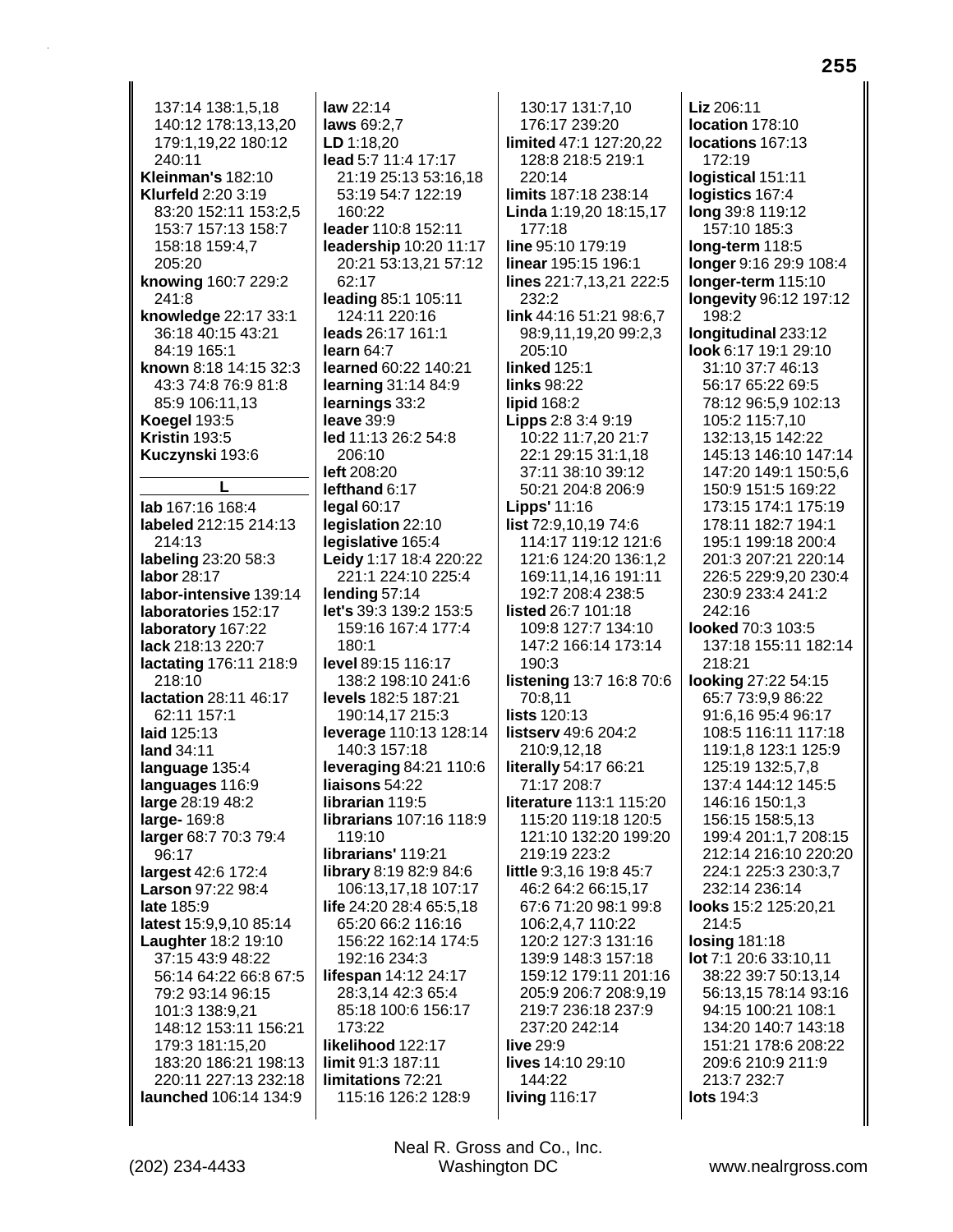**loud** 98:14 **love** 28:18 49:1 **low** 198:2 **low-income** 142:12 **low-ranked** 116:21 **lowering** 197:12 **lumping** 234:4 **lunch** 6:9 8:8 67:4 97:10,19 100:19  $101.2$ **Lydia** 1:14 18:12 233:8 **M main** 182:8 **maintained** 35:11 **maintenance** 168:21 **major** 59:1 62:19 163:22 187:2 **majority** 221:6 **making** 15:16 40:19 134:5 204:1 224:9 240:14 241:8,19 **malicious** 227:14 **manage** 70:21 75:22 76:1 78:4 **managed** 75:3,16 172:2 **management** 52:10 75:8 **managing** 75:19 **mandate** 47:13,18 89:8 89:11 90:17 **mandated** 7:6 22:7 39:21 41:22 69:13 **mandates** 41:4 **manner** 96:1 104:4 **mantra** 32:12 **manual** 120:10 150:8 **map** 234:9 239:8 **mapping** 86:18 238:16 239:11 **March** 1:5 16:6 51:17 204:11 **Mass** 62:22 **Massachusetts** 62:20 **materials** 9:10 23:12 111:13 205:6 207:6 **Maternal** 63:9 **matter** 26:4 38:7 66:22 97:15 158:10 159:20 242:19 **matters** 6:13 32:11 **Mattes** 1:17 18:13 91:18 92:5,8,11,15,19 146:20 151:10 193:20 193:21 194:8 232:15 232:15 **Mattes'** 238:1 **Mayer-** 182:19

**Mayer-Davis** 1:18 18:9 143:10 144:2,11,17 145:2 182:19 213:4 **MD** 1:13,13,14,16,19 2:10,16 3:5,10 **meal** 34:1 **mean** 50:8 74:16 88:22 91:6,6,20 93:16,17,22 94:6 132:15 137:3,15 151:15,17 171:9 175:21 195:22 196:14 196:21 197:9,16,21 198:1 206:1,16 219:2 223:17 226:3,11,22 227:8,18,20 231:4 233:3 235:12,18 236:5,11,13,17 237:7 **means** 14:13 47:15 114:20 120:7 127:10 142:8 215:11 **meant** 104:11 **measured** 147:4 **measurement** 216:15 241:11,13 **measurements** 164:5 167:11,15 **measures** 168:12 241:18 **measuring** 168:6 212:15 **meat** 33:15 **meats** 187:8 **MEC** 167:12,14 **mechanism** 233:6 **mechanisms** 233:2 238:12 240:13 **mechanistic** 232:22 **media** 52:13 53:1 **medical** 22:16 40:15 63:2 78:19 **Medicine** 3:12 8:13 67:15,16 153:1 155:9 222:11 **Mediterranean** 200:8  $227.2$ **medium-** 116:21 **meet** 26:6 44:7 47:12 47:18 89:11 95:22 120:6,8,16 128:19 185:21 188:1,3 192:15,19 197:8 198:8 199:13 237:3,6 **meeting** 1:3,10 5:11 6:14 9:9,14,15 10:6 12:8 13:14 44:20 45:2 47:21 48:8,12,16,17 50:12 52:8,8 53:10 61:12 77:18 98:2

99:12 103:2 160:10 181:3,8 184:12 195:12 203:18,19,21 205:8 209:22 210:16 **meetings** 47:20 48:7,10 48:14 49:4 50:5,8,14 61:5 111:22 112:3 203:8,16,20 204:4 205:6,7 206:5 207:7 207:11,12 217:19 **meets** 188:5 **member** 6:5 43:18,19 58:9,11 88:1 91:18 92:5,8,11,15,19 93:8 94:17,18 95:13 140:13 141:4,7,12,22 142:2,7 143:7,10 144:2,11,17 145:2,18 146:20 148:8 149:2 149:12 151:10 158:15 175:4,8,11,21 176:6,9 176:20 177:1,10,16 177:17 182:19 193:21 194:8 195:4,6,11,19 196:10,11,13 197:3 211:12,21 212:12 213:4,19 215:20 217:20 218:17 219:5 220:22 222:10 224:10 225:4 226:16 228:2 228:12 231:12 232:15 233:8 234:7 **member's** 77:15 **members** 9:19 13:11 16:22 17:14 18:21 19:5,17,21 43:16 49:12,13 52:16 58:21 60:11 67:19,20 74:18 76:14,18 101:7 107:11 121:20 126:4 189:7 211:7 216:20 **membership** 73:16 216:18 **Memorandum** 153:18 **memorized** 176:14 177:15 **mend** 65:10 **mention** 196:17 221:14 **mentioned** 30:11 86:21 93:9 103:15 111:19 114:4 129:8 131:18 148:15 156:7 166:22 180:19 190:9,22 214:18 218:6 222:4 **mentor** 66:4 **menu** 189:2 **message** 210:12 **met** 1:8 192:5

**meta-analyses** 222:3 **meta-analysis** 143:12 143:18 225:21 226:6 **meta-analyze** 143:20 **metabolic** 197:19 **method** 85:8,14 169:5 189:16 **methodological** 79:22 **methodologists** 84:22 **methodology** 106:4 107:9 110:1,18 111:1 111:4,8 123:10 129:12 131:16 134:21 134:22 168:20 216:8 **methods** 71:1 84:10,12 86:3,7,11,22 106:5 109:20 174:17 189:12 193:17 215:9 **microphones** 145:20 **milk** 240:4 **millennia** 32:19 **million** 230:18 **millions** 14:9 **mind** 191:18 211:17 216:13 **mine** 66:4 **minimal** 186:8 **minimize** 78:2,5 104:5 **minimizing** 75:20 **mining** 36:7 **minor** 154:13 **minority** 177:6 **minute** 28:16 38:17 83:9 167:17 190:12  $211:22$ **minutes** 9:14 12:15 66:21 159:17 202:2 205:8 **misperception** 106:16 **missed** 120:15,21 **missing** 183:9 **mission** 11:2 12:13 25:9 30:11 31:13 32:4 32:15 34:4,8,14 36:6 108:8 **mixed** 171:12 **mixture** 130:19 **mobile** 135:3 167:12,13 **model** 196:2 198:4 **modeling** 4:11 8:20 85:9,12 86:18 102:20 161:8 175:2 184:2,3,8 184:10,19,21 185:2,2 188:12,15 189:2,12 189:18 191:3,17 192:9 193:16 194:13 196:5 198:20 199:18 200:2,5 217:8 229:17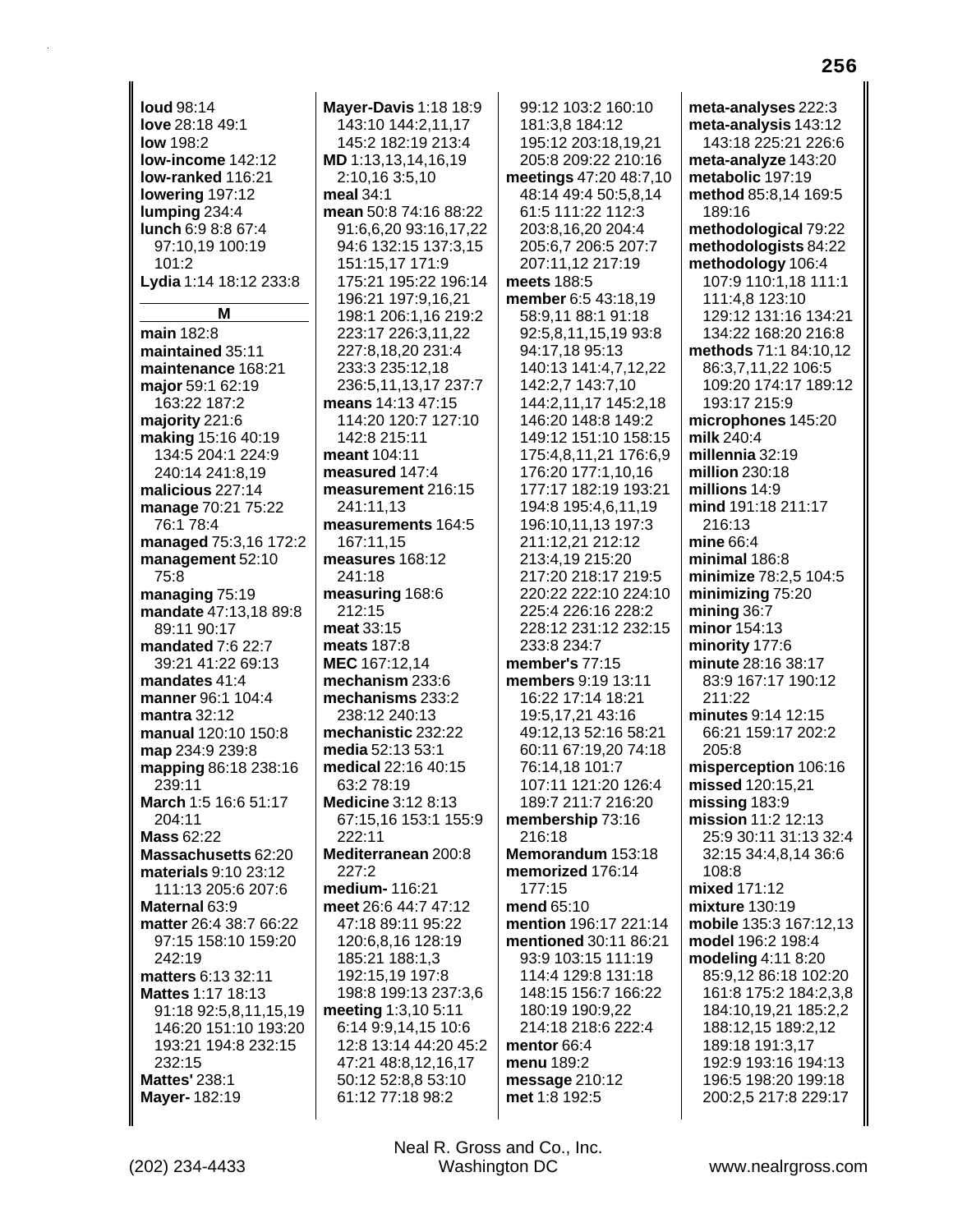229:19 233:14 236:2 236:13 237:3 **models** 196:4 **moderate** 127:15 **moderating** 185:10 **moderation** 185:13 **modifiable** 190:21 199:5 **modification** 154:14 188:16 **modifications** 154:17 154:22 188:8 190:13 **modified** 191:3,4,9 **modify** 190:10 200:15 **modifying** 196:22 **moment** 39:4 **Monday** 151:20 **monitor** 79:15 **monitoring** 22:7 23:18 39:22 **month** 155:8,18 156:5 205:16 206:2 232:12 **monthly** 205:14 **months** 31:8 36:9 46:17 63:17 67:18 81:12 115:9 139:4 140:6 175:13 206:21 222:14 223:1 234:5 **morning** 5:3 8:1 11:20 11:21 31:2 38:19 98:8 99:2,7 153:12 **mouth** 138:20 **move** 26:5 29:20 30:8 71:13 82:3,6 99:19 122:11 127:15 177:5 217:19 **movement** 96:7 177:19 **moves** 16:2 17:7 90:13 **moving** 7:2 59:21 88:15 180:20 **MPH** 1:14,15,17,20 2:10 2:19 3:5,22 4:12 **mulling** 231:14 232:8 **multi-** 153:14 **multi-stage** 166:2 **multidisciplinary** 161:2 **multiple** 57:10 94:4 125:16 143:5 165:17 201:18 230:1 **multiple-pass** 169:4,5 **multiply** 227:11 **multiplying** 229:10 **MyPlate** 15:1 **N Naimi** 9:20 18:20 **name** 5:4 32:10 39:16

160:9 169:18 177:1 **names** 17:10 19:9 178:1 **narrow** 72:9,19 **NASEM** 81:4 139:8,13 **nation** 6:12 23:7 26:22 28:20 165:1 **nation's** 27:2 172:4 **national** 3:11 8:12 22:6 23:15 26:12,20 34:8 34:19 39:22 58:11 63:8 66:16 67:8,15 68:13 86:12 88:3 99:10 102:21 103:6 104:8 108:22 152:11 153:13 155:2 162:18 163:5,8,13 164:4,12 164:18 165:3 171:20 172:3,7 177:13 186:4 214:2 **nationally** 57:13 **nationally-** 36:2 **nationally-represent...** 146:1 162:9 165:22 **nationwide** 14:8 **nature** 103:20 127:22 128:9 132:3 159:13 **NCI's** 172:16 **nearly** 100:7 105:7 **Nebraska-Lincoln** 30:18 **necessarily** 74:2 89:13 90:20 145:10 150:5 158:3 225:17 **necessary** 48:3 92:1 111:7 154:16 **need** 5:19 6:8 47:15 50:16 60:5 88:17 89:2 89:13 103:14 121:22 127:18 128:1 137:8 152:2 183:18 191:18 196:8 213:7 223:10 237:9 239:20 **needed** 36:8 75:10 82:15 88:16 103:21 132:19 149:16 192:15 239:7,14 **needing** 186:19 **needs** 50:9 66:5 95:22 103:2 184:12 185:22 188:1,3,6 192:5 195:13 237:6 **NEL** 8:19 81:8 82:11,16 84:8,12 106:13,14 153:15 **NESR** 81:9 82:10 83:1,3 83:8,12,15 84:14 102:5,8,15 105:16

106:1,6,12 107:10 108:8 109:11 111:2 113:8 118:9 119:19 121:4,17 122:7 128:14,20 131:17 132:2 153:17 156:9 184:3 221:3 226:2,10 **NESR's** 84:16 128:22 **NESR-related** 109:4 **nesr.usda.gov** 134:9 134:12 **nested** 114:19 149:9 **net** 119:13 **neurocognitive** 93:3 234:2 **never** 104:17 147:6 203:13 **new** 8:22 16:14 24:3 33:2 36:10 42:5 65:6 96:7 98:19 102:7 127:12,17,22 133:17 134:8 176:16 191:10 205:15 206:19,19 222:18 228:20 **newer** 207:3 **newly-expanded** 36:8 **news** 25:17,17 **NHANES** 145:22 146:5 146:6,11,17 162:18 162:21 163:9 164:14 165:2,8,11,13,18,19 165:20 167:5,22 168:18 172:2 175:5,7 175:14 176:19 177:7 178:8 180:6 194:19 194:21 218:4,14 232:3 233:16 **nice** 71:11 108:20 240:16 **NIFA** 34:9 **NIH** 55:4 154:6 183:7 **NIH-sponsored** 183:4 **nine** 58:2 169:16 **nobody's** 153:9 **nominated** 202:22 **nomination** 76:22  $203.23$ **nominations** 16:21 72:9,15,18 73:7 202:19,20 203:1 **nominees** 72:10 73:10 **nominees'** 75:2 **non-** 124:4 **non-federal** 222:3 **non-financial** 75:7 **non-institutionalized** 166:4 171:22 **non-randomized**

114:17 124:2 **non-response** 166:6 **note** 9:7 10:6 21:2 43:4 47:9 50:21 51:7,12 52:6 53:7,14 54:8 55:12 64:15 73:2 75:19 81:6 83:18 99:11 107:6 115:13 115:21 124:22 130:22 165:15 204:15 208:21 **noted** 42:19 44:17 51:17 53:20 78:21 82:1 83:13 99:12 202:8 203:7,8,20 204:3,8 205:6,20 206:9 209:15 217:14 **notice** 5:18 6:1 153:9 180:16 210:7 213:9 **noticed** 144:4 **November** 26:1 **Novotny** 1:18 18:14 95:13 231:12,12 **number** 31:15,16 35:9 42:10 50:22 54:11 70:8 76:2 114:6 116:15 128:13 131:19 134:18 146:20 170:18 171:1 182:8 185:8 187:15 205:21 208:11 212:13 213:11 236:22 **numbers** 154:8 156:1 158:20 186:20 204:21 **numerous** 63:6 **nut** 187:9 **nutrient** 35:20 36:4 95:22 103:2 162:22 170:9,11,12 174:7,9 175:19 184:12 185:7 185:22 186:3 188:1 189:8 190:16 191:12 192:5,15,19 195:12 196:18 197:15 198:5 237:6 **nutrient-** 226:18 **nutrient-dense** 186:7 191:14,21 199:7 **nutrients** 35:21 86:4,8 168:7 170:14 174:3,3 180:17,21 188:18 190:13 191:13 194:1 197:1,17 215:5 **nutrition-** 108:9 **nutrition-related** 108:11 174:4 **nutritional** 35:5 40:4 164:2 168:1,13 **Nutritionist** 5:7 160:22 **nutritious** 37:3

106:11 107:1,6 134:8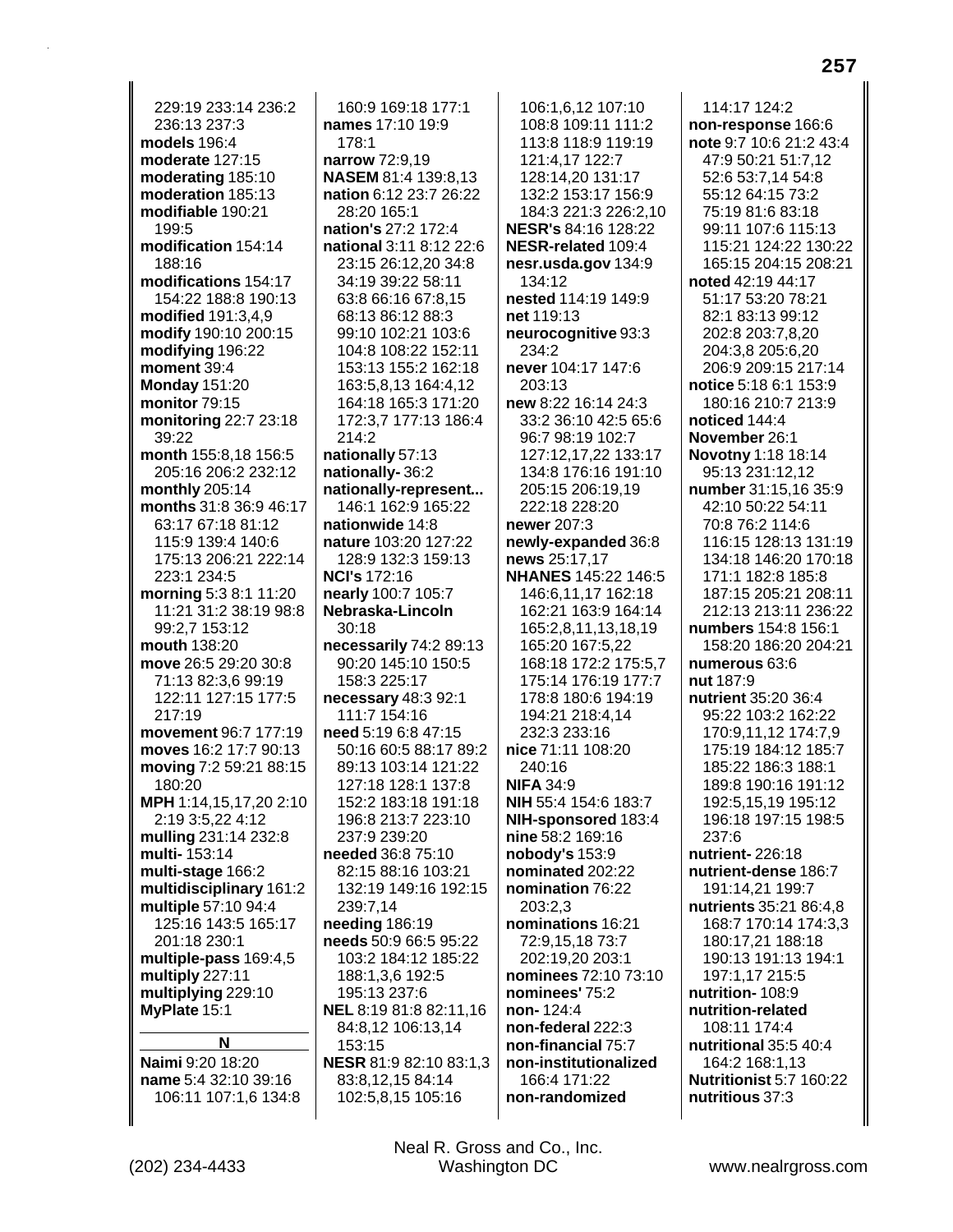O oath 19:14 Obbagy 2:18 3:16 83:3 105:5,6,18,20 136:21 137:18 138:4,7 139:6 141:3,6,10,13 142:1,6 142:13 143:9.15 144:10.16 145:1.4.21 146:4 147:12 148:10 149:7.14 150:4 151:4 151:15 161:15 174:12 190:9 205:12 208:5 212:4 216:2 219:14 222:19 224:13 225:6 230:2 238:2 240:2 241:10 **Obbagy's 154:22** obese 27:20 221:8 223:19 224:5 obesity 25:18 26:10 63:9 95:20 221:4 223:16,21 224:4,8,8 224:15 objective 44:19 78:1 104:3 113:14 121:12 214:14 objectives 23:15,16 26:20 27:11,14,16 49:15 172:7 obligations 73:14 observational 115:4 124:9 129:14 130:20 149:5,6 216:16 observe 10:8 obsolete 227:9 obtain 61:16 176:18 obtained 166:1 obviously 114:16 123:21 136:22 152:1  $155.21$ occasion 169:21 occasions 170:2 occur 42:1 215:4 occurring 31:7 **October 44:9 47:7.10** 203:3 **ODPHP** 20:18.20 54:10 of-bias  $122:14$ of-the-art 87:5 offer 114:14 office 11:10 19:14 20:16 21:18,18 22:2,2 26:1,1,17 27:21,22 35:7 52:11,14 54:5 58:3 76:20 99:21 officer 2:15 5:5 39:17 52:10 75:12 offices 54:8,11

official 5:19 10:11 52:21,22 77:14 officials 59:11 76:20 **OGE 76:9** oils 170:22 187:10.13 old 19:9 98:20 188:4 older 7:13 23:13 41:10 41:15 42:3 46:12 144:21 188:4 oldest 6:22 **OLSON 2:16** omit 81:21 omnivore 33:16 once 66:4 98:16 119:9 122:6 126:18 135:21 205:16 206:2 208:12 209:20 236:19 One's 143:11 one-stop 35:14 ones 80:14 138:8 149:12 199:2 222:18 238:4,7 ongoing 84:7,20 107:20 135:8 168:4 179:14 239:19 online 5:11 99:2 106:18 190:20 open 10:7 16:6,14 48:21 74:7 193:18 204:13 opened 16:6 51:17 204:11 **opening 3:3 4:15 8:2** 21:7 33:9 46:2 63:19  $210:13$ operate 43:6 operating 93:18,19 operational 233:11 operations 3:6 8:5 39:15 44:11 56:21 opinion 231:20 opinions 33:10 opportunities 4:14 9:4 10:13 13:4,7 16:10 30:4 51:11 201:17,18 202:4 204:4 opportunity 28:19 31:20 34:2 37:14,20 48:15,17 62:3 64:5,7 91:10 95:18 96:5 99:14 119:2 180:1,7 189:9 203:4,17 204:5 226:3,5 229:3 opposed 199:11 optimal 197:9 198:6 optimization 135:3 196:2,4,5 Optimizing 68:2

option 87:10 128:4 oral 10:14 16:10 48:15 48:18 203:17 204:4  $210:1$ order 123:13 238:22 organization 32:10 35:2 57:16,17 organizations 85:1 123:14 164:7 original 98:7 99:8 102:8 132:16 133:2,19 139:15 147:6,18,20 204:22 225:20 226:9 originally 133:21,22 **Ottawa 155:5** ounce 170:20 187:12 outcome 117:13,16 122:21,22 125:10 142:17 147:1,2,5 198:2 224:2,7,11,20 225:2 241:19 242:2 outcomes 24:17 78:10 93:4.4 112:13 115:11 118:5 132:9 154:13 198:17 199:19 224:21 234:2 240:16 241:1 241:13 outline 189:21 outlined 59:17 83:2  $133.4$ outlines 45:11 output 31:10 outside 94:13 126:9 outstanding 59:4 overall 7:1 71:2 130:14 131:13 176:15 188:9 216:14 overarching 70:13 95:19 125:19 196:9 overestimation 122:20 overlap 213:12 216:17 216:21 217:1,4 oversampling 166:7,11 oversee 43:7 oversees 20:22 oversight 100:8 overview 8:5 105:16 152:9 P P-R-O-C-E-E-D-I-N-G-S  $5:1$ p.m 97:17 159:21,22 242:20 pace 237:2 package 179:17 237:15 packages 77:1 page 77:2 108:13

 $210:20$ panel 75:10 242:7 panels 79:21 82:13 83:11 Pannucci 2:19 3:22 4:12 85:21 146:18 160:20 161:10,12 175:6,9,15 176:3,8,13 176:22 177:9,12 178:3,18,21 179:4,21 180:9 181:2,6,13 182:15 183:10,17 194:6,10,20 195:5,10 195:16,22 196:12 197:2 198:11 199:17 200:10,21 201:11 205:12 208:6 212:4 212:21 214:9 215:21 217:7 220:12 227:22 229:7 239:5 paper 98:13 120:20 145:16 146:16 147:21 paradigm 117:17,21 paraphrase 65:9 paraphrased 173:22 192:7 parent 49:13,19,22 61:20 **part** 5:22 10:11 12:21 30:13 31:10 32:7.18 34:14 44:4 52:21.22 54:17 61:8 62:5 80:8 81:4 89:14 90:5 92:17 93:1 94:19 96:21 97:3 97:6.8 112:19 113:6 122:15 145:10 150:7 150:14 153:18 156:4 157:7 171:12 176:15 186:17 187:19 191:3 194:17 200:6 202:21 206:16,22 207:14 216:6 221:5 223:12 225:8 229:19 231:10 232:13 233:6 235:18 236:6 participant 169:10 participants 166:3 167:10 169:18 170:5 participate 17:3 197:18 201:19 participated 140:15 participation 12:20 particular 22:10 64:11 65:16 88:5 90:11 92:12 101:17 137:22 142:17 144:6 156:15 189:3 195:20 216:9 216:16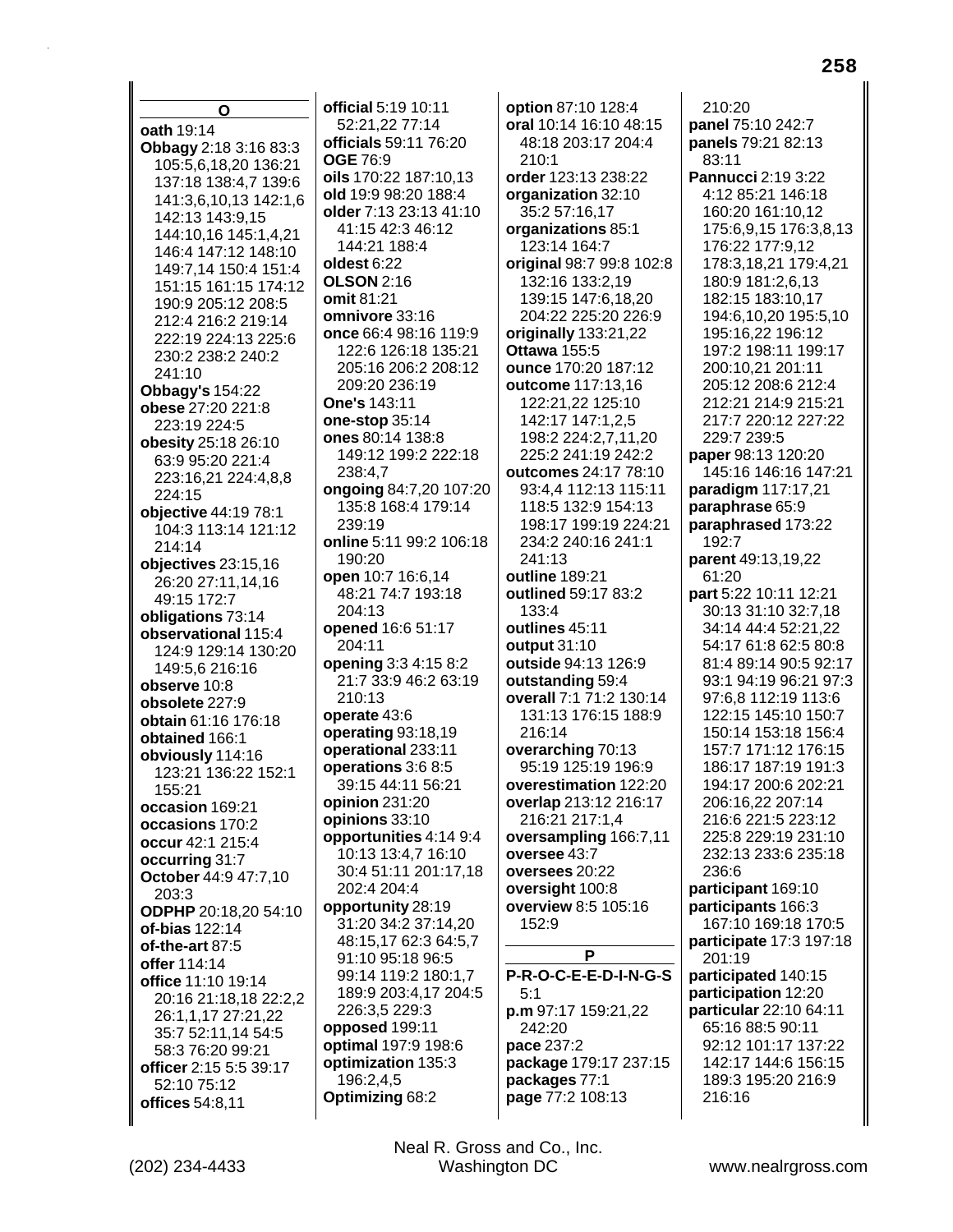**particularly** 69:15 80:16 129:13 130:18 142:16 144:20 149:21 157:17 211:14 219:9 219:10 **partly** 206:20 **partners** 18:1 231:5 **partnership** 12:12 29:18,22 35:17 53:13 53:21 **parts** 81:21 233:15 **party** 72:8,19 73:1 **passed** 40:1 41:22 **patients** 100:6 **pattern** 4:11 8:20 85:9 85:12 102:19 161:8 175:2 184:2,3,8,10,19 185:2 186:16,22 187:17 188:12,15,17 189:2,12,18 190:14 191:5,8,16 192:9,10 197:9 198:20 199:11 199:17 200:2,5 201:5 217:8 229:17,19 230:6 233:4,14 236:1 236:12 **patterns** 24:20 46:10,14 100:12 140:5 155:19 161:3 163:1 170:15 170:17 174:1 177:20 184:8,17 185:1,17,20 186:2,5,10 187:19,22 188:2,8,11,18 189:8 190:11,22 191:1,19 192:14,15,17 194:1,4 194:22 195:2,13 196:6,19 197:19 198:15,16 199:12,18 200:21 201:4 219:12 219:13 226:22 227:8 227:18 229:9,11,13 229:17 230:4,8,10,12 232:20 233:2,3 234:1 237:5 240:15 **pause** 66:19 175:1 **peas** 187:6 **Pediatric** 63:4 **pediatrician** 62:16 64:16 **Pediatrics** 62:21 63:2 **peer** 3:17 9:1 77:3 83:19 153:3,22 **peer-** 83:22 **peer-review** 116:5 157:6,7 **peer-reviewed** 82:17 102:12 115:19 119:4 120:15

**peeve** 146:22 **pen** 98:13 **Pennsylvania** 153:1 **people** 6:1 12:18 20:21 23:17 26:17,19 27:1,4 27:11,12,13,19 29:6,8 65:14 73:8 74:1 98:1 107:3 144:20 160:6 160:12 171:9 172:8 181:21 199:5 200:20 206:19,22 215:16 230:19,20 231:6 237:6 **percent** 25:14,15 187:16 **Perdue** 12:5 30:15 31:12 32:13 37:1 **perform** 82:13 107:21 **performance** 78:11 158:12 **performed** 102:20 167:11 **period** 16:5,14,15 66:2 74:9 93:21 202:11 203:2 204:10,12 208:13 **periodically** 84:12 **periods** 17:1 65:5 **permitted** 222:6 **person** 5:18 149:19 167:18 211:17 **personal** 64:15 65:2 88:1 **perspective** 70:3 95:1,8 155:10 216:3 222:9 223:6 230:3 240:3 **perspectives** 12:16 31:15 33:11 57:10 236:14 **persuasive** 240:20 **pet** 146:22 **phase** 10:21 13:20 16:5 82:6 153:3 217:15 235:19 **PhD** 1:12,14,14,15,15 1:16,17,17,18,18,19 1:20,20 2:12,15,18,19 2:20 3:2,5,7,9,13,16 3:19,22 4:12,16 **phone** 159:15 160:5,12 **photo** 37:14 **phrase** 80:3 **physical** 20:22 25:13 25:20,21 26:7 167:6 167:14,15 **Physician-in-Chief** 62:22 **phytochemicals** 197:16 **phytonutrients** 198:22 **phytosterols** 197:16 **pick** 120:18 145:8,11 **picked** 120:16 **picking** 121:2 150:18 **piece** 56:9 93:22 176:16 230:17 231:7 **pieces** 9:13 69:14 94:5 236:20 **pin** 213:22 **pizzas** 171:12 **place** 39:1 54:13 91:15 103:12 115:21 116:5 126:19 130:9 217:16  $242.15$ **placed** 216:20 **places** 13:5 94:16 143:5 **plain** 135:4 **plan** 48:1,7,11 49:9 75:9 82:11 96:9 106:7 135:7,18 183:13 188:5 208:15,16 217:17 **planned** 190:5 **planning** 27:5 63:16 79:14,18 111:5 164:19 203:15 **plans** 154:9 161:4 **plate** 232:7 **play** 54:6 111:15 112:21 **playing** 154:3 **plays** 34:20 **please** 5:21 6:4 9:11 10:6 11:17 17:22 19:4 19:17,19 21:3 58:14 97:10 99:1 100:14,22 105:18 210:18 213:18 **pleased** 10:22 29:4 31:17,19 54:21 57:3  $62.7$ **pleasure** 5:9 17:9 19:12 20:13 30:1 184:1 **plenty** 37:20 **plus** 156:22 **podium** 10:4 **point** 39:7 60:16 65:13 66:4 83:9 95:15 138:19 145:5 154:21 181:1 201:1 211:7 218:13 220:2 230:16 **points** 128:19 186:18 231:10 **policies** 33:4 57:20 114:1 116:5 129:22 140:9 **policy** 5:8 11:14 21:21 54:4,9 62:19 75:6 100:1 102:6 105:7

160:21 164:21 172:10 189:6 193:3 214:4,8 **pool** 203:3 **poor** 25:13 **Popular** 208:22 **population** 103:3 112:11 113:22 115:9 117:9,12 125:10 130:1,4 132:7 142:5,9 142:14 143:3 162:14 164:22 165:16 166:4 168:11 171:16,22 172:17 173:6 180:2 184:13 192:10 196:15 198:18 200:1 218:15 224:4 240:21 **population's** 168:5 **population-based** 163:16 191:19 **populations** 32:21 115:8 137:7 139:19 142:22 145:16 166:11 166:13 177:14 196:20 231:19 233:22 **portion** 20:2 162:21 168:18 169:20 207:8 **portions** 30:5 **position** 65:2 **positive** 198:17 199:19 **possible** 48:5 60:8 85:11,19 113:21 121:1,2 134:7 135:5 151:17 154:13 156:17 162:5 229:5 234:9 235:2 238:10 **possibly** 110:16 152:4 169:15 229:1 **post** 9:9 53:9 207:16 209:21 **post-prandial** 153:9 **post-stratification** 166:7 **posted** 9:17 46:20 53:8 56:6 135:15 183:7 190:19 205:10 207:17 **posting** 9:12 75:6 135:8 **potassium** 191:10 **potential** 24:11 69:19 74:18 75:20,22 78:5 119:15 **potentially** 131:19 139:11 142:15 150:9 151:9 154:15 **potentially-relevant** 119:12 **poultry** 187:9 **power** 122:2 232:17 **practical** 103:9 234:8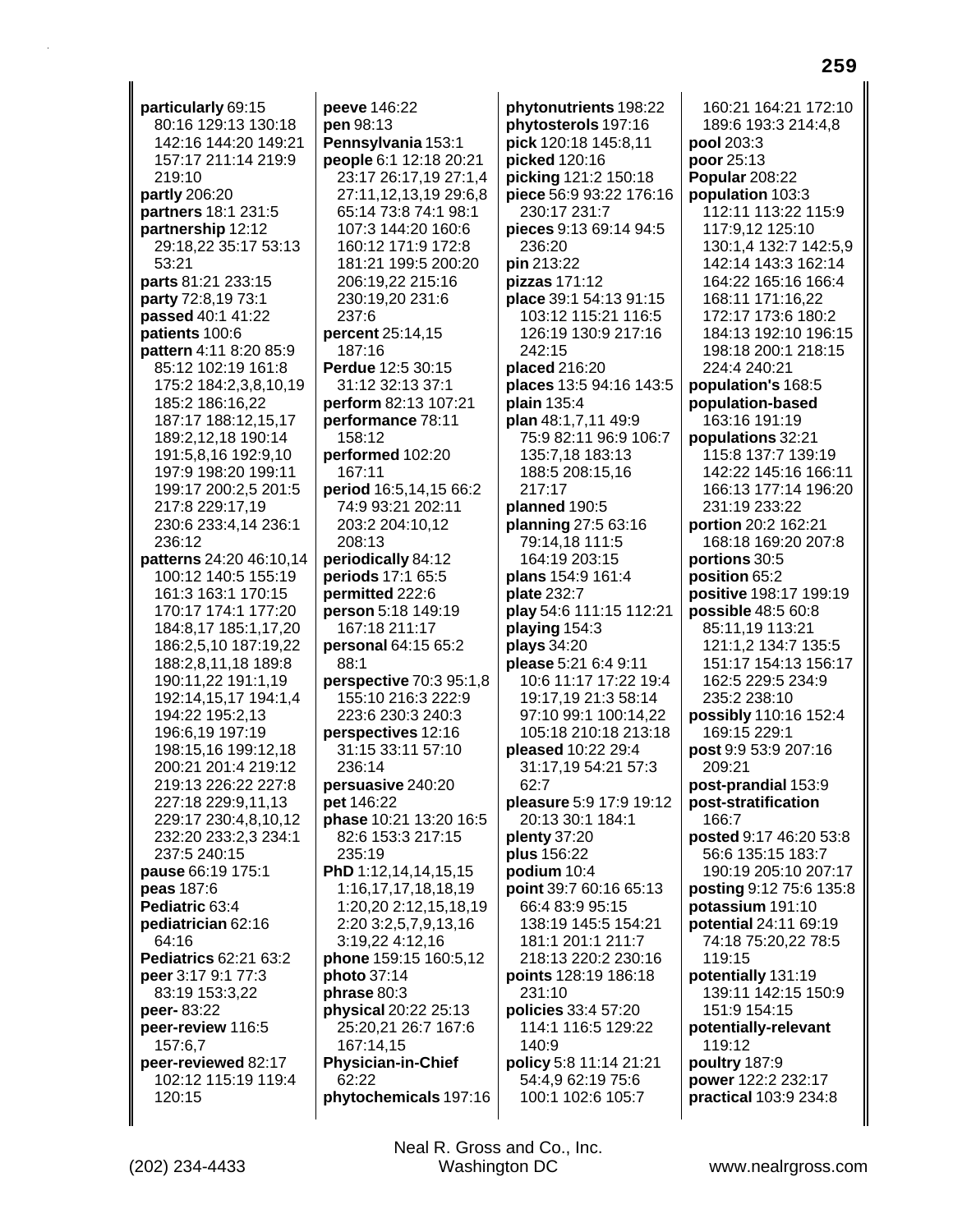practices 78:18 84:3,7 109:22 pragmatically 213:13 precision 129:5 166:12 predatory 116:3 predetermined 95:1 126:19 127:4 prediabetes 224:3 predict 192:6 preferences 186:12,12 186:13,13 pregnancy 28:10 41:11 41:12 46:17 62:11 65:4 81:12 95:17 115:9 140:5 157:1 206:21 223:1 234:5 pregnant 36:9 41:6 176:10 218:5 preliminary 124:14,16 preparation 182:4 prepare 90:5 151:22 prepared 40:16 109:18 166:20 186:8 216:22  $217:4$ preparing 54:14 92:6 preponderance 7:7 22:16 36:14 40:14.18 89:9 90:1 prerogative 58:18 prescriptive 189:4 present 1:11 2:6 151:12 197:22 223:4 presentation 8:10 45:9 66:16,19 67:8 86:10 99:10.16 109:7 135:2 180:19 181:9 184:7 202:18 203:11 214:19 presentations 7:22 50:13 55:11 77:4 99:13 159:10.13 203:9 211:9 presented 45:1 59:13 95:8 161:19 165:13 171:18 189:9 228:7 presenting 181:16 presiding 1:10 pressure 164:6 pretty 106:14,15 107:11 119:11 137:21 143:11 212:16 231:14 prevalence 163:22 174:4 prevent 28:6 prevented 25:19 Preventing 26:9 prevention 20:17 21:19 23:3 26:2,15 27:3,3 54:6 57:9 63:10 95:20

117:5 163:14 164:3  $221:11$ prevention-oriented 96:1 previous 56:2 64:19 95:10 156:19 169:13 207:11 previously 44:13 102:15 106:12 134:15 190:22 222:17 pricing 34:21 primarily 155:1,17 **primary 72:10,20** 143:14 147:2 154:3 164:10 principle 88:13 principles 57:19 59:20 61:10 89:20 prior 13:8 52:7 71:10 74:9 76:11 77:18 81:2 82:17 99:10 141:19 152:18,21 priori 147:3 priorities 26:11 prioritize 79:9,17 priority 22:12 23:3 36:22 privacy 74:14 **private** 32:1 probability 166:2 probably 23:2 88:17 127:13 138:19 158:11 194:18 221:15 224:14 224:16 238:21 **probe 170:2** problems 120:20 proceed 133:12 processes 43:5,5,12 51:5 70:2 71:1 74:1 76:2 processing 169:1 178:1 produce 165:21 produced 154:1 produces 173:1 product 148:22 products 35:15 187:10 professional 11:12 64:15.17 65:1 73:12 84:20 107:20 110:12 206:15.15 professor 30:17 63:1 152:19 profiles 168:2,3 189:8 191:13 program 14:7,15,18,22 39:10 40:12 152:11 163:9 164:16 172:14 172:16

programming 195:15 195:17 196:1 programs 14:13 22:18 22:21 23:11,13,14 24:12 59:15.16 108:11 114:2 129:22  $140.9$ progress 61:5 172:6 205:13 project 63:17 64:6.6 108:16 140:5,6,11 148:18 196:4 projects 195:18 promote 27:14 28:2,6 70:19 185:21 promoted 40:10 promotion 5:8 20:17 21:19.21 23:2 26:2 54:4,6,10 100:1 102:6 105:7 117:4 160:21 164:3 189:6 193:3 promotional 26:5 prompts 169:14 pronged  $153:15$ proper 28:3 proportion 27:20 proposed 24:6 25:4 155:15 156:10 161:21 188:13 202:9 222:16 222:18 prospective 114:18 144.14 149.8 protective 185:6 protein 170:20 187:8 **protocol** 135:14.17 147:15,19,20,22 148:5 153:16 190:6 216:6 protocol-driven 77:22  $104:2$ protocols 135:9 174:16 193:16 205:19 206:3 207:16 217:11 prototypes 226:22 proud 22:1 32:7 107:11 provide 7:11 10:14 14:21 27:16 28:13 30:20 33:9 36:17 37:2 42:20 48:18 49:18 50:6 51:20 60:4 64:12 70:13 73:19 78:4 79:17,21 81:20 104:12,15 111:12 112:1 115:5 121:20 123:3 158:4 162:10 162:12 164:15 165:5 168:14 170:8 171:15 184:4,14 185:20

204:6 210:1 provided 13:6 16:15 56:3 70:9 77:16 115:6 162:17 165:4 providers 164:8 provides 14:18 20:21 33:8 35:8 100:8 125:2 129:1 171:2,21 172:5 providing 15:15 26:19 27:6 56:9 105:16 173:15 180:9 185:3 214:20 provisional 74:7,13  $75:1$ public 1:3,10 4:14 9:4,6 9:18 10:7,10,11,14 12:20 13:9 14:1,19 15:2,22 16:4,5,13,14 16:18,22 17:2,6 20:9 24:4,10 25:2,3 26:6 26:11 40:6,19 46:9 48:6.18 50:7.9 51:7 51:11,16,20 52:3,3,20 53:10 56:6,7 61:8 62:5,18 74:7,17,20 80:22 81:20 86:4 87:6 90:12 93:21 94:14 107:14 112:2 164:21 166:16 168:8 174:3 180:18,21 184:18 192:2 201:17.19 202:4,11,15,21 203:1 203:7 204:3,4,6,10,16 205:2,11,18 206:5 207:6,7,9 209:22 210:1,16 217:19 220:5 228:5,9 publication 115:18,22 118:3 129:8,13 226:11 publications 77:4 115:19 212:18 222:1 publicly 53:3 75:5 76:9 published 7:8 25:21 40:7 89:7 106:20 116:3,8,9 127:12 128:1 133:1 141:19 147:15 148:5,9 180:4 180:8 182:10 186:17 197:15 PubMed 118:17 120:20 pull 81:4 138:12 235:1 punchy 232:16 purpose 44:10 49:17 96:10 162:7 197:4,7  $198.8$ purposes 128:20 139:22 232:6

(202) 234-4433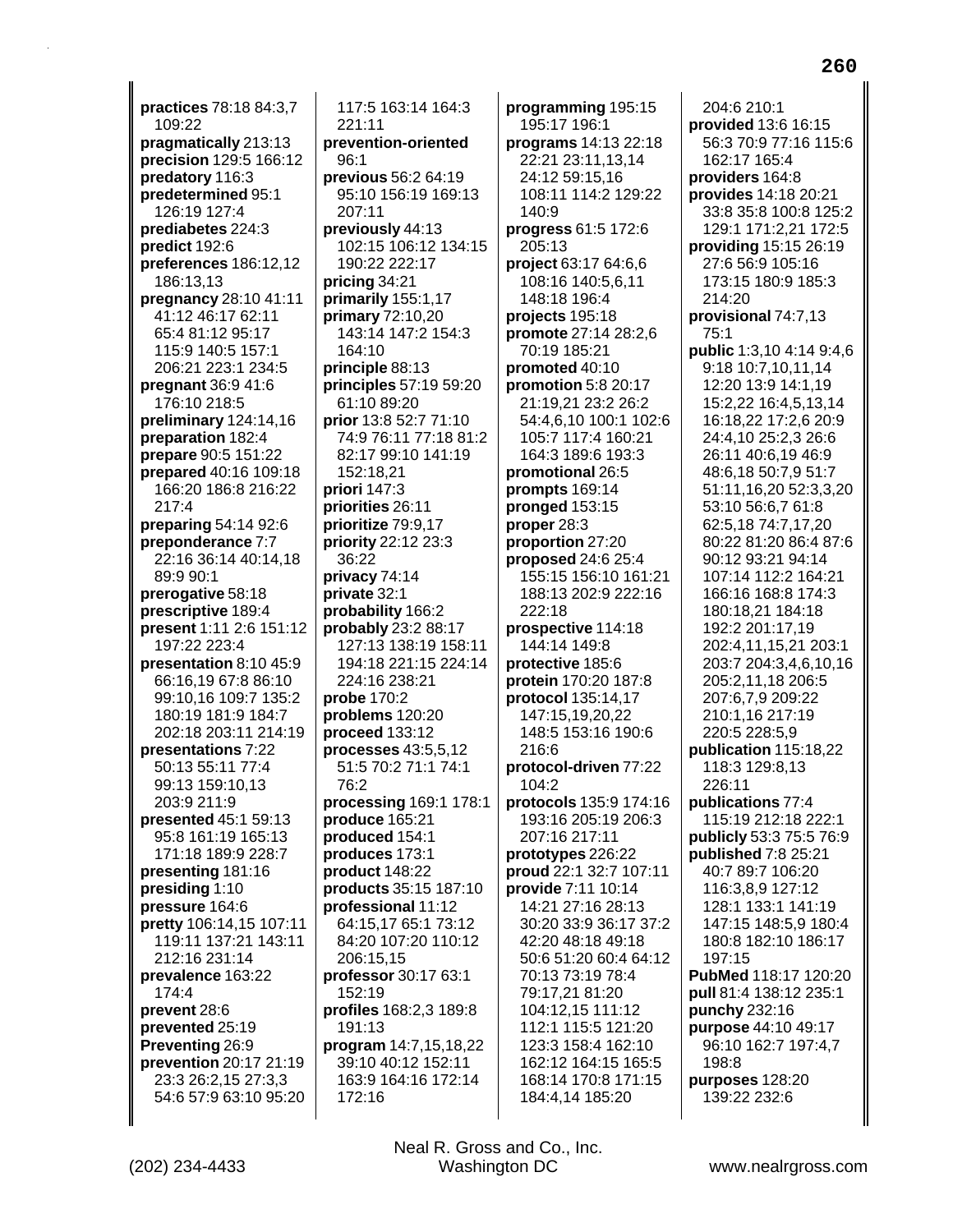pursuing 95:15 purview 233:7 put 15:8 66:18 108:14 114:10 134:11 188:16 211:18 213:22 224:17 240:21 putting 13:8 236:20 puzzle 101:12 Q qualified 193:4 qualitative 143:16 qualitatively 125:18 241:2 quality 15:11 36:14 84:17 85:3 110:10.15 147:7 157:22 166:18 quantification 240:7 quantifying  $232:11,13$ 239:17,21 quantitatively 241:3 quantities 215:1 question 25:1 90:19 92:1.3 95:19 96:14 101:17 103:20,20,22 108:18 112:10 118:8 118:14 121:3 122:1 125:13 126:12,15,16 126.17 128:7 132:3 133:13.14 138:22 139:7 141:4 144:3 145:19 146:21 147:8 149:19 150:16 160:8 176:10 178:19.22 181:8 182:10 183:3 183:11 194:18 196:9 197:5 198:14 199:4 200:7 208:8.10 209:11 212:1 213:5.6 214:1,10 217:21 218:3,19 219:6,15 220:10 221:20 222:5 222:20,21 223:16,17 225:1,16,21 227:7,20 228:2 230:18 233:21 234:8,15 238:1,3,6,7 238:15 239:17 240:13 quick 8:4 143:11 159:14 160:3 169:11 183:18,18 quickly 13:14 131:15 145:18 151:17 156:16 157:11 quit 138:19 quite 123:10 128:12 144:1 158:8 202:6 213:11 214:22 215:21 240:13

## quote 65:7 R Rachel 1:18 18:14 231:12 239:18 **Rahavi 206:11** raise 19:17 231:10 raising 33:22 242:10 random 166:1 randomized 114:16 123:19,22 124:5 130:20 221:15 225:8 range 77:10 85:11,19 132:15 134:7 186:6 ranges 175:18 ranging 187:21 ranked 116:20 ranking 141:1 ranks 116:18 rare 115:11 120:18 rationale 114:9 121:8 RCT 147:16 148:5 **RCTs** 115:2,6 RD 1:14,17,18,19 2:13 2:14,17,18,19 3:15,16  $3:224:12$ **RDN** 1:15.18.20.20 reach 6:4 52:18 209:13 read 98:14 158:13 186:19 205:14 reading 38:18 213:9 ready 36:6 151:20 156:13 159:11 160:2 179:6 real 38:18 181:17 233:5 realistic 151:11 **Reality 208:10** realize 232:7,12 reason 130:5 136:2 143:19 reasonable 74:9 recall 167:18,21 169:4 169:11,12 215:13,16 215:17 receive 72:15,18 209:20 210:17,22 received 24:7 98:5 107:18 202:12 receiving 56:17 98:18 recently-165:12 recently-released 20:22 165:11 recognize 33:10 39:4 59:7 65:13 recognized 43:21 189:7 215:3 recommend 230:13 recommendation 28:2

50:2 71:19.20.21.21 72:3,6,17 73:3 74:5 74:12,14,21 75:18 78:7 79:3 80:19 81:17 82:6 84:2.4 85:7 88:11 150:21 200:18 214:2 recommendations 19:3 26:7 36:15 42:21 45:12,14 50:19 51:2,6 60:9 62:11 66:2 68:14 68:19,21 69:1,5 70:10 70:15 71:5,15,16,18 72:2 78:22 82:3 87:13 87:18 88:2,5,17 91:1 97:2 103:1 109:4 131:9 153:14 171:4 174:8,10 184:14 186:3 188:10,20 192:4,16,22 196:16 197:15 220:2,15 226:4 228:4,6 231:3 240:14.17.19.21 recommendations/a... 237:17 recommended 70:16 86:13 187:2.18 236:17 recommending 226:21 **reconvene** 38:6 66:20 97.11 242.15 record 9:6.18 10:12 38:8 52:21 67:1 97:16 159:21 242:20 recording 9:9 red-orange 187:5 redesign 79:8 redesigned 206:10 redesigning 16:3 redistribute 79:10 reduce 27:17,19 169:9 223:21 reducing 57:22 REE 12:13 32:8.12 reexamine 7:11 89:13 refer 106:1 180:17 reference 120:13 154:1 186:3 referred 199:6 referring 199:21 refine 111:12 refined 187:8 202:14 refinement 202:17 reflect 7:7 24:1 42:7 46:9 85:9 107:7,8 185:14 198:16 223:10 reflecting 199:12 reflection 197:6

reflective 127:16 reflects 57:9 126:7 185:15 refreshments 6:9 Regan 1:14 18:7 217:20 218:20 regard 33:5 142:2 231:18 235:17 regarding 73:15 123:3 regardless 104:22 register 48:18 205:5 207:10 210:7 Registered 100:3 registrars 173:8 registration 48:20 49:3 203:19 210:13,14 regular 210:22 regularly 45:1 136:10 209:6 234:22 regulations 69:2,8 regulations.gov 51:22 205:2,10 requlatory 23:19 reinforce 59:2 relection 154:15 relate 81:16 121:2 237:5 related 22:7,22 23:19 24:10.16 35:15 39:22 56:20 61:10 71:8 72:3 73:11 75:18 107:15 108:10 125:10 132:8 175:2 186:14 195:2 199:4 228:19.20 233:21 236:15.16 relates 69:16 228:3 relation 69:6 80:9 133:20 146:10 207:18 230:6.8 relationship 24:19 112:17 114:15 142:18 146:16 161:17 174:6 174:8 186:1 192:20 relationships 125:22 184:16 192:11,13 238:13 relative 192:9 228:4.12 relatively 13:13 relatively-new 123:20 release 47:13,15 166:16,17 179:12 released 21:17 25:22 68:11 70:7 123:21 124:13,13 165:10,13 166:22 179:8,11 relevance 90:19 168:9 relevancy 132:5 relevant 43:22 60:13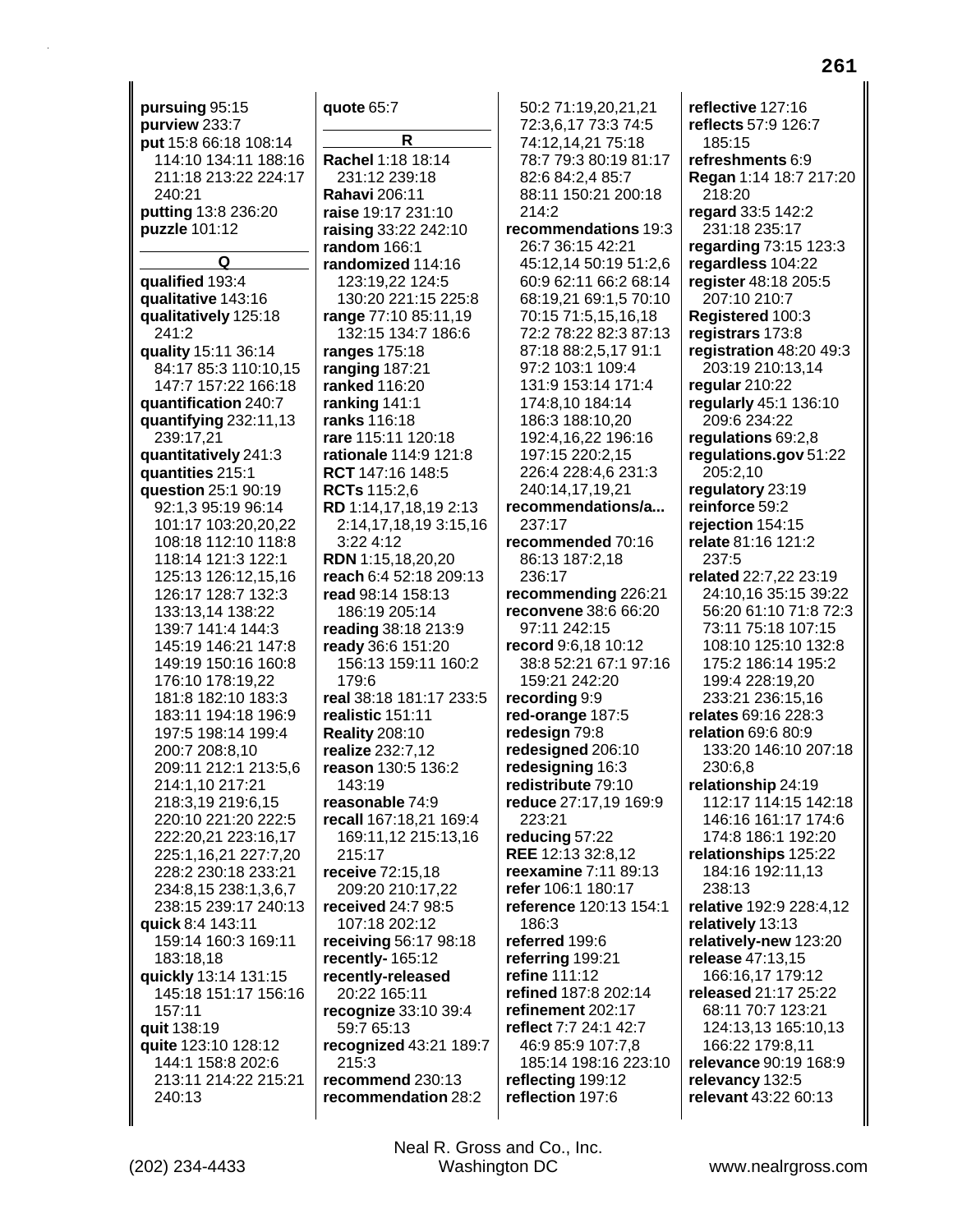69:2 81:7,15 83:14,16 91:9 102:12,16 103:9 113:16 118:14,16 119:15 131:20 132:1 132:12,22 147:5 164:22 171:16 173:20 180:16 192:8 227:9 227:10 238:22 240:14 240:20 **reliability** 166:12 **reliable** 241:18 **rely** 14:8 60:10 61:19 164:14 **relying** 115:2 **remain** 16:6 22:12 109:15 **remaining** 68:7 **remains** 189:20 **remarks** 3:3,8,10 4:15 8:2,7 30:20 46:2 63:20 64:1 153:9 **remember** 101:13 103:18 199:2 200:12 229:15 **remind** 160:4 **reminder** 61:2 **remotely** 18:19 **report** 16:15 45:11,17 45:17 47:2,7,11 50:2 50:18 51:6,9 55:14 56:5,5,7,17 66:17 67:9 68:6,15,16 71:10 71:12,14,16 72:4 75:17 76:8,19 78:6,22 81:4,18,22 87:17 91:15 97:1 99:10 101:11 109:16 139:8 139:13 151:8 170:5 209:16,20,21 210:2 214:3 226:4,13 236:7 **reported** 137:6 147:21 170:2,10 191:20 199:7 241:2 **reporting** 49:22 147:17 148:2 164:19 215:4 **reports** 16:13 34:17 35:19 68:1,10 70:7,13 240:9 **repository** 183:7 **represent** 89:22 166:9 **representation** 77:8 218:14 **representative** 36:3 43:19 144:22 162:13 166:3 173:4 212:20 **representativeness** 177:13 **represented** 185:4

**representing** 44:2 107:11 **reproducible** 121:13 **reproduction** 197:11 **republished** 22:8 **request** 47:11 52:19 91:20 92:12 **requests** 53:1 **require** 132:18 **required** 42:16 **requirement** 47:5 51:14 **requirements** 53:4 60:21 61:9 73:15 **requires** 40:3 **research** 7:2 22:7 23:6 23:18 30:6,10,12 32:8 32:11 33:2 34:7,10,12 34:13 35:1,2,10,18 36:20,22 40:1 57:21 62:19 64:17 83:21 85:3 86:14 89:7 95:10 96:14 97:2,7 106:19 108:16 110:10 115:4 115:7 124:17 131:9 132:22 137:22 139:19 147:6 152:12,16 154:6 164:7 171:2 172:16 220:2,7,14 230:5 **research-based** 32:9 169:7 **researchers** 173:7 220:4 **resource** 15:1 59:10 72:21 80:9 83:7 220:3 **resources** 44:15 69:12 87:15 238:14 **respectful** 33:18 **respective** 82:4 **respond** 68:21 82:5 213:17 **responding** 3:11 8:10 66:16 68:18 **response** 8:11 56:22 71:19 72:1,21 80:7,18 82:2,22 85:12 99:9 155:1 213:3 **responses** 8:11 87:13 87:17 108:21 109:3 242:9 **responsibilities** 55:7,8 83:1,5,6 94:4,14 **responsibility** 53:15 138:8,16 **responsible** 33:14 152:14 168:19 **rest** 109:6 112:20 196:6 **restricted** 222:8

**result** 25:14 172:14 237:4 **resulted** 42:5 **results** 82:19 119:18 121:5 122:18 125:21 135:22 137:5 147:18 148:2 163:7 166:9 230:10 **resumed** 38:8 67:1 97:16 159:21 **retained** 130:6 **retracted** 116:7 133:9 **retrospective** 114:19 149:8 **revamping** 13:6 **reverse-** 195:20 **reviewed** 75:12 76:19 79:9 113:11 115:17 126:8 131:11 133:21 150:7,18 151:7 157:20 222:8 **reviewer** 170:3 **reviewers** 157:16 158:10,16,21,22 **reviewing** 24:18 45:10 60:13 69:1 78:18 87:1 101:9 105:8 108:6 143:1 **reviews** 3:18 9:1 81:9 82:12,16,20 83:10,14 83:20 84:6 87:4 91:20 92:6 93:6 102:2,2,7,8 102:14,22 106:6 107:5 108:9 110:8 111:8 113:17,19 114:8 123:16 129:21 131:17,19 132:2 133:8 134:15 139:1 139:18,18 140:3 147:3,9 148:16,19,21 150:16,20 154:1 155:10 156:6,9,10 157:14 158:3,20 169:22 182:13,18 184:4 192:12,13 196:8 198:19 216:5 222:2,12,15,21,22 223:8 225:22 230:3 230:11 233:1,12 234:10 235:21,22 236:12,16 237:4,14 238:16,22 240:8 241:5 **revised** 35:13 **revision** 154:14 **reward** 233:2 **Richard** 1:17 2:16 18:13

**Rick** 232:15 **righthand** 6:20 **rigor** 22:20 **rigorous** 14:2 23:5 77:22 104:3 114:2 166:17 **rigorously-conducted** 115:4 **Rihane** 2:14 3:15 99:21 100:15,17 152:8 159:6 160:1 **risk** 24:21 57:22 117:10 122:17 123:16,19 124:2,4,9 129:4 133:5 149:4 164:1 197:12 198:3 216:11,14 218:15 224:2,8,17,19 **risk-** 122:13 **risk-of-bias** 82:13 113:2 123:19 125:7 145:8 147:14 155:2 225:9 241:14 **road** 136:4 174:19 237:10,21 **roadmap** 27:2 **ROBINS-I** 124:3,15 **robust** 29:20 104:12 215:8 **role** 14:3 15:13,14 17:21 34:21 55:19 107:7 109:10,11 111:16 153:3 154:3 **roles** 13:18 14:3,5 54:7 55:7 57:12 62:17 82:8 83:1,5 94:3 110:21,22 **Ron** 17:20 178:13 **Ronald** 1:13 3:10 **room** 7:1 12:19 **roster** 59:4 **rotates** 53:16 **round** 10:15,16 19:4 46:3 76:21 **rounds** 55:15 **route** 46:6 52:5 **rubric** 131:1 138:15 **rug** 215:11 **rules** 43:12 **running** 66:17 201:12 **S Sabate** 18:5 177:1,2,10 177:16 196:11,11,13 197:3 226:16,16 229:8

**SABATÉ** 1:19 **safe** 37:3 **sample** 165:18,21 166:1,5 175:12,16,17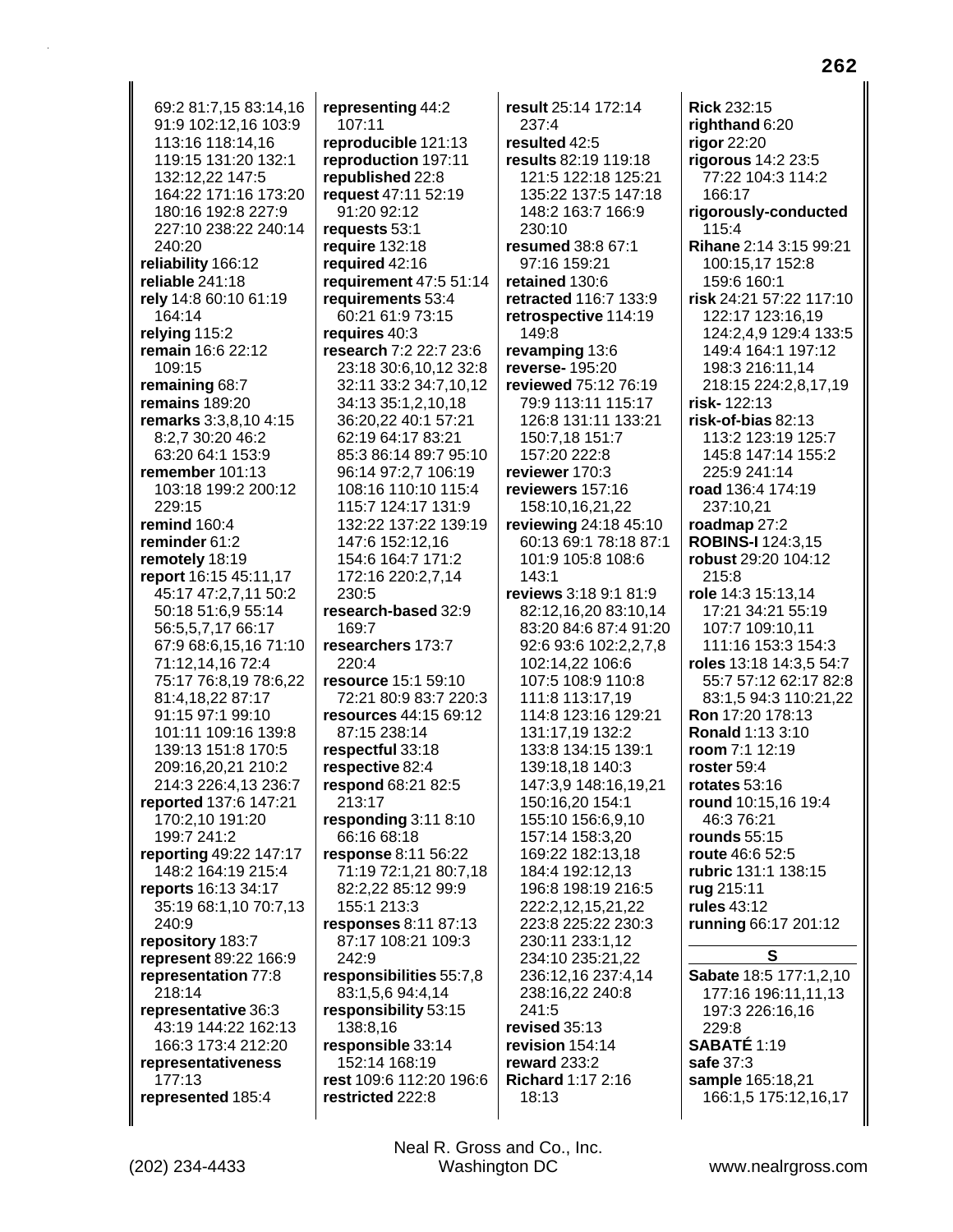176:2,11,13 177:4,5 218:5 sampling 165:20 166:2 166:7,8 sandwiches 171:12 sarcopenia 234:2 saturated 27:18 186:9 saw 16:18 151:19 saying 7:14 15:4 56:13 161:22 227:20 says 6:3 37:4 210:22 scale 169:9 schedule 66:14 159:12 201:13 Schneeman 1:10,12 3:9 17:16,17 19:16 57:6 57:18 58:6,15,17 66:13 67:21 87:22 90:8 94:7 96:22 149:18 150:15 152:6 157:5 158:1 159:2 180:14.15 181:5.7 182:9 183:15 194:15 194:16 199:3 200:6 200:11 211:5 212:6 212:10.22 213:16 225:15 226:14 231:9 237:22 241:21 Schneeman's 57:7 **School 63:2 153:1** science 14:3 15:9.10 22:16 24:1 33:1 35:9 36:13 55:13,22 57:8 57:19.21 60:7 84:15 87:1 90:1 101:9 105:14 107:17 110:2 152:20 185:15 199:22 207:22 231:2 236:22 science- 17:4 26:19  $32.11$ science-based 7:12 28:1 30:5 42:21 45:11 science-driven 7:18 **Sciences 172:17** Sciences' 3:12 8:12 63:9 scientific 7:7 13:22 14:2 16:15 23:1.6 24:6 28:12 29:12 32:17 40:14 45:6,13 45:15 46:1 56:2,10 60:4 61:14 63:7,12 73:13 78:6 80:4,5 81:22 82:10 89:10 95:9 101:8,11 108:17 111:10 114:3 152:15 202:7,9 205:14 209:16

Scientist 35:7 scientists 32:3 36:6 44:2 107:4 111:3 154:2 157:10,18 158:1 173:11 scope 36:8 44:19 68:9 231:16 score  $6:16$ scores 6:19.21 Scott 2:12 3:5 30:2 screen 98:11 119:19 122:16 135:22 screening 73:6 119:17 121:9 132:21 screenshot 135:11 206:1 script 38:19 scroll 208:7 scrolling 210:20 seafood 46:15 156:2 seafoods 187:9 search 113:1 118:10.17 118:17,22 119:3,7,9 119:11,18,21 120:5 120:10,17 121:5 132:20 135:3.21.21 150:8 219:19 searches 223:2 searching 102:10 108:18 120:12 121:9 seasonal 194:3 seasoned  $58.7$ seated 19:7 **seats** 38:13 SEC 11:20 21:6 29:15 30:22 37:11 38:10 second 25:21 66:20 68:6 71:15 74:5 75:8 78:21 79:20 81:17,18 97:20 98:5 167:20 203:18 206:2,8 218:3 233:21 secondary 72:20 **Secretaries 40:8 45:18** 47:2 72:6 74:6,22 78:8 79:4,6 81:18 86:1 209:17 Secretary 2:8,10,12,20 11:1,7 12:5 20:15 26:18 29:1 30:10,15 31:12,13 32:13 37:1 82:7 84:5 section 135:10 139:8 148:18 193:14 207:13 208:21,22 209:3,5 sectional 182:16 sector 32:2 secure 37:4

security 5:22 seeds 187:9 seeing 59:3 204:21 242:16 seen 131:2 153:12 **SEER 173:1** select 72:16 166:3 selected 43:20 76:17 86:17 163:17 selection 68:5,10 73:1 76:5,11 77:13 78:11 79:5 145:9 148:1 selective 147:17 self-report 214:11 215:2,10 self-reported 212:1,14 212:18 216:5 send 10:3 77:1 sends  $29:3$ senior 11:12 sense 37:6 106:17 124:19 148:22 157:11 181:11 206:4 sensitive 149:22 sent 210:12 separate 79:11 80:7 81:5 82:8 83:11 96:20 230:22 238:7 separately 130:12 separation 83:6 September 46:20 68:11  $203.2$ series 122:8 seriously 14:6 serve 20:4 27:1 28:17 28:21 58:22 59:5,5 62:8 164:4 185:1 221:17 served 11:11 53:19 58:2,8,11 62:16 63:2 63:6,15 67:20 serves 160:22 service 11:3 30:6,12 31:6 34:13,20 35:3,19 37:7 54:5 77:13 83:22 100:2 152:13,18 154:6 **Service's 52:13** Services 7:9 11:2 12:11 20:13 21:11 22:9 23:4 40:9 45:19 72:7 75:1 78:9 79:7 81:19 86:2 110:9 209:18 serving 18:3 53:15,17 57:12 63:11 servings 185:8 **Sesame 63:12** session 4:15 21:8 25:7

70:8 98:21 99:7 sessions 13:8 70:6.11 set 7:14 90:14 110:18 197:21 203:9 235:14 242:12 setting 157:6 seven 33:21 71:16 78:22 79:1 185:8 shaping 59:16 share 25:9 34:5 162:15 180:22 182:2 shared 44:13 **Sharon 18:20** she'll 161:5.8 sheets 87:12 shop 35:14 short 74:8 153:8 shorter 156:18 shortfall 35:21 shortly 9:20 show 48:9 107:10 206:1 showed 174:12 181:9 shown 123:15 130:11 135:10 174:12 185:5 186:17 199:19 208:5 shows 6:18 7:2 shuffle 67:6 side 6:17,20 sign 49:7 210:18,22 significance 59:13 166:10 significant 13:15 similar 26:3 130:13 132:3,9 154:13 176:10 201:3 218:20 232:4 241:10 similarities 137:4 similarly 217:7 220:12 235:8 similarly-skilled 154:4 simple 166:1 simplify 220:9 simply 16:2 158:19 188:16 single 120:4 208:8 **sir** 179:21 sit 37:19 58:19 183:18 situation 196:15 situations 224:22 six 139:4  $s$ ixth  $86:1$ size 165:18 175:12,16 175:17 176:2,12 177:4,5 218:5 sizes 169:20 176:14 **skills 84:20** slate 72:20 slide 45:8 66:19 107:10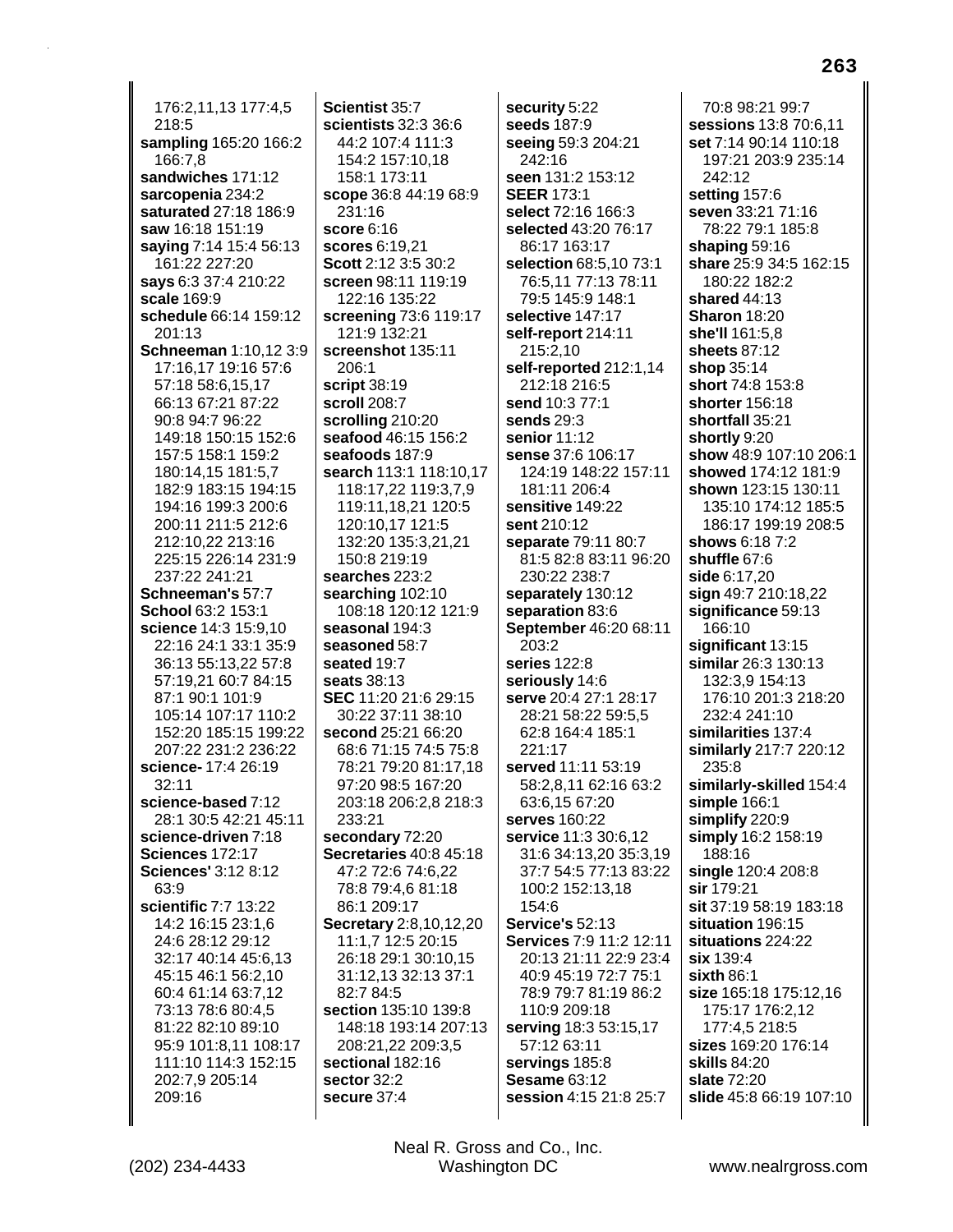108:16 109:9 110:20 114:10 117:22 123:15 124:21 127:4,8 130:11 131:1,3 134:10 142:3 148:15 151:20 166:14 173:15 174:13 slides 9:10 53:7 93:9 99:16 134:3 205:8 slight 181:10,12 slightly  $6:19,21$ slowly 226:19 small 155:22 170:4 smaller 175:17 smallest 37:18 **SNAP 14:20,22** snapshot 36:3 **Snetselaar 1:19 18:17** 228:2 230:15 socioeconomic 167:7 sodium 186:9 solid 170:22 solve 189:10 somebody 202:22 206:14 somewhat 235:13.13 soon 48:4 98:20 soon-to-be-released  $27:12$ sorry 159:15 176:14 177:18 179:16 235:21 sort 95:13 96:9 106:17 108:14 112:19 117:20 127:15,16 133:3,19 135:1,7,12,17 137:10 142:16,18 143:4,5 145:12,12 148:1,13 150:5,8,13 151:6 177:21 212:18 213:22 214:1 216:13 223:20 224:19 230:5,9 233:11 240:5,6 241:15 sorts 217:2 sound 36:13 sounds 43:8 139:10 source 150:8 172:14 174:14 189:19 sources 77:5 94:2.11 162:10,16 171:14 172:19 180:10 225:21 soy 187:10 space 74:20 78:17 231:5 speak 10:5 39:20 41:11 52:16 55:20 68:20 83:20 85:5,21 91:13 91:15 110:21 139:9

153:2 178:3 214:1 215:15 219:14 225:19 226:11 234:18 235:9 236:9 237:8 speaker 99:21 152:10 160:19 speakers 64:19 101:20 103:22 speaking 40:19 49:20 special 31:5 43:17,19 53:5 63:14 179:2 225:10 231:19 233:22 specialize 107:4 specialized 167:16 species 32:19 33:7 **specific** 42:18 44:2 45:5,22 70:14 76:22 77:2 91:20 96:20 117:6,7 154:3 188:22 202:17 225:2,13 235:15 specifically 55:9 58:8 69:17 74:15 90:16 96:4 110:17 113:12 114:5 128:15 140:8 153:21 155:7 162:13 225:11 231:18 specifics 156:14 specifies 189:3 specimen 167:16 speeding 159:8 spells 131:2 spend 67:10 105:15 spent 64:16 78:14 spoke 46:1 93:15 spoken  $41:12$ spokesperson 162:1 sponsor 31:18 sponsored 180:2 sponsors 34:9 stacked 145:12 staff 6:3,3,5 11:9,12 29:21 38:19 39:3 42:9 42:10 50:22,22 52:12 54:12 55:5,6,9 59:8 60:12 62:1 82:10,11 83:1 84:8,19 104:19 107:18 108:1 109:11 110:19 111:2.12 113:8 151:19 155:15 162:3 189:5,15 190:4 190:10 204:16 stage 7:14 16:1 19:9 24:20 37:17 38:1 39:9 110:18 162:14 192:16 stages 28:4 174:6 stakeholder 37:8 70:6 155:16

stakeholders 31:16 52:17 70:8 stand 19:13 36:6 38:2 39:3 50:22 183:18 standard 97:3 114:7 116:17 120:11 169:3 standardize 86:3,7,11 standardized 169:16 180:21 standards 164:4 standing 17:11,22 18:1 37:13 standpoint 35:10 94:22  $114:3$ Stang 1:20 18:18 219:5 219:5 starchy 187:6 start 5:16 16:17 39:14 39:19 68:12 97:21 105:2 136:5 161:22 182:7 195:12 200:19 203:12 211:20 214:9 222:19 229:7 238:19 started 15:19 98:19 208:14 226:18 239:10 starting 95:17 179:8 234:11 state 55:21 126:13 152:20 181:14 state- $87:4$ state-of-the-70:22 stated  $37.1$ statement 126:6,6,7,16 126:19,21 127:2,10 127:19 128:5 143:2 statements 130:7 136:5 236:20 **States 25:15 29:9** 162:12 163:12 165:7 172:20 173:5 statistical 165:5 166:10 215:8 statisticians 154:2 statistics 34:19 163:13 164:18 172:3,15 173:2,13 193:5 status 23:16 27:10 35:5 100:6 115:18 117:1 135:12 163:11.19 164:2 166:13 168:5 168:13 stay 17:22 38:5 181:17 203:21 204:13 214:4 staying 87:7 92:22 181:22 stays 43:14 step 8:22 15:18 16:9 24:4 76:13,18 81:5

83:19 120:11 122:11 131:8 132:13 139:11 142:21 169:17 197:4 211:22 217:18 231:1 238:18 Stephanie 10:4 206:11 steps 71:3 76:2 82:4 85:4 86:6 90:4 107:21 115:13 116:2 133:7  $208:18$ **Steve 211:20** Steven 1:16 18:10 stick 158:21 sticker 5:20,21 stipulates 22:14 stone 235:14 Stoody 2:15 3:2,7,13 4:16 5:3,4 12:3 38:4 39:12,16 59:11 66:12 67:3 88:22 91:2 92:2 92:7,10,14,17,20 93:13 96:13 97:5.18 99:5 104:8 108:20 111:19 201:10 212:3 212:8.11 217:13 225:19 230:15 234:14 242:13 **Stoody's 181:9 stop** 136:12 story 158:14 237:7 stragglers 38:15 straight 134:12 strategic 79:17 strategically 216:20 strategies 86:15,17 strategy 113:1,4 118:10 118:15 119:3,9 135:21 streamline 24:15 **Street 63:13** strength 123:7 126:22 127:16 129:2 138:13 strengthen 153:15 strengths 115:15 130:17 176:18 stretch 183:18 strong 28:12 65:10 114:9 127:9,11 stronger 42:13 strongest 23:1 114:14 241:18 strongly 32:11 struck 95:14 structure 188:7 191:1 204:19 structured 61:12 129:1 199:13 structures 88:13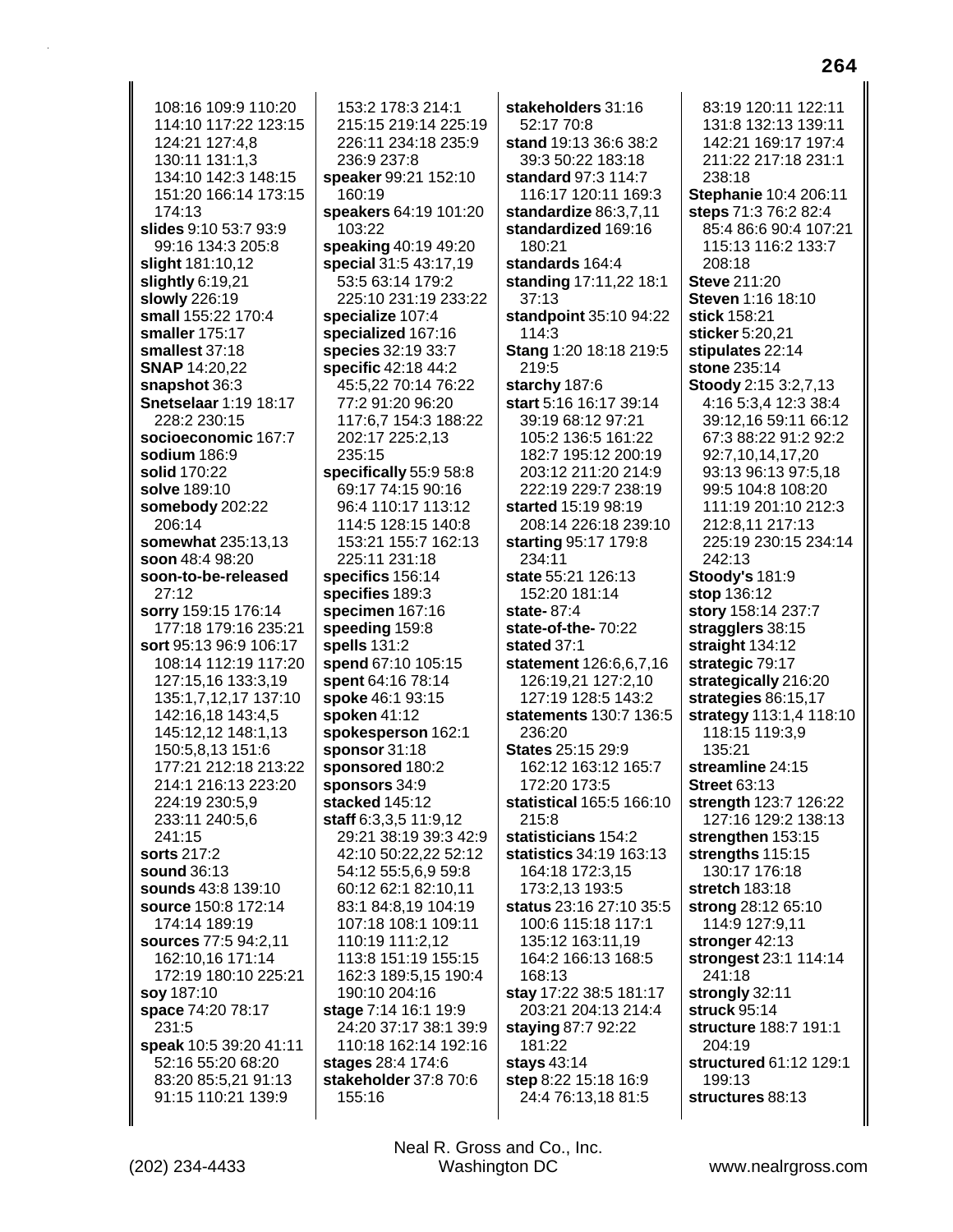**stuck** 138:19 **students** 57:19,20 **studies** 15:10 60:13 82:14 102:12 113:11 113:16,21 114:19,20 114:22,22 116:8,13 116:19 117:8,11,14 118:13,22 119:7,20 120:4,8 121:14,15,18 122:15 123:4 124:3,9 125:8,17,20 126:10 127:22 129:14 130:21 136:19 137:6 141:18 143:1,13 144:5,12 146:6,8 148:4 149:5,6 149:9,9,10 155:7 163:1,10 170:12 182:16,17 212:13 216:4,12,14,16 220:9 221:7 222:1,6 224:18 225:7,12,14,17,20 226:1 230:7 **study** 3:12 8:13 15:9 58:12 67:13,16,18 68:1 104:8 108:22 114:13 115:14 117:2 122:19 130:10,12,17 140:20 141:1,8,14 144:8 145:12 146:9 147:15,16 149:10,11 180:3 182:11 223:19 223:20,22 224:5,16 **stuff** 13:6 217:16 **sub-question** 221:12 **subcommittee** 50:4 111:21 121:20 126:4 204:19 205:15 206:4 207:17 216:18 217:9 225:16 229:20 **subcommittees** 49:11 49:12,14,17,20,21 61:4,19 92:21 111:21 112:6 125:5 132:1 213:11 217:1 221:22 222:7 237:19 238:19 **subgroup** 143:6 **subgroups** 142:11,12 142:16 165:16 187:3 191:2 196:20 201:2 234:17,18 235:1,3,9 **subject** 26:4 74:18 158:10 169:15 **subjects** 117:2,9 154:3 **submit** 10:9 45:16,17 50:18 52:4 76:7 87:16 205:11 207:9 **submits** 16:12 **submitted** 52:19

**submitting** 47:8 **subpopulations** 231:19 **subsequent** 112:2 217:19 **subset** 225:10 **suddenly** 242:7 **sufficient** 157:21 **sugar** 186:9 **sugars** 27:18 46:14 156:1 170:21 174:9 192:20 **suggested** 104:17 139:13 **suggests** 229:12 **summaries** 204:20 **summarize** 122:9 **summary** 78:4 126:7 **superior** 104:18 **supplementation** 192:18 **Supplements** 58:4 **supply** 37:4 **support** 22:5 28:5 36:10,11,17 51:1 55:1 55:2,13,17 60:12 62:1 62:17 70:20 71:2 77:6 79:18 80:19 89:20 93:11 104:7 105:8,12 109:8,18 110:19 114:15 153:20 162:5 192:18 193:7 204:16 **supported** 102:4 107:16 162:21 163:12 170:7 172:15 **supporting** 46:1 54:18 54:22 55:10 84:15 104:21 108:5 161:5 171:14 179:17 190:4 **supportive** 34:17 **surveillance** 35:4 163:6 172:13,16 **survey** 146:1 162:19 163:6,9,21 164:9,12 164:20 165:3,5 166:6 171:20 176:7 177:12 218:11 222:3 **survey's** 168:19 **surveys** 35:16 169:9 172:5 218:8 **Swanson** 193:6 **swearing-in** 3:3 8:3 **sweets** 185:10 **switch** 98:8 131:15 **switched** 98:7 **switching** 98:21 **sworn-in** 19:21 30:14 31:11 **synthesis** 116:1 125:15

126:5 129:17 137:2 137:12 241:15 **synthesize** 82:19 113:4 **synthesized** 131:11 **synthesizing** 102:11 108:19 111:16 122:11 123:6 137:9 **system** 11:9 78:9 155:3 155:6 156:11 157:6,8 157:8 **systemic** 121:10 123:13 128:12 133:2 **systems** 65:17 86:16 86:18 87:9 **T tab** 44:15 207:20 **table** 29:6 37:18 211:19 238:8 **tables** 122:8 125:6 **tackling** 57:9 **tailor** 143:2 **tailored** 113:12 114:5 **taken** 76:18 124:16 **takes** 116:15 **talent** 32:3 59:1 **talk** 10:16 12:21 42:9 44:19 45:7 46:5 49:6 51:9,11 69:16 71:18 72:1 83:3 99:19 106:2 106:4,6 114:11 127:3 131:16 134:4 146:18 175:1 184:1 201:15 202:1 206:7 231:2 233:18 234:3 236:17 239:20 **talked** 17:1 53:12 69:3 69:19 89:1 104:9 158:8 178:22 234:21 241:11 **talking** 39:14 50:13 78:14 90:3 140:17 160:13 179:20 181:3 **tap** 61:15 **targets** 27:17 **task** 35:13 42:18 46:22 59:10,18,19,22 60:7 60:10 227:7,16 229:8 **tasked** 111:18 131:21 214:19 **taste** 135:1 **Taveras** 9:21 18:20 **taxpayers** 183:5 **team** 11:14 30:13 32:7 84:14 85:13 86:5 102:5,5,8 104:20 105:12 107:3,10 108:2,4 161:1,2

173:10 178:22 183:13 193:2,2 196:3 216:22 **teams** 37:18 **tease** 139:21 **teaspoon** 170:21 **Tech** 11:8 **technical** 79:21 81:12 82:13 83:11 140:16 **technique** 195:20 **technological** 84:13 85:5 **technologies** 84:16 **technology** 110:13 122:3 **tell** 38:2 155:4 156:12 **telling** 73:8,22 **tend** 195:14 **tends** 117:17 **Teresa** 1:15 18:16 222:10 **term** 102:1 143:12 **terminate** 47:1 **terminated** 77:20 **termination** 43:7 **terms** 7:5,19 90:21 112:14 118:21 119:7 132:5,10 133:4 142:4 142:10 145:9 146:19 176:6 182:22 194:1 195:8 **terrific** 136:17 **test** 188:8 **testing** 167:16,22 **Texas** 11:8 48:13 **thank** 5:14 12:1 13:17 13:18 15:12 17:17,20 18:21 19:11,22 20:3,4 20:7,8 21:6,7 28:16 28:20 29:3,13,15 30:22 31:2 37:6,8 38:3 39:6,11,12 56:11 58:17,21 63:21 66:12 68:13 97:13 99:4 100:17 136:17 140:12 140:13 143:7,9 145:21 149:17 152:6 152:8 159:2,4,6,19 161:12 176:22 180:13 183:15,22 193:21 201:6 212:21 234:13 242:13,17 **thankfully** 229:9 **thanks** 12:3,10 31:6 37:11 99:5 105:20 153:7 196:10 201:10 **themes** 125:19 **theory** 139:10 **things** 40:17,21 44:17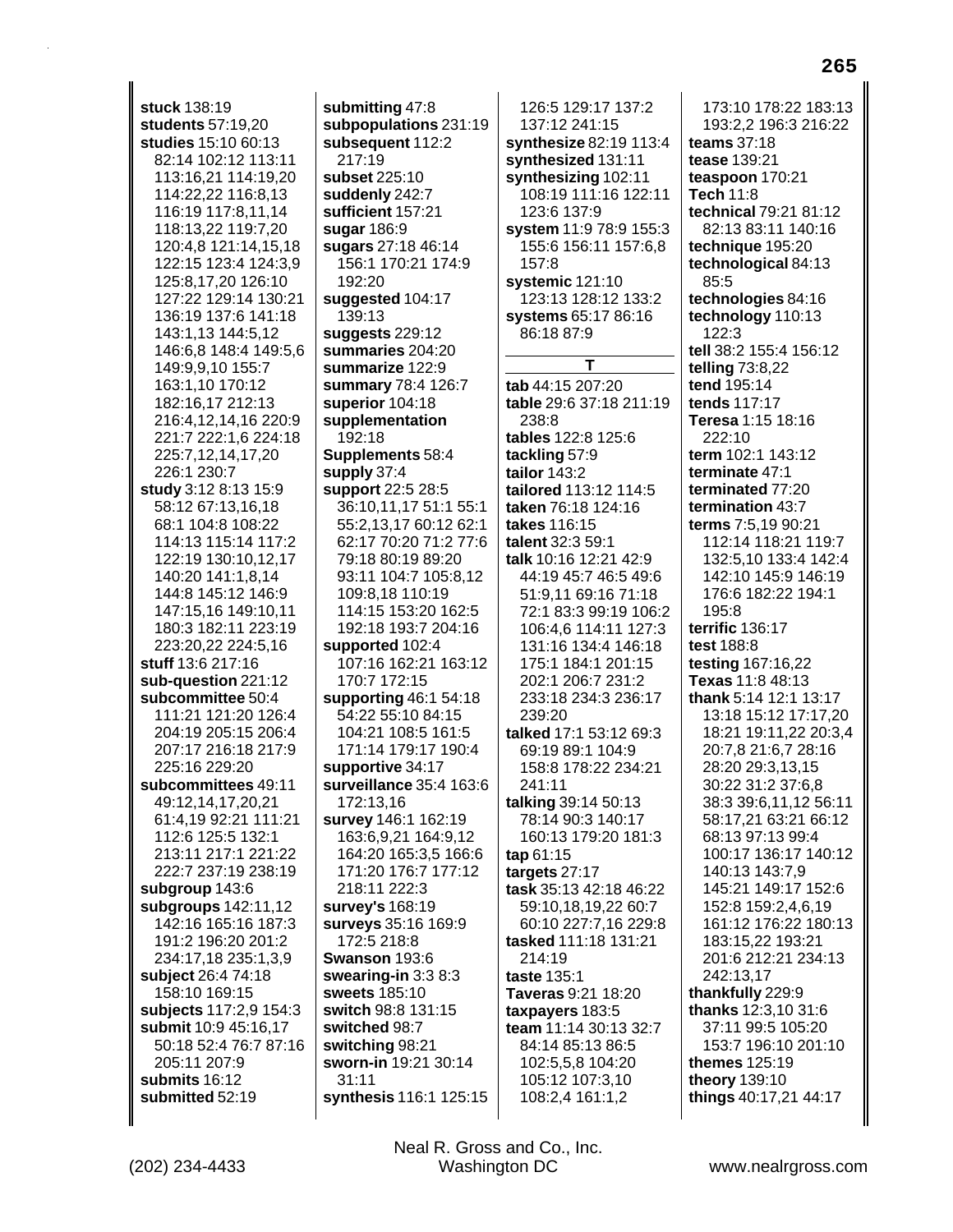50:16 55:6 61:20 67:7 68:22 69:8,22 73:17 88:7 90:16 95:7 118:2 132:6 149:8 151:16 151:21 152:4 166:6 167:15 177:20 178:2 178:9,11 179:10 195:2 198:18 203:22 205:9 219:11 220:15 228:21 232:8 233:1 third 60:16 72:8,19,22 74:21 75:11 80:2 82:7 thorough 109:19 132:21 216:7 241:12 thoroughly 129:16 thought 88:21 92:16 94:20 95:7 158:17 211:6 213:7 232:9,10 thoughtful 242:8 thoughts  $228:10$ thousand 12:18 65:15 thousands 173:7 three 7:19 33:13,16,20 67:19 79:11,13 80:7 88:12 101:18 105:3 107:16 108:3 123:15 124:22 157:16.21 187:19 226:21 227:8 227:18 228:1 229:11 230:8 231:13 **THURSDAY 1:5** tickup 181:10 tight 151:18 236:3 **Tim 18:20** time-46:22 169:16 timeline 3:7 8:6 38:16 39:15 56:20 151:18 236:3 timely 132:14 223:14 times 48:9 54:19 117:3 169:22 190:9 227:11 timesaver 139:12 timing 88:7 today 7:22 8:1 9:5,11 9:19,21 10:17,20 12:2 12:6,14,18 13:12,15 13:21 16:8 29:2 31:3 48:10 53:17 55:11 61:1 62:3 67:11 69:16 83:4,21 85:22 98:2 99:18 105:15,21 106:10 110:4 111:20 117:3 135:2 136:12 140:18 141:1 153:2 161:9 162:4,15 172:22 175:3 182:6 193:7 201:15 202:6 242:14

today's 21:8 86:9 toddlers 28:9 41:5,13 227:17 told 15:5 16:17 **tomorrow 7:22 45:9** 62:3 91:13 93:2 98:22 181:13,19 182:2,5 202:18 242:12,15 tomorrow's 25:6 tool 120:1 122:3 123:19 123:20 124:1,1,3,4,6 124:8,13,14,15,16 125:3 137:10 171:2 196:14 225:10.13 tools 109:20 123:15 124:18,20,22 125:2 137:15 138:15 141:5 145:8,11 147:14 155:3 top 23:3 87:7 109:9 134:10 175:16 207:8 topic 31:17 46:13 81:15 87:21 89:3,12 90:19 92:13,14 95:1 118:19 158:2 189:20 204:18 204:18 209:10 220:5 228:17 topics 16:18 24:6,8,14 25:3,6 31:16 35:9 45:6,22 46:4,7,18 60:2,14 61:13 79:9,17 81:1.3 83:15 85:16 88:15 89:4,7 90:14 91:4,6,8,12,19 92:4 92:22 94:11.12 101:10 102:17 104:13 108:10 161:21 171:17 173:20 174:14 180:17 188:13 190:1.8 192:8 193:12 202:7,9,12,14 202:17 205:14 208:4 216:21 237:14 total 168:2 177:11 185:11 187:16 totally 35:13 91:17 92:3 217:14 touch 163:4 track 95:18 213:1 tracker 190:8 tracking 96:9 172:6 traditional 106:17 219:12 trailer 181:18 trained 57:20 169:6 training 52:7,11 53:8 60:22 77:16.18 84:8 84:20 107:19 transcribed 160:11

transcriber 160:10 transcript 9:15 transcripts 70:10 translates 179:13 translation 214:3 transparency 13:1 15:22 24:2 30:5 70:19 73:18 74:4 134:4 174:21 193:10 transparent 7:17 13:4 15:6,17 17:4 80:20 106:8 113:15 129:2 134:6 135:7 transparently 85:13 86:6 127:6 travel 12:6 13:13 167:13 treat 117:18 223:20 treatment 117:6,17 163:17 221:11 tremendous 31:9 34:16 trends 172:6 173:2 trial 221:16 225:9 trials 114:16,18,21 123:19,22 124:5 130:20 147:1.4 trickier 148:3 tried 135:3 true 122:20 truly 28:17 32:6 trust 15:22 trustworthy 70:17 try 48:3 90:10 101:1 151:22 157:3 175:3 197:8 199:15 209:9 229:5 trying 55:6 87:7 89:16 94:9 95:21,22 139:21 227:14.15 tune 9:22 tuned 181:17,22 turn 151:16 157:12 242:11 turnaround 151:12 turning 38:22 152:4 156:16 TusaRebecca 2:19 3:22 4:12 85:21 160:20 161:10 208:5 TusaRebecca's 230:11 tweak 151:14 tweeting 98:16 two 9:12 10:13,16 16:11 17:2 25:16 29:18 41:15 47:3 48:14 54:8 66:21 68:1,10 98:22 119:18 143:11 156:3 156:22 158:21 161:18

171:19 180:3.15 191:17 202:3 203:16 217:1 219:10 233:10 two-pronged 217:21 two-year 165:10 166:5  $167:1$ type 24:22 26:10 43:18 103:21 144:9 224:3 240:5 types 24:22 34:22 95:6 118:22 124:18,19 156:1 187:1 189:1 193:8 214:22 222:2.6 typical 95:5 typically 72:14 77:1 114:7,21 146:4,9 148:4 194:22  $\mathbf{U}$ **U.S** 1:9 11:12 21:10,12 23:4 57:13 58:4 103:2 108:10 113:20.22 116:13 124:12 139:17 139:20 140:9 142:4 142:12 162:13 163:15 164:17,22 168:5,11 171:16,21 184:13 196:15,20 200:1 **U.S.-Style 186:16 UC-Davis 57:18** uh-hum 142:6 175:9 177:9 178:12 181:4 182:16 195:16 197:2 ultimate 51:2 228:8 ultimately 50:1 56:6 120:7 121:12 198:7 223:15 226:3 236:16 unable 29:2 unbiased 166:9 uncontrolled 114:21 under-122:19 underlies 22:20 28:13 underlying 126:21 127:1.11 238:12 understand 92:3 102:22 103:6 138:3 144:7 150:17 156:17 158:5 184:11.21 188:12 211:10 214:6 232:21 understanding 27:4 33:1 60:1 78:16 109:10 153:19 177:19 184:22 188:11 198:21 214:22 238:12 239:12 understands 50:19 understood 196:17 undertake 67:16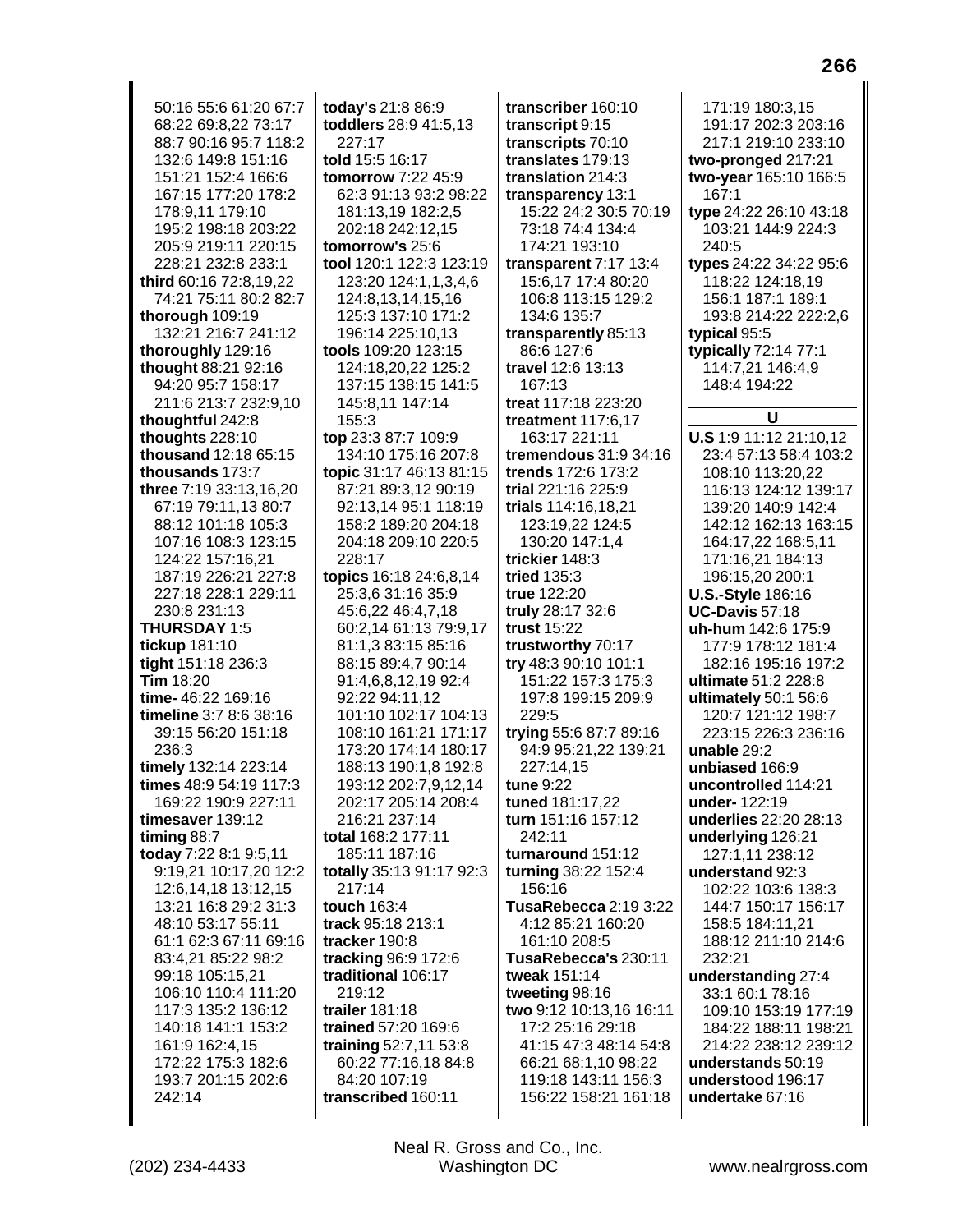underway 5:13 135:16 unfortunately 25:11 29:2 unhealthy 25:12 uninterrupted 169:12 unique 33:6 103:12 104:15 167:5 171:2 229:4 **United 25:14 29:8** 162:12 163:12 165:7 172:20 173:5 universally-accepted 124:8 universities 34:10 164:7 **University 11:8 30:18** 57:11 152:21 153:1 155:5 unpublished 115:20 up-to-date  $109:15$ 203:22 upcoming 42:2 96:5,10 update 67:9,13 98:1 132:19 135:22 205:17 205:19 206:3.4 209:5 209:9 223:7.14 updated 128:16 133:14 133:17 134:9 208:18 223:10 updates 50:6 100:13 112:1 128:2.14 133:22 135:12 205:15 207:17 210:22 222:16 updating 106:5 131:17 132:18 upfront 113:10 241:12 241:17 uptick 181:12 urine 168:6 usable 228:7 USDA 2:9,12,13,14,15 2:18,19,20 5:19 7:15 10:20 11:1,5,8 12:13 14:4,13 20:19 21:14 21:22 22:9 24:3,13 30:2,14,16 31:18,21 32:3 35:2,11 36:13,22 39:3 42:22 47:3 52:10 52:11,13 53:13,17,17 54:3 55:3 59:12 62:2 67:14 68:12,15 69:22 70:7 71:2 74:6 75:21 76:20 77:13 80:20 82:9 87:2 100:2,7 104:19 108:21 152:16 161:3.4 162:22 163:1 168:19 169:4 178:5 184:8,22 185:2,17

186:5 187:19 188:16 189:8 209:20 **USDA's 5:8 8:11 30:10** 100:12 102:5 152:12 use 8:16 23:8 73:20 78:16 82:18 113:9 116:14 118:10,11 122:7 124:7,17 125:5 126:5,19 130:7 131:14 135:4 141:19 143:12,14 146:6,14 150:7 153:14 154:2 168:17 177:12 180:1 186:10 195:17 196:3 196:18 200:20 210:7 210:9 231:21 useful 34:6 36:5 113:19 122:10 168:12 197:4 235:4 237:1 239:15 user's 134:20 users 164:10 uses 165:20 187:11,14  $232:1$ usual 48:13 usually 48:1 145:10 utilize 72:22 utilizing 165:12 utmost 151:16 215:13  $\mathbf v$ valid 241:18 242:1 validity 212:1 valuable 18:22 59:9 62:12 157:7 194:9 214:22 215:22 value 73:18 214:11,16 values 70:14,15,18 71:3 71:6,8,9 93:9 109:8 134:4 170:9,13 Van 1:20 18:15 177:17 177:18 228:12 variability 85:10,18 223:12 variations 192:17 variety 23:9 24:17 35:22 101:10 various 13:4 94:10 101:5 104:21 111:13 115:16 130:17 172:11 172:19 213:10,10 231:10 vast 62:15 104:20 vegetables 27:15 170:19 171:11 187:4 187:5,6,6 vegetarian 33:15 191:8 200:12 227:1

veracity 232:21 verbatim 40:2 versed 220:16 versus 109:11 117:19 212:14 veteran 100:4 Vice 1:13 3:10 8:7 17:19 19:13 62:8 63:21 136:16 137:14 138:1,5,18 140:12 178:13,20 179:1,19 179:22 180:12 240:11 view 25:2 viewed 147:6 viewing 1:10 46:21 98:2 99:2,15 viewpoint 44:3 voices 160:15 volunteering 18:22 vulnerable 115:8 W wait 227:22 waiting  $38:14$ walk 71:17 72:1 76:3 106:3 109:6 110:3.22 114:10 walking  $67:10$ wanted 38:17 59:20 67:7 140:18 160:3 wanting  $214:4$ wants  $37:2$ warm  $21:3$ warranted 134:2 223:7 223:14 Washington 1:9 48:11 wasn't 74:15 120:16 147:7 221:13 watched 212:18 watching 98:12 water 212:15 214:13,13 way 15:18 16:9 26:5 27:1 32:21 37:4 39:8 66:10 72:14 74:15 76:12 90:18 93:15 117:18 120:19,22 130:13 135:11 138:14 142:3 147:9 148:2 150:14 151:6,14 157:14 158:4 171:7 182:12,13 188:19 192:1 193:14 207:13 207:20.21 210:20 213:2 215:16 216:18 218:19 220:6 231:11 233:13 240:10 **Wayne 152:20** ways 12:22 23:9 27:2

104:21 122:9 232:2 236:22 web 1:10 76:10 web-119:22 web-based 122:3 webcast 12:19 162:4 webcasts 205:7 webinar 98:2 website 13:5 16:3 35:15 70:12 73:19 74:4 82:2 87:12 99:13,17 109:5 124:22 125:1 131:4 134:9,13,17,19 135:10 136:7 148:14 148:17,18 174:12 205:17,22 206:10,12 207:9,14 208:17 websites 54:16 weeks 9:12 157:16,21 210:11 weigh 115:15 137:1 weighed 241:20 weight 23:16 27:10 164:5 167:16 223:21 weights 165:21 166:5,8 166:19 177:13 welcome 3:2 5:9 12:7 17:15 21:3 36:15 37:7 38:5,6,10 100:18 105:18 153:5 160:17 174:11 204:7 211:3 welcoming 11:18 19:11 58:14 100:14 well- 33:13 193:3 well-balanced 34:1 well-being 23:7 25:10 105:10 well-documented 121:11 well-established 150:20 185:12 well-qualified 107:12 173:11 went 38:8 67:1 97:16 159:21 242:20 weren't 207:3 wheels 38:22 whichever 47:8 **WIC 14:15** wide 24:16 119:13 134:7 Wilder 63:1 willingness 17:17 20:4 28:16,21 wind 199:10 wing  $6:10$ wishes  $29:3$ **Wistar 152:22** 

Neal R. Gross and Co., Inc. Washington DC

vein 232:4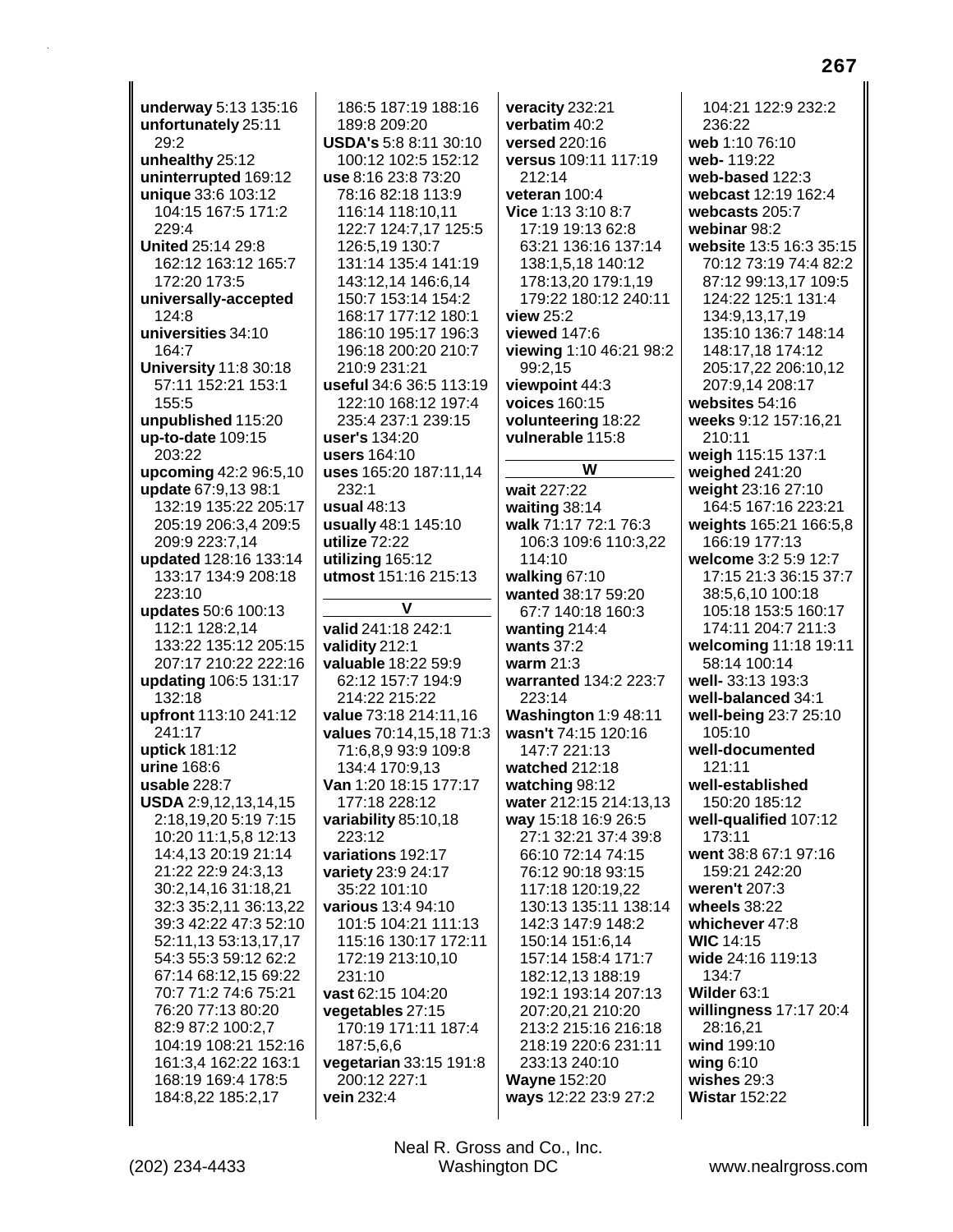**women** 14:14 28:10 36:10 41:5 176:10,11 218:6,7,9,10 **women's** 27:22 28:2 **wondered** 228:9 **wonderful** 13:2 55:16 64:7 203:3 234:20 **wondering** 96:8 142:7 144:11 151:1 177:21 182:11 199:14 212:19 213:13 218:12 232:4 232:10 241:4 **wording** 147:13 **words** 34:4 181:18 186:8 **worked** 13:5 15:21 21:15 55:14 60:19 68:18 71:10 78:4,13 85:13 86:5 109:14 110:13 231:11 **working** 7:21 29:10,19 49:21 59:8 61:4 74:3 83:12 85:4 90:10 112:6 161:7 193:7 208:14 222:14 **workload** 55:8 **works** 21:11,20 130:14 233:18 236:13 239:13 **Workshop** 63:13,16 **World** 57:17 **wrapped** 99:8 **Wright** 2:10 3:5 12:10 20:13,14,21 21:4,6 29:16 37:22 39:20 46:1 51:17 54:10 86:21 **write** 38:21 98:13 **writer** 55:13 **writing** 179:9 **written** 10:10 51:20 126:11 157:19 166:20 204:6 **www** 134:11 **www.dietaryguidelin...** 25:5 **X X** 91:16 95:1 **Y Y** 91:16 **year** 15:20 24:3 29:11 30:15 32:20 46:20 47:7 77:19 87:19 108:7 141:15,15,20 172:9 202:13 **year-round** 54:12 **years** 6:20 7:10 17:3 22:10 23:21 26:19 30:16 40:9 41:10,15 41:18 47:3,14 53:16 57:11 58:2 65:9 69:14 91:7 96:12 100:4,7 105:8 106:14 107:19 108:3,4 123:11 128:14 141:2 156:22 157:16 188:3 218:11 223:11 226:19 **yields** 119:11 **Young** 63:10 **younger** 228:14 **youngest** 6:22 **YouTube** 98:3 **Z Z** 91:16 **0 1 1,000** 187:21,22 **1:52** 159:21 **10** 6:19 41:18 105:7 106:14 108:4 155:22 159:17 **10-15-** 77:1 **10:14** 38:9 **10:15** 38:6,14 **10:44** 67:1 **10:45** 67:2 **100** 6:16 **101** 3:15 **106** 3:16 **11** 3:4 108:4 **11:16** 97:16 **12** 157:16 187:20 **12,000** 24:8 202:12 **12:45** 97:11 **12:47** 97:17 **1200** 187:22 218:7 **12th** 16:6 51:18 204:11 **14** 31:8 **14-member** 67:17 **1400** 1:9 187:22 **15** 159:17 **15-16** 178:16 179:16 **150** 65:8 **153** 3:19 **1600** 188:2 **161** 3:22 **17** 9:18 13:12 155:19 179:16 **17-18** 178:14 **171** 4:12 **18** 67:18 234:4 **180** 227:11,21 **1862** 34:11 **1890** 34:11 **1891** 35:12 **1900s** 185:6 **1940s** 185:9 **1956** 165:3 **1973** 172:20 **1980** 21:16 **1990** 22:6 40:1 58:9 141:18,19 **1999** 165:8 218:7 **2 2** 1:6 24:22 26:10 28:10 41:10 144:9 156:10 188:2 224:3 **2.0** 123:20 225:10 **2:00** 159:17 **2:05** 159:17,18 **2:08** 159:22 **20** 9:18 49:13 100:7 141:2 155:19 **20-ish** 238:22 **2004** 152:14 **2005** 189:11,13 **2008** 87:3 **2009** 63:13 **2012** 63:17 **2013** 63:18 **2013-2014** 165:19 **2014** 41:4,22 218:7 **2015** 53:20 81:10 134:16 140:4 148:18 160:21 189:17 200:8 222:13 223:9 226:20 **2015-** 165:11 229:11 **2015-16** 167:2 **2015-2016** 165:19 **2015-2020** 185:16 186:17 187:20 **2016** 67:12 165:12 **2017** 11:8 58:13 68:11 **2018** 24:3 26:1 44:9 **2019** 1:5 **202** 4:16 **2020** 1:1 3:17 5:5,11 9:2 12:8 20:22 27:12,14 27:19 39:17 44:8 45:3 47:11,16 53:18 54:1 57:4 68:21 69:18 105:13 109:18 123:17 153:20 161:6 172:8 204:14 227:5 229:12 **2020-2025** 7:16 11:5 41:6 209:19 229:13 **2020-to-** 14:10 **2020-to-2025** 15:19 **2025** 14:11 89:18 90:5 91:16 **2030** 27:13 **21** 3:5 **22-year** 100:3 **24** 36:9 46:16 62:12 63:17 81:12 89:17 115:9 140:6,17 155:18 156:5 169:13 175:13 195:6 206:21 222:14 223:1 234:5 **24-** 167:17 232:11 **24-hour** 167:20 169:4 215:15 **242** 4:18 **28** 1:5 57:11 **29th** 31:12 **3 3** 6:10 227:11 **3:35** 242:20 **30** 3:5 141:2 **30-** 203:1 **32** 30:16 **3200** 187:21 **38** 3:7 **4 40** 25:15 26:18 **400** 69:21 78:15 **450** 76:9 **49** 52:3 204:11 **5 5,000** 177:11 **58** 3:9 **59** 6:16 **5th** 44:9 47:7 **6 6** 3:2 33:21 175:13 **60** 25:14 154:9 227:6,11 227:20 **60-some** 234:10 **62** 155:14 158:20 217:22 **63** 3:10 229:10,22 **64** 170:14 **67** 3:13 **6th** 203:2,3 **7 70s** 185:9 **8 8** 188:2 **8:30** 242:16 **80s** 185:13 226:18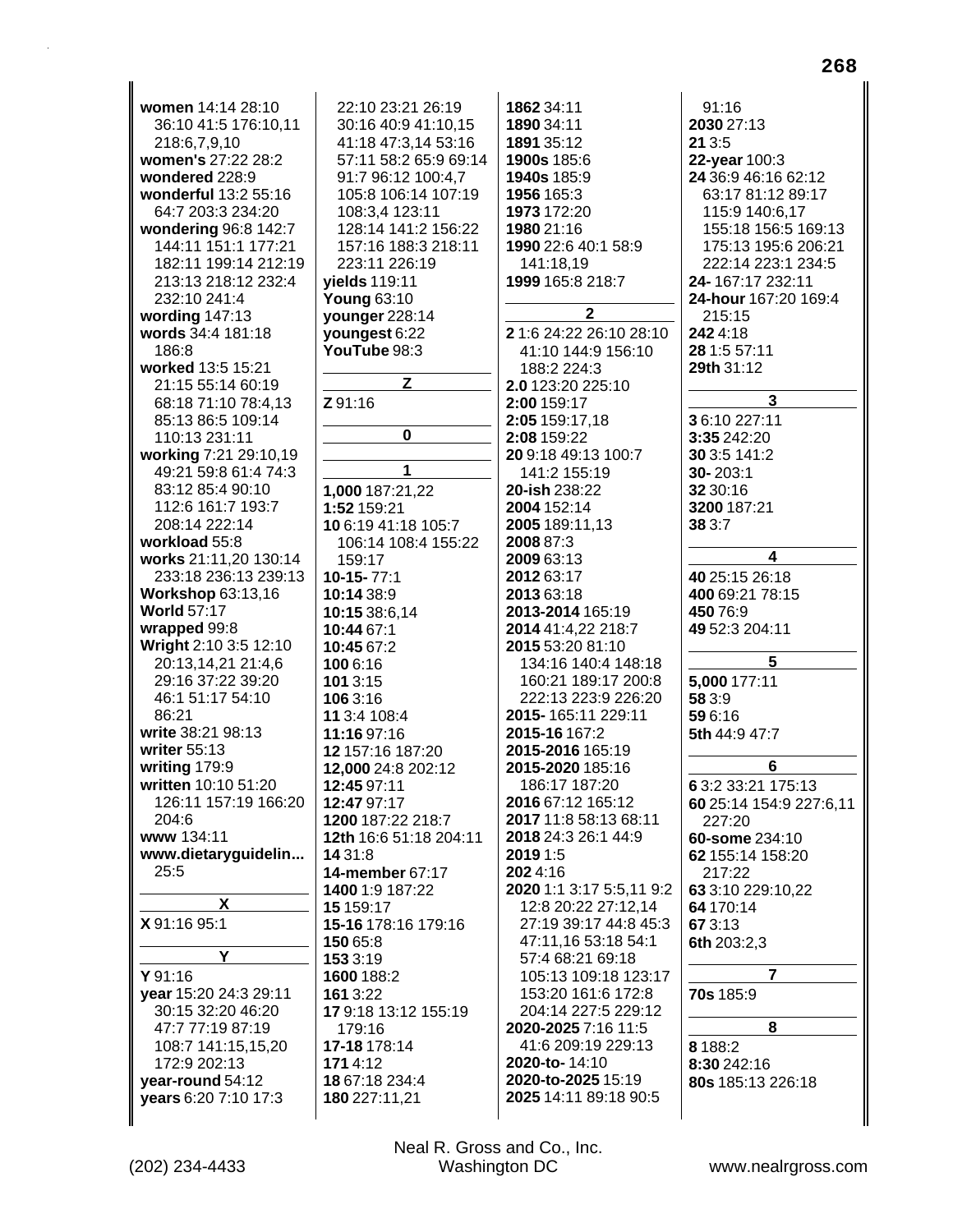| $\overline{9}$<br>9 188:3<br>9,000 170:13<br>9:00 1:9 5:2<br>9:35 38:8<br>95 58:9 |  |  |
|-----------------------------------------------------------------------------------|--|--|
|                                                                                   |  |  |
|                                                                                   |  |  |
|                                                                                   |  |  |
|                                                                                   |  |  |
|                                                                                   |  |  |